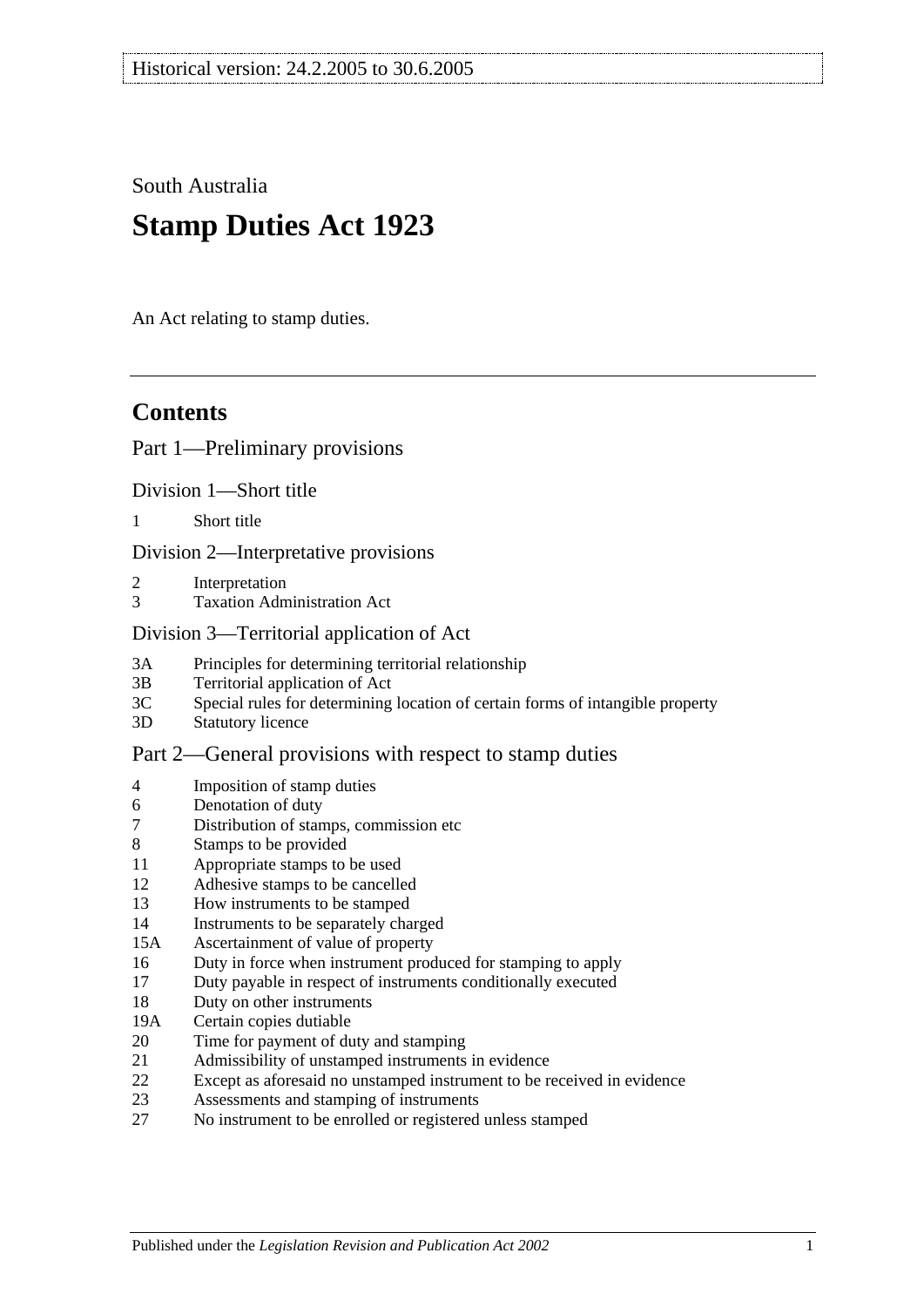# [Part 3—Special provisions with respect to certain stamp duties](#page-18-0)

#### [Division 1—Agreements](#page-18-1)

- 29 [Adhesive stamp may be used for agreement not under seal](#page-18-2)
- 30 [When agreement comprised of several letters](#page-18-3)
- 31 [Certain contracts to be chargeable as conveyances on sale](#page-18-4)
- 31A [Duty on agreements for "walk in walk out" sales of land used for primary production](#page-19-0)

#### [Division 2—Rental business](#page-19-1)

- 31B [Interpretation](#page-19-2)
- 31C [Jurisdictional nexus](#page-21-0)
- 31D [Obligation to be registered](#page-21-1)
- 31E [Registration](#page-21-2)
- 31F [Lodgement of statement and payment of duty](#page-21-3)
- 31H [Manner of denoting duty on statement](#page-22-0)
- 31I [Matter not to be included in statement](#page-23-0)
- 31K [Calculation by other methods](#page-24-0)
- 31L [Passing on a rental duty](#page-25-0)
- 31M [Ascertainment and disclosure of place of use of goods](#page-25-1)

#### [Division 3—Annual licences](#page-26-0)

- 32 [Interpretation](#page-26-1)
- 33 [Annual licence required for insurance business](#page-26-2)
- 34 [Application for annual licence](#page-27-0)
- 35 [Issuing and term of annual licence](#page-27-1)
- 36 [Monthly returns in respect of general insurance business](#page-27-2)
- 36A [Duty if annual licence application or monthly return not lodged as required](#page-27-3)
- 37 [Denoting of duty](#page-28-0)
- 38 [Duty payable on acquisition of insurance business](#page-28-1)
- 42AA [Duty in respect of policies effected outside South Australia](#page-28-2)
- 42AB [Insurers not required to be licensed](#page-28-3)

#### [Division 4—Application for motor vehicle registration](#page-29-0)

- 42A [Interpretation](#page-29-1)
- 42B [Duty on applications for motor vehicle registration or transfer of registration](#page-30-0)
- 42BA [Concessional rate of duty on some applications to transfer registration](#page-32-0)
- 42C [Refund of duty where vehicle returned or registration or transfer in error](#page-33-0)
- 42CA [Refund of duty on eligibility for reduced fee](#page-33-1)
- 42D [Taxation Administration Act and functions of Registrar](#page-33-2)
- 42E [Regulations](#page-33-3)

#### [Division 5—Cheques](#page-33-4)

- 43 [Interpretation](#page-33-5)<br>44 Duty on chequ
- [Duty on cheques and cheque forms](#page-34-0)
- 45 [Duty not to be chargeable after certain date](#page-34-1)
- 46 [Power to make regulations](#page-35-0)

#### [Division 6—Conveyances and conveyances on sale](#page-35-1)

- 60 [Interpretation](#page-35-2)
- 60A [Value of property conveyed or transferred](#page-35-3)
- 60B [Refund of duty where transaction is rescinded or annulled](#page-37-0)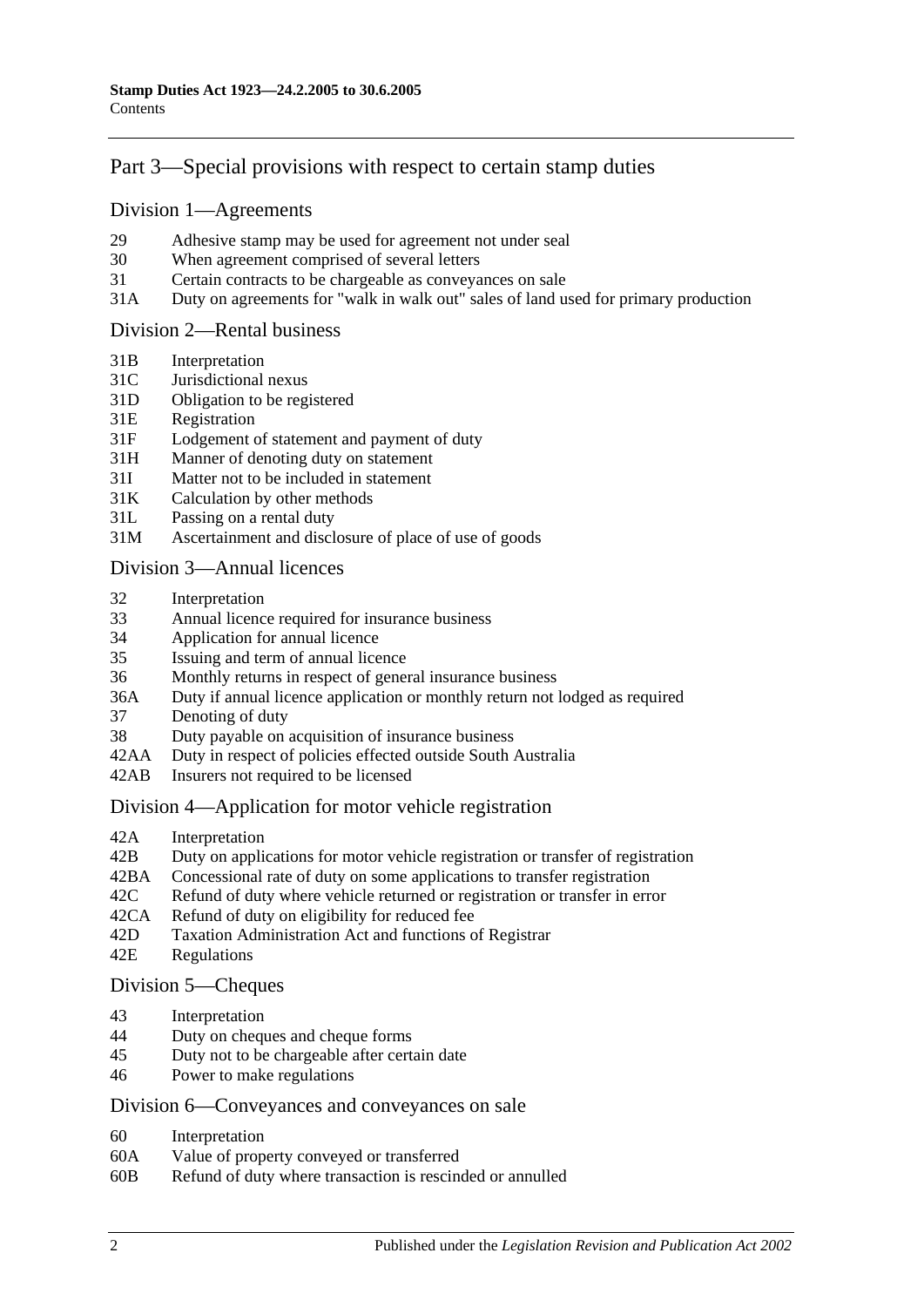- 60C [Refund of duty on reconveyance of property subject to a common law mortgage](#page-38-0)
- 61 [Method or estimating value of consideration where consideration consists of shares](#page-38-1)
- 62 [Land use entitlements](#page-38-2)
- 64 [Consideration in case of lease](#page-39-0)
- 65 [Where consideration consists of real or personal property](#page-39-1)
- 66 [Where consideration is payable in instalments](#page-39-2)
- 67 [Computation of duty where instruments are interrelated](#page-39-3)
- 68 [Duty in certain cases](#page-40-0)
- 70 [Evasion of duty](#page-40-1)
- 71 [Instruments chargeable as conveyances operating as voluntary dispositions](#page-41-0) *inter vivos*
- 71AA [Instruments disclaiming etc an interest in the estate of a deceased person](#page-44-0)
- 71A [Provision where trust property distributed](#page-45-0) *in specie*
- 71B [Partition or division of property](#page-45-1)
- 71C [Concessional rates of duty in respect of purchase of first home etc](#page-45-2)
- 71CA [Exemption from duty in respect of Family Law instruments](#page-49-0)
- 71CB [Exemption from duty in respect of certain transfers between spouses or former spouses](#page-51-0)
- 71CBA [Exemption from duty in respect of cohabitation agreements or property adjustment orders](#page-52-0)
- 71CC [Interfamilial transfer of farming property](#page-54-0)
- 71CD [Duty on conveyances by Official Trustee etc](#page-56-0)
- 71D [Concessional duty to encourage mineral or petroleum exploration activity](#page-56-1)
- 71DA [Duty on certain conveyances between superannuation funds etc](#page-57-0)

#### [Division 7—Gaming machine surcharge](#page-59-0)

- 71EA [Interpretation](#page-59-1)
- 71EB [Direct interests](#page-60-0)
- 71EC [Related entities](#page-61-0)
- 71ED [Indirect interests](#page-61-1)
- 71EE [Notional interests](#page-61-2)
- 71EF [Application of this](#page-62-0) Division
- 71EG [Imposition of surcharge](#page-62-1)
- 71EH [Exempt transactions](#page-63-0)
- 71EI [Notice of transaction to which this Division applies](#page-63-1)
- 71EJ [Recovery of duty](#page-63-2)

#### [Division 8—Transactions effected without creating dutiable instrument](#page-64-0)

- 71E [Transactions otherwise than by dutiable instrument](#page-64-1)
- 71F [Statutory transfers](#page-65-0)

#### [Division 9—Leases](#page-66-0)

- 72 [Agreement for lease to be charged as a lease](#page-66-1)
- 73 [Leases, how to be charged in respect of produce etc](#page-66-2)
- 74 [Duty in respect of certain kinds of lease](#page-67-0)
- 75 [Consideration for lease](#page-67-1)
- 75A [Abolition of duty on leases](#page-68-0)

#### [Division 10—Mortgages](#page-68-1)

- 76 [Interpretation](#page-68-2)
- 77 [Where mortgage consists of several instruments](#page-69-0)<br>78 Security for stock how to be charged
- [Security for stock, how to be charged](#page-69-1)
- 79 [Mortgage securing future and contingent liabilities](#page-69-2)
- 80 [Security for repayment by periodical payments, how to be charged](#page-71-0)
- 81 [Transfers and further charges](#page-71-1)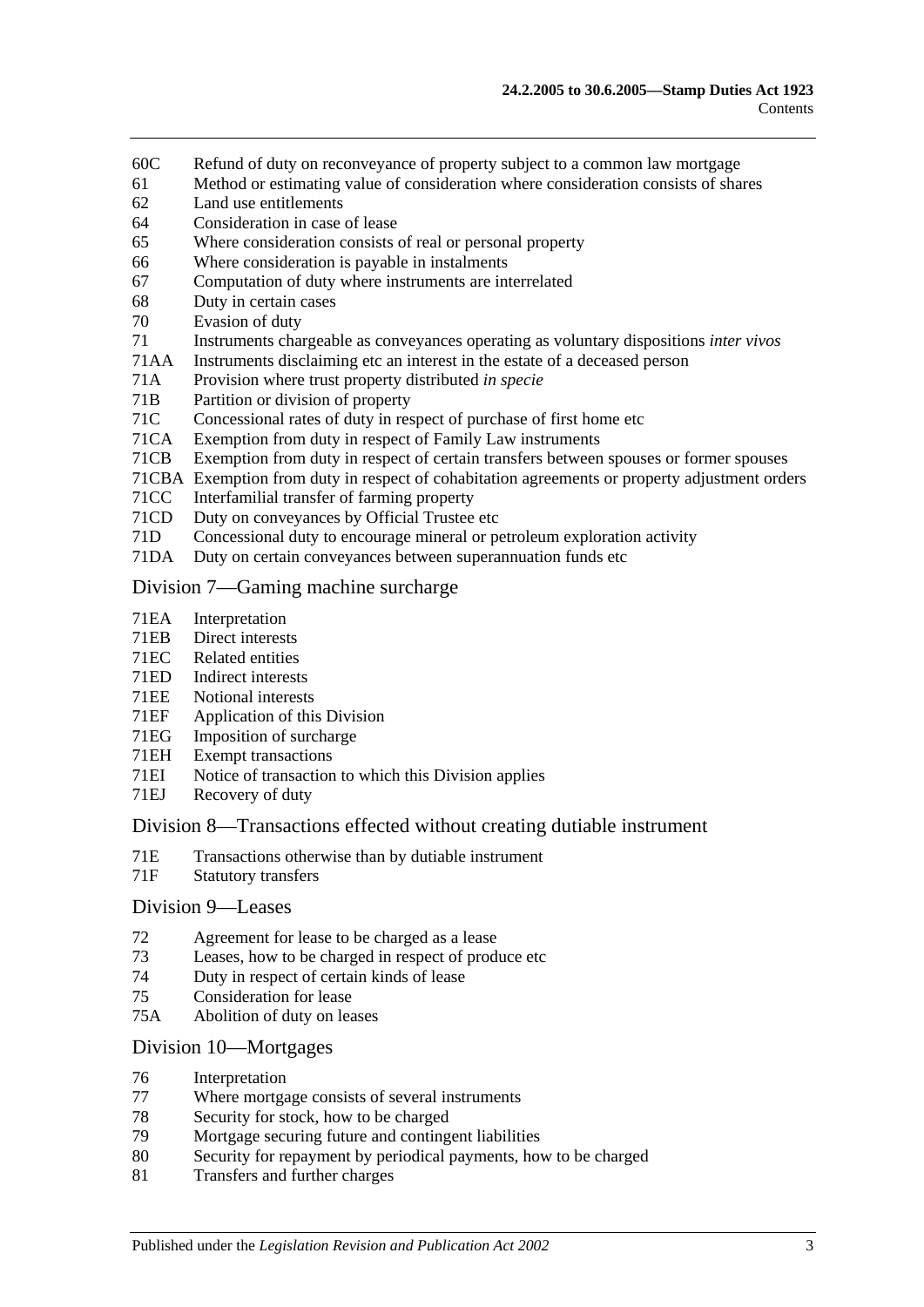- 81A [Duty may be denoted in certain cases by adhesive stamps](#page-71-2)
- 81B [Duty chargeable proportioned to value of South Australian property](#page-71-3)
- 81C [Duty paid on one mortgage may be denoted as having been paid on another mortgage](#page-72-0)
- 81D [Refinancing of primary producers' loans](#page-73-0)
- 81E [Refinancing of loan due to rural branch closure](#page-73-1)
- 82 [Unregistered mortgages protected by caveats](#page-74-0)
- 83 [Exemption from duty for first home owners](#page-75-0)

# [Part 3A—Special provisions relating to financial products](#page-76-0)

#### [Division 1—Interpretation](#page-76-1)

- 90A [Interpretation](#page-76-2)
- 90AB [Share buy-back](#page-78-0)
- 90AC [Exempt transactions](#page-78-1)

#### [Division 2—Duty on sales and purchases by brokers](#page-78-2)

- 90B [Application of Division](#page-78-3)
- 90C [Records of sales and purchases of financial products](#page-79-0)
- 90D [Returns to be lodged and duty paid](#page-80-0)
- 90E [Endorsement of instrument of transfer as to payment of duty](#page-81-0)
- 90F [Power of dealer to recover paid duty](#page-81-1)
- 90G [Transactions in S.A. financial products on U.K. stock exchange](#page-81-2)

#### [Division 3—Duty on certain clearing and settlement transactions](#page-83-0)

- 90H [Application of Division](#page-83-1)
- 90I [Requirement to make record of CSF transactions](#page-84-0)
- 90J Transfer [document or record to be treated as instrument of conveyance](#page-84-1)
- 90K [Particulars to be included in a transfer document](#page-85-0)
- 90L [Relevant CSF participant's identification code equivalent to stamping](#page-85-1)
- 90M [Returns to be lodged and duty paid](#page-85-2)
- 90N [Monthly returns by registered CS facility licensees](#page-85-3)
- 90O [Particulars reported by participants to be kept by registered CS facility licensees](#page-86-0)
- 90P [Refund for error transaction](#page-86-1)

#### [Division 4—Registration of Australian market licensees and CS facility licensees](#page-86-2)

- 90Q [Registration process](#page-86-3)
- 90R [Disclosure of information](#page-87-0)

#### [Division 5—Duty on other conveyances](#page-87-1)

- 90T [Application of Division](#page-87-2)
- 90U [Financial products liable to duty](#page-87-3)
- 90V [Proclaimed countries](#page-87-4)

# [Part 4—Land rich entities](#page-88-0)

#### [Division 1—Preliminary](#page-88-1)

- 91 [Interpretation](#page-88-2)
- 92 [Direct interests](#page-90-0)
- 92A [Related entities](#page-91-0)
- 92B [Indirect interests](#page-91-1)
- 93 [Notional interest in assets of related entity](#page-91-2)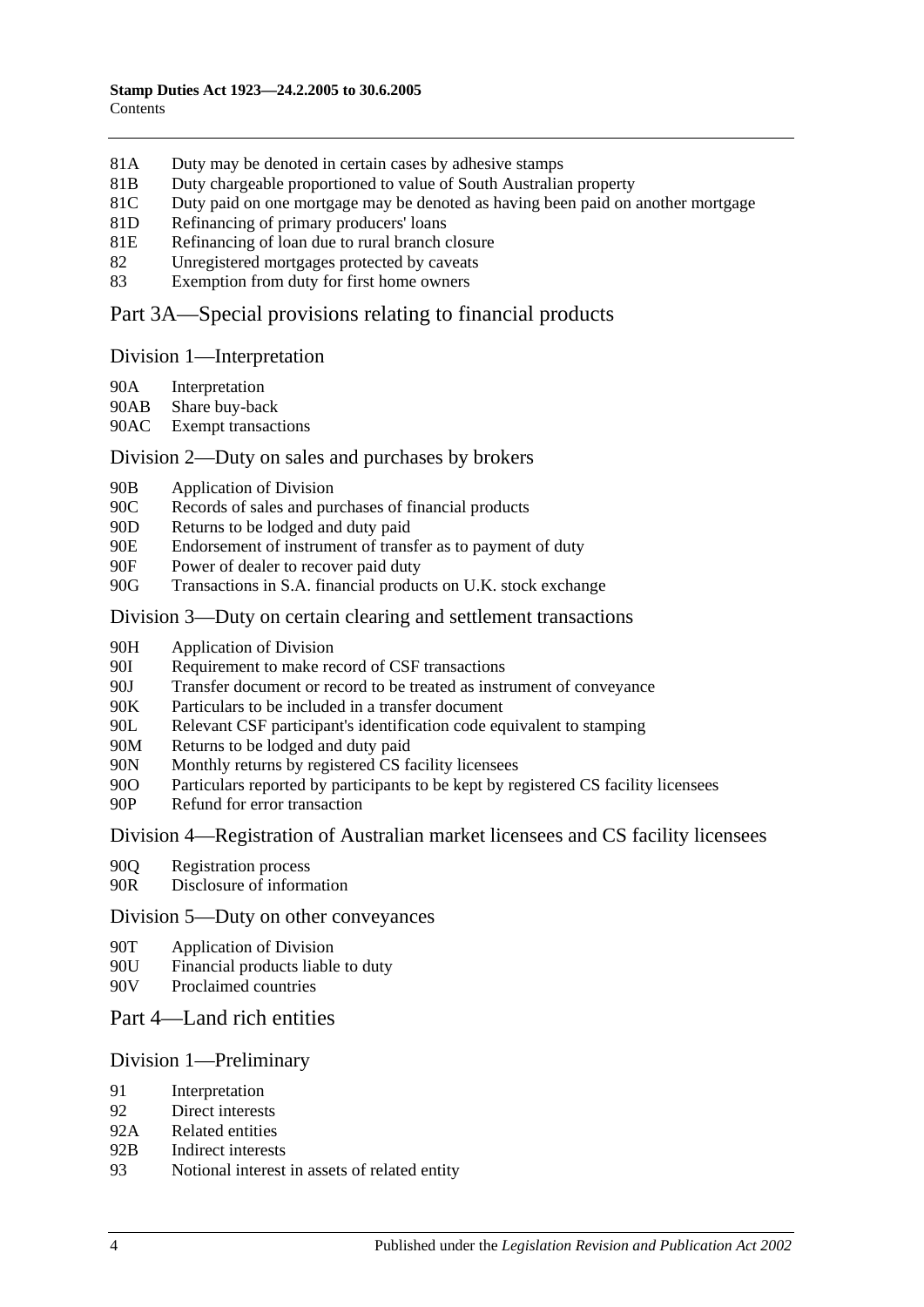[Division 2—Land rich entity](#page-92-0)

94 [Land rich entity](#page-92-1)

[Division 3—Dutiable transactions](#page-93-0)

- 95 [General principle of liability to duty](#page-93-1)
- 96 [Value of notional interest acquired as a result of dutiable transaction](#page-93-2)
- 97 [Calculation of duty](#page-94-0)

#### [Division 4—Payment and recovery of duty](#page-95-0)

- 98 [Acquisition statement](#page-95-1)
- 99 [Recovery from entity](#page-95-2)

#### [Division 5—Miscellaneous](#page-96-0)

- 100 [Valuation of interest under contract or option to purchase land](#page-96-1)
- 101 [Exempt transactions](#page-96-2)
- 102 [Multiple incidences of duty](#page-97-0)

#### [Part 5—Miscellaneous provisions](#page-98-0)

- 106 [Spoiled or unused stamps](#page-98-1)
- 106A [Transfer of financial products not to be registered unless duly stamped](#page-98-2)
- 107 [Transfer of property to correct error](#page-99-0)
- 108 [Penalties for certain offences](#page-99-1)
- 109 [Penalty for fraud](#page-100-0)
- 111 [Remedy for misappropriation](#page-100-1)
- 112 [Regulations](#page-100-2)
- 114 [Exemption from stamp duty](#page-101-0)

[Schedule 1—Transitional provisions](#page-102-0)

1 [Commencement of consequential regulations](#page-102-1)

[Schedule 2—Stamp duties and exemptions](#page-102-2)

Part 1—Specified instruments

# Part 2—General exemptions from all stamp duties

16 [General exemptions](#page-115-0)

[Legislative history](#page-120-0)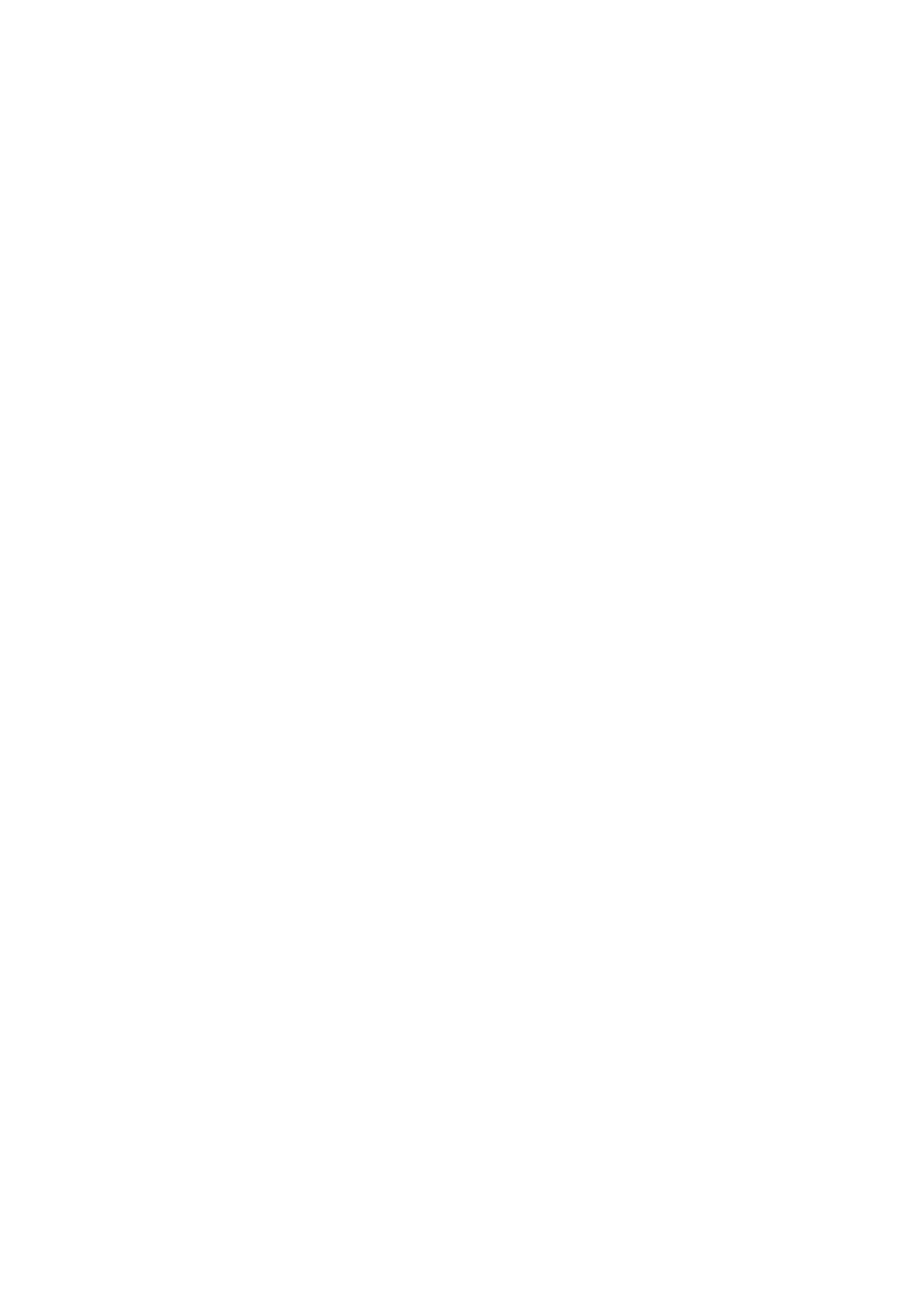# <span id="page-6-0"></span>**The Parliament of South Australia enacts as follows:**

# **Part 1—Preliminary provisions**

# <span id="page-6-1"></span>**Division 1—Short title**

# <span id="page-6-2"></span>**1—Short title**

This Act may be cited as the *Stamp Duties Act 1923*.

# <span id="page-6-3"></span>**Division 2—Interpretative provisions**

# <span id="page-6-4"></span>**2—Interpretation**

(1) In this Act, unless it is otherwise provided or there is something in the context repugnant thereto—

*adhesive stamp* means an adhesive stamp purchased or otherwise obtained from the Commissioner or a distributor of stamps in pursuance of this Act;

*approved form* means a form approved by the Commissioner;

*assessment* means an assessment or reassessment by the Commissioner under Part 3 of the *[Taxation Administration Act](http://www.legislation.sa.gov.au/index.aspx?action=legref&type=act&legtitle=Taxation%20Administration%20Act%201996) 1996*, and *assess* and *assessed* have corresponding meanings;

*Australian market licensee* means the holder of an Australian market licence under Chapter 7 of the *Corporations Act 2001* of the Commonwealth;

*beneficial interest* means an equitable interest or an interest vested both at law and in equity in the holder of the interest and includes a potential beneficial interest;

*business of primary production* means the business of agriculture, pasturage, horticulture, viticulture, apiculture, poultry farming, dairy farming, forestry or any other business consisting of the cultivation of soils, the gathering in of crops, the rearing of livestock or the propagation and harvesting of fish or other aquatic organisms;

*Commissioner* means the person appointed or acting as the Commissioner of State Taxation, and includes a person appointed or acting as a Deputy Commissioner of State Taxation (see Part 9 of the *[Taxation Administration Act](http://www.legislation.sa.gov.au/index.aspx?action=legref&type=act&legtitle=Taxation%20Administration%20Act%201996) 1996*);

*CUFS* means an interest, issued by or on behalf of CHESS Depositary Nominees Pty Ltd, that provides beneficial ownership in respect of—

- (a) shares in a corporation incorporated outside Australia; or
- (b) units in a unit trust scheme,

being shares or units that are quoted on the market operated by the Australian Stock Exchange Limited;

*die* means die or other machine or implement used for impressing or imprinting stamps upon documents;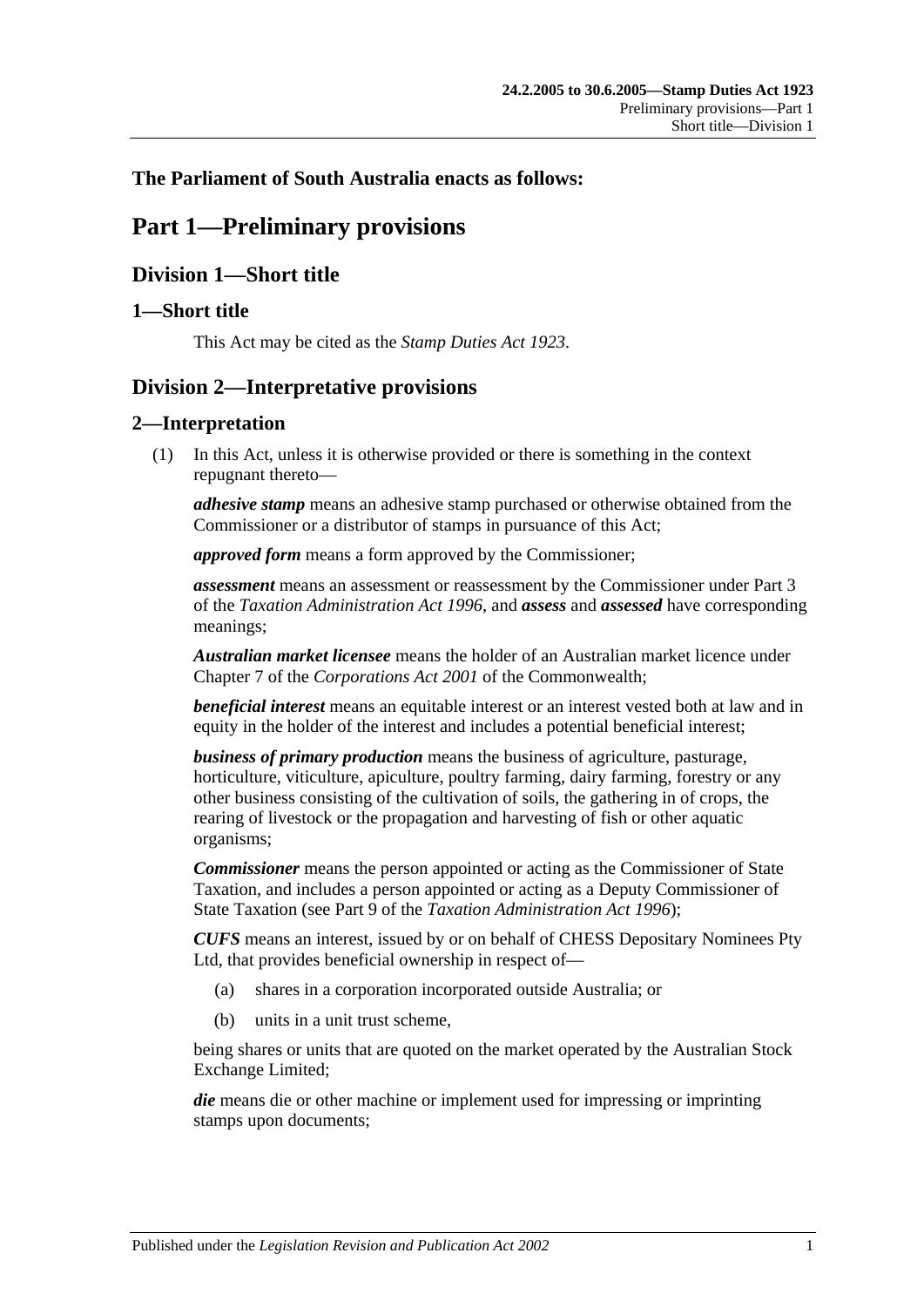*discretionary trust* means an arrangement, however made, under which a person holds property, and the beneficial interest in all or any part of that property may be vested in a person (in this Act referred to as an *object* of the discretionary trust) on the exercise of a discretion, whether subject to any other contingency or not and whether the exercise of the discretion is obligatory or optional;

*duty* means duty charged under this Act, and includes penalty tax and interest payable under Part 5 of the *[Taxation Administration Act](http://www.legislation.sa.gov.au/index.aspx?action=legref&type=act&legtitle=Taxation%20Administration%20Act%201996) 1996* in relation to duty under this Act;

*executed* and *execution*, with reference to instruments not under seal, mean signed and signature;

*financial product* means—

- (a) any stock, share or other similar security of a corporation (including a government, semi-government or municipal corporation), company or society; or
- (b) any debenture, debenture stock, bond, note or other similar security of a corporation (including a government, semi-government or municipal corporation), company or society (whether constituting a charge on the assets of the corporation, company or society or not); or
- (c) any interest in a managed investment scheme registered under Chapter 5C of the *Corporations Act 2001* of the Commonwealth; or
- (d) any other stock or security that is bought or sold through the agency of a participant in a financial market within the meaning of Chapter 7 of the *Corporations Act 2001* of the Commonwealth operated by an Australian market licensee; or
- (e) a CUFS; or
- (f) any other stock, security or interest brought within the ambit of this definition by the regulations,

and includes a right in respect of a financial product but does not include any stock, security or interest excluded from the ambit of this definition by the regulations;

*forge* includes counterfeit;

*GST* means the tax payable under the GST law;

*GST law* means—

- (a) A *New Tax System (Goods and Services Tax) Act 1999* (Cwth); and
- (b) the related legislation of the Commonwealth dealing with the imposition of a tax on the supply of goods and services;

#### *impressed stamp* means—

- (a) a stamp impressed or imprinted by means of a die; or
- (b) a record imprinted or made by means of any machine or implement,

under the direction of the Commissioner in pursuance of this Act;

*instrument* includes every written document;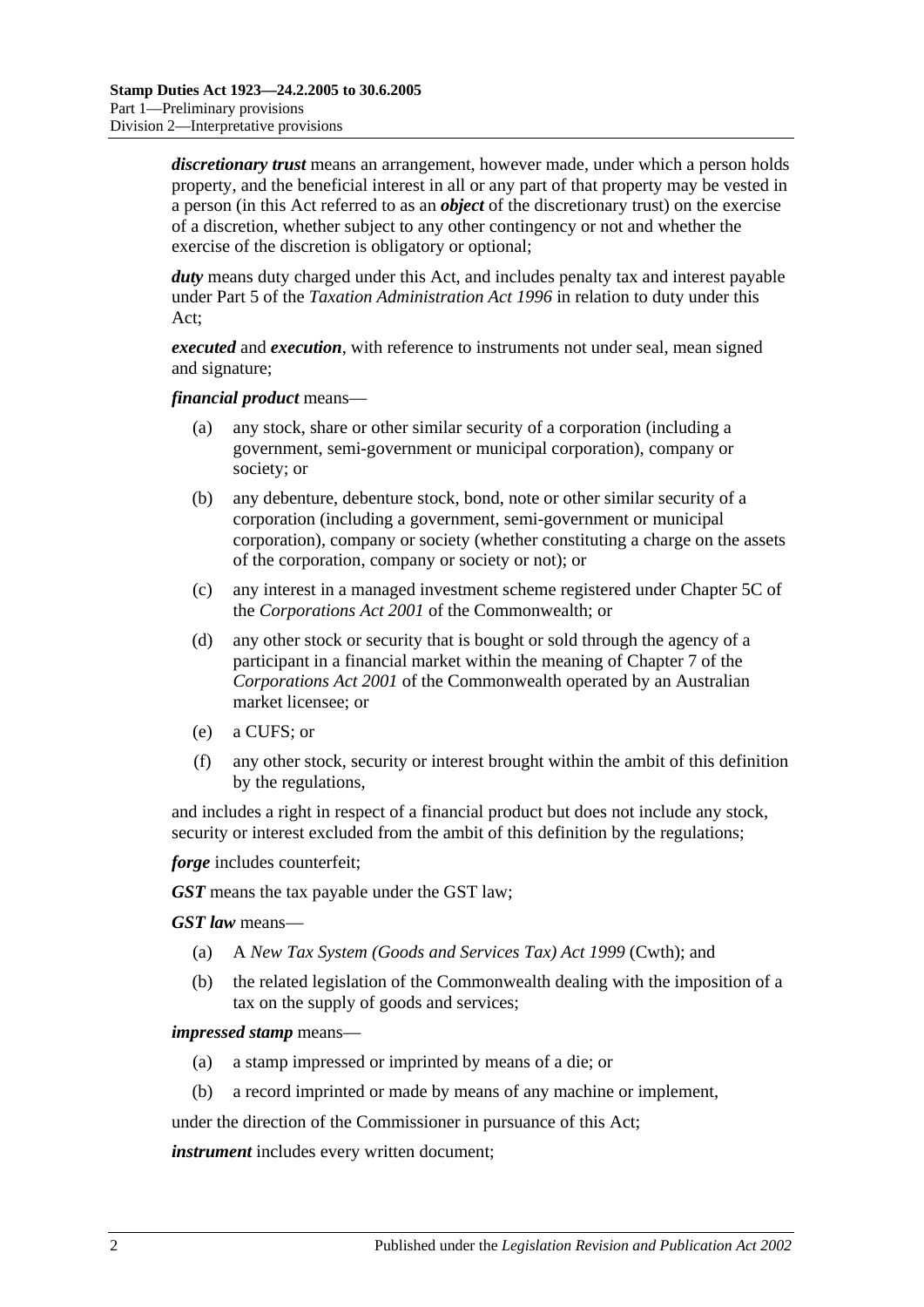*intellectual property* includes—

- (a) a registered patent, circuit layout, or design;
- (b) a right under the *Plant Breeder's Rights Act 1994* (Cwth);
- (c) a trade mark;
- (d) a copyright;

*interest* in property means a legal or equitable interest and includes a potential, contingent, expectant or inchoate interest;

*jurisdiction* means—

- (a) a State or Territory of Australia; or
- (b) a country or place subject to the laws of a particular legislative authority;

*material* means any sort of material upon which words or figures can be expressed;

*money* includes all sums expressed in Australian or foreign currency;

*potential beneficial interest* means the rights, expectancies or possibilities of an object of a discretionary trust in, or in relation to, property subject to the discretionary trust;

*property* means real or personal property and includes—

- (a) intellectual property (except know-how and confidential information); and
- (b) an interest in property;

*recognised financial market* means—

- (a) a financial market operated by the Australian Stock Exchange Limited; or
- (b) a financial market of a stock exchange brought within the ambit of this definition by the regulations;

*records* means records of any kind (whether in documentary or other form);

*rent* includes an amount (however it may be described in a lease) to be paid by a lessee to a lessor to reimburse, offset or defray the lessor's liability to GST;

*right in respect of a financial product* means a right, whether actual, prospective or contingent, of any person to have issued to him or her a financial product, whether or not on payment of any money or other consideration for the financial product;

*sale* of property includes any transaction under which the property is converted into money;

*spouse* of a person includes a de facto husband or wife of the person who has been co-habiting continuously with the person for at least three years;

*stamp* means an adhesive stamp or an impressed stamp;

*stamped* means bearing an impressed stamp or having an adhesive stamp affixed;

*State* includes the Australian Capital Territory and the Northern Territory;

*stock* means any share in the stocks or funds of any State or government, or in the capital stock or funded debt of any company, corporation or society (whether incorporated under a law of this or any other State, a law of the Commonwealth, or a law of any other place);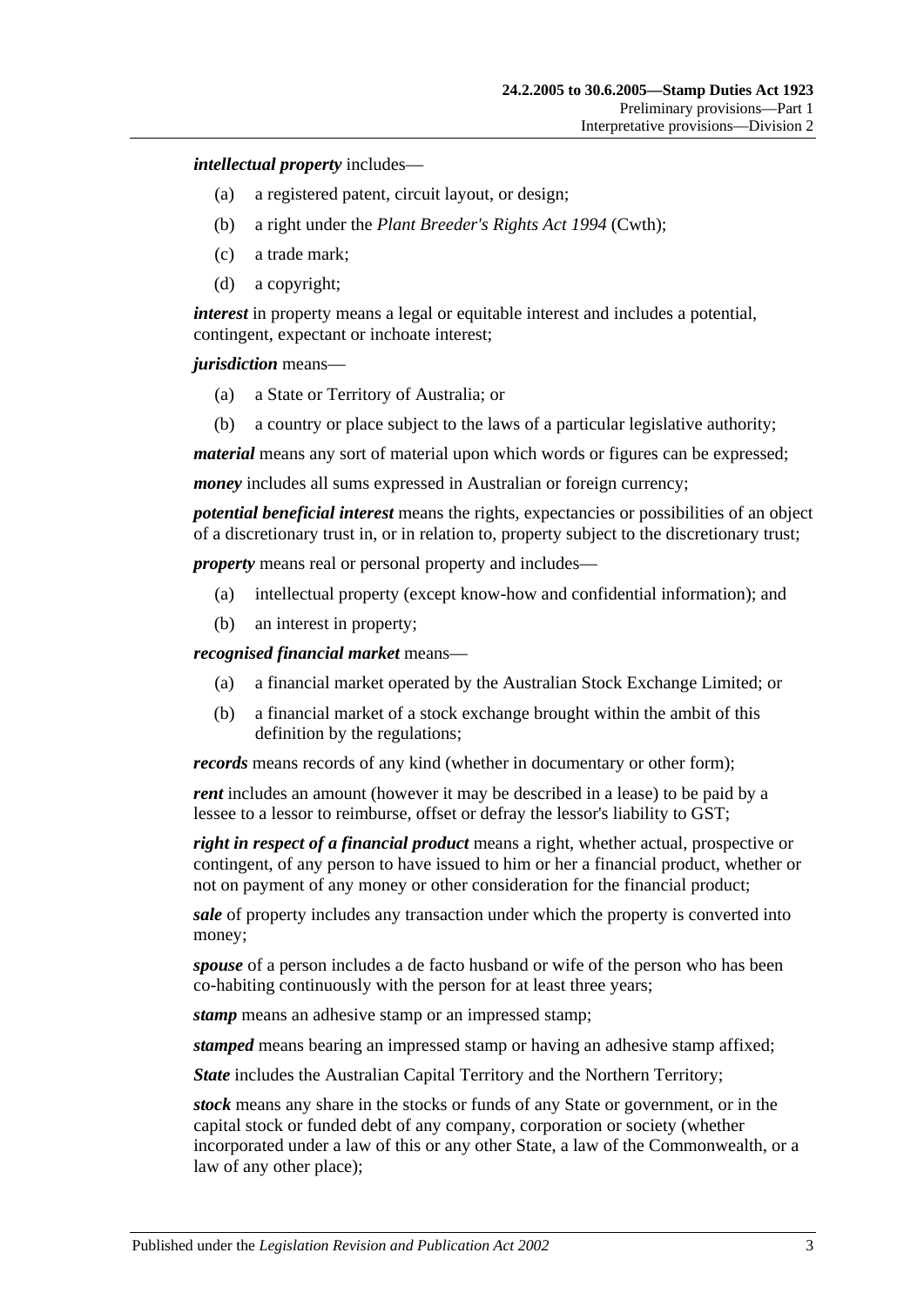*transfer*, in relation to property, means transfer, assure or vest at law or in equity (whether or not the transfer, assurance or vesting is subject to registration, the issue of a certificate of title or some other similar requirement);

*unit* in relation to a unit trust scheme means a right or interest (however described) of a beneficiary under a unit trust scheme;

*unit trust scheme* means an arrangement made for the purpose, or having the effect, of providing for persons having funds available for investment facilities for the participation by them, as beneficiaries under a trust, in any profits or income arising from the acquisition, holding, management or disposal of any property subject to the trust;

*write*, *written* and *writing* include every mode in which words or figures can be expressed upon material.

(2) An interest of a particular kind in the proceeds of the sale of property is, until the property is sold, taken to be an interest of the same kind in the property.

#### **Example—**

A beneficial interest in the proceeds of the sale of property is, until the property is sold, taken to be a beneficial interest in the property.

(3) A person is taken to transfer a leasehold or other interest in land held from the Crown if the person surrenders the interest so that the Crown may grant to a person other than the surrenderor a leasehold or other interest in the land.

#### <span id="page-9-0"></span>**3—Taxation Administration Act**

This Act should be read together with the *[Taxation Administration Act](http://www.legislation.sa.gov.au/index.aspx?action=legref&type=act&legtitle=Taxation%20Administration%20Act%201996) 1996* which makes provision for the administration and enforcement of this Act and other taxation laws.

# <span id="page-9-1"></span>**Division 3—Territorial application of Act**

#### <span id="page-9-2"></span>**3A—Principles for determining territorial relationship**

- <span id="page-9-4"></span><span id="page-9-3"></span>(1) An instrument relates to property situated in a particular jurisdiction if it—
	- (a) creates, transfers, redeems, renounces, surrenders, cancels or extinguishes an interest in property situated in the relevant jurisdiction; or
	- (b) deals with an interest in property situated in the relevant jurisdiction in any other way; or
	- (c) acknowledges, evidences or records a transaction to which [paragraph](#page-9-3) (a) or [\(b\)](#page-9-4) refers.
- (2) A potential, contingent, expectant or other inchoate interest is to be regarded as an interest in property in a particular jurisdiction if the realisation of the potentiality, contingency or expectancy, or the occurrence of any act or event necessary to perfect the interest could result in—
	- (a) an interest in property situated in that jurisdiction; or
	- (b) an interest in the proceeds of the sale of property situated in that jurisdiction.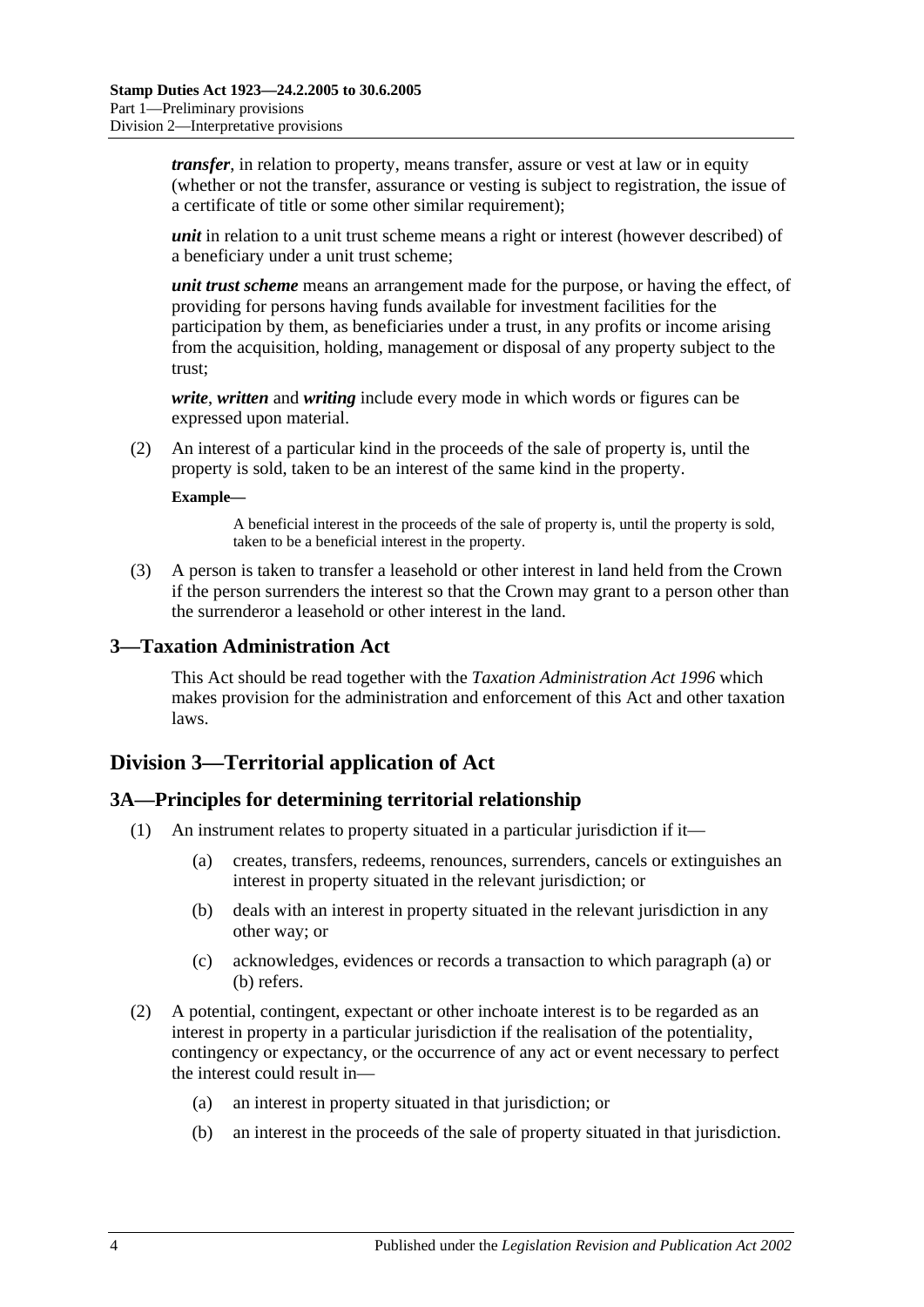- (3) For the purpose of calculating duty on an instrument that relates to a potential, contingent, expectant or other inchoate interest—
	- (a) the interest is to be treated as an actual interest ie as if the potentiality, contingency or expectancy had been realised or anything necessary to perfect the interest had occurred; and
	- (b) if the interest is dependent in any way on the exercise of a discretion or any other contingency, it will be presumed that the discretion has been exercised, or the contingency has been realised, so as to give rise to the greatest possible liability to duty in this State.
- (4) An interest in property is taken to be situated in the jurisdiction in which the property to which the interest relates is situated.

# <span id="page-10-0"></span>**3B—Territorial application of Act**

- (1) This Act applies in respect of an instrument that relates to property situated, or a matter or thing to be done, in South Australia irrespective of whether—
	- (a) the instrument is within or outside South Australia; or
	- (b) the instrument was executed within or outside South Australia.
- (2) If an instrument relates to property situated in part in South Australia and in part outside South Australia, duty is to be calculated as if the instrument related only to the property situated in South Australia.
- (3) This section operates subject to any other specific provision dealing with how duty is to be calculated on an instrument that relates to property within and outside South Australia<sup>1</sup>
- **Note—**
	- 1 [Section](#page-71-3) 81B deals with the duty payable on a mortgage over property within and outside the State.

# <span id="page-10-1"></span>**3C—Special rules for determining location of certain forms of intangible property**

- (1) This section applies to intangible property of the following kinds—
	- (a) business or product goodwill;
	- (b) intellectual property (except know-how and confidential information);
	- (c) rights conferred under a franchise agreement or licence (including a statutory licence granted under the law of the Commonwealth but not a statutory licence granted under the law of the State).
- <span id="page-10-2"></span>(2) If intangible property to which this section applies is a business asset, it is taken to be wholly situated in South Australia if the business is carried on wholly in South Australia and, if not, is taken to be situated in the various jurisdictions in which the business is carried on in proportion to the volume of business carried on in each.
- (3) The Commissioner is to determine proportions for the purposes of [subsection](#page-10-2) (2) having regard to—
	- (a) the turnover of the business; and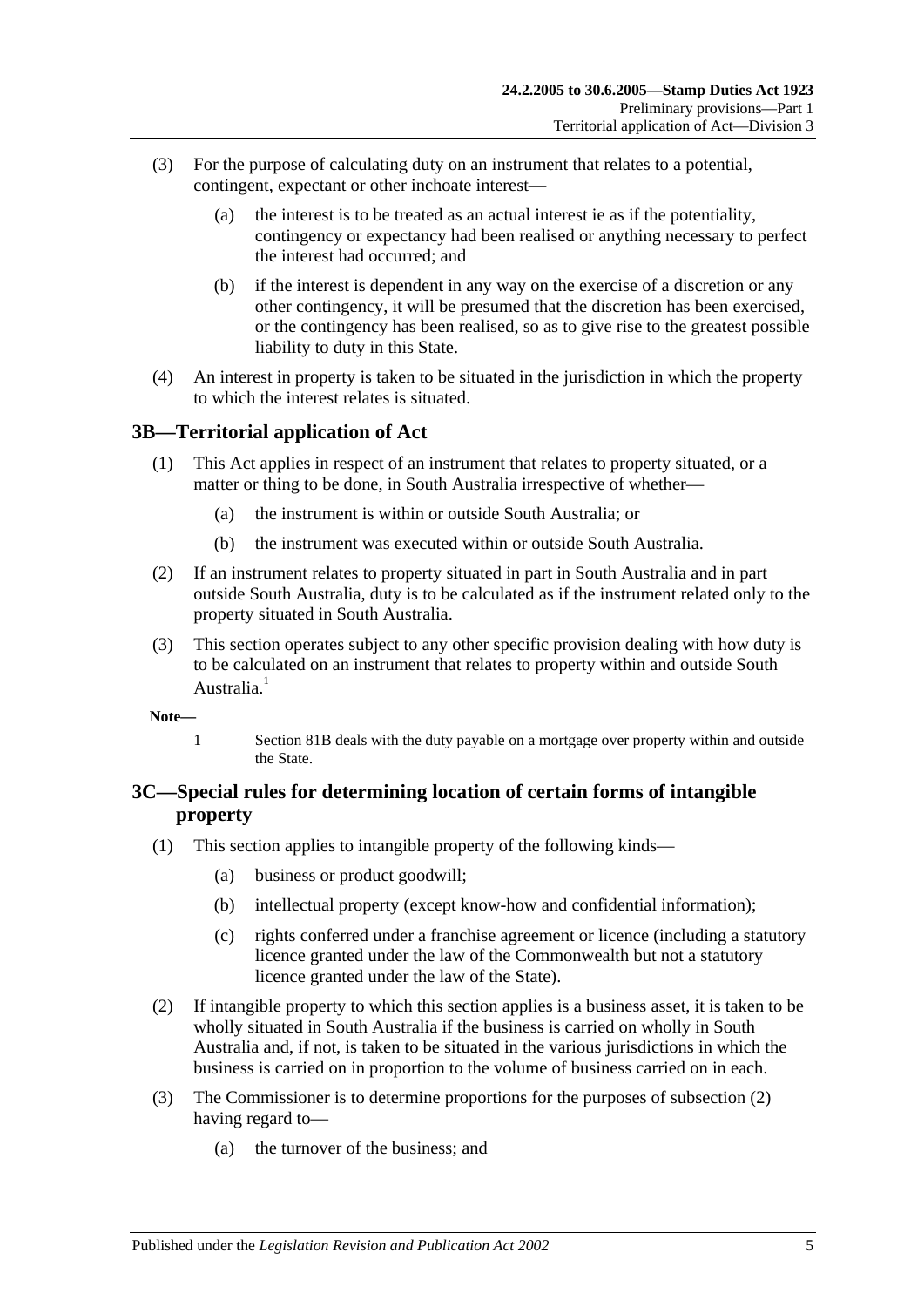- (b) the relative extent of income generated by the business in each jurisdiction in which the business is carried on; and
- (c) the relative extent of the work carried on in each of the relevant jurisdictions; and
- (d) any other relevant factors.
- (4) If intangible property to which this section applies is not a business asset, it is taken to be situated in the jurisdiction in which the owner—
	- (a) if a company—
		- (i) in the case of a company incorporated or taken to be incorporated under the *Corporations Act 2001* of the Commonwealth—is taken, under that Act, to be registered;
		- (ii) in any other case—is incorporated; or
	- (b) if a natural person—is ordinarily resident.

#### <span id="page-11-0"></span>**3D—Statutory licence**

The property in a statutory licence granted under the law of South Australia, and in any rights deriving from such a licence, is taken to be situated in South Australia.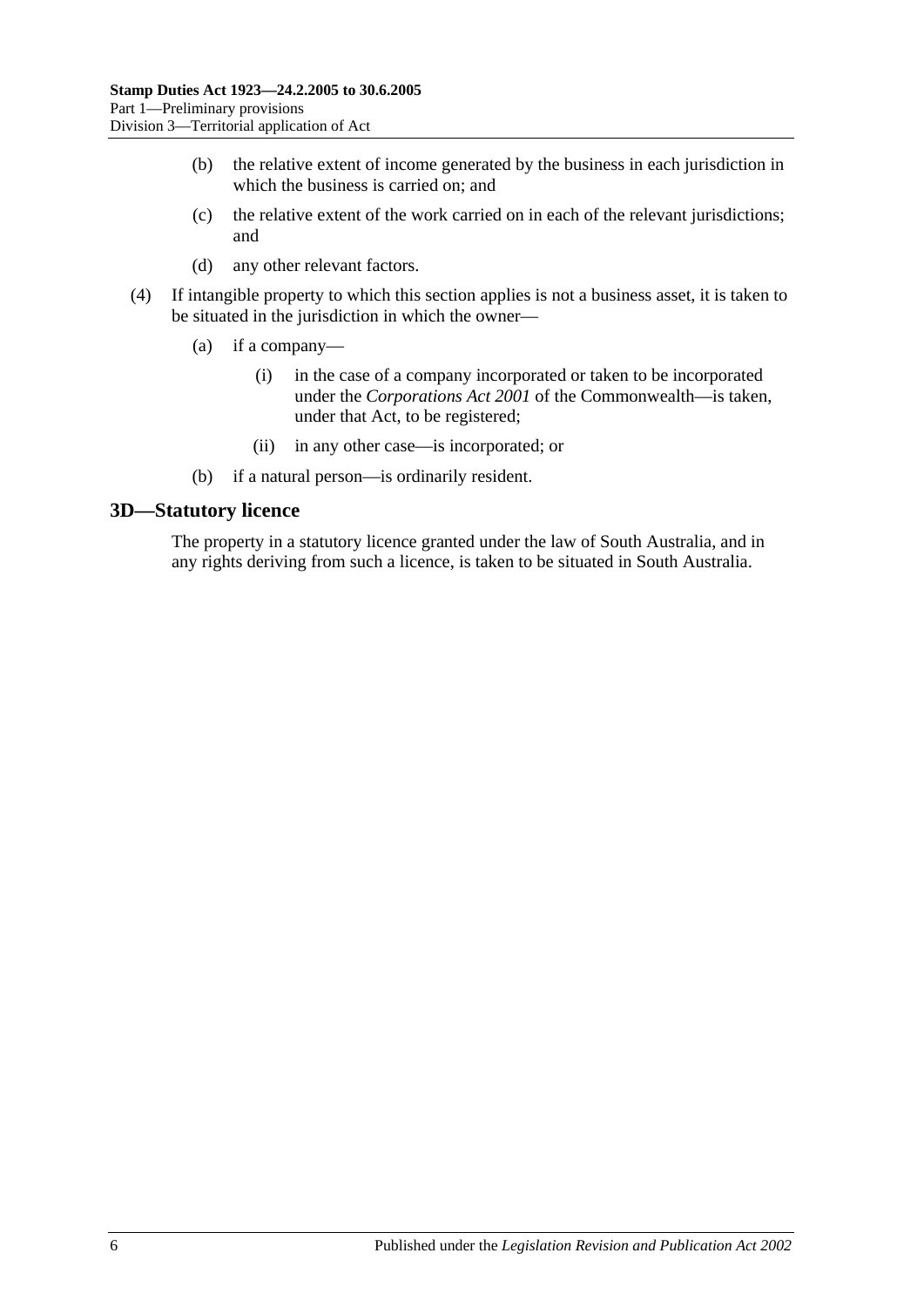# <span id="page-12-0"></span>**Part 2—General provisions with respect to stamp duties**

# <span id="page-12-1"></span>**4—Imposition of stamp duties**

- (1) Subject to the exemptions contained in [Schedule 2](#page-102-2) and the other provisions of this Act, the stamp duties specified in that Schedule are charged in respect of the instruments specified in that Schedule.
- (2) The parties who executed an instrument are jointly and severally liable to pay the duty charged in respect of the instrument.

# <span id="page-12-2"></span>**6—Denotation of duty**

- (1) Subject to any express provision to the contrary, the payment of duty on an instrument is to be denoted on the instrument by an impressed stamp.
- (2) Subject to any express provision to the contrary, if another provision of this Act provides for duty on an instrument to be denoted by an adhesive stamp, the duty may be denoted by an impressed stamp or an adhesive stamp.

# <span id="page-12-3"></span>**7—Distribution of stamps, commission etc**

- (1) The Governor may appoint any person a distributor of stamps.
- (2) Any such distributor may be remunerated by a commission upon the value of stamps purchased for disposal by him, or by salary, or by any other allowance, and upon the sale of stamps to any such distributor such discount may be allowed as may be authorised by regulations made under this Act.
- (3) A financial institution paying duty to the Commissioner in respect of cheque forms and cheques may be allowed commission at the prescribed rate.

# <span id="page-12-4"></span>**8—Stamps to be provided**

The Treasurer shall, for denoting the several duties chargeable under this Act, provide such stamps or dies as may be required for the purposes of this Act, and may do any other act which may be necessary for effectually collecting the duties.

# <span id="page-12-5"></span>**11—Appropriate stamps to be used**

- (1) A stamp which, by any word or words on the face of it, is appropriated to any particular description of instrument shall not be used for any instrument of another description.
- (2) An instrument falling under the particular description to which any stamp is so appropriated shall not be deemed duly stamped unless it is stamped with the stamp so appropriated.
- (3) No instrument shall be deemed duly stamped with an adhesive stamp unless the words "DUTY STAMP" are printed on and form part of the stamp.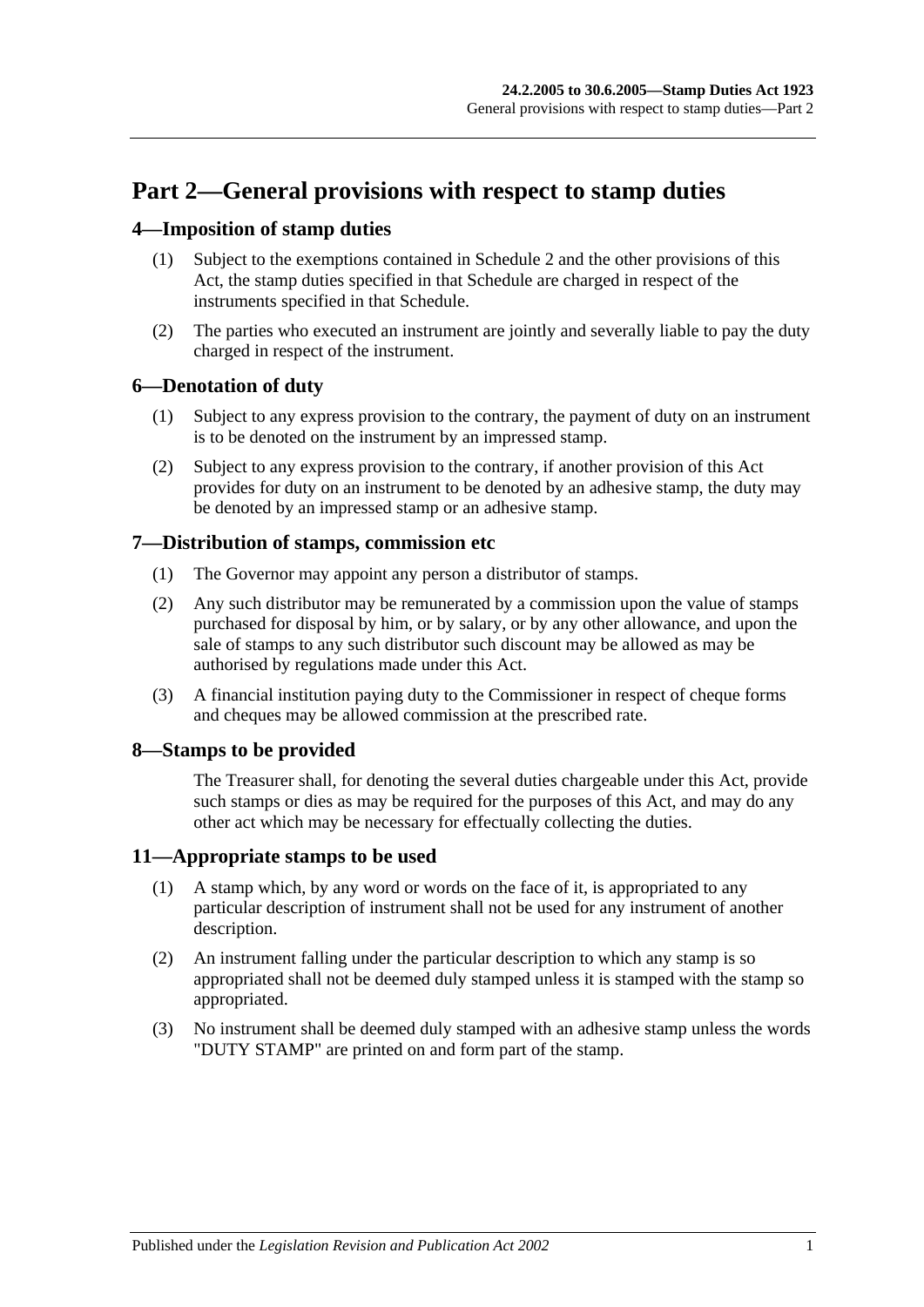# <span id="page-13-0"></span>**12—Adhesive stamps to be cancelled**

- (1) An instrument, the duty upon which is required or permitted by this Act to be denoted by an adhesive stamp, shall not be deemed duly stamped with an adhesive stamp unless—
	- (a) the person required by this Act to cancel the adhesive stamp cancels it by writing on or across the stamp his name or initials, or the name or initials of his firm, together with the true date of his so writing, or otherwise effectually cancels the stamp and renders it incapable of being used for any other instrument; or
	- (b) it is otherwise proved that the stamp appearing on the instrument was affixed thereto at the proper time.
- (2) Where two or more adhesive stamps are used to denote the duty upon an instrument, each stamp shall be cancelled in the manner described above.
- (3) A person who is required to cancel an adhesive stamp must not fail to do so in accordance with this Act.

Penalty: \$50.

#### <span id="page-13-1"></span>**13—How instruments to be stamped**

- (1) Every instrument written upon stamped material shall be written in such manner, and every instrument partly or wholly written before being stamped shall be so stamped, that the stamp may appear on the face of the instrument and cannot be used for, or applied to, any other instrument written upon the same piece of material.
- (2) If more than one instrument is written upon the same piece of material, each one of those instruments shall be separately and distinctly stamped with the duty with which it is chargeable.

# <span id="page-13-2"></span>**14—Instruments to be separately charged**

Except where express provision is made to the contrary—

- (a) any instrument containing or relating to several distinct matters shall be separately and distinctly charged with duty in respect of each of such matters as if the portion of the instrument containing or relating to each such matter were a separate instrument;
- (b) any instrument made for any consideration in respect of which it is chargeable with *ad valorem* duty, and also for any further or other valuable consideration, shall, in addition to being charged with *ad valorem* duty, be charged with duty in respect of the last mentioned consideration as if it were an instrument made only for that consideration.

# <span id="page-13-3"></span>**15A—Ascertainment of value of property**

- (1) If the value of property is to be ascertained by reference to an actual or notional cost of acquisition, any component of the cost of acquisition that is referable to GST payable on its sale or supply is to be regarded as a component of its value.
- (2) In ascertaining the value of property for the purpose of assessing *ad valorem* duty on an instrument, the existence of an overriding power of revocation or reconveyance in that or any other instrument may be disregarded.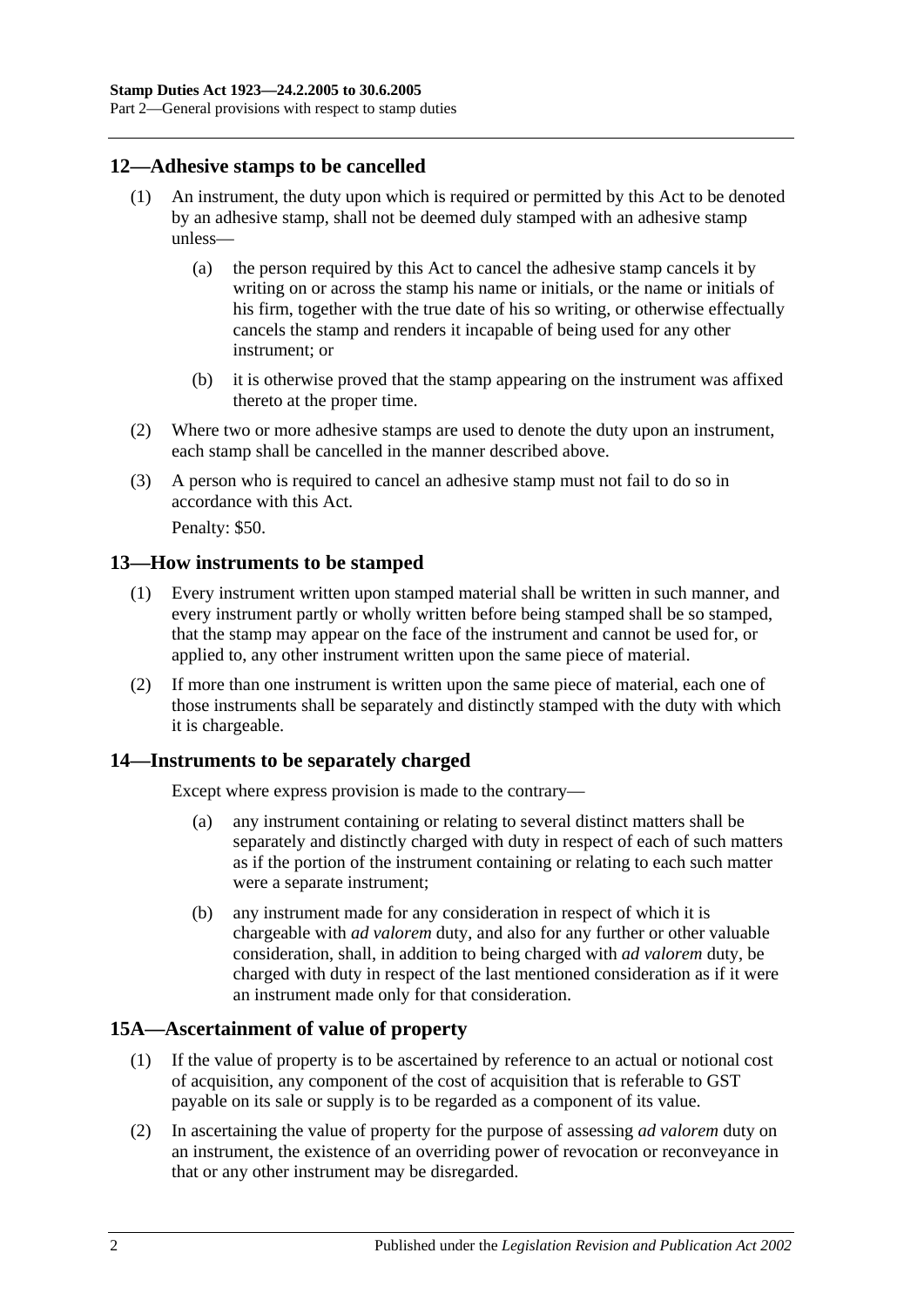# <span id="page-14-0"></span>**16—Duty in force when instrument produced for stamping to apply**

The duty chargeable upon any instrument shall be calculated according to the rates in force at the time when the instrument is produced to the Commissioner for the purpose of being stamped.

#### <span id="page-14-1"></span>**17—Duty payable in respect of instruments conditionally executed**

- (1) Subject to [subsection](#page-14-4) (2), an instrument that is executed conditionally by one or more parties is liable to duty as if it had been executed unconditionally.
- <span id="page-14-4"></span> $(2)$  If—
	- (a) duty is paid on or in respect of an instrument that was executed conditionally by one or more of the parties;
	- (b) the Commissioner is satisfied that, by reason of non-fulfilment of the condition, or recall of the execution, the instrument will never come into force,

the Commissioner will, on application by a party who paid the duty and production of the instrument, cancel any stamp on the instrument and refund the amount of the duty paid.

#### <span id="page-14-2"></span>**18—Duty on other instruments**

Where the duty with which any instrument is chargeable depends in any manner upon the duty paid upon another instrument, the payment of the last mentioned duty may, on production of both the instruments, be denoted in such manner as the Commissioner thinks fit upon the first mentioned instrument.

#### <span id="page-14-3"></span>**19A—Certain copies dutiable**

- (1) Notwithstanding any other provision of this Act, but subject to [subsection](#page-14-5) (2), where an original instrument chargeable with duty under this Act has not been duly stamped or has been destroyed without being duly stamped, any copy of the instrument shall, for the purposes of this Act, be chargeable with duty as if it were the original and be deemed to have been executed by the person or persons who executed the original at the same time as the original was executed.
- <span id="page-14-5"></span>(2) Where an original instrument or a copy of an instrument is duly stamped under this Act, the Commissioner shall, upon application and production of that original or copy, stamp any copy or further copy or the original, as the case may be, with a particular stamp denoting that it is duly stamped.
- (3) In this section—

*copy* includes—

- (a) a duplicate or counterpart of an original instrument; or
- (b) an instrument that acknowledges, evidences or records the existence or terms of an original instrument; or
- (c) an instrument that acknowledges, evidences or records the transaction or a part of the transaction to which an original instrument relates or related.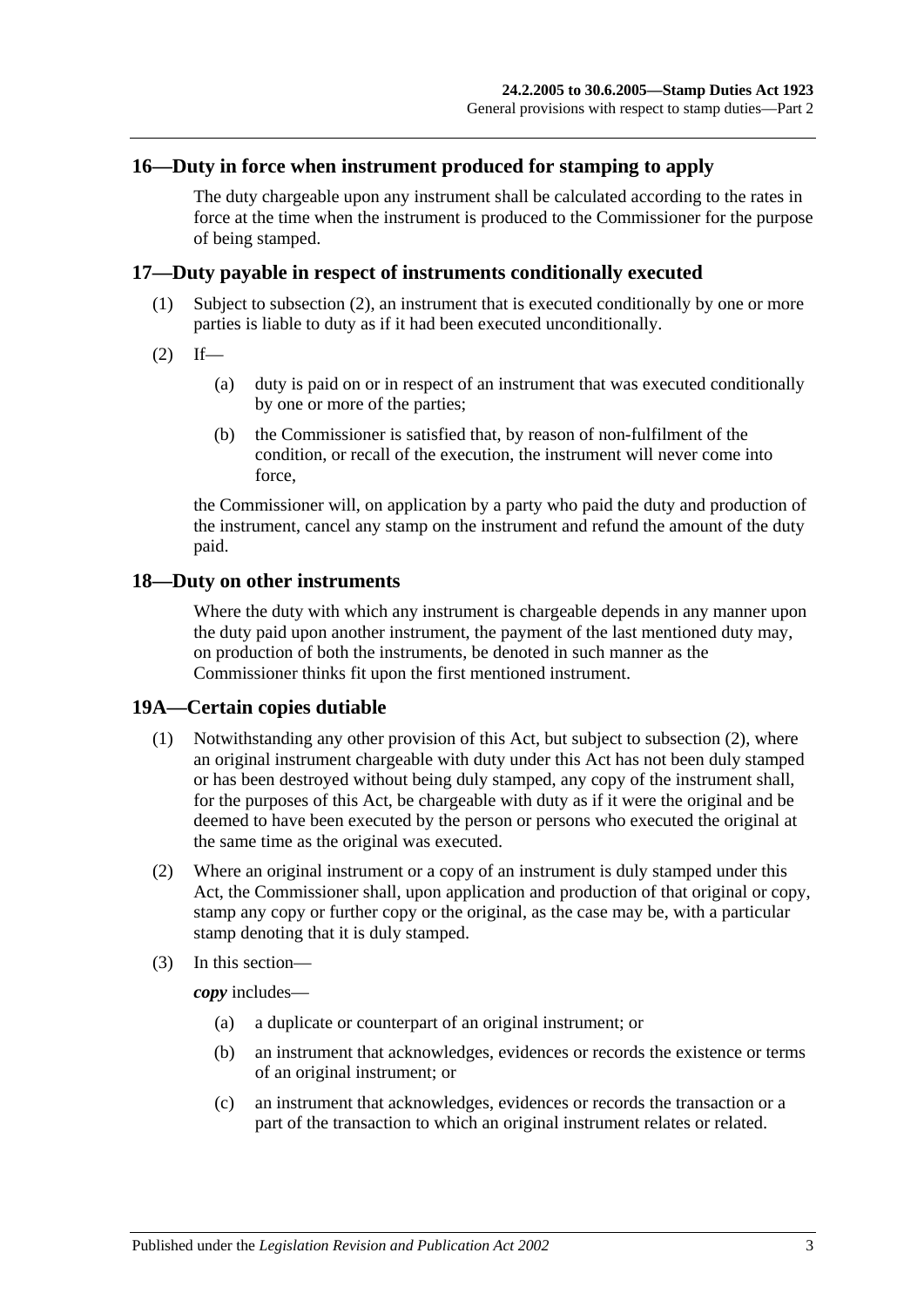# <span id="page-15-0"></span>**20—Time for payment of duty and stamping**

- (1) Subject to any express provision to the contrary, if an instrument is chargeable with duty, the duty must be paid and the instrument stamped—
	- (a) in the case of an instrument executed in South Australia—within two months after its execution; or
	- (b) in the case of an instrument executed outside South Australia—within two months after its receipt in South Australia or within six months after its execution, whichever period first expires.
- (2) If duty or further duty becomes chargeable on an instrument in consequence of an event occurring after its execution, the duty must be paid and the instrument stamped within two months after that event.
- (3) The payment in relation to an instrument of any penalty tax or interest under Part 5 of the *[Taxation Administration Act](http://www.legislation.sa.gov.au/index.aspx?action=legref&type=act&legtitle=Taxation%20Administration%20Act%201996) 1996* must be denoted on the instrument by a particular stamp.
- <span id="page-15-3"></span>(4) If an instrument that is chargeable with stamp duty is not produced to the Commissioner for stamping within the period prescribed by this section, any person who executed the instrument, or on whose behalf it was executed, is guilty of an offence.

Penalty: \$10 000.

- (5) [Subsection](#page-15-3) (4) does not apply in relation to—
	- (a) an instrument executed, or brought into existence, before 7th December, 1987;
	- (b) an instrument that has been duly stamped in some other manner authorised by this Act within the relevant period.
- (6) It is a defence to a charge against [subsection](#page-15-3) (4) to prove that the defendant delivered the instrument or had it delivered into the possession of some other party, or an agent for some other party, to the instrument in the reasonable expectation that the other party would have it stamped.
- (7) The commission of an offence against [subsection](#page-15-3) (4) does not affect the validity of the instrument in relation to which the offence was committed.

# <span id="page-15-1"></span>**21—Admissibility of unstamped instruments in evidence**

Upon the production of any instrument chargeable with duty as evidence in any civil proceedings in any part of South Australia, the officer whose duty it is to read the instrument shall call the attention of the presiding judge, special magistrate or justices to any omission or insufficiency of the stamp thereon.

# <span id="page-15-2"></span>**22—Except as aforesaid no unstamped instrument to be received in evidence**

No instrument chargeable with duty executed in any part of South Australia, or relating, wherever it was executed, to any property situated, or to any matter or thing done or to be done, in any part of South Australia, shall, except in criminal proceedings, be pleaded or given in evidence, or admitted to be good, useful or available at law or in equity, unless duly stamped.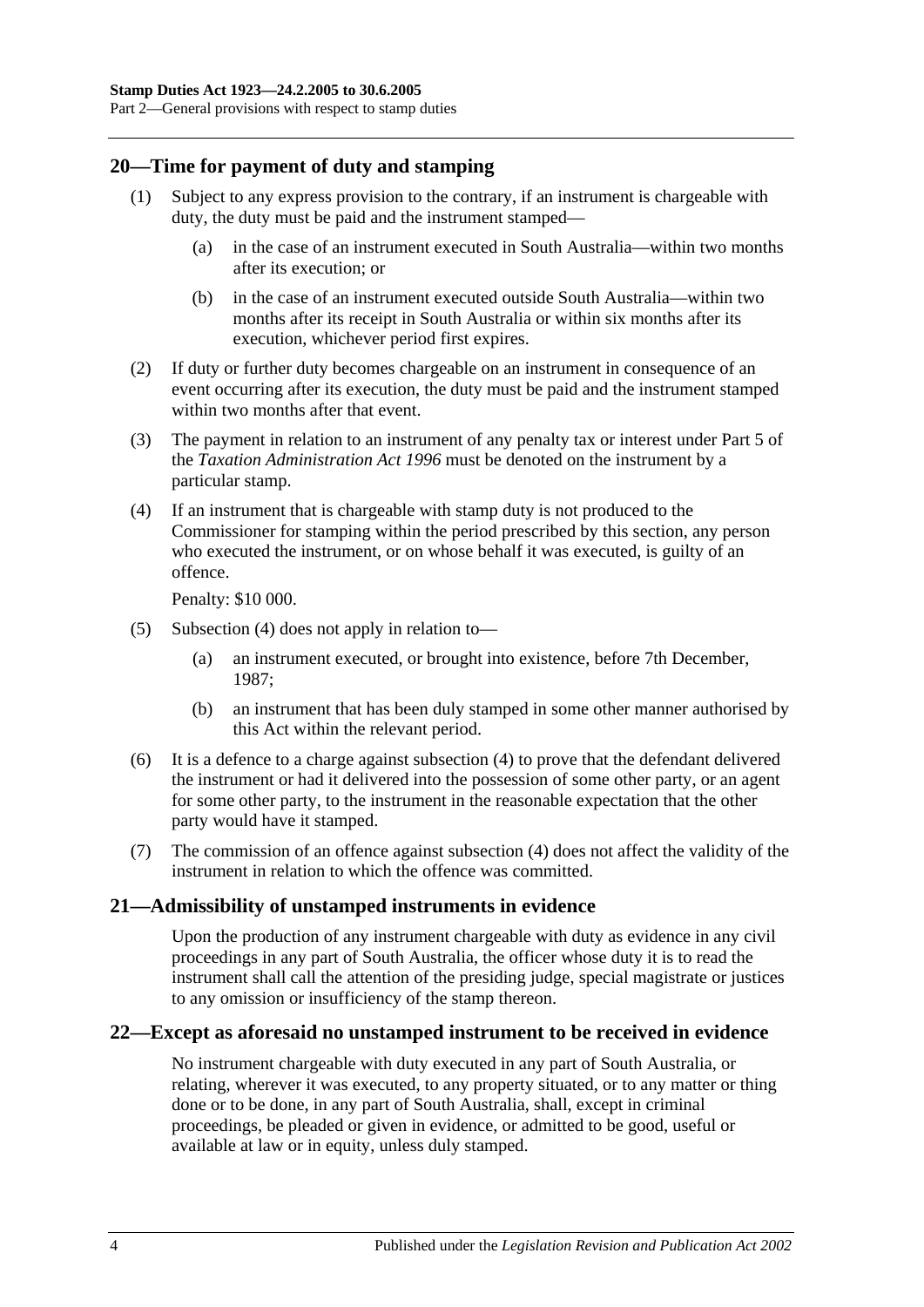#### <span id="page-16-0"></span>**23—Assessments and stamping of instruments**

- (1) If the result of an assessment relating to an instrument is that the instrument is not chargeable with duty, the instrument may be stamped by the Commissioner with a particular stamp denoting that it is not chargeable with duty.
- (2) If the result of an assessment relating to an instrument is that the instrument is chargeable with duty or further duty, the instrument is, on payment of any duty or further duty payable in respect of the instrument, to be stamped or further stamped in accordance with the assessment, and, when so stamped, may also be stamped by the Commissioner with a particular stamp denoting that it is duly stamped.
- <span id="page-16-2"></span>(3) If the result of an assessment relating to a stamped instrument is that duty or further duty is chargeable in respect of the instrument, the instrument is, from the date of the assessment until the duty or further duty is paid and the instrument is further stamped, to be taken to be insufficiently stamped, and this subsection applies despite the fact that the instrument has already been stamped, whether under this section or another provision of this Act, with a particular stamp denoting that it is not chargeable with duty or that it is duly stamped.
- (4) Every instrument stamped with the particular stamp denoting either that it is not chargeable with duty or that it is duly stamped shall, subject to [subsection](#page-16-2) (3), be admissible in evidence and shall be available for all purposes, notwithstanding any objection relating to duty.
- (5) An instrument on which duty has been assessed by the Commissioner cannot be stamped except in accordance with that assessment unless the Commissioner reassesses duty on the instrument.

# <span id="page-16-1"></span>**27—No instrument to be enrolled or registered unless stamped**

No person whose office it is to enrol, register or enter in or upon any rolls, books or records any instrument chargeable with any duty, or the memorial of any instrument chargeable with any duty, shall enrol, register or enter any such an instrument or memorial unless the instrument is duly stamped.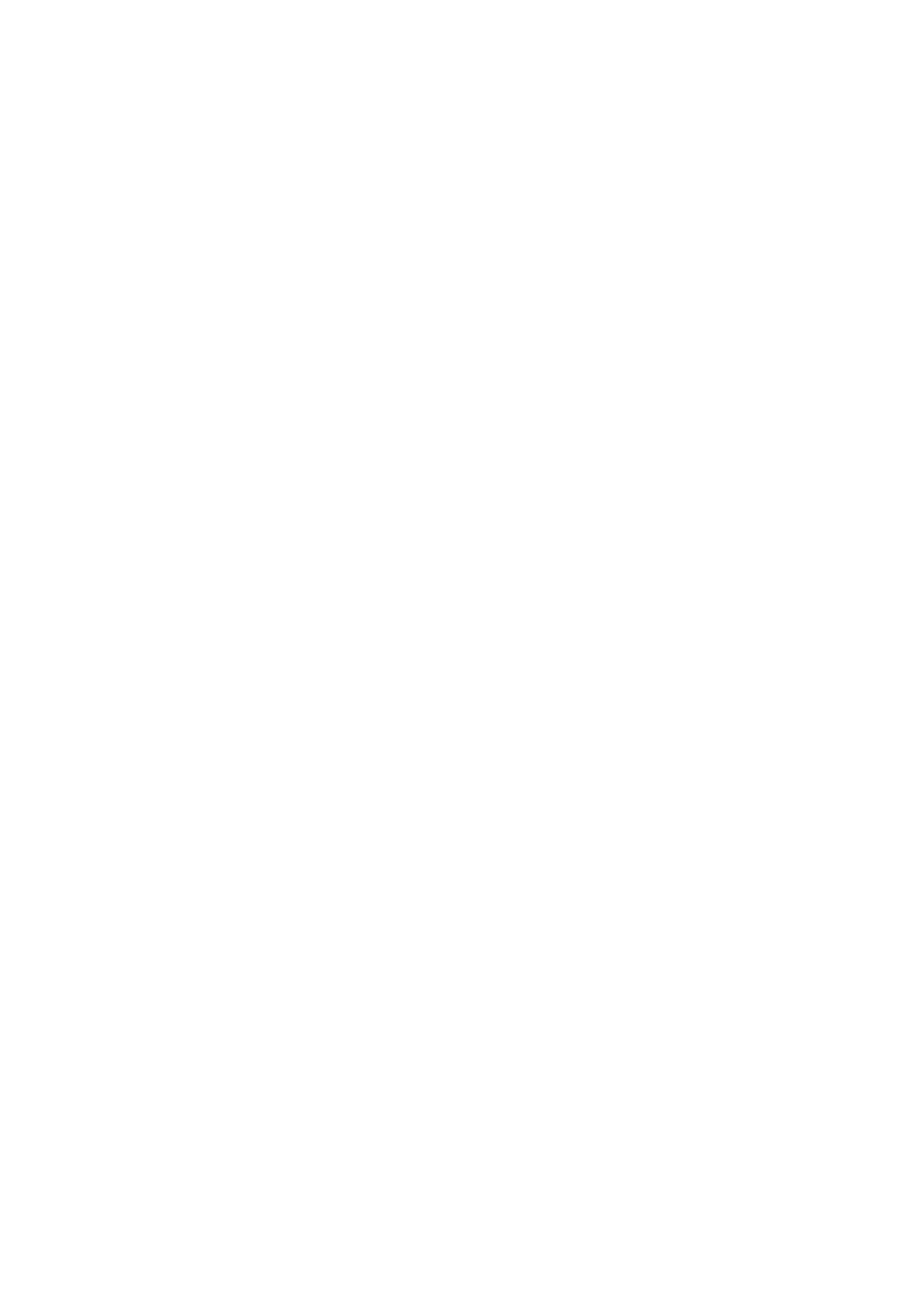# <span id="page-18-0"></span>**Part 3—Special provisions with respect to certain stamp duties**

# <span id="page-18-1"></span>**Division 1—Agreements**

#### <span id="page-18-2"></span>**29—Adhesive stamp may be used for agreement not under seal**

The duty upon an agreement not under seal may be denoted by an adhesive stamp, which shall be cancelled by one of the parties executing the agreement.

#### <span id="page-18-3"></span>**30—When agreement comprised of several letters**

In any case where an agreement is constituted by two or more letters, the agreement and all the letters shall be deemed to be duly stamped if any one of the letters is duly stamped with the duty payable upon the agreement.

#### <span id="page-18-5"></span><span id="page-18-4"></span>**31—Certain contracts to be chargeable as conveyances on sale**

- (1) Any contract or agreement in writing for the sale of any estate or interest in any property (including goods, wares and merchandise not being goods, wares and merchandise agreed to be sold in the ordinary course of trade by a party whose business is or includes the sale of such goods, wares and merchandise) except—
	- (a) property which cannot vest in the purchaser except upon registration of a conveyance; or
	- (c) stock or financial products or shares in the stock, funds or capital of any corporation, company or society,

shall be charged with the same *ad valorem* duty as if it were an actual conveyance on sale of the estate or interest contracted or agreed to be sold.

- (2) Where duty has been duly paid on a contract or agreement in accordance with [subsection](#page-18-5) (1), any conveyance made to the purchaser in pursuance of the contract or agreement shall not be chargeable with any duty, and the Commissioner, upon application and upon the production of the contract or agreement duly stamped, shall stamp the conveyance with a particular stamp denoting that it is duly stamped.
- (3) For the purposes of this section, a receipt for the payment, in pursuance of any contract or agreement, of any purchase money shall, in the absence of any further or other instrument being or evidencing the contract or agreement, be charged with *ad valorem* duty.
- (4) If any such contract or agreement as is mentioned in [subsection](#page-18-5) (1) is afterwards rescinded or annulled, or for any other reason is not substantially performed or carried into effect so as to operate as, or to be followed by, a conveyance, the person who paid the *ad valorem* duty upon the contract or agreement shall be deemed to be possessed of stamped material rendered useless by being inadvertently spoiled, within the meaning of [section](#page-98-1) 106, and the provisions of that section shall apply accordingly.
- (5) This section shall not apply to, or in respect of, any hire-purchase agreement within the meaning of this Act.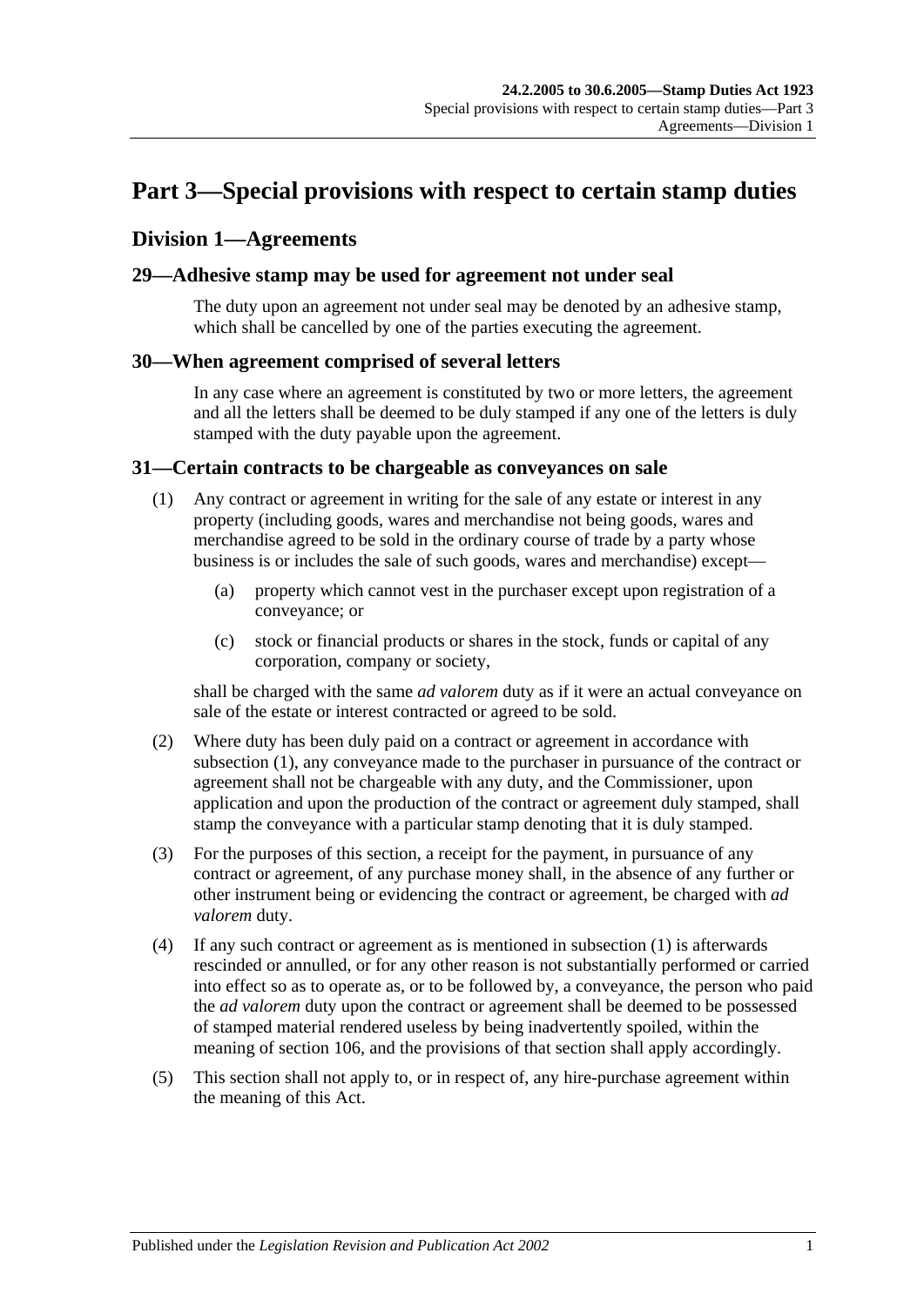# <span id="page-19-0"></span>**31A—Duty on agreements for "walk in walk out" sales of land used for primary production**

Notwithstanding [section](#page-18-4) 31, if—

- (a) a contract or agreement in writing provides for the sale as a going concern of land used wholly or mainly for the business of primary production, together with stock, implements and other chattels held or used in connection therewith; and
- (b) the contract or agreement sets out separately the consideration payable for the land and the consideration payable for stock, implements or other chattels; and
- (c) the Commissioner certifies in writing on the contract or agreement that he is of the opinion that the consideration specified as being payable for the land represents the value of that land,

then the contract or agreement in writing shall be chargeable with stamp duty as if it related solely to the land mentioned therein and not to the stock, implements and other chattels.

# <span id="page-19-1"></span>**Division 2—Rental business**

# <span id="page-19-2"></span>**31B—Interpretation**

In this Division, unless the contrary intention appears—

*bailee* means a person who has, or is entitled to, possession of goods under a contractual or non-contractual bailment;

*bailment plan* means an arrangement under which—

- (a) a financier provides financial accommodation for a business carried on by a trader; and
- (b) the financier retains or acquires title to a trading stock as security for the financial accommodation provided; and
- (c) the trader has possession of the trading stock by virtue of a contractual or non-contractual bailment;

*bailor* means a person who confers a right to possession of goods on another under a contractual or non-contractual bailment;

*contractual bailment* means a contract or agreement under which a person who owns, or is entitled to the possession of, goods confers on another a right to possession or use of the goods, and includes a hire-purchase agreement, but does not include a contract or agreement conferring a right to the possession or use of goods, or providing for the sale of goods, incidentally to a lease of, or licence to occupy, or the sale of, land;

*corresponding law* means a law of the Commonwealth or of another State or of a Territory that imposes duty of a similar nature to the duty imposed under this Division in respect of rental business or hiring arrangements;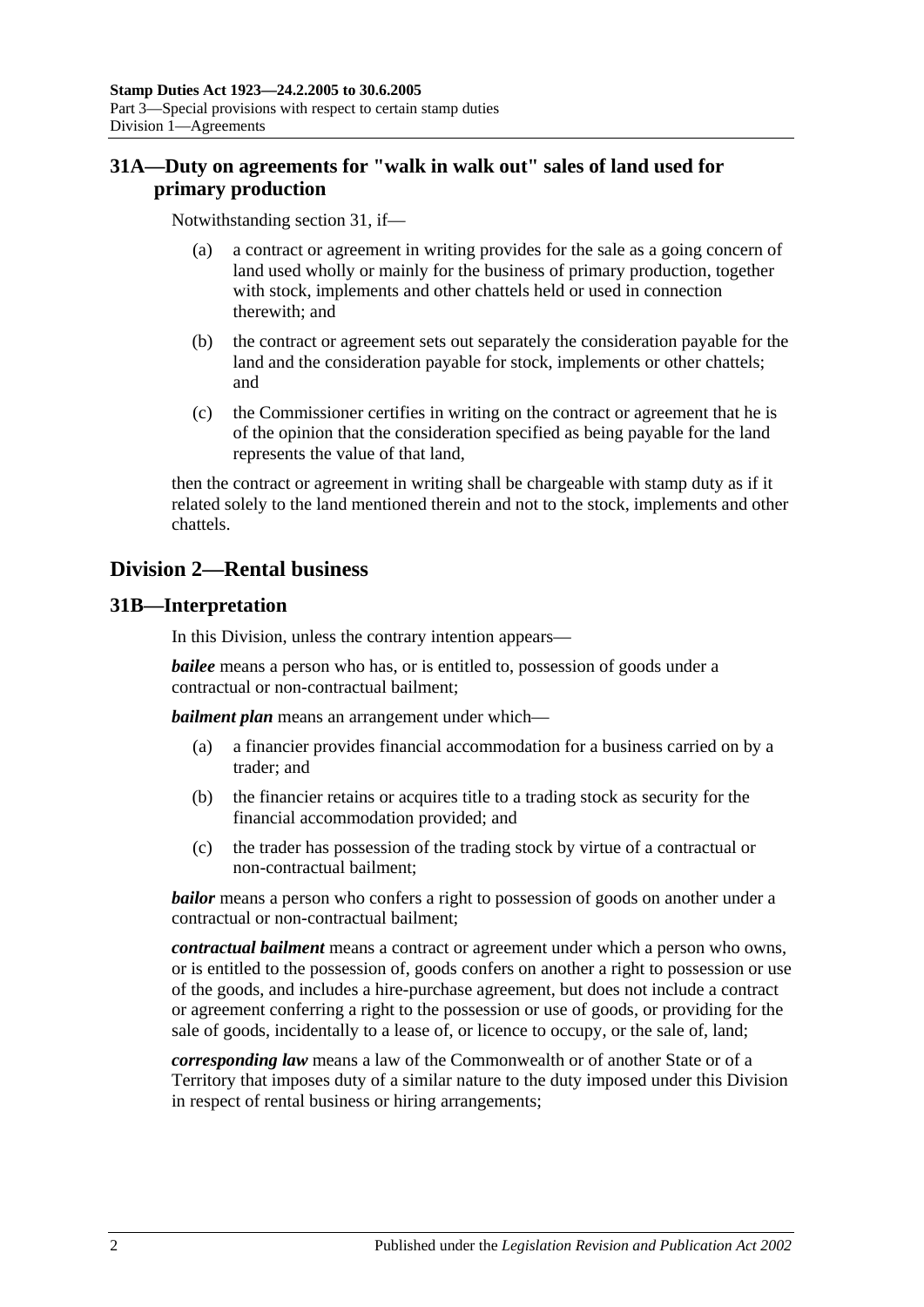*dutiable rental business* means rental business consisting of one or more of the following—

- (a) conferring rights to the possession or use of goods under a contractual bailment to which this Division applies;
- (b) guaranteeing the obligations of the bailee under a contractual bailment to which this Division applies;
- (c) acquiring the rights of the bailor under a contractual bailment to which this Division applies;
- (d) providing financial accommodation under a bailment plan where the trading stock is situated in South Australia;
- (e) guaranteeing the obligations of the bailee under a bailment plan where the trading stock is situated in South Australia;

#### *equipment financing arrangement* means—

- (a) a hire purchase agreement; or
- (b) a contractual bailment for a term of not less than 9 months under which the final payment is not required to be made earlier than 8 months after the agreement is entered into;

*goods* includes all chattels personal and any fixture severable from the realty, but does not include money, livestock , things in action or books;

#### *hire-purchase agreement* means—

- (a) a contract or agreement for the letting of goods with an option to purchase the goods; or
- (b) a contract or agreement for the sale of goods by instalments (whether the contract or agreement describes the instalments as rent or hire or otherwise),

but does not include a contract or agreement under which property in the goods passes on or before delivery of the goods;

*registered* means registered under [section](#page-21-2) 31E;

*related corporation*, in relation to a corporation, means a corporation that is related to the first-mentioned corporation under section 50 of the *Corporations Act 2001* of the Commonwealth;

#### *rental business* means—

- (a) the business of conferring rights to the possession or use of goods under a contractual bailment; or
- (b) the business of acquiring the rights of the bailor under a contractual bailment; or
- (c) the business of providing financial accommodation under a bailment plan; or
- (d) the business of guaranteeing the obligations of a bailee under a contractual bailment or a bailment plan,

but does not include business of a class exempted by regulation from the ambit of this definition.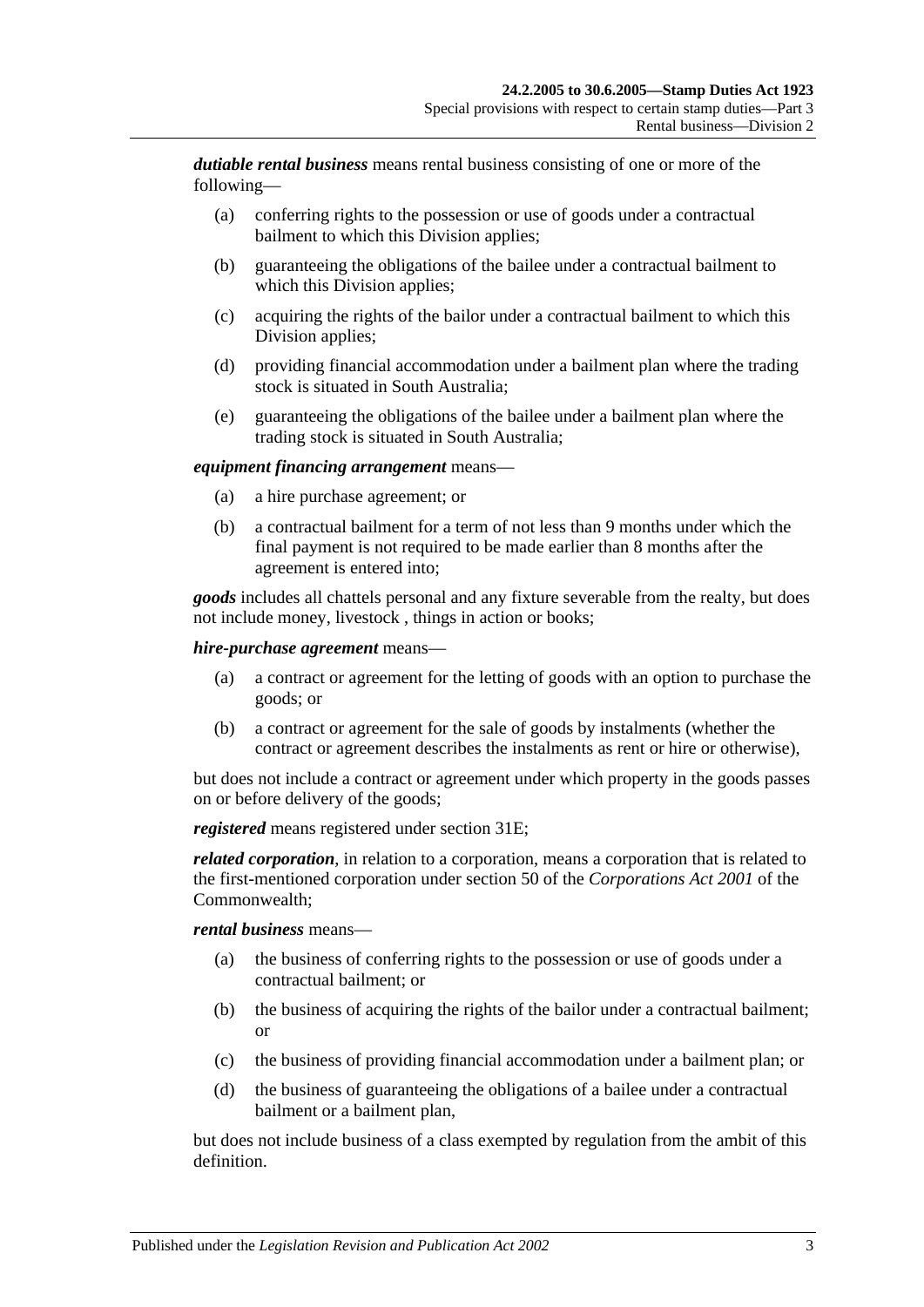# <span id="page-21-0"></span>**31C—Jurisdictional nexus**

- (1) This Division applies to a contractual bailment if—
	- (a) the goods are, or are to be, used solely or predominantly in South Australia; or
	- (b) the goods are delivered to the bailee in South Australia and—
		- (i) they are to be used outside Australia; or
		- (ii) they are not to be used solely in any one Australian State and it is not possible to determine which Australian State is to be the jurisdiction of predominant use.
- (2) If a motor vehicle is taken on hire under an equipment financing arrangement, and the motor vehicle is, or is to be, registered under the law of a State, the State in which the motor vehicle is registered will be taken to be the jurisdiction of its predominant use.

#### <span id="page-21-1"></span>**31D—Obligation to be registered**

(1) A person who carries on rental business consisting of or involving dutiable rental business must be registered.

Maximum penalty: \$10 000.

- (2) The section applies—
	- (a) irrespective of where the rental business is transacted; and
	- (b) whether or not the person is resident, or has a place of business, within the State.

#### <span id="page-21-2"></span>**31E—Registration**

- (1) The Commissioner shall register any person who applies in the approved form for registration under this section.
- (2) A registered person who is no longer required to be registered may, by notice in the approved form given to the Commissioner, cancel his registration under this section.

#### <span id="page-21-4"></span><span id="page-21-3"></span>**31F—Lodgement of statement and payment of duty**

- (1) A person who is, or ought to be, registered must, not later than the 21st day of each month—
	- (a) lodge with the Commissioner a statement in the approved form setting out—
		- (i) the total amount received during the previous month in respect of dutiable rental business; and
		- (ii) the amount representing the component referable to equipment financing arrangements entered into before 1 October 2003 (the *old equipment financing component*); and
		- (iii) the amount representing the component referable to equipment financing arrangements entered into on or after 1 October 2003 (the *new equipment financing component*); and
		- (iv) the amount representing the component referable to other kinds of rental business (the *general rental business component*); and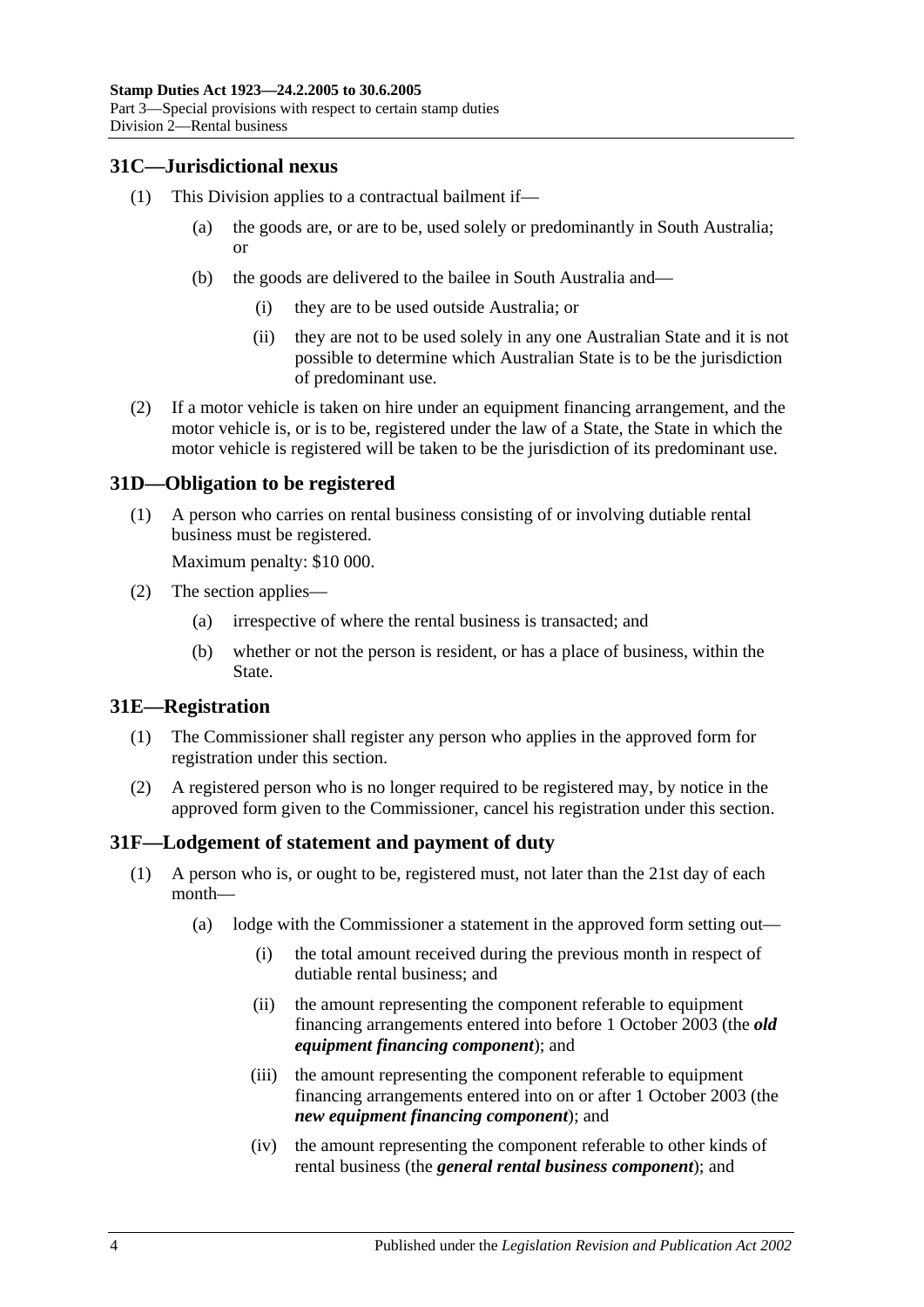#### **Exception—**

The statement need not include amounts received in respect of hire purchase agreements entered into before 1 January 2003.

- (b) pay to the Commissioner duty equivalent to the aggregate of—
	- (i) 1.8% of the old equipment financing component; and
	- (ii) 0.75% of the new equipment financing component; and
	- (iii) if the general rental business component exceeds \$6 000—1.8% of the amount of the excess.
- (2) The amount to be disclosed in respect of dutiable rental business or a particular component of dutiable rental business under [subsection](#page-21-4) (1)—
	- (a) is to include amounts received for services incidental or related to the business or the relevant component of the business; but
	- (b) is not to include amounts received to reimburse, offset or defray liability to GST.

**Exception—**

If an equipment financing arrangement (or a collateral agreement) provides that the financier is to be responsible for servicing the goods—

- (a) the cost of servicing, if separately charged, need not be disclosed and is not liable to duty; or
- (b) if the cost of servicing is not separately charged, a proportion of the consideration received by the financier that the Commissioner considers properly referable to servicing the goods, need not be disclosed and is not liable to duty.
- <span id="page-22-1"></span>(3) If the Commissioner is satisfied, on application in the approved form by a registered person, that the total on which duty is to be calculated for the ensuing 12 months is likely to be less than \$120 000, the Commissioner may permit the person to lodge statements and pay duty on an annual basis.
- (4) A person must comply with any conditions on which the Commissioner grants permission under [subsection](#page-22-1) (3).

Maximum penalty: \$10 000.

(5) The Commissioner may, at any time, revoke a permission granted under [subsection](#page-22-1) (3) for breach of a condition or any other proper reason.

#### <span id="page-22-0"></span>**31H—Manner of denoting duty on statement**

The duty paid by a person on a statement lodged with the Commissioner under [section](#page-21-3) 31F shall be denoted by cash register imprint on the statement or in such other manner approved by the Auditor-General as is notified by the Commissioner in the Gazette.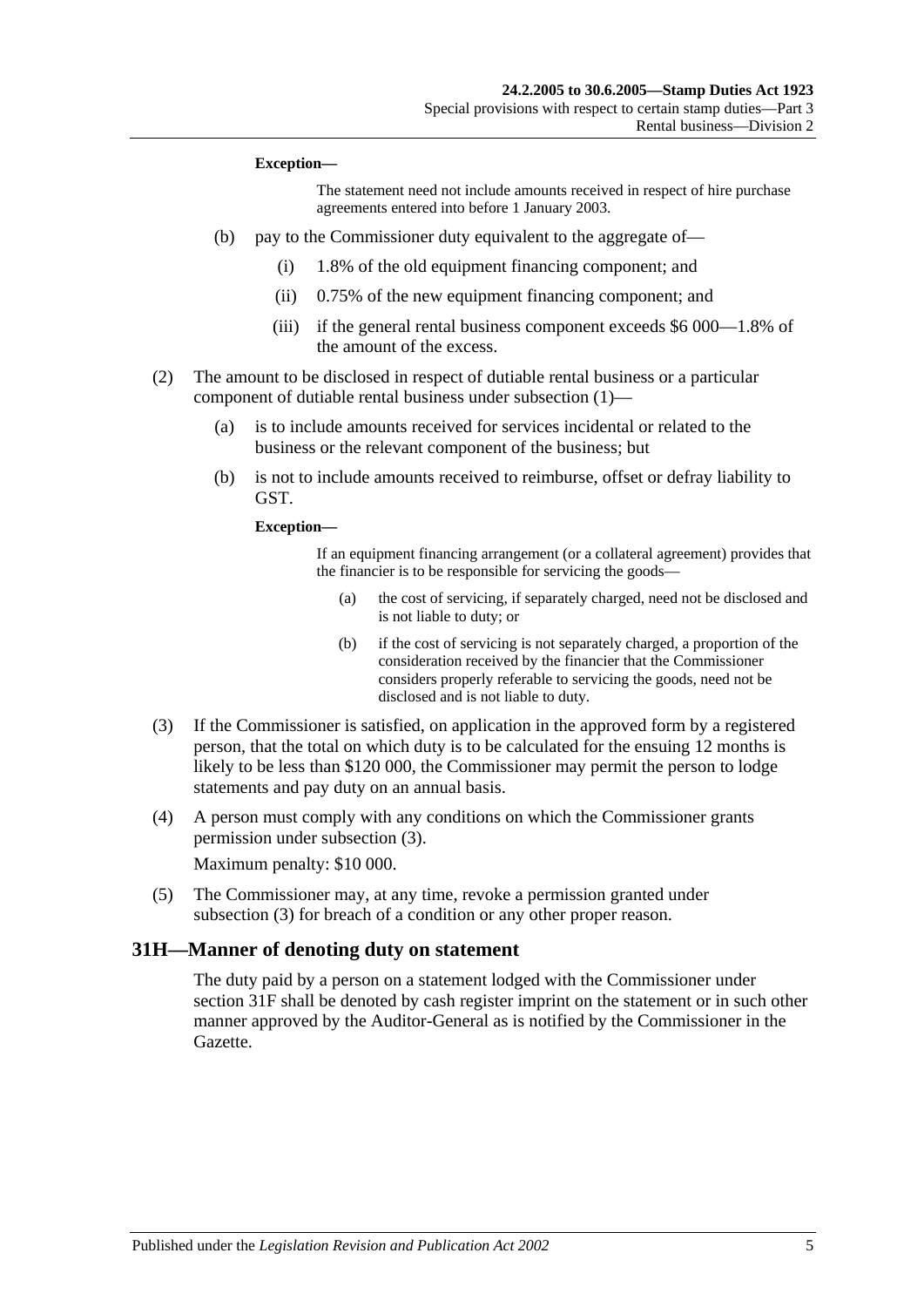#### <span id="page-23-0"></span>**31I—Matter not to be included in statement**

- (1) Nothing contained in [section](#page-21-3) 31F shall require a person to include in a statement required by that section to be lodged with the Commissioner any amount in respect of—
	- (a) a transaction entered into by the person in the course of any business carried on by the person as a pawnbroker; or
	- (b) the sale of any goods (other than under a hire-purchase agreement or where there is an agreement, arrangement or understanding that the person to whom the goods are sold may, at a later time, sell the goods back to the first mentioned person); or
	- (c) business transacted by a registered person in respect of which the registered person has paid duty under a corresponding law if the Commissioner is satisfied, on application by the registered person, that—
		- (i) the duty paid under the corresponding law is not less than would be applicable under this Act; and
		- (ii) it would be reasonable to allow the person the benefit of this subsection in respect of that business; or
	- (g) the grant, by a corporation to a related corporation, of the right to the use of goods beneficially owned by that first mentioned corporation.
- <span id="page-23-1"></span> $(1a)$  If—
	- (a) a registered person, in respect of any period for which duty is payable under this Division in respect of his or her rental business, pays duty in respect of the same business (including business that involves a hiring arrangement) under a corresponding law; and
	- (b) the duty paid under the corresponding law is less than would be applicable under this Act; and
	- (c) the Commissioner is satisfied, on application made to the Commissioner by the registered person in a manner and form determined by the Commissioner, that it would be reasonable to allow a deduction to be made under this subsection,

<span id="page-23-2"></span>the registered person is entitled to a deduction from the amount of duty that would, apart from this subsection, be payable, the amount of the deduction being equal to the amount of duty paid in respect of the same business under that corresponding law for the corresponding period.

- (1b) The Commissioner may, in making a decision on an application under [subsection](#page-23-1)  $(1)(c)(ii)$  or  $(1a)(c)$ , take into account any of the following:
	- (b) the extent to which the business to which the application relates is connected with the place where the corresponding law applies;
	- (c) the extent (if any) to which it appears to the Commissioner that the registered person has arranged or structured his or her business to avoid the payment of duty under this Division,

and may take into account such other matters (whether similar or dissimilar to those referred to above) as the Commissioner thinks fit.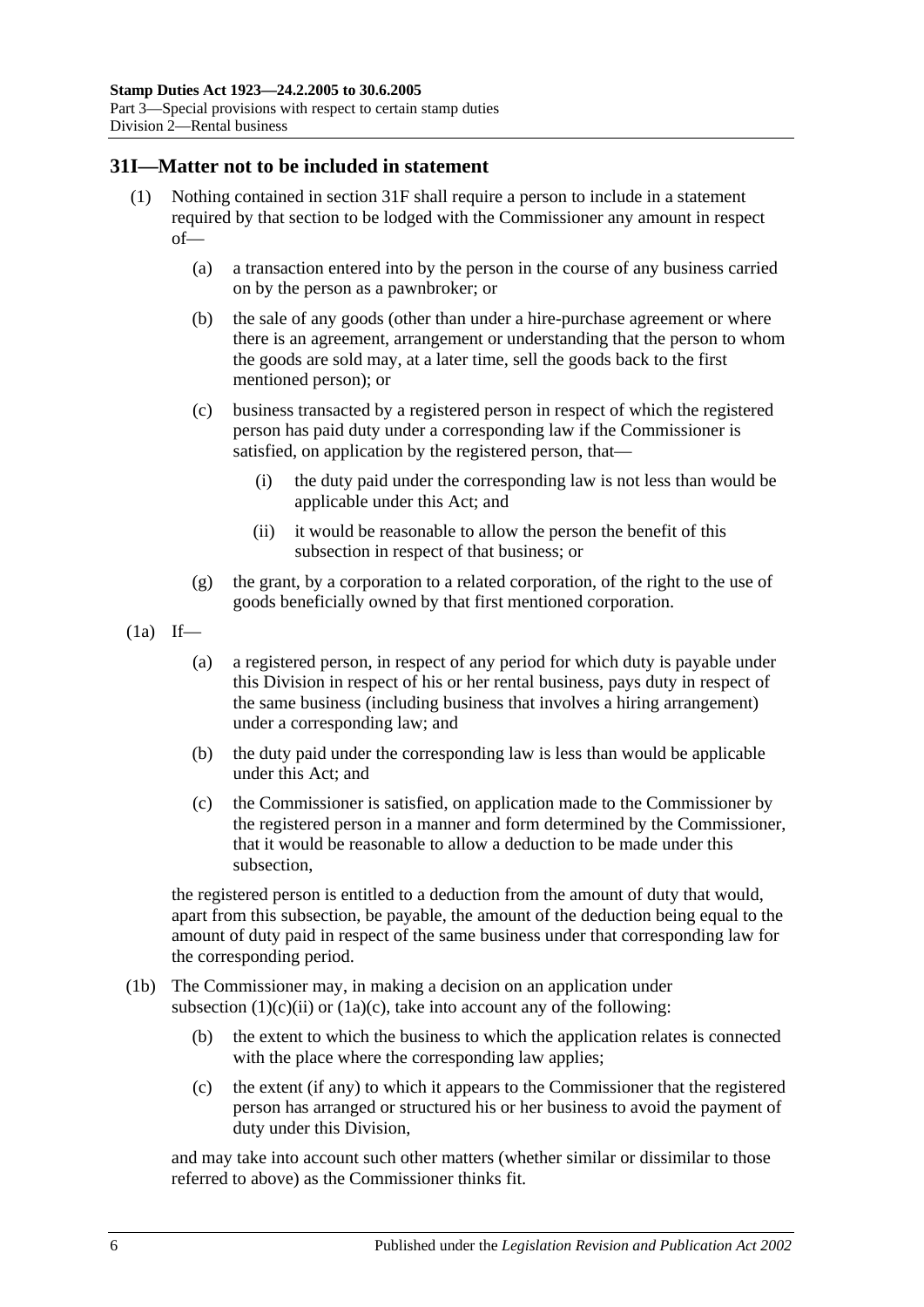- (1c) Where a person receives in excess of \$6 000 per month for or in relation to the use of goods under a contractual bailment (other than an equipment financing arrangement) that provides for the person to be responsible for the servicing of those goods, the person may deduct from the excess, on account of the cost of servicing those goods—
	- (a) an amount not exceeding 40 per centum of the excess or such higher proportion of the excess as is fixed by the Commissioner, on the application of the person, in respect of particular goods where, in the opinion of the Commissioner, the higher proportion is properly attributable to the cost of servicing the goods; or
	- (b) the actual cost of servicing the goods,

whichever is the lesser.

# <span id="page-24-1"></span><span id="page-24-0"></span>**31K—Calculation by other methods**

- (1) Where the Commissioner is satisfied that—
	- (a) it is not reasonably practicable to calculate precisely any amount which is to be set out in the statement of any registered person required to be lodged under [section](#page-21-3) 31F, he may agree to accept from that person statements in which that amount is calculated in such a manner or on such a basis as he thinks fit: or
	- (b) in the circumstances of a particular case, it is not reasonable to require statements to be lodged by the registered person in each month, he may agree to accept statements at such times and relating to such periods as he thinks fit.
- (2) Where, pursuant to [subsection](#page-24-1) (1), the Commissioner agrees to accept from a registered person a statement—
	- (a) in which an amount is calculated in a manner or on a basis different from that required under [section](#page-21-3) 31F; or
	- (b) at a time, or relating to a period, otherwise than in accordance with that section,

the registered person shall, at the time of lodging that statement with the Commissioner, pay to the Commissioner the amount of duty that would be payable on that statement if it were lodged by him with the Commissioner in accordance with that section.

(3) The Commissioner may, by notice in writing served on a registered person, cancel any agreement made pursuant to [subsection](#page-24-1) (1) and, upon the day specified in the notice as the day on which the agreement is cancelled, that agreement shall have no further force or effect in relation to that registered person.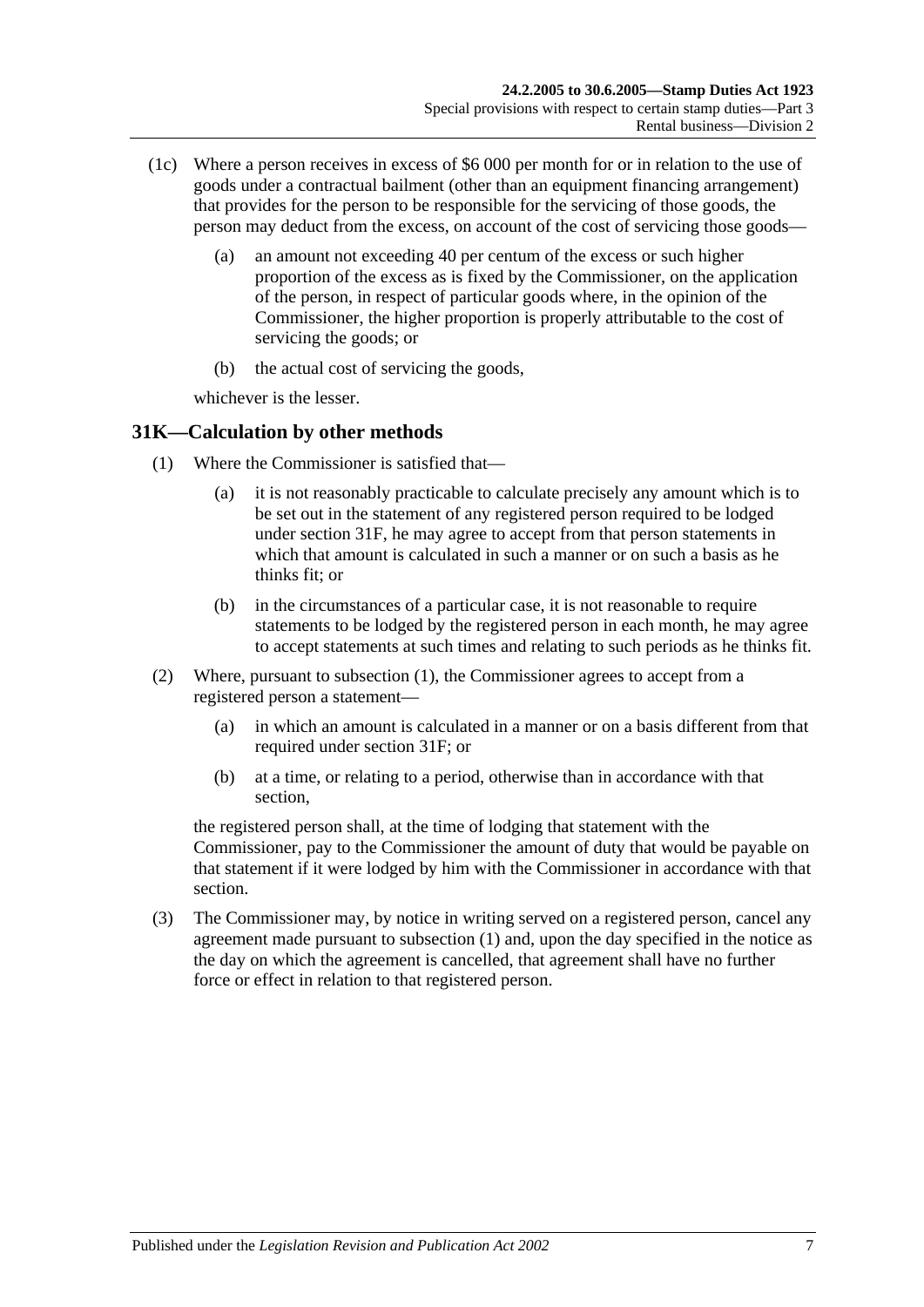#### <span id="page-25-2"></span><span id="page-25-0"></span>**31L—Passing on a rental duty**

(1) Subject to this section, a registered person or any person acting on his behalf shall not add the amount of any duty or of any part of the duty payable by the registered person as such under this Act to any amount payable by any other person with whom he has entered into or is conducting any rental business, whether by agreement or otherwise, or otherwise demand or recover or seek to recover any such first mentioned amount from that other person.

Penalty: \$250.

Expiation fee: \$80.

- (2) In the event of a contravention of [subsection](#page-25-2) (1)—
	- (a) the court by which the defendant is convicted shall, in addition to imposing a penalty for the offence, order the defendant to refund to the other person referred to in that subsection any such amount which has been paid by that other person; or
	- (b) the other person referred to in that subsection may recover any such amount from the registered person, or person to whom he paid it, by action in a court of competent jurisdiction as if it were a debt due to him from that person.
- (3) The Governor may by proclamation—
	- (a) exempt a class of transactions from the application of this section; or
	- (b) vary or revoke any such exemption.

#### <span id="page-25-1"></span>**31M—Ascertainment and disclosure of place of use of goods**

- (1) A person who carries on a rental business may rely on a statement of the person who takes goods on hire as to where the goods will be solely or predominantly used during the course of the hire or, in the case of a motor vehicle, where the motor vehicle will be registered, unless the person knows that the statement is false.
- (2) A person who carries on a rental business is not bound to inquire as to any change in the place of use of the goods or, in the case of a motor vehicle, the place of registration.
- (3) If the Commissioner finds that insufficient duty has been paid, the failure to pay the correct amount of duty does not constitute a tax default under the *[Taxation](http://www.legislation.sa.gov.au/index.aspx?action=legref&type=act&legtitle=Taxation%20Administration%20Act%201996)  [Administration Act](http://www.legislation.sa.gov.au/index.aspx?action=legref&type=act&legtitle=Taxation%20Administration%20Act%201996) 1996* if—
	- (a) the failure to pay the correct amount of duty results from reliance on information on which the person liable for the duty was entitled to rely under this section; and
	- (b) the correct amount of duty is paid within 3 months after the issue of a notice of assessment of the duty by the Commissioner.
- (4) A person who falsely represents that the goods that the person takes, or proposes to take, on hire will be used solely or predominantly outside South Australia, is guilty of an offence.

Maximum penalty: \$10 000.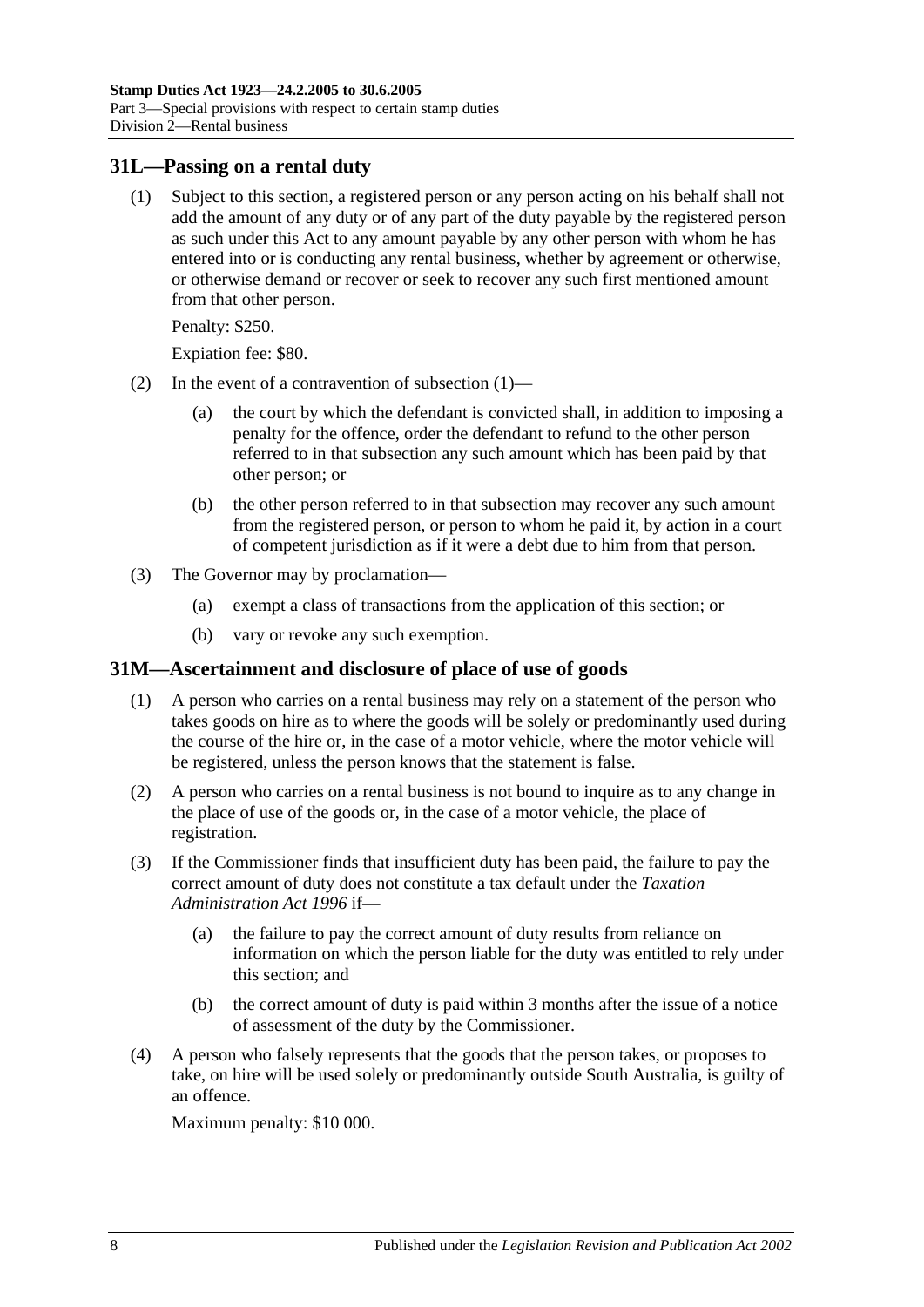# <span id="page-26-0"></span>**Division 3—Annual licences**

# <span id="page-26-1"></span>**32—Interpretation**

#### In this Act—

*assurance or insurance business* means and includes—

- (a) the granting or issuing of any life, personal accident, fire, fidelity, guarantee, livestock, plate glass, marine or other assurance or insurance policies; or
- (b) the acceptance, either directly or indirectly, of any premium, renewal premium or consideration for, or in respect of, the granting or issuing or keeping alive or in force of any life, personal accident, fire, fidelity, guarantee, livestock, plate glass, marine or other policy; or
- (c) the receiving of any letter or declaration of interest attaching to any life, personal accident, fire, marine or other policy issued in South Australia or elsewhere; or
- (d) the carrying out, by means of assurance or insurance effected out of South Australia, of any written, verbal or implied contract or undertaking to effect assurance or insurance;

*company* includes corporation and society, whether corporate or unincorporate;

*firm of persons* includes any association of underwriters carrying on marine assurance or insurance business through a managing underwriter solely;

*general insurance business* means any assurance or insurance business not relating to life insurance policies;

*life insurance policy* does not include a policy covering personal accident or workers compensation or a policy complying with Part 4 of the *[Motor Vehicles Act](http://www.legislation.sa.gov.au/index.aspx?action=legref&type=act&legtitle=Motor%20Vehicles%20Act%201959) 1959*;

*policy* includes any instrument in the nature of a policy, an open policy, an insurance cover or any instrument in any manner covering any assurance or insurance;

*premium* means any amount paid or payable for assurance or insurance and includes—

- (a) an amount charged to a policy holder to reimburse, offset or defray the insurer's liability for GST in respect of the assurance or insurance;
- (b) a levy charged to a policy holder;
- (c) an instalment of premium.

# <span id="page-26-2"></span>**33—Annual licence required for insurance business**

A company, person or firm of persons must not carry on any assurance or insurance business in any year in South Australia, whether the head office or principal place of business of that company, person or firm is in South Australia or elsewhere, unless the company, person or firm has taken out an annual licence for that year in a form determined by the Commissioner.

Penalty: \$10 000.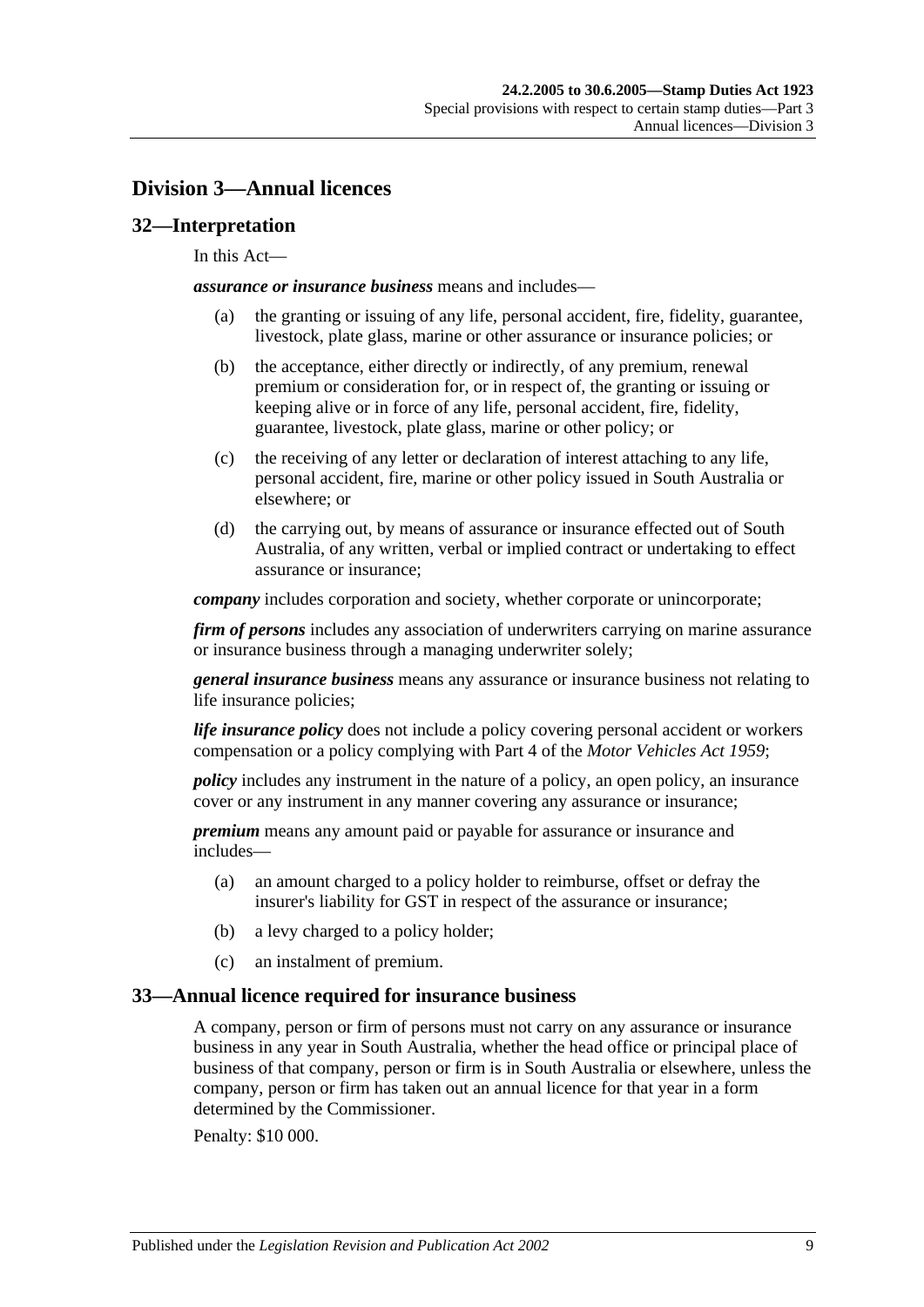# <span id="page-27-0"></span>**34—Application for annual licence**

- (1) A company, person or firm of persons requiring an annual licence must make a written application to the Commissioner in a manner and form determined by the Commissioner and supported by such evidence as the Commissioner may require.
- (2) Any information or statement contained in the application must be verified by statutory declaration made—
	- (a) where the applicant is a natural person—by that person; or
	- (b) where the applicant is a firm—by a member of the firm; or
	- (c) where the applicant is a company—by a member of the board or committee of management of the company; or
	- (d) in any case—by a person authorised by the applicant and approved by the Commissioner.
- (3) A company, person or firm of persons that applies for an annual licence must, at the time of lodging the application, pay to the Commissioner the duty (if any) payable under [Schedule 2](#page-102-2) on the annual licence application.

# <span id="page-27-1"></span>**35—Issuing and term of annual licence**

- (1) The Commissioner is authorised to issue an annual licence on payment of the duty (if any) payable on the annual licence application.
- (2) An annual licence comes into force on the date specified in the licence (which may be a date earlier than the date of issue of the licence) and remains in force until 31 December of the year in which it is issued.

#### <span id="page-27-2"></span>**36—Monthly returns in respect of general insurance business**

- (1) A company, person or firm of persons that carries on general insurance business in South Australia, whether the head office or principal place of business of that company, person or firm is in South Australia or elsewhere, must lodge with the Commissioner a return in a form determined by the Commissioner, supported by such evidence as the Commissioner may require, not later than the fifteenth day of the month following each month in which the company, person or firm carries on such business.
- (2) Any information or statement contained in a monthly return must be verified by statutory declaration in the same way as is required for an application for an annual licence.
- (3) A company, person or firm of persons that lodges a monthly return must, at the time of lodging the monthly return, pay to the Commissioner the duty (if any) payable under [Schedule 2](#page-102-2) on the monthly return.

# <span id="page-27-3"></span>**36A—Duty if annual licence application or monthly return not lodged as required**

A company, person or firm that does not lodge an application for an annual licence, or does not lodge a monthly return, as required under this Act is nevertheless liable to pay duty to the Commissioner as if the company, person or firm had lodged the application or return required under this Act immediately before the end of the period allowed for such lodgment.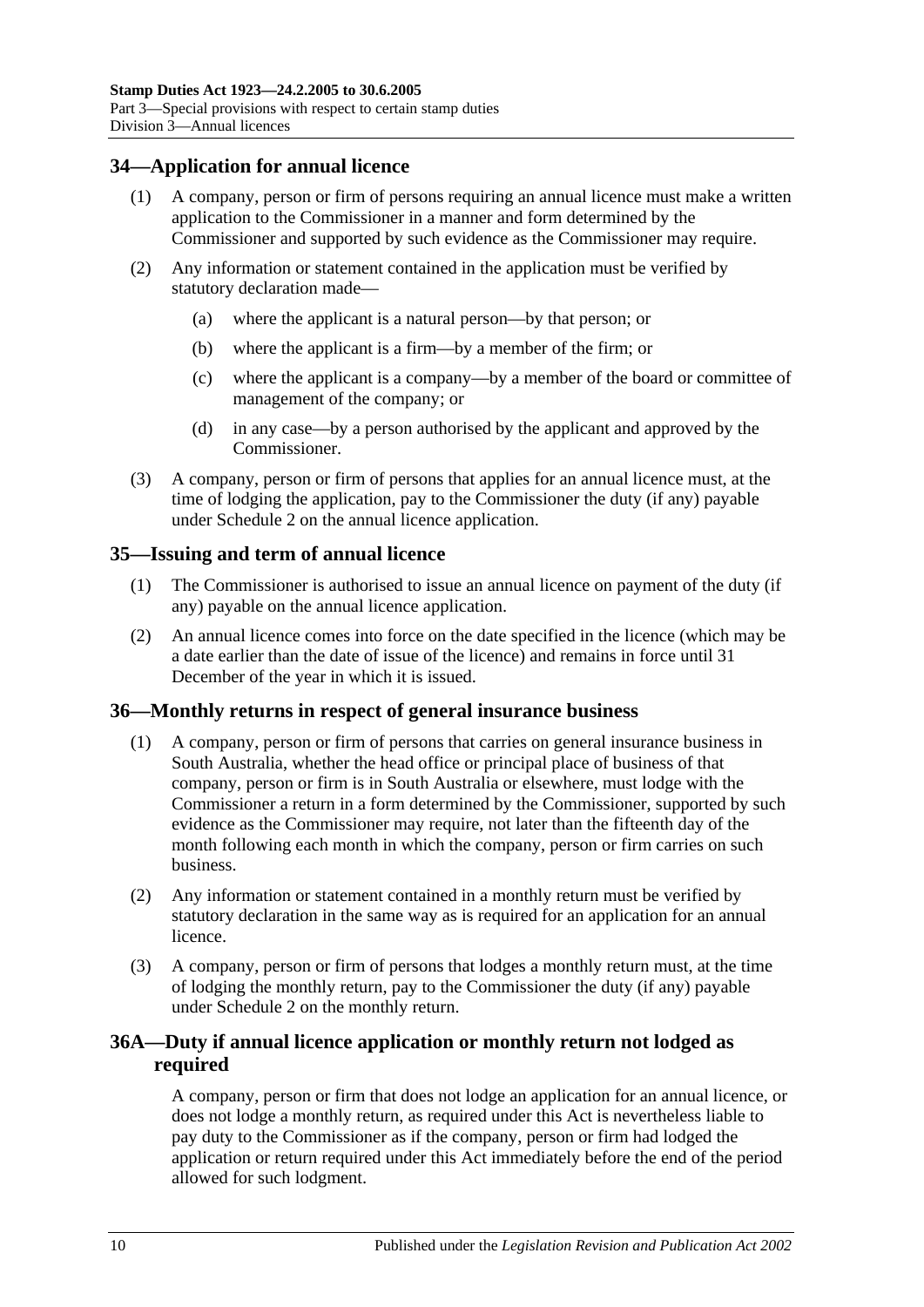# <span id="page-28-0"></span>**37—Denoting of duty**

The duty paid on an annual licence application or a monthly return must be denoted by cash register imprint on the licence or return.

# <span id="page-28-1"></span>**38—Duty payable on acquisition of insurance business**

Where a company, person or firm of persons acquires contractual rights and obligations of, or in connection with, the assurance or insurance business of some other company, person or firm, the acquiring company, person or firm is liable to pay to the Commissioner the amount of any unpaid duty in respect of premiums received or in any manner charged in account (whether directly or by agents) by the other company, person or firm after the end of the period in respect of which such duty was last paid by the other company, person or firm as if the acquiring company, person or firm had received or charged in account those premiums.

# <span id="page-28-4"></span><span id="page-28-2"></span>**42AA—Duty in respect of policies effected outside South Australia**

- (1) Every company, person or firm of persons which is not required to take out an annual licence under [section](#page-26-2) 33 and which obtains, effects or renews, outside South Australia, a policy of assurance or insurance wholly or partly in respect of any property in South Australia, or any risk, contingency or event occurring in South Australia, shall, within one month of obtaining, effecting or renewing that policy, lodge with the Commissioner a return in the approved form containing such particulars of that policy and such other information as may be prescribed or as the Commissioner may in any particular case require.
- (2) The Commissioner may allow a rebate of the duty payable on that proportion of any premium which is, in his opinion, properly attributable to the assurance or insurance of any property outside South Australia or any risk, contingency or event occurring outside South Australia.
- (3) The person lodging such a return shall, upon lodgment, pay to the Commissioner the duty payable thereon, which shall be denoted by cash register imprint on the receipt issued therefor.
- (4) A company, person or firm that does not lodge a return as required under this section is nevertheless liable to pay duty to the Commissioner as if the company, person or firm had lodged the return required under this section immediately before the end of the period allowed for such lodgement.
- (5) [Subsection](#page-28-4) (1) does not apply to any policy of life assurance.

# <span id="page-28-3"></span>**42AB—Insurers not required to be licensed**

- (1) The Commissioner may enter into an agreement with an insurer who is not required to take out an annual licence under this Act under which—
	- (a) the Commissioner approves the insurer for the purposes of this section; and
	- (b) the insurer undertakes to pay duty as if the insurer were required to be licensed and were in fact licensed under this Act.
- (2) A party to an agreement under this section may, by notice in writing to the other party, terminate the agreement at any time.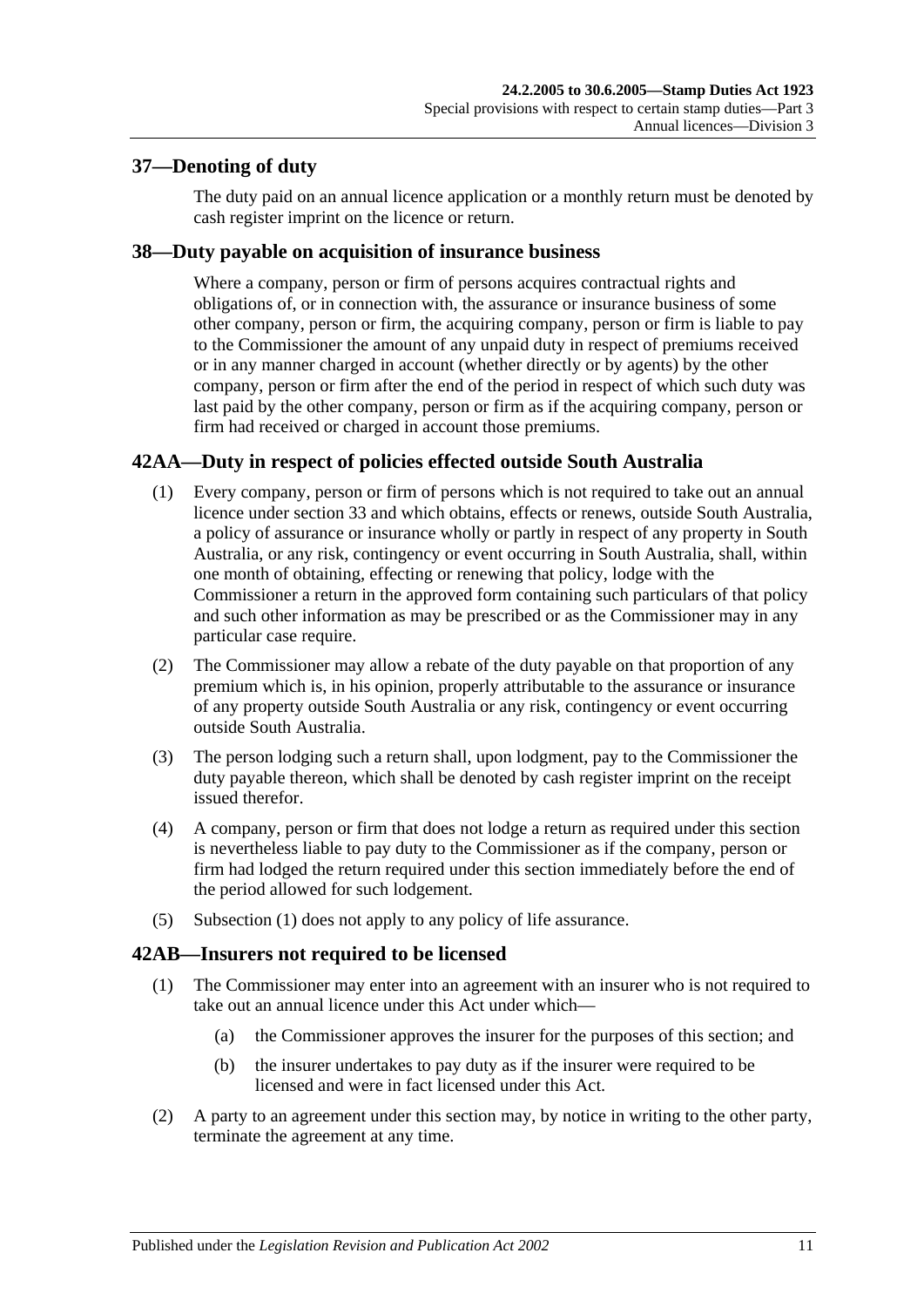- (3) Where an insurer is neither required to be licensed under this Act nor approved under this section, a person who pays a premium to the insurer shall, within 21 days after the end of the month in which the premium was paid—
	- (a) furnish a return to the Commissioner stating the amount of premium; and
	- (b) pay stamp duty calculated by reference to the amount of the premium and the appropriate rate prescribed by [Schedule 2](#page-102-2) in relation to annual licence applications.
- (4) This section does not apply in relation to a levy paid under the *[Workers Rehabilitation](http://www.legislation.sa.gov.au/index.aspx?action=legref&type=act&legtitle=Workers%20Rehabilitation%20and%20Compensation%20Act%201986)  [and Compensation Act](http://www.legislation.sa.gov.au/index.aspx?action=legref&type=act&legtitle=Workers%20Rehabilitation%20and%20Compensation%20Act%201986) 1986*.
- (5) In this section—

*insurer* means a person, firm or company that carries on assurance or insurance business in the State.

# <span id="page-29-0"></span>**Division 4—Application for motor vehicle registration**

# <span id="page-29-1"></span>**42A—Interpretation**

(1) In this Act—

*applicant* means a person by or on whose behalf an application to register a motor vehicle or an application to transfer the registration of a motor vehicle is made;

*application to register a motor vehicle* means an application to register a motor vehicle made under the *[Motor Vehicles Act](http://www.legislation.sa.gov.au/index.aspx?action=legref&type=act&legtitle=Motor%20Vehicles%20Act%201959) 1959* and includes an application so made to renew the registration of a motor vehicle;

*application to transfer the registration of a motor vehicle* means an application to transfer the registration of a motor vehicle made under the provisions of the *[Motor](http://www.legislation.sa.gov.au/index.aspx?action=legref&type=act&legtitle=Motor%20Vehicles%20Act%201959)  [Vehicles Act](http://www.legislation.sa.gov.au/index.aspx?action=legref&type=act&legtitle=Motor%20Vehicles%20Act%201959) 1959*;

*commercial motor vehicle* has the same meaning as in the *[Motor Vehicles Act](http://www.legislation.sa.gov.au/index.aspx?action=legref&type=act&legtitle=Motor%20Vehicles%20Act%201959) 1959*;

*dealer* means a person licensed as a dealer under the *[Second-hand Motor Vehicles](http://www.legislation.sa.gov.au/index.aspx?action=legref&type=act&legtitle=Second-hand%20Motor%20Vehicles%20Act%201983)  Act [1983](http://www.legislation.sa.gov.au/index.aspx?action=legref&type=act&legtitle=Second-hand%20Motor%20Vehicles%20Act%201983)*;

*list price* means—

- (a) for a motor vehicle—the price (inclusive of GST) fixed by the manufacturer, importer or principal distributor as the retail selling price in the State of a motor vehicle of the relevant make and model;
- (b) for optional equipment—the additional price (inclusive of GST) so fixed if the vehicle is to be sold with the optional equipment;

*market value*, in relation to a motor vehicle, means the amount (inclusive of GST) for which the motor vehicle might reasonably be sold, free of encumbrances, in the open market;

*motor vehicle* and *trailer* have the same meanings as those expressions respectively have in the *[Motor Vehicles Act](http://www.legislation.sa.gov.au/index.aspx?action=legref&type=act&legtitle=Motor%20Vehicles%20Act%201959) 1959*;

*new motor vehicle* means a motor vehicle not previously registered in this State or elsewhere;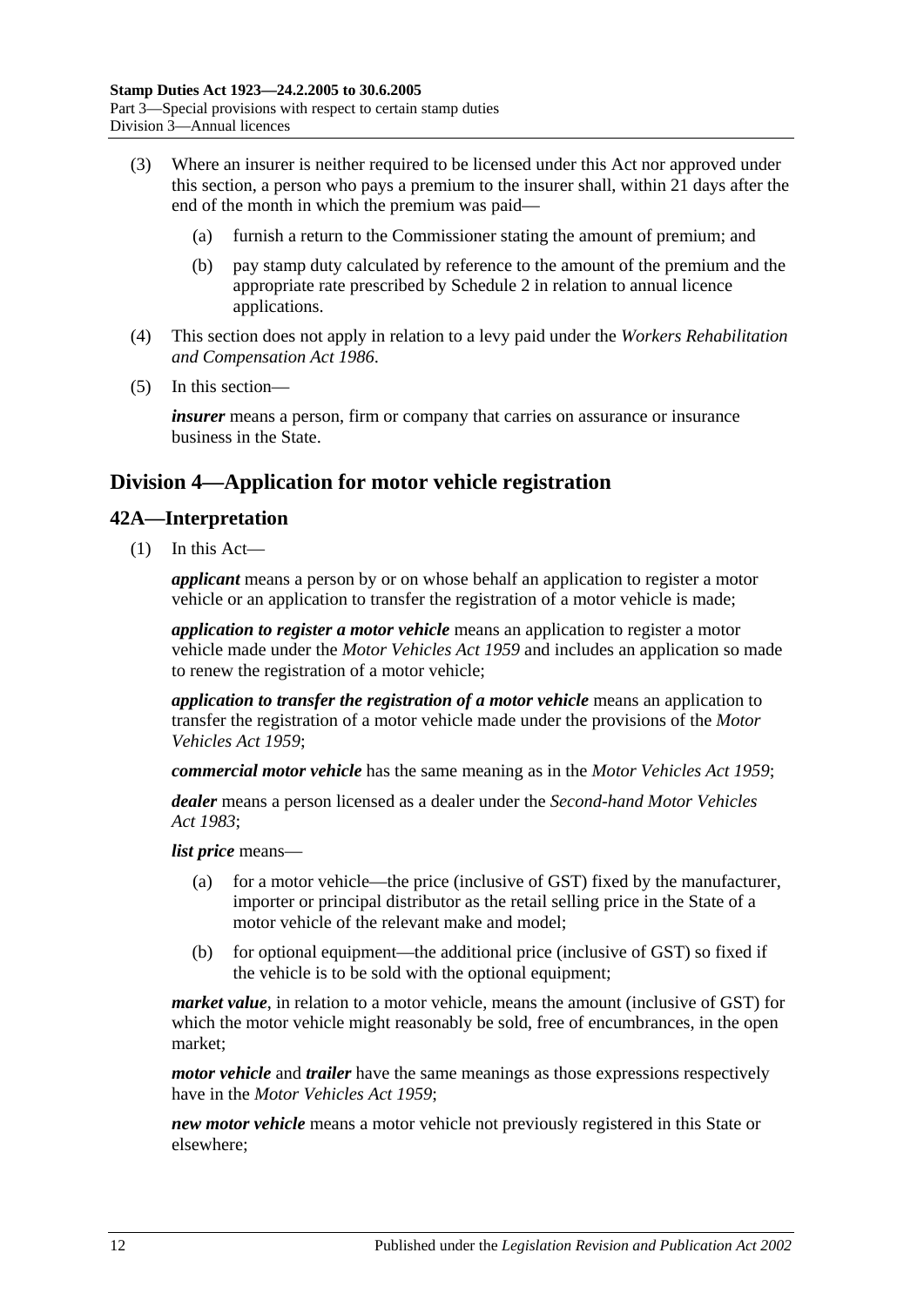*optional equipment*, in relation to a motor vehicle for which there is a list price, means equipment or a feature of the vehicle that is not covered by that list price, being—

- (a) a particular kind of transmission; or
- (b) power steering; or
- (c) any other prescribed equipment or feature;

*policy of insurance* means a policy of insurance under Part 4 of the *[Motor Vehicles](http://www.legislation.sa.gov.au/index.aspx?action=legref&type=act&legtitle=Motor%20Vehicles%20Act%201959)  Act [1959](http://www.legislation.sa.gov.au/index.aspx?action=legref&type=act&legtitle=Motor%20Vehicles%20Act%201959)*;

*primary producer* has the same meaning as in the *[Motor Vehicles Act](http://www.legislation.sa.gov.au/index.aspx?action=legref&type=act&legtitle=Motor%20Vehicles%20Act%201959) 1959*;

*second-hand motor vehicle* means a motor vehicle previously registered in this State or elsewhere.

(2) For the purposes of this Act, if an applicant for registration, or transfer of registration, of a motor vehicle makes the application by a means of electronic communication approved by the Registrar of Motor Vehicles, the electronic communication is taken to be an instrument executed by the applicant and is chargeable with duty as an application for registration, or transfer of registration, of a motor vehicle (as appropriate).

# <span id="page-30-0"></span>**42B—Duty on applications for motor vehicle registration or transfer of registration**

- (1) For the purposes of this Act, the value of a motor vehicle is—
	- (a) in the case of an application to register a new motor vehicle for which there is a list price—
		- (i) if the motor vehicle has no optional equipment, the list price of the vehicle; or
		- (ii) if the motor vehicle has optional equipment, the list price of the motor vehicle plus the list price or, if there is no list price, the actual price (inclusive of GST) of the equipment; or
	- (b) in the case of an application to transfer the registration of a second-hand motor vehicle upon sale of the vehicle, the consideration for the sale or the market value of the motor vehicle, whichever is the higher; or
	- (c) in any other case, the market value (inclusive of GST) of the motor vehicle.
- (1a) An applicant for registration, or transfer of registration, of a motor vehicle must state in the application the value of the motor vehicle as at the date of the application.
- <span id="page-30-1"></span>(1b) If the Commissioner is not satisfied that the amount stated as the value of a motor vehicle in an application for registration, or transfer of registration, of the vehicle reflects the market value of the vehicle, the Commissioner may cause a valuation of the vehicle to be made by a person appointed by the Commissioner and may assess the duty payable by reference to the valuation.
- (1c) The Commissioner may, having regard to the merits of the case, charge the whole or part of the expenses of, or incidental to, the making of a valuation under [subsection](#page-30-1) (1b) to the person liable to pay the duty and may recover the amount charged as a debt due to the Crown.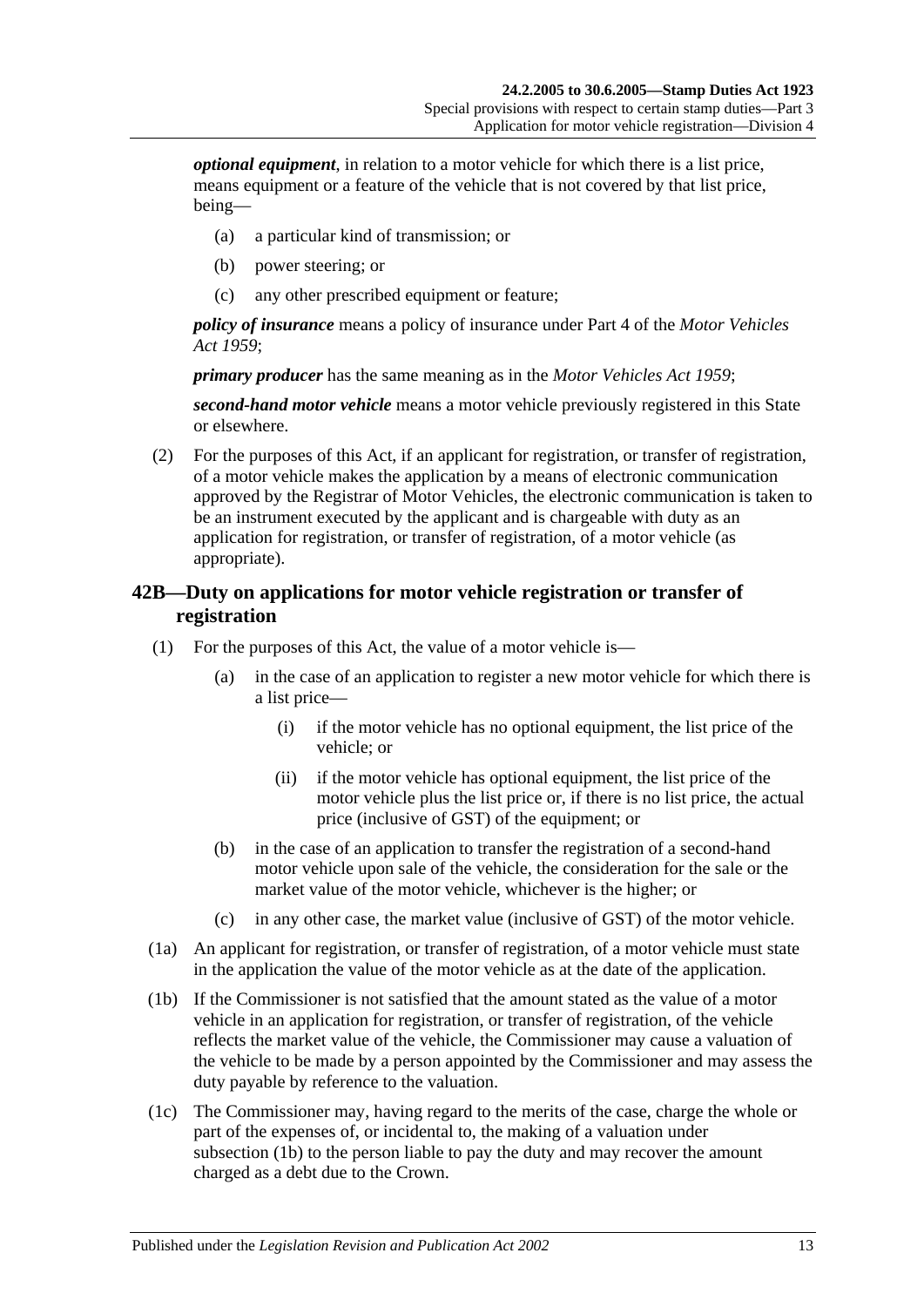- <span id="page-31-0"></span>(1d) The amount of stamp duty—
	- (a) payable upon an application to register a motor vehicle shall be an amount calculated by the addition of—
		- (i) the amount prescribed by [Schedule 2](#page-102-2) as the component payable in respect of registration; and
		- (ii) the amount prescribed by [Schedule 2](#page-102-2) as the component payable in respect of a policy of insurance; or
	- (b) payable upon an application to transfer the registration of a motor vehicle shall be the amount prescribed by [Schedule 2](#page-102-2) as the component payable in respect of registration and, in the case of such an application, no additional component shall be payable in respect of a policy of insurance.
- (2) The amount payable upon an application in accordance with [subsection](#page-31-0) (1d) shall be paid by the applicant to the Registrar of Motor Vehicles at the time of making the application.
- (2a) The total amount paid (including stamp duty and any registration fee or premium payable under the *[Motor Vehicles Act](http://www.legislation.sa.gov.au/index.aspx?action=legref&type=act&legtitle=Motor%20Vehicles%20Act%201959) 1959*)—
	- (a) on an application to register a motor vehicle shall be denoted by impressed stamp or cash register imprint, or by both, on the certificate or interim certificate of registration relating to that motor vehicle issued by the Registrar or on such form or forms as may be approved by the Commissioner; and
	- (b) on an application to transfer the registration of a motor vehicle shall be denoted by impressed stamp or cash register imprint, or by both, on such form or forms as may be approved by the Commissioner.
- (2b) Section 6 does not apply in relation to an application to register a motor vehicle or an application to transfer the registration of a motor vehicle.
- (3) The Registrar of Motor Vehicles shall furnish the Commissioner, at least once in every month, with a statement showing details of amounts received by him as stamp duty on applications to register, and to transfer the registration of, motor vehicles, and showing separately the amounts so received upon applications to register motor vehicles in respect of policies of insurance, and shall pay all amounts of stamp duty received by him to the Treasurer who shall—
	- (a) place to the credit of the General Revenue—
		- (i) all amounts representing the stamp duty received by the Registrar on applications to register motor vehicles except amounts paid upon such applications in respect of policies of insurance; and
		- (ii) all amounts representing the stamp duty received by the Registrar upon applications to transfer the registration of motor vehicles; and
	- (b) place to the credit of the Hospitals Fund kept at the Treasury all amounts representing stamp duty received by the Registrar upon applications in respect of policies of insurance.
- (4) A person who does not lodge an application to register a motor vehicle, or transfer the registration of a motor vehicle, as required is nevertheless liable to pay duty to the Commissioner as if the person had lodged the required application immediately before the end of the period allowed for making such an application.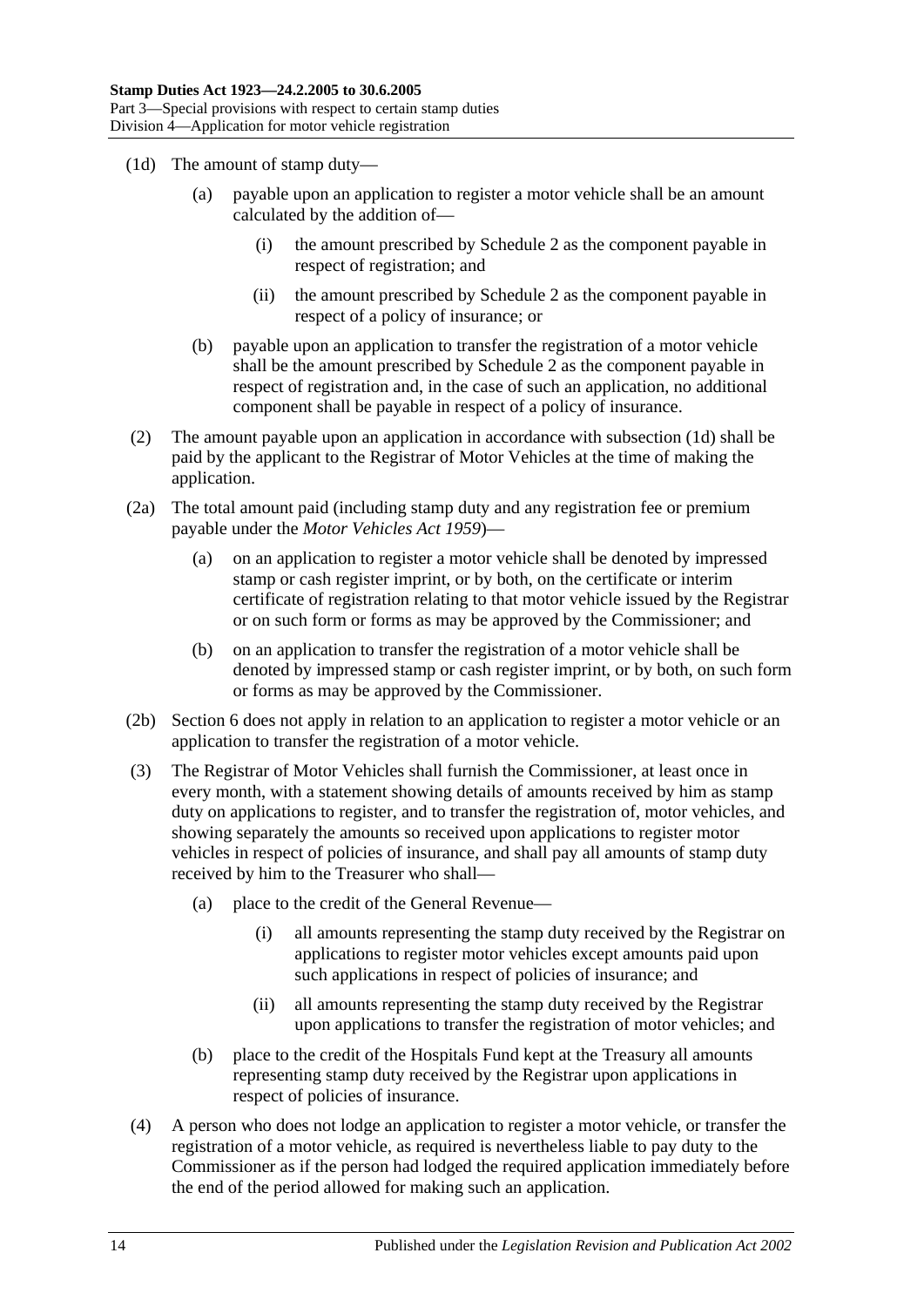- (5) If a person drives a motor vehicle on a road without registration in contravention of the *[Motor Vehicles Act](http://www.legislation.sa.gov.au/index.aspx?action=legref&type=act&legtitle=Motor%20Vehicles%20Act%201959) 1959*, the person is to be taken to have been required by this Act to lodge an application to register the vehicle not later than the day preceding the day on which the vehicle is so driven on a road.
- (6) A person is to be taken to be required by this Act to lodge an application to transfer the registration of a motor vehicle within the period within which such an application is required to be made under the *[Motor Vehicles Act](http://www.legislation.sa.gov.au/index.aspx?action=legref&type=act&legtitle=Motor%20Vehicles%20Act%201959) 1959*.
- (7) The Commissioner or the Registrar of Motor Vehicles may require an applicant who claims to be entitled to an exemption from, or reduction in, stamp duty under this Act—
	- (a) to state that fact on the application; and
	- (b) to provide such information as the Commissioner or Registrar may require for the purpose of determining the applicant's claim.

# <span id="page-32-0"></span>**42BA—Concessional rate of duty on some applications to transfer registration**

(1) The amount of duty payable on an application to transfer the registration of a motor vehicle where a person who is a registered owner of the motor vehicle immediately before the registration is transferred will continue to be a registered owner of the motor vehicle immediately after the registration is transferred is calculated as follows:

$$
D = A \times \frac{B}{C}
$$

where—

*D* is the amount of duty payable

*A* is the amount of duty that would be payable apart from this section

*B* is the number of persons that the application seeks to add to, or remove from, the register as owners of the motor vehicle, whichever is the greater

 $C$  is—

- (a) the number of persons who are registered owners of the motor vehicle immediately before the registration is transferred; or
- (b) the number of persons who will be registered owners of the motor vehicle immediately after the registration is transferred,

whichever is the greater.

- (2) This section does not derogate from any other provision conferring an exemption under this Act.
- (3) This section applies to applications executed after its commencement.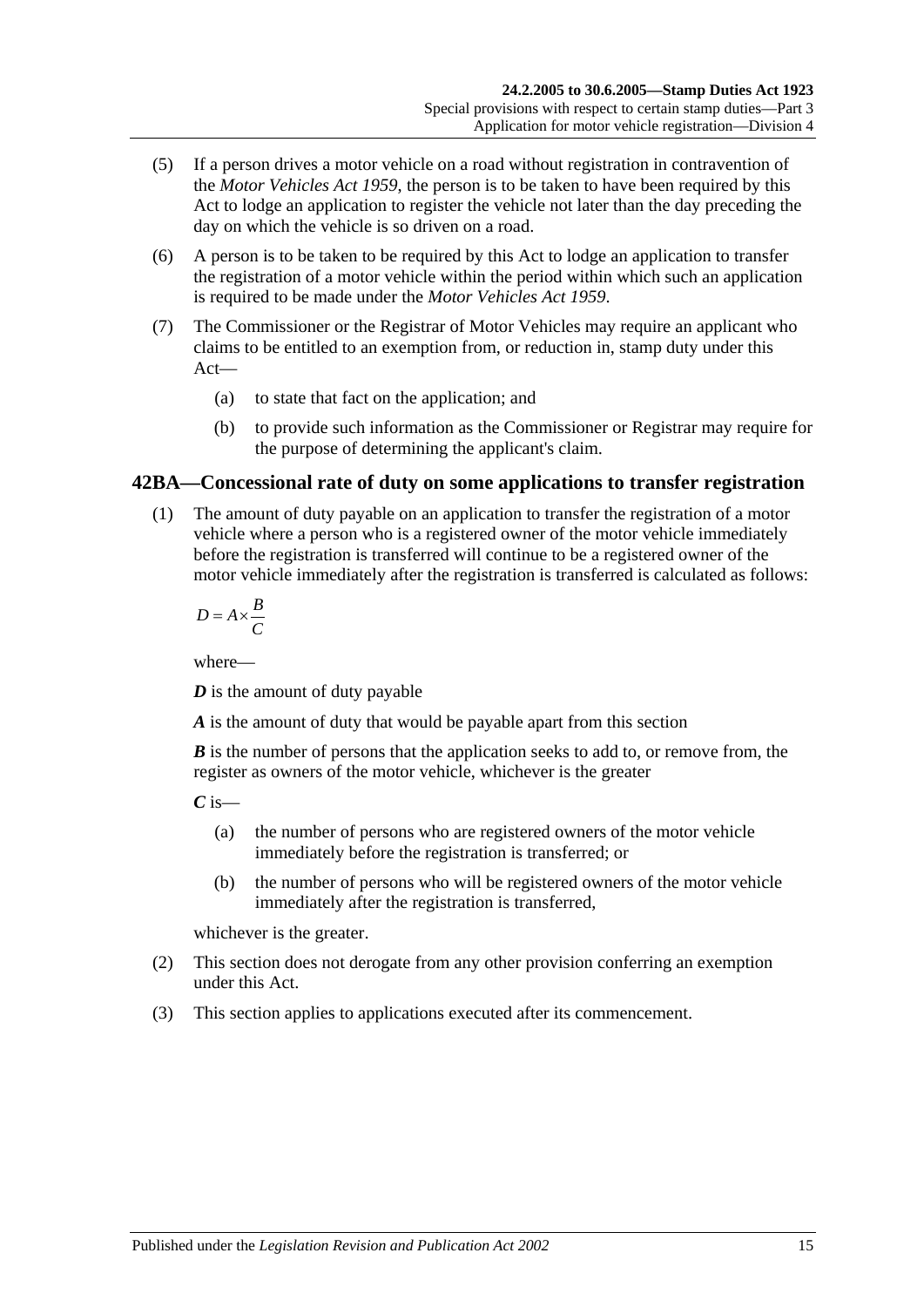# <span id="page-33-0"></span>**42C—Refund of duty where vehicle returned or registration or transfer in error**

If, on application, the Commissioner is satisfied, in relation to the registration, or transfer of the registration, of a motor vehicle—

- (a) that, within three months after the registration or transfer, the vehicle was returned by the applicant to the person from whom it was acquired and accepted by that person; or
- (b) that the registration or transfer was made in error,

the Commissioner may refund the duty paid in respect of the application for the registration or transfer.

# <span id="page-33-1"></span>**42CA—Refund of duty on eligibility for reduced fee**

If, on application, the Commissioner is satisfied, in relation to the registration of a motor vehicle, that the owner of the vehicle has become entitled to an exemption from, or reduction of, registration fees payable under the *[Motor Vehicles Act](http://www.legislation.sa.gov.au/index.aspx?action=legref&type=act&legtitle=Motor%20Vehicles%20Act%201959) 1959* at any time during the period for which the vehicle is registered, the Commissioner has a discretion to refund to the owner of the vehicle such part of the component of the duty paid under section [42B\(1d\)](#page-31-0) on the application for the registration of the vehicle in respect of a policy of insurance as the Commissioner thinks just in the circumstances.

# <span id="page-33-2"></span>**42D—Taxation Administration Act and functions of Registrar**

The *[Taxation Administration Act](http://www.legislation.sa.gov.au/index.aspx?action=legref&type=act&legtitle=Taxation%20Administration%20Act%201996) 1996* applies in relation to—

- (a) the payment of money to the Registrar of Motor Vehicles as duty under this Act; and
- (b) the performance of functions by the Registrar under this Act or the *[Motor](http://www.legislation.sa.gov.au/index.aspx?action=legref&type=act&legtitle=Motor%20Vehicles%20Act%201959)  [Vehicles Act](http://www.legislation.sa.gov.au/index.aspx?action=legref&type=act&legtitle=Motor%20Vehicles%20Act%201959) 1959* in relation to duty under this Act,

as if the Registrar were the Commissioner.

#### <span id="page-33-3"></span>**42E—Regulations**

In addition to any power by any other section conferred on the Governor to make regulations as to any matter, the Governor may make any regulations which may be necessary or convenient for carrying out any of the provisions of [sections](#page-29-1) 42A, [42B,](#page-30-0) [42BA,](#page-32-0) [42C,](#page-33-0) [42D](#page-33-2) and this section or for better effecting the objects of those sections and in particular (without limiting the effect of this section) for prescribing exemptions additional to or in substitution for or repealing or varying any of the exemptions to clause 2 of [Schedule 2.](#page-102-2)

# <span id="page-33-4"></span>**Division 5—Cheques**

# <span id="page-33-5"></span>**43—Interpretation**

In this Act, unless the contrary intention appears—

*cheque* means—

- (a) a cheque for the purposes of the *Cheques Act 1986* of the Commonwealth;
- (b) an instrument of a prescribed class;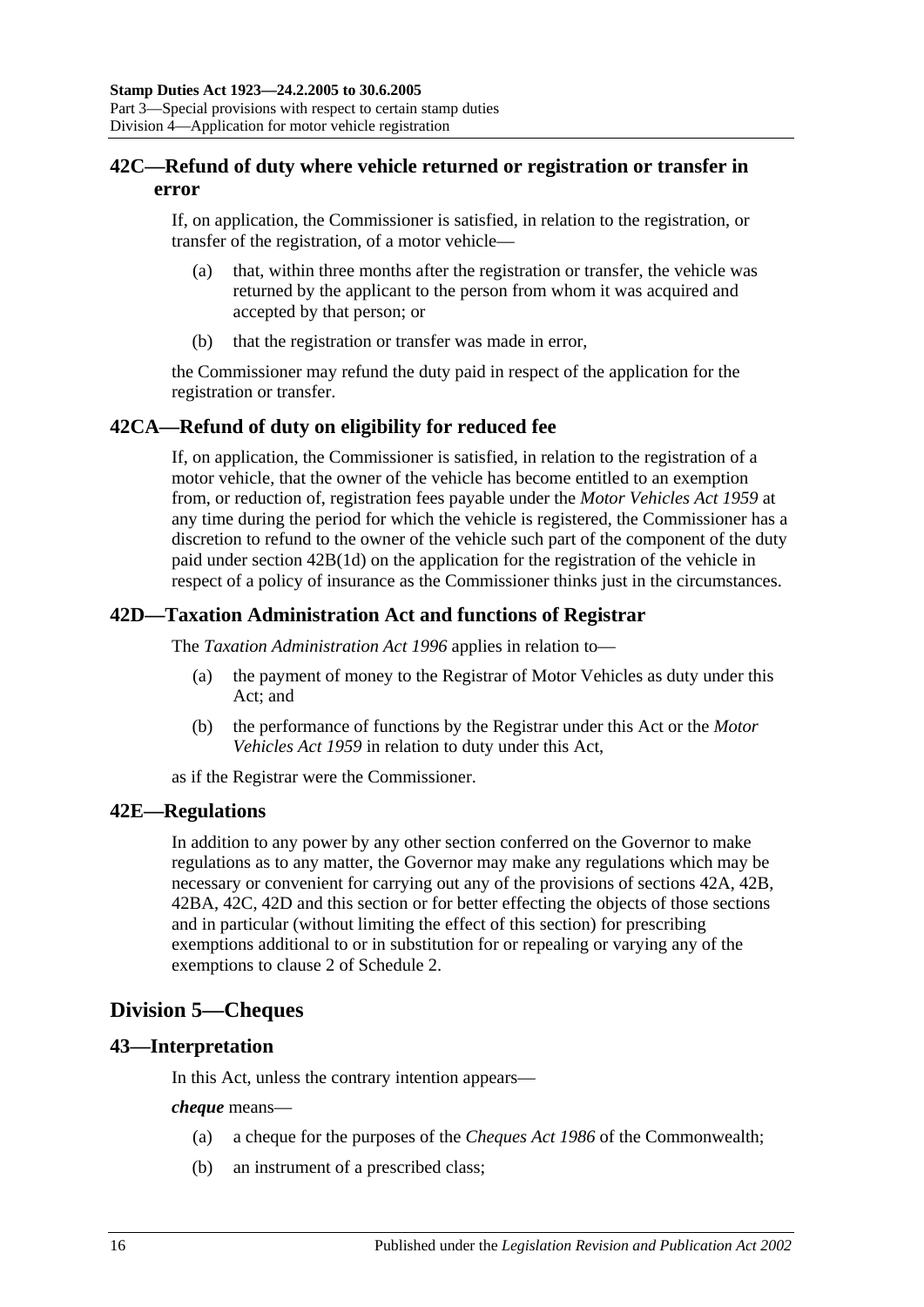*financial institution* has the same meaning as in the *Cheques Act 1986* of the Commonwealth;

*unstamped cheque* means a cheque drawn against an account held with a financial institution in South Australia on which duty or exemption from duty is not denoted in a form approved by the Commissioner.

# <span id="page-34-2"></span><span id="page-34-0"></span>**44—Duty on cheques and cheque forms**

- (1) A financial institution must, not later than the 7th day of each month—
	- (a) lodge with the Commissioner a return, in a form approved by the Commissioner, of—
		- (i) all cheque forms issued during the preceding month by the financial institution to be used in drawing on accounts held by the financial institution in South Australia; and
		- (ii) all unstamped cheques paid by the financial institution during the preceding month; and
	- (b) pay to the Commissioner duty at a rate prescribed by [Schedule 2](#page-102-2) less commission referred to in [section](#page-12-3) 7 on each cheque form and cheque to which the return relates.
- (2) A financial institution is entitled to recover duty on a cheque form issued or an unstamped cheque paid by the financial institution from the person to whom the cheque form was issued or the payee of the unstamped cheque and may deduct the amount of the duty from an account of the person at the financial institution or from the amount paid on the cheque.
- (3) A financial institution that does not lodge a return as required under [subsection](#page-34-2) (1) is nevertheless liable to pay duty to the Commissioner as if the financial institution had lodged the return required under that subsection immediately before the end of the last day for such lodgement.
- (4) Duty on cheque forms issued by financial institutions is to be denoted in a form approved by the Commissioner.
- (5) If a cheque form issued by a financial institution in respect of an account held with the financial institution in South Australia is exempt from duty, the fact that it is so exempt is to be denoted in a form approved by the Commissioner.

# <span id="page-34-1"></span>**45—Duty not to be chargeable after certain date**

- (1) Despite any other provision of this Act, duty is not chargeable on a cheque form issued by a financial institution or a cheque paid by a financial institution on or after 1 July 2004.
- (2) No refund of duty on cheque forms is to be allowed on or after 1 July 2004.
- <span id="page-34-3"></span>(3) After 1 July 2004, the Governor may, by proclamation, fix a date for the repeal of this Division and Schedule 2 clause 13.
- (4) On the date fixed under [subsection](#page-34-3) (3), this Division (including this section) and Schedule 2 clause 13 are repealed.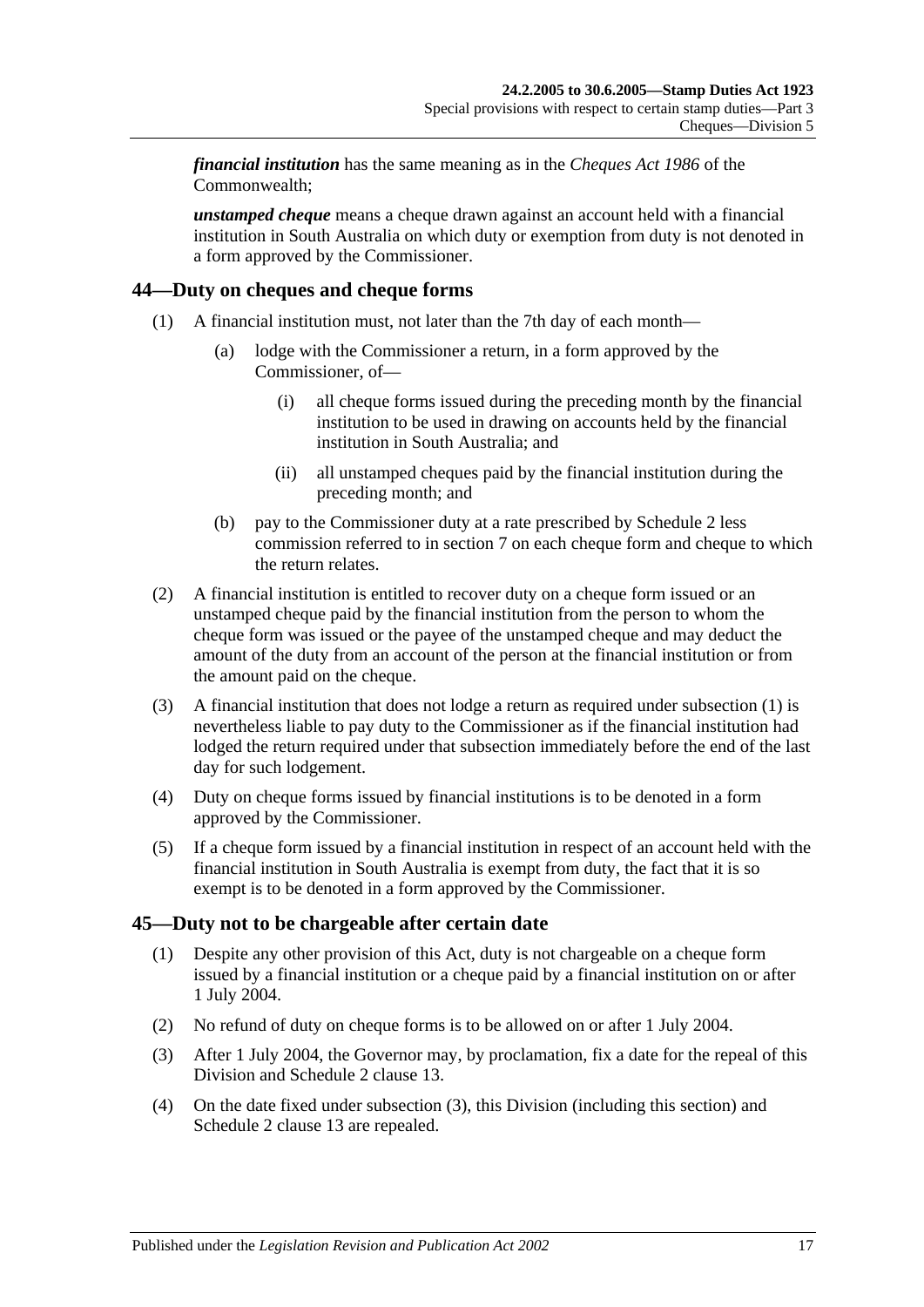#### <span id="page-35-0"></span>**46—Power to make regulations**

The power to make regulations conferred on the Governor by [section](#page-100-2) 112 includes power to make regulations with respect to returns and the payment of duty under [section](#page-34-0) 44 and the obligations of financial institutions.

# <span id="page-35-1"></span>**Division 6—Conveyances and conveyances on sale**

#### <span id="page-35-2"></span>**60—Interpretation**

In this Act—

*conveyance* includes—

- (a) every conveyance, assignment, transfer or declaration of trust and every application under the *[Real Property Act](http://www.legislation.sa.gov.au/index.aspx?action=legref&type=act&legtitle=Real%20Property%20Act%201886) 1886* or the *[Community Titles](http://www.legislation.sa.gov.au/index.aspx?action=legref&type=act&legtitle=Community%20Titles%20Act%201996)  Act [1996](http://www.legislation.sa.gov.au/index.aspx?action=legref&type=act&legtitle=Community%20Titles%20Act%201996)*; and
- (b) every decree or order of any court, judge or commissioner; and
- (c) every other application or request of any kind; and
- (d) every other assurance or instrument of any kind,

by which or by virtue of which or by the operation of which, whether upon registration or otherwise, or by the issue of a certificate of title in pursuance of which, any real or personal property or any estate or interest in any such property is assured to, or vested in, any person, and *to convey* has a meaning coextensive with the meaning of *conveyance*, as extended by this section;

*conveyance on sale* includes—

- (a) every conveyance, assignment, transfer or application under the *[Real](http://www.legislation.sa.gov.au/index.aspx?action=legref&type=act&legtitle=Real%20Property%20Act%201886)  [Property Act](http://www.legislation.sa.gov.au/index.aspx?action=legref&type=act&legtitle=Real%20Property%20Act%201886) 1886*; and
- (b) every decree or order of any court, judge or commissioner; and
- (c) every other application or request of any kind; and
- (d) every other assurance or instrument,

by which or by virtue of which any real or personal property, upon the sale thereof, is legally or equitably transferred to, or vested in, the purchaser or any other person on his behalf or by his direction, and also includes—

- (e) every application for a foreclosure order under the *[Real Property Act](http://www.legislation.sa.gov.au/index.aspx?action=legref&type=act&legtitle=Real%20Property%20Act%201886) 1886*; and
- (f) every lease for which any consideration other than the rent reserved may be paid or agreed to be paid (but only so far as such consideration is concerned).

#### <span id="page-35-3"></span>**60A—Value of property conveyed or transferred**

- (1) Subject to [subsection](#page-36-0) (2), a reference in this Act (other than in [Part 4\)](#page-88-0) to the value of property conveyed or transferred is a reference to the market value of the property—
	- (a) in the case of a conveyance on sale—as at the date of the sale; or
	- (b) in any other case—as at the date of the conveyance,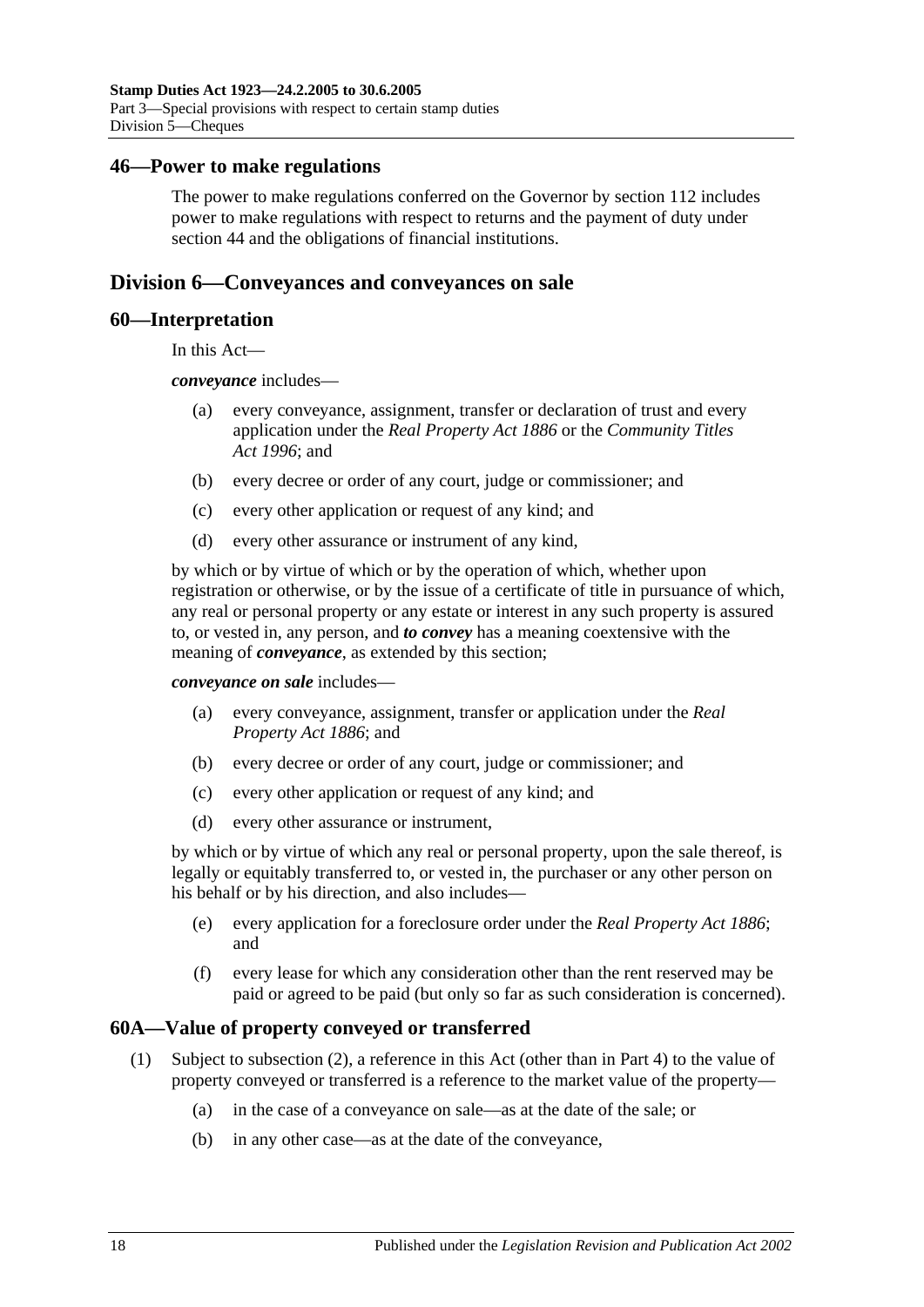assuming, in either case, that the property had, at that date, been free from any encumbrances.

- (2) In the case of a conveyance on sale, the Commissioner may treat the consideration for the sale as being the value of the property conveyed or transferred unless it appears to the Commissioner that the consideration may be less than the value of the property as referred to in [subsection](#page-35-0) (1).
- <span id="page-36-0"></span>(3) Where no evidence of the value of property conveyed or transferred, or comprising or forming part of the consideration for a conveyance, is furnished to the Commissioner, or the evidence so furnished is, in his opinion, unsatisfactory, the Commissioner may cause a valuation of the property to be made by some person appointed by him and may assess the duty payable by reference to that valuation.
- (4) The Commissioner may, having regard to the merits of the case, charge the whole or a part of the expenses of, or incidental to, the making of a valuation pursuant to [subsection](#page-36-0) (3) to the person liable to pay the duty and may recover the amount so charged from him as a debt due to the Crown.
- <span id="page-36-1"></span>(4a) Where an interest, agreement or arrangement (granted or made on or after 7 January 1997) in respect of property has the effect of reducing the value of the property, the Commissioner may, for the purposes of assessing the duty payable on a conveyance of the property, disregard the existence of the interest, agreement or arrangement unless a person liable to pay the duty satisfies the Commissioner that the interest, agreement or arrangement—
	- (a) was granted or made for a purpose other than reducing the value of the property; and
	- (b) was not granted or made in favour of the transferee or a person related to the transferee.
- (4b) Where an estate or interest conveyed or transferred merges with an estate or interest already held by the transferee (the latter having been acquired by the transferee on or after 7 January 1997), the Commissioner may, for the purposes of assessing the duty payable on the conveyance, treat the value of the estate or interest conveyed or transferred as being—
	- (a) where the instrument creating the estate or interest already held was charged with *ad valorem* duty as a conveyance—the value of the estate or interest produced by the merger less the value of the estate or interest already held; or
	- (b) in any other case—the value of the estate or interest produced by the merger.
- $(5)$  In [subsection](#page-35-0)  $(1)$ —

*encumbrance* does not include a prescribed encumbrance or an encumbrance of a prescribed kind.

- <span id="page-36-2"></span>(6) For the purposes of [subsection](#page-37-0)  $(4a)$  (but subject to subsection  $(7)$ )—
	- (a) natural persons are related persons if—
		- (i) they are members of a partnership within the meaning of the *[Partnership Act](http://www.legislation.sa.gov.au/index.aspx?action=legref&type=act&legtitle=Partnership%20Act%201891) 1891*; or
		- (ii) one is the spouse of the other or the relationship between them is that of parent and child; and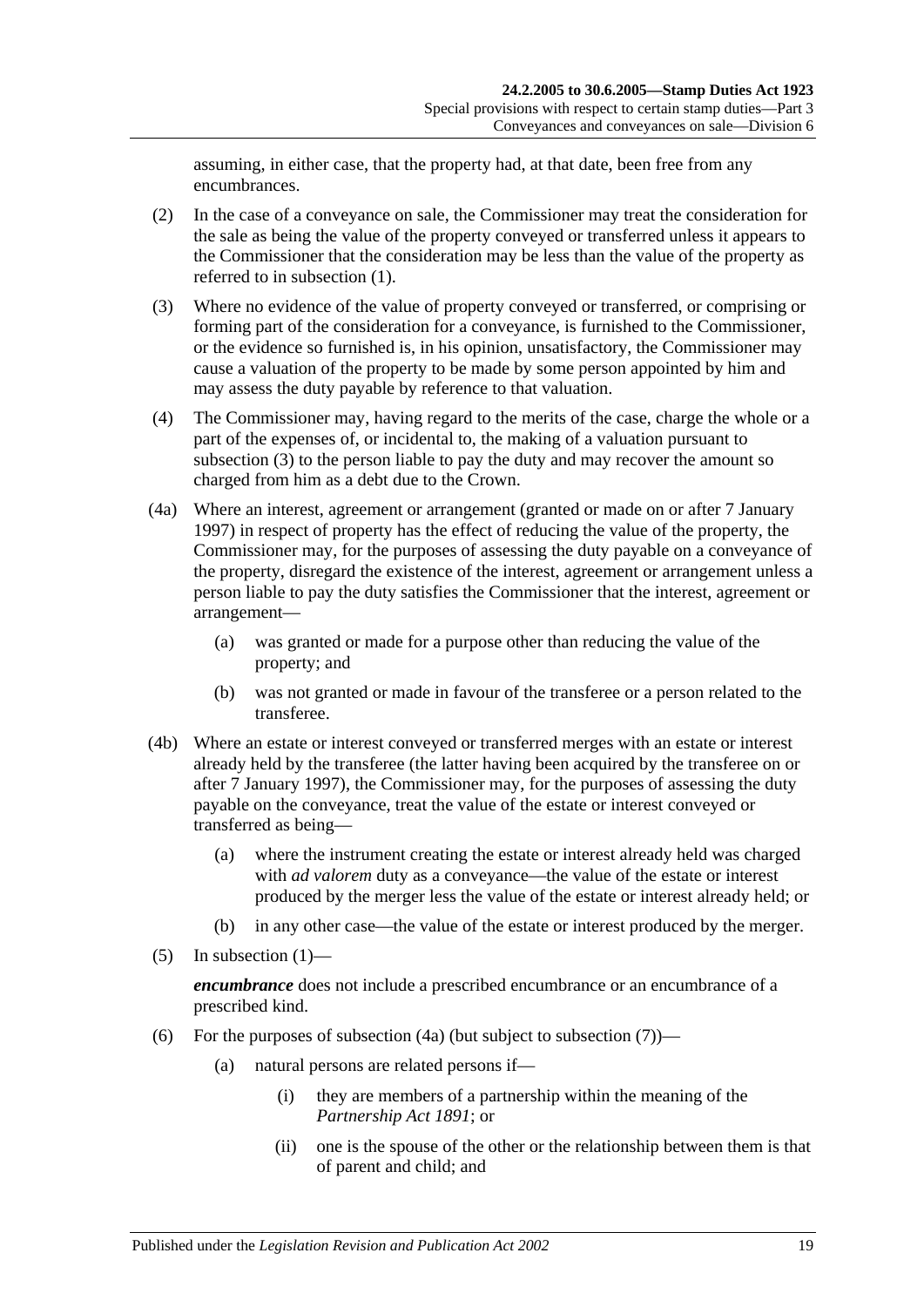- (b) companies are related persons if they are related bodies corporate within the meaning of the *Corporations Act 2001* of the Commonwealth; and
- (c) trustees are related persons if any person is a beneficiary common to the trusts of which they are trustees; and
- (d) a natural person and a company are related persons if the natural person is a majority shareholder, director or secretary in or of the company or in or of another company that is a related body corporate of the company within the meaning of the *Corporations Act 2001* of the Commonwealth; and
- (e) a natural person and a trustee are related persons if the natural person is a beneficiary of the trust of which the trustee is a trustee; and
- (f) a company and a trustee are related persons if—
	- (i) the company, or a majority shareholder, director or secretary in or of the company, is a beneficiary of the trust of which the trustee is a trustee; or
	- (ii) a related body corporate of the company (within the meaning of the *Corporations Act 2001* of the Commonwealth) is a beneficiary of the trust of which the trustee is a trustee.
- <span id="page-37-0"></span>(7) For the purposes of [subsection](#page-36-1) (4a), persons are not related persons if the Commissioner is satisfied that the persons were not acting together to achieve a common purpose.
- (8) In [subsection](#page-36-2) (6)—

*majority shareholder*, in relation to a company, means a person who would have a substantial shareholding in the company as defined in section 9 of the *Corporations Act 2001* of the Commonwealth if the reference to 5% in paragraph (a) of the definition of *substantial holding* in that section were replaced by a reference at 50%.

# **60B—Refund of duty where transaction is rescinded or annulled**

- (1) Where a party to an instrument of a kind that is registrable under the *[Real Property](http://www.legislation.sa.gov.au/index.aspx?action=legref&type=act&legtitle=Real%20Property%20Act%201886)  Act [1886](http://www.legislation.sa.gov.au/index.aspx?action=legref&type=act&legtitle=Real%20Property%20Act%201886)* satisfies the Commissioner, upon application made to him not later than 5 years after execution of the instrument—
	- (a) that he has paid duty upon the instrument; and
	- (b) that the transaction in respect of which the instrument was executed has been frustrated or avoided or has miscarried through failure of a party to comply with a condition.

the applicant shall be deemed to be possessed of stamped material rendered useless by being inadvertently spoiled within the meaning of [section](#page-98-0) 106, and the provisions of that section shall apply accordingly.

(2) This section does not apply in respect of an instrument executed before the commencement of the *[Stamp Duties Act Amendment Act](http://www.legislation.sa.gov.au/index.aspx?action=legref&type=act&legtitle=Stamp%20Duties%20Act%20Amendment%20Act%201975) 1975*.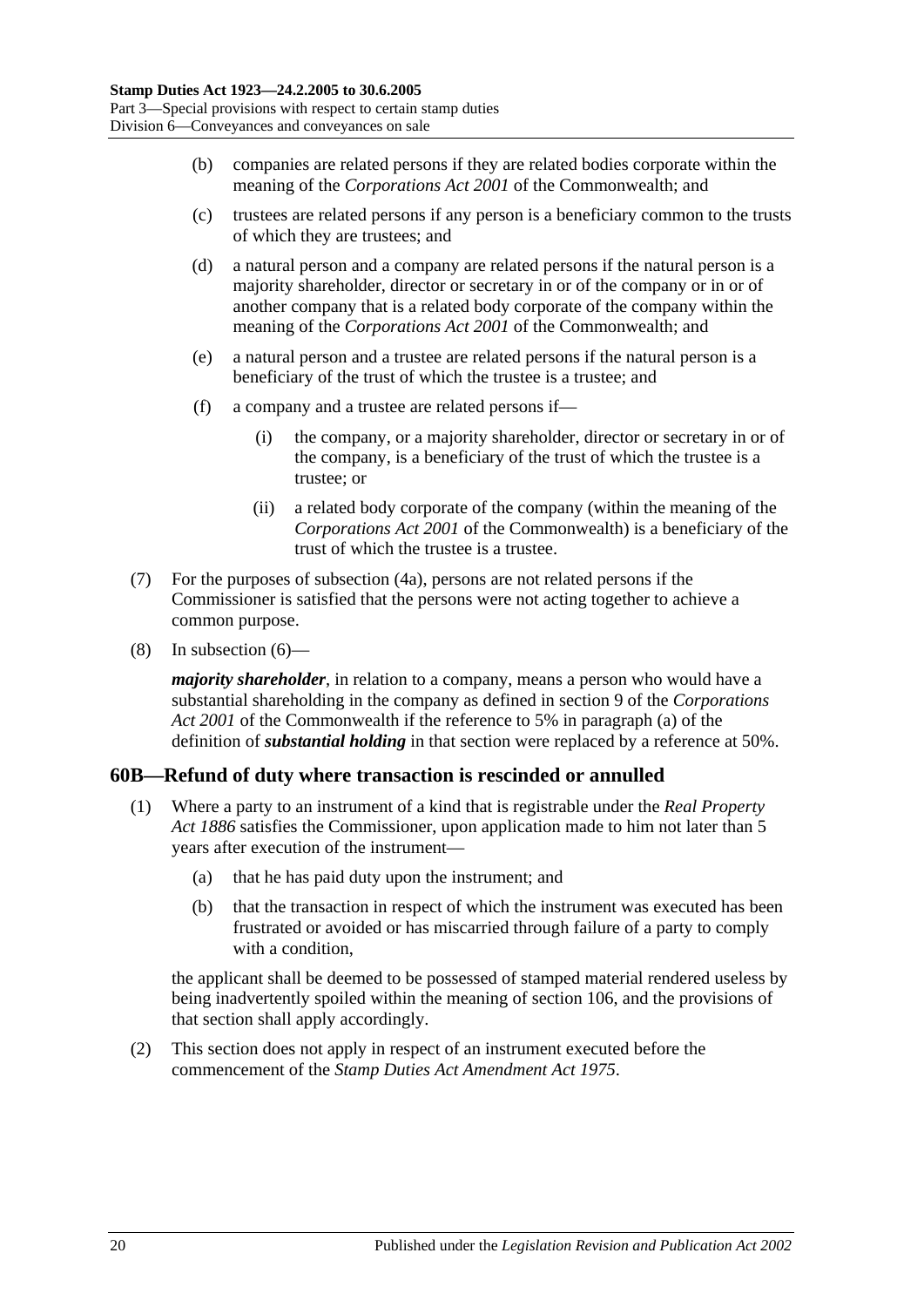# **60C—Refund of duty on reconveyance of property subject to a common law mortgage**

- $(1)$  If—
	- (a) *ad valorem* duty is paid on a conveyance of property (the *prior conveyance*); and
	- (b) the sole purpose of the conveyance is to secure a liability under a loan, indemnity or guarantee; and
	- (c) a conveyance (the *later conveyance*) reconveys the property to the person by whom the security was given under the terms of the security or on extinguishment or termination of the secured liability,

this section applies to the later conveyance.

- (2) If the Commissioner is satisfied that a conveyance is one to which this section applies—
	- (a) no stamp duty is payable on the conveyance; and
	- (b) the Commissioner must, on application by the person to whom the property is reconveyed, refund the duty paid on the prior conveyance.

## **61—Method or estimating value of consideration where consideration consists of shares**

Where the consideration or part of the consideration for a conveyance chargeable with *ad valorem* duty consists of shares or debentures to be issued by a company, or a contract to issue such shares or debentures, the market value of the shares or debentures shall be taken as the value of the consideration or part.

## **62—Land use entitlements**

- (1) This section applies to a transaction under which a person—
	- (a) acquires a share in a company or an interest under a trust; or
	- (b) becomes entitled, as the owner of a share in a company or an interest under a trust, to the possession of land.
- (2) Subject to the following exceptions, if a person acquires a notional interest in land as a result of a transaction to which this section applies, the transaction is dutiable under this section.

#### **Exceptions—**

- 1 The acquisition of a share in a company or an interest under a trust that confers a right to occupy a dwelling is not dutiable under this section if the dwelling is part of a scheme consisting of two or more dwellings owned and administered by the company or the trustees of the trust.
- 2 The acquisition of a share in a company or an interest under a trust that confers a right to occupy a dwelling is not dutiable under this section if the dwelling is part of a retirement village scheme under the *[Retirement Villages Act](http://www.legislation.sa.gov.au/index.aspx?action=legref&type=act&legtitle=Retirement%20Villages%20Act%201987) 1987*.
- 3 A transaction exempted by the regulations from this section is not dutiable under this section.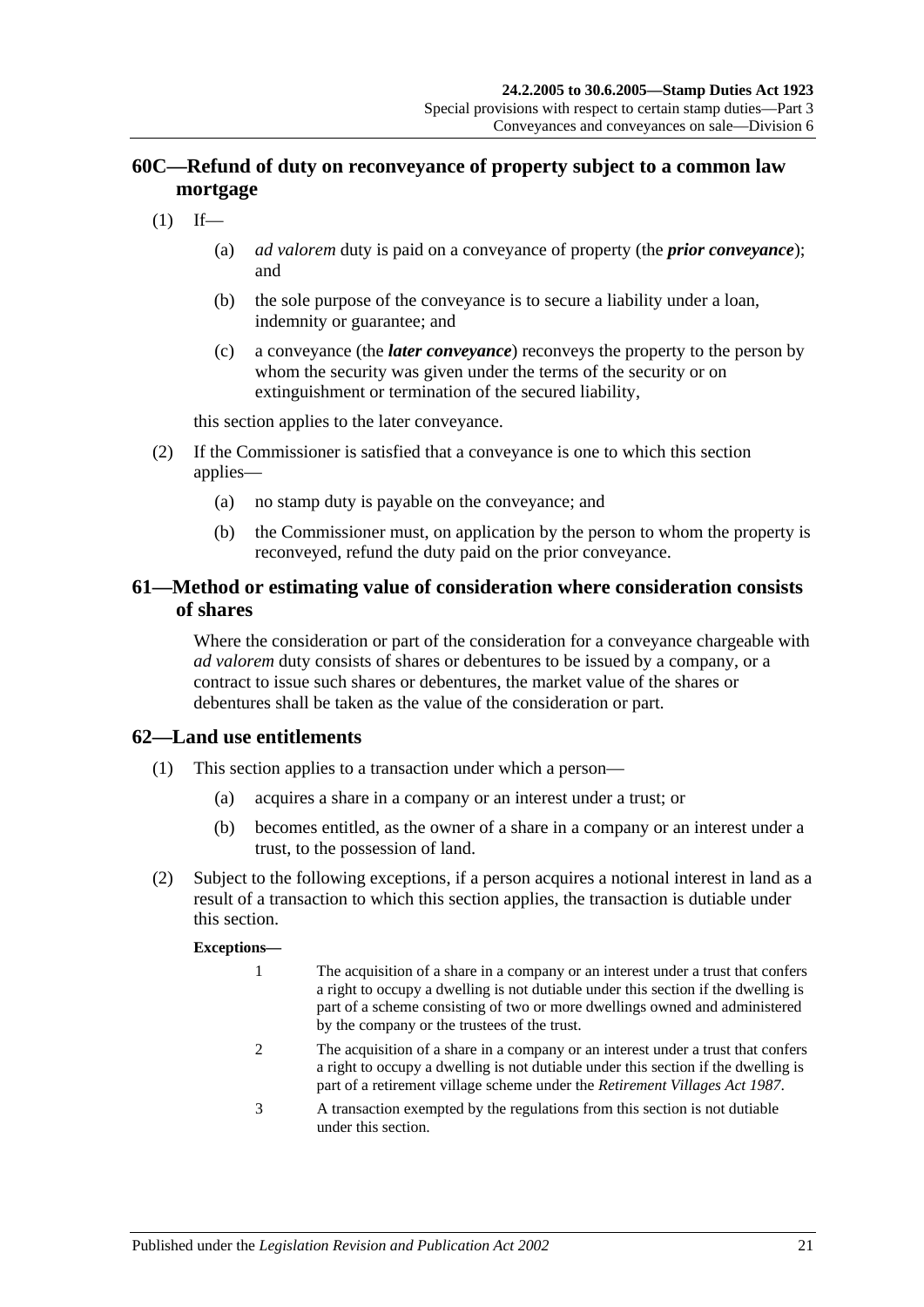- (3) An instrument that gives effect to, or acknowledges, evidences or records a transaction that is dutiable under this section is dutiable as a conveyance of a notional interest in the land.
- (4) The value of the notional interest acquired as a result of the transaction is determined as follows—
	- (a) if the person acquires a right to exclusive possession of land—the value of the notional interest is equivalent to the value of an unencumbered estate in fee simple in the land;
	- (b) in any other case—the value of the notional interest is a proportion of the value of an unencumbered estate in fee simple in the land reflecting the more limited extent of the possessory right.

### **64—Consideration in case of lease**

In the case of a lease for which any consideration other than the rent reserved may be paid or agreed to be paid, the amount of the other consideration shall be deemed the consideration for the conveyance on sale.

### **65—Where consideration consists of real or personal property**

Where the consideration or any part of the consideration for a conveyance on sale consists of any real or personal property other than money, the market value of the real or personal property at the date of the sale shall be taken as the value of the consideration or part of the consideration.

## **66—Where consideration is payable in instalments**

Where the consideration or any part of the consideration for a conveyance on sale consists of money payable periodically for a definite period, so that the total amount to be paid can be previously ascertained, the total amount shall be taken as the consideration or part of the consideration.

## **67—Computation of duty where instruments are interrelated**

- (1) Subject to [subsection](#page-39-0) (2), this section applies to the following instruments:
	- (a) a conveyance on sale; or
	- (b) a conveyance operating as a voluntary disposition *inter vivos*; or
	- (c) an instrument chargeable with duty as if it were a conveyance (including a statement under [section](#page-64-0) 71E).
- <span id="page-39-0"></span>(2) This section does not apply to the following instruments:
	- (a) a conveyance that relates to property that is being conveyed in separate parcels to different persons by separate conveyances where the Commissioner is satisfied that no arrangement or understanding exists between the persons under which the parcels of property conveyed are to be used otherwise than separately and independently from each other;
	- (b) a conveyance of stock, implements or other chattels in a case where [section](#page-19-0) 31A applies;
	- (c) a conveyance on sale of any financial product;
	- (d) an instrument excluded from the operation of this section by the regulations.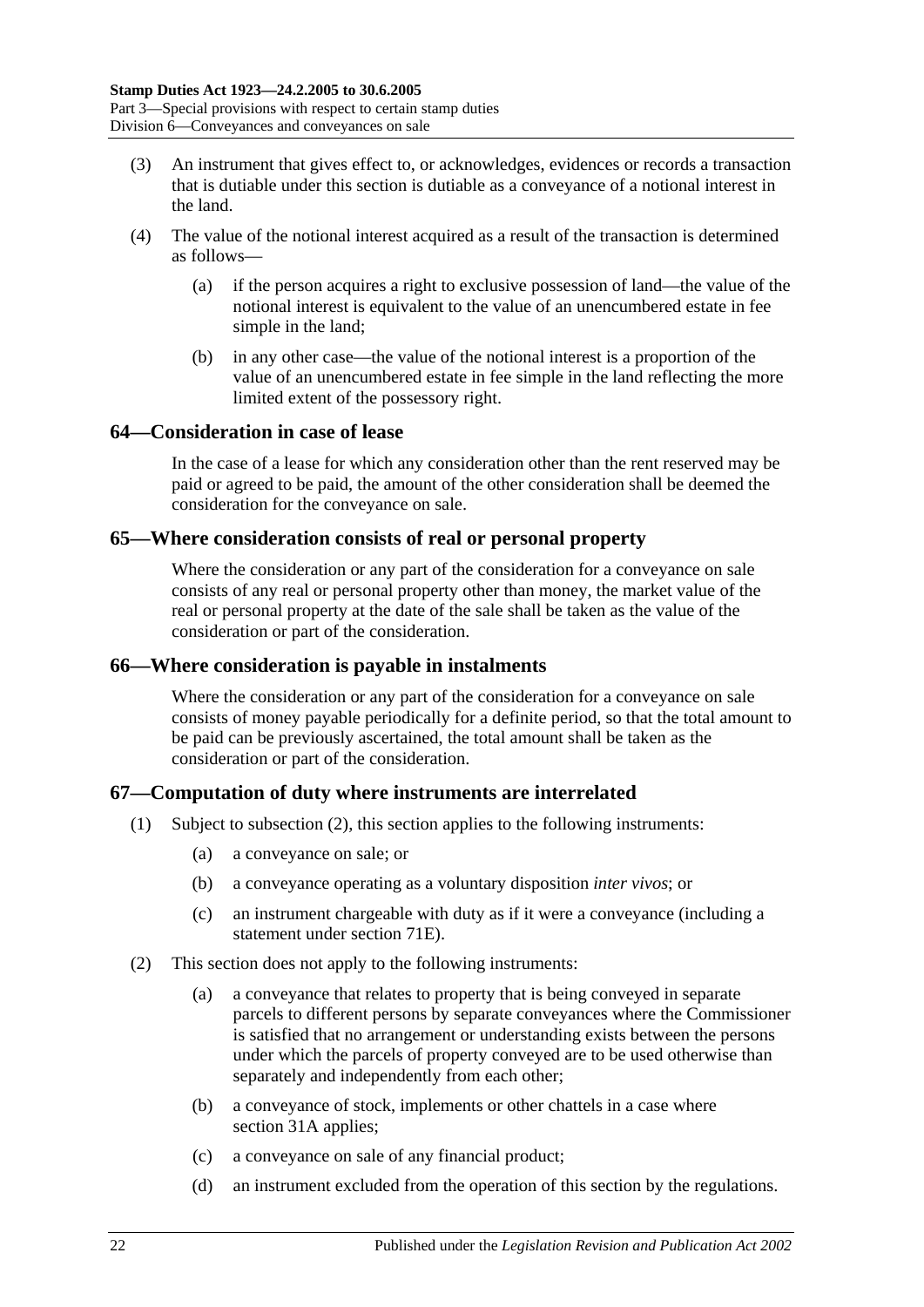- (3) Where two or more instruments to which this section applies—
	- (a) arise from a single contract of sale; or
	- (b) together form, or arise from, substantially one transaction or one series of transactions,

the instruments are chargeable with *ad valorem* duty calculated on the sum of the amounts by reference to which *ad valorem* duty on each of the instruments would, but for this subsection, have been calculated, and that duty will be apportioned to the various instruments as determined by the Commissioner.

- (4) Where by instruments that have been, or appear to have been, executed within 12 months of each other a person conveys property or interests in property to the same person (whether that person takes alone or with the same or different persons), it will be presumed, unless the Commissioner is satisfied to the contrary, that the instruments form one transaction or one series of transactions.
- (7) This section does not operate to reduce the duty payable on an instrument.

### **68—Duty in certain cases**

- (3) Where a person, having contracted for the purchase of any property but not having obtained a conveyance, contracts to sell it to any other person and the property is in consequence conveyed immediately to the subpurchaser, the conveyance shall be chargeable with *ad valorem* duty as a conveyance for the consideration for the sale to the original purchaser and also as a conveyance for the consideration for the sale by the original purchaser to the subpurchaser, in the same manner as if the considerations were specified in separate instruments.
- (4) Where a person, having contracted for the purchase of any property but not having obtained a conveyance, contracts to sell the whole or any part or parts thereof to any other person and the property is in consequence conveyed by the original seller to different persons in parts or parcels, the conveyance of each part or parcel shall be chargeable with *ad valorem* duty as a conveyance for the consideration for the sale to the original purchaser and also as a conveyance for the consideration for the sale by the original purchaser to the subpurchaser, in the same manner as if the considerations were specified in separate instruments. The consideration for the sale to the original purchaser in respect of each part or parcel shall, for the purposes of this subsection, be ascertained by determining the ratio which the value of the part or parcel in question bears to the value of the whole property and shall be specified in the instrument of conveyance.
- (5) Where a subpurchaser takes an actual conveyance of the interest of the person immediately selling to him, which is chargeable with *ad valorem* duty as a conveyance for the consideration moving from him and is duly stamped accordingly, any conveyance to be afterwards made to him of the same property by the original seller shall be chargeable with *ad valorem* duty as a conveyance for the consideration for the sale to the original purchaser.

### <span id="page-40-0"></span>**70—Evasion of duty**

(1) Subject to [subsection](#page-41-0) (2), an instrument executed in order, either directly or indirectly, to avoid or evade the payment of the duty payable upon a conveyance on sale is void.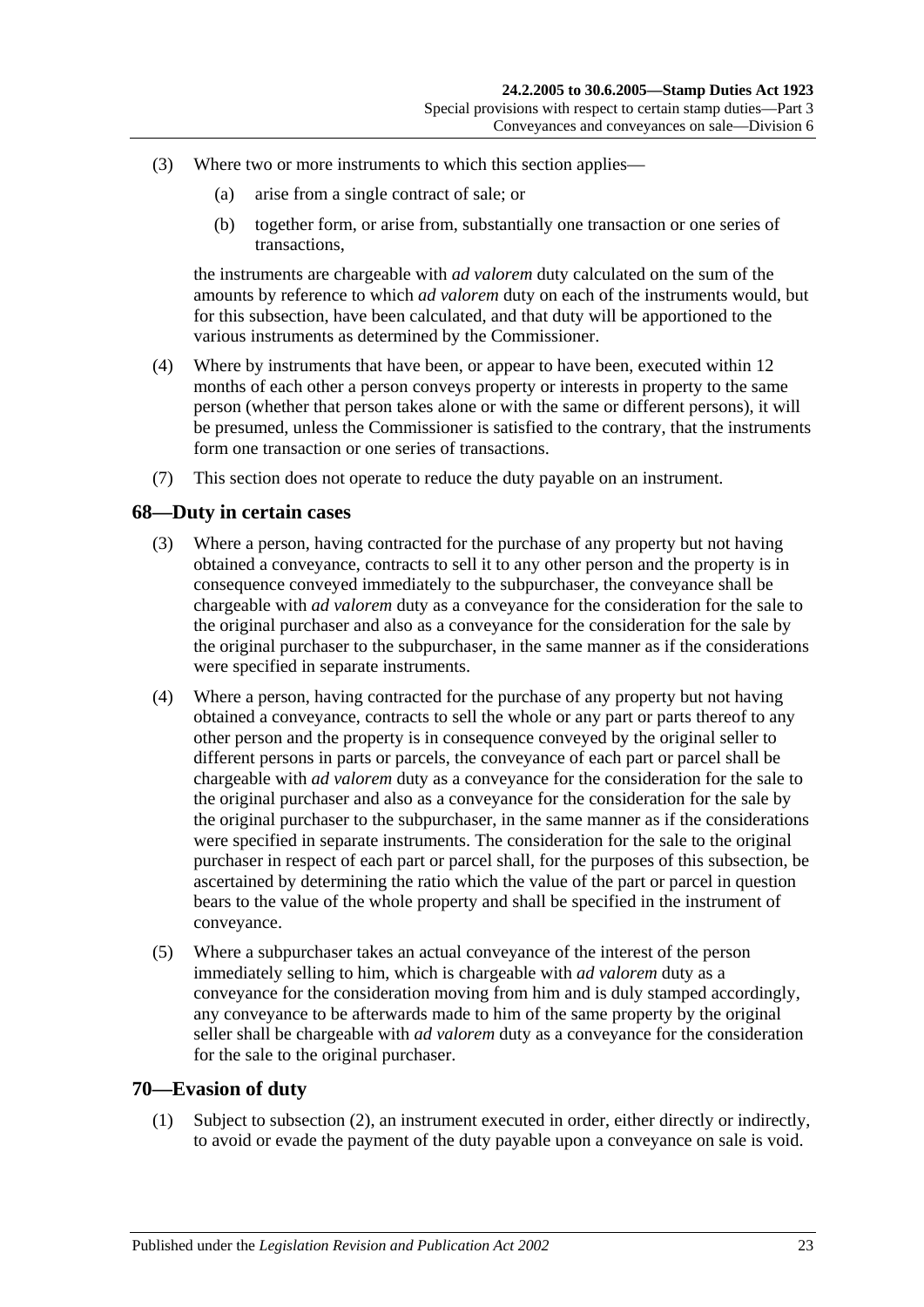<span id="page-41-0"></span>(2) Where a third party relying in good faith on an instrument that is void by virtue of [subsection](#page-40-0) (1) purports to acquire an interest in property subject to the instrument, the instrument shall, for the purposes of that transaction, be treated as valid, provided that it is duly stamped as a conveyance on sale.

## **71—Instruments chargeable as conveyances operating as voluntary dispositions** *inter vivos*

- (1) The value for the purposes of this Act of the property conveyed by any conveyance operating as a voluntary disposition *inter vivos* shall be declared in the conveyance.
- <span id="page-41-2"></span>(3) For the purposes of this Act, the following instruments shall, subject to this section, be deemed to be conveyances operating as voluntary dispositions *inter vivos*:
	- (a) an instrument to which [subsection](#page-41-1) (4) applies effecting or acknowledging, evidencing or recording, any of the following transactions:
		- (i) a transfer of property to a person who takes as trustee; or
		- (ii) a declaration of trust; or
		- (iii) the creation of an interest in property subject to a trust; or
		- (iv) a transfer of an interest in property subject to a trust; or
		- (v) the surrender or renunciation of an interest in property subject to a trust; or
		- (vi) the redemption, cancellation or extinguishment of an interest in property subject to a trust,

whether or not any consideration is given for the transaction; or

- (b) an instrument to which [paragraph](#page-41-2) (a) does not apply, being a conveyance that is not chargeable with duty as a conveyance on sale.
- <span id="page-41-1"></span>(4) This subsection applies to any instrument that relates to land, a financial product or a unit under a unit trust scheme, or an interest in land, a financial product or a unit under a unit trust scheme.
- (4a) A reference in [subsection](#page-41-1) (4) to a unit trust scheme does not include—
	- (a) an arrangement under the constitution of a managed investment scheme registered under Chapter 5C of the *Corporations Act 2001* of the Commonwealth; or
	- (b) an approved deposit fund or a pooled superannuation trust within the meaning of the *Superannuation Industry (Supervision) Act 1993* (Cwlth).
- <span id="page-41-3"></span>(5) Subject to [subsection](#page-43-0) (6), an instrument effecting or acknowledging, evidencing or recording, any of the following transactions shall be deemed not to be a conveyance operating as a voluntary disposition *inter vivos*:
	- (b) a transfer *in specie* of property of a company in liquidation made by the liquidator to a shareholder of the company;
	- (c) a transfer of any financial product issued by a public company to a person who takes as trustee, where—
		- (i) the beneficial interest in the property is, upon the transfer, vested in the transferor; and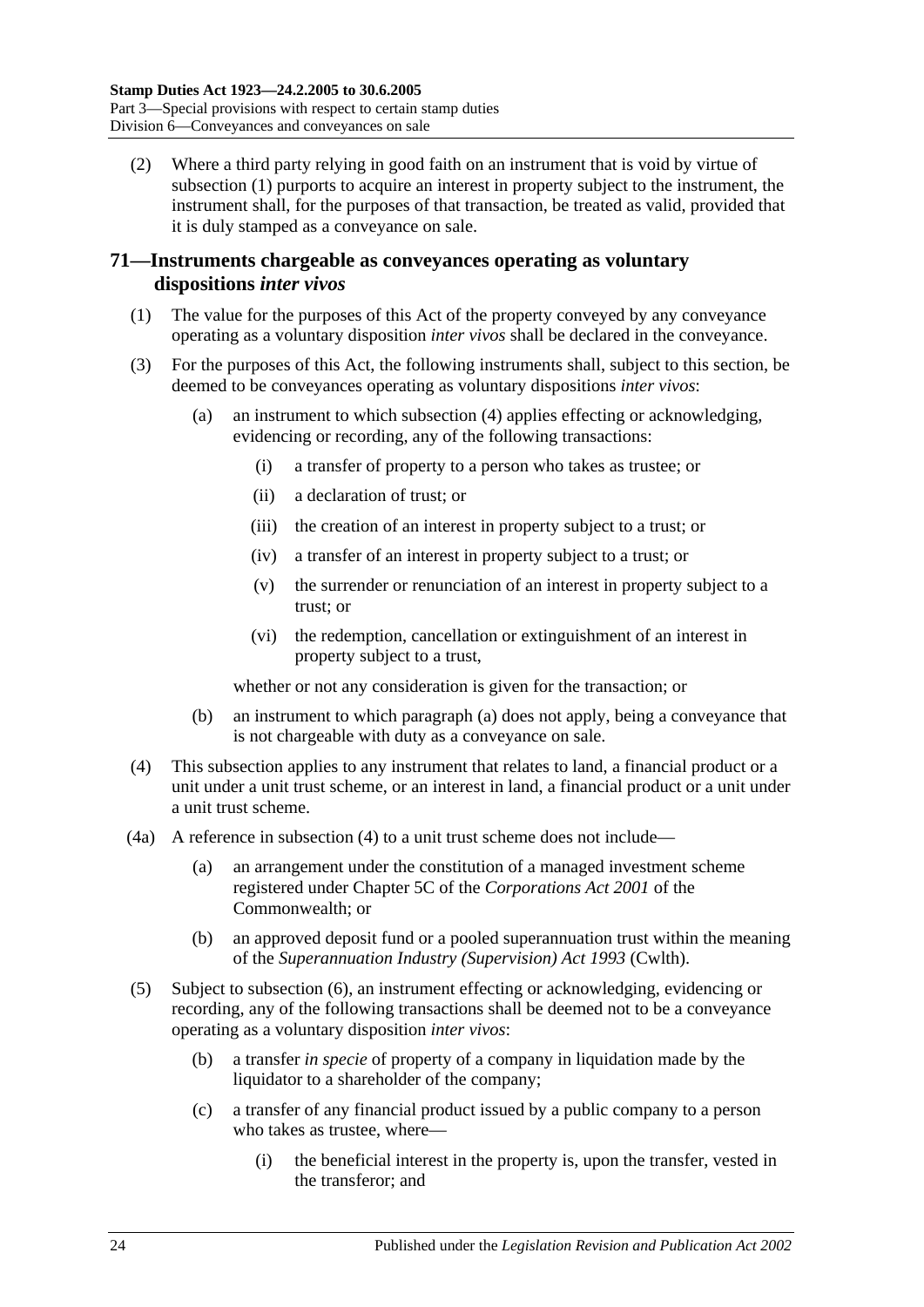- (ii) the transfer is not in pursuance of a sale;
- <span id="page-42-0"></span>(d) a transfer of property for the purpose of effectuating the retirement of a trustee or the appointment of a new trustee, where the Commissioner is satisfied that the transfer is not part of a scheme for conferring a benefit, in relation to the trust property, upon the new trustee or any other person, whether as a beneficiary or otherwise, to the detriment of the beneficial interest of any person;
- <span id="page-42-1"></span>(e) a transfer of property to a person who has a beneficial interest in the property by virtue of an instrument that is duly stamped, where—
	- (i) the beneficial interest arises under a trust of which the transferor is a trustee; and
	- $(ii)$ 
		- (A) the transferor or some other trustee or trustees of the trust obtained his, her or their interest in the property under one of the other paragraphs of this subsection (except [paragraph](#page-42-0) (d)); or
		- (B) the transferor or some other trustee or trustees of the trust obtained his, her or their interest in the property by virtue of an instrument duly stamped with *ad valorem* duty;
- (f) a transfer to a natural person who is an object of a discretionary trust of property or a beneficial interest in property subject to the discretionary trust, where—
	- (i) the discretionary trust was created by an instrument that is duly stamped; and
	- (ii) the Commissioner is satisfied that the discretionary trust was created wholly or principally for the benefit of that person or a family group of which that person is a member;
- (g) a transfer of a potential beneficial interest in property subject to a discretionary trust, where—
	- (i) the discretionary trust was created by an instrument that is duly stamped wholly or principally for the benefit of a family group; and
	- (ii) the transfer is made by one member of the family group to another member of the family group, or by a member of the family group by way of surrender or renunciation of the potential beneficial interest and another member of the family group is to continue as an object or beneficiary under the trust;
- (h) a transfer to or by a person in his capacity as the personal representative of a deceased person or the trustee of the estate of a deceased person, being a transfer made in pursuance of the provisions of the will of the deceased person or the laws of intestacy and not being a transfer in pursuance of a sale;
- (i) any variation of the terms of a trust, where the trust was created by an instrument that is duly stamped and the variation does not involve the creation or variation of any beneficial interest in property subject to the trust;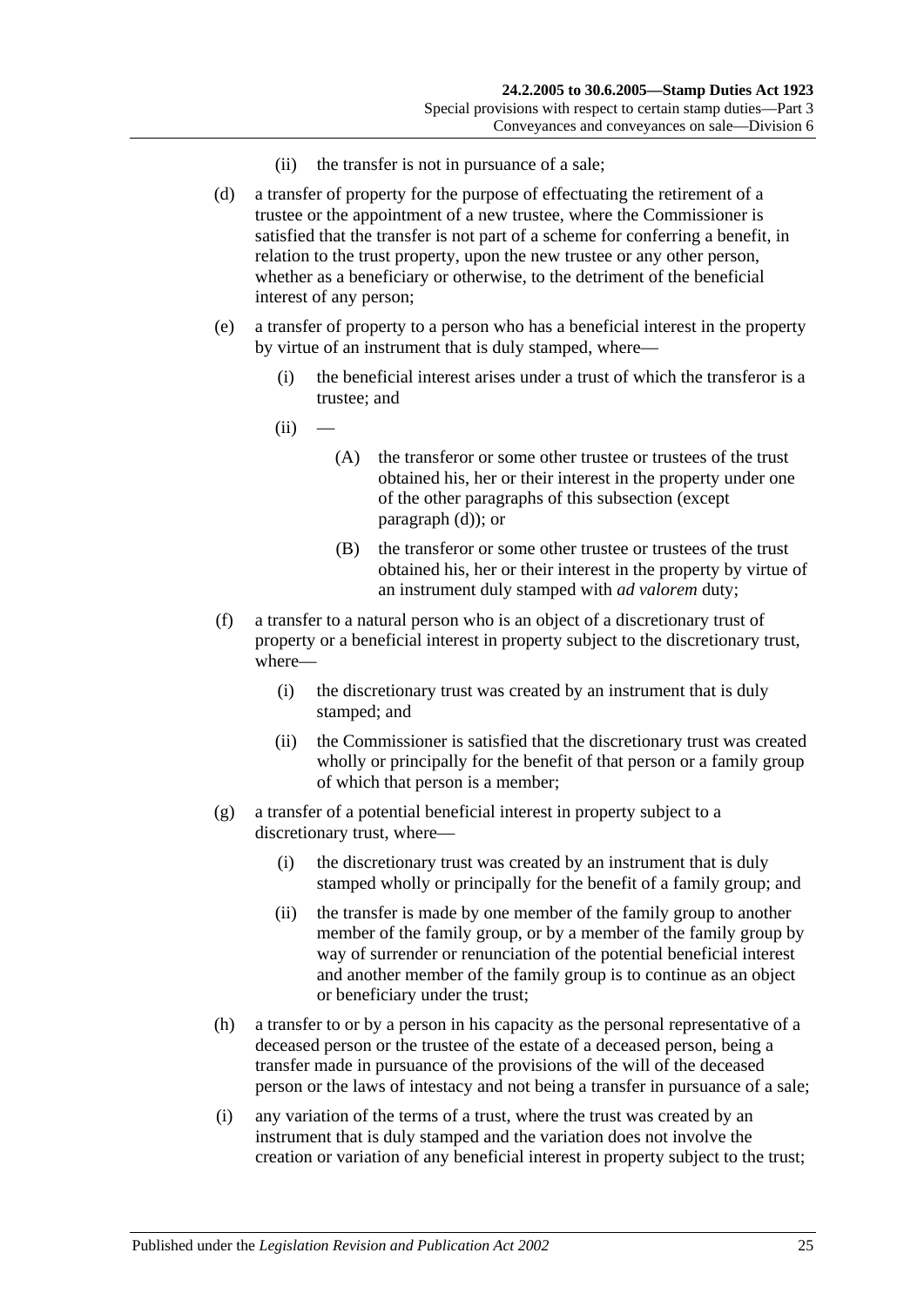- (ia) a transaction under which there is a *pro rata* increase or diminution of the number of units held by the unitholders in a unit trust so that each unitholder's holding, expressed as a proportion of the aggregate number of units, remains unaffected by the transaction;
- (j) a voluntary disposition of property that is wholly for charitable or religious purposes;
- (k) a transfer of a prescribed class.
- <span id="page-43-0"></span>(6) [Subsection](#page-41-3) (5) does not apply in relation to a transfer of property or a beneficial interest in property to a person who has, prior to the transfer, a beneficial interest in the property but who takes the property or interest transferred to him as trustee under a further trust.
- (7) For the purposes of [subsection](#page-42-1) (5)(e), a person who is an object of a discretionary trust by virtue of an instrument that is duly stamped shall not be regarded as having a beneficial interest in the trust property by virtue of an instrument that is duly stamped unless that person has been appointed to be a beneficiary under the discretionary trust by a further instrument that is duly stamped.
- (8) A conveyance operating as a voluntary disposition *inter vivos* that transfers a potential beneficial interest in, or in relation to, property subject to a discretionary trust shall, subject to this Act, be chargeable with duty as if it transferred the beneficial interest in the property that the transferee would have if the discretion under the discretionary trust were so exercised as to confer upon him the greatest benefit in relation to that property that can be conferred upon him under the discretionary trust.
- (9) An instrument that acknowledges, evidences or records a transaction of a kind referred to in [subsection](#page-41-2) (3)(a) (not being a copy within the meaning of [section](#page-14-0) 19A that is duly stamped) shall, for the purposes of this Act, be deemed to have effected the transaction and to have been executed by the parties to the transaction at the same time as the transaction took place.
- (10) For the purposes of this Act, in determining the value of property transferred by a conveyance operating as a voluntary disposition *inter vivos*, no regard shall be had to the fact that the person to whom the property is transferred takes or is to hold the property subject to a trust or has a beneficial interest in the property.
- <span id="page-43-2"></span>(11) Notwithstanding any other provisions of this Act but subject to [subsection](#page-43-1) (11a), the rate of duty chargeable in respect of a conveyance operating as a voluntary disposition *inter vivos* of a financial product shall, if that conveyance is made in pursuance of sale, be the rate fixed by [Schedule 2](#page-102-0) in respect of a conveyance or transfer on sale of a financial product or, as the case may require, in respect of a return lodged pursuant to [section](#page-80-0) 90D.
- <span id="page-43-1"></span>(11a) [Subsection](#page-43-2) (11) does not apply in relation to a statement under [Part 4.](#page-88-0)
- <span id="page-43-3"></span>(12) Where an instrument of a kind referred to in [subsection](#page-41-2) (3)(a) is duly stamped under this Act, the Commissioner shall, upon application and production of that instrument, stamp any other instrument of a kind referred to in [subsection](#page-41-2) (3)(a) that he is satisfied relates to the same transaction with a particular stamp denoting that it is duly stamped.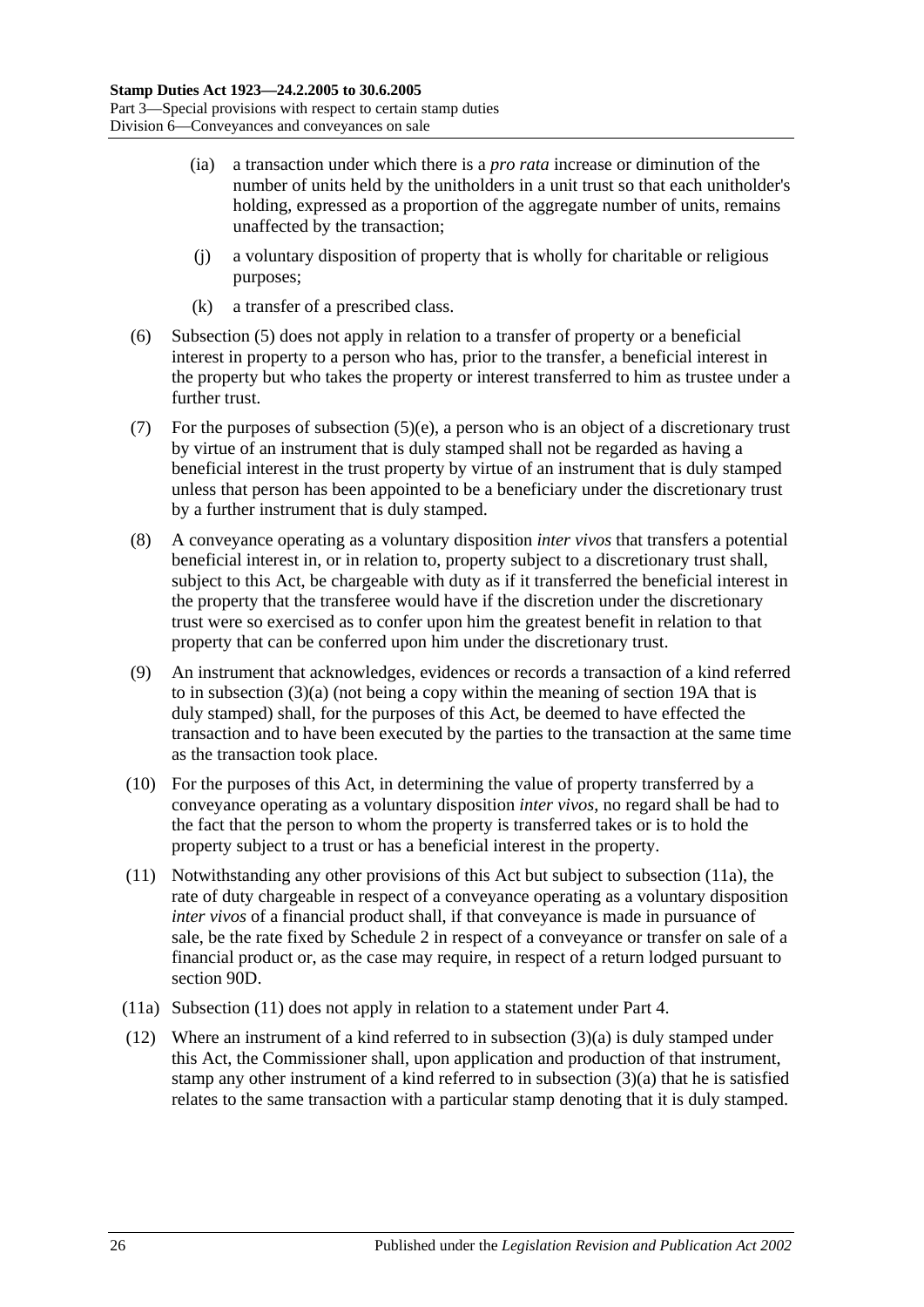- (13) Without limiting the generality of [subsection](#page-43-3) (12), where an instrument that is duly stamped transfers or creates, or acknowledges, evidences or records, the transfer or creation of any property or interest in property and the person to or in whom the property or interest in property is transferred or vested takes the property or interest in property as trustee, the Commissioner shall, upon application and production of that instrument, stamp any declaration of trust or other instrument that acknowledges, evidences or records the fact that the person took the property or interest in property as trustee with a particular stamp denoting that it is duly stamped.
- (14) Notwithstanding any other provisions of this Act, where—
	- (a) property has been transferred to a person who took as trustee; and
	- (b) that property is subsequently transferred back to the transferor; and
	- (c) the Commissioner is satisfied that no person other than the transferor under the first transfer has had a beneficial interest in the property during the period elapsing between the transfers,

the Commissioner shall, if *ad valorem* duty was paid in respect of the first transfer, upon application, refund to the person who paid that duty an amount equal to the difference between the amount of the duty and ten dollars.

<span id="page-44-0"></span>(15) In this section—

*family group* means a group of persons connected by an unbroken series of relationships of consanguinity or affinity;

*public company* means a public company within the meaning of the *Corporations Act 2001* of the Commonwealth;

*trust* includes an implied trust or a discretionary trust;

*trustee* includes—

- (a) a trustee under an implied trust; or
- (b) a person who holds property subject to a discretionary trust.

# **71AA—Instruments disclaiming etc an interest in the estate of a deceased person**

- (1) This section applies to an instrument under which a person who is, or may be, entitled to share in the distribution of the estate of a deceased person—
	- (a) disclaims an interest in the estate; or
	- (b) assigns or transfers an interest in the estate to another.
- (2) An instrument to which this section applies is taken to be a conveyance of property operating as a voluntary disposition *inter vivos* (whether or not consideration is given for the transaction).
- (3) For the purpose of calculating *ad valorem* duty payable on an instrument to which this section applies, the value of the interest subject to the conveyance is to be determined as if the estate had been distributed and the interest were an interest in possession.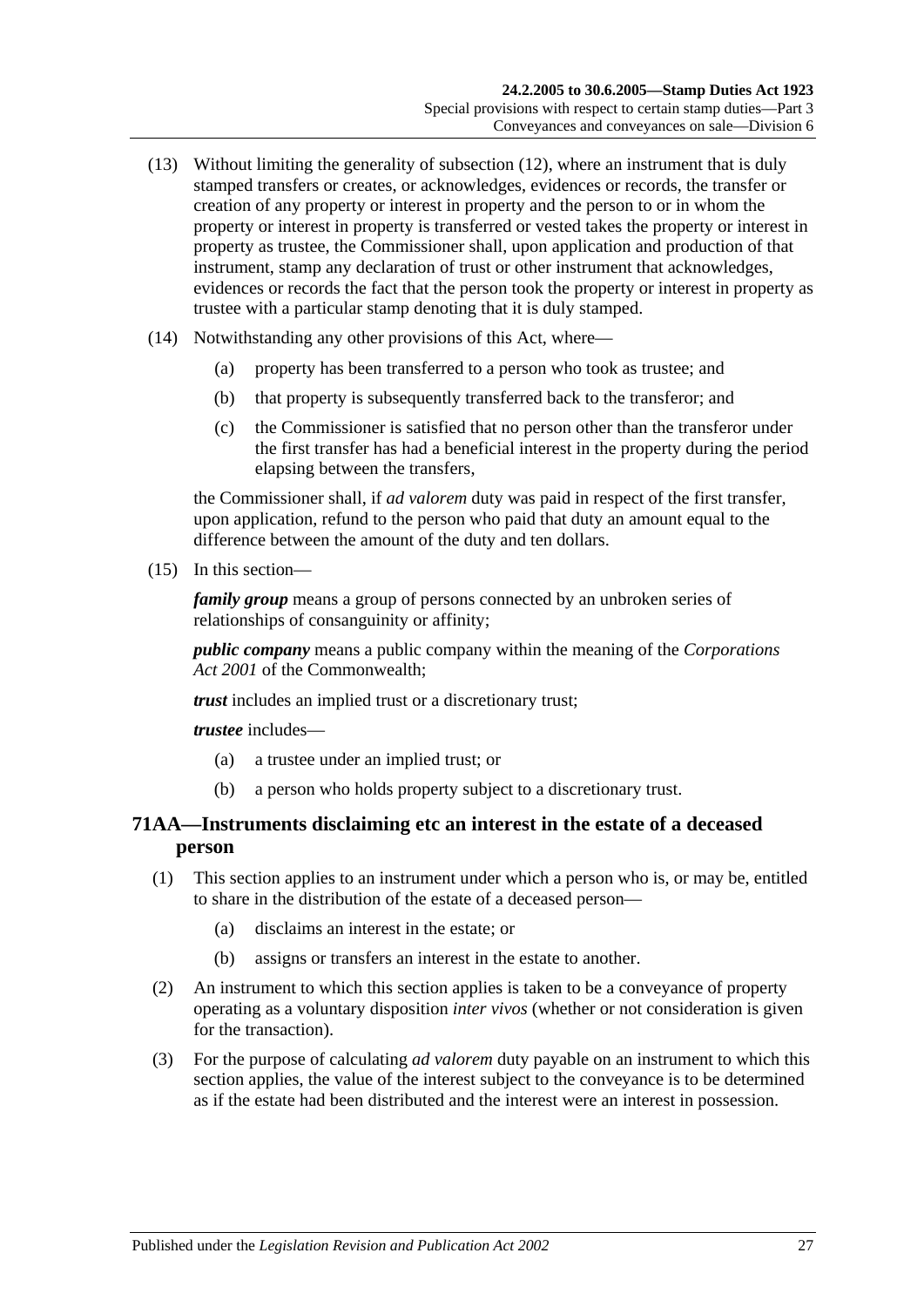# **71A—Provision where trust property distributed** *in specie*

If any will or any instrument by which any trust is declared contains a direction to convert any property into money and to pay the proceeds to any beneficiary and, instead of converting the property into money the executor, administrator or trustee, as the case may be, conveys the property *in specie* to the beneficiary, the conveyance shall not be chargeable with duty as a conveyance on sale or as a conveyance operating as a voluntary disposition *inter vivos* if, in the case of a trust other than a trust declared by a will, the beneficiary is beneficiary by virtue of an instrument that is duly stamped.

# **71B—Partition or division of property**

- (1) Where upon the partition or division of any property any consideration exceeding in amount or value two hundred dollars is paid or given, or agreed to be paid or given, for equality, the instrument by which the partition or division is effected shall be charged with duty as if it were a conveyance on sale and that consideration were equal to the value of the property.
- (4) This section applies only in relation to a conveyance for the partition or division of property between members of a family group.
- (5) In this section—

*family group* has the meaning assigned to that expression by [section](#page-44-0) 71(15).

## **71C—Concessional rates of duty in respect of purchase of first home etc**

- <span id="page-45-1"></span><span id="page-45-0"></span>(1) Where upon an application made on or after 9 August, 1989, in a manner and form determined by the Commissioner and supported by such evidence as he may require the Commissioner is satisfied—
	- (a) that the applicant or applicants—
		- (i) are natural persons; and
		- (ii) on or after the fifteenth day of September, 1979, entered into a contract for the purchase of a relevant interest in land or for the purchase of shares in a company that confer a right to occupy land of the company; and
		- (iii) are the sole purchasers of the land or the shares; and
		- $(iv)$ 
			- (A) have entered into a contract for the construction of a dwelling house on the land and intend to occupy the dwelling house as their principal place of residence within 12 months of completion of construction; or
			- (B) where there is presently a dwelling house on the land—were occupying that dwelling house as their principal place of residence at the date of the conveyance, or intend to so occupy the dwelling house within 12 months of the date of the conveyance; and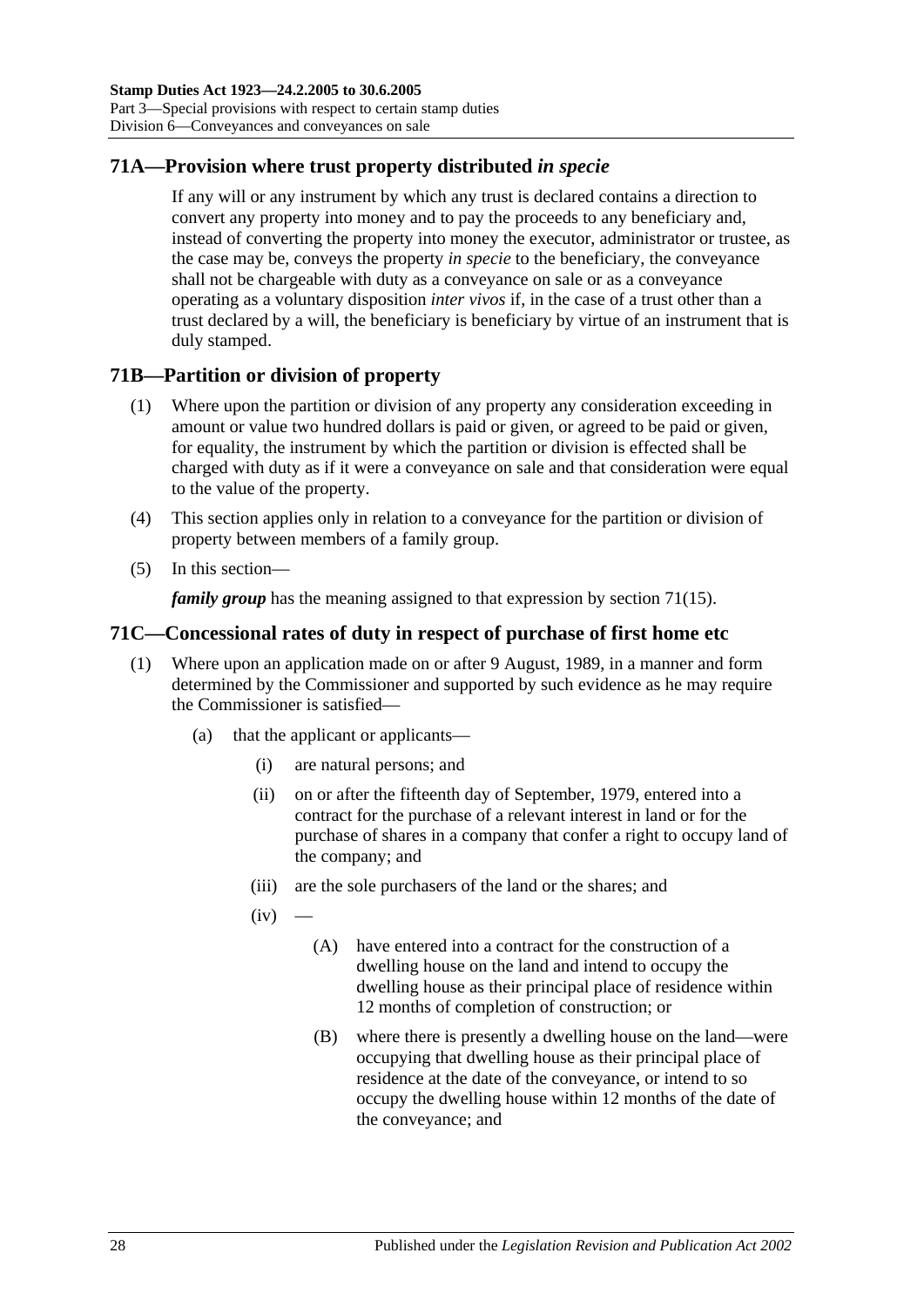- (ab) where the relevant contract is entered into on or after 1 September 1992—that the amount by reference to which duty would, apart from this section, be calculated does not exceed the prescribed maximum; and
- (b) that no party to the application has previously—
	- (i) occupied a dwellinghouse (except as a minor) either in the State or elsewhere in pursuance of a relevant interest of that party in the dwellinghouse (other than an interest arising under an agreement with the South Australian Housing Trust relating to the purchase of the dwelling house to which the application relates) or any interest of that party in shares conferring a right to occupy the dwellinghouse; or
	- (ii) received the benefit of this section,

<span id="page-46-0"></span>this section applies to a conveyance under which the land or shares are conveyed to the purchaser or purchasers.

- (1a) [Subsection](#page-46-0)  $(1)(b)(ii)$  does not apply to an applicant who is the occupier of a Housing Trust home and who is purchasing the home under an agreement with the South Australian Housing Trust if the Commissioner is satisfied—
	- (a) that the conveyance to which the application relates arises from that agreement; and
	- (b) that the applicant previously received the benefit of this section only in relation to another conveyance arising from the same agreement.
- (1b) If the Commissioner is satisfied on an application under this section—
	- (a) that the conveyance relates to a genuine farm; and
	- (b) that the conveyance would be one to which this section applies if it related only to the relevant component of the genuine farm,

this section applies to a notional conveyance of the relevant component of the genuine farm.

- (2) The duty payable upon a conveyance or notional conveyance to which this section applies will, if it gives effect to a relevant contract entered into before 27 May 2004, be as follows:
	- (a) where the amount by reference to which the duty would, apart from this section, be calculated does not exceed the prescribed amount—no duty will be payable; or
	- (b) where the amount by reference to which the duty would, apart from this section, be calculated exceeds the prescribed amount—
		- (i) where the relevant contract was entered into before 1 September 1992—the duty payable will be the amount payable apart from this section less \$2 130;
		- (ii) where the relevant contract is entered into on or after 1 September 1992—the duty payable will be an amount calculated in accordance with the following formula: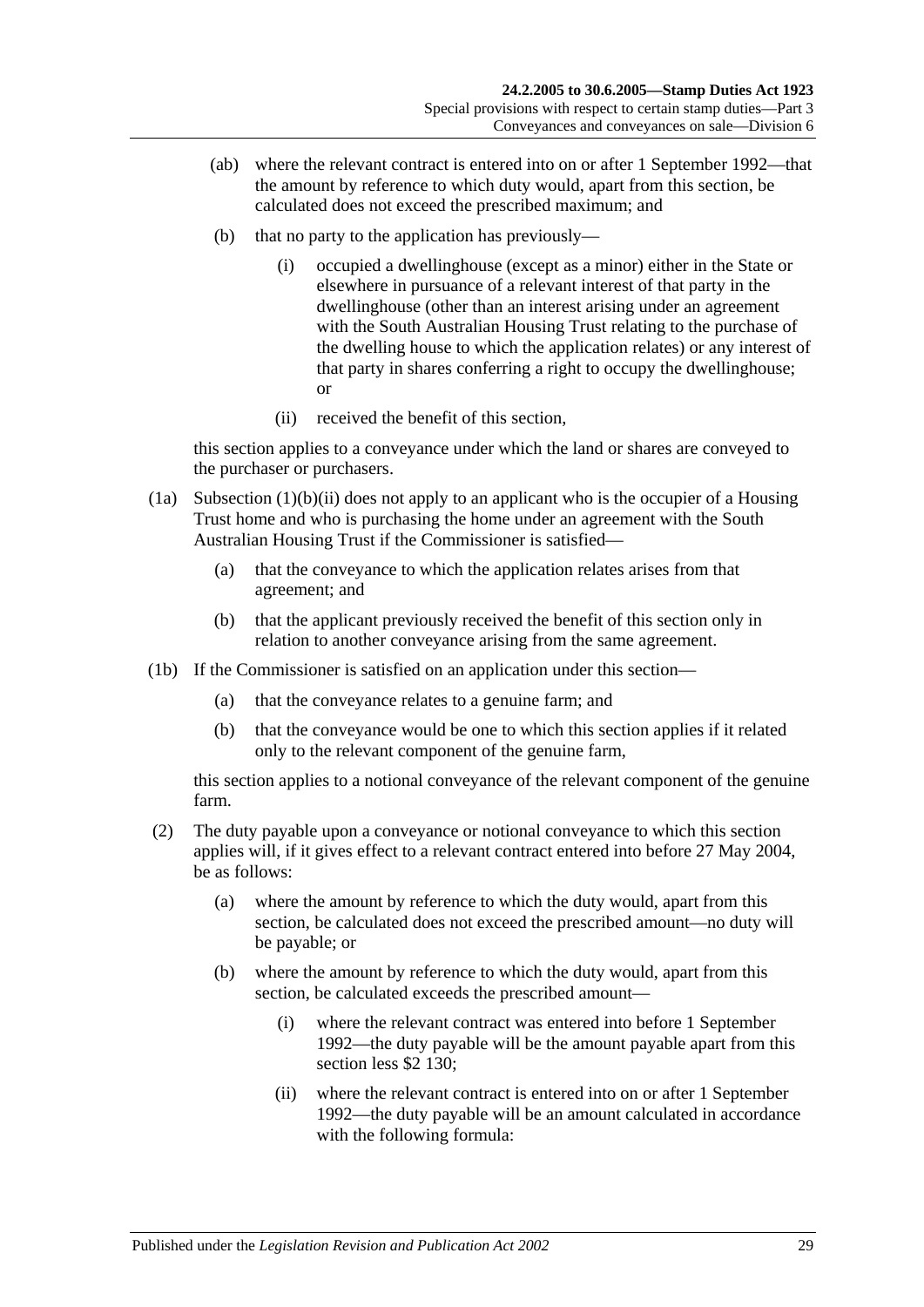#### **Stamp Duties Act 1923—24.2.2005 to 30.6.2005**

Part 3—Special provisions with respect to certain stamp duties Division 6—Conveyances and conveyances on sale

$$
A = B - \left(C - D \frac{(E - F)}{1000}\right)
$$

where

*A* is the amount of duty payable

*B* is the amount of duty payable apart from this section

*C* is—

where the relevant contract is entered into during the period commencing on 1 February 1997 and ending on 31 January 1998—\$2 830;

in any other case—\$2 130

 $\boldsymbol{D}$  is—

where the relevant contract is entered into during the period commencing on 1 February 1997 and ending on 31 January 1998—56;

in any other case—42

*E* is the amount by reference to which duty would, apart from this section, be calculated (any fractional part of \$1 000 being rounded up to the next multiple of \$1 000)

*F* is the prescribed amount.

- <span id="page-47-0"></span>(3) The duty payable upon a conveyance or notional conveyance to which this section applies will, if it gives effect to a relevant contract entered into on or after 27 May 2004, be as follows:
	- (a) where the amount by reference to which the duty would, apart from this section, be calculated (the *property value*) does not exceed \$80 000—no duty will be payable;
	- (b) where the property value exceeds \$80 000 but does not exceed \$100 000—the duty payable is the relevant percentage of the duty that would, apart from this section, be payable;

In [paragraph](#page-47-0) (b), the *relevant percentage* is a percentage in a range beginning at 2.5% for a property value of \$81 000, increasing in steps of 2.5% for each additional \$1 000 of property value, and ending at 50% for a property value of \$100 000.

- (c) where the property value exceeds \$100 000 but does not exceed \$150 000—the duty payable will be 50% of the duty that would, apart from this section, be payable;
- (d) the maximum concession under this subsection (\$2 415) is reached at a property value of \$150 000 and where the property value exceeds \$150 000 but does not exceed \$250 000 the amount of duty payable is the amount that would, apart from this section, be payable less a concession calculated by reducing the maximum concession by \$24 for each additional \$1 000 by which the property value exceeds \$150 000;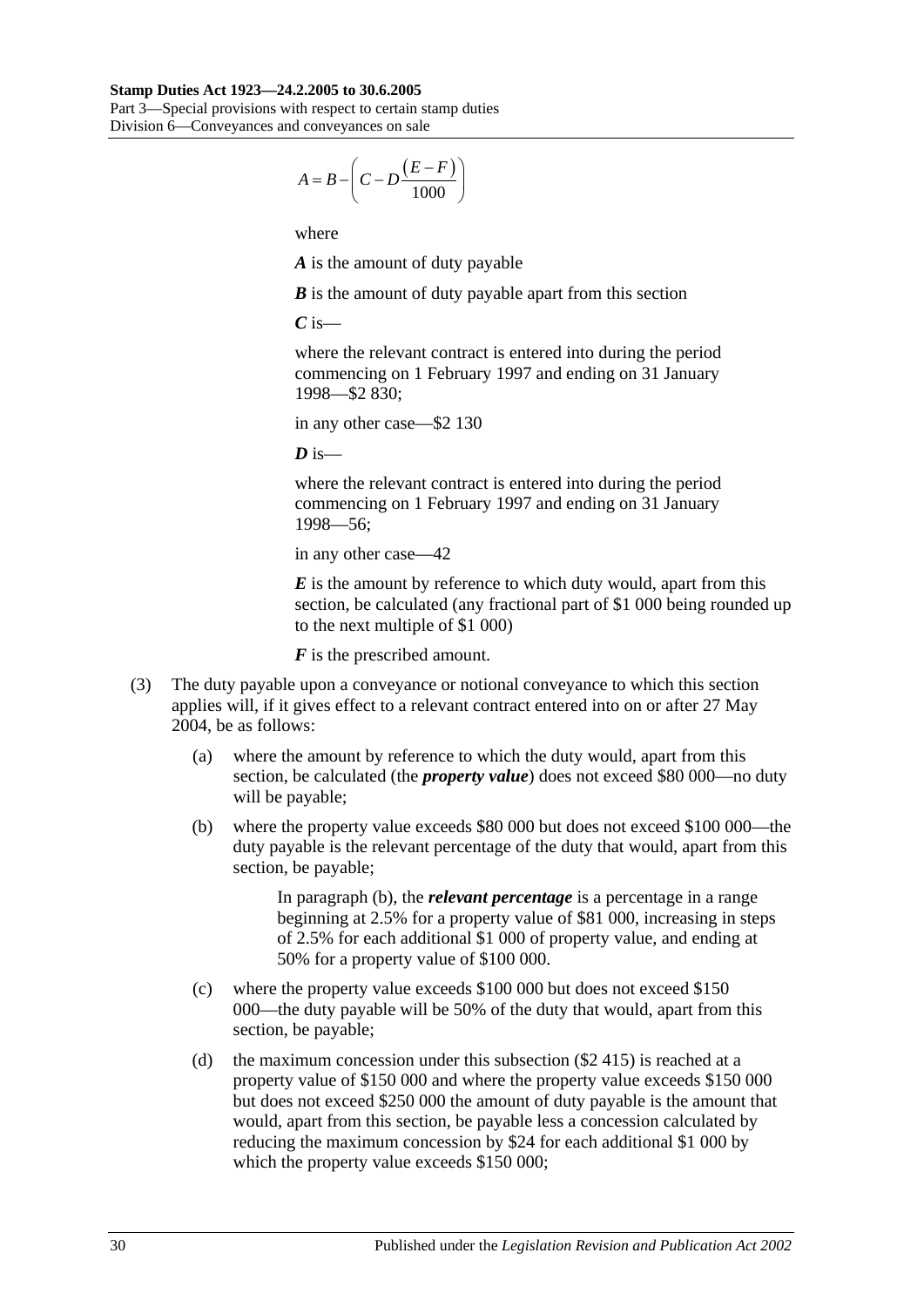(e) where the property value exceeds \$250 000—no concession applies.

**Note—**

For the purposes of this subsection, property values are to be expressed to the nearest multiple of \$1 000 and if a property value lies exactly at the mid point between two multiples of \$1 000, the property value is to be rounded down to the lower of those multiples.

- (4) Where the Commissioner is satisfied by such evidence as the Commissioner may require that—
	- (a) a person or persons who have paid stamp duty on a conveyance would have been entitled to the benefit of this section in respect of the conveyance if when it was submitted for stamping the requirements of [subsection](#page-45-0)  $(1)(a)(iv)$ had been satisfied; and
	- (b) the person or persons occupied, as their principal place of residence, a dwelling house constructed subsequent to the conveyance, on the land comprised in the conveyance, or under rights conferred by shares comprised in the conveyance, within 2 years of the date of the conveyance,

the Commissioner must refund to that person or those persons any duty in excess of the amount that would have been payable if the conveyance had been stamped under this section.

- (5) Where, on the conveyance of a genuine farm, the amount by reference to which duty would, apart from this section, be calculated exceeds the prescribed maximum, the duty payable on the conveyance is calculated as follows:
	- (a) first, calculate the duty on the conveyance apart from this section;
	- (b) then, subtract from this amount the duty that would be payable apart from this section on a notional conveyance of the relevant component of the farm;
	- (c) finally, add to this amount the duty calculated on the notional conveyance in accordance with this section.
- (6) In this section—

*dwelling house* does not include residential premises that form part of industrial or commercial premises;

*genuine farm* means land as to which the Commissioner is satisfied—

- (a) the land is to be used for primary production by the person seeking the benefit of this section; and
- (b) the land is, by itself, or in conjunction with other land owned by that person, capable of supporting economically viable primary production operations;

*Housing Trust home* means residential premises owned by the South Australian Housing Trust;

*perpetual lease* means a perpetual lease under the *[Crown Lands Act](http://www.legislation.sa.gov.au/index.aspx?action=legref&type=act&legtitle=Crown%20Lands%20Act%201929) 1929*;

*prescribed amount* means—

- (a) where the relevant contract is entered into during the period commencing on 1 February 1997 and ending on 31 January 1998—\$100 000;
- (b) in any other case—\$80 000;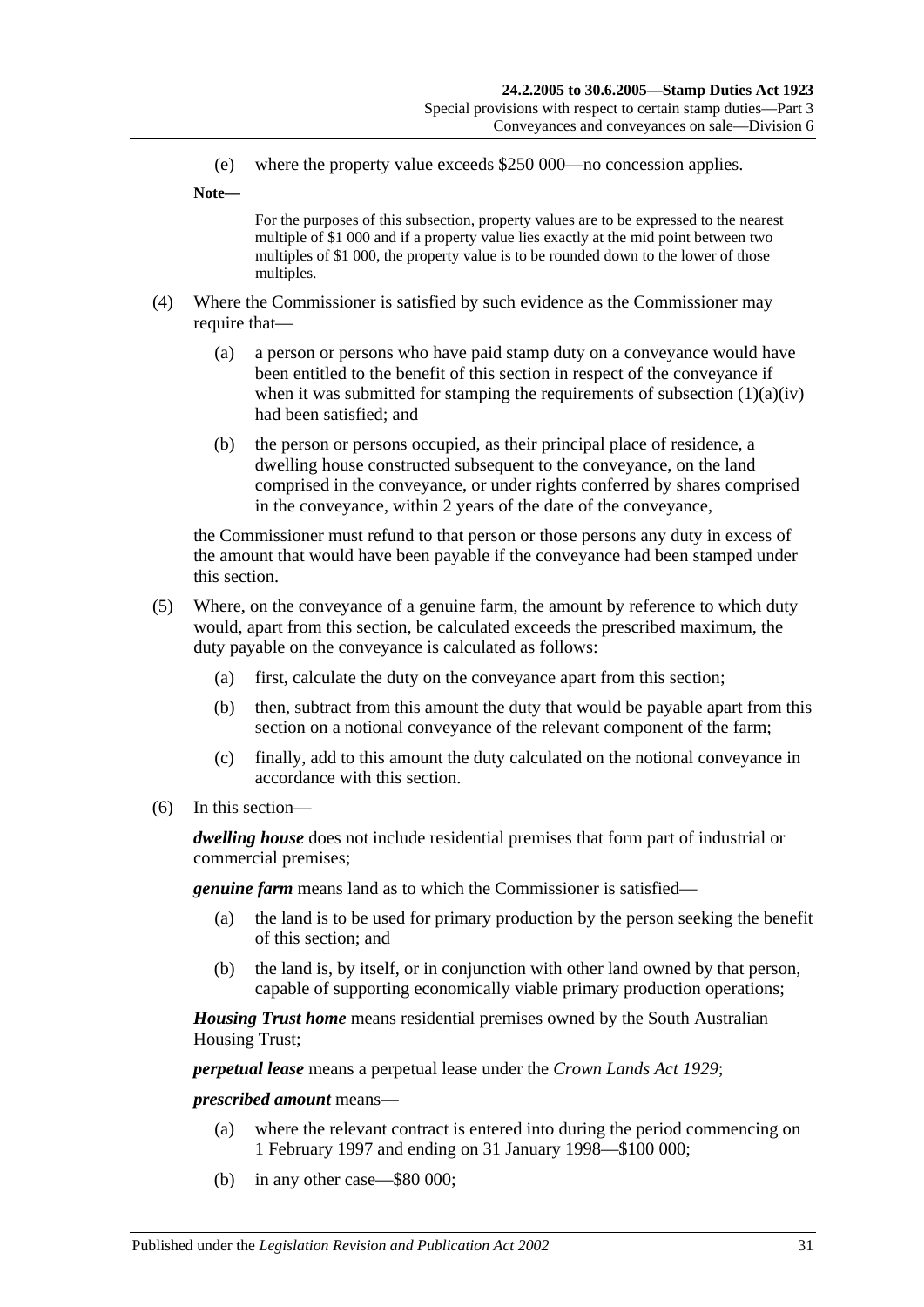*prescribed maximum* means—

- (a) where the relevant contract is entered into during the period commencing on 1 February 1997 and ending on 31 January 1998—\$150 000;
- (b) in any other case—\$130 000;

*relevant component* of a genuine farm means the part of the farm constituted by the dwelling house and its curtilage, or the part of the land that is to constitute the site and curtilage of a dwelling house that is to be constructed;

*relevant contract* means the contract relied on by an applicant under this section to satisfy the requirements of [subsection](#page-45-1)  $(1)(a)(ii)$ ;

*relevant interest*, in relation to land or a dwelling house, means any estate or interest conferring a right to possession, including any such estate or interest arising under a perpetual lease but not including any other leasehold estate or interest.

(7) This section applies to a conveyance first lodged with the Commissioner for stamping on or after 9 August, 1989.

## **71CA—Exemption from duty in respect of Family Law instruments**

(1) In this section—

*Family Law agreement* means—

- (a) a maintenance agreement; or
- (b) a financial agreement; or
- (c) a splitting agreement;

*Family Law order* means an order of a court under Part VIII, VIIIA or VIIIB of the *Family Law Act 1975* of the Commonwealth;

*flag lifting agreement* has the same meaning as in Part VIIIB of the *Family Law Act 1975* of the Commonwealth;

*financial agreement* means a financial agreement made under section 90B, 90C or 90D of the *Family Law Act 1975* of the Commonwealth that, under that Act, is binding on the parties to the agreement;

*maintenance agreement* means—

- (a) a maintenance agreement approved by a court by order under section 87 of the *Family Law Act 1975* of the Commonwealth; or
- (b) a maintenance agreement registered in a court under section 86 of the *Family Law Act 1975* of the Commonwealth or under regulations made pursuant to section 89 of that Act;

*marriage* includes a marriage that is void and thus liable to annulment, and *married* has a corresponding meaning;

*splitting agreement* means—

- (a) a flag lifting agreement; or
- (b) a superannuation agreement,

that has effect under Part VIIIB of the *Family Law Act 1975* of the Commonwealth;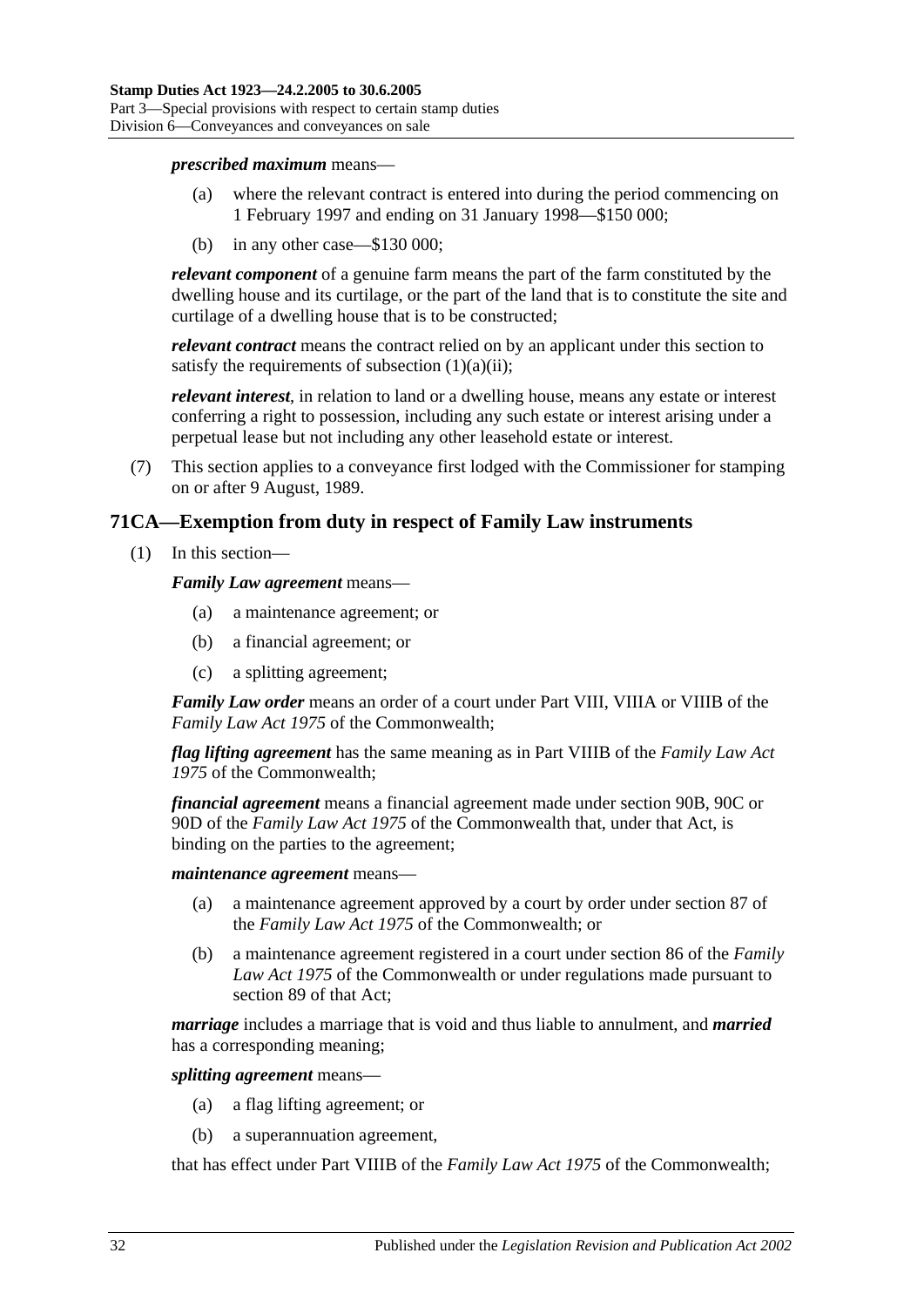*superannuation agreement* has the same meaning as in Part VIIIB of the *Family Law Act 1975* of the Commonwealth;

#### *superannuation fund* means—

- (a) a superannuation fund within the meaning of the *Superannuation Industry (Supervision) Act 1993* of the Commonwealth; or
- (b) an approved deposit fund within the meaning of the *Superannuation Industry (Supervision) Act 1993* of the Commonwealth; or
- (c) a retirement savings account within the meaning of the *Retirement Savings Accounts Act 1997* of the Commonwealth; or
- (d) an account within the meaning of the *Small Superannuation Accounts Act 1995* of the Commonwealth;

<span id="page-50-0"></span>*trustee* of a superannuation fund means—

- (a) if the fund has a trustee (within the ordinary meaning of that word)—the trustee of the fund; or
- (b) if [paragraph](#page-50-0) (a) does not apply and a person is identified in accordance with the regulations as the trustee of a fund for the purposes of this definition—the person identified in accordance with the regulations; or
- (c) in any other case—the person who manages the fund,

and includes any other person who has power to make payments to the members of a superannuation scheme or plan that is constituted by, or incorporates, a superannuation fund.

- (2) The following instruments are exempt from stamp duty:
	- (a) a Family Law agreement;
	- (b) a deed or other instrument (including an application to transfer registration of a motor vehicle) to give effect to, or consequential on—
		- (i) a Family Law agreement; or
		- (ii) a Family Law order,

if—

- (iii) the marriage to which the agreement or order relates has been dissolved or annulled, or the Commissioner is satisfied that the marriage to which the agreement or order relates has broken down irretrievably; and
- (iv) the instrument—
	- (A) provides for the disposition of property between the parties to the marriage (or former marriage) and no other person, other than a trustee of a superannuation fund (if relevant), takes or is entitled to take an interest in property in pursuance of the instrument; or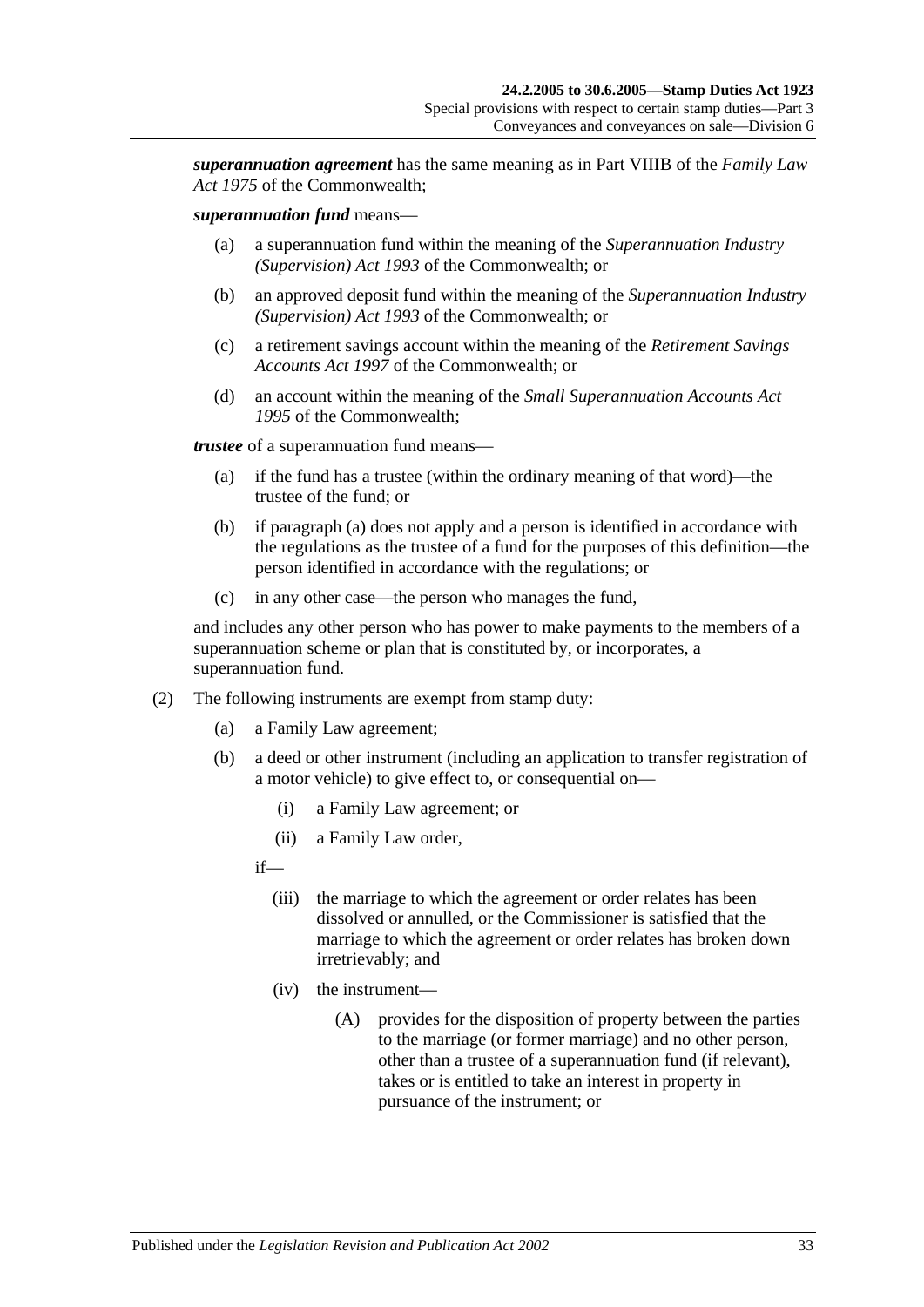- (B) in the case of an application to transfer registration of a motor vehicle—is consequential on a disposition of property between the parties to the marriage (or former marriage); and
- (v) at the time of the execution of the instrument the parties were, or had been, married to each other;
- (c) a deed or other instrument executed by a trustee of a superannuation fund to give effect to, or consequential on—
	- (i) a Family Law agreement; or
	- (ii) a Family Law order; or
	- (iii) the provisions of any Act or law (including an Act or subordinate legislation of the Commonwealth) relating to the transfer or disposition of property or any entitlements on account of a Family Law agreement or Family Law order.
- (3) Where an instrument was not exempt from stamp duty under this section by reason only that—
	- (a) the marriage of the 2 persons had not been dissolved or annulled; and
	- (b) the Commissioner was not satisfied that the marriage of the 2 persons had broken down irretrievably,

a party to the marriage who paid stamp duty on the instrument is entitled to a refund of the duty—

- (c) if the marriage is subsequently dissolved or annulled; or
- (d) if the Commissioner is subsequently satisfied that the marriage has broken down irretrievably.
- (4) The Commissioner may require a party to an instrument in respect of which an exemption is claimed under this section to provide such evidence (verified, if the Commissioner so requires, by statutory declaration) as the Commissioner may require for the purpose of determining whether the instrument is exempt from duty under this section.
- (5) This section, as re-enacted by the *[Stamp Duties \(Miscellaneous\) Amendment Act 2004](http://www.legislation.sa.gov.au/index.aspx?action=legref&type=act&legtitle=Stamp%20Duties%20(Miscellaneous)%20Amendment%20Act%202004)*, applies—
	- (a) in relation to Family Law agreements—both prospectively and retrospectively;
	- (b) in relation to any other kind of instrument—to instruments executed after the commencement of that Act.

# **71CB—Exemption from duty in respect of certain transfers between spouses or former spouses**

(1) In this section—

### *matrimonial home* means—

(a) in relation to spouses—their principal place of residence of which both or either of them is owner;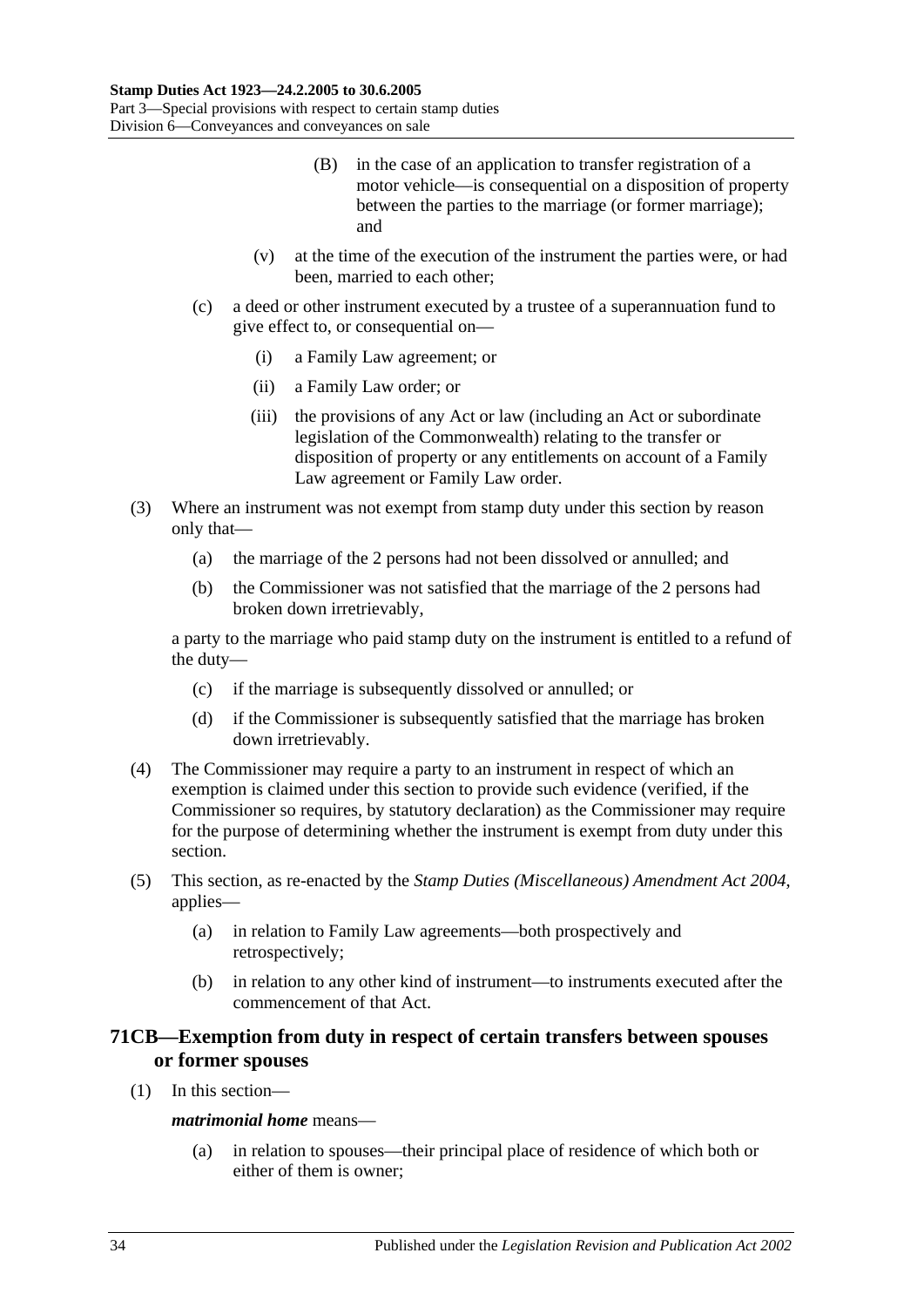(b) in relation to former spouses—their last principal place of residence of which both or either of them was owner,

but does not include premises that form part of industrial or commercial premises; *spouses* includes persons who have cohabited continuously as de facto husband and wife for at least three years.

- (2) Subject to [subsection](#page-52-0) (3), an instrument of which the sole effect is—
	- (a) to transfer—
		- (i) an interest in the matrimonial home; or
		- (ii) registration of a motor vehicle,

between parties who are spouses or former spouses; or

(b) to register a motor vehicle in the name of a person whose spouse or former spouse was the last registered owner of the vehicle (either alone or jointly with the person),

is exempt from stamp duty.

- <span id="page-52-0"></span>(3) An instrument described in subsection (2) between parties who are former spouses is only exempt from stamp duty if the Commissioner is satisfied that the instrument has been executed as a result of the irretrievable breakdown of the parties' marriage or de facto relationship.
- (4) Where an instrument was not exempt from stamp duty under this section by reason only that the Commissioner was not satisfied that the instrument had been executed as a result of the irretrievable breakdown of the parties' marriage or de facto relationship, the party by whom stamp duty was paid on the instrument is entitled to a refund of the duty if the Commissioner is subsequently satisfied that the instrument had been executed as a result of the irretrievable breakdown of the parties' marriage or de facto relationship.
- (5) The Commissioner may require a party to an instrument in respect of which an exemption is claimed under this section to provide such evidence (verified, if the Commissioner so requires, by statutory declaration) as the Commissioner may require for the purpose of determining whether the instrument is exempt from duty under this section.
- (6) This section applies in relation to instruments executed after its commencement.

# **71CBA—Exemption from duty in respect of cohabitation agreements or property adjustment orders**

(1) In this section—

*certificated cohabitation agreement* means a cohabitation agreement that is a certificated agreement within the meaning of the *[De Facto Relationships Act](http://www.legislation.sa.gov.au/index.aspx?action=legref&type=act&legtitle=De%20Facto%20Relationships%20Act%201996) 1996*;

*cohabitation agreement* means a cohabitation agreement under Part 2 of the *[De Facto](http://www.legislation.sa.gov.au/index.aspx?action=legref&type=act&legtitle=De%20Facto%20Relationships%20Act%201996)  [Relationships Act](http://www.legislation.sa.gov.au/index.aspx?action=legref&type=act&legtitle=De%20Facto%20Relationships%20Act%201996) 1996*;

*property adjustment order* means an order of a court under Part 3 or 4 of the *[De Facto](http://www.legislation.sa.gov.au/index.aspx?action=legref&type=act&legtitle=De%20Facto%20Relationships%20Act%201996)  [Relationships Act](http://www.legislation.sa.gov.au/index.aspx?action=legref&type=act&legtitle=De%20Facto%20Relationships%20Act%201996) 1996*;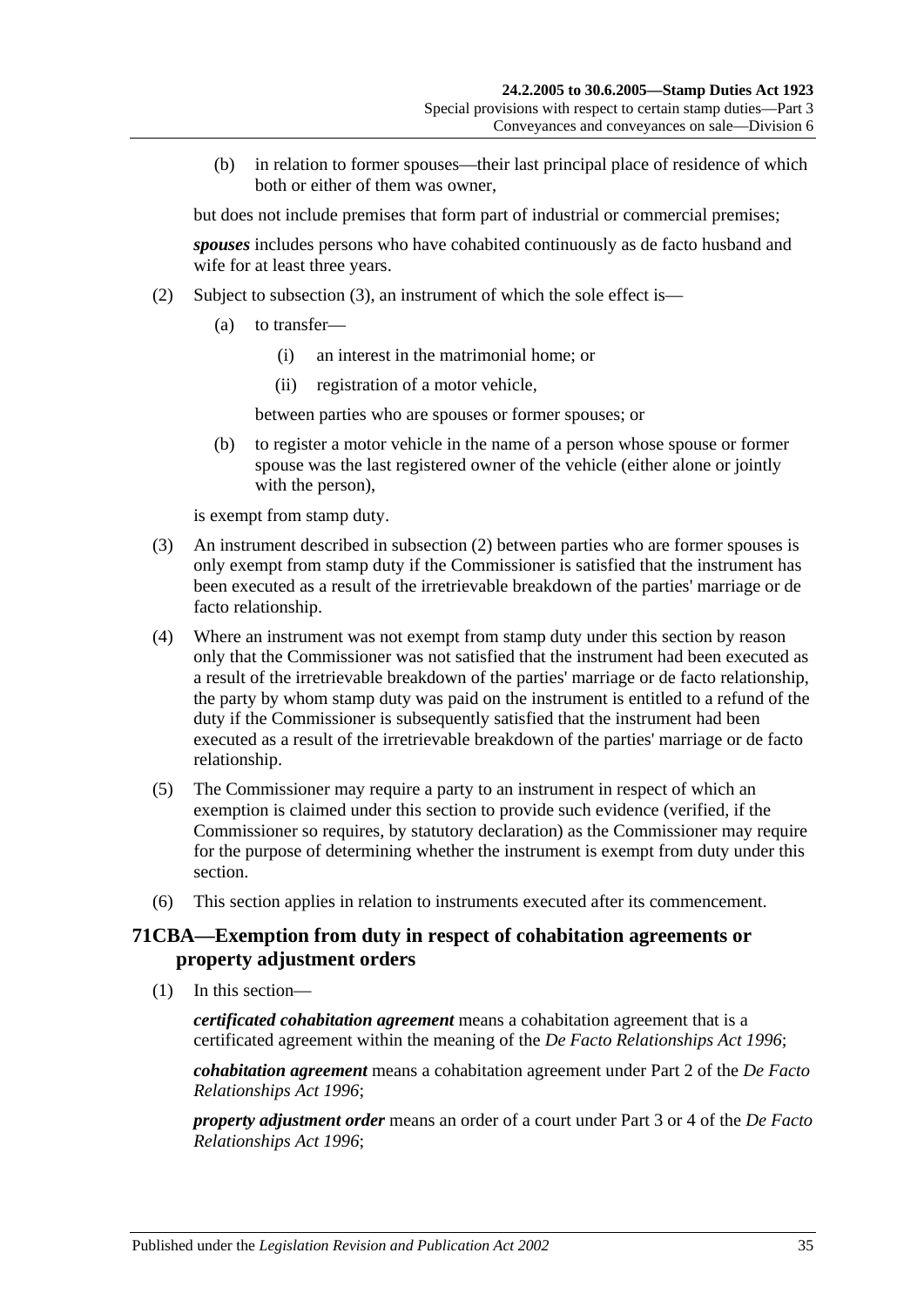#### *superannuation fund* means—

- (a) a superannuation fund within the meaning of the *Superannuation Industry (Supervision) Act 1993* of the Commonwealth; or
- (b) an approved deposit fund within the meaning of the *Superannuation Industry (Supervision) Act 1993* of the Commonwealth; or
- (c) a retirement savings account within the meaning of the *Retirement Savings Accounts Act 1997* of the Commonwealth; or
- (d) an account within the meaning of the *Small Superannuation Accounts Act 1995* of the Commonwealth;

<span id="page-53-0"></span>*trustee* of a superannuation fund means—

- (a) if the fund has a trustee (within the ordinary meaning of that word)—the trustee of the fund; or
- (b) if [paragraph](#page-53-0) (a) does not apply and a person is identified in accordance with the regulations as the trustee of a fund for the purposes of this definition—the person identified in accordance with the regulations; or
- (c) in any other case—the person who manages the fund,

and includes any other person who has power to make payments to the members of a superannuation scheme or plan that is constituted by, or incorporates, a superannuation fund.

- (2) The following instruments are exempt from stamp duty:
	- (a) a certificated cohabitation agreement;
	- (b) a deed or other instrument (including an application to transfer registration of a motor vehicle) to give effect to, or consequential on—
		- (i) a certificated cohabitation agreement; or
		- (ii) a property adjustment order,

if—

- (iii) the Commissioner is satisfied—
	- (A) that the de facto relationship to which the agreement or order relates has broken down irretrievably; and
	- (B) that the de facto partners cohabited continuously as de facto husband and wife for at least 3 years; and
- (iv) the instrument—
	- (A) provides for the disposition of property between the parties to the former de facto relationship and no other person, other than a trustee of a superannuation fund (if relevant), takes or is entitled to take an interest in property in pursuance of the instrument; or
	- (B) in the case of an application to transfer registration of a motor vehicle—is consequential on a disposition of property between the parties to the former de facto relationship; and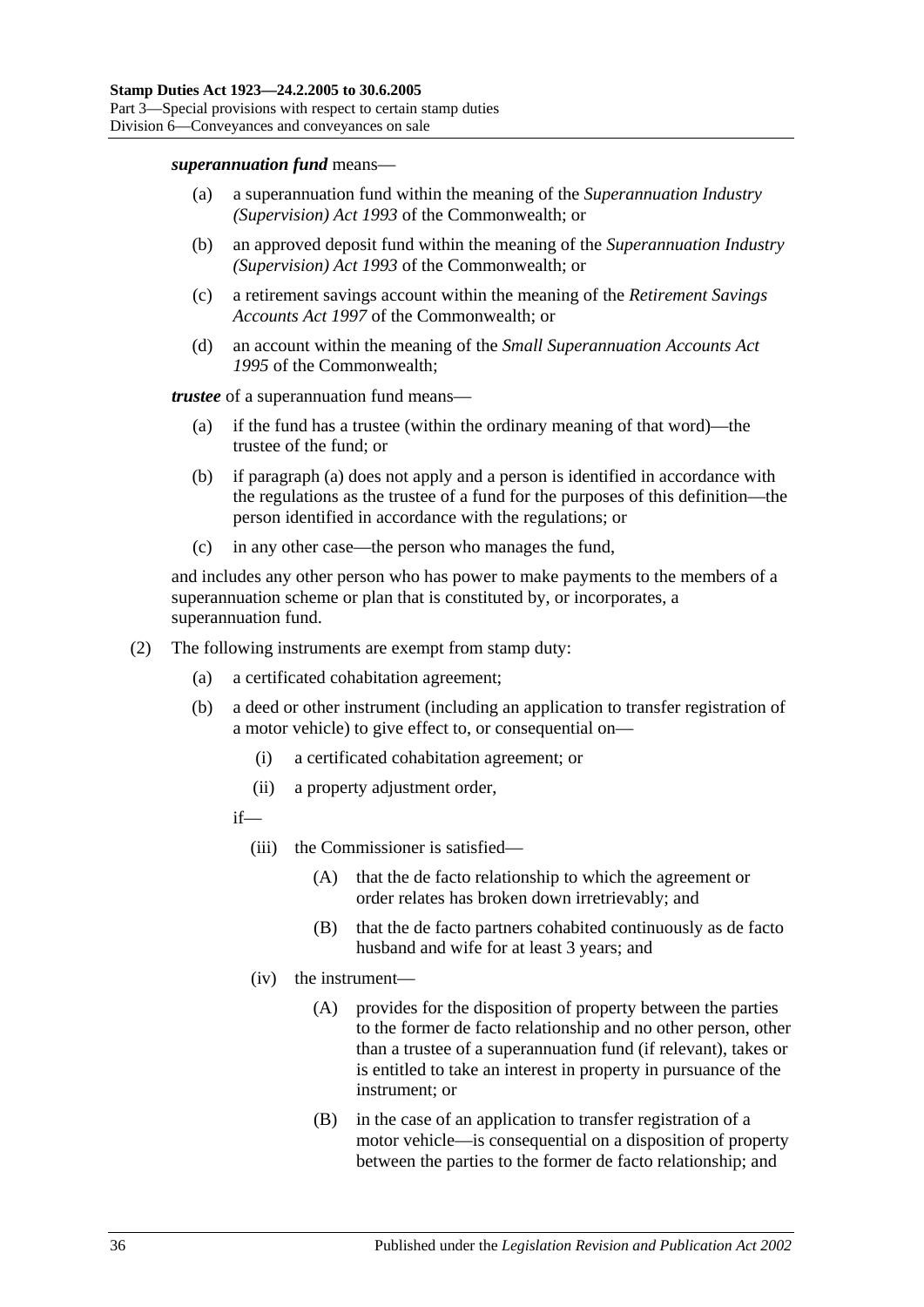- (v) at the time of the execution of the instrument the parties were, or had been, de facto partners;
- (c) a deed or other instrument executed by the trustee of a superannuation fund to give effect to, or consequential on—
	- (i) a certificated cohabitation agreement; or
	- (ii) a property adjustment order.
- (3) Where an instrument was not exempt from stamp duty under this section by reason only that the Commissioner was not satisfied that a de facto relationship had broken down irretrievably, a party to the relationship who paid stamp duty on the instrument is entitled to a refund of duty if the Commissioner is subsequently satisfied that the de facto relationship has broken down irretrievably.
- (4) The Commissioner may require a party to an instrument in respect of which an exemption is claimed under this section to provide such evidence (verified, if the Commissioner so requires, by statutory declaration) as the Commissioner may require for the purpose of determining whether the instrument is exempt from duty under this section.
- (5) This section applies—
	- (a) in relation to a certificated cohabitation agreement—both prospectively and retrospectively;
	- (b) in relation to any other kind of instrument—to instruments executed after the commencement of this section.

## <span id="page-54-0"></span>**71CC—Interfamilial transfer of farming property**

- (1) A transfer of an interest in land, or land and goods, referred to in [subsection](#page-55-0) (1a) from a natural person, or a trustee for a natural person, to a relative of the natural person, or a trustee for a relative of the natural person, is exempt from stamp duty if the Commissioner is satisfied—
	- (a) that the land to which the transfer relates is used wholly or mainly for the business of primary production and is not less than 0.8 hectares in area; and
	- (ab) that the sole or principal business of the natural person who, or whose trustee, is the transferor is (immediately before the instrument) the business of primary production; and
	- (b) that for a period of 12 months immediately before the instrument there was a business relationship between—
		- (i) the natural person (A) who, or whose trustee, is the transferor; and
		- (ii) the natural person (B) who, or whose trustee, is the transferee, or a lineal ancestor or spouse of B,

<span id="page-54-1"></span>with respect to the use of the property for the business of primary production; and

- (c) in the case of a transfer where either or both parties are trustees, that no person is a beneficiary of the trust or trusts other than—
	- (i) the natural person (A) who, or whose trustee, is transferor;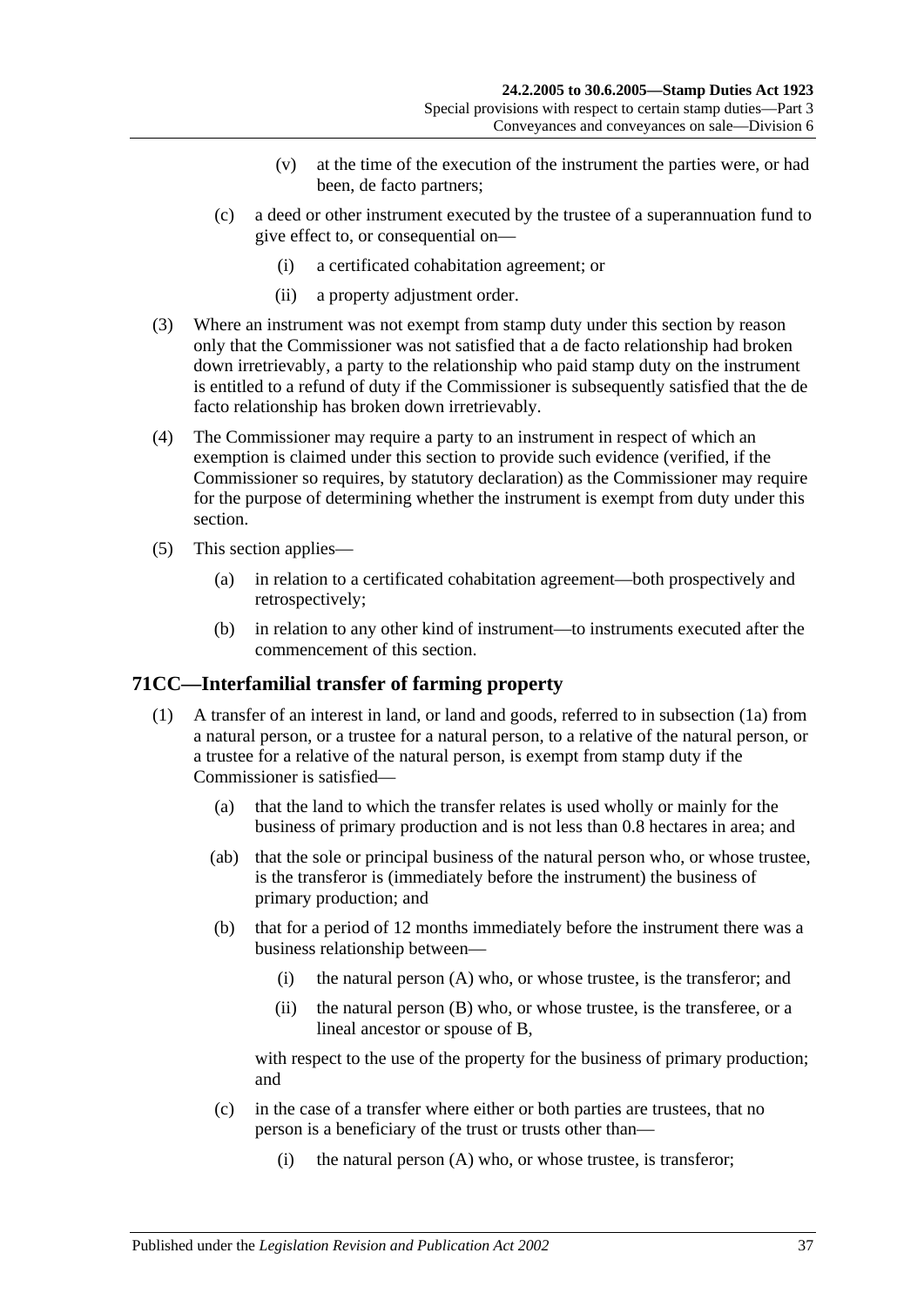- (ii) the natural person (B) who, or whose trustee, is transferee;
- (iii) a relative (or relatives) of A or B; and
- (d) that the transfer does not arise from arrangements or a scheme devised for the principal purpose of taking advantage of the benefit of this section.
- <span id="page-55-1"></span><span id="page-55-0"></span>(1a) [Subsection](#page-54-0) (1) applies to—
	- (a) land used for the business of primary production; and
	- (b) goods comprising livestock, machinery, implements and other goods used or acquired for the business of primary production conducted on the land referred to in [paragraph](#page-55-1) (a).
- (1b) In assessing the duty payable on an instrument, the Commissioner is to apply the following principles:
	- (a) if the instrument gives effect solely to a transaction, or part of a transaction, that is exempt from duty under this section, then no duty is payable on the instrument;
	- (b) if the instrument gives effect to a transaction, or part of a transaction, of which some of the elements are exempt from duty under this section and others not, the instrument will be assessed for duty as if it gave effect only to those elements of the transaction that are not exempt from duty under this section.
- (2) The Commissioner may, in deciding for the purposes of [subsection](#page-54-1) (1)(b) whether a business relationship existed between two persons, take into account any of the following;
	- (a) a previous employment relationship between them (regardless of the amount or form of remuneration);
	- (b) a share-farming arrangement;
	- (c) the provision of assistance in the running of the business;
	- (d) a partnership arrangement,

and may take into account such other matters (whether similar or dissimilar to those referred to above) as the Commissioner thinks fit.

- (3) The Commissioner may require a party to an instrument in respect of which an exemption is claimed under this section to provide such information or evidence as the Commissioner may require for the purpose of determining whether the instrument is exempt from duty under this section.
- (4) The Commissioner may require the information or evidence to be given on oath or verified by statutory declaration.
- (5) In this section—

*natural person* or *person* does not include a person who is deceased (as at the time of execution of the relevant instrument);

<span id="page-55-2"></span>*relative*, in relation to a natural person, means a person who is—

(a) a child or remoter lineal descendant of the person or of the spouse of the person;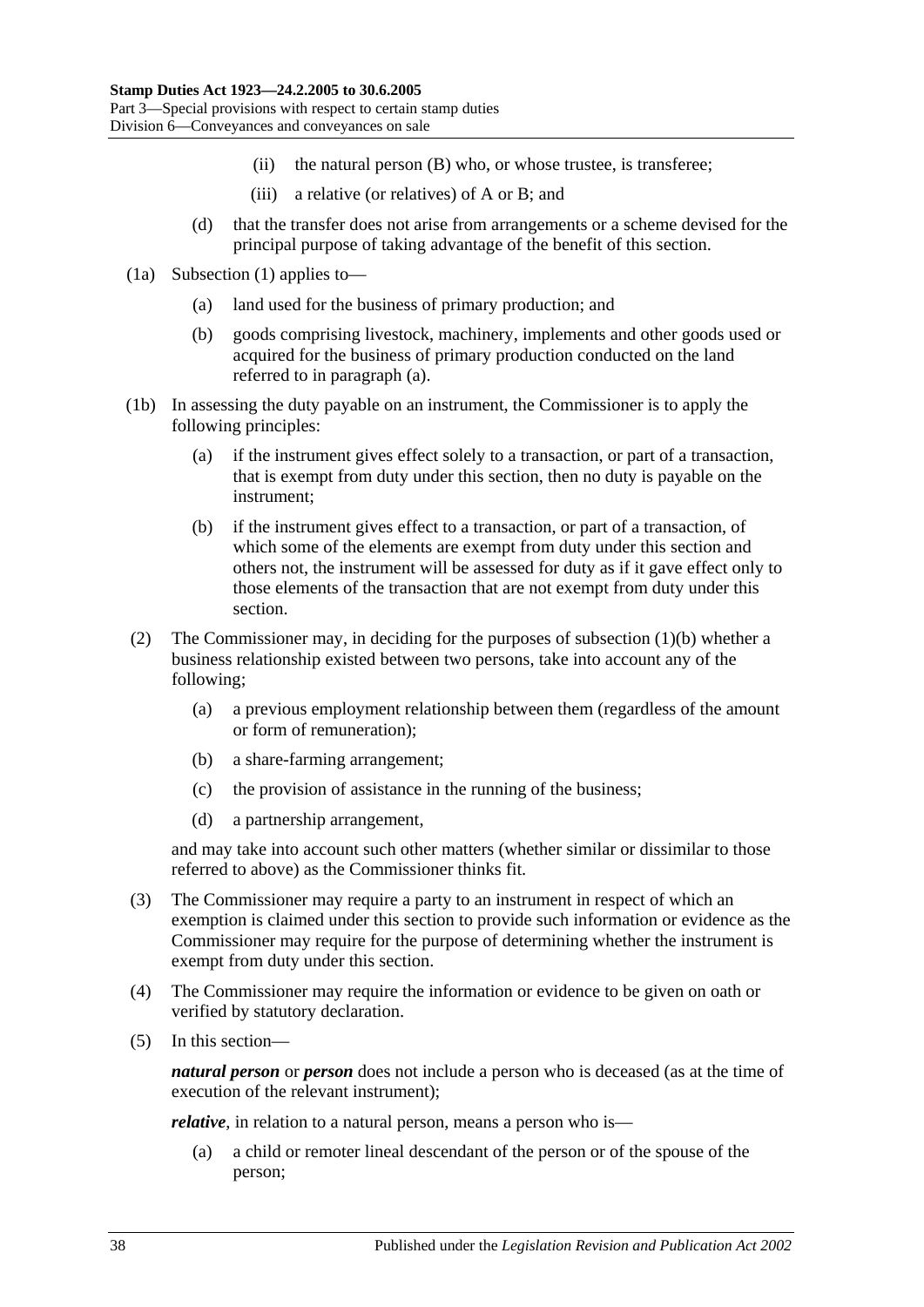- <span id="page-56-0"></span>(b) a parent or remoter lineal ancestor of the person or of the spouse of the person;
- <span id="page-56-1"></span>(c) a brother or sister of the person or of the spouse of the person;
- (ca) a child or remoter lineal descendant of the brother or sister of the person or of the spouse of the person;
- (d) the spouse of the person or a spouse of any person referred to in [paragraphs](#page-55-2) (a), [\(b\)](#page-56-0) or [\(c\).](#page-56-1)
- (6) This section applies in relation to instruments executed after its commencement.

## **71CD—Duty on conveyances by Official Trustee etc**

Where, on the bankruptcy of a debtor, property of the debtor is vested in the Official Trustee in Bankruptcy or a registered trustee under the *Bankruptcy Act 1966* of the Commonwealth—

- (a) a subsequent conveyance of the property by the Official Trustee or registered trustee to the bankrupt or former bankrupt is exempt from stamp duty;
- (b) a subsequent conveyance of the property by the Official Trustee or registered trustee to some other person will be assessed for stamp duty as though the conveyance were from the bankrupt or former bankrupt to that person.

## **71D—Concessional duty to encourage mineral or petroleum exploration activity**

- <span id="page-56-2"></span>(1) Where upon an application made under this section the Treasurer, after consultation with the Minister of Mines and Energy, is satisfied—
	- (a) that the applicants are parties to a conveyance of an exploration tenement or an interest in an exploration tenement; and
	- (b) that the consideration or a part of the consideration for the conveyance consists of an undertaking on the part of the person or persons acquiring an interest in the tenement by virtue of the conveyance—
		- (i) to engage in exploratory or investigatory operations (to be carried on after the date of the undertaking) within that part of the area of the tenement to which the conveyance relates; or
		- (ii) to contribute to the cost of exploratory or investigatory operations (to be carried on after the date of the undertaking) within that part of the area of the tenement to which the conveyance relates,

this section applies to the conveyance.

- (2) An application under this section must—
	- (a) be made in a manner and form determined by the Treasurer; and
	- (b) set out a statement of—
		- (i) the value of the interest being transferred by the conveyance; and
		- (ii) the value of the undertaking referred to in [subsection](#page-56-2)  $(1)(b)$ ; and
	- (c) be accompanied by such evidence as the Treasurer may require.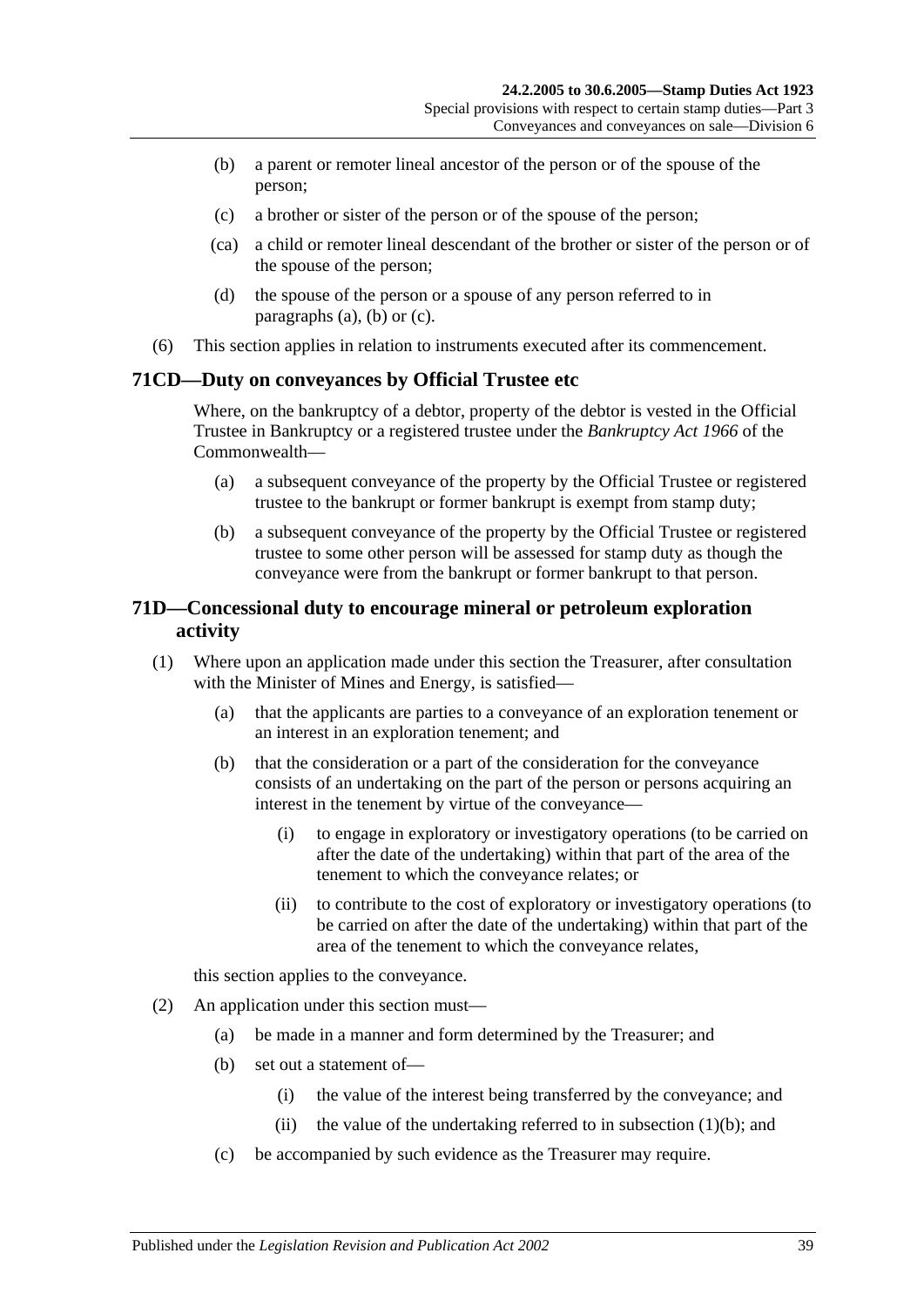- (2a) The duty payable upon a conveyance to which this section applies will be as follows:
	- (a) where the amount by reference to which the duty would, apart from this section, be calculated does not exceed the value of the undertaking referred to in [subsection](#page-56-2) (1)(b)—the duty will be \$1 000;
	- (b) where the amount by reference to which the duty would, apart from this section, be calculated exceeds the value of the undertaking referred to in [subsection](#page-56-2)  $(1)(b)$ —the duty will be an amount calculated in accordance with the following formula:

 $D = (A-V) + $1000$ 

where

*D* is the amount payable

*A* is the amount of duty payable apart from this section

*V* is the amount of duty payable on a conveyance of an interest in property the value of which equals the value of the undertaking referred to in [subsection](#page-56-2)  $(1)(b)$ .

(3) In this section—

*exploration tenement* means—

- (a) an exploration licence granted under the *[Mining Act](http://www.legislation.sa.gov.au/index.aspx?action=legref&type=act&legtitle=Mining%20Act%201971) 1971*; or
- (b) a petroleum exploration licence granted under the *[Petroleum Act](http://www.legislation.sa.gov.au/index.aspx?action=legref&type=act&legtitle=Petroleum%20Act%201940) 1940*; or
- (c) an exploration permit for petroleum granted under the *[Petroleum \(Submerged](http://www.legislation.sa.gov.au/index.aspx?action=legref&type=act&legtitle=Petroleum%20(Submerged%20Lands)%20Act%201982)  [Lands\) Act](http://www.legislation.sa.gov.au/index.aspx?action=legref&type=act&legtitle=Petroleum%20(Submerged%20Lands)%20Act%201982) 1982*; or
- (d) an exploration licence granted under the *[Offshore Minerals Act](http://www.legislation.sa.gov.au/index.aspx?action=legref&type=act&legtitle=Offshore%20Minerals%20Act%202000) 2000*.
- (4) A reference in this section to an exploration tenement includes a reference to a portion of an exploration tenement.
- (5) For the purposes of this section, the value of the undertaking referred to in [subsection](#page-56-2) (1)(b) will be taken to be equal to the costs for which the person or persons acquiring an interest in the tenement by virtue of the conveyance become liable, or for which that person or those persons are reasonably expected to become liable, by virtue of the undertaking (assessed as at the time that the undertaking was given).
- (6) This section applies to a conveyance first lodged with the Commissioner for stamping on or after the commencement of the *[Stamp Duties \(Concessional Duty and](http://www.legislation.sa.gov.au/index.aspx?action=legref&type=act&legtitle=Stamp%20Duties%20(Concessional%20Duty%20and%20Exemptions)%20Amendment%20Act%201991)  [Exemptions\) Amendment Act](http://www.legislation.sa.gov.au/index.aspx?action=legref&type=act&legtitle=Stamp%20Duties%20(Concessional%20Duty%20and%20Exemptions)%20Amendment%20Act%201991) 1991*.

## <span id="page-57-0"></span>**71DA—Duty on certain conveyances between superannuation funds etc**

- (1) If on an application made under this section the Commissioner is satisfied—
	- (a) that the applicant is a party to an instrument that constitutes—
		- (i) a conveyance of property between superannuation funds; or
		- (ii) an agreement to convey property between superannuation funds; and
	- (b) that the trustees of the respective funds are of the opinion that the funds will be complying superannuation funds for the year in which the conveyance occurs; and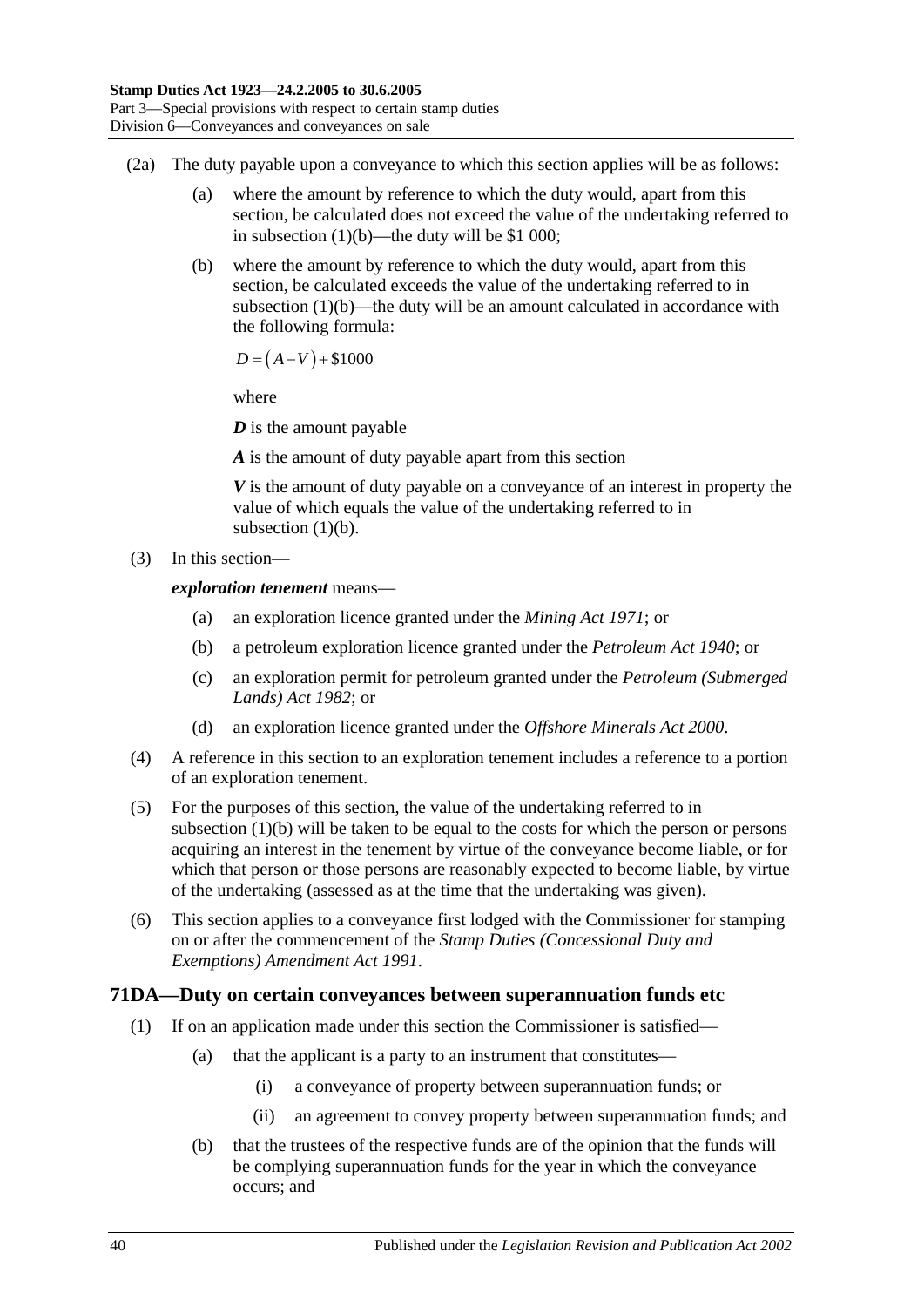(c) that the conveyance is in connection with a person ceasing to be a member of, or otherwise ceasing to be entitled to benefits in respect of, one superannuation fund and becoming a member of, or otherwise becoming entitled to benefits in respect of, the other superannuation fund,

this section applies to the instrument.

- <span id="page-58-0"></span>(1a) If on application made under this section the Commissioner is satisfied—
	- (a) that the applicant is a party to an instrument that is a conveyance of property, or an agreement to convey property, from a superannuation fund to a pooled superannuation trust; and
	- (b) that the purpose of the conveyance is to satisfy standards relating to the investment of assets of the superannuation fund prescribed by or under the SIS Act; and
	- (c) that the only consideration for the conveyance is the right to share in the income and assets of the pooled superannuation trust whether that right is in the form of units issued by the trust or some other form,

this section applies to the instrument.

- <span id="page-58-1"></span>(1b) If on application made under this section the Commissioner is satisfied—
	- (a) that the applicant is a party to an instrument that is a conveyance of property, or an agreement to convey property, from a pooled superannuation trust—
		- (i) to a superannuation fund; or
		- (ii) to another pooled superannuation trust at the direction of a superannuation fund; and
	- (b) that the only consideration passing from the superannuation fund to the firstmentioned pooled superannuation trust for the conveyance is the surrender by the superannuation fund of the whole or part of its right to share in the income and assets of the pooled superannuation trust,

this section applies to the instrument.

- (2) The duty payable on an instrument to which this section applies will be—
	- (a) the amount of *ad valorem* duty that would be payable on the instrument as a conveyance apart from this section; or
	- (b) \$200,

whichever is the lesser.

- (3) The Commissioner may require a party to an instrument that may be assessable under this section to provide such information or evidence as the Commissioner may require for the purpose of determining whether this section applies and, if so, the amount of duty payable on the instrument.
- (4) The Commissioner may require the information or evidence to be given on oath or verified by statutory declaration.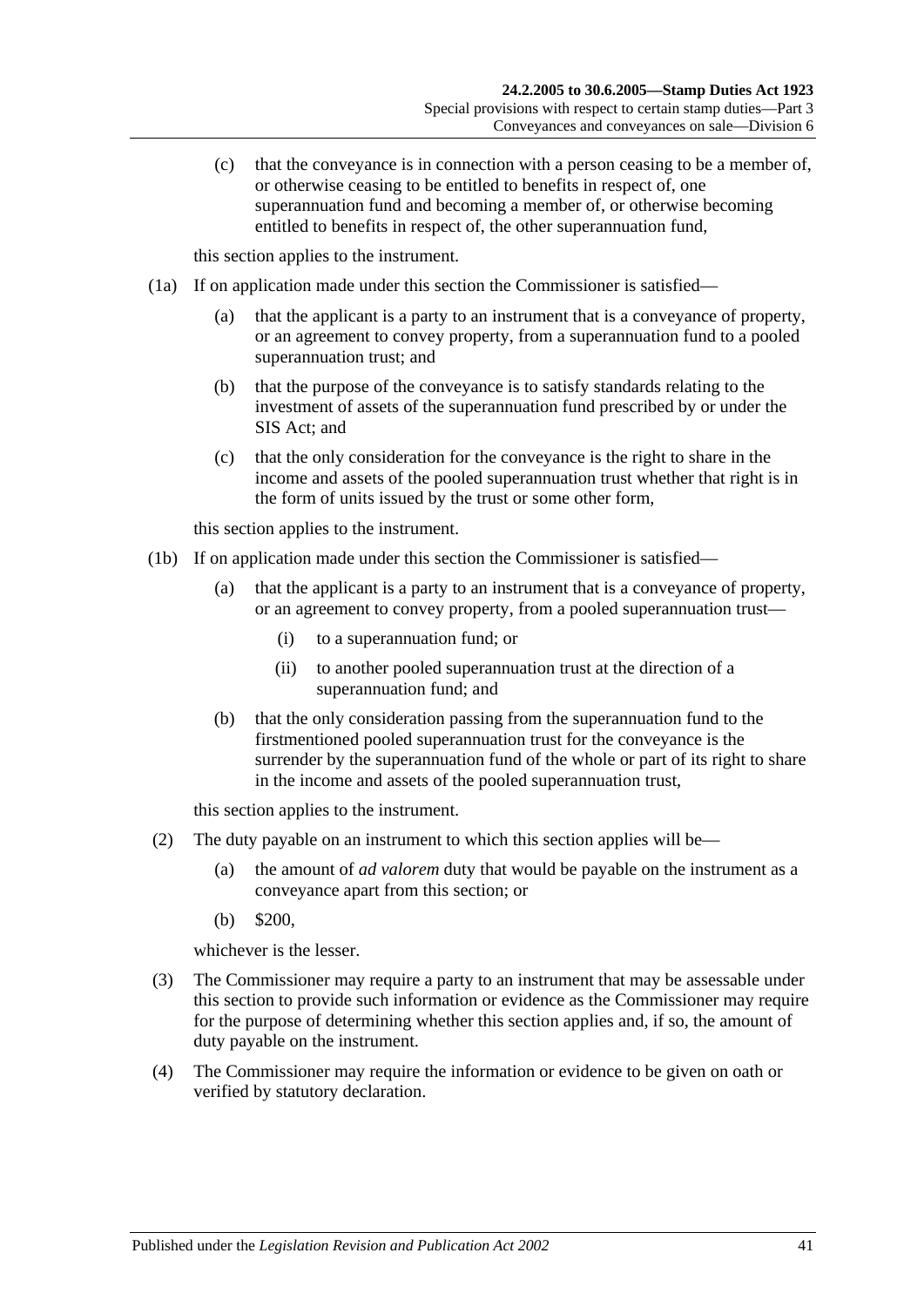(5) In this section—

#### *complying superannuation fund* means—

- (a) a fund which is a complying superannuation fund within the meaning of section 267 of the *Income Tax Assessment Act 1936* of the Commonwealth; or
- (b) a fund which is a complying approved deposit fund as defined by section 47 of the SIS Act;

*pooled superannuation trust* means a pooled superannuation trust as defined in the SIS Act;

*the SIS Act* means the *Superannuation Industry (Supervision) Act 1993* of the Commonwealth.

(6) This section applies to an instrument of a kind referred to in [subsection](#page-57-0) (1), [\(1a\)](#page-58-0) or [\(1b\)](#page-58-1) if it was first lodged for stamping with the Commissioner on or after the commencement of the subsection concerned.

# **Division 7—Gaming machine surcharge**

### **71EA—Interpretation**

(1) In this Division—

*direct interest*—see section [71EB\(1\);](#page-60-0)

*family group* means a group of persons connected by an unbroken series of relationships of consanguinity or affinity;

*gaming machine business* means a business conducted in pursuance of a gaming machine licence;

*gaming machine licence* means a gaming machine licence under the *[Gaming](http://www.legislation.sa.gov.au/index.aspx?action=legref&type=act&legtitle=Gaming%20Machines%20Act%201992)  [Machines Act](http://www.legislation.sa.gov.au/index.aspx?action=legref&type=act&legtitle=Gaming%20Machines%20Act%201992) 1992*;

*gaming machine surcharge* means the duty imposed under this Division;

*hold*—a person *holds* a share in a private entity if the person—

- (a) is registered as the holder; or
- (b) is beneficially entitled to the share; or
- (c) controls the exercise of rights attached to the share;

*indirect interest*—see section [71ED\(1\);](#page-61-0)

*net gambling revenue* means net gambling revenue as defined for the purposes of section 72 of the *[Gaming Machines Act](http://www.legislation.sa.gov.au/index.aspx?action=legref&type=act&legtitle=Gaming%20Machines%20Act%201992) 1992*;

*person* includes a private entity;

*private company* means—

- (a) a company that is limited by shares but whose shares are not quoted on a recognised financial market; or
- (b) a company that is not limited by shares,

but does not include a company that is excluded from the ambit of this definition by the regulations;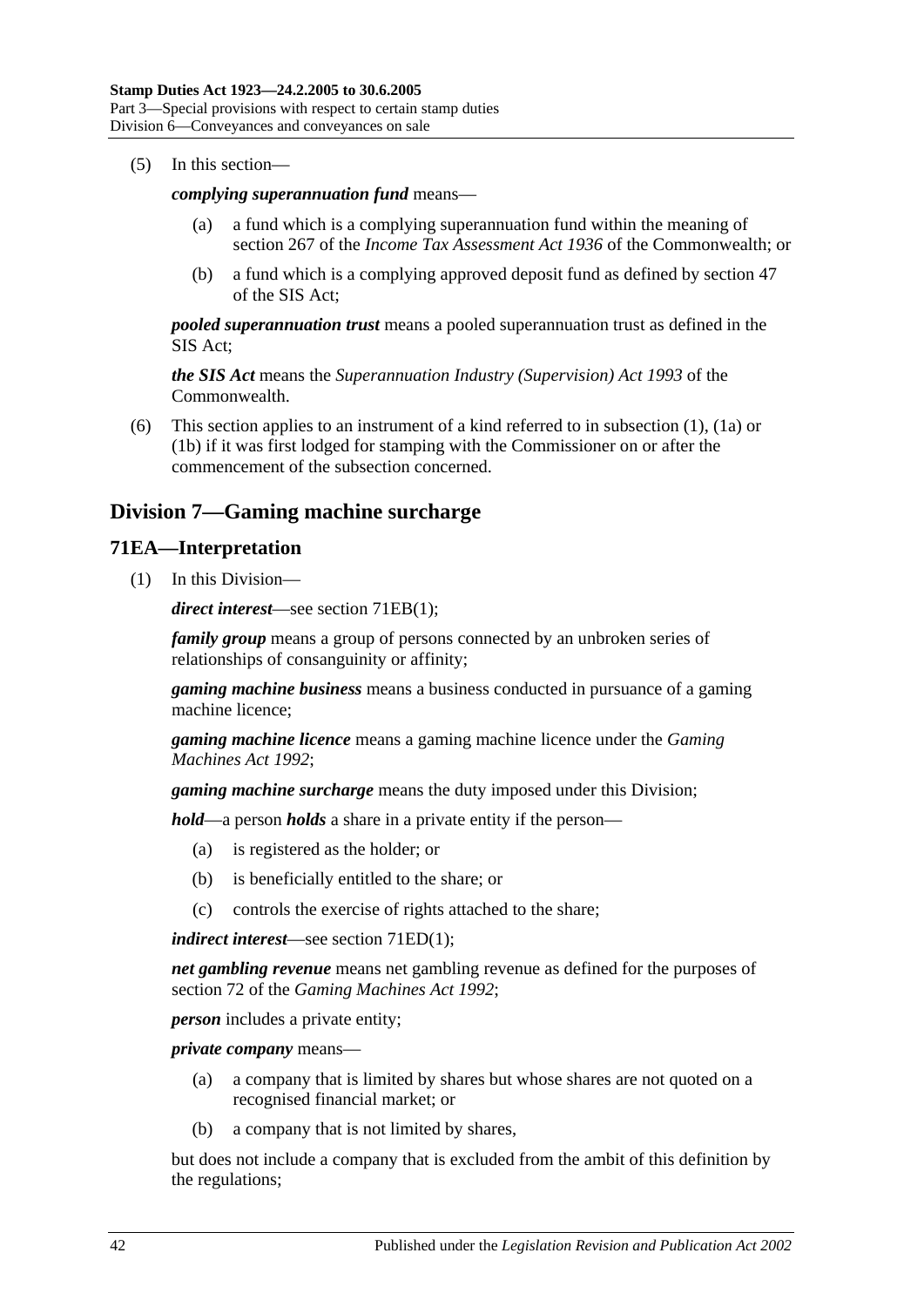*private entity* means a private company or a private unit trust scheme:

*private unit trust scheme* means—

- (a) a unit trust scheme in which less than 50 persons hold units; or
- (b) a unit trust scheme in which 50 or more persons hold units if 20 or fewer persons hold 75 per cent or more in number or value of the units on issue,

but does not include a unit trust scheme that is an approved deposit fund or a pooled superannuation trust within the meaning of the *Superannuation Industry (Supervision) Act 1993* (Cwth);

*proportionate interest*—see sections [71EB\(3\),](#page-60-1) [71EC\(2\)](#page-61-1) and [71ED\(3\);](#page-61-2)

*related entity—see section 71EC(1):* 

*share* in a private entity means—

- (a) where the private entity is a private company—a share or other interest that—
	- (i) entitles the holder to vote at a general meeting of shareholders of the private company; or
	- (ii) entitles the holder to share in dividends or would entitle the holder to share in dividends assuming that there were profits out of which dividends could be declared; or
	- (iii) entitles the holder to share in the distribution of the assets of the company in the event of a winding up; or
	- (iv) confers entitlements of two or more kinds mentioned above;
- (b) where the private entity is a private unit trust—a unit in the trust.
- (2) Property is taken to be held beneficially by a private unit trust scheme if it is held by the trustees of the scheme in trust for the unitholders.
- (3) If an interest that is to be valued for the purposes of this Division is the potential interest of an object of a discretionary trust, the interest is to be valued as if it were the greatest beneficial interest in the property subject to the trust that could be conferred under the terms of the trust.

### <span id="page-60-0"></span>**71EB—Direct interests**

- (1) A person has a *direct interest* in a private entity if the person holds a share in the private entity.
- (2) A direct interest is to be expressed as a proportionate interest.
- <span id="page-60-1"></span>(3) The *proportionate interest* is the highest of the following:
	- (a) a percentage representing the proportion of votes that the person would be entitled to exercise (or control) at a general meeting of shareholders or unitholders assuming that all shareholders or unitholders exercised their voting rights;
	- (b) a percentage representing the extent the person is entitled to participate in dividends or distributions of income;
	- (c) a percentage representing the extent to which the person would be entitled to participate in distribution of assets on a winding up of the private entity.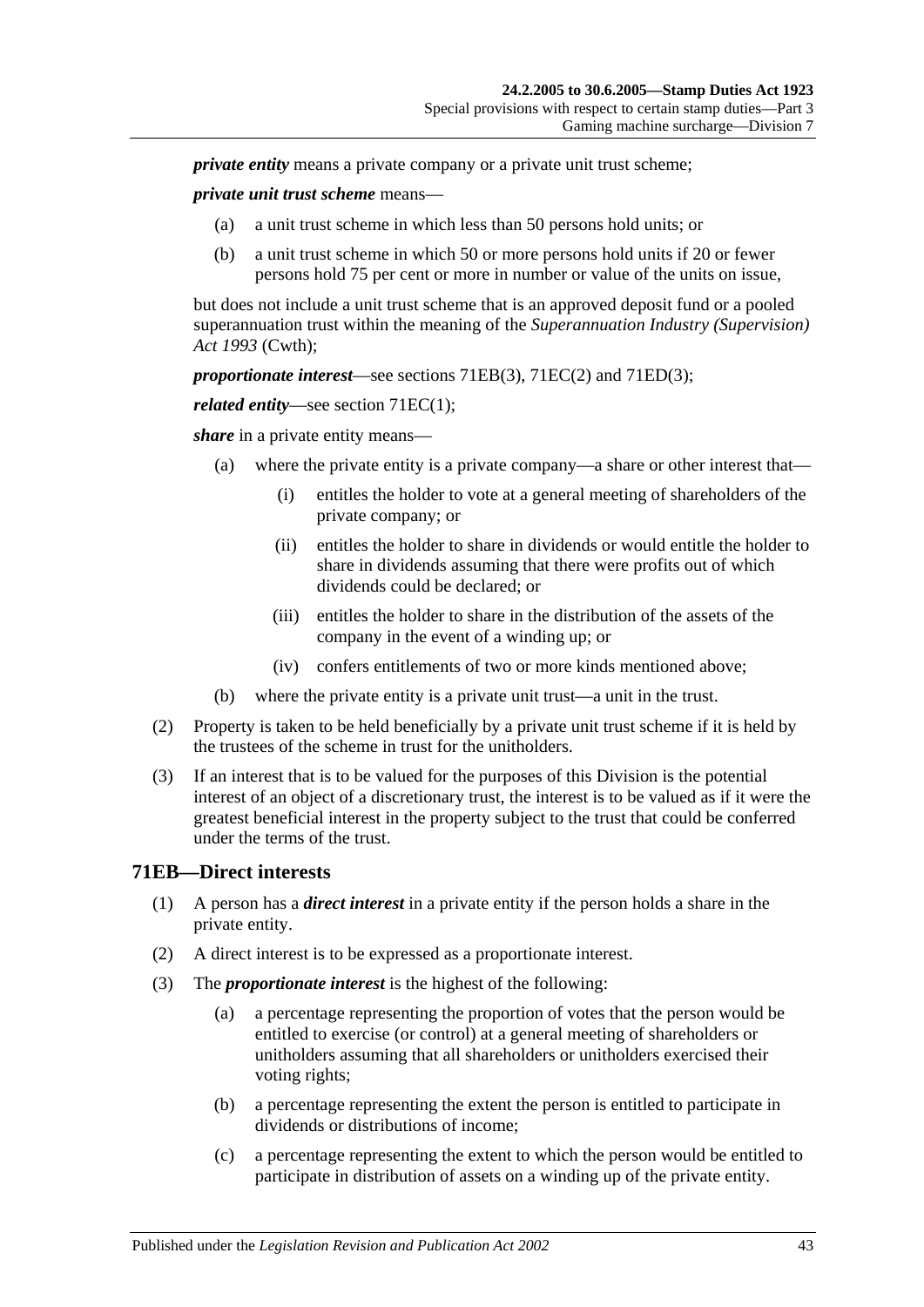(4) The proportionate interest of a person is to be determined as if any power that the person has to increase the extent of an interest (by varying the constituent documents of the private entity or in any other way) had been exercised so as to maximise the relevant interest in the private entity.

# <span id="page-61-3"></span>**71EC—Related entities**

- (1) Two private entities are *related entities* if—
	- (a) one has a direct interest in the other; or
	- (b) a series of such relationships can be traced between them through another or other related entities (*intermediate entities*).
- <span id="page-61-1"></span>(2) If a private entity is related to another private entity by a relationship traced through an intermediate entity or intermediate entities, the private entity's proportionate interest in the other is calculated by multiplying the relevant fractions together and expressing the result as a percentage.

#### **Example—**

Entity A (a private company) holds a 75% proportionate interest in entity B (a private unit trust scheme) which in turn holds a 50% proportionate interest in entity C (a private company). In this case, the proportionate interest of entity A in entity C (insofar as it is traced through entity B) is 37.5%.

## <span id="page-61-0"></span>**71ED—Indirect interests**

- (1) If a person has a direct interest in a private entity (entity A) which is related to another private entity (entity B), the person has an *indirect interest* in entity B.
- (2) An indirect interest is to be expressed as a proportionate interest.
- <span id="page-61-2"></span>(3) The proportionate interest is calculated by multiplying together—
	- (a) a fraction representing the person's proportionate interest in entity A; and
	- (b) a fraction representing entity A's proportionate interest in entity B,

and expressing the result as a percentage.

#### **Example—**

X holds a proportionate interest of 33⅓% in entity A (a private company) which in turn holds a 75% proportionate interest in entity B (a private unit trust scheme) which in turn holds a 50% proportionate interest in entity C (a private company). In this case X's indirect interest in entity C is to be expressed as a proportionate interest of 12.5%

## **71EE—Notional interests**

- (1) If a private entity owns a gaming machine business or an interest in a gaming machine business, a person who holds a direct or indirect interest in the private entity is taken to have a notional interest in the gaming machine business.
- (2) The value of the notional interest is calculated as follows:

 $V = p \times v_1$ 

where—

*p* is a fraction representing the person's proportionate interest in the private entity;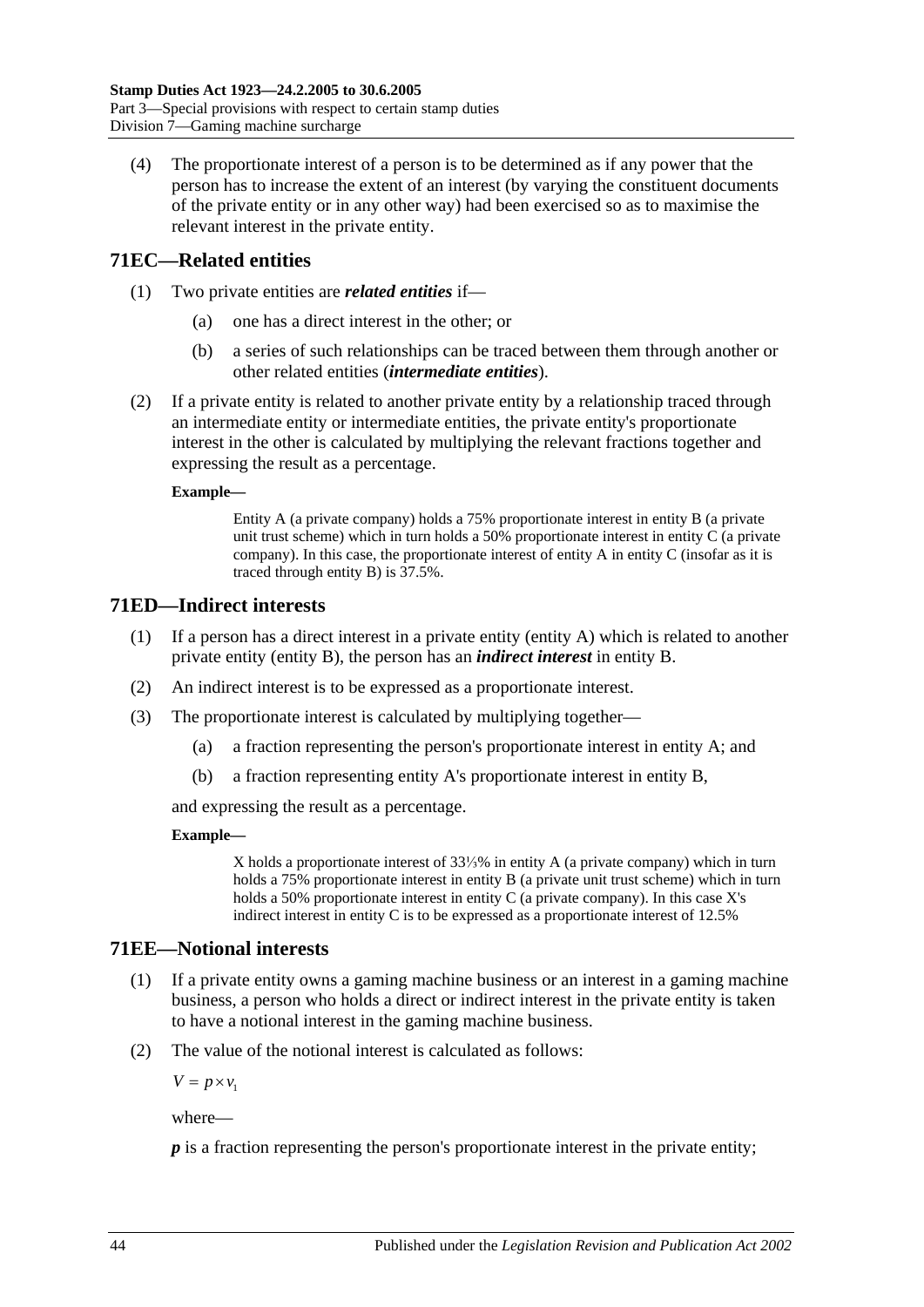$\nu_1$  is the value of the gaming machine business or the interest in the gaming machine business (as the case requires).

# **71EF—Application of this Division**

- (1) This Division applies to the following transactions—
	- (a) the transfer of an interest in a gaming machine business; or
	- (b) the transfer of a notional interest in a gaming machine business.
- (2) A transfer includes any transaction as a result of which the amount or value of the interest or notional interest of a person (the transferor) in a gaming machine business is diminished or extinguished and another person (the transferee) gains an interest or notional interest in the gaming machine business or the transferee's interest or notional interest increases in amount or value.

#### **Example—**

Suppose that a gaming machine business is operated by a private entity. The shares of a particular person in the private entity are redeemed or cancelled. This transaction is to be regarded as a transfer of the shareholder's notional interest to the remaining shareholders because their respective notional interests are increased by the value of the notional interest that has been extinguished by the redemption or cancellation.

- (3) However, a transfer does not include—
	- (a) a transaction by way of mortgage; or
	- (b) a transaction between members of the same family group by way of gift; or
	- (c) a transaction between members of the same family group for which there is no consideration of a commercial nature.

### **71EG—Imposition of surcharge**

- (1) A gaming machine surcharge is imposed on a transaction to which this Division applies.
- (2) The surcharge is in addition to any other duty payable under this Act in respect of the transaction.
- (3) The surcharge is calculated as follows:

 $A = p \times 0.05 \times NGR$ 

where—

*A* is the amount of the surcharge

 $p$  is  $-$ 

- (a) if the whole of the gaming machine business is transferred—1;
- (b) in any other case—a fraction representing the relationship between the value of the interest or notional interest transferred and the value of the gaming machine business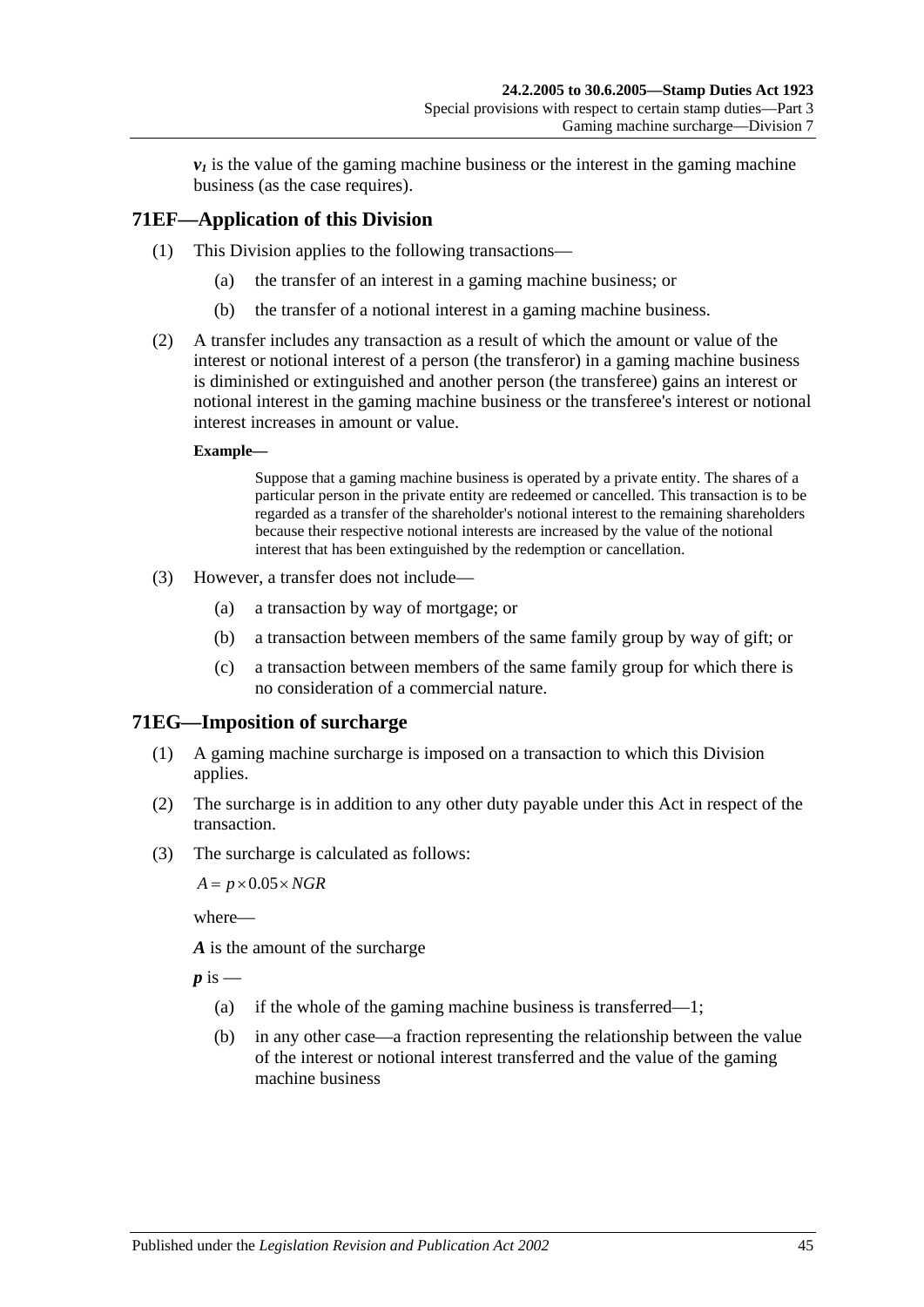*NGR* is the net gambling revenue derived from the business for the last 12 complete calendar months before the date of the transaction or, if the business was not carried on during that period or for the whole of that period, an amount determined by the Liquor and Gambling Commissioner to be reasonable having regard to net gambling revenue derived during that period from similar businesses.

## **71EH—Exempt transactions**

- (1) A transaction is exempt from the surcharge if—
	- (a) no liability to duty is imposed (apart from this Division) in respect of the transaction (or an instrument by which it is effected); or
	- (b) the transaction is effected by a conveyance that is exempt from *ad valorem* duty under this Act.
- (2) The regulations may exempt transactions of a specified class from the surcharge.

# **71EI—Notice of transaction to which this Division applies**

- (1) If a transaction to which this Division applies occurs, the parties to the transaction must within 2 months after the date of the transaction—
	- (a) lodge a return with the Commissioner; and
	- (b) pay the relevant amount of the surcharge.

Maximum penalty: \$10 000.

- (2) The return must be in a form approved by the Commissioner and contain the following information—
	- (a) the names and addresses of the parties to the transaction; and
	- (b) the date of the transaction; and
	- (c) particulars of the transaction and the interest or notional interest transferred as a result of the transaction; and
	- (d) sufficient details to enable the calculation of the fraction representing the relationship between the value of the interest or notional interest transferred and the value of the gaming machine business; and
	- (e) details of the net gambling revenue for the last 12 calendar months before the date of the transaction; and
	- (f) other information required by the Commissioner.

## **71EJ—Recovery of duty**

- (1) The Commissioner may recover a surcharge payable on a transaction to which this Division applies as a debt—
	- (a) from a party to the transaction; or
	- (b) if the relevant gaming machine business is owned by a private entity—from the private entity.
- (2) If the Commissioner recovers the surcharge from a private entity, the private entity may recover the relevant amount from the parties to the transaction.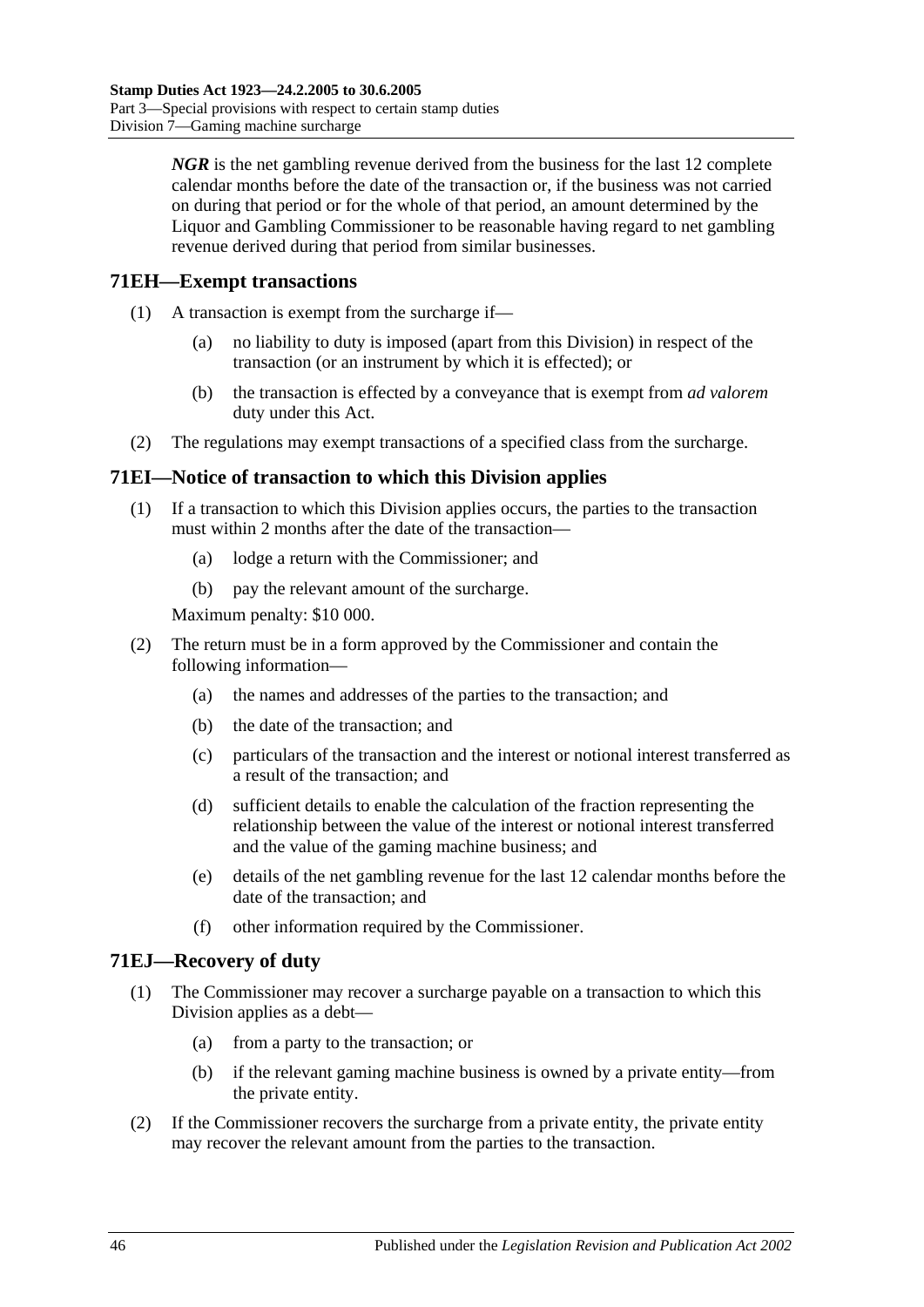# **Division 8—Transactions effected without creating dutiable instrument**

## <span id="page-64-0"></span>**71E—Transactions otherwise than by dutiable instrument**

- (1) Subject to [subsection](#page-64-1) (2), this section applies to a transaction in the following circumstances—
	- (a) the transaction results in a change in the ownership of a legal or equitable interest in—
		- (i) land; or

 $(ii)$ 

- (A) a business situated in the State; or
- (B) a part of a business (being a business situated in the State), excluding goods that are stock-in-trade of a business where the transaction occurs in the ordinary course of business, where the transaction is associated with, or is for the purposes of, a change in the ownership of a legal or equitable interest in the business (including a case where a business is being divided up into separate parts and then those parts are being transferred to one or more persons as part of one transaction or one series of transactions); or
- (iii) an interest in a partnership; and
- $(b)$
- (i) the transaction is not effected, or not wholly effected, by an instrument on which *ad valorem* duty is chargeable; but
- (ii) if the transaction had been effected, or wholly effected, by an instrument, the instrument would be chargeable with duty as a conveyance or as if it were a conveyance.
- (1a) For the purposes of this section (and for the calculation of the value of any property), a change in the ownership of a legal or equitable interest in a business will be taken to include a transfer of the goodwill of the business.
- <span id="page-64-1"></span>(2) This section does not apply to any of the following transactions—
	- (a) the appointment of a receiver or trustee in bankruptcy;
	- (b) the appointment of a liquidator;
	- (c) a compromise or arrangement under Part 5.1 of the *Corporations Act 2001* of the Commonwealth;
	- (e) any other transaction of a prescribed class.
- (3) Where a transaction to which this section applies is entered into, a statement in a form approved by the Commissioner must be lodged with the Commissioner setting out—
	- (a) the nature and effect of the transaction;
	- (b) a description of the property affected by the transaction;
	- (c) a statement of the value of any property to which the transaction relates;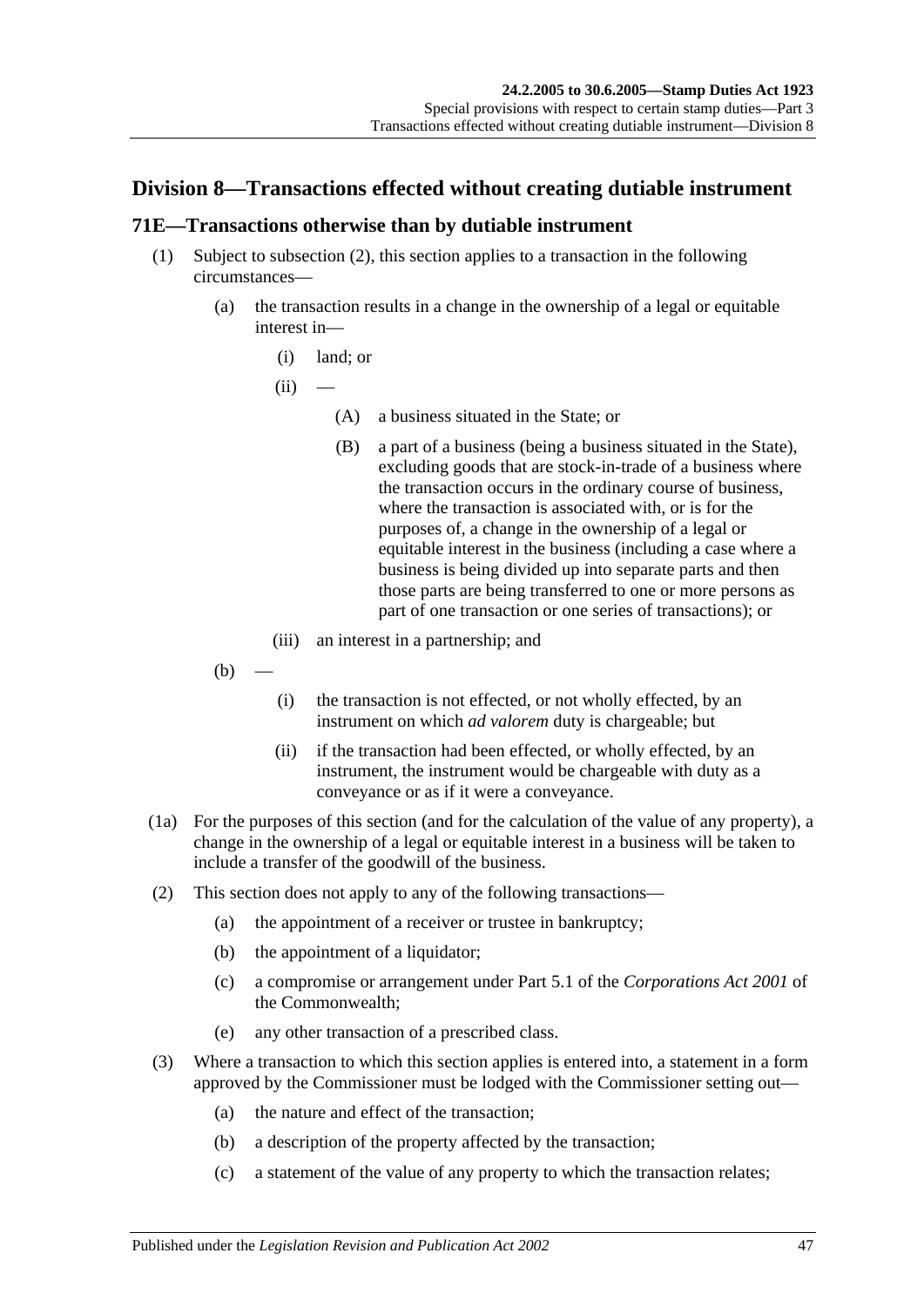- (d) a statement of any consideration that has passed or is to pass between the parties to the transaction.
- (4) Duty is payable on the statement as if it were a conveyance effecting the transaction to which it relates.
- (4a) A statement under this section will, for the purposes of this Act, be taken to be an instrument executed by the person required to lodge the statement on the date of the change in legal or equitable ownership of property effected by the transaction to which the statement relates.
- (5) Where a statement is lodged with the Commissioner under this section—
	- (a) any instrument that relates to the same transaction is not chargeable with duty to the extent to which duty has been paid on the statement; and
	- (b) the statement will not be charged with duty to the extent that duty has been paid on any instrument that relates to the same transaction.
- (6) If a statement relating to a transaction to which this section applies is not lodged with the Commissioner in accordance with this section within two months after a change in legal or equitable ownership of property is effected by the transaction—
	- (a) each party to the transaction is guilty of an offence; and
	- (b) the parties to the transaction are nevertheless jointly and severally liable to pay duty to the Commissioner as if such a statement had been lodged with the Commissioner immediately before the end of that period of two months.
- (7) A person who aids, abets, counsels or procures another person to enter into a transaction to which this section applies knowing that none of the parties to the transaction intends to lodge a statement under this section is guilty of an offence.
- (8) A person who is guilty of an offence against this section is liable to a fine not exceeding \$10 000.
- (9) If a statement relating to a transaction to which this section applies is lodged with the Commissioner but it is subsequently established to the satisfaction of the Commissioner that the transaction is not to be completed, the Commissioner may refund any duty paid on the statement.

## **71F—Statutory transfers**

- (1) A statutory transfer is a transfer or vesting of assets or liabilities that takes effect by or under the provisions of a special Act.
- (2) The parties to a statutory transfer must, within 2 months after a statutory transfer takes effect, lodge with the Commissioner a statement in a form approved by the Commissioner setting out—
	- (a) a description of the property subject to the statutory transfer; and
	- (b) the value of that property; and
	- (c) any other information required by the Commissioner.
- (3) Duty is payable on the statement as if it were a conveyance, executed by the parties to the statutory transfer, operating as a voluntary disposition *inter vivos* of the property subject to the statutory transfer.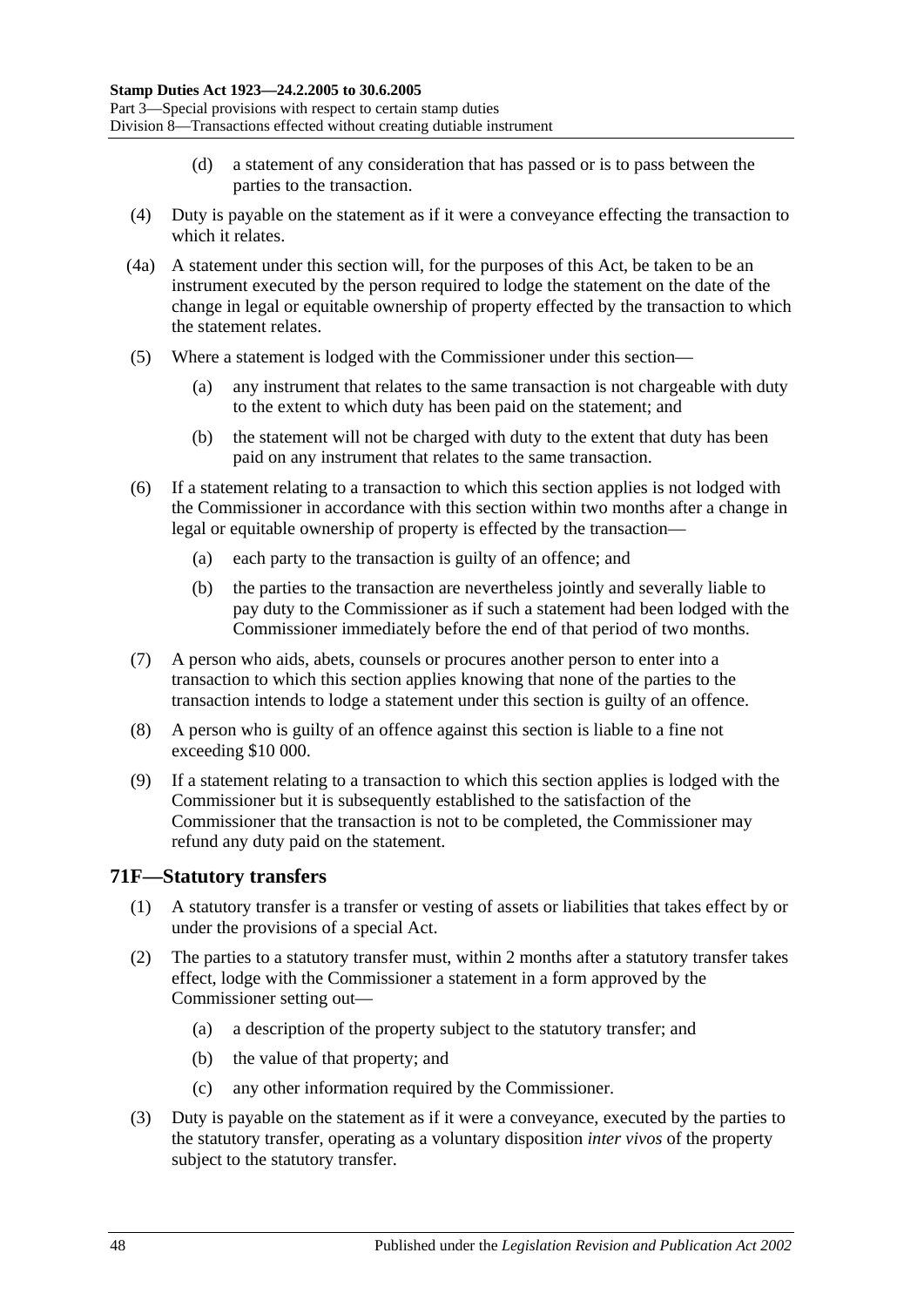- (4) If a statement is not lodged as required by this section within 2 months after the statutory transfer takes effect—
	- (a) each party to the transfer is guilty of an offence and liable to a penalty not exceeding \$10 000; and
	- (b) the parties to the transfer are jointly and severally liable to pay duty to the Commissioner as if such a statement had been lodged with the Commissioner immediately before the end of that period of 2 months.
- (5) A statutory transfer arising from the merger of credit unions, or transferring assets from one credit union to another, is exempt from this section.
- (6) In this section—

*special Act* means—

- (a) the *[Financial Sector \(Transfer of Business\) Act](http://www.legislation.sa.gov.au/index.aspx?action=legref&type=act&legtitle=Financial%20Sector%20(Transfer%20of%20Business)%20Act%201999) 1999*; or
- (b) the *Financial Sector (Transfer of Business) Act 1999* of the Commonwealth; or
- (c) any other Act of the State, another State, or the Commonwealth prescribed by regulation for the purposes of this section.

# **Division 9—Leases**

### **72—Agreement for lease to be charged as a lease**

An agreement for a lease or with respect to the letting of any lands shall be chargeable with the same duty as if it were an actual lease made for the term and consideration mentioned in the agreement.

## **73—Leases, how to be charged in respect of produce etc**

- (1) Where the consideration or any part of the consideration for which a lease is granted or agreed to be granted consists of any produce or other goods, the value of the produce or goods shall be deemed a consideration in respect of which the lease or agreement is chargeable with *ad valorem* duty.
- (2) Where it is stipulated in any lease or agreement for a lease that the value of the produce or goods shall amount at least to, or shall not exceed, a given sum or where the lessee is specially charged with, or has the option of paying after, any permanent rate of conversion, the value of the produce or goods shall, for the purpose of assessing the *ad valorem* duty, be estimated at the given sum or according to the permanent rate.
- (3) A lease or agreement for a lease made either wholly or partially for any such consideration, if it contains a statement of the value thereof and is stamped in accordance with the statement, shall, so far as regards the subject matter of the statement, be deemed duly stamped, unless or until it is otherwise shown that the statement is incorrect and that the lease or agreement is in fact not duly stamped.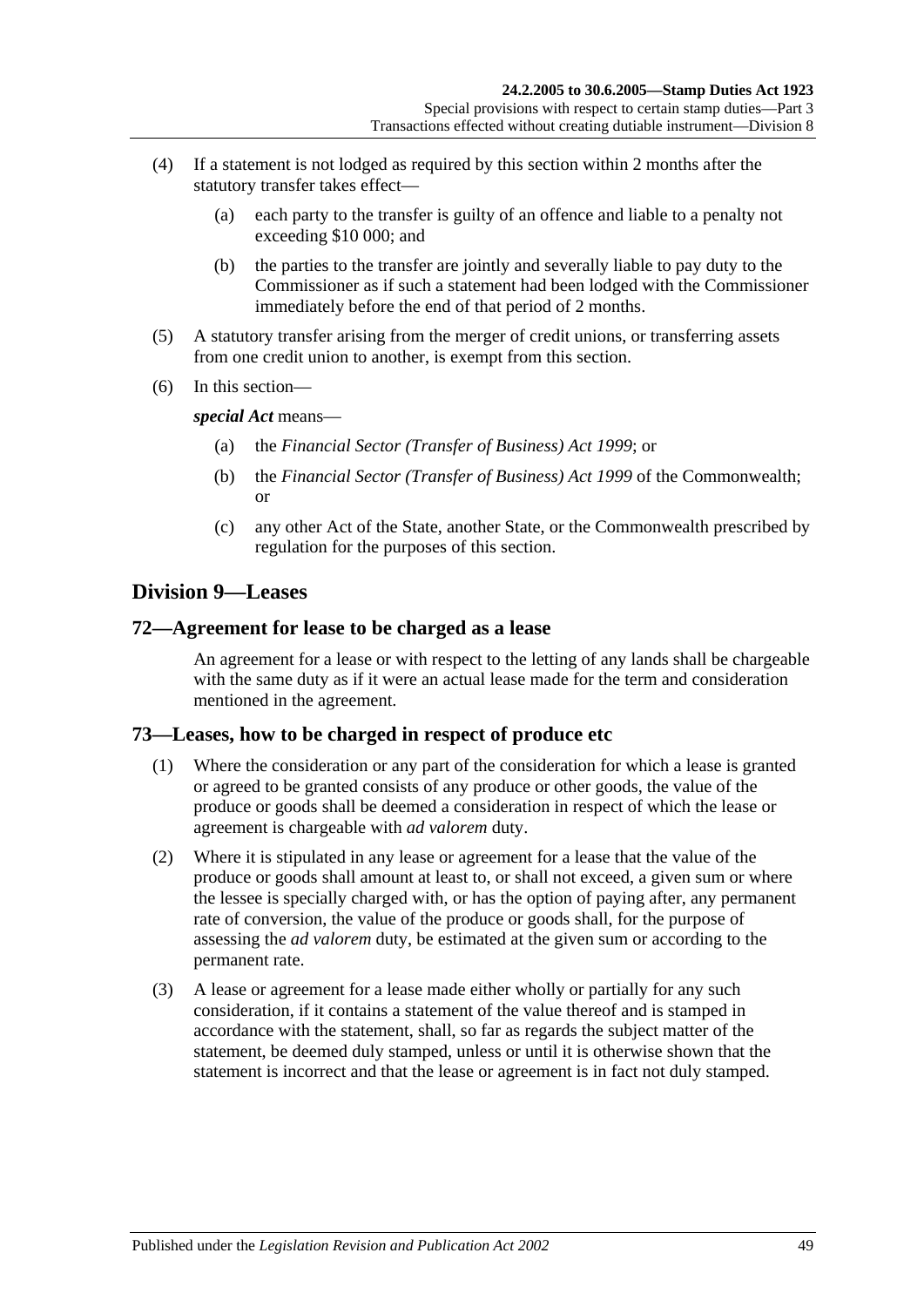## **74—Duty in respect of certain kinds of lease**

- (1) A lease or agreement for a lease or with respect to the letting of any lands shall not be chargeable with any duty in respect of any penal rent, or increased rent in the nature of a penal rent, thereby reserved or agreed to be reserved or made payable, or by reason of being made in consideration of the surrender or abandonment of any existing lease or agreement of, or relating to, the same subject matter.
- (2) A lease made for any consideration in respect of which it is chargeable with *ad valorem* duty and in further consideration either of a covenant by the lessee to make, or of his having previously made, any substantial improvement of, or addition to, the property demised to him, or of any covenant relating to the subject matter of the lease, shall not be chargeable with any duty in respect of the further consideration.

### **75—Consideration for lease**

(1) In this section—

*current market rent* for property means the consideration (including rent and any other form of valuable consideration) that a lessee might reasonably be expected to pay under a lease of the property, if it were unoccupied and offered for renting, expressed as a rate of rent per annum;

*lease* includes an agreement for a lease or any written document for the tenancy or occupancy of property;

*lessee* means the person who has the right to occupy property under a lease and includes a prospective lessee under an agreement for a lease;

*property* means land or a tenement.

- (2) If the rent or any other consideration payable by the lessee under a lease of property cannot be ascertained or estimated at the time that the lease is lodged with the Commissioner for stamping (whether because the consideration depends on some future contingency or for any other reason), the Commissioner may assess the duty payable based on the current market rent for the property as if the current market rent were the rate or average rate of rent per annum under the lease and there were no other consideration payable under the lease.
- (3) If the consideration payable by the lessee under a lease of property can be ascertained or estimated at the time that the lease is lodged with the Commissioner for stamping but the duty that may be charged on the instrument (whether as a lease or a conveyance on sale or both) apart from this section is less than the duty that would be payable based on the current market rent for the property, the Commissioner may assess the duty payable based on the current market rent as if the current market rent were the rate or average rate of rent per annum under the lease and there were no other consideration payable under the lease.
- (4) For the purposes of this section, the Commissioner may—
	- (a) cause a valuation to be made of any property that is the subject of a lease for the purpose of determining the current market rent for the property; and
	- (b) having regard to the merits of the case, charge the whole or a part of the expenses of, or incidental to, the making of the valuation to the person liable to pay the duty and may recover the amount charged as a debt due to the Crown.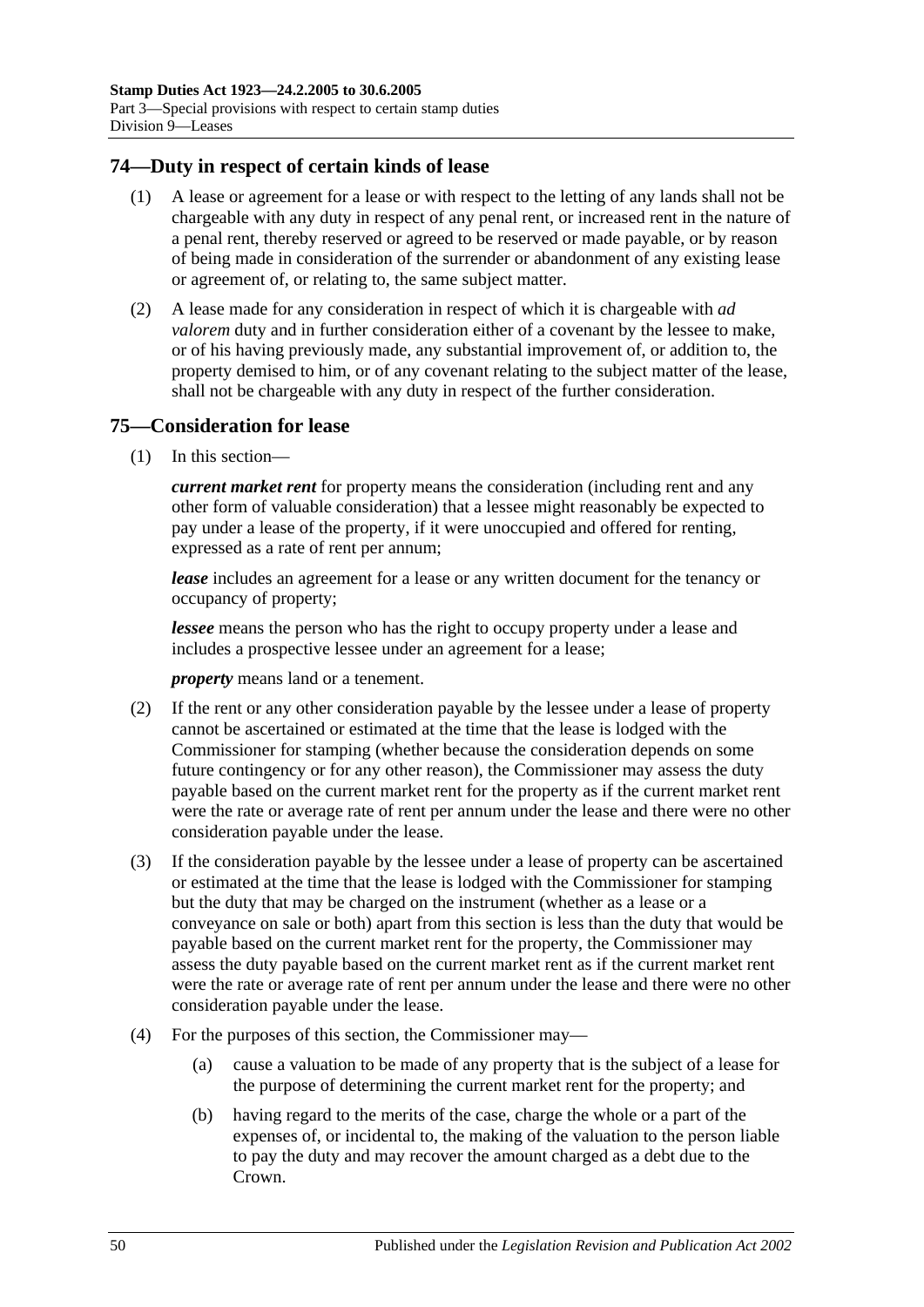### **75A—Abolition of duty on leases**

- (1) No liability to duty arises in relation to a lease entered into on or after 1 July 2004.
- <span id="page-68-0"></span>(2) After 1 July 2004, the Governor may, by proclamation, fix a date for the repeal of this Division and Schedule 2 clause 10.
- (3) On the date fixed under [subsection](#page-68-0) (2), this Division (including this section) and Schedule 2 clause 10 are repealed.
- (4) In this section—

*lease* includes an agreement for a lease or any other document for the tenancy or occupancy of land or a tenement.

# **Division 10—Mortgages**

### **76—Interpretation**

In this Act—

*home* means any residential premises;

*home mortgage*—a mortgage is a home mortgage if—

- (a) the mortgagor is a natural person; and
- (b) the whole of the amount secured by the mortgage has been, is being, or is to be, used for any of the following purposes:
	- (i) purchasing land on which a home that the mortgagor (or, if there are two or more mortgagors, at least one of them) intends to occupy as his or her sole or principal place of residence has been, or is to be, built;
	- (ii) building, or making additions or improvements to, a home that the mortgagor (or, if there are two or more mortgagors, at least one of them) occupies or intends to occupy as his or her sole or principal place of residence;
	- (iii) repaying a loan previously taken out for one or more of the above purposes,

but if the amount secured by the mortgage is to be used for some purpose in addition to a purpose mentioned above, the mortgage is not a home mortgage;

#### **Examples—**

- 1 A person takes out a mortgage over his or her home to secure a loan which is to be used in part to finance home improvements and in part to finance the purchase of a motor vehicle. In this case, the mortgage is not a home mortgage.
- 2 A person takes out a mortgage to finance the purchase of shop premises with an attached residence, intending to occupy the residence as his or her principal place of residence. In this case, the mortgage is not a home mortgage.

*liability* means a present, future or contingent monetary liability;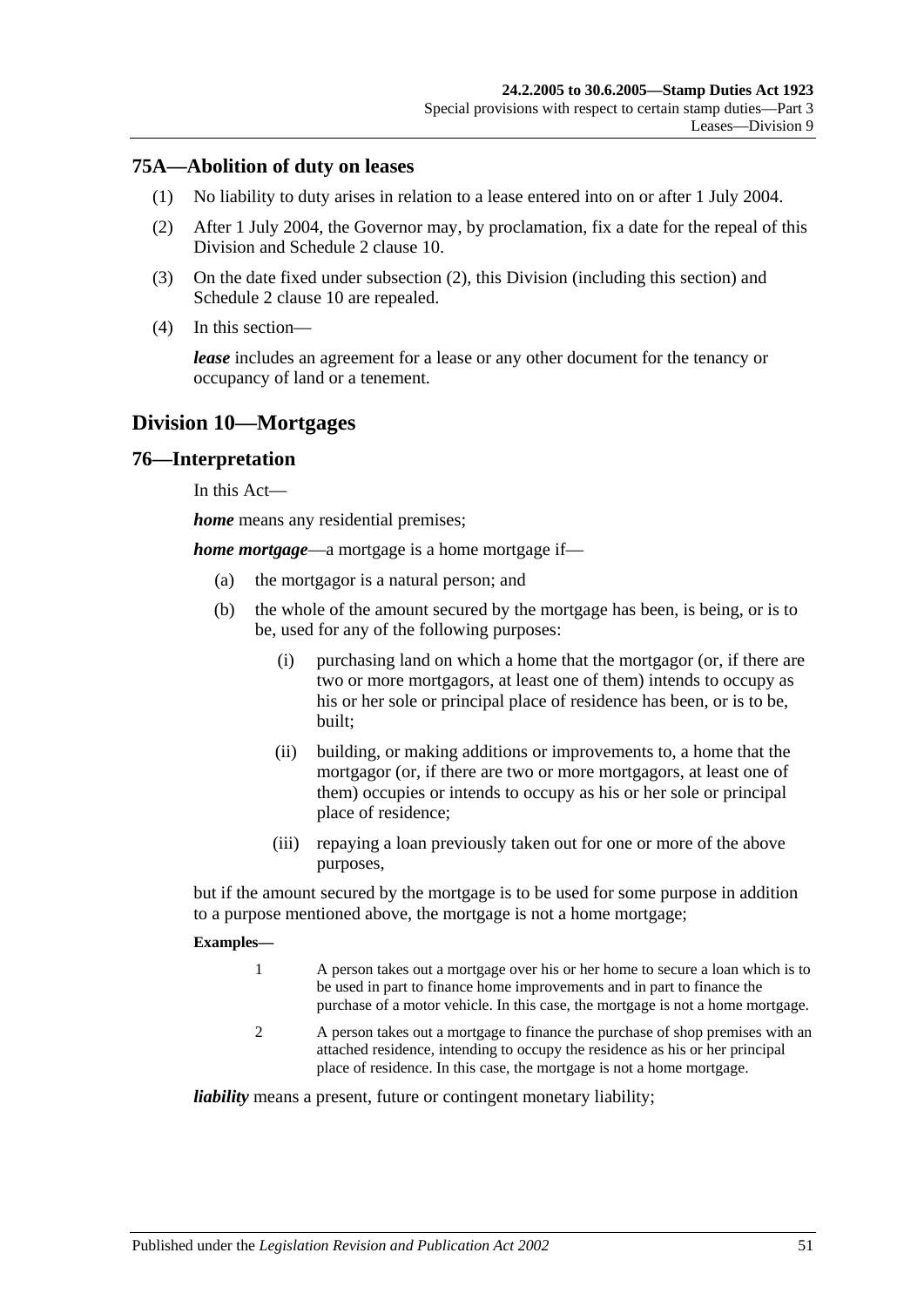#### *mortgage* means—

- (a) an instrument creating, acknowledging, evidencing or recording a legal or equitable interest in, or charge over, real or personal property by way of security for a liability; or
- (b) an instrument creating, acknowledging, evidencing or recording a liability in respect of which an instrument of title is or is to be pledged or deposited by way of security.
	- 1 A *mortgage* includes an instrument that would, assuming the fulfilment of a condition to which the instrument is subject, fall into one of the above categories.
	- 2 A *mortgage* includes an agreement that gives rise to a presumptive mortgage under section 10(3) of the *Consumer Credit (South Australia) Code*.

### **77—Where mortgage consists of several instruments**

If several instruments are necessary to make a mortgage and duty would, but for this section, be chargeable on more than one of those instruments, the duty shall be chargeable upon the principal instrument only and the other instruments shall not be liable to any duty, and the parties, with the approval of the Commissioner, may decide which is the principal instrument.

### **78—Security for stock, how to be charged**

A security for the transfer or retransfer of any stock shall be chargeable with the same duty as a similar security for a sum of money equal in amount to the value of the stock; and a transfer or assignment of any such security shall be chargeable with the same duty as an instrument of the same description relating to a sum of money equal in amount to the value of the stock.

## **79—Mortgage securing future and contingent liabilities**

- (1) A mortgage that extends to future or contingent liabilities is, if limited to a particular amount, chargeable with duty as if it were a security for that amount.
- <span id="page-69-1"></span><span id="page-69-0"></span>(2) A mortgage that extends to future or contingent liabilities is, if not limited to a particular amount, chargeable with duty as follows:
	- (a) the mortgage is chargeable, in the first instance, with duty on the basis of an estimate of the highest amount to be secured (to be made on the assumption that all contingencies to which the mortgage or the liability is subject will actually happen); and
	- (b) if the amount of the liability secured by the mortgage subsequently exceeds the amount for which the mortgage has been previously stamped, the mortgage becomes chargeable with further duty as from the date when the liability was first exceeded and the amount of that further duty is to be calculated as follows:
		- (i) a fresh estimate is to be made in accordance with this section of the highest amount to be secured; and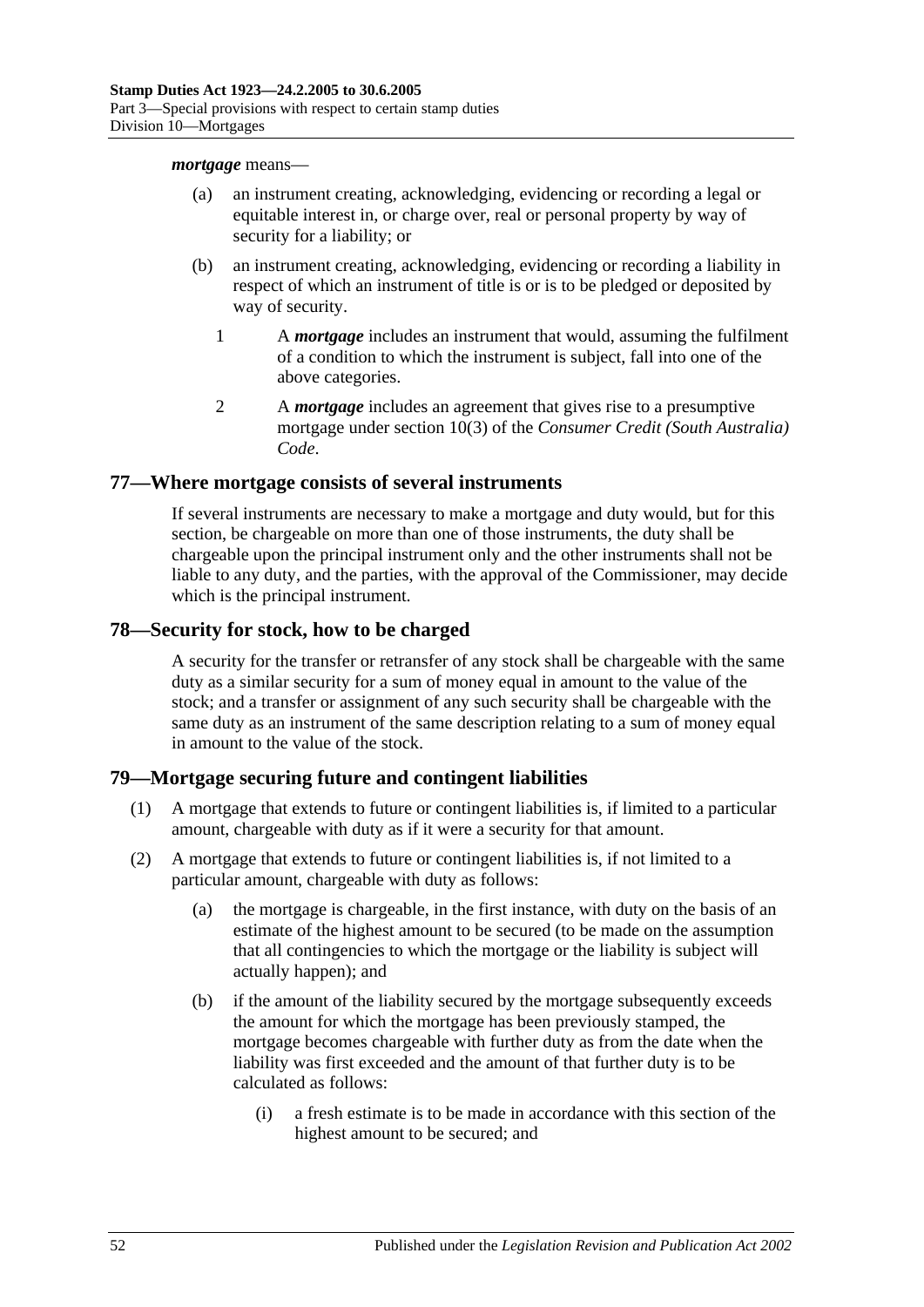- <span id="page-70-0"></span>(ii) duty is then to be calculated on the basis of that estimate and in all other respects as if the mortgage were a new and separate instrument made on the date when the liability was first exceeded; and
- (iii) the further duty is then to be calculated by subtracting the amount of duty already paid from the amount of duty calculated under [subparagraph](#page-70-0) (ii).

#### **Exceptions—**

- 1 [Paragraph](#page-69-0) (b) does not apply if the liability is wholly or partly denominated in a foreign currency and the amount for which the mortgage has been previously stamped is extended solely because of fluctuations in the rate of exchange.
- 2 If a mortgage becomes chargeable with further duty under [paragraph](#page-69-0) (b), and the rate of duty payable on the mortgage has increased since it was previously stamped, then the further duty is to be calculated by subtracting from the amount of duty calculated under [paragraph](#page-70-0) (b)(ii) the amount that would have been already paid if duty had then been calculated and paid at the higher rate.
- (3) If a mortgage is chargeable with duty under [subsection](#page-69-1) (2), the parties must, on submitting the mortgage for stamping or further stamping, make a fair estimate of the highest amount to be secured (to be made on the assumption that all contingencies to which the mortgage or the liability is subject will actually happen).
- (4) The Commissioner may accept the parties' estimate of the highest amount to be secured or, if dissatisfied with that estimate, substitute the Commissioner's own estimate of that amount, for the purposes of determining the amount of duty or further duty with which the mortgage is chargeable.
- <span id="page-70-1"></span>(5) The Commissioner has a discretion, in the case of a mortgage securing a contingent liability, to permit the mortgage to be stamped for an amount that is less than the full amount of that liability, but, if the contingency subsequently happens, further duty becomes chargeable on the mortgage as from the date of the happening of the contingency and the amount of that further duty is to be calculated as follows:
	- (a) duty is to be calculated on the mortgage on the basis of the full amount of the liability as if the mortgage were a new and separate instrument made on the date of the happening of the contingency; and
	- (b) the further duty is then to be calculated by subtracting the amount of duty already paid from the amount of duty calculated under [paragraph](#page-70-1) (a).
- <span id="page-70-2"></span>(6) If a mortgage for an unlimited amount is registered under the *[Real Property Act](http://www.legislation.sa.gov.au/index.aspx?action=legref&type=act&legtitle=Real%20Property%20Act%201886) 1886*, a discharge of the mortgage may not be registered unless the instrument of discharge is endorsed with a certificate by the mortgagee, an officer, agent or employee of the mortgagee, or some other person approved for the purposes of this subsection by the Commissioner—
	- (a) stating the highest amount that was secured during the currency of the mortgage; and
	- (b) stating that the mortgage has been duly stamped.
- (7) If a certificate under [subsection](#page-70-2) (6) is false, the mortgagee and the person by whom the certificate was signed are each guilty of an offence.

Penalty: Imprisonment for 2 years.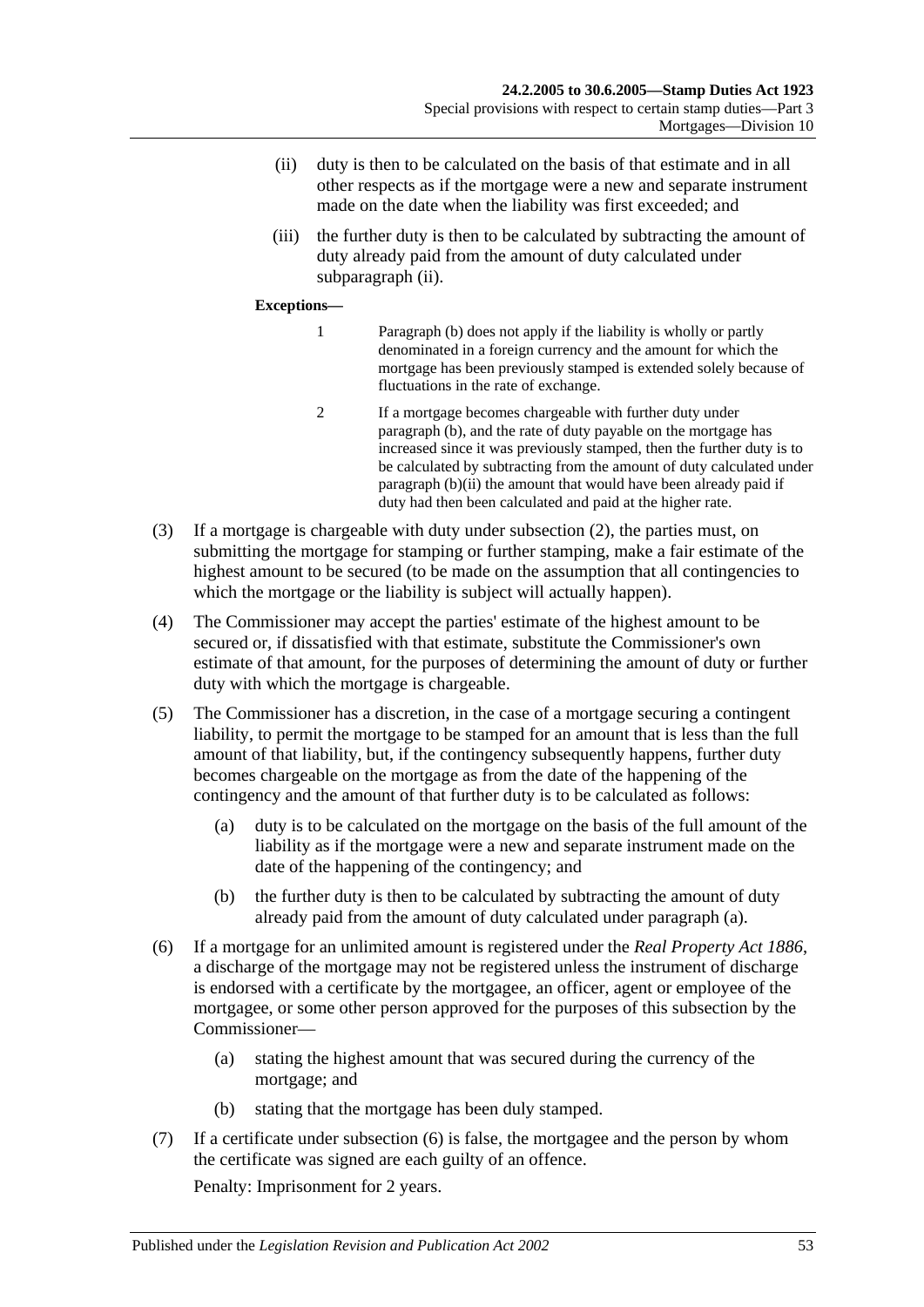(8) In this section references to an amount secured or to be secured by a mortgage are, if the mortgage secures both principal and interest or principal, interest, and rates taxes or other recurrent charges in respect of land, to be read as references to the principal only.

## **80—Security for repayment by periodical payments, how to be charged**

A security for the payment of any rentcharge, annuity or other periodical payment, by way of repayment or in satisfaction or discharge of any loan, advance or payment intended to be so repaid, satisfied or discharged, shall be chargeable with the same duty as a similar security for the payment of the sum of money so lent, advanced or paid.

# <span id="page-71-0"></span>**81—Transfers and further charges**

- (1) No transfer of a duly stamped security and no security by way of further charge for money or stock added to money or stock previously secured by a duly stamped instrument shall be chargeable with any duty by reason of containing any further or additional security for the money or stock transferred or previously secured, or the interest or dividends thereon, or any new covenant, proviso, power, stipulation or agreement in relation thereto or any further assurance of the property comprised in the transferred or previous security.
- (2) However, [subsection](#page-71-0) (1) does not apply if the security is over, or relates to, land that is subject to the provisions of the *[Real Property Act](http://www.legislation.sa.gov.au/index.aspx?action=legref&type=act&legtitle=Real%20Property%20Act%201886) 1886*.

# **81A—Duty may be denoted in certain cases by adhesive stamps**

- (1) Subject to [subsection](#page-71-1) (2), the duty on a security by way of mortgage, bond, debenture or covenant securing the payment or repayment of an amount not exceeding \$6 000 may be denoted by an adhesive stamp affixed in accordance with the regulations.
- <span id="page-71-1"></span>(2) This section does not apply in respect of a security by way of mortgage for the payment or repayment of moneys that may become due on an account current unless—
	- (a) where the total amount secured or to be ultimately recoverable is limited—the amount so limited does not exceed \$6 000; or
	- (b) where the total amount secured or to be ultimately recoverable is not limited—the total amount actually secured or recoverable does not exceed \$6 000.

## **81B—Duty chargeable proportioned to value of South Australian property**

- (1) A security that creates a charge on property in South Australia and property outside South Australia may, subject to this section, be stamped for less than the full amount *ad valorem* duty otherwise appropriate to the amount secured.
- (2) The amount for which the security is stamped must however be sufficient to satisfy the following formula:

$$
\frac{A_1}{A_2} \ge \frac{V_1}{V_2}
$$

Where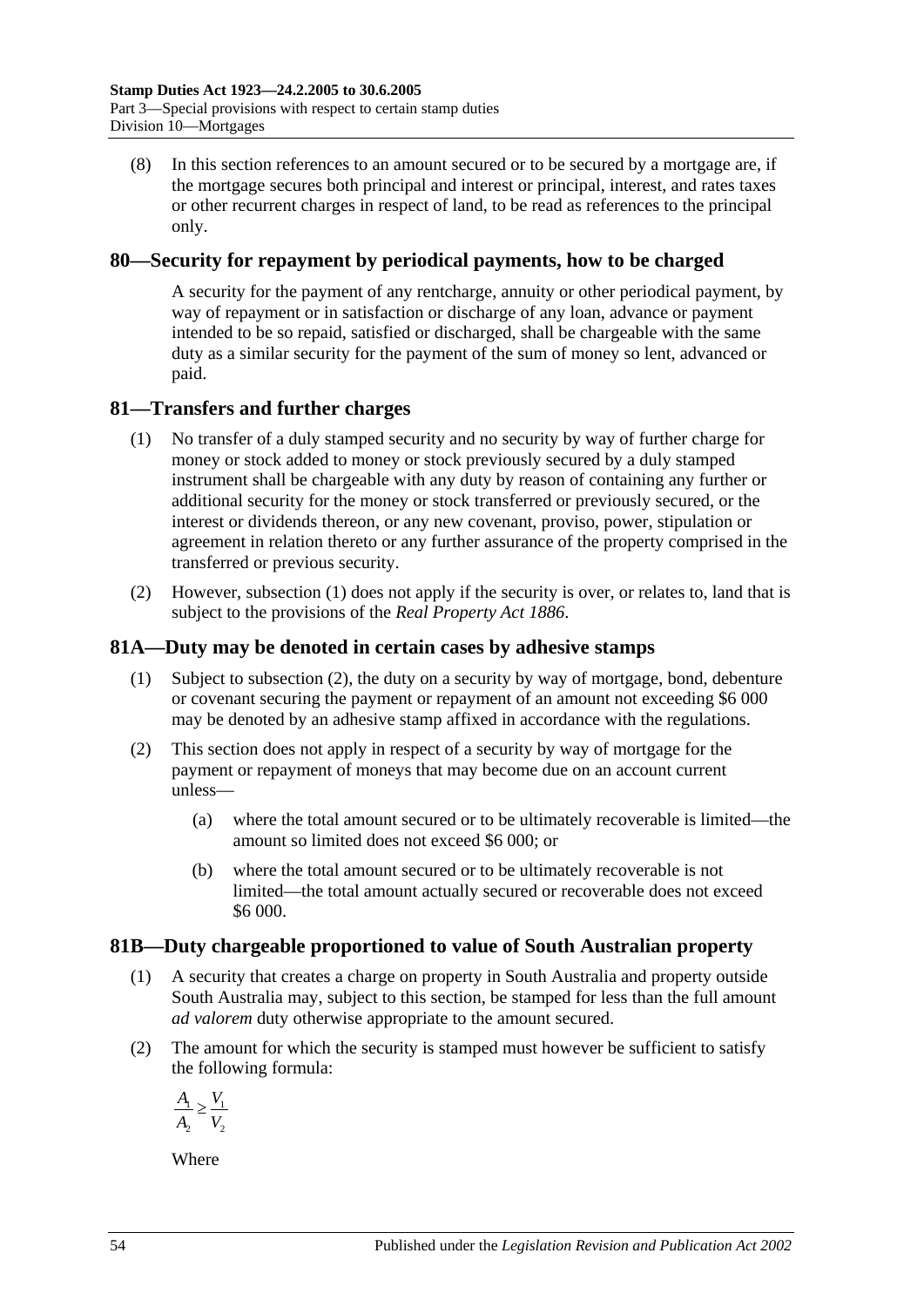$A<sub>i</sub>$  is the amount for which the security is stamped

*A2* is the amount on which *ad valorem* duty would, apart from this section, be chargeable

 $V_1$  is the value of property situated in South Australia

 $V_2$  is the total value of the property subject to the security.

- (3) A security stamped under this section is available as a security on property situated in South Australia for such amount only as the *ad valorem* duty denoted on the security extends to cover.
- (4) If a security does not create a charge on property in South Australia it may be stamped with a stamp indicating that no *ad valorem* duty is payable.

### **81C—Duty paid on one mortgage may be denoted as having been paid on another mortgage**

- <span id="page-72-0"></span>(1) The Commissioner may, upon the application of a party to a mortgage upon which duty has been paid, authorise the whole or a part of the duty paid upon the mortgage to be denoted as having been paid upon some other mortgage or mortgages if he is satisfied, upon the basis of such evidence as he may require—
	- (a) that the duty was paid upon the first mentioned mortgage instead of the other mortgage or mortgages as a result of an error on the part of a party to the mortgage or his agent; and
	- (b) that the parties to the first mentioned mortgage are the same as the parties to the other mortgage or mortgages; and
	- (c) that the first mentioned mortgage has not been acted upon or relied upon in any way as a security.
- (2) An application under [subsection](#page-72-0) (1) must—
	- (a) be made in a form approved by the Commissioner; and
	- (b) be made not later than three months after the date on which duty was paid upon the first mentioned mortgage; and
	- (c) be accompanied by the prescribed charge.
- (3) The Commissioner may, upon an application under [subsection](#page-72-0) (1), if he thinks it just to do so, waive payment of the prescribed charge.
- (4) The Commissioner may require any evidence given in support of an application under [subsection](#page-72-0) (1) to be verified by statutory declaration.
- (5) Duty shall not be denoted as having been paid upon the other mortgage or mortgages in pursuance of [subsection](#page-72-0) (1) unless the original and every copy of the first mentioned mortgage stamped under this Act has been produced to the Commissioner and dealt with in accordance with the regulations.
- (6) For the purposes of this section—
	- (a) mortgagees that are related corporations shall be regarded as one and the same person; and
	- (b) corporations are related if they are related for the purposes of the *Corporations Act 2001* of the Commonwealth.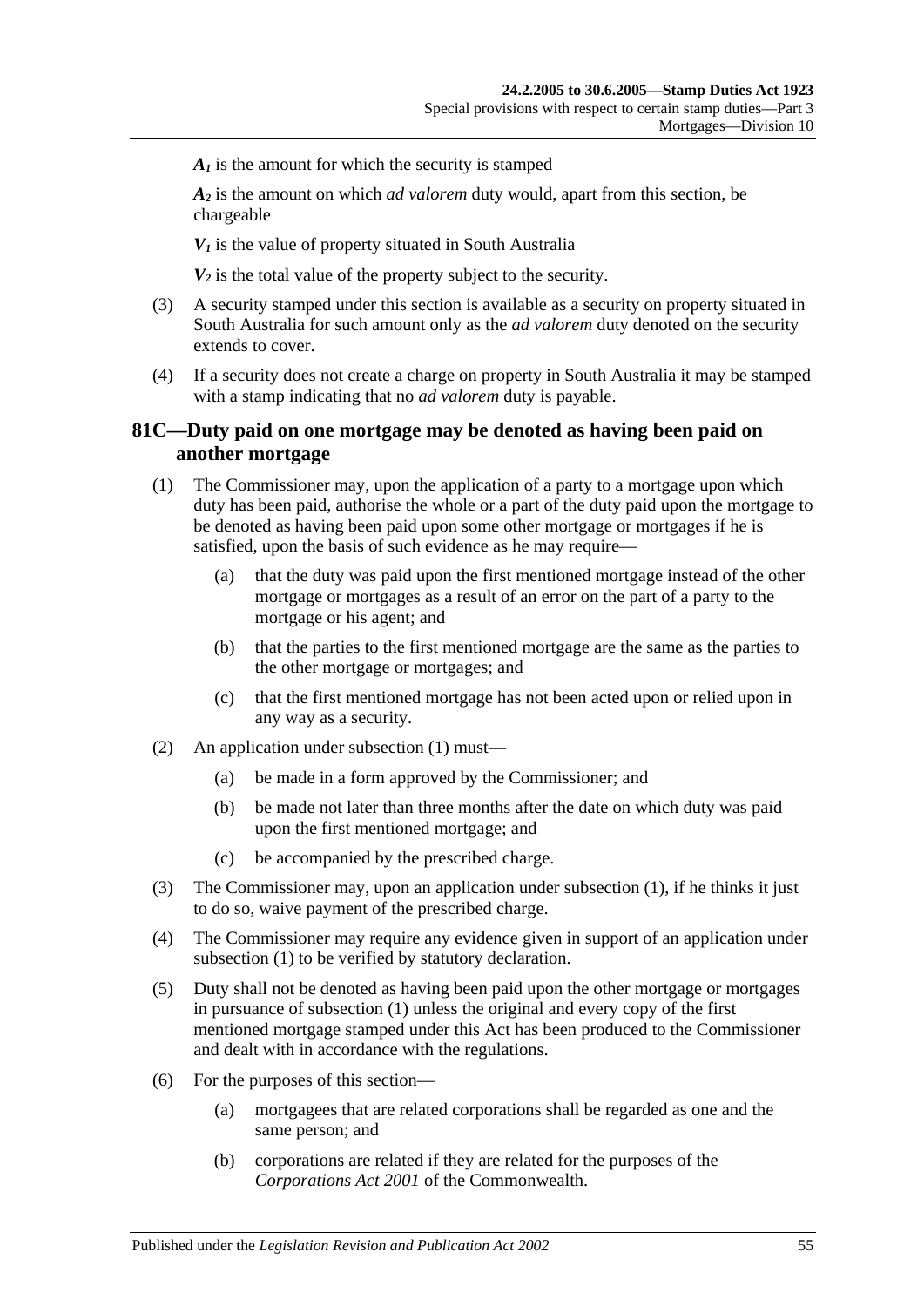## **81D—Refinancing of primary producers' loans**

- (1) If the Commissioner is satisfied—
	- (a) that a mortgage over land (the *new mortgage*) provides for the refinancing of a loan secured by a previous mortgage (whether or not with the same mortgagee) that is being fully discharged; and
	- (b) that both the new mortgage and the previous mortgage apply to the same, or substantially the same, land; and
	- (c) that the land is used wholly or mainly for the business of primary production and is not less than 0.8 hectares in area; and
	- (d) that the sole or principal business of the mortgagor is the business of primary production; and
	- (e) that the mortgagor under both mortgages is the same person, and is not a public company or a subsidiary of a public company,

duty is not chargeable on so much of the amount under the new mortgage as secures the balance outstanding under the previous mortgage.

- (2) The Commissioner may require a party to a mortgage in respect of which a benefit is claimed under this section to provide such information or evidence as the Commissioner may require for the purpose of determining whether the mortgage is entitled to that benefit.
- (3) The Commissioner may require the information or evidence to be given on oath or verified by statutory declaration.
- (4) In this section—

*subsidiary*, in relation to a public company, means a body corporate that is a subsidiary of the public company within the meaning of the *Corporations Act 2001* of the Commonwealth;

*public company* means a public company within the meaning of the *Corporations Act 2001* of the Commonwealth.

(5) This section applies in relation to mortgages executed after the commencement of section 5 of the *[Stamp Duties \(Miscellaneous No. 2\) Amendment Act](http://www.legislation.sa.gov.au/index.aspx?action=legref&type=act&legtitle=Stamp%20Duties%20(Miscellaneous%20No.%202)%20Amendment%20Act%201997) 1997*.

#### **81E—Refinancing of loan due to rural branch closure**

- (1) If the Commissioner is satisfied—
	- (a) that a mortgage over property with a financial institution as mortgagee (the *new mortgage*) provides for the refinancing of a loan secured by a previous mortgage (with another financial institution as mortgagee) that is being fully discharged; and
	- (b) that both the new mortgage and the previous mortgage apply to the same, or substantially the same, property; and
	- (c) that the sole or principal reason for refinancing the loan is the closure of a branch office (situated in a town, township or settlement outside Metropolitan Adelaide) of the financial institution that was the mortgagee under the previous mortgage; and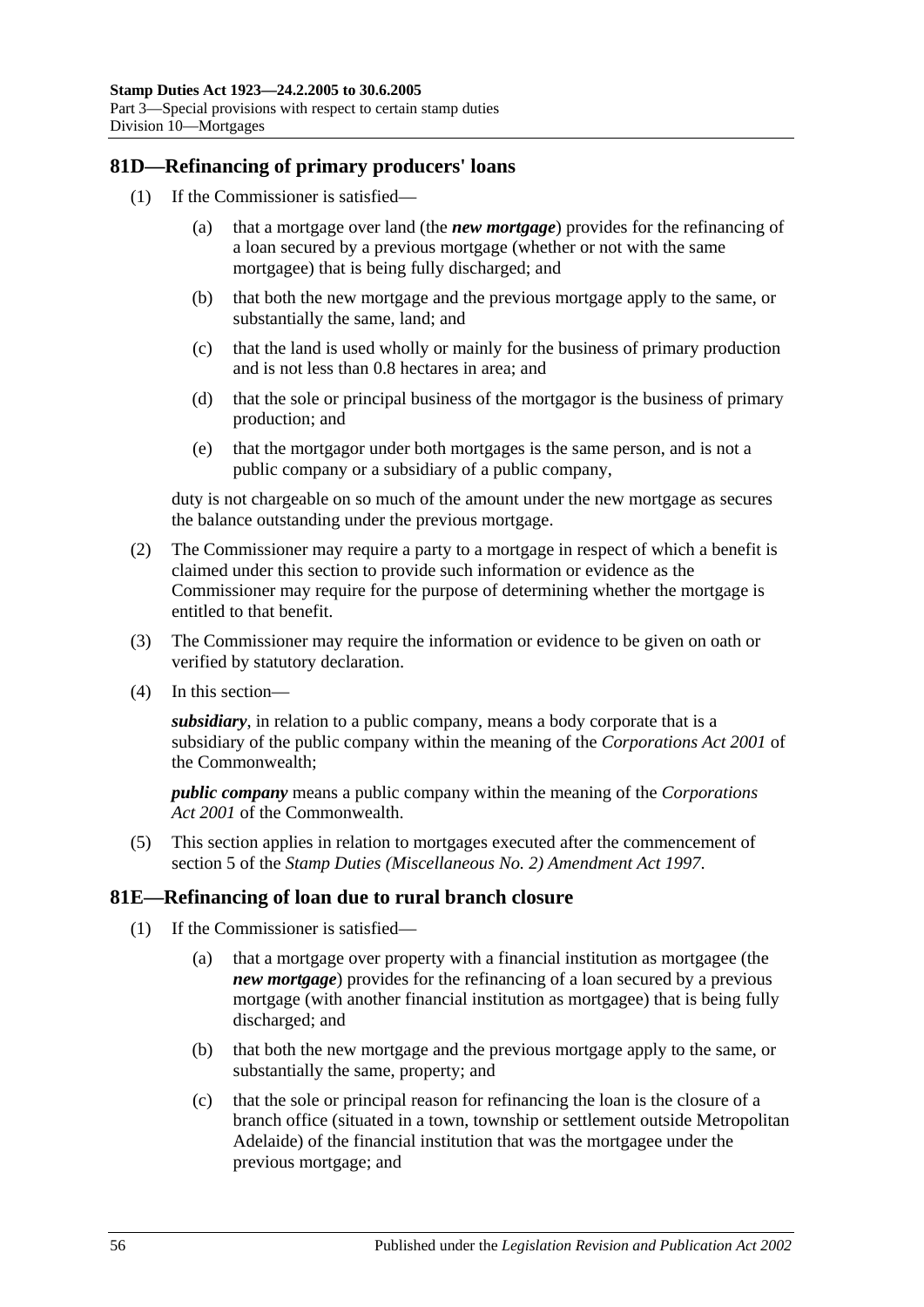- (d) that the financial institution that was the mortgagee under the previous mortgage does not have another branch office in the same town, township or settlement; and
- (e) that the mortgagee under the new mortgage is a financial institution with a branch office—
	- (i) in the same town, township or settlement as the closing branch office; or
	- (ii) if no financial institution has a branch office in that town, township or settlement—in the next closest town, township or settlement (outside Metropolitan Adelaide) in which a branch office of a financial institution is situated; and
- (f) that the mortgagor under both mortgages is the same person,

duty is not chargeable on so much of the amount under the new mortgage as was subjected to the payment of duty under the previous mortgage.

- (2) The Commissioner may require a party to a mortgage in respect of which a benefit is claimed under this section to provide such information or evidence as the Commissioner may require for the purpose of determining whether the mortgage is entitled to that benefit.
- (3) The Commissioner may require the information or evidence to be given on oath or verified by statutory declaration.
- (4) In this section—

*branch office* of a financial institution includes an agent of the financial institution who is authorised to act as a branch office of the financial institution:

*financial institution* means a financial institution within the meaning of the *[Financial](http://www.legislation.sa.gov.au/index.aspx?action=legref&type=act&legtitle=Financial%20Institutions%20Duty%20Act%201983)  [Institutions Duty Act](http://www.legislation.sa.gov.au/index.aspx?action=legref&type=act&legtitle=Financial%20Institutions%20Duty%20Act%201983) 1983*;

*Metropolitan Adelaide* means the part of the State that is comprised of Metropolitan Adelaide within the meaning of the *[Development Act](http://www.legislation.sa.gov.au/index.aspx?action=legref&type=act&legtitle=Development%20Act%201993) 1993*.

(5) This section applies in relation to mortgages executed after its commencement.

#### <span id="page-74-0"></span>**82—Unregistered mortgages protected by caveats**

- (1) A caveat under the *[Real Property Act](http://www.legislation.sa.gov.au/index.aspx?action=legref&type=act&legtitle=Real%20Property%20Act%201886) 1886* to protect an interest arising under an unregistered mortgage is chargeable with duty.
- (2) The amount of duty chargeable on a caveat to which [subsection](#page-74-0) (1) applies is—
	- (a) if the mortgage to which the caveat relates has been stamped—\$10;
	- (b) if the mortgage to which the caveat relates has not been stamped—\$10 plus the amount of duty that would be payable on the mortgage if produced for stamping.
- $(3)$  If—
	- (a) stamp duty is paid on a caveat in respect of a mortgage that has not been stamped; and
	- (b) the mortgage is subsequently produced for stamping,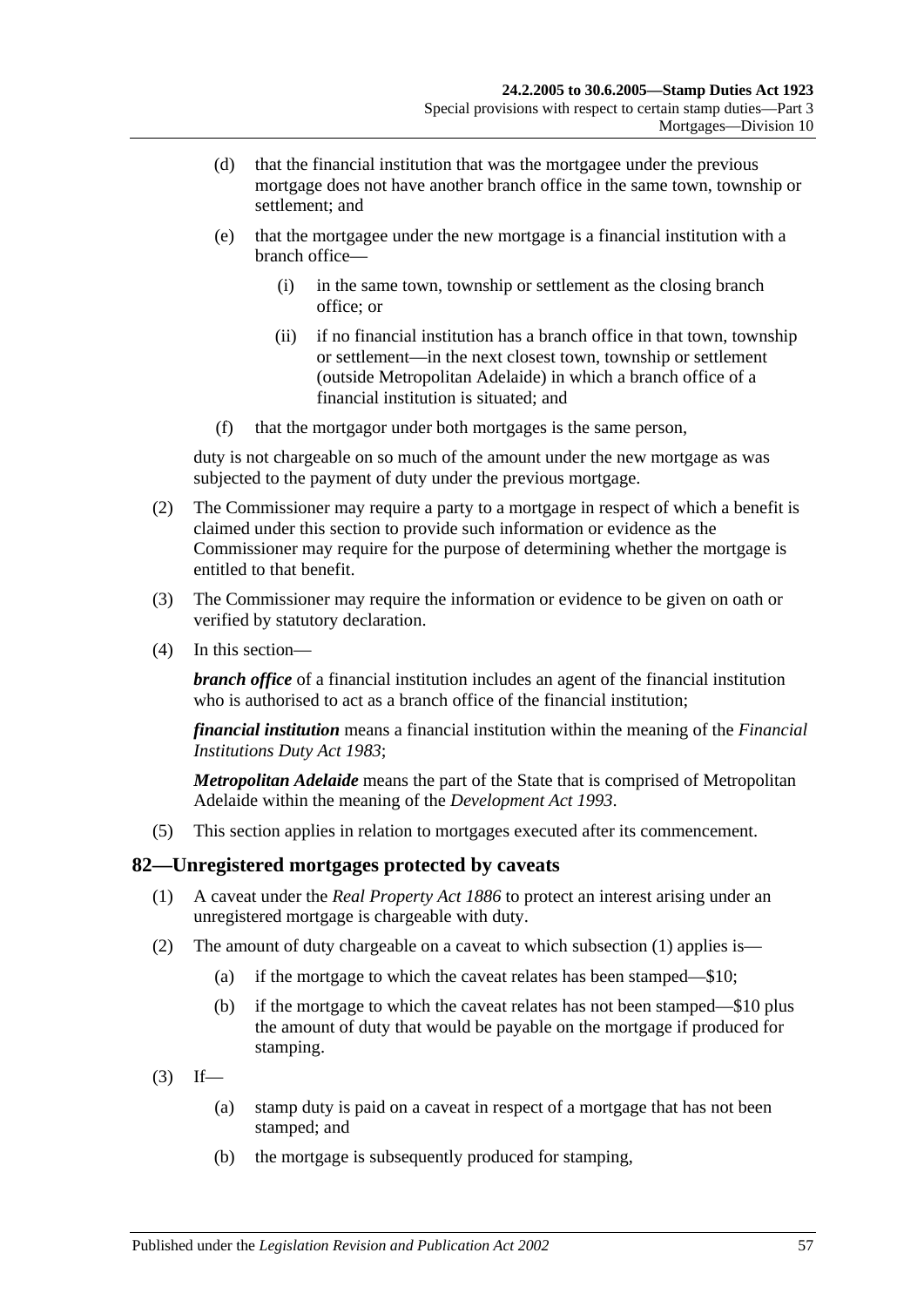the mortgage is not chargeable with duty to the extent to which duty in respect of the mortgage has been paid on the caveat.

## **83—Exemption from duty for first home owners**

- (1) If the Commissioner is satisfied that a mortgage secures a loan taken out to finance liabilities under an eligible first home owner transaction entered into on or after 27 May 2004, the following provisions apply:
	- (a) if the mortgage secures liabilities under the eligible first home owner transaction and no other liability—no stamp duty is payable in respect of the mortgage;
	- (b) if the mortgage secures liabilities under the eligible first home owner transaction and some other liability—the stamp duty otherwise payable is reduced by the amount of stamp duty that would, apart from this subsection, have been applicable if the mortgage—
		- (i) secured only liabilities under the eligible first home owner transaction; but
		- (ii) attracted no concessional rate of duty as a home mortgage.
- (2) A transaction is an eligible first home owner transaction if—
	- (a) the party or parties to the transaction who seek the benefit of this section have made an application for a first home owner grant under the *[First Home](http://www.legislation.sa.gov.au/index.aspx?action=legref&type=act&legtitle=First%20Home%20Owner%20Grant%20Act%202000)  [Owner Grant Act](http://www.legislation.sa.gov.au/index.aspx?action=legref&type=act&legtitle=First%20Home%20Owner%20Grant%20Act%202000) 2000* in relation to the transaction and comply with the eligibility criteria under that Act; and
	- (b) the transaction—
		- (i) is an eligible transaction; and
		- (ii) has been completed,

within the meaning of that Act.

- (3) The Commissioner may stamp a mortgage under this section in anticipation of the relevant conditions for an exemption or partial exemption as prescribed by this section being satisfied.
- (4) If the conditions are not in fact satisfied, the Commissioner may recover the amount of the exemption or partial exemption from any party to the mortgage as a debt.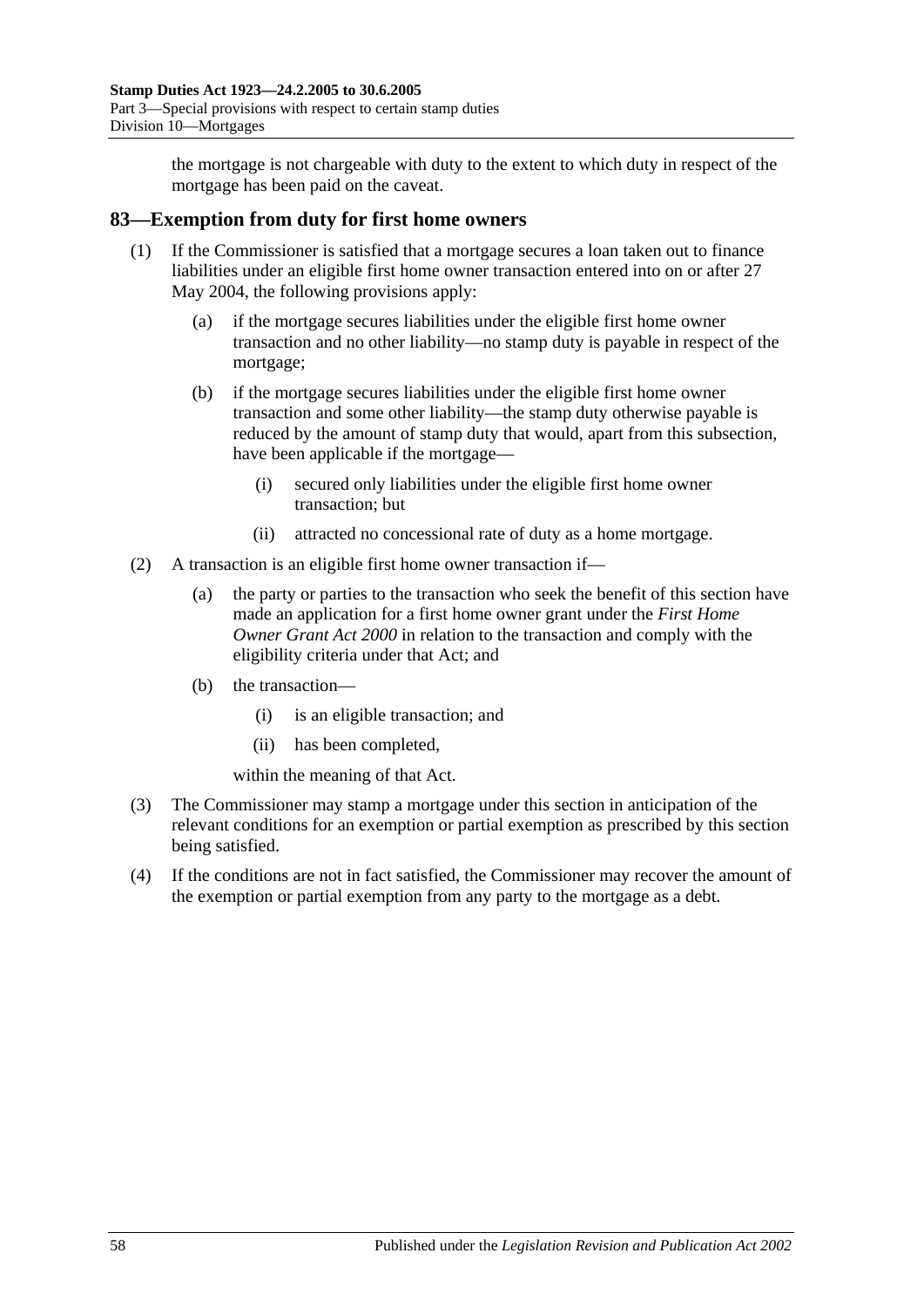# <span id="page-76-0"></span>**Part 3A—Special provisions relating to financial products**

# **Division 1—Interpretation**

## **90A—Interpretation**

In this Act, unless inconsistent with the context or some other meaning is clearly intended—

*Australian CS facility licensee* means the holder of an Australian CS facility licence under Chapter 7 of the *Corporations Act 2001* of the Commonwealth;

*broker* means a person who is a broker under the operating rules of a registered market licensee;

*broker's agent* means a person who is an agent or employee of a broker within the meaning of any corresponding Act and is carrying on business for, or on behalf of, that broker in this State;

*corresponding Act* means an enactment in force in a State other than this State or in a Territory of the Commonwealth that is declared by proclamation to be a corresponding Act for the purposes of this Part;

*CS facility* means a clearing and settlement facility within the meaning of Chapter 7 of the *Corporations Act 2001* of the Commonwealth operated by an Australian CS facility licensee;

*CSF identifier*, in relation to a CSF transaction, means a distinctive code assigned to, or in relation to, the transaction by, or under the operating rules of, the relevant CS facility;

*CSF participant* means a person who is a participant in relation to a CS facility within the meaning of section 761A of the *Corporations Act 2001* of the Commonwealth;

*CSF transaction* means—

- (a) a transaction that is conducted through a CS facility in order to allow parties to a transaction relating to financial products to meet obligations to each other that arise from entering into the transaction and that is of a kind prescribed by regulations made for the purposes of paragraph (b) of section 768A of the *Corporations Act 2001* of the Commonwealth; or
- (b) a transaction of a kind brought within the ambit of this definition by the regulations;

*dealer* means a broker or a broker's agent within the meaning of this Act or any corresponding Act;

*error transaction* means each of the following transfers:

- (a) a CSF transaction made to reverse a CSF transaction that was made mistakenly not more than seven days earlier;
- (b) the CSF transaction so reversed;

*exempt transaction* means a conveyance (including a sale or purchase) of a quoted financial product made after 30 June 2001;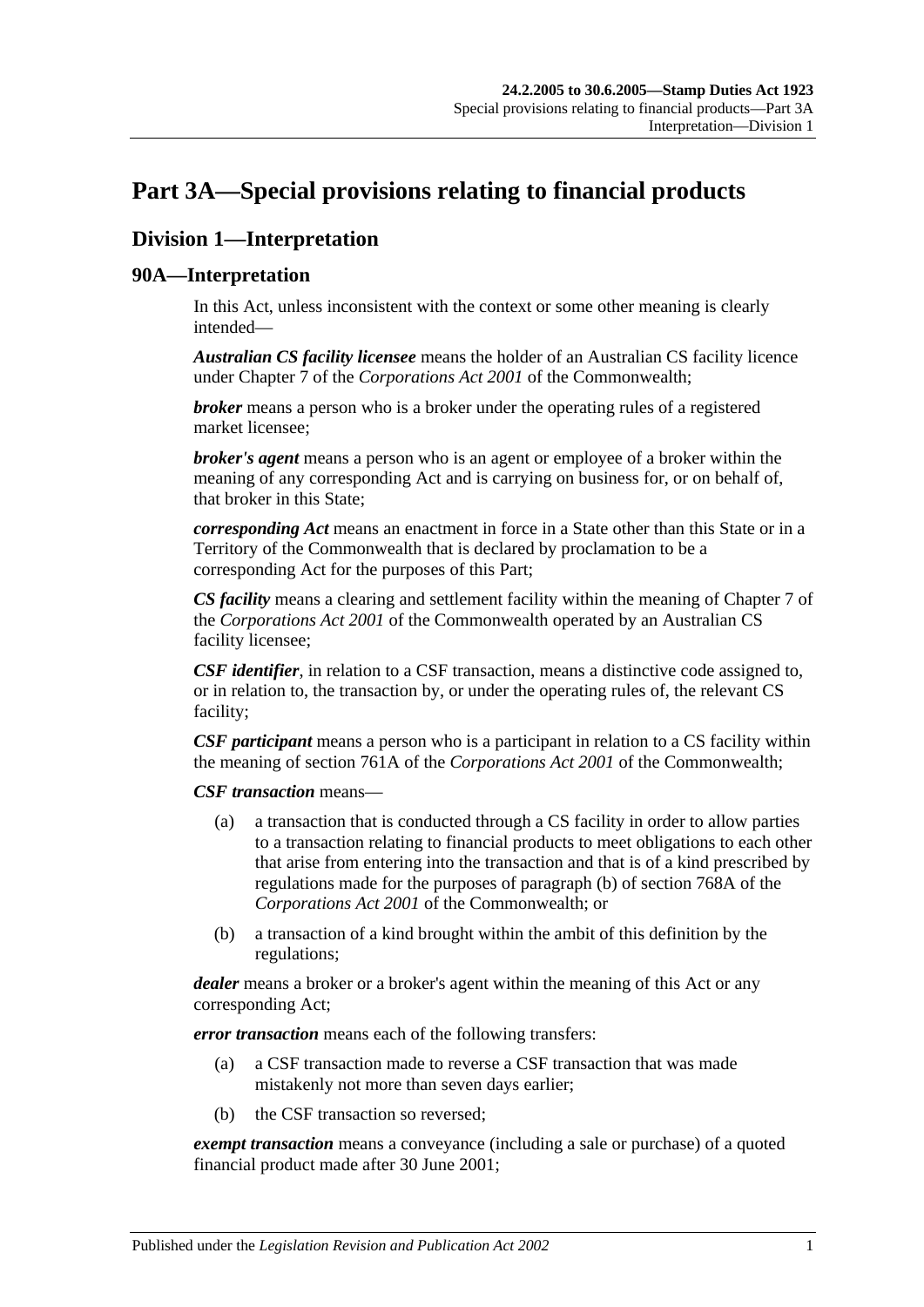*financial market* means a financial market within the meaning of Chapter 7 of the *Corporations Act 2001* of the Commonwealth;

*foreign company* has the same meaning as is assigned to the term by section 9 of the *Corporations Act 2001* of the Commonwealth;

*identification code*, in relation to a CSF participant, means a code that, for the purposes of the operating rules of the relevant CS facility, is the CSF participant's identification code, or one of the CSF participant's identification codes, as the case may be;

*operating rules* of a CS facility, or of a financial market, has the same meaning as is assigned to the term by section 761A of the *Corporations Act 2001* of the Commonwealth;

*proper CSF transaction* means—

- (a) a CSF transaction involving a financial product effected in accordance with the operating rules of the relevant CS facility; or
- (b) a CSF transaction involving a financial product that substantially complies with the operating rules of the relevant CS facility;

*quoted financial product* means a financial product that is quoted on a recognised financial market (see [section](#page-6-0) 2);

*registered CS facility licensee* means an Australian CS facility licensee registered by the Commissioner under [Division 4;](#page-86-0)

*registered market licensee* means an Australian market licensee registered by the Commissioner under [Division 4;](#page-86-0)

*relevant company* means—

- (a) a South Australian registered company; or
- (b) a foreign company with a registered office under the *Corporations Act 2001* of the Commonwealth that is situated in this State;

*relevant CSF participant*, in relation to a CSF transaction, means the CSF participant who is, according to [Division 3,](#page-83-0) liable to pay duty chargeable in respect of the transaction, or, if no duty is chargeable, the CSF participant who would be so liable if duty were chargeable;

*South Australian dealer* means a broker or a broker's agent;

*South Australian registered company* means a company incorporated or taken to be incorporated under the *Corporations Act 2001* of the Commonwealth that is taken to be registered in South Australia for the purposes of that Act;

*transfer document*, in relation to a CSF transaction, means a document that is used to effect the transfer of a financial product from one party to the transaction to the other party;

*transfer value*, in relation to a financial product involved in a CSF transaction, means—

(a) in a case involving the sale of the financial product—the total consideration for the sale or the unencumbered market value of the financial product as at the date of sale, whichever is the greater; or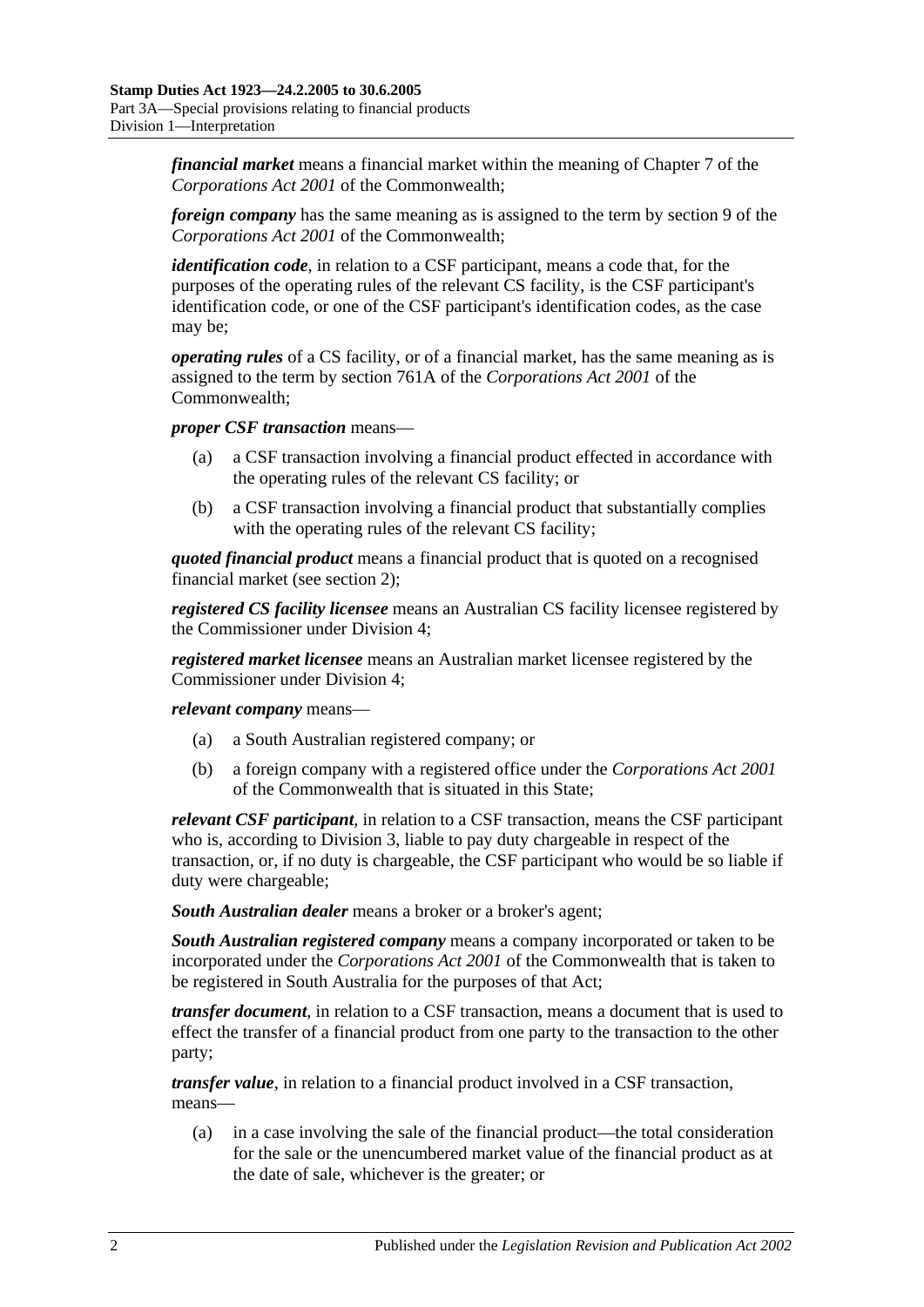(b) in any other case—the unencumbered market value of the financial product at the date of the transaction.

## **90AB—Share buy-back**

- (1) An instrument under which a shareholder transfers or divests shares to give effect to a transaction under which a company buys back its own shares is a conveyance of the shares.
- (2) This section—
	- (a) applies to an instrument whether created or executed before or after the commencement of this section; and
	- (b) applies whether the transfer or divestiture of shares occurred before, or occurs after, the commencement of this section; but
	- (c) does not apply in relation to redeemable preference shares unless they are bought back on terms other than those on which they were on issue.

## **90AC—Exempt transactions**

- (1) No duty is payable under this Part in relation to an exempt transaction.
- (2) No return is required under this Part in relation to an exempt transaction.

## <span id="page-78-0"></span>**Division 2—Duty on sales and purchases by brokers**

## **90B—Application of Division**

- (1) This Division and the duty chargeable in accordance with [Schedule 2](#page-102-0) on the return referred to in [section](#page-80-0) 90D apply and have effect to and in relation to a sale or purchase of a financial product only where—
	- (a) the sale or purchase of the financial product—
		- (i) is made by or through a South Australian dealer; or
		- (ii) is made by or through a dealer in a prescribed place and the financial product is—
			- (A) a financial product of a relevant company; or
			- (B) a unit of a unit trust scheme the principal register of which is situated in this State; and
	- (b) the consideration for the sale or purchase is in money or money's worth not less than the unencumbered market value of the financial product; and
	- (c) the financial product is quoted on, or permission to deal therein has been granted by, a financial market of a registered market licensee; and
	- (d) no duty is charged against the transferor or the transferee under [Schedule 2](#page-102-0) in respect of the conveyance or transfer of the financial products on the sale thereof.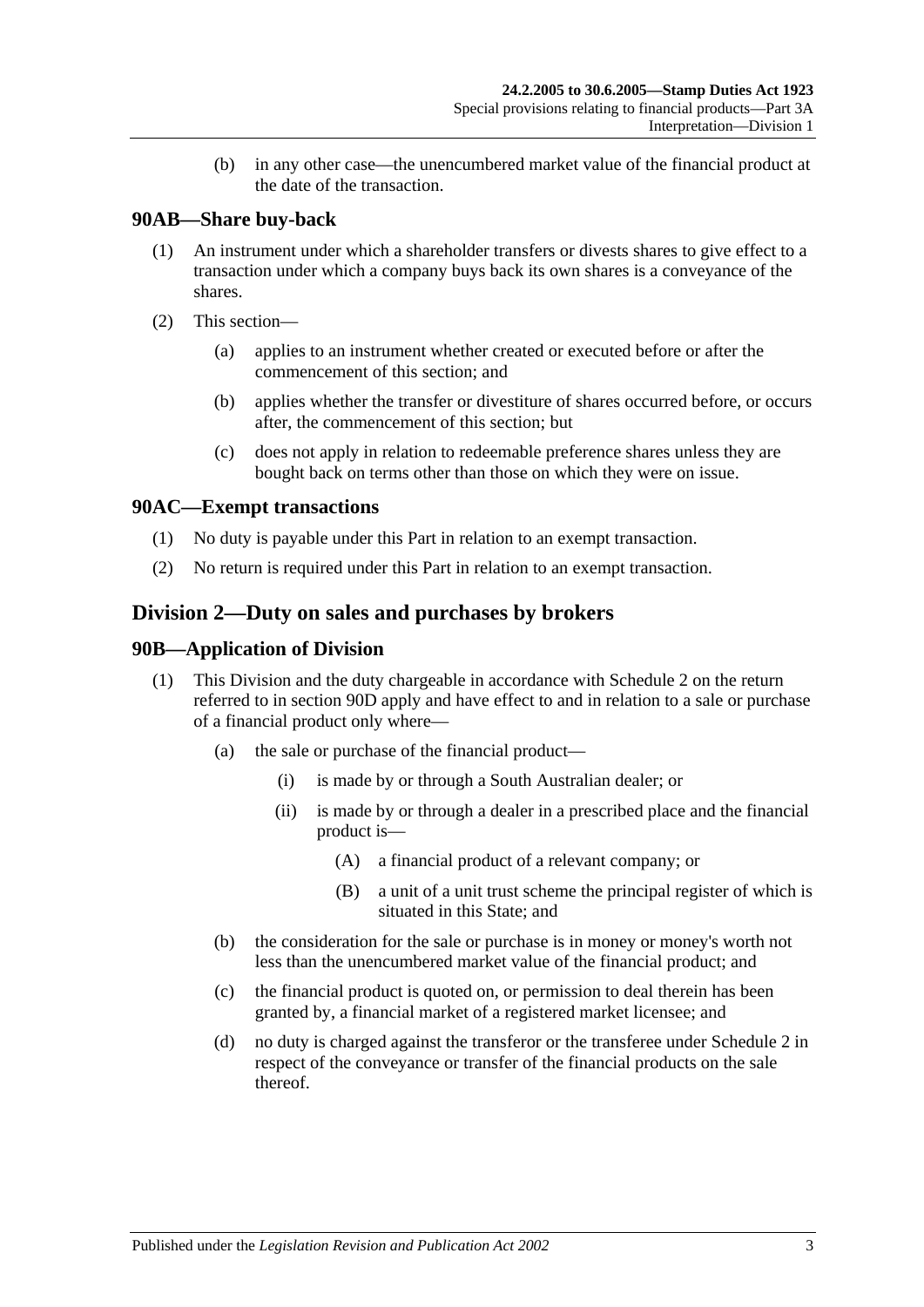- <span id="page-79-0"></span>(2) A sale or purchase of a financial product is only made by or through a South Australian dealer or a dealer in a prescribed place—
	- (a) in relation to a South Australian dealer—if the sale or purchase (wherever occurring) is made pursuant to an order to sell or an order to purchase lodged with him or her in the State; or
	- (b) in relation to a dealer in a prescribed place—if the sale or purchase (wherever occurring) is made pursuant to an order to sell or an order to purchase lodged with him or her in the prescribed place; or
	- (c) if the sale or purchase (wherever occurring) is made on the dealer's own account or behalf.
- (3) For the purposes of [subsection](#page-79-0) (2)—
	- (a) a South Australian dealer or a dealer in a prescribed place who makes a purchase of a financial product, whether on his or her own account or on behalf of another, from a person who is not a dealer will, despite the fact that no order to sell was lodged with the dealer, be taken to have also made a sale of the financial product pursuant to an order to sell lodged with him or her in the State or in the prescribed place (as the case may require) by the person from whom the purchase was made; and
	- (b) a South Australian dealer or a dealer in a prescribed place who makes a sale of a financial product, whether on his or her own account or on behalf of another, to a person who is not a dealer will, despite the fact that no order to purchase was lodged with the dealer, be taken to have also made a purchase of the financial product pursuant to an order to purchase lodged with him or her in the State or in the prescribed place (as the case may require) by the person to whom the sale was made.

## <span id="page-79-2"></span><span id="page-79-1"></span>**90C—Records of sales and purchases of financial products**

- (1) Subject to [subsections](#page-80-1) (3) and [\(4\),](#page-80-2) a dealer shall, forthwith on a sale or purchase being made or being deemed to have been made, being a sale or purchase to or in relation to which this Division applies, make a record relating to the sale or purchase showing—
	- (c) the date of the sale or purchase; and
	- (d) the name of the principal (if any) for whom such sale or purchase was made; and
	- (e) the name of the dealer (if any) with whom the sale or purchase was effected; and
	- (f) the quantity and full description of the financial product sold or purchased; and
	- (g) the selling or purchase price of such financial product or, if more than one, of each financial product and the total selling or purchase price of all; and
	- (h) the amount of stamp duty chargeable in accordance with [Schedule 2](#page-102-0) in respect of that sale or purchase on the return referred to in [section](#page-80-0) 90D which relates to that sale or purchase; and
	- (i) such other particulars as are prescribed for the purposes of this section.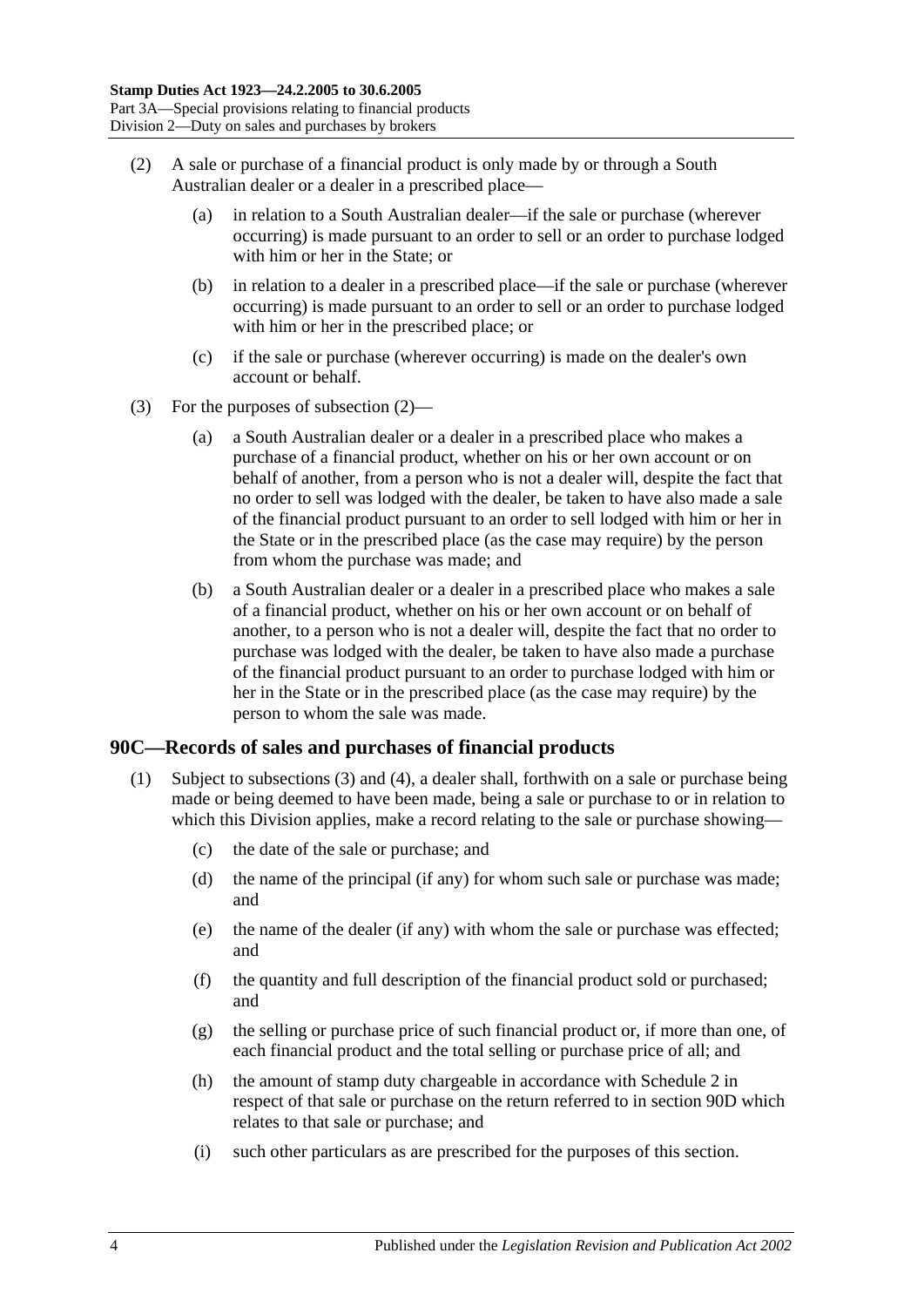- <span id="page-80-1"></span>(3) [Subsection](#page-79-1) (1) does not require a dealer to make a record—
	- (a) in respect of a sale of a financial product, where the sale is made pursuant to an order to sell lodged with him by, or on behalf of, another dealer; or
	- (b) in respect of the purchase of a financial product, where the purchase is made pursuant to an order to purchase lodged with him by, or on behalf of, another dealer; or
	- (c) in respect of any sale or purchase, where the sale or, as the case may be, the purchase is made in circumstances prescribed by the regulations for the purposes of this subsection.
- <span id="page-80-2"></span>(4) [Subsection](#page-79-1) (1) does not apply to the sale or purchase of a financial product, the conveyance or transfer in respect of which would be exempt from duty.
- (5) A dealer may, in any record kept by him pursuant to [subsection](#page-79-1) (1), incorporate therein additional information for his own use.
- (6) A dealer who fails to make a record as required under this section, or fails to keep the record, is guilty of an offence. Penalty: \$10 000.

#### <span id="page-80-0"></span>**90D—Returns to be lodged and duty paid**

- (a1) This section applies to—
	- (a) a South Australian dealer; and
	- (b) a dealer in a prescribed place.
- (1) Every dealer to which this section applies shall, not later than 2.30 p.m. on the Thursday of each week—
	- (a) lodge with the Commissioner a return in the approved form in accordance with this section; and
	- (b) if any stamp duty is payable, but not paid, in respect thereof, pay to the Commissioner the stamp duty in respect of each sale and each purchase to which the return relates as prescribed by [Schedule 2.](#page-102-0)
- (2) The return shall contain a certificate in the approved form relating to all sales and purchases, records relating to which have been made by the dealer under [section](#page-79-2) 90C, being sales and purchases made during the week ended on the Saturday preceding the day on which the return is lodged and the total stamp duty payable on the return in respect of those sales and purchases, and shall contain a certificate signed by the dealer that the record required by [section](#page-79-2) 90C has been duly made and such other particulars as are prescribed; but where there has been no sale or purchase made during that week, the dealer shall lodge with the Commissioner a "Nil" return.
- (3) A dealer who does not lodge a return as required under this section is nevertheless liable to pay duty to the Commissioner as if the dealer had lodged the return required under this section immediately before the time before which it was required to be lodged.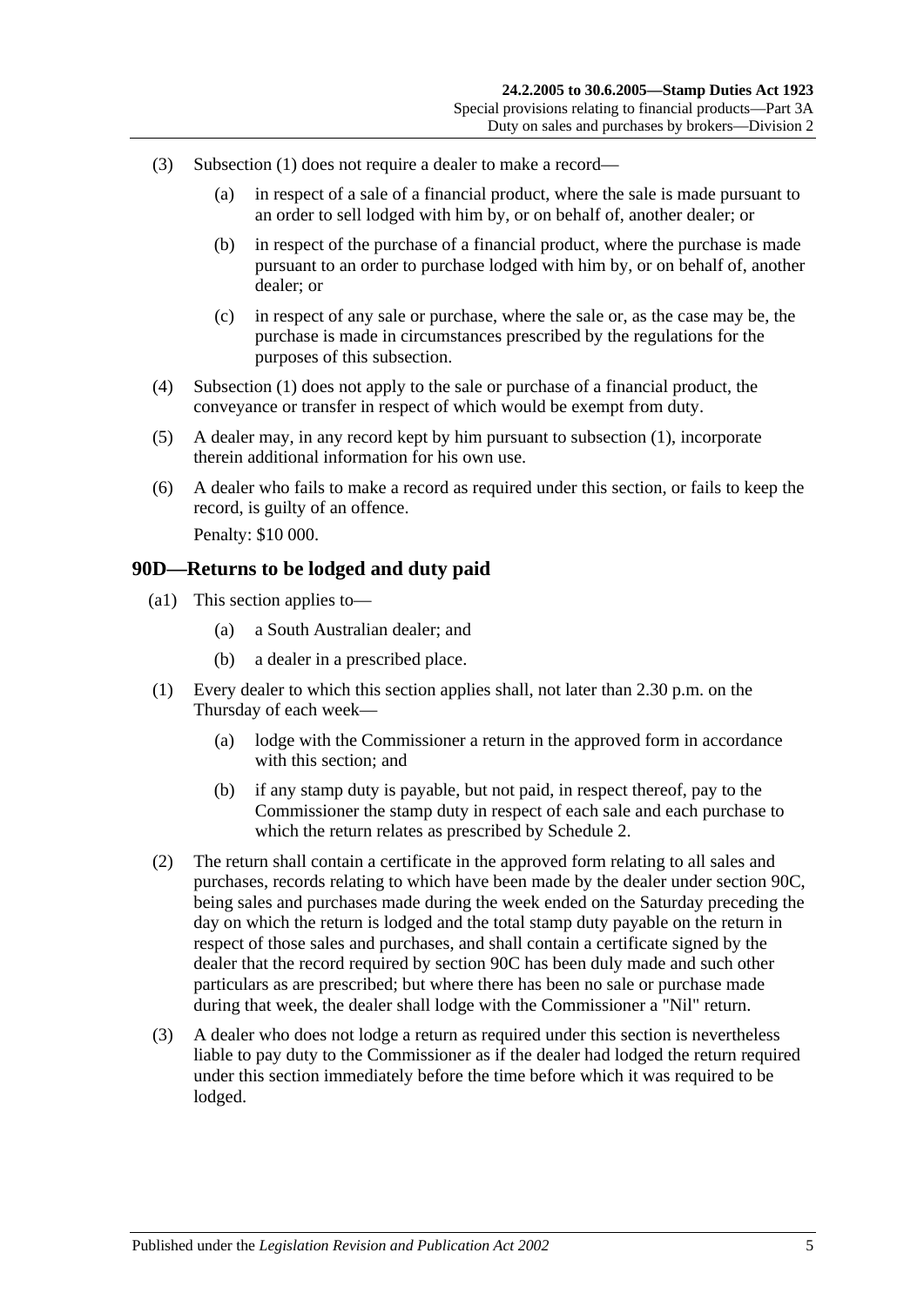## **90E—Endorsement of instrument of transfer as to payment of duty**

- (1) On making the record relating to a sale or purchase in accordance with [section](#page-79-1) 90C(1), or on the making of a sale or purchase to which [section](#page-79-1) 90C(1) does not apply by virtue of the operation of section [90C\(4\),](#page-80-2) the dealer shall, if the transfer on the sale or purchase is not a CSF transaction, either endorse the instrument of transfer in respect of the sale or purchase or ensure that it is endorsed with a statement to the effect that the stamp duty (if applicable) has been or will be paid, and shall affix his stamp and insert the date of the endorsement thereunder.
- (2) A dealer who affixes his or her stamp under such an endorsement without making the appropriate record under [section](#page-79-1) 90C(1) is guilty of an offence. Penalty: \$10 000.
- <span id="page-81-0"></span>(3) If an instrument of transfer of a financial product has affixed to it, in accordance with this section or a corresponding Act, the respective stamps of the dealers by whom the sale and purchase of that financial product has been effected, the instrument will be taken to be duly stamped with *ad valorem* duty.

## **90F—Power of dealer to recover paid duty**

Any dealer who, on lodging with the Commissioner a return pursuant to [section](#page-80-0) 90D, pays any duty under this Act in respect of any sale or purchase of a financial product to which the return relates may recover from the seller or purchaser for whom he made the sale or purchase, or is deemed to have made the sale or purchase, the amount of the duty so paid as a debt due to him and recoverable in a court of competent jurisdiction and may, in reimbursement of that amount, retain any moneys in his hands belonging to the seller or purchaser, as the case may be.

## **90G—Transactions in S.A. financial products on U.K. stock exchange**

(1) In this section, unless the contrary intention appears—

*broker* means a person, firm or corporation who or which is a member of the U.K. and Ireland Stock Exchange;

*corporation* means a municipal or other corporation, company or society;

*financial product* means—

- (a) a financial product of a corporation that, under the *Corporations Act 2001* of the Commonwealth, is taken to be registered in the State; or
- (b) a financial product of a corporation incorporated outside Australia that is listed on a register of the corporation in the State;

*market maker* means a person, firm or corporation who or which is recognised as a market maker according to the rules and practices of the U.K. and Ireland Stock Exchange;

*relevant transaction* means a transaction effecting a transfer from one person to another of a beneficial interest in a financial product that is held in trust by a trustee;

*the U.K. and Ireland Stock Exchange* means The International Stock Exchange of the United Kingdom and the Republic of Ireland;

*trustee* means a person declared to be a trustee under [subsection](#page-82-0) (2).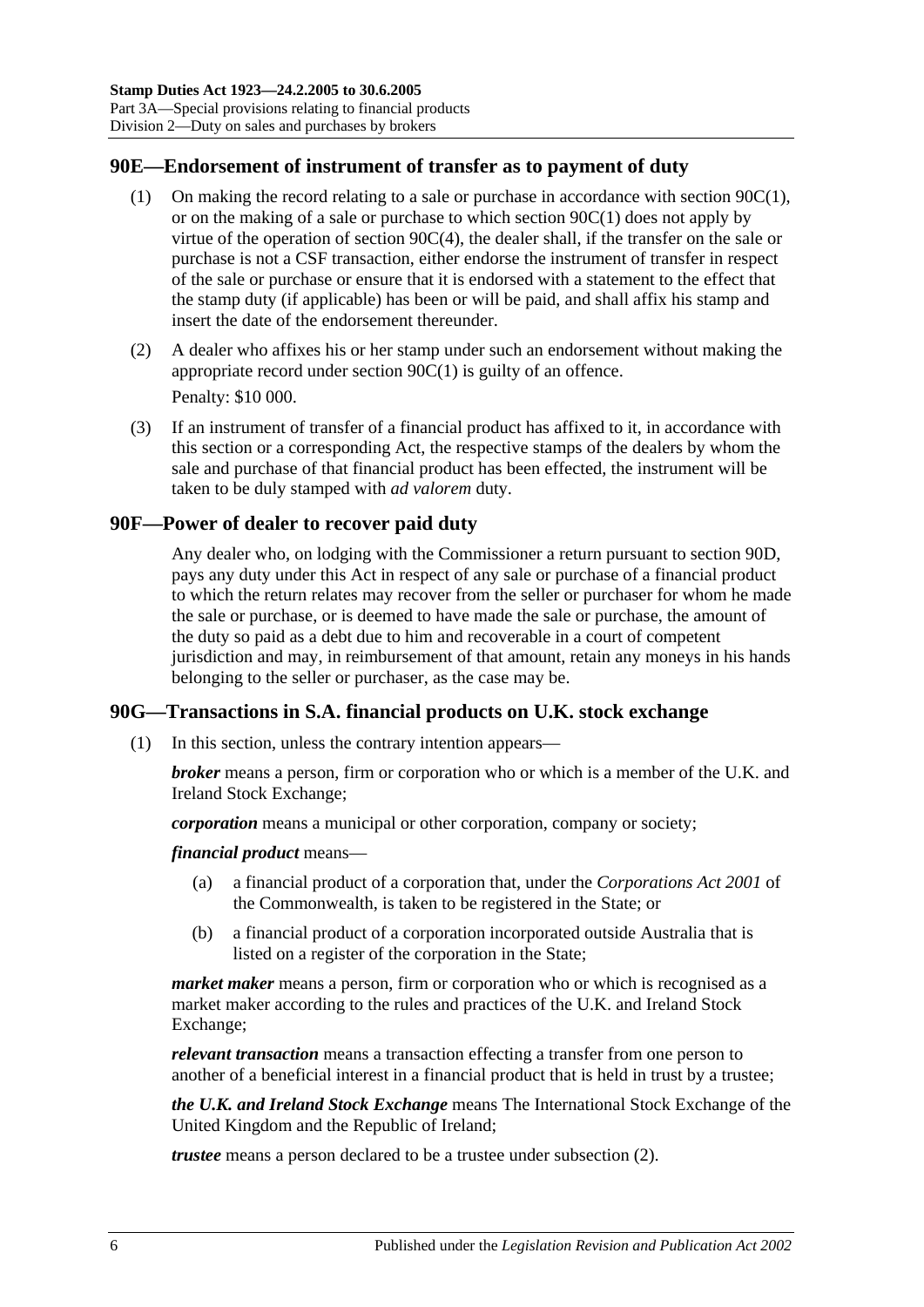- <span id="page-82-0"></span>(2) The Governor may, by notice published in the Gazette—
	- (a) declare a person to be a trustee; or
	- (b) vary or revoke a declaration previously made under this subsection.
- (3) Where a trustee—
	- (a) is notified of a disposition by a beneficiary of an interest in a financial product that the trustee holds in trust; or
	- (b) is directed by a beneficiary to hold a financial product on behalf of some other person,

the trustee shall be deemed to have effected a relevant transaction in relation to that financial product.

- <span id="page-82-1"></span>(4) A trustee shall on or before the twenty-eighth day of each month—
	- (a) furnish to the Commissioner in such manner and form as the Commissioner requires a return setting out particulars of relevant transactions effected by the trustee during the preceding month; and
	- (b) if any duty is payable, in respect of any such relevant transaction, pay to the Commissioner the duty in respect of each such relevant transaction prescribed by [Schedule 2.](#page-102-0)
- (5) A trustee who does not furnish a return as required under this section is nevertheless liable to pay duty to the Commissioner as if the trustee had furnished the return required under this section immediately before the end of the period allowed for furnishing such a return.
- (6) [Subsection](#page-82-1) (4) does not apply to or in respect of a relevant transaction where the disposition to which the relevant transaction relates—
	- (a) is made—
		- (i) by way of security otherwise than to secure the rights of a purchaser or intended purchaser under a contemplated sale; or
		- (ii) in consequence of such a security being no longer required; or
	- (b) is, in accordance with the rules of the U.K. and Ireland Stock Exchange, a stock loan transaction; or
	- (c) is made or effected by a market maker as agent to a broker who acquires a beneficial interest in the financial products as principal and who, within 10 clear days (not including any day on which the U.K. and Ireland Stock Exchange is closed for business) after acquisition, disposes of the beneficial interest in those financial products; or
	- (d) is made or effected by a broker as principal within 10 such clear days after the broker acquired a beneficial interest in those financial products as principal—
		- (i) to a market maker as agent; or
		- (ii) to another broker as principal who, within 10 such clear days after the acquisition, disposes of the beneficial interests in those financial products; or
	- (e) is made or effected by or to a person who is—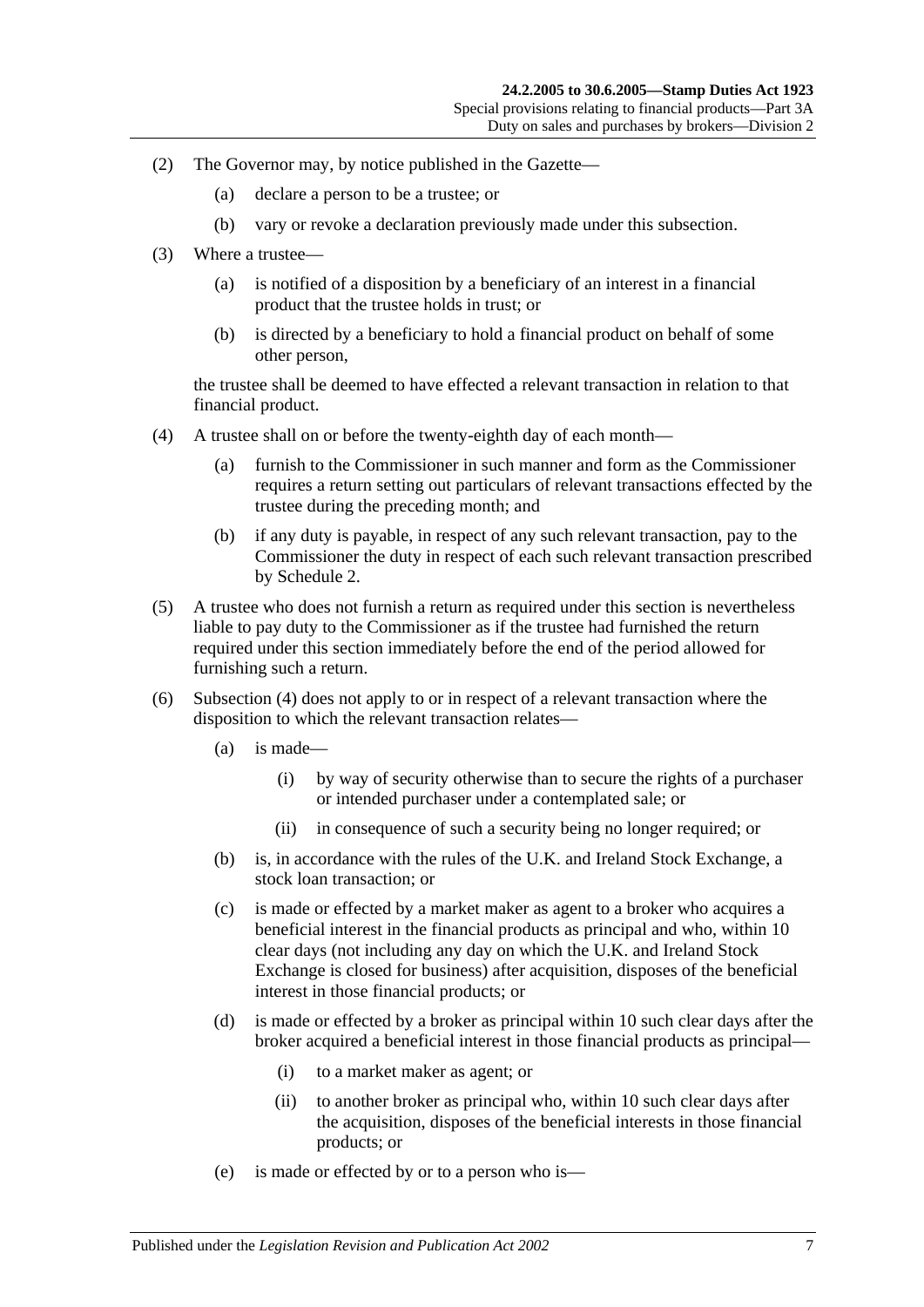- (i) a South Australian dealer; or
- (ii) a dealer in a prescribed place liable to pay duty in respect of the disposition; or
- (f) is made or effected by a market maker as agent to another market maker as agent.
- (7) Where in consequence of a relevant transaction—
	- (a) a beneficial interest in financial products is transferred from a broker to a market maker as agent or from a market maker as agent to a broker; or
	- (b) a beneficial interest in financial products is transferred from a broker to another broker who acquires the interest as principal and who, within 10 clear days after acquisition (not including any day on which the U.K. and Ireland Stock Exchange is closed for business) disposes of the beneficial interest; or
	- (c) a beneficial interest in financial products is transferred from a broker to another broker as principal within 10 such clear days after the acquisition of the beneficial interest by the firstmentioned broker,

the amount payable under [subsection](#page-82-1) (4) in respect of that relevant transaction shall be one-half of the amount that would otherwise be payable.

## <span id="page-83-0"></span>**Division 3—Duty on certain clearing and settlement transactions**

## **90H—Application of Division**

This Division applies to a CSF transaction relating to a financial product if (and only if)—

- (a) the transaction is a proper CSF transaction conducted through a CS facility operated by a registered CS facility licensee; and
- (b) the transaction is made otherwise than on a sale or purchase to which [Division 2](#page-78-0) applies; and
- (c) the financial product is—
	- (i) a share, or a right or CUFS in respect of a share, of a relevant company; or
	- (ii) a unit of a unit trust scheme, or a CUFS in respect of a unit of a unit trust scheme, the principal register of which is situated in this State; or
	- (iii) a unit of a unit trust scheme, or a CUFS in respect of a unit of a unit trust scheme, in relation to which no register exists in Australia and—
		- (A) having as the manager of the scheme a relevant company or a natural person principally resident in this State; or
		- (B) not having a manager but with a trustee that is a relevant company or a natural person principally resident in this State; or
	- (iv) a financial product of a class prescribed for the purposes of this section.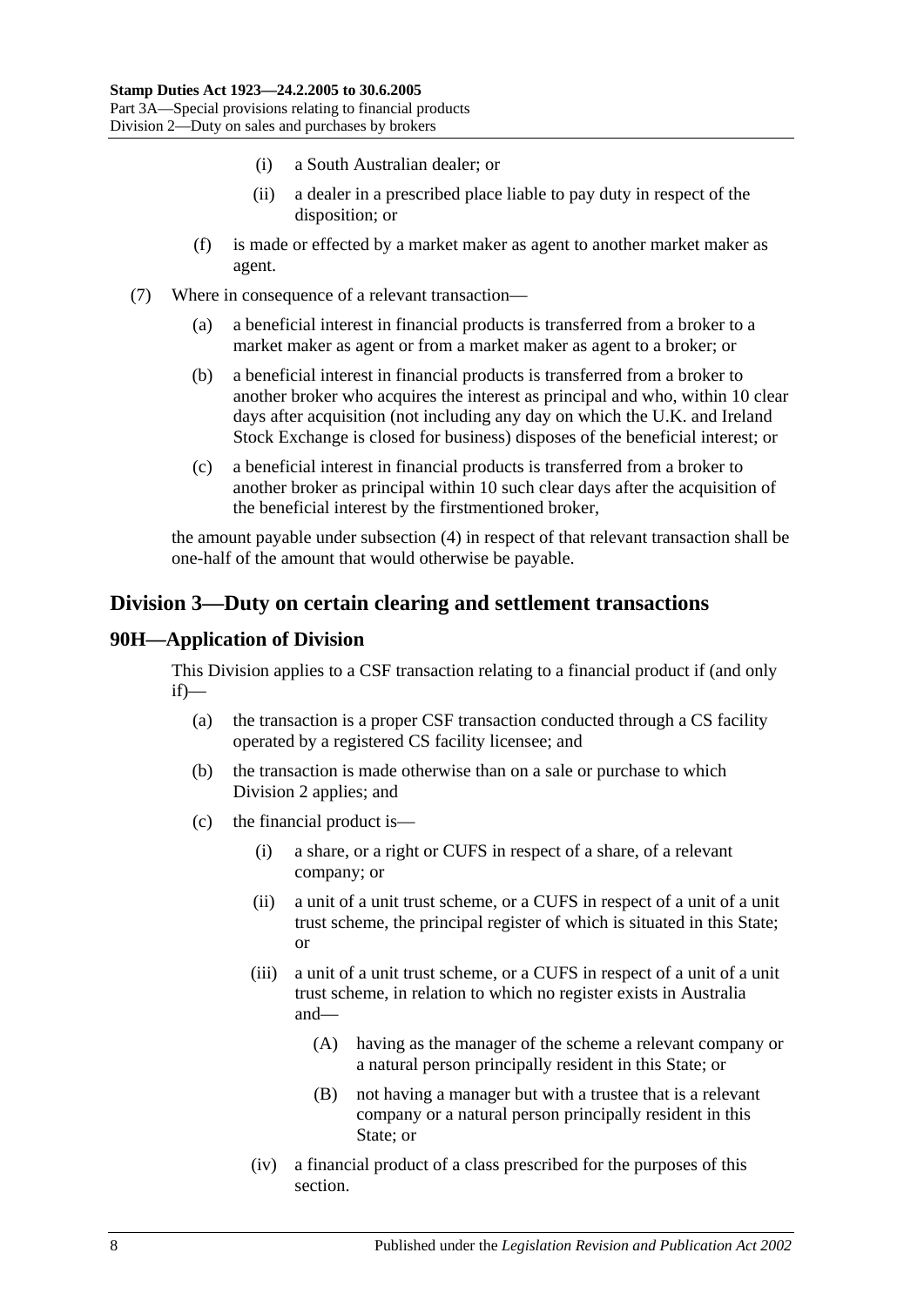### <span id="page-84-0"></span>**90I—Requirement to make record of CSF transactions**

- (1) If a CSF transaction relating to a financial product to which this Division applies occurs, the CSF participant to the transaction or, if there is more than one of them, the CSF participant who is the transferee or controls the transferee's holding in relation to the transaction, must immediately make a record that complies with this section in a form determined or approved by the Commissioner.
- (2) The record must show—
	- (a) the date of the transaction; and
	- (b) a CSF identifier for the transaction; and
	- (c) the name of the transferee in relation to the transaction and, unless another CSF participant controls the transferor in relation to the transaction, the name of the transferor; and
	- (d) the identification code of the CSF participant making the record and the identification code of the other CSF participant party to the transaction (if any); and
	- (e) the quantity and full description of the financial product involved in the transaction; and
	- (f) the transfer value of the financial product or, if more than one of them, of each financial product involved in the transaction and the total transfer value of all; and
	- (g) the amount of duty chargeable under this Act in respect of the transaction; and
	- (h) if *ad valorem* duty it not chargeable in respect of the transaction, a statement of the grounds on which *ad valorem* duty is not chargeable; and
	- (i) in the case of an error transaction to reverse an earlier transaction that was made mistakenly, the CSF identifier of that earlier transaction; and
	- (j) any other particulars prescribed for the purposes of this section.
- (3) A CSF participant may, in any record made in accordance with this section, incorporate additional information for the participant's own use.
- (4) A CSF participant who fails to make a record as required by this section, or fails to keep the record, is guilty of an offence.

Maximum penalty: \$10 000.

#### <span id="page-84-1"></span>**90J—Transfer document or record to be treated as instrument of conveyance**

- (1) For the purposes of this Act—
	- (a) a transfer document for a CSF transaction of a financial product to which this Division applies; or
	- (b) if there is no such document for a CSF transaction of a financial product to which this Division applies, the record made under [section](#page-84-0) 90I in relation to the transaction,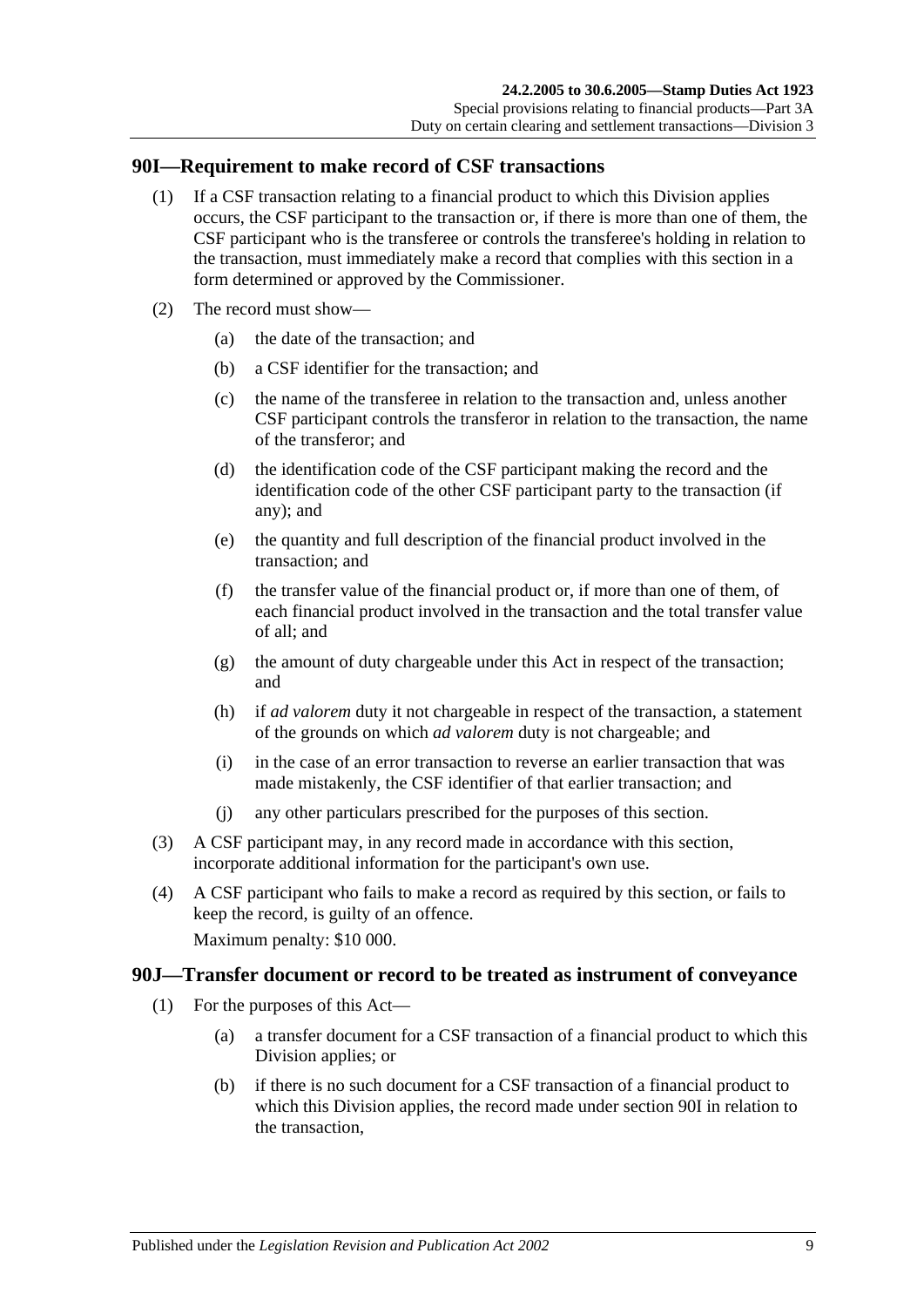will be taken to be an instrument of conveyance or conveyance on sale (as the case may require) of the financial product, subject to this Act, chargeable with duty accordingly.

- (2) The CSF participant to a CSF transaction of a financial product to which this Division applies or, if there is more than one of them, the CSF participant who is the transferee or controls the transferee's holding in relation to the transaction, is liable to pay the duty chargeable under [subsection](#page-84-1) (1).
- (3) If the CSF participant liable to pay duty in respect of a CSF transaction is not the transferee in relation to the transaction, the participant may recover from the transferee the amount of duty paid as a debt by action in a court of competent jurisdiction and may, in reimbursement of that amount, retain any money in the participant's hands belonging to the transferee.

## **90K—Particulars to be included in a transfer document**

The relevant CSF participant must include in any transfer document for a CSF transaction to which this Division applies the particulars required by the Commissioner under the conditions of registration of the registered CS facility licensee.

Maximum penalty: \$2 000.

## **90L—Relevant CSF participant's identification code equivalent to stamping**

When the relevant CSF participant's identification code is included in a transfer document for a CSF transaction to which this Division applies, the transfer document is to be taken to be duly stamped but without affecting the relevant CSF participant's liability to pay any duty chargeable under this Act.

## **90M—Returns to be lodged and duty paid**

- (1) The relevant CSF participant must, not later than seven days after the end of the month in which the participant has been involved in a CSF transaction to which this Division applies—
	- (a) make a report to the registered CS facility licensee through which the transaction was conducted; and
	- (b) if duty is chargeable in respect of the transaction, pay the duty to that registered CS facility licensee.
- (2) The provisions of the *[Taxation Administration Act](http://www.legislation.sa.gov.au/index.aspx?action=legref&type=act&legtitle=Taxation%20Administration%20Act%201996) 1996* apply in relation to the requirement for the making of a report, or the payment of duty, to a registered CS facility licensee as if the requirement were for the making of the report, or the payment of duty, to the Commissioner.

#### **90N—Monthly returns by registered CS facility licensees**

A registered CS facility licensee must, on or before the fifteenth day of each month—

(a) lodge with the Commissioner a return in the form and containing the particulars required by the Commissioner under the conditions of registration of the registered CS facility licensee; and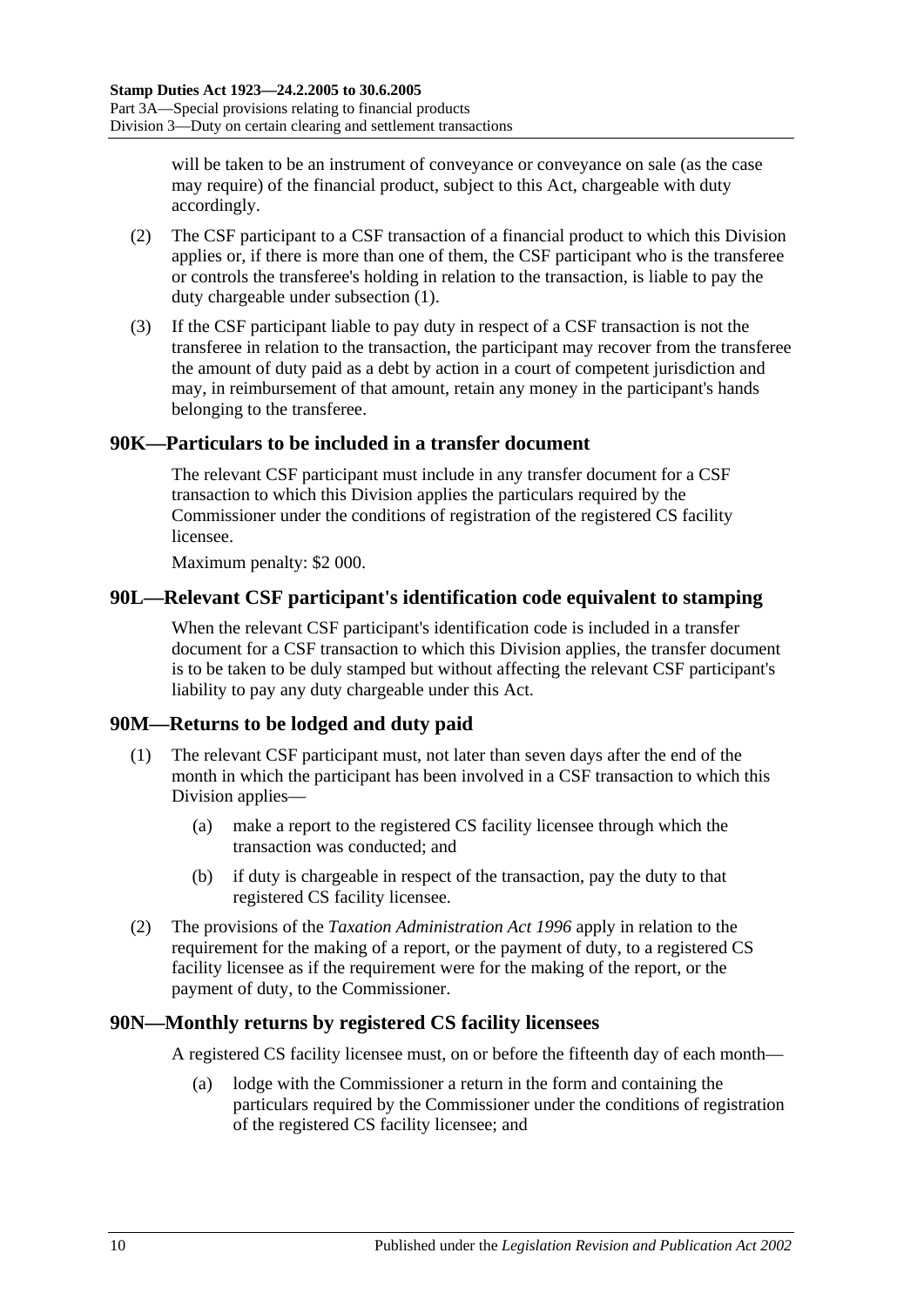(b) pay to the Commissioner any duty paid to the registered CS facility licensee under this Act in respect of a CSF transaction conducted in the preceding month.

## **90O—Particulars reported by participants to be kept by registered CS facility licensees**

The particulars reported to a registered CS facility licensee under this Division must be kept by the registered CS facility licensee in a legible form, or so as to be readily convertible into such a form, in accordance with any directions of the Commissioner, for a period of not less than five years from the date on which the report is made.

## **90P—Refund for error transaction**

The Commissioner must, on being satisfied that *ad valorem* duty has been paid to the Commissioner in respect of an error transaction to which this Division applies, refund the amount of the duty so paid.

## <span id="page-86-0"></span>**Division 4—Registration of Australian market licensees and CS facility licensees**

#### **90Q—Registration process**

- (1) The Commissioner may register an Australian market licensee or an Australian CS facility licensee for the purposes of this Part.
- (2) An application for registration must be made to the Commissioner in a form approved by the Commissioner.
- (3) An application must be accompanied by—
	- (a) such information as the Commissioner requires to determine the application; and
	- (b) the fee, if any, prescribed by the regulations.
- (4) The Commissioner may grant or refuse an application for registration.
- (5) A registration will be subject to conditions specified by the Commissioner at the time of registration or by subsequent written notice given to the Australian market licensee or the Australian CS facility licensee.
- <span id="page-86-1"></span>(6) The Commissioner may suspend or cancel the registration of an Australian market licensee or Australian CS facility licensee.
- <span id="page-86-2"></span>(7) However, the Commissioner may only take action under [subsection](#page-86-1) (6)—
	- (a) after having given to a person involved in the administration of the Australian market licensee or Australian CS facility licensee (as the case may be) determined by the Commissioner to be appropriate in the circumstances—
		- (i) written reasons of the Commissioner's intention to suspend or cancel the registration; and
		- (ii) an opportunity to make submissions; and
	- (b) after having considered any submissions made by that person.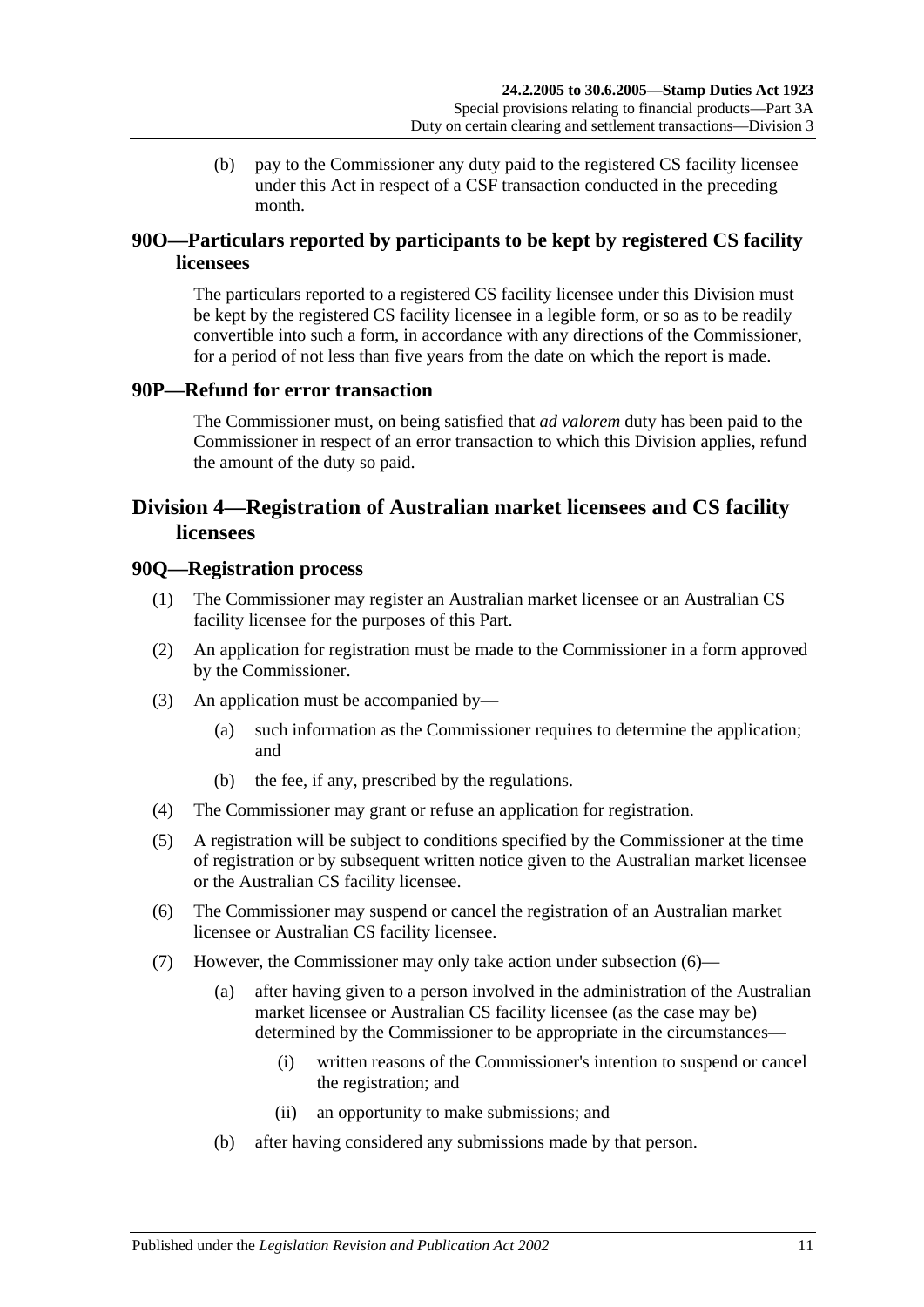(8) [Subsection](#page-86-2) (7) does not apply to the cancellation of a registration at the request of the relevant entity.

## **90R—Disclosure of information**

Nothing in the *[Taxation Administration Act](http://www.legislation.sa.gov.au/index.aspx?action=legref&type=act&legtitle=Taxation%20Administration%20Act%201996) 1996* prevents the disclosure to a registered market licensee or a registered CS facility licensee of information acquired in, or in connection with, the administration of this Part.

## <span id="page-87-1"></span>**Division 5—Duty on other conveyances**

## **90T—Application of Division**

This Division applies to a conveyance or conveyance on sale of a financial product only where—

- (a) the financial product is—
	- (i) a financial product of a company that, under the *Corporations Act 2001* of the Commonwealth, is taken to be registered in the State; or
	- (ii) a financial product of a foreign company; or
	- (iii) a unit of a unit trust scheme; and
- (b) the conveyance is made otherwise than on a sale or purchase to which [Division 2](#page-78-0) applies; and
- (c) the conveyance is not a CSF transaction to which [Division 3](#page-83-0) applies.

## **90U—Financial products liable to duty**

Subject to [section](#page-87-0) 90V, a conveyance or conveyance on sale of a financial product to which this Division applies is only liable to duty if the financial product is—

- (a) a financial product of a relevant company; or
- (b) a unit of a unit trust scheme the principal register of which is situated in this State; or
- (c) a unit of a unit trust scheme in relation to which no register exists in Australia and—
	- (i) having as the manager of the scheme a relevant company or a natural person principally resident in this State; or
	- (ii) not having a manager but with a trustee that is a relevant company or a natural person principally resident in this State.

## <span id="page-87-0"></span>**90V—Proclaimed countries**

- (1) No duty is payable under this Act in respect of a conveyance or conveyance on sale of a financial product that is registered on a register kept within a proclaimed country.
- (2) The Governor may, by proclamation, declare any country to be a proclaimed country for the purposes of this section and may, by subsequent proclamation, vary or revoke any such proclamation.
- (3) This section does not operate to exempt a transaction from duty under [Part 4.](#page-88-0)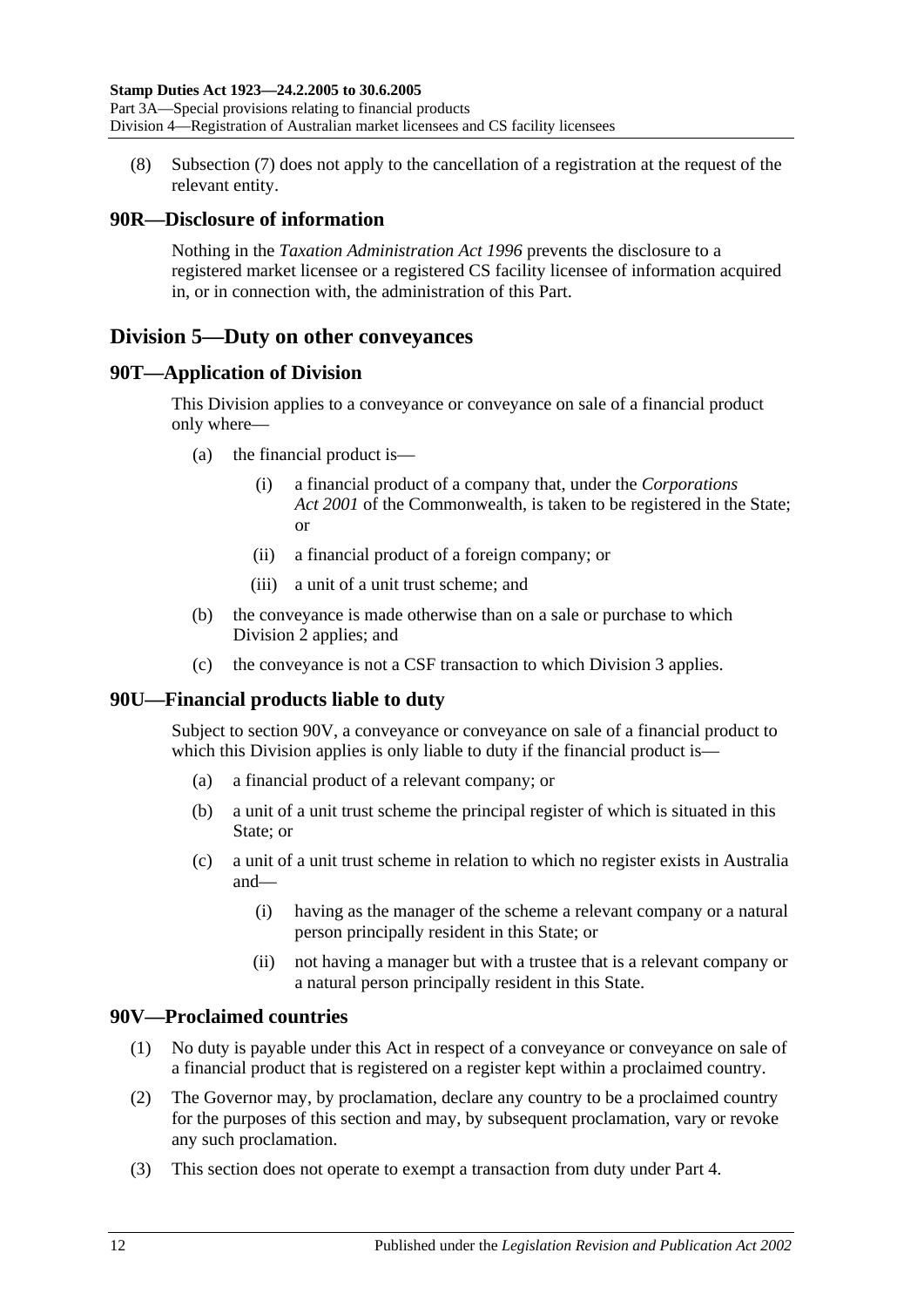# <span id="page-88-0"></span>**Part 4—Land rich entities**

# **Division 1—Preliminary**

## **91—Interpretation**

(1) In this Part—

*asset* includes any form of property;

*associate*—see [subsection](#page-90-0) (4);

*constituent documents* of a private entity means—

- (a) for a private company—its constitution; or
- (b) for a unit trust scheme—the instruments constituting or governing the administration of the scheme;

*corresponding law* means a law of another State, or a Territory, of the Commonwealth that imposes duties corresponding to those imposed by this Act;

*direct interest*—see [section](#page-90-1) 92(1);

*executive officer* of a company has the same meaning as in the *Corporations Act 2001* of the Commonwealth;

*group* means a group of associates;

*hold*—a person *holds* a share or unit in a private entity if the person—

- (a) is registered as the holder; or
- (b) is beneficially entitled to the share or unit; or
- (c) controls the exercise of rights attached to the share or unit;

*indirect interest*—see [section](#page-91-0) 92B;

*land asset* means an interest in land (including a right to explore for minerals, petroleum or other substances on land or to recover minerals, petroleum or any other substance from land) but does not include—

- (a) a mortgage, lien or charge; or
- (b) an interest under a warrant or writ;

*local land asset* means a land asset consisting of an interest in land in South Australia;

*majority interest* in a land rich entity means a proportionate interest in the entity of more than 50 per cent;

*notional interest*—see [section](#page-91-1) 93;

*private company* means—

- (a) a company that is limited by shares but whose shares are not quoted on a recognised financial market; or
- (b) a company that is not limited by shares,

but does not include a company excluded from the ambit of this definition by the regulations;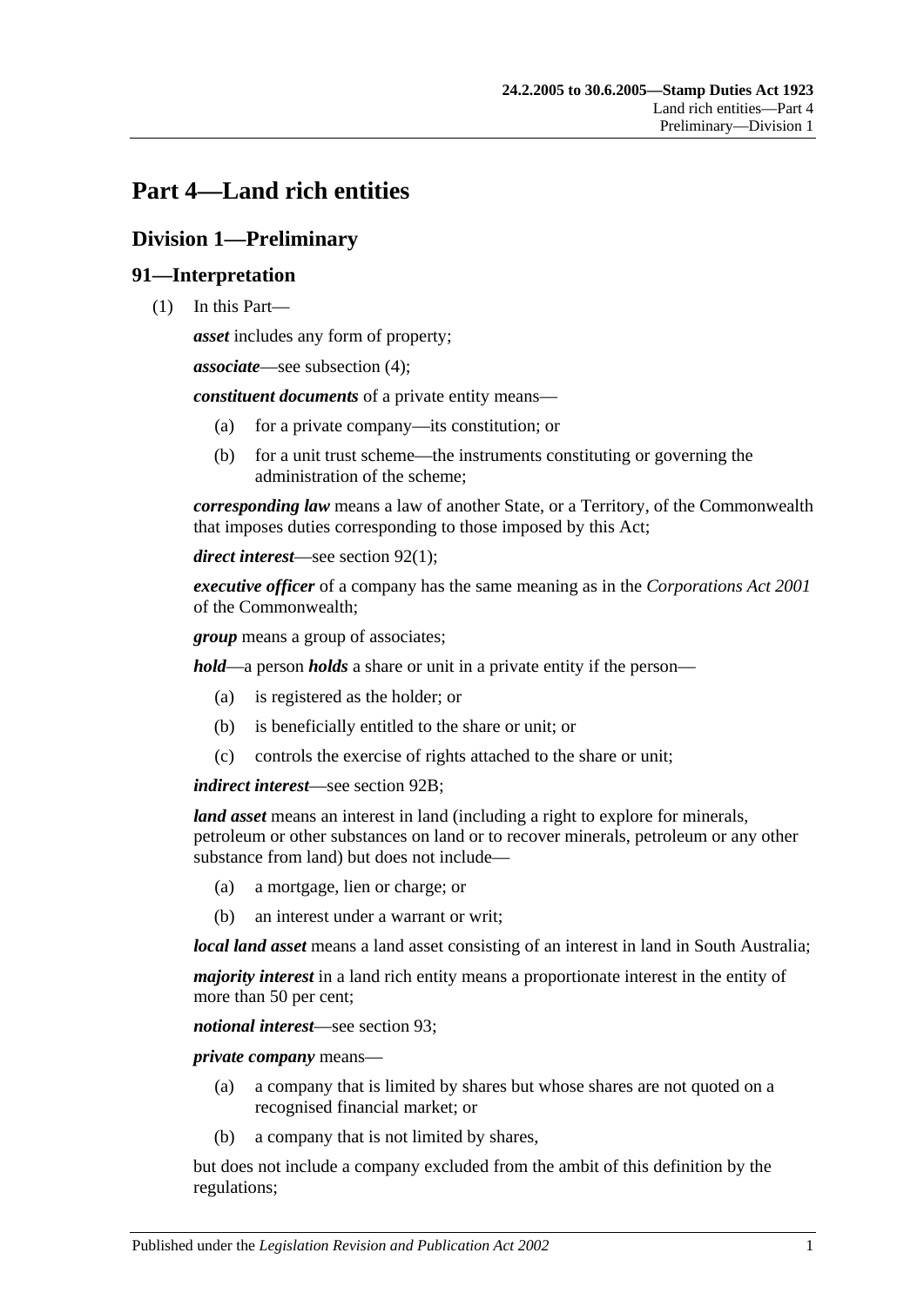*private entity* means a private company or a private unit trust scheme:

*private trust* means a trust other than one in which the public is (or has been) invited to invest;

*private unit trust scheme* means—

- (a) a unit trust scheme in which less than 50 persons hold units; or
- (b) a unit trust scheme in which 50 or more persons hold units if 20 or fewer persons hold 75 per cent or more in number or value of the units on issue,

but does not include a unit trust scheme that is an approved deposit fund or a pooled superannuation trust within the meaning of the *Superannuation Industry (Supervision) Act 1993* (Cwth);

*proportionate interest* in a private entity means—

- (a) for a person or group that has a direct or indirect interest in the entity—the percentage representing the extent of that interest; or
- (b) for a person or group that has both a direct and an indirect interest in the entity—an aggregate percentage representing the extent of both those interests;

*related*—see [section](#page-91-2) 92A;

*relative* of a person means a spouse, brother, sister, parent or child of the person;

*underlying*—the underlying assets (or a particular class of underlying assets) of a private entity include both the assets (or assets of the relevant class) held beneficially by the private entity and its notional interests in the assets (or assets of the relevant class) of related entities;

*unit* in a unit trust scheme means—

- (a) a right to participate in profits, income or distribution of assets under the scheme; or
- (b) a right to any such right of participation;

*unit trust scheme* means an arrangement under which investors may acquire rights to participate, as beneficiaries under a trust, in profits, income or distribution of assets arising from the acquisition, holding, management, use or disposal of property;

*winding up*—a unit trust scheme is wound up if the assets subject to the scheme are distributed in their entirety.

- (2) Property is taken to be held beneficially by a unit trust scheme if it is held by the trustees of the scheme in trust for the unitholders.
- (3) A private entity or other person that is an object of a discretionary trust is to be regarded, for the purposes of this Part, as beneficially entitled to the trust property unless—
	- (a) the private entity or other person satisfies the Commissioner that this subsection operates unreasonably in the circumstances of the particular case; and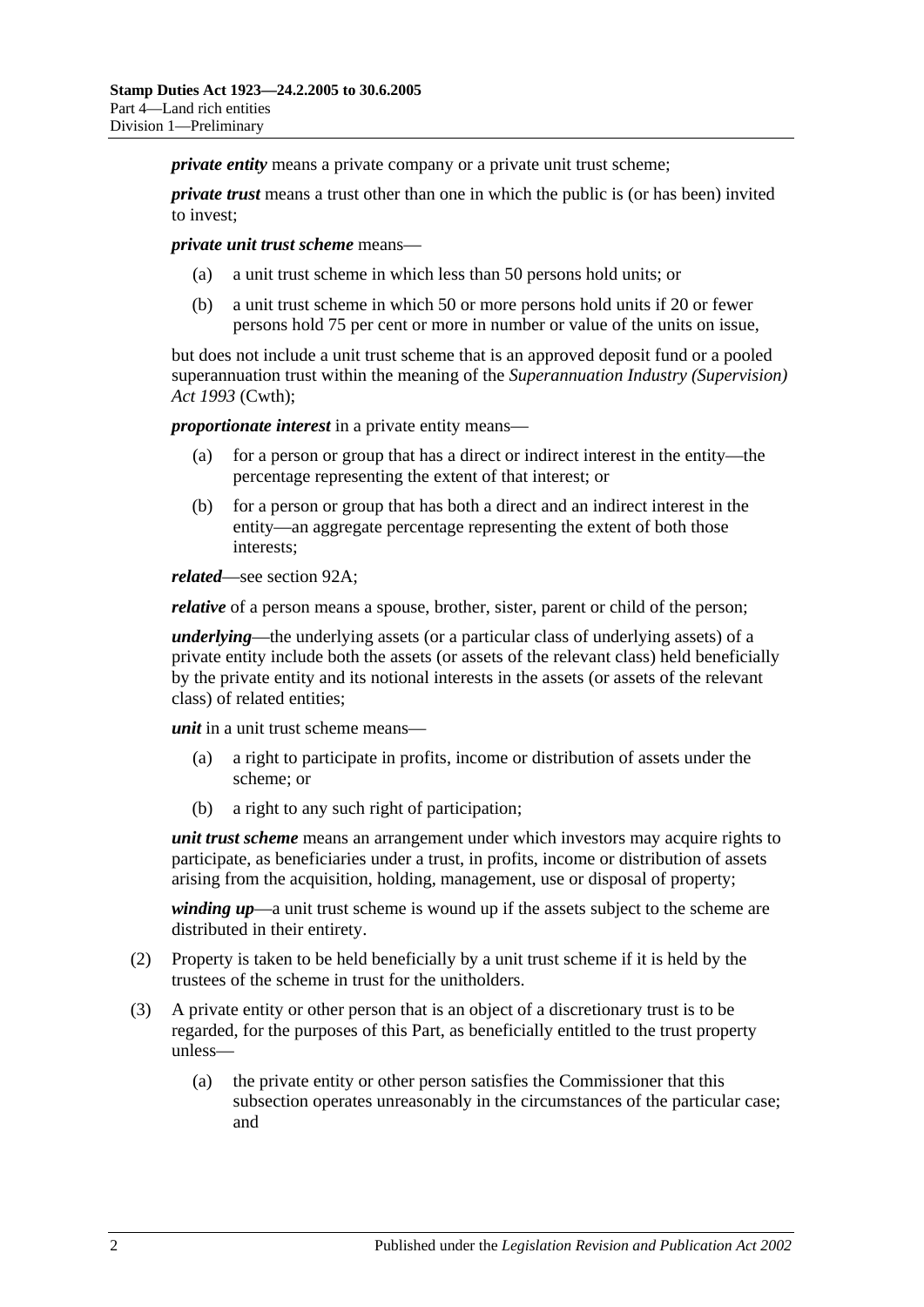- (b) the Commissioner determines that the private entity or other person is not, in the circumstances of the particular case, to be regarded as beneficially entitled to the trust property.
- <span id="page-90-0"></span>(4) A person is an *associate* of, or *associated* with, another if—
	- (a) they are married or in a relationship of de facto marriage; or
	- (b) one is the parent, child, brother or sister of the other; or
	- (c) they are in partnership; or
	- (d) they are private companies which are related bodies corporate for the purposes of the *Corporations Act 2001* of the Commonwealth; or
	- (e) one is a private company and the other is a director or executive officer of, or shareholder in, the company; or
	- (f) they are both trustees of a private trust or one is a trustee of a private trust and the other is a beneficiary of the private trust; or
	- (g) a chain of relationships can be traced between them under one or more of the above paragraphs,

(but a person is not to be regarded as an associate of another if the Commissioner is satisfied that the association has not arisen as a result of a common commercial interest or purpose and they will act entirely independently of each other).

- (5) An obligation or liability imposed under this Part on a unit trust scheme attaches to the trustees for the time being of the scheme jointly and severally.
- (6) An obligation or liability imposed under this Part on a group attaches to the members of the group jointly and severally.

#### <span id="page-90-1"></span>**92—Direct interests**

- (1) A person has a *direct interest* in a private entity if the person holds a share or unit in the private entity.
- (2) A direct interest that a person or group has in a private entity is to be expressed as a proportionate interest.
- (3) The *proportionate interest* is the highest of the following:
	- (a) a percentage representing the proportion of votes that the person or members of the group would be entitled to exercise (or control) at a general meeting of shareholders or unitholders assuming that all shareholders or unitholders exercised their voting rights;
	- (b) a percentage representing the extent the person or members of the group are entitled to participate in dividends or distributions of income;
	- (c) a percentage representing the extent to which the person or members of the group would be entitled to participate in the distribution of assets on a winding up of the private entity.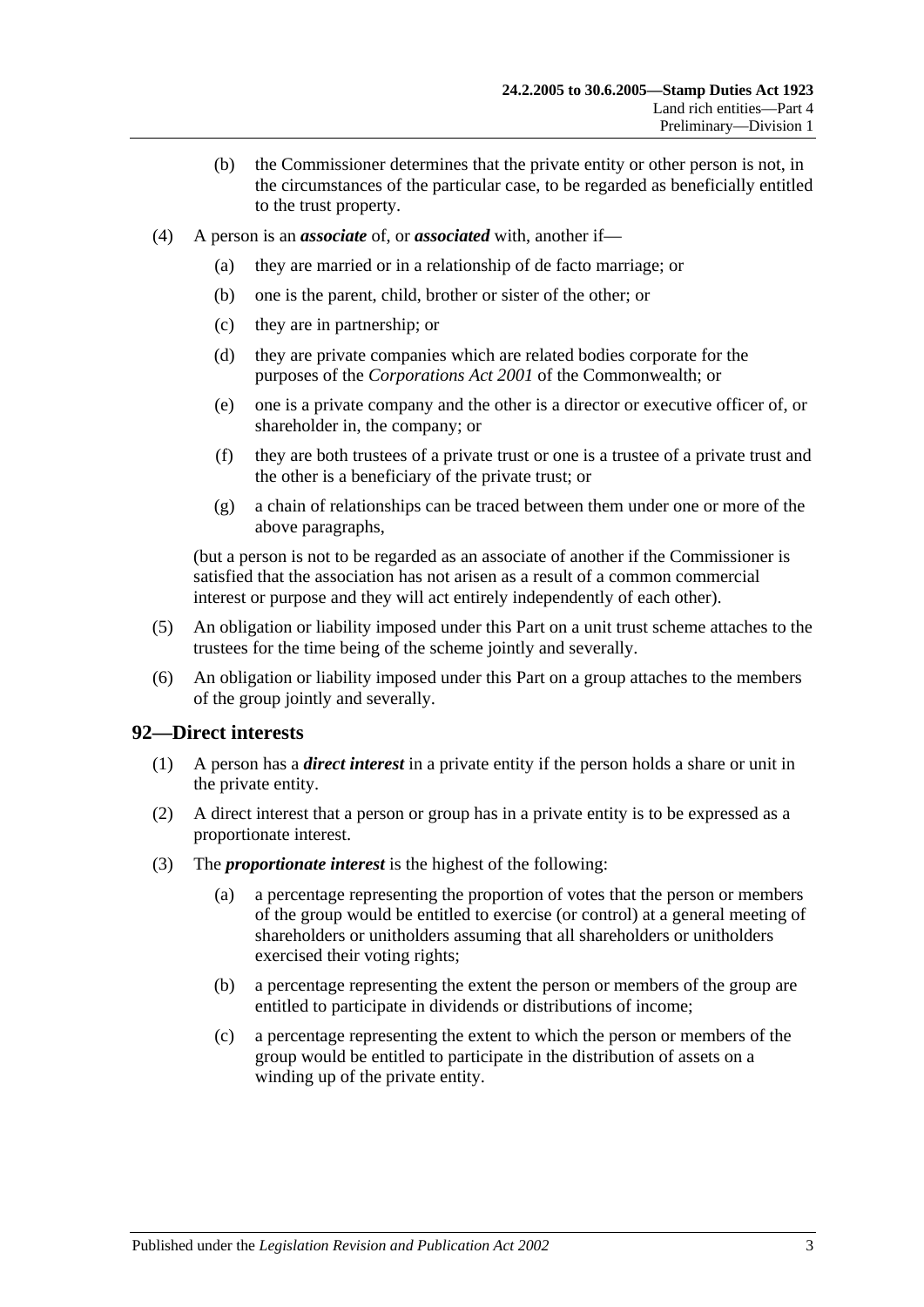(4) The proportionate interest of a person or group in a private entity is to be determined as if any power that the person has, or the members of the group or any of them have, to increase the extent of an interest (by varying the constituent documents of the private entity or in any other way) had been exercised so as to maximise the relevant interest in the private entity.

## <span id="page-91-2"></span>**92A—Related entities**

- (1) Two private entities are *related entities* if—
	- (a) one has a direct interest in the other; or
	- (b) a series of such relationships can be traced between them through another or other related entities (*intermediate entities*).
- (2) If a private entity is related to another private entity by a relationship traced through an intermediate entity or intermediate entities, the private entity's proportionate interest in the other is calculated by multiplying the relevant fractions together and expressing the result as a percentage.

#### **Example—**

Entity A (a private company) holds a 75 per cent proportionate interest in entity B (a private unit trust scheme) which in turn holds a 50% proportionate interest in entity C (a private company). In this case the proportionate interest of entity  $A$  in entity  $C$  (insofar as it is traced through entity B) is 37.5 per cent.

#### <span id="page-91-0"></span>**92B—Indirect interests**

- (1) If a person or group has a direct interest in a private entity (entity A) which is related to another private entity (entity B), the person or group has an *indirect interest* in entity B.
- (2) An indirect interest that a person or group has in a private entity is to be expressed as a proportionate interest.
- (3) The proportionate interest is calculated by multiplying together—
	- (a) a fraction representing the proportionate interest of the person or group in entity A; and
	- (b) a fraction representing entity A's proportionate interest in entity B,

and expressing the result as a percentage.

#### **Example—**

X holds a proportionate interest of 33⅓% in entity A (a private company) which in turn holds a 75% proportionate interest in entity B (a private unit trust scheme) which in turn holds a 50% proportionate interest in entity C (a private company). In this case the X's indirect interest in entity C is to be expressed as a proportionate interest of 12.5%.

## <span id="page-91-1"></span>**93—Notional interest in assets of related entity**

- (1) A private entity has a notional interest in an asset held beneficially by a related entity  $if$ —
	- (a) the private entity holds a majority interest in the related entity; or
	- (b) a chain of majority interests can be traced between the private entity and the related entity.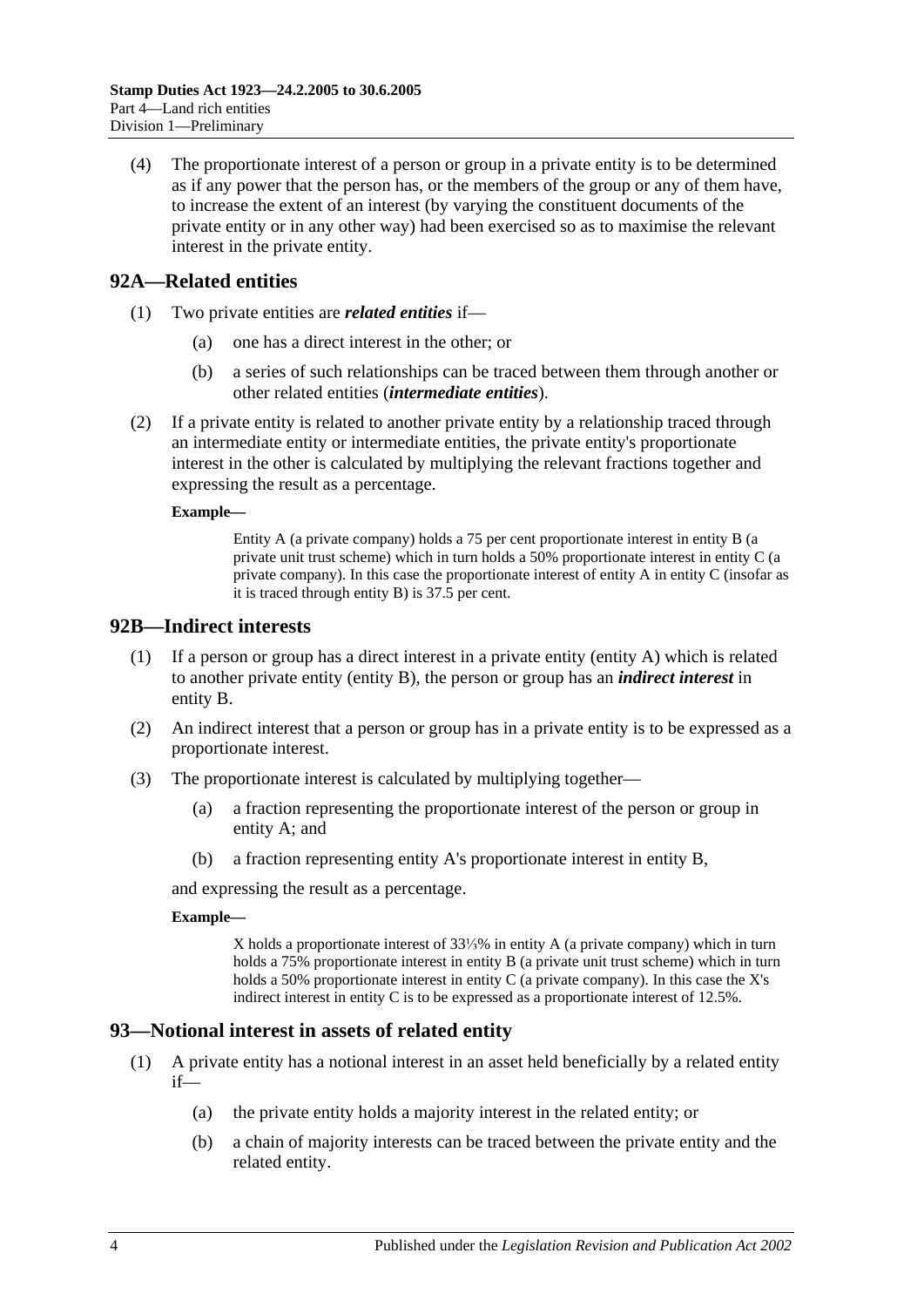#### **Example—**

Entity A holds a 75% proportionate interest in entity B which in turn holds a 60% proportionate interest in entity C which in turn holds a 40% proportionate interest in entity D. In this case entity A has a notional interest in the assets held beneficially by entity B and entity C but not in the assets held by entity D.

(2) The value of the notional interest is calculated as follows:

 $V = V_1 \times P$ 

Where—

 $V_1$  is the unencumbered value of the asset:

*P* is a fraction representing the proportionate interest of the private entity in the related entity.

## **Division 2—Land rich entity**

## **94—Land rich entity**

- (1) A private entity is a *land rich entity* if—
	- (a) the unencumbered value of the underlying local land assets of the private entity and associated private entities is \$1m or more; and
	- (b) the unencumbered value of the entity's underlying land assets comprises 80 per cent or more of the unencumbered value of the entity's total underlying assets.
- (2) In determining the unencumbered value of a private entity's total underlying assets, assets of the following classes are to be excluded from consideration—
	- (a) money in cash or on deposit with a financial institution;
	- (b) negotiable instruments;
	- (c) shares or units in a related private entity;
	- (d) contractual rights or interests other than—
		- (i) an interest in land arising from a contract or option to purchase the land; or
		- (ii) a right or interest under a loan transaction that is to be taken into account under [subsection](#page-93-0) (4);
	- (e) monetary entitlements from shareholders or unitholders under the terms on which shares or units were issued;
	- (f) an asset of a class that is, under the regulations, to be excluded from consideration.
- <span id="page-92-0"></span>(3) Further, in determining the value of a private entity's total underlying assets as at a particular time, any asset (other than a land asset) acquired by the entity or a related entity within the previous 2 years is to be excluded from consideration unless the private entity satisfies the Commissioner that the asset was not acquired solely or mainly for the purpose of avoiding duty under this Part.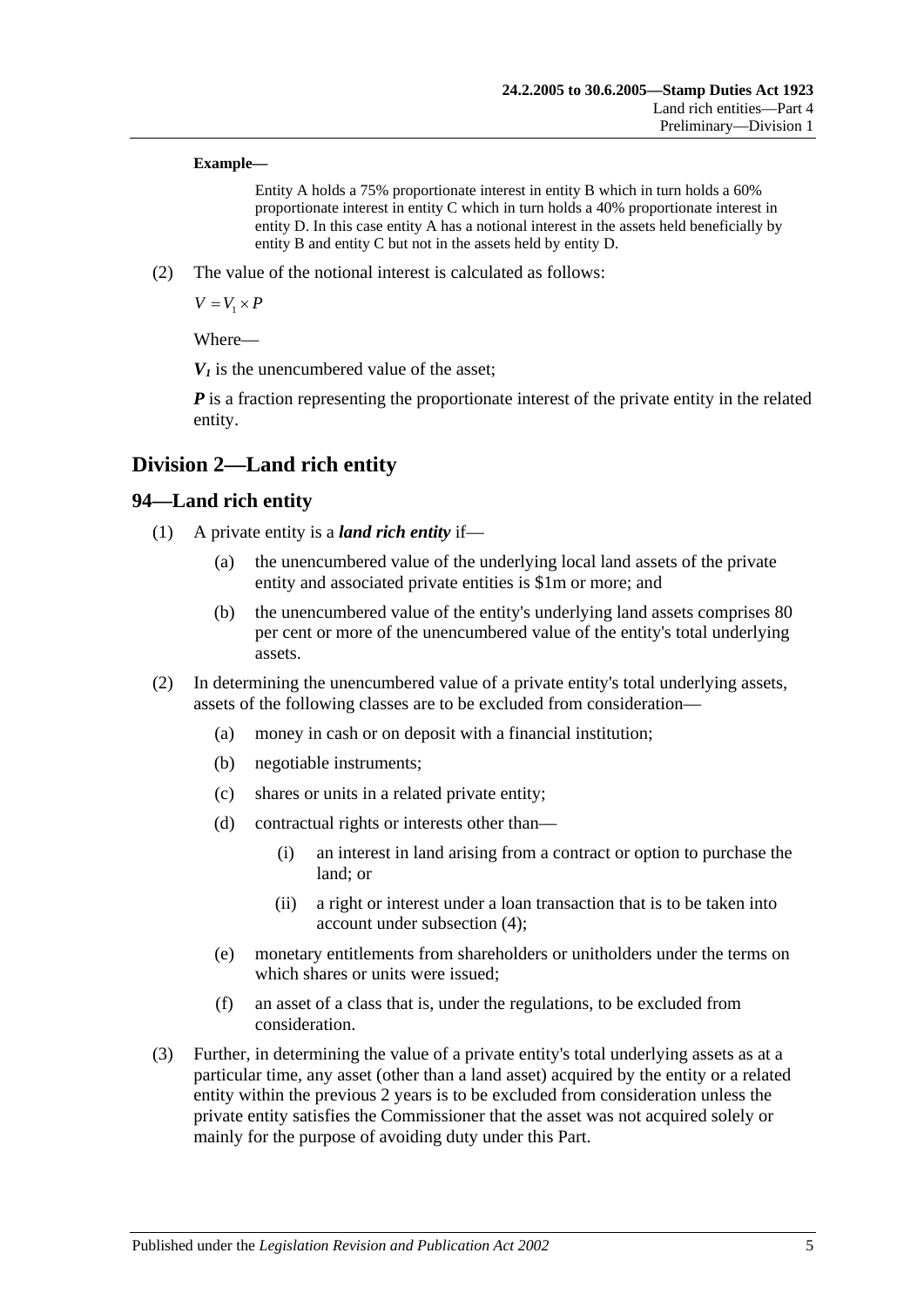- <span id="page-93-0"></span>(4) A loan transaction is to be taken into account for the purposes of [subsection](#page-92-0)  $(2)(d)(ii)$ unless—
	- (a) the loan is repayable on demand or within 12 months of the date of the loan; or
	- (b) the loan is to a director, shareholder, trustee or beneficiary, or a relative of a director, shareholder, trustee or beneficiary, of the private entity or an associated private entity.

# **Division 3—Dutiable transactions**

## **95—General principle of liability to duty**

- (1) A person or group that acquires a majority interest, or increases its majority interest, in a land rich entity notionally acquires an interest in the underlying local land assets of the entity and is liable to duty in respect of the notional acquisition.
- (2) The following transactions are therefore dutiable:
	- (a) a transaction as a result of which a person or group has a majority interest in a land rich entity; or
	- (b) a transaction as a result of which a person or group that has a majority interest in a land rich entity increases its majority interest in the entity.
- (3) A transaction is dutiable under this Part even though the person or group that has a majority interest, or increases its majority interest, in the land rich entity as a result of the transaction—
	- (a) is not a party to the transaction; or
	- (b) has a passive role in the transaction.
- (4) For example, any of the following is capable of being a dutiable transaction:
	- (a) an allotment of shares in a company or units in a unit trust scheme; or
	- (b) the variation or abrogation of rights attaching to shares in a company or units in a unit trust scheme; or
	- (c) the redemption, surrender or cancellation of shares in a company or units in a unit trust scheme.
- (5) However, if a private entity acquires a local land asset and, as a result of the acquisition, becomes a land rich entity, and conveyance duty is paid in respect of the transaction, the transaction is not dutiable under this Part.

## **96—Value of notional interest acquired as a result of dutiable transaction**

(1) If a person or group has, as a result of a dutiable transaction, a majority interest in a land rich entity the value of the notional interest acquired in the entity's underlying local land assets is determined as follows:

 $\overline{AV} = \overline{TV} \times \overline{P}$ 

Where—

*NV* is the value to be of the notional interest acquired.

*TV* is the total unencumbered value of all the entity's underlying local land assets.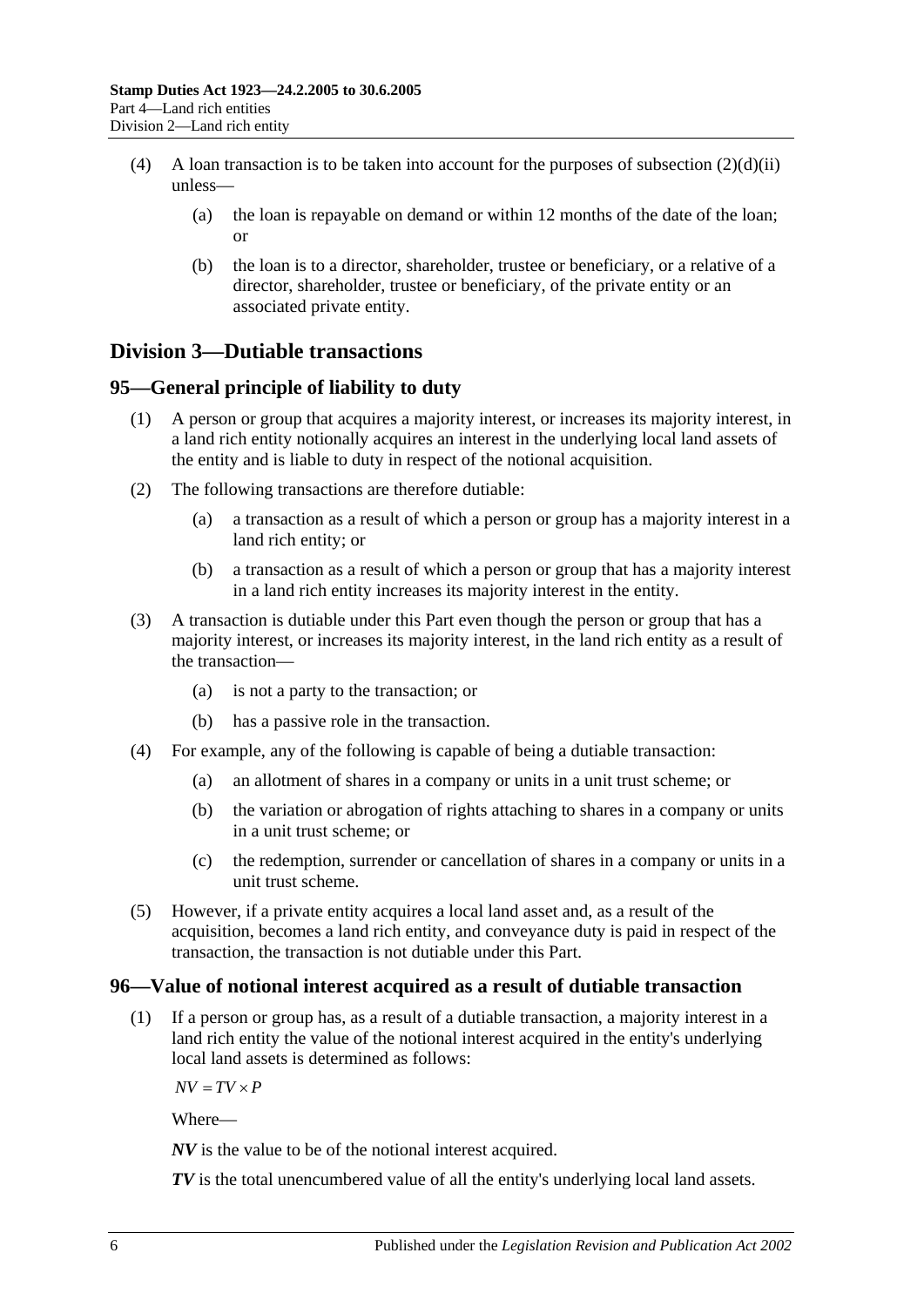*P* is the fraction representing the proportionate interest of the person or group in the entity.

(2) If a person or group that has a majority interest in a land rich entity increases its majority interest as a result of a dutiable transaction the value of the notional interest acquired in the entity's underlying local land assets is determined as follows:

 $\overline{NV} = \overline{TV} \times (P_2 - P_1)$ 

Where—

*NV* is the value to be ascertained.

*TV* is the total unencumbered value of all the entity's underlying local land assets.

 $P_1$  is the fraction representing the proportionate interest in the entity before the increase.

 $P_2$  is the fraction representing the proportionate interest in the entity after the increase.

## <span id="page-94-0"></span>**97—Calculation of duty**

- (1) If the total unencumbered value of the entity's underlying local land assets is \$1.5m or more, duty in respect of a transaction under which a person or group acquires a majority interest in a land rich entity is to be equivalent to the duty payable on a conveyance of land with an unencumbered value equivalent to the value of the acquirer's notional interest in the entity's underlying local land assets.
- (2) If the total unencumbered value of the entity's underlying local land assets is less than \$1.5m, duty is to be calculated in accordance with the following formula:

$$
D = \left[ \frac{(TV - \text{$\$1m$})}{\text{$\$0.5m$}} \times d_1 \right] + \left[ \left( 1 - \frac{(TV - \text{$\$1m$})}{\text{$\$0.5m$}} \right) \times d_2 \right]
$$

Where—

*D* is the amount of the duty.

*TV* is the total unencumbered value of all the entity's underlying local land assets.

 $d_1$  is the duty that would be payable if [subsection](#page-94-0)  $(1)$  were applicable.

*d2* is the duty that would be payable in respect of a transaction for the acquisition of financial products with a dutiable value equivalent to the value of the notional interest.

(3) Duty on a dutiable transaction under which a person or group increases its majority interest in a land rich entity is to be calculated as follows:

 $D = d_1 - d_2$ 

Where—

*D* is the amount of the duty.

 $d_1$  is the amount that would have been payable if the person or group had acquired the whole of its interest in a single transaction at the time of the increase.

*d<sub>2</sub>* is the amount that would have been payable if the person or group had acquired its pre-existing interest in a single transaction at the time of the increase.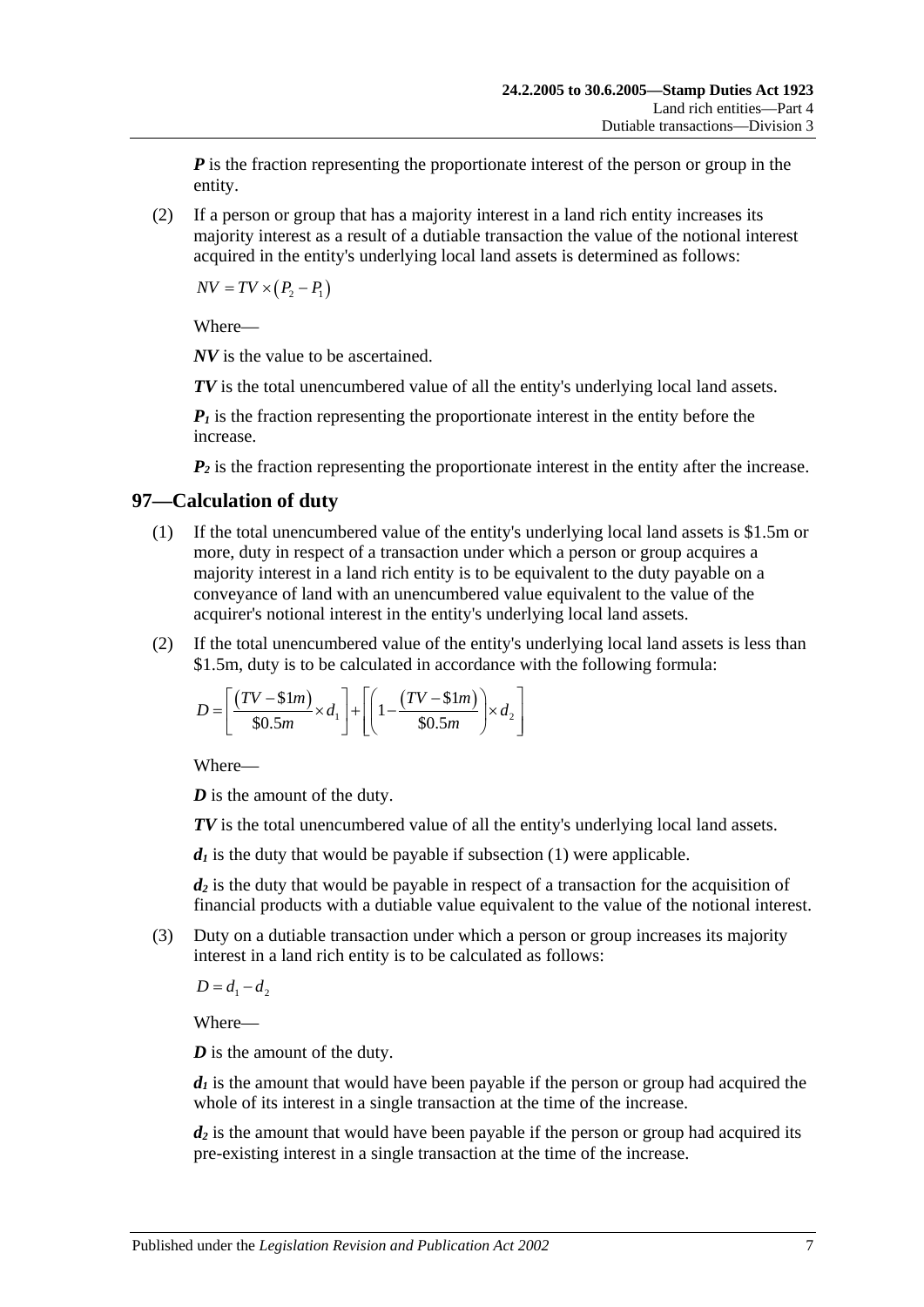- (4) However, if any part of a majority interest in a land rich entity was acquired by the relevant person or group more than 3 years before the date of a dutiable transaction (the *earlier acquisition*), the duty calculated under the above provisions is to be rebated by a percentage representing the extent of the earlier acquisition as a proportion of the majority interest as a whole.
- (5) If a person or group acquires or increases a majority interest in a land rich entity through the acquisition of financial products and duty has been paid under this Act or a corresponding law in respect of the transaction for the acquisition of the financial products, the duty calculated under this section is to be reduced by the amount of the duty paid.

# **Division 4—Payment and recovery of duty**

#### **98—Acquisition statement**

- (1) If a dutiable transaction occurs, the person or group that acquires or increases its majority interest in the land rich entity must, within 2 months after the date of the dutiable transaction—
	- (a) lodge a return with the Commissioner; and
	- (b) pay the relevant amount of duty.

Maximum penalty: \$10 000.

- (2) The return must contain the following information:
	- (a) the name and address of the person, or the name and address of each member of the group, that has the majority interest or has increased its majority interest as a result of the transaction; and
	- (b) the date of the transaction; and
	- (c) particulars of—
		- (i) the interest acquired as a result of the transaction; and
		- (ii) any other interests held and the dates and circumstances of their acquisition; and
		- (iii) the underlying land assets and the underlying local land assets of the land rich entity as at the date of the transaction; and
		- (iv) the underlying assets of the land rich entity as at the date of the transaction; and
		- (v) amounts of duty paid under this Act or a corresponding law in relation to the acquisition of the majority interest in the land rich entity; and
	- (d) other information required by the Commissioner.

#### **99—Recovery from entity**

(1) If a person or group fails to pay duty as required under this Part, the Commissioner may recover the duty, as a debt, from the relevant private entity.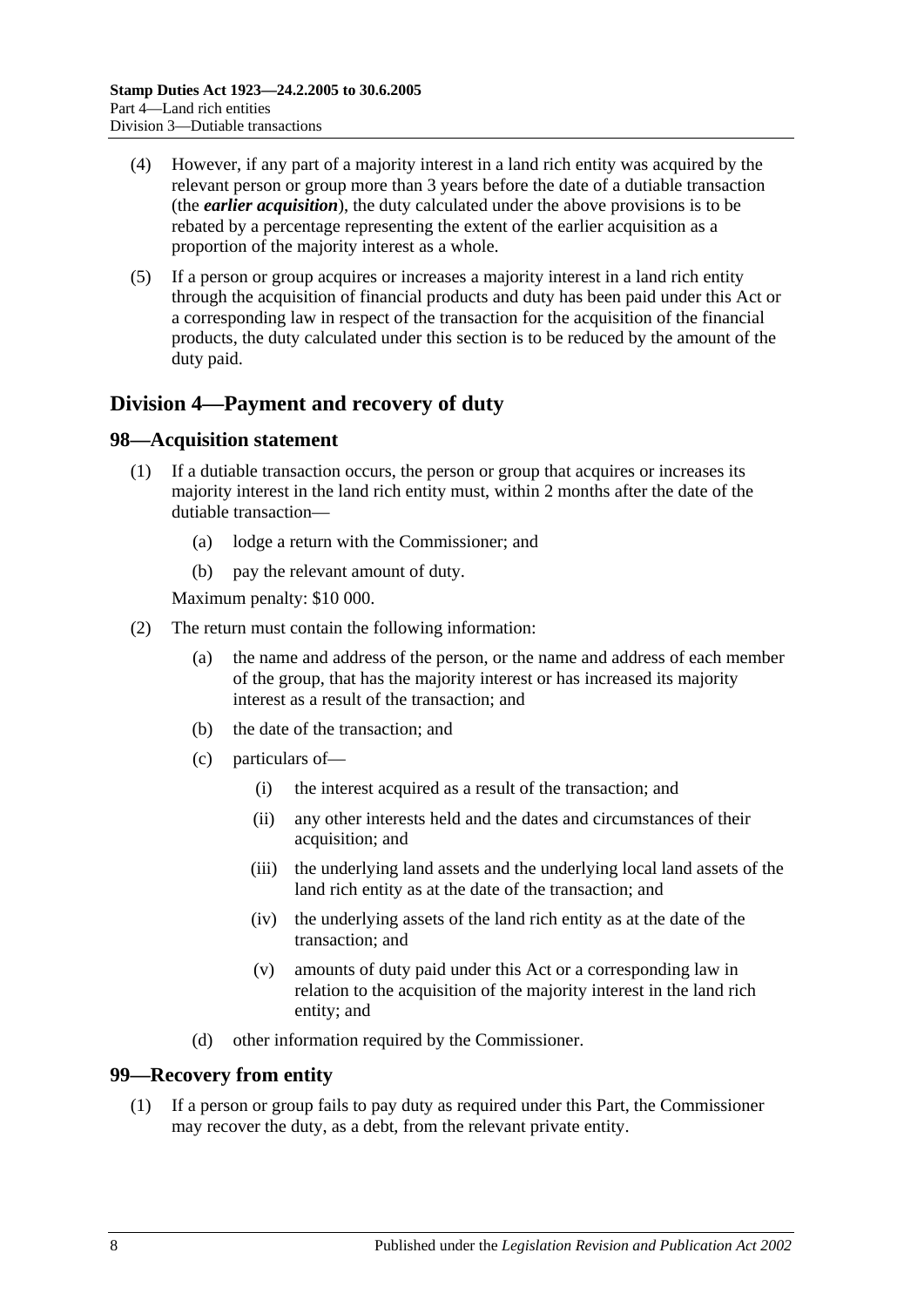- (2) Instead of, or as well as, proceeding against the private entity for recovery of duty as a debt, the Commissioner may register a charge on any of its land for the amount of the unpaid duty.
- (3) The Commissioner must give written notice of the registration of a charge under this section to—
	- (a) the registered proprietor of the land; and
	- (b) the person in default, or each member of the group in default.
- <span id="page-96-0"></span>(4) If the duty remains unpaid 6 months after the registration of the charge, the Commissioner may apply to the District Court for an order for the sale of the land.
- (5) On an application under [subsection](#page-96-0) (4), the Court may make an order for sale of the land by public auction and, in that event, the proceeds of sale are to be applied as follows:
	- (a) firstly—in payment of the costs of the sale and other costs of proceeding under this section; and
	- (b) secondly—in discharging liabilities secured by an instrument registered in priority to the registered charge; and
	- (c) thirdly—in discharging the liability to duty; and
	- (d) fourthly—in discharging other liabilities as directed by the Court; and
	- (e) fifthly—in payment to the registered proprietor of the land immediately before the completion of the sale.
- (6) If the Commissioner recovers duty under this section, the private entity may recover the amount paid to, or recovered from, the entity from the person or persons principally liable for the payment of the duty.

#### **Division 5—Miscellaneous**

#### **100—Valuation of interest under contract or option to purchase land**

If an interest in land consists of an interest arising under a contract or option to purchase the land, the interest is to be valued, for the purposes of this Part, by subtracting from the market value of the land the amount that the purchaser under the contract or the holder of the option would be required to pay in order to complete the purchase.

#### **101—Exempt transactions**

(1) A transaction under which a person or a group acquires an interest in a land rich entity is exempt from duty under this Part if it takes place in circumstances in which a conveyance of an interest in the underlying local land assets would not attract *ad valorem* duty.

#### **Example—**

Suppose that A is entitled under the will of B to 60% of the shares in X Pty Ltd, a land rich entity, owning land in the State valued at \$2m. A's acquisition of the shares on distribution of the estate is exempt from duty because a conveyance of the land itself would, if it occurred in these circumstances (ie on distribution of the estate), be exempt from *ad valorem* duty.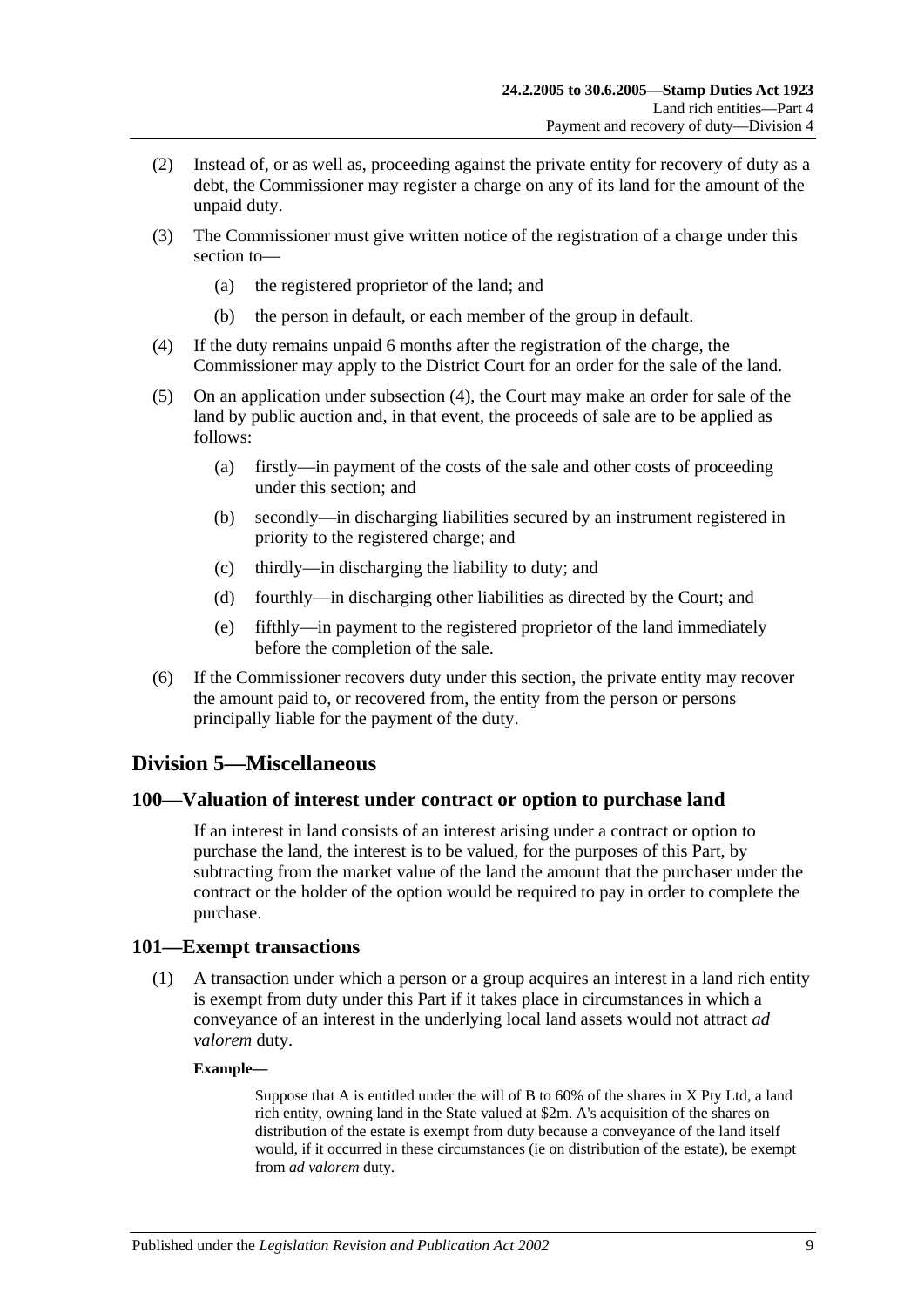- (2) The following transactions are exempt from duty under this Part:
	- (a) an acquisition of an interest in a land rich entity that takes place under a compromise or arrangement approved by a court under Part 5.1 of the *Corporations Act 2001* of the Commonwealth;
	- (b) a transaction exempted by regulation from duty under this Part.

#### **102—Multiple incidences of duty**

- (1) If it is possible under this Part to assess the incidence of duty in different ways in respect of the same transaction, duty will be assessed so as to maximise the return to the revenue but not so as to extend the incidence of duty beyond a single person or group identified in the assessment.
- (2) If a person or a group acquires a majority interest in a land rich entity, and another person or group later acquires a majority interest in the land rich entity without diminishing the former majority interest, the Commissioner may, if satisfied that it is just and equitable to do so, exempt the later acquisition, wholly or partly, from duty under this Part.

#### **Example—**

Suppose the shares of X Pty Ltd, a land rich entity, are divided into Class A and Class B. The Class A shares confer rights to dividends but no rights to share in the distribution of assets on winding up of the company. The Class B shares confer no rights to dividends but do confer rights to share in the distribution of assets on the winding up of the company. Suppose that A acquires all the Class A shares and pays duty under this Part on the acquisition of a majority interest in the company. Suppose that B then acquires all the Class B shares. In this case, the Commissioner could, if satisfied that it would be just and equitable to do so, grant relief under the above subsection.

(3) If a group acquires a majority interest in a land rich entity as a result of a dutiable transaction, and a person or group that is a member or subgroup of the group acquires that majority interest from the group, the Commissioner may, if satisfied that it is just and equitable to do so, exempt the later acquisition, wholly or partly, from duty under this Part.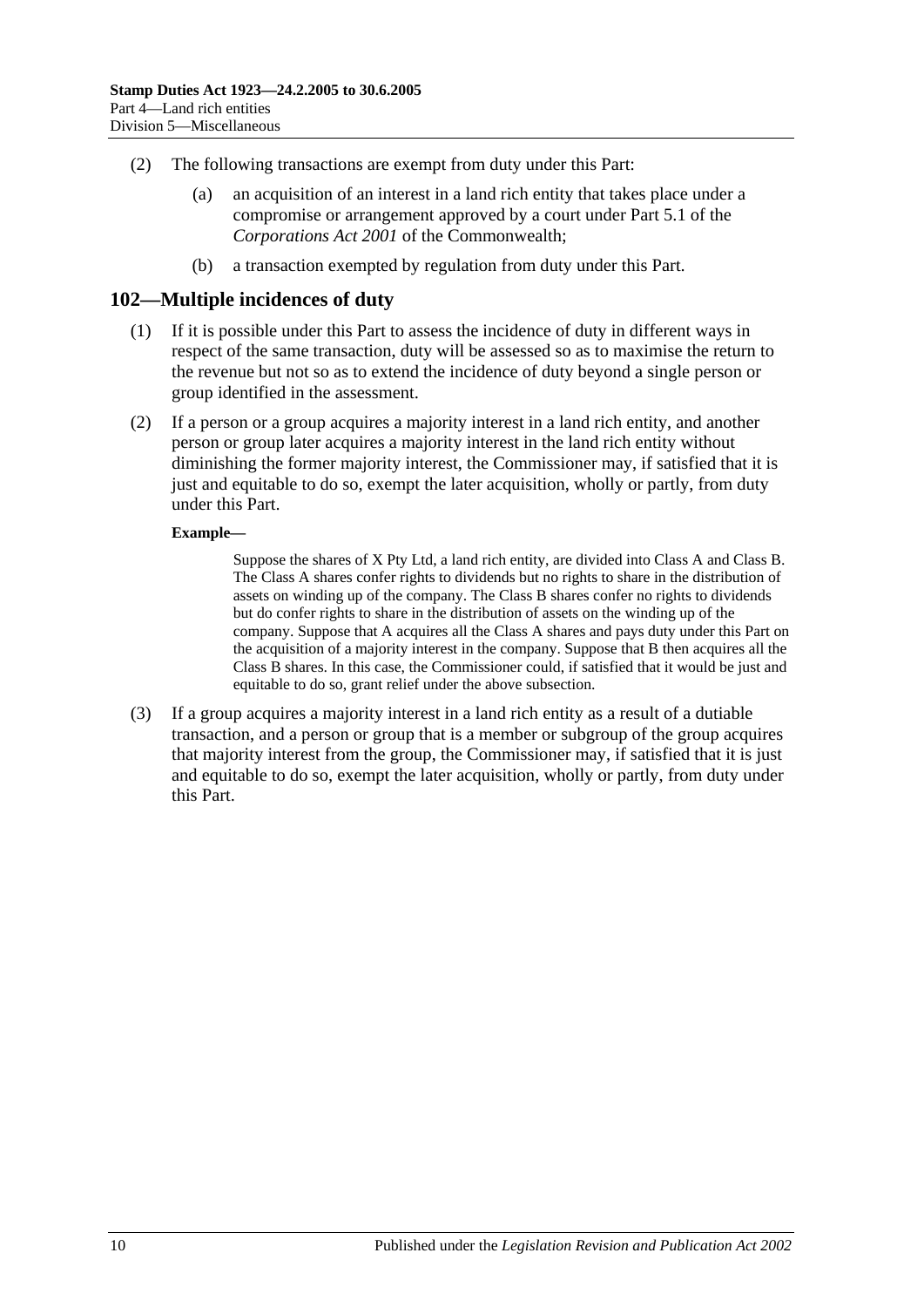# **Part 5—Miscellaneous provisions**

## **106—Spoiled or unused stamps**

- (1) Subject to any regulations made under this Act, the Commissioner may, on the application of any person in possession of stamps or stamped material unused or rendered useless by being inadvertently spoiled, give to that person, in lieu of the stamps or stamped material so spoiled or unused, other stamps (of the same or another denomination) of the same value or, at his discretion, money of the same value, deducting the proper allowance on purchase of stamps of the same description; but the Commissioner may, if he thinks it just to do so, refrain from making any such deduction.
- (2) For the purposes of Part 4 of the *[Taxation Administration Act](http://www.legislation.sa.gov.au/index.aspx?action=legref&type=act&legtitle=Taxation%20Administration%20Act%201996) 1996*
	- (a) an application under this section is to be taken to be an application for a refund; and
	- (b) the giving of stamps or money under this section is to be taken to be the making of a refund.

## **106A—Transfer of financial products not to be registered unless duly stamped**

- (1) A transfer of a financial product to which [Division 5](#page-87-1) of [Part 3A](#page-76-0) applies must not be registered by the corporation, company or society by which the financial product was issued—
	- (a) unless a proper instrument of transfer has been delivered to the corporation, company or society in which, in the case of a transfer by way of sale, the consideration therefor is expressed in terms of money and the actual date of sale and the date or dates of execution by the transferor and transferee are set out; and
	- (b) unless the instrument is duly stamped under this Act or is, under [subsection](#page-98-0) (1b), deemed to have been duly stamped.
- <span id="page-98-1"></span>(1a) Notwithstanding any other provision of this Act, where financial products are transferred pursuant to a takeover scheme, the Commissioner may, if he thinks it expedient to do so, upon payment of the duty payable in respect of the instruments of transfer, denote payment of the duty on a statement in the approved form.
- <span id="page-98-0"></span>(1b) Where payment of duty is denoted on a statement pursuant to [subsection](#page-98-1) (1a), each instrument of transfer to which the statement relates shall be deemed to have been duly stamped.
- (2) A transfer of a financial product (other than a CSF transaction within the meaning of [Part 3A\)](#page-76-0) on a sale or purchase to which [Division 2](#page-78-0) of [Part 3A](#page-76-0) applies must not be registered by the corporation, company or society by which the financial product was issued—
	- (a) unless a proper instrument of transfer has been delivered to the corporation, company or society; and
	- (b) unless the transfer is, under [section](#page-81-0) 90E(3), taken to have been duly stamped.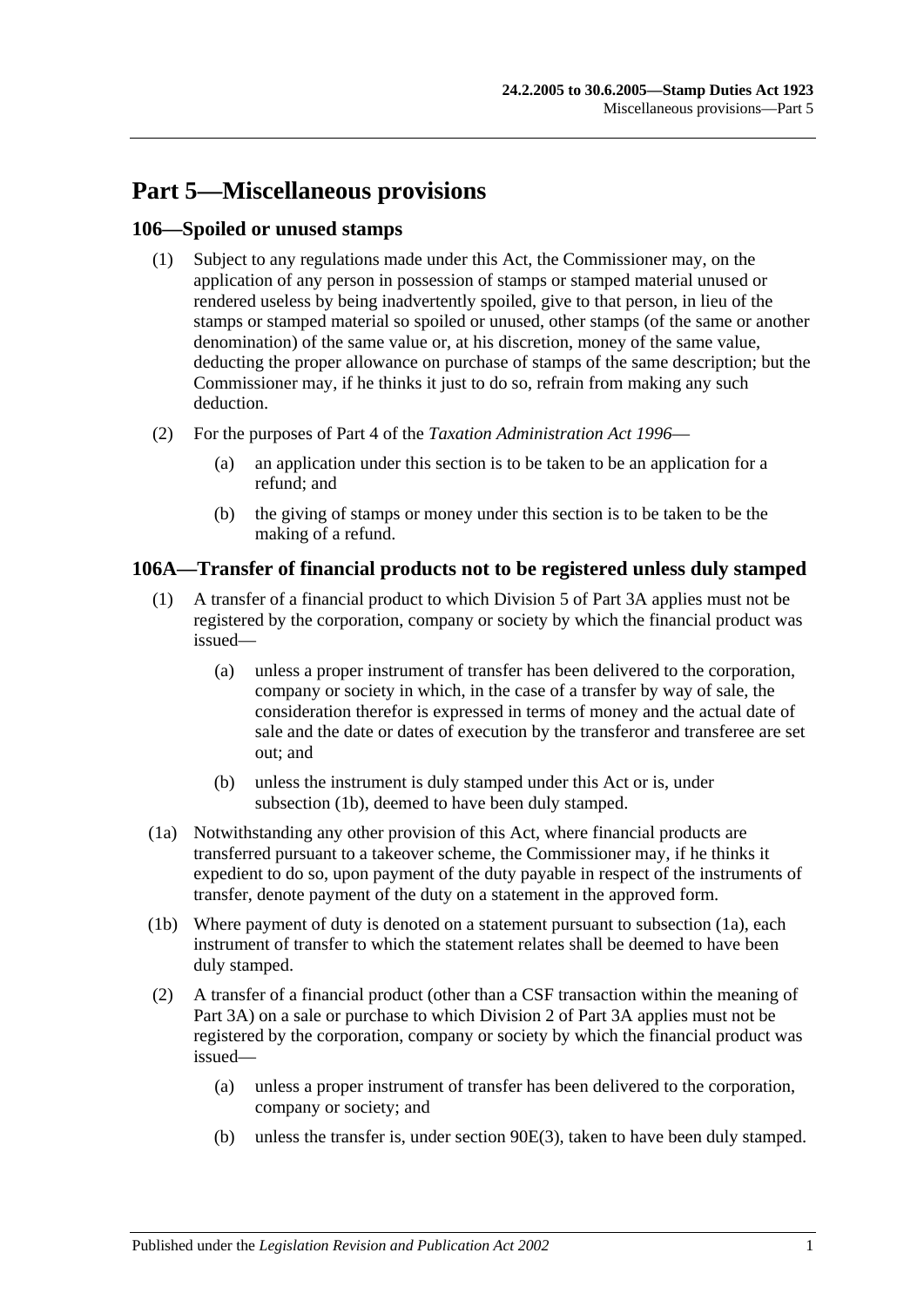- (3) After a transfer of any financial product has been registered by the corporation, company or society in this State, the instrument of transfer shall be retained in this State by the corporation, company or society for a period of not less than five years.
- (4) If a corporation, company or society contravenes or fails to comply with any of the provisions of this section, that corporation, company or society is guilty of an offence. Penalty: \$10 000.
- (5) The right or title of any transferee or subsequent holder of any financial product shall not be invalidated by reason only that the transfer of the financial product was registered by a corporation, company or society in contravention of the provisions of this section.

#### **107—Transfer of property to correct error**

- (1) If the Commissioner is satisfied, on application by a party to an instrument submitted for stamping, that the sole purpose of the instrument is to reverse or correct a disposition of property resulting from an error in an earlier instrument, the Commissioner may grant relief from stamp duty under this section.
- (2) The Commissioner may require the applicant to provide such information (verified if the Commissioner thinks fit by statutory declaration) as the Commissioner thinks necessary to decide the application.
- (3) If the Commissioner grants relief from stamp duty under this section, the duty chargeable on the instrument is ten dollars plus the amount (if any) by which the duty that would have been paid on the earlier instrument if it had been correctly made in the first instance exceeds the amount of duty actually paid on that instrument.

## **108—Penalties for certain offences**

- <span id="page-99-0"></span>(1) Any person who—
	- (a) forges any die or stamp;
	- (b) impresses any material with a forged die;
	- (c) cuts, tears or in any way removes from any material any stamp with intent to make fraudulent use of the stamp or of any part thereof;
	- (d) mutilates any stamp with intent to make fraudulent use of any part thereof;
	- (e) fraudulently fixes or places upon any material, or upon any stamp, any stamp or part of a stamp which has been cut, torn or in any way removed from any other material or out of or from any other stamp;
	- (f) erases or otherwise removes from any stamped material any name, sum, date or other matter or thing therein written with the intent that any fraudulent use should be made of the stamp upon the material;
	- (g) knowingly sells or exposes for sale, or utters or uses, any forged stamp;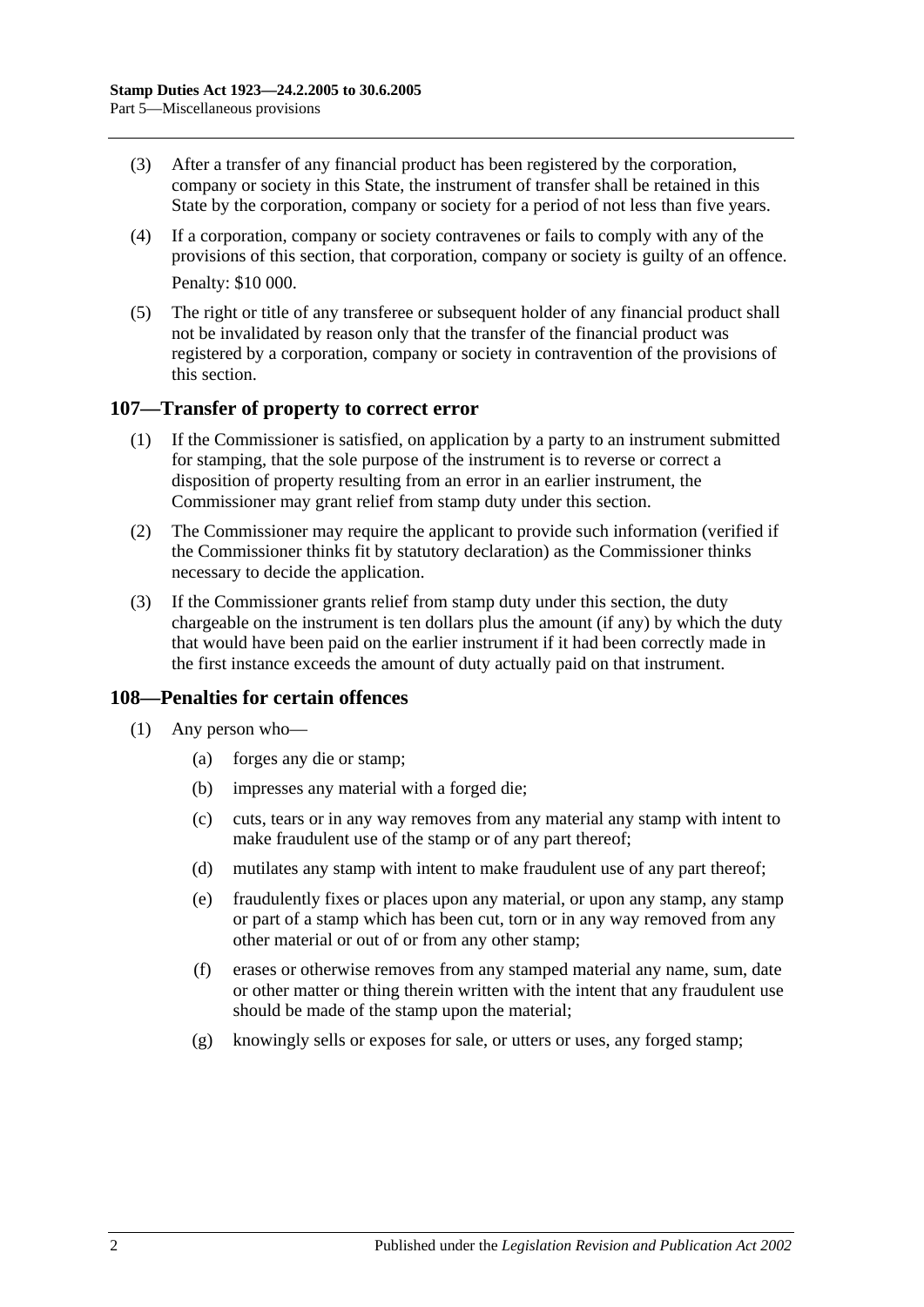<span id="page-100-0"></span>(h) knowingly and without lawful excuse (the proof of which lawful excuse shall lie on the person accused) has in his possession any forged die or stamp, or any stamp or part of a stamp which has been fraudulently cut, torn or otherwise removed from any material, or any stamp which has been fraudulently mutilated, or any stamped material out of which any name, sum, date or other matter or thing has been fraudulently erased or otherwise removed,

shall be guilty of an offence and liable to imprisonment, with or without hard labour, for a term of not less than one year and not more than seven years.

(2) Any person who causes to be done, or knowingly assists in doing, any of the acts mentioned in [subsection](#page-99-0)  $(1)(a)$  to  $(h)$  shall be deemed to be guilty of the principal offence and shall be punishable accordingly.

## **109—Penalty for fraud**

Any person who—

- (a) fraudulently removes or causes to be removed from any instrument any adhesive stamp, or fraudulently affixes to any instrument any adhesive stamp which has been removed from any other instrument, with intent that the stamp may be used again; or
- (b) knowingly sells, offers for sale or utters any adhesive stamp which has been removed from any instrument, or utters any instrument having thereon any adhesive stamp which to his knowledge has been so removed; or
- (c) practises or is concerned in any fraudulent act, contrivance or device with intent to evade any duty under this Act,

is guilty of an offence.

Penalty: \$10 000 plus an amount equal to twice the amount of any duty sought to be evaded.

## **111—Remedy for misappropriation**

- (1) The Supreme Court may, upon application by, or on behalf of, the Commissioner, grant a rule requiring any person who has received money payable by way of duty, or the executor or administrator of any such person, to show cause why he should not deliver to the Commissioner an account upon affidavit of any duty or sum of money received by that person, executor or administrator and why it should not be forthwith paid to the Commissioner.
- (2) The Court may make absolute such a rule and enforce by attachment or otherwise the payment of any such duty or sum of money as appears to be due, together with costs.

## **112—Regulations**

- (1) The Governor may make such regulations and may authorise such forms as may be necessary from time to time for carrying this Act into effect and may, by any such regulation, impose a penalty not exceeding \$2 000 for any breach thereof.
- (2) Every such regulation and form, when published in the Gazette, shall have the force of law.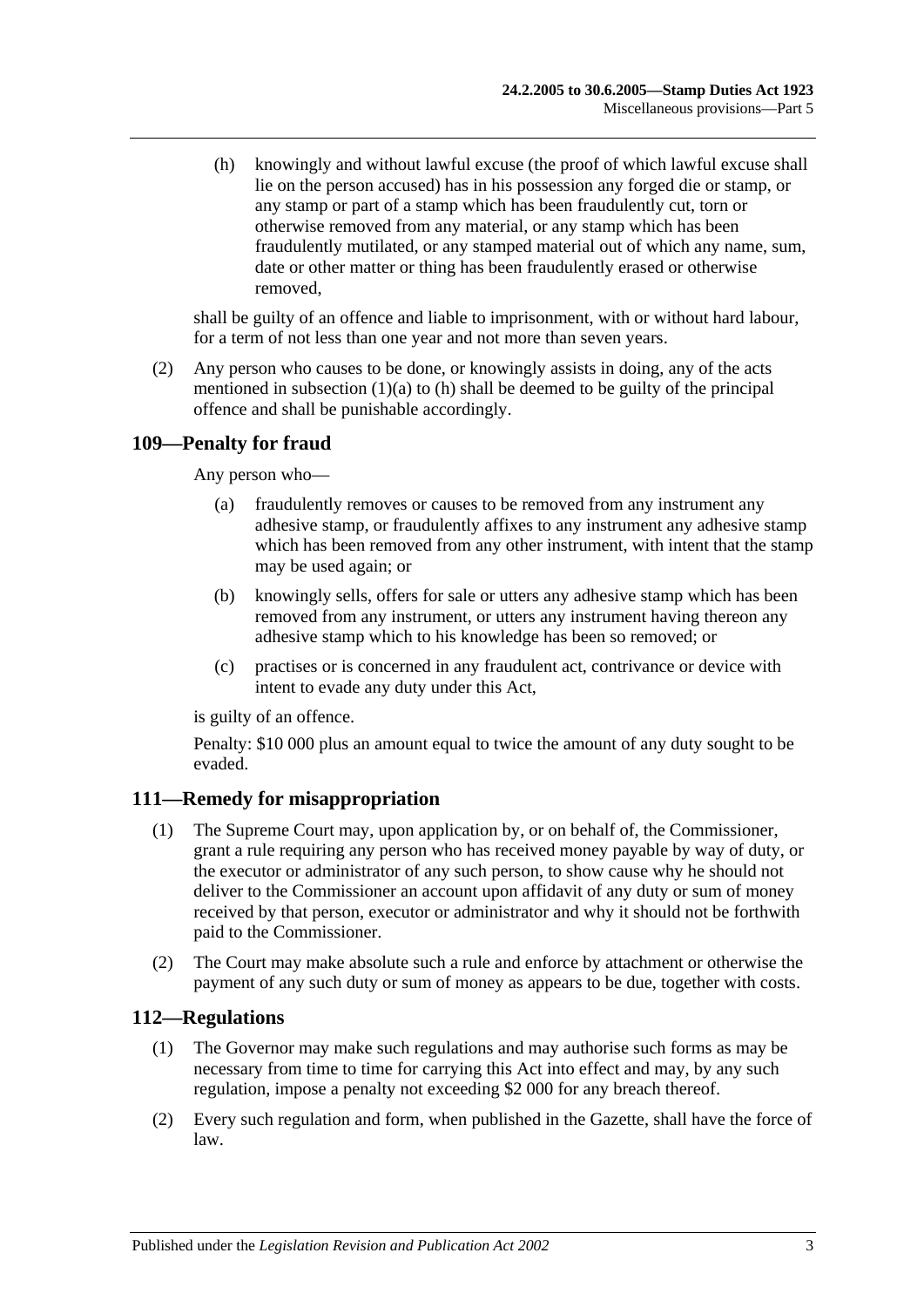- (3) Every such regulation shall be laid before both Houses of Parliament forthwith if Parliament is sitting and, if not, then within thirty days after the commencement of the next session.
- <span id="page-101-0"></span>(4) Regulations made under this section may prescribe any matters necessary or convenient to be prescribed or which are required or, expressly or by implication, authorised or permitted to be prescribed for the purposes of this Act.
- (5) Without limiting the generality of [subsection](#page-101-0) (4), the regulations may—
	- (a) be of general or limited application; and
	- (b) require the use of forms approved by the Commissioner for documents required or authorised to be used for the purposes of this Act or the regulations; and
	- (c) leave any other matter to be determined, varied or regulated according to the discretion of the Commissioner; and
	- (d) make different prescriptions according to prescribed circumstances.

#### **114—Exemption from stamp duty**

- (1) The Governor may, by proclamation, exempt any body or authority established by statute from the payment of duty under this Act.
- (2) The Governor may, by subsequent proclamation, vary or revoke a proclamation under this section.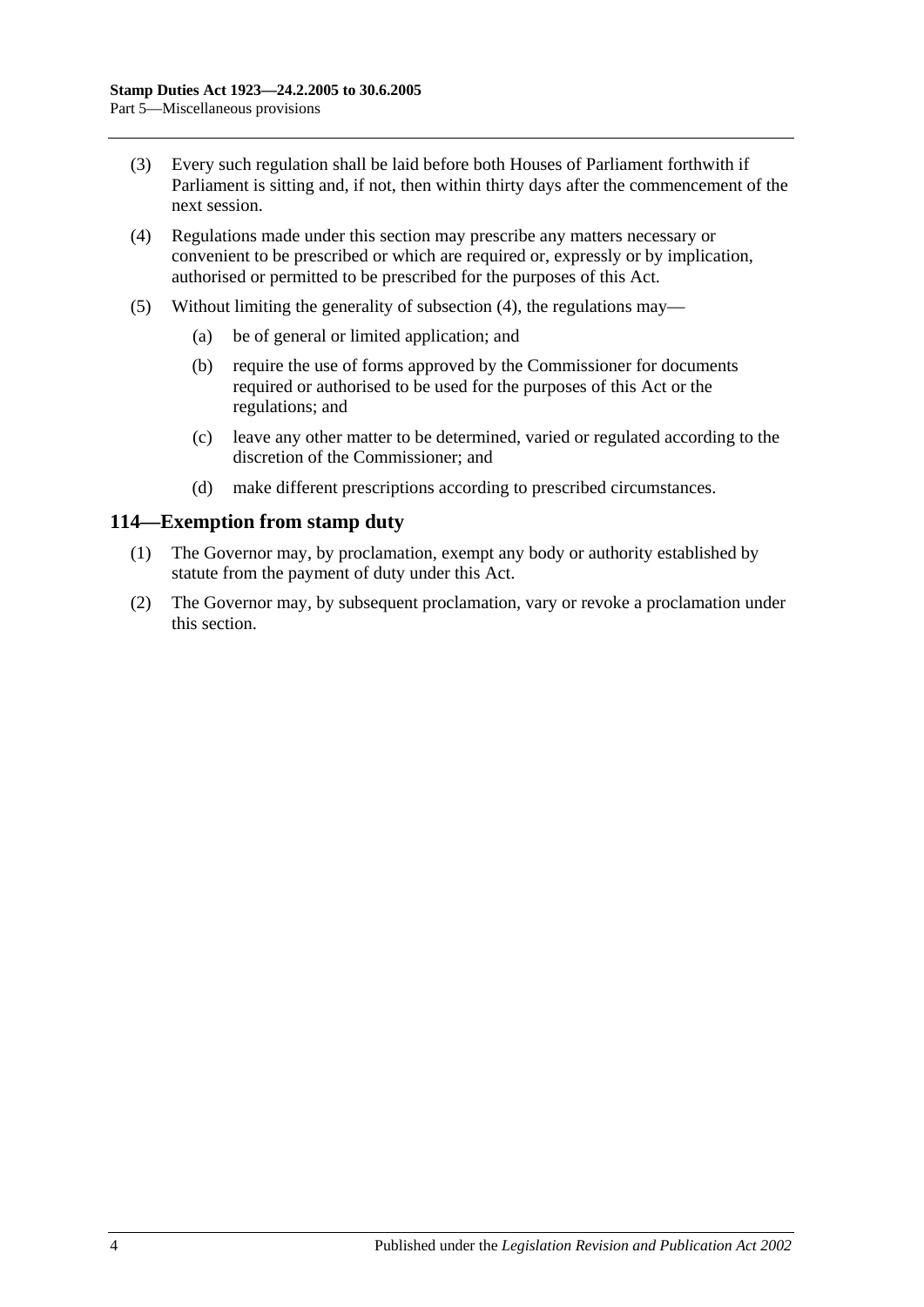# **Schedule 1—Transitional provisions**

#### **1—Commencement of consequential regulations**

Regulations under this Act that are consequential on the amendments made to this Act by the *[Statutes Amendment \(Financial Institutions\) Act](http://www.legislation.sa.gov.au/index.aspx?action=legref&type=act&legtitle=Statutes%20Amendment%20(Financial%20Institutions)%20Act%201999) 1999* or are consequential on the *Cheques and Payment Orders Amendment Act 1998* of the Commonwealth may come into operation on 1 December 1998 or on any subsequent day occurring before the regulations were made.

# <span id="page-102-0"></span>**Schedule 2—Stamp duties and exemptions Part 1—Specified instruments**

#### **1—Annual licence application or monthly return**

| (1) | Annual licence application or monthly return to be lodged by any company, person<br>or firm of persons, whether corporate or unincorporate, which carries on or<br>proposes to carry on in South Australia any life, personal accident, fire, fidelity,<br>guarantee, livestock, plate glass, marine or other assurance or insurance business<br>and whether the head office or principal place of business of that company, person<br>or firm is in South Australia or elsewhere- |                                                                                                                                                                                                                                                                                                                                                                                                  |                                                                                                       |          |  |  |  |
|-----|------------------------------------------------------------------------------------------------------------------------------------------------------------------------------------------------------------------------------------------------------------------------------------------------------------------------------------------------------------------------------------------------------------------------------------------------------------------------------------|--------------------------------------------------------------------------------------------------------------------------------------------------------------------------------------------------------------------------------------------------------------------------------------------------------------------------------------------------------------------------------------------------|-------------------------------------------------------------------------------------------------------|----------|--|--|--|
|     | (a)                                                                                                                                                                                                                                                                                                                                                                                                                                                                                | in the case of an annual licence application where the company, person<br>or firm has received or in any manner charged in account (whether<br>directly or by agents) premiums relating to life insurance within the<br>period of 12 months preceding the year for which the licence is to be<br>taken out—for every \$100 or fractional part of \$100 of those premiums                         | \$1.50                                                                                                |          |  |  |  |
|     | (ab)                                                                                                                                                                                                                                                                                                                                                                                                                                                                               | in the case of a monthly return where the company, person or firm has<br>received or in any manner charged in account (whether directly or by<br>agents) premiums relating to policies of any kind (other than life<br>insurance policies) within the month preceding the month in which the<br>return is required to be lodged—for every \$100 or fractional part of \$100<br>of those premiums |                                                                                                       |          |  |  |  |
|     | (b)                                                                                                                                                                                                                                                                                                                                                                                                                                                                                | where the company, person or firm has not, prior to applying for an<br>annual licence, transacted any assurance or insurance business-                                                                                                                                                                                                                                                           |                                                                                                       |          |  |  |  |
|     |                                                                                                                                                                                                                                                                                                                                                                                                                                                                                    | (i)                                                                                                                                                                                                                                                                                                                                                                                              | if the annual licence is required for the full period of twelve months                                | \$100.00 |  |  |  |
|     |                                                                                                                                                                                                                                                                                                                                                                                                                                                                                    | (ii)                                                                                                                                                                                                                                                                                                                                                                                             | if the annual licence is required for a shorter period than<br>twelve months, a proportionate part of | \$100.00 |  |  |  |
| (2) | For the purposes of this item, subject to the exemptions in subclause $(3)$ —                                                                                                                                                                                                                                                                                                                                                                                                      |                                                                                                                                                                                                                                                                                                                                                                                                  |                                                                                                       |          |  |  |  |
|     | (a)                                                                                                                                                                                                                                                                                                                                                                                                                                                                                | the premiums referred to in subclause $(1)(a)$ are net premiums and shall<br>be counted so as to exclude any amount in respect of stamp duty on the<br>annual licence application received or charged on or after 1 January,<br>1986, any commission or discount and any portion of those premiums<br>actually paid by way of reinsurance effected in South Australia with any                   |                                                                                                       |          |  |  |  |

other such company, person or firm; and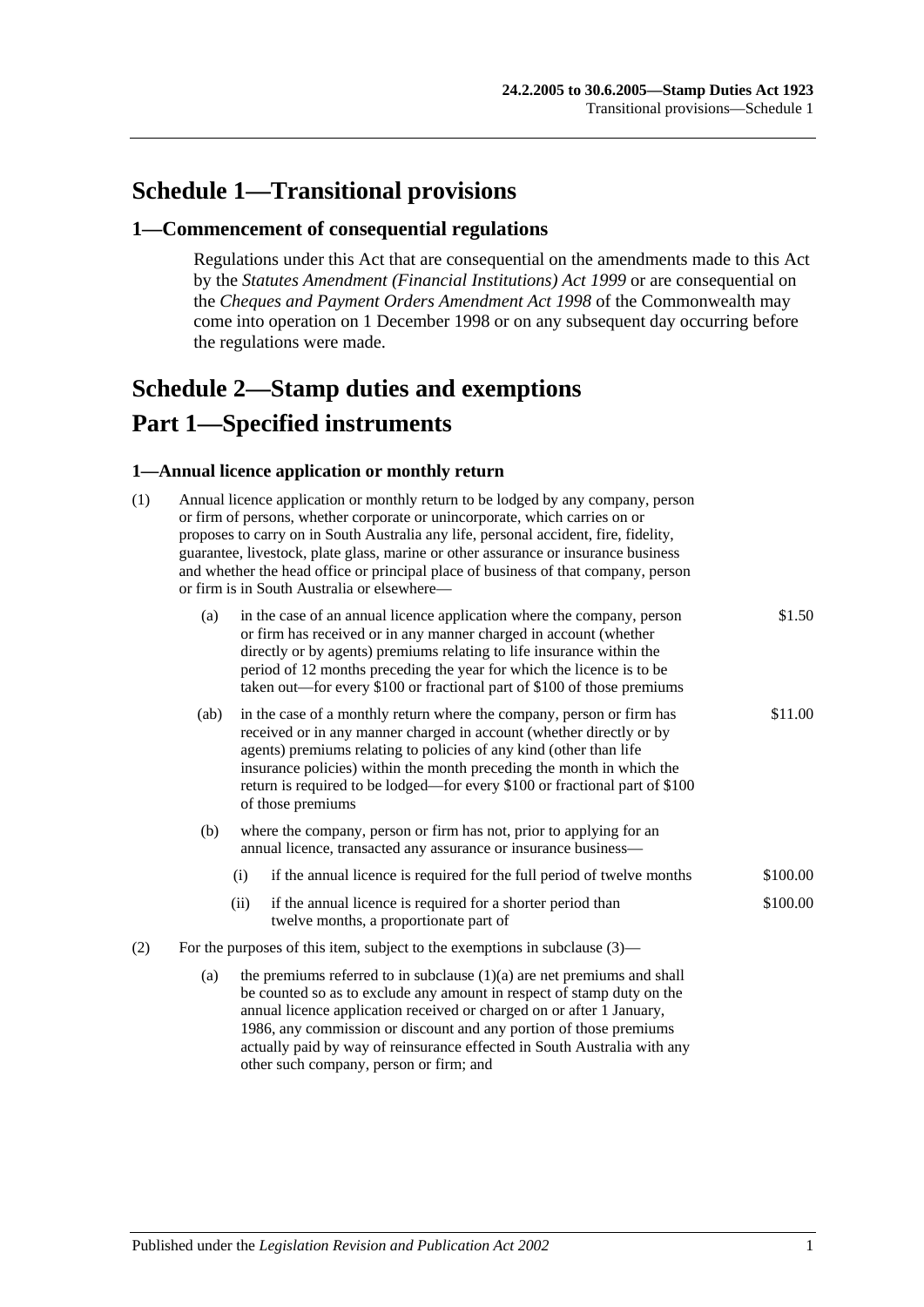- (b) in the case of an application for an annual licence to be taken out for the year commencing on 1 January, 1987, or a subsequent year, the amount of any premiums refunded during the period of 12 months preceding the year for which the annual licence is to be taken out (whether those premiums were received during that preceding period or earlier) shall be deducted from the amount of the premiums referred to in subclause  $(1)(a)$ ; and
- (c) the premiums referred to in subclause  $(1)(ab)$  must be counted so as to exclude any amount in respect of stamp duty received or charged on or after 1 January 1986, and any portion of those premiums actually paid by way of reinsurance effected in South Australia with any other such company, person or firm; and
- (d) in the case of a monthly return, there must be deducted from the amount of the premiums referred to in subclause  $(1)(ab)$  the amount of any refunds in respect of premiums (whenever received) made after the end of the month in respect of which duty was last paid under this item by the company, person or firm and before the commencement of the month in which the return is required to be lodged; and
- (e) no premiums received by any such company, person or firm for insurance risks outside South Australia, except life and personal accident insurance risks outside South Australia, shall be counted; and
- (f) in the case of a life insurance policy, any amount that is paid on or after 1 January, 1986, from an account established for investment to an account established for insurance of a risk shall be deemed to be a premium received under that policy for insurance of that risk; and
- (g) the duty in respect of any one licence under subclause  $(1)(a)$  shall not in any case be less than \$100.

#### (3) **Exemptions**

- 1. Premiums received or charged under any private guarantee fidelity insurance scheme promoted amongst and sustained solely for the benefit of the officers and servants of any particular public department, company, person or firm and not extended, either directly or indirectly, beyond such officers and servants.
- 2. Premiums received or charged under any scheme referred to in exemption 1 promoted amongst and sustained solely for the benefit of the officers and members of any friendly society or branch thereof and not extended, either directly or indirectly, beyond such officers and members.
- 3. Any premium or portion of a premium received or charged on or after 1 January, 1986, under a life insurance policy in respect of investment and not in respect of any risk insured by the policy.
- 4. Any premium received or charged under a policy in respect of a life or personal accident insurance risk where the principal place of residence of the policy owner is in the Northern Territory and the policy is registered in a registry kept in the Northern Territory pursuant to the *Life Insurance Act 1945* of the Commonwealth.
- 5. Any premium or portion of a premium received or charged on or after the first day of January, 1985, under a policy of workers compensation insurance where the premium or portion is referable to insurance against liability to pay workers compensation in respect of workers under the age of 25 years.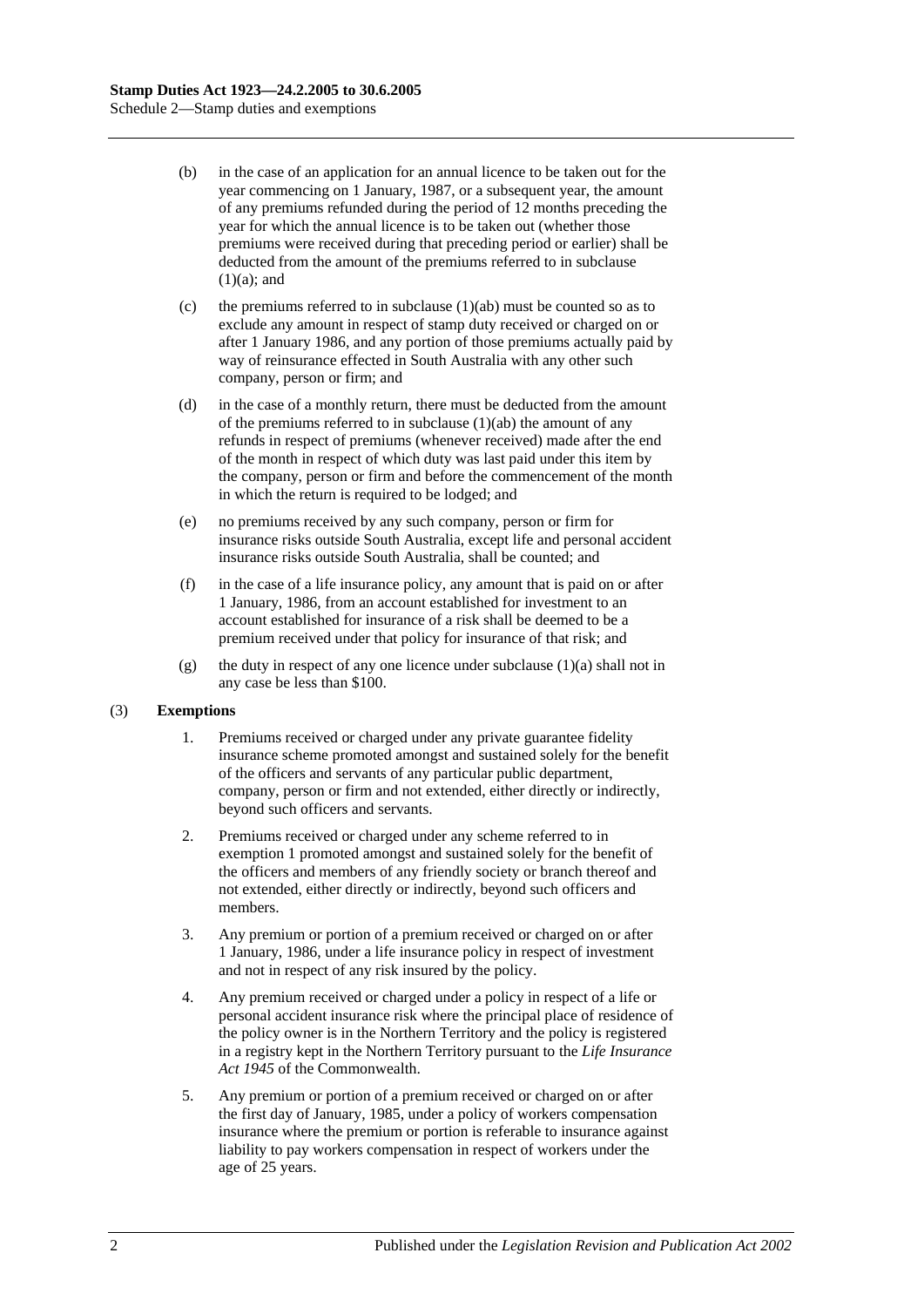|     | 6.  |                                                                                          | Any premium or portion of a premium received or charged on or after<br>the first day of January, 1985, under a policy of insurance by a registered<br>medical benefits organisation within the meaning of the National Health<br>Act 1953 of the Commonwealth where the premium or portion is<br>referable to insurance against medical, dental or hospital expenses. |                                                                                                                         |  |
|-----|-----|------------------------------------------------------------------------------------------|-----------------------------------------------------------------------------------------------------------------------------------------------------------------------------------------------------------------------------------------------------------------------------------------------------------------------------------------------------------------------|-------------------------------------------------------------------------------------------------------------------------|--|
|     | 7.  |                                                                                          | Any premium or portion of a premium received or charged on or after<br>1 January, 1986, under any life insurance policy, being a policy for the<br>payment of an annuity to the person insured.                                                                                                                                                                       |                                                                                                                         |  |
|     | 8.  |                                                                                          | Any premium or portion of a premium received or charged on or after<br>1 November, 1986, in respect of the insurance of the hull of a marine<br>craft used primarily for commercial purposes or in respect of the<br>insurance of goods carried by railway, road, air or sea or of the freight on<br>such goods.                                                      |                                                                                                                         |  |
|     |     |                                                                                          | 2—Application to register or transfer registration of motor vehicle                                                                                                                                                                                                                                                                                                   |                                                                                                                         |  |
| (1) |     |                                                                                          | Application to register or transfer the registration of a motor vehicle—component<br>payable in respect of registration-                                                                                                                                                                                                                                              |                                                                                                                         |  |
|     | (a) |                                                                                          | where the value of the motor vehicle (not being a commercial motor<br>vehicle or a trailer)-                                                                                                                                                                                                                                                                          |                                                                                                                         |  |
|     |     | (i)                                                                                      | does not exceed \$1 000—for every \$100 or fractional part of \$100<br>of that value                                                                                                                                                                                                                                                                                  | \$1.00                                                                                                                  |  |
|     |     | (ii)                                                                                     | exceeds \$1 000, but does not exceed \$2 000                                                                                                                                                                                                                                                                                                                          | \$10.00 plus \$2.00<br>for every \$100 or<br>fractional part of<br>\$100 of the excess<br>over \$1 000 of<br>that value |  |
|     |     | (iii)                                                                                    | exceeds \$2 000, but does not exceed \$3 000                                                                                                                                                                                                                                                                                                                          | \$30.00 plus \$3.00<br>for every \$100 or<br>fractional part of<br>\$100 of the excess<br>over \$2 000 of<br>that value |  |
|     |     | (iv)                                                                                     | exceeds \$3 000                                                                                                                                                                                                                                                                                                                                                       | \$60.00 plus \$4.00<br>for every \$100 or<br>fractional part of<br>\$100 of the excess<br>over \$3 000 of<br>that value |  |
|     | (b) | where the value of the motor vehicle (being a commercial motor vehicle<br>or a trailer)- |                                                                                                                                                                                                                                                                                                                                                                       |                                                                                                                         |  |
|     |     | (i)                                                                                      | does not exceed \$1 000—for every \$100 or fractional part of \$100<br>of that value                                                                                                                                                                                                                                                                                  | \$1.00                                                                                                                  |  |
|     |     | (ii)                                                                                     | exceeds \$1 000, but does not exceed \$2 000                                                                                                                                                                                                                                                                                                                          | \$10.00 plus \$2.00<br>for every \$100 or<br>fractional part of<br>\$100 of the excess<br>over \$1 000 of<br>that value |  |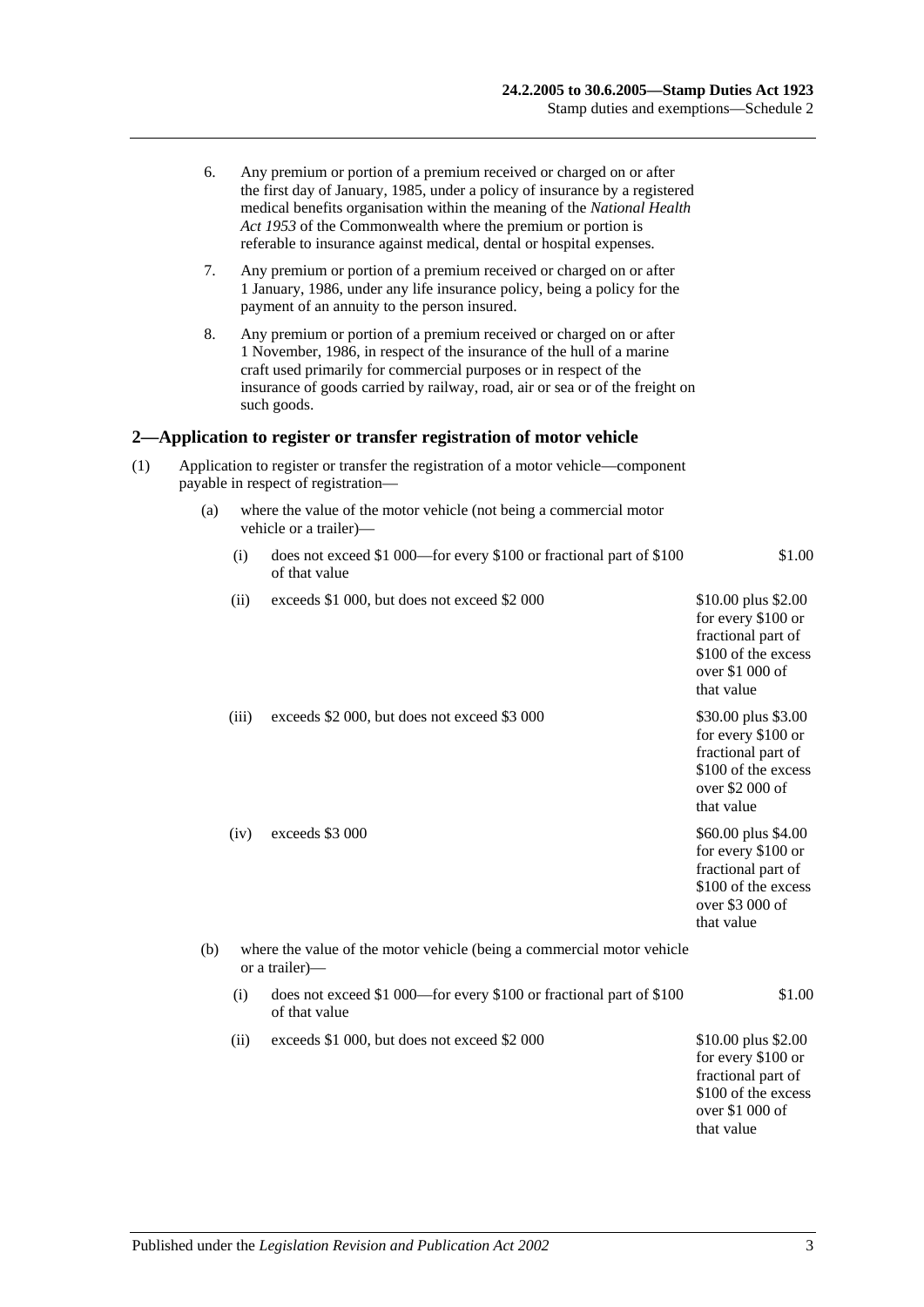(iii) exceeds  $$2\,000$   $$30.00 \text{ plus } $3.00$ 

for every \$100 or fractional part of \$100 of the excess over \$2 000 of that value

(c) the duty on an application by a person beneficially entitled under the will or on the intestacy of a deceased person to the motor vehicle to which the application relates shall, irrespective of the value of the motor vehicle, be \$4, but in any other case the duty in respect of any one application shall not be less than \$5.

#### (2) **Exemptions from component payable under subclause (1) in respect of registration**

- 1. Any application to register a motor vehicle made by a person who carries on the business of selling motor vehicles if the application is made by that person for the purpose of selling the motor vehicle to which the application relates to another person in the ordinary course of that business or for the purpose of demonstrating such motor vehicle to prospective purchasers thereof and such motor vehicle has not been previously registered (whether in this State or elsewhere in the Commonwealth).
- 2. Any application to register a motor vehicle that has been previously registered (whether in this State or elsewhere in Australia) or any application to transfer the registration of a motor vehicle that has been previously registered (whether in this State or elsewhere in Australia) to a dealer if the application is being made by that dealer for the purpose of the resale by him to another person of the motor vehicle to which the application relates and the resale is in the ordinary course of the business of the dealer.
- 3. Any application to register a motor vehicle or to transfer the registration of a motor vehicle made by a person or body who or which is entitled to registration, without fee, of the vehicle to which the application relates.
- 4. Any application to register or to transfer the registration of a trailer that is not a heavy vehicle.
- 5. Any application to register a motor vehicle or to transfer the registration of a motor vehicle made by the Crown or by any statutory body or authority which holds its assets for and on account of the Crown or by any person on behalf of the Crown or of any such body or authority.
- 5A. Any application to register a motor vehicle or to transfer the registration of a motor vehicle made under the scheme established for the registration of motor vehicles used for or in connection with Government or Government sponsored services and known as "the Continuous Government Registration Scheme".
- 6. Any application to register a motor vehicle or to transfer the registration of a motor vehicle to the extent that *ad valorem* stamp duty has already been paid, or is payable, on another instrument by which or by virtue of which the property in the motor vehicle was, or will be, legally or equitably transferred to, or vested in, the applicant.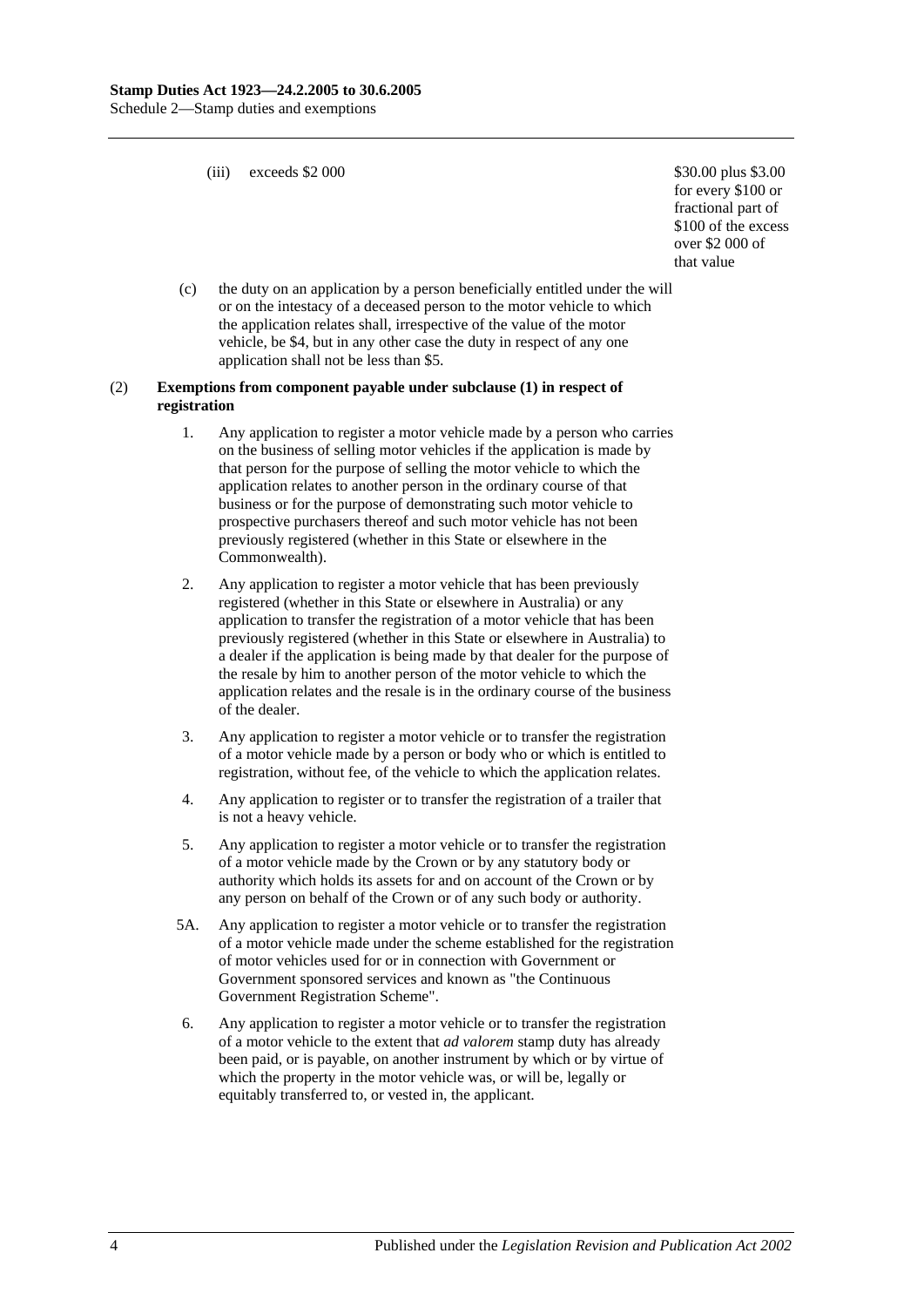- 7. Any application to register or to transfer the registration of a motor vehicle made by an executor or administrator of, or by any person administering the estate of, a deceased person if the application is made only for the purpose of the transfer of the motor vehicle to a person beneficially entitled thereto or for the purpose of the sale of the motor vehicle in the course of winding up the estate.
- 8. Any application to transfer the registration of a motor vehicle made by an owner who has repossessed that motor vehicle pursuant to a hire-purchase agreement or made by an owner in pursuance of the return of the motor vehicle to that owner by the hirer voluntarily where the vehicle is the subject of a hire-purchase agreement or upon the termination of a hiring agreement (not being a hire-purchase agreement).
- 9. Any application to register or to transfer the registration of a motor vehicle in which seating for not less than twelve adult passengers is provided and which is to be used solely or predominantly for the carriage of passengers for hire or reward.
- 10. Any application to register a motor vehicle in, or to transfer the registration of a motor vehicle to, the name of a council as defined in the *[Local Government Act](http://www.legislation.sa.gov.au/index.aspx?action=legref&type=act&legtitle=Local%20Government%20Act%201999) 1999* or a subsidiary of a council under that Act.
- 10A. Any application to register a motor vehicle where the vehicle is to be conditionally registered under section 25 of the *[Motor Vehicles Act](http://www.legislation.sa.gov.au/index.aspx?action=legref&type=act&legtitle=Motor%20Vehicles%20Act%201959) 1959* and the application is of a class declared by regulation under that Act to be exempt from stamp duty.
- 11. Any application to register a motor vehicle in, or transfer the registration of a motor vehicle to, the name of a person who—
	- (a) is entitled under section 38 of the *[Motor Vehicles Act](http://www.legislation.sa.gov.au/index.aspx?action=legref&type=act&legtitle=Motor%20Vehicles%20Act%201959) 1959* to have the motor vehicle registered at a reduced registration fee; and
	- (b) is not enjoying the benefit of this exemption in respect of any other motor vehicle currently owned by the person.
- 12. Any application to register a motor vehicle in, or to transfer the registration of a motor vehicle to, the name of a person who satisfies the Registrar of Motor Vehicles—
	- (a) that he is licensed under the law of another State or Territory of the Commonwealth to carry on the business of buying, selling or exchanging second-hand or used motor vehicles; and
	- (b) that the application is being made by that person for the purpose of the resale by him to another person of the motor vehicle to which the application relates; and
	- (c) that such resale is in the ordinary course of the business of that person.
- 13. Any application to register a motor vehicle in, or to transfer the registration of a motor vehicle to, the name of a person who satisfies the Registrar of Motor Vehicles—
	- (a) that he is the owner of the motor vehicle; and
	- (b) that, in consequence of the loss by him of the use of one or both of his legs, he is permanently unable to use public transport; and
	- (c) that the motor vehicle will be wholly or mainly used for transporting himself; and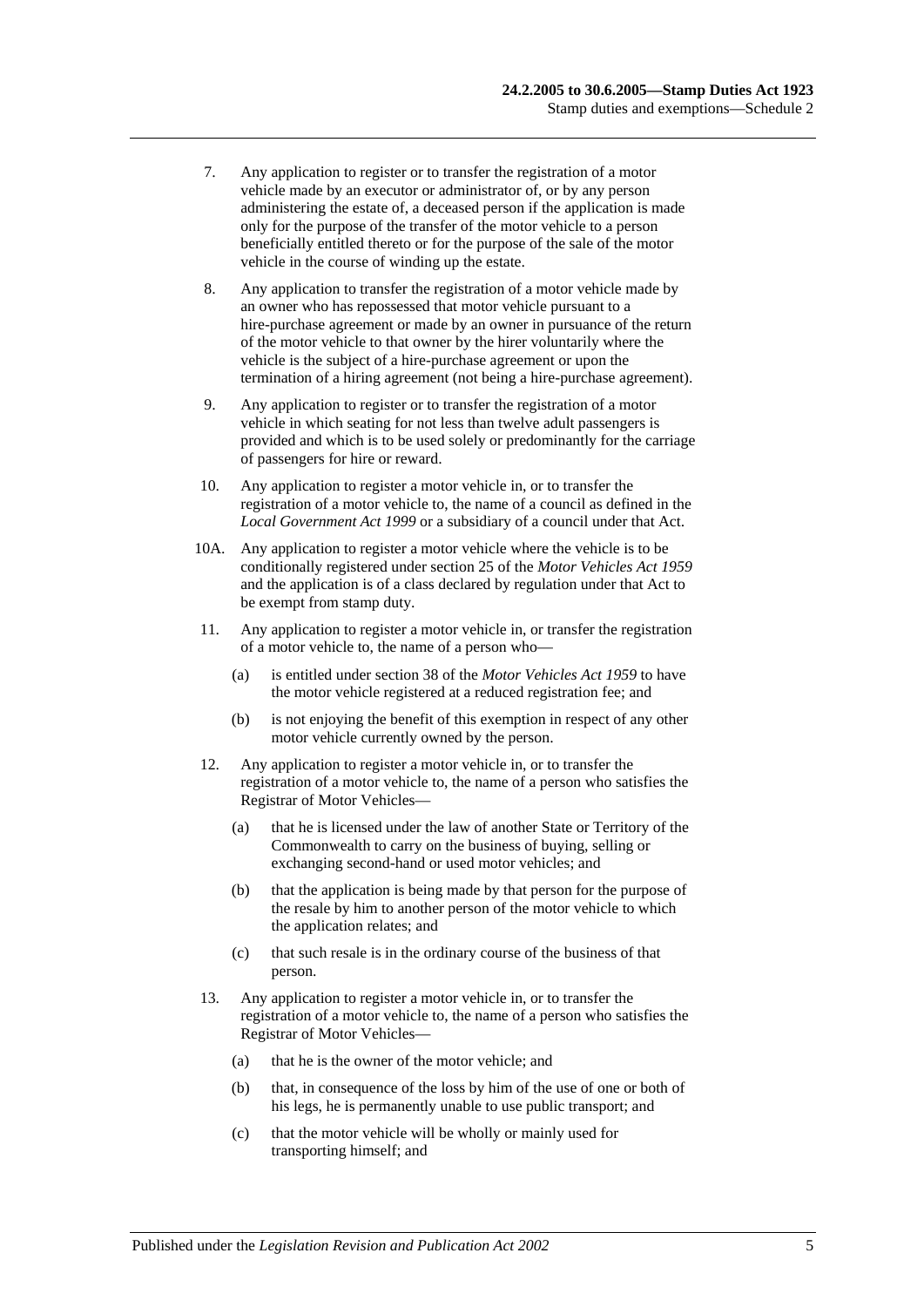- (d) that he is not enjoying the benefit of this exemption in respect of any other motor vehicle currently owned by him.
- 14. Any application to register a motor vehicle in, or to transfer the registration of a motor vehicle to, the name of a person who satisfies the Registrar of Motor Vehicles—
	- (a) that the motor vehicle is the subject of a hire-purchase agreement; and
	- (b) that he is a person to whom the hirer's rights under the agreement have passed by assignment,

but, if *ad valorem* stamp duty has already been paid in respect of the assignment of such rights on the instrument by which, or by virtue of which, such rights were assigned, this exemption shall apply only to the extent of the amount of such duty so paid.

- 15. Any application to register a motor vehicle where the vehicle was not, immediately before the date on which the application is made, conditionally registered under section 25 of the *[Motor Vehicles Act](http://www.legislation.sa.gov.au/index.aspx?action=legref&type=act&legtitle=Motor%20Vehicles%20Act%201959) 1959* and—
	- (a) immediately before the date on which the application is made, the motor vehicle was registered in the name of the applicant (and not in the name of any other person) under the law of this State; or
	- (b) the applicant satisfies the Registrar of Motor Vehicles that, immediately before the date on which the application is made—
		- (i) the motor vehicle was registered in the name of the applicant (and not in the name of any other person) under the law of another State or a Territory of the Commonwealth; and
		- (ii) the applicant—
			- (A) was a resident of that State or Territory; or
			- (B) carried on a business in that State or Territory.
- 16. Any application to register a motor vehicle in, or to transfer the registration of a motor vehicle into, the name of the East Torrens County Board of Health constituted under the *[Health Act](http://www.legislation.sa.gov.au/index.aspx?action=legref&type=act&legtitle=Health%20Act%201935) 1935*.
- 17. Any application to transfer the registration of a motor vehicle made by a mortgagee—
	- (a) who has, in accordance with the *[Consumer Transactions Act](http://www.legislation.sa.gov.au/index.aspx?action=legref&type=act&legtitle=Consumer%20Transactions%20Act%201972) 1972*, taken possession of the motor vehicle in pursuance of a consumer mortgage; or
	- (b) to whom the motor vehicle has been voluntarily returned by the mortgagor in pursuance of the *[Consumer Transactions Act](http://www.legislation.sa.gov.au/index.aspx?action=legref&type=act&legtitle=Consumer%20Transactions%20Act%201972) 1972*.
- 18. Any application to register or to transfer the registration of a tractor or item of agricultural machinery owned by a primary producer.
- (3) Application to register or transfer the registration of a motor vehicle—component payable in respect of policy of insurance where the application is for registration of the vehicle for a period of—
	- (a) less than 12 months (for each 3 months or part of each 3 months in the period of registration) \$15.00
	- (b)  $12 \text{ months}$  \$60.00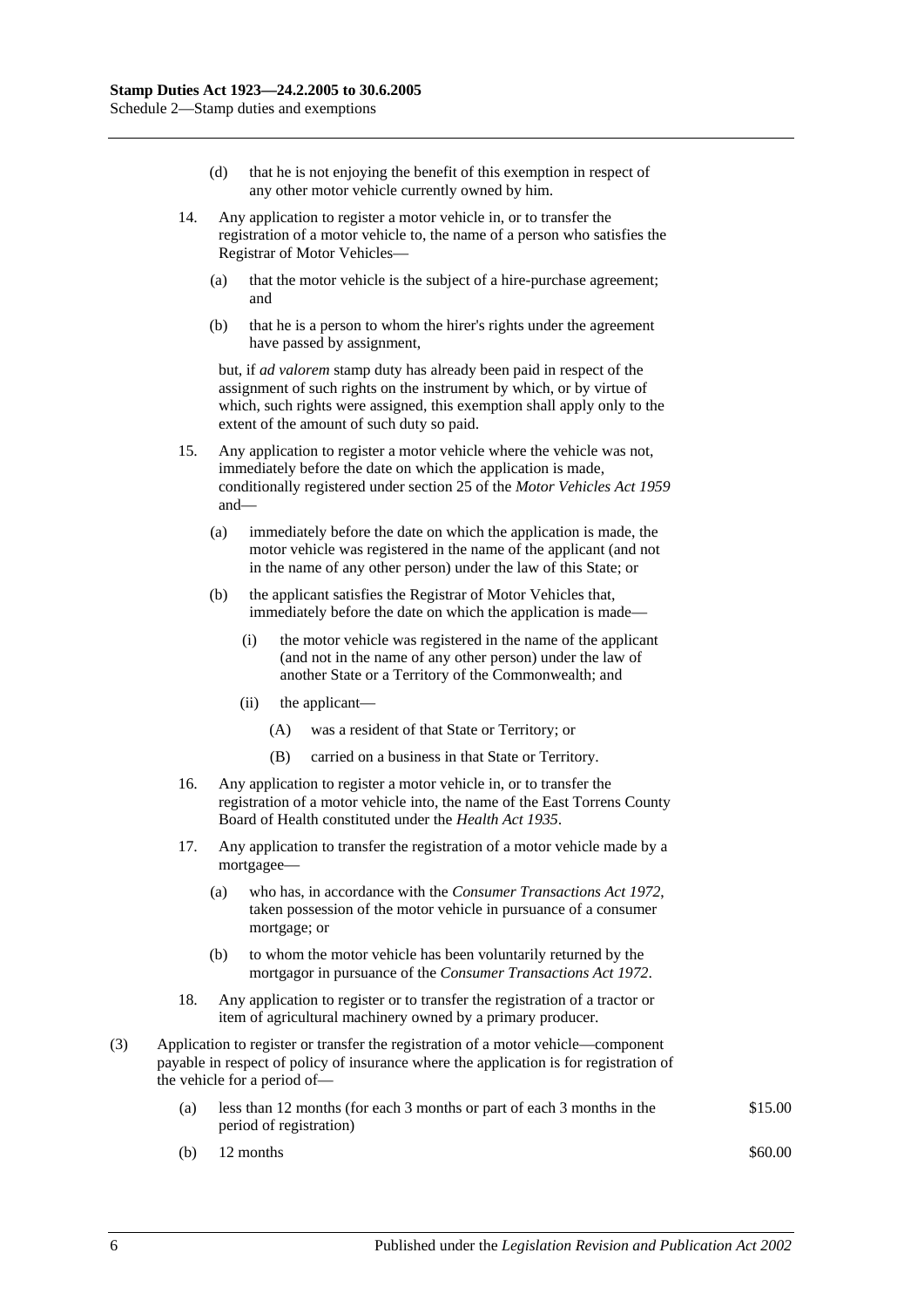#### (4) **Exemptions from component payable under subclause (3) in respect of a policy of insurance**

- 1. Policy of insurance where the application for registration is made by a person or body who or which is entitled to registration of the motor vehicle to which the application relates without fee.
- 2. Policy of insurance where the application is for registration of a trailer that is not a heavy vehicle.
- 3. Policy of insurance where the application for registration is made by the Crown or by any statutory body or authority which holds its assets for and on account of the Crown or by any person on behalf of the Crown or of any such body or authority.
- 3A. Policy of insurance where the motor vehicle is or is to be registered under the scheme established for the registration of motor vehicles used for or in connection with Government or Government sponsored services and known as "the Continuous Government Registration Scheme".
- 4. Policy of insurance where the application is for registration of a motor vehicle in which seating for not less than twelve adult passengers if provided and which is used solely or predominantly for the carriage of passengers for hire or reward.
- 5. Policy of insurance where the application for registration is made by a council as defined in the *[Local Government Act](http://www.legislation.sa.gov.au/index.aspx?action=legref&type=act&legtitle=Local%20Government%20Act%201999) 1999* or a subsidiary of a council under that Act.
- 5A. Policy of insurance where the motor vehicle is to be conditionally registered under section 25 of the *[Motor Vehicles Act](http://www.legislation.sa.gov.au/index.aspx?action=legref&type=act&legtitle=Motor%20Vehicles%20Act%201959) 1959* and the application for registration is of a class declared by regulation under that Act to be exempt from stamp duty.
- 6. Policy of insurance where the application for registration is made by a person who—
	- (a) is entitled under section 38 of the *[Motor Vehicles](http://www.legislation.sa.gov.au/index.aspx?action=legref&type=act&legtitle=Motor%20Vehicles%20Act%201959) Act 1959* to have the motor vehicle registered at a reduced registration fee; and
	- (b) is not enjoying the benefit of this exemption in respect of any other motor vehicle currently owned by the person.
- 7. Policy of insurance where the application for registration is made by a person who satisfies the Registrar of Motor Vehicles—
	- (a) that he is the owner of the motor vehicle; and
	- (b) that, in consequence of the loss by him of the use of one or both of his legs, he is permanently unable to use public transport; and
	- (c) that the motor vehicle will be wholly or mainly used for transporting himself; and
	- (d) that he is not enjoying the benefit of this exemption in respect of any other motor vehicle currently owned by him.
- 8. Policy of insurance where the application for registration is made by a person who satisfies the Registrar of Motor Vehicles—
	- (a) that he is the owner of the motor vehicle;
	- (b) that he is entitled as the holder of—
		- (i) a State concession card issued by the Department of Community Welfare; or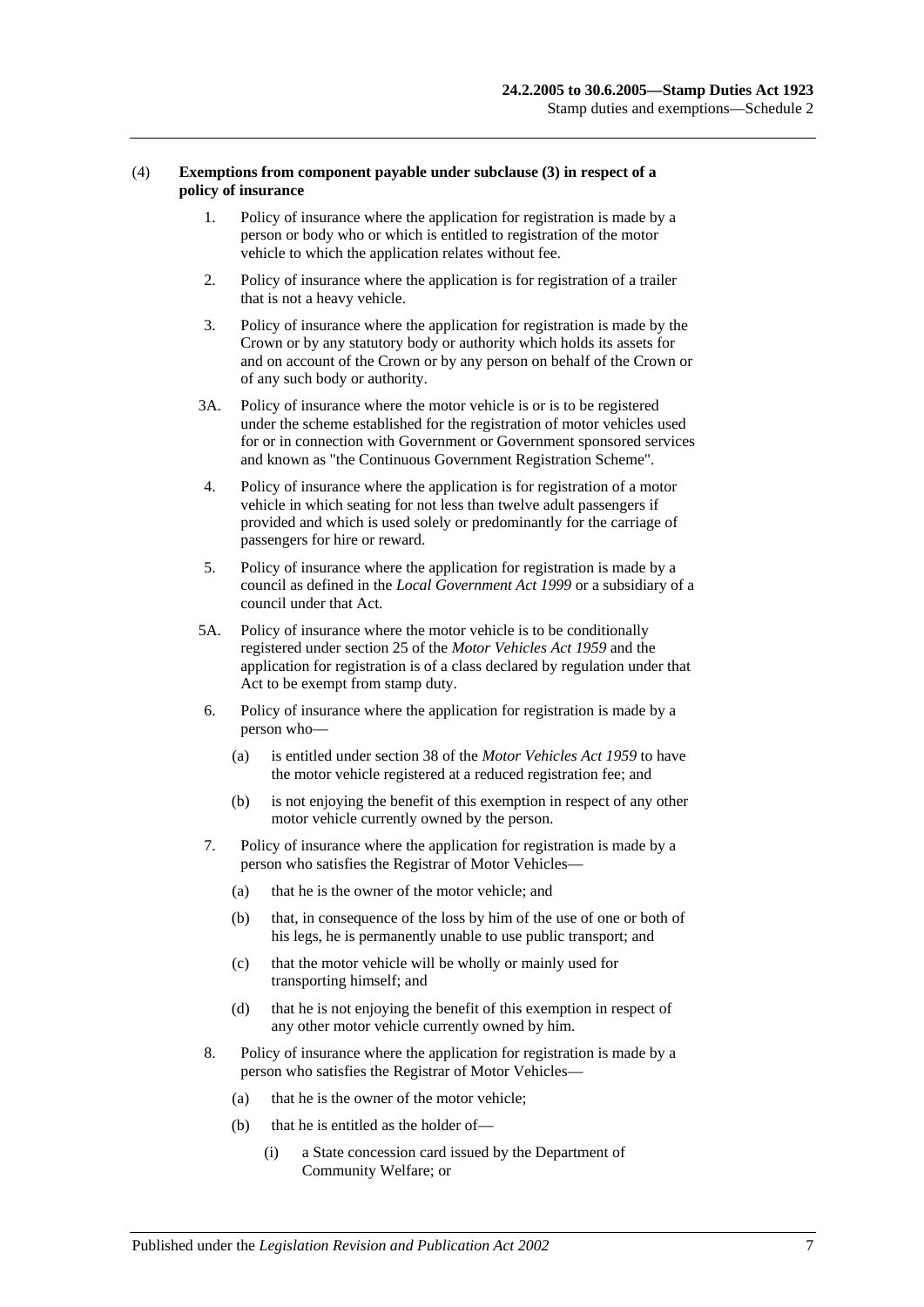(ii) a pensioner entitlement card issued under any Act or law of the Commonwealth, to travel on public transport in this State at reduced fares. **3—Conveyance or transfer on sale of property not otherwise charged** (1) Conveyance or transfer on sale of any property (not otherwise charged), including contract or agreement for sale— (a) in the case of the sale of any financial product (where no return lodged with the Commissioner under [section](#page-80-0) 90D or furnished under [section](#page-81-0) 90G relates to the sale)— (i) if the financial product is quoted on a recognised financial market—for every \$100 and any fractional part of \$100 of the value of the financial product \$0.30 (ii) if the financial product is not quoted on a recognised financial market—for every \$100 and any fractional part of \$100 of the value of the financial product \$0.60 (b) in any other case (not being a conveyance or transfer on sale of any financial product)—where the value of the property conveyed— (i) does not exceed \$12 000—for every \$100 or fractional part of \$100 of the value \$1.00 (ii) exceeds  $$12,000$  but does not exceed  $$30,000$  \$120 plus \$2.00 for every \$100 or fractional part of \$100 of the excess over \$12 000 of that value (iii) exceeds \$30 000 but does not exceed \$50 000 \$480 plus \$3.00 for every \$100 or fractional part of \$100 of the excess over \$30 000 of that value (iv) exceeds \$50 000 but does not exceed \$100 000 \$1 080 plus \$3.50 for every \$100 or fractional part of \$100 of the excess over \$50 000 of that value (v) exceeds \$100 000 but does not exceed \$200 000 \$2 830 plus \$4.00 for every \$100 or fractional part of \$100 of the excess over \$100 000 of that value (vi) exceeds  $$200,000$  but does not exceed  $$250,000$  \$6 830 plus \$4.25 for every \$100 or fractional part of \$100 of the excess over \$200 000 of that value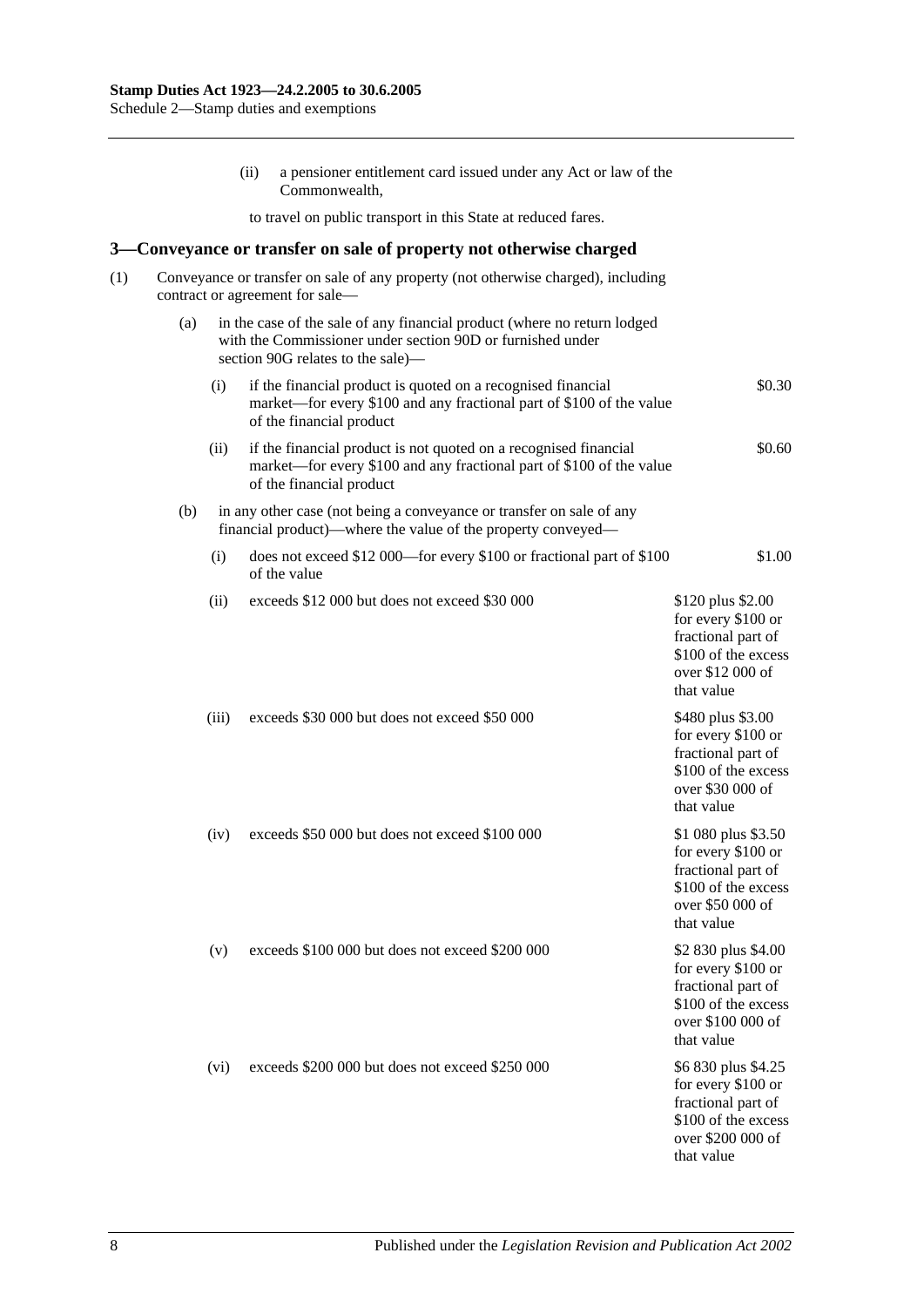## **24.2.2005 to 30.6.2005—Stamp Duties Act 1923**

Stamp duties and exemptions—Schedule 2

| (vii)  | exceeds \$250 000 but does not exceed \$300 000 | \$8 955 plus \$4.75<br>for every \$100 or<br>fractional part of<br>\$100 of the excess<br>over \$250 000 of<br>that value     |
|--------|-------------------------------------------------|-------------------------------------------------------------------------------------------------------------------------------|
| (viii) | exceeds \$300 000 but does not exceed \$500 000 | \$11 330 plus<br>\$5.00 for every<br>\$100 or fractional<br>part of \$100 of the<br>excess over<br>\$300 000 of that<br>value |
| (ix)   | exceeds \$500 000                               | \$21 330 plus<br>\$5.50 for every<br>\$100 or fractional<br>part of \$100 of the<br>excess over<br>\$500 000 of that<br>value |

#### (2) **Exemption**

- 1. Conveyance or transfer of a mortgage or an interest in a mortgage (including such a conveyance or transfer under which a chose in action consisting of the debt secured by that mortgage or part of that debt is also conveyed or transferred).
- 2. Conveyance or transfer of any debenture, debenture stock, bond, note or other security of a similar kind of a government or of any municipal or other corporation, company or society (whether constituting a charge on the assets of the government, or of the municipal or other corporation, company or society or not).
- 3. Conveyance or transfer of a financial product to or by a person who is a trustee unde[r section](#page-81-0) 90G.
- 4. In the case of an amalgamation under the *[Industrial and Employee](http://www.legislation.sa.gov.au/index.aspx?action=legref&type=act&legtitle=Industrial%20and%20Employee%20Relations%20Act%201994)  [Relations Act](http://www.legislation.sa.gov.au/index.aspx?action=legref&type=act&legtitle=Industrial%20and%20Employee%20Relations%20Act%201994) 1994* any conveyance or transfer of property by an amalgamating association to the association formed by the amalgamation.
- 5. In the case of an amalgamation under Part IX of the *Industrial Relations Act 1988* of the Commonwealth, any conveyance or transfer of property to an amalgamated organisation from a de-registered organisation.

## **4—Conveyance operating as voluntary disposition** *inter vivos*

- (1) Conveyance operating as a voluntary disposition *inter vivos* of any property (including a statement under [Part 4\)](#page-88-0)—
	- (a) in the case of a CSF transaction relating to a financial product to which [Division 3](#page-83-0) of [Part 3A](#page-76-0) applies—for every \$100 and any fractional part of \$100 of the value of the financial product
	- (aa) in the case of the disposition of any financial product (excluding the transfer of a financial product referred to in paragraph (a)) where no return furnished under [section](#page-81-0) 90G relates to the sale—

\$0.30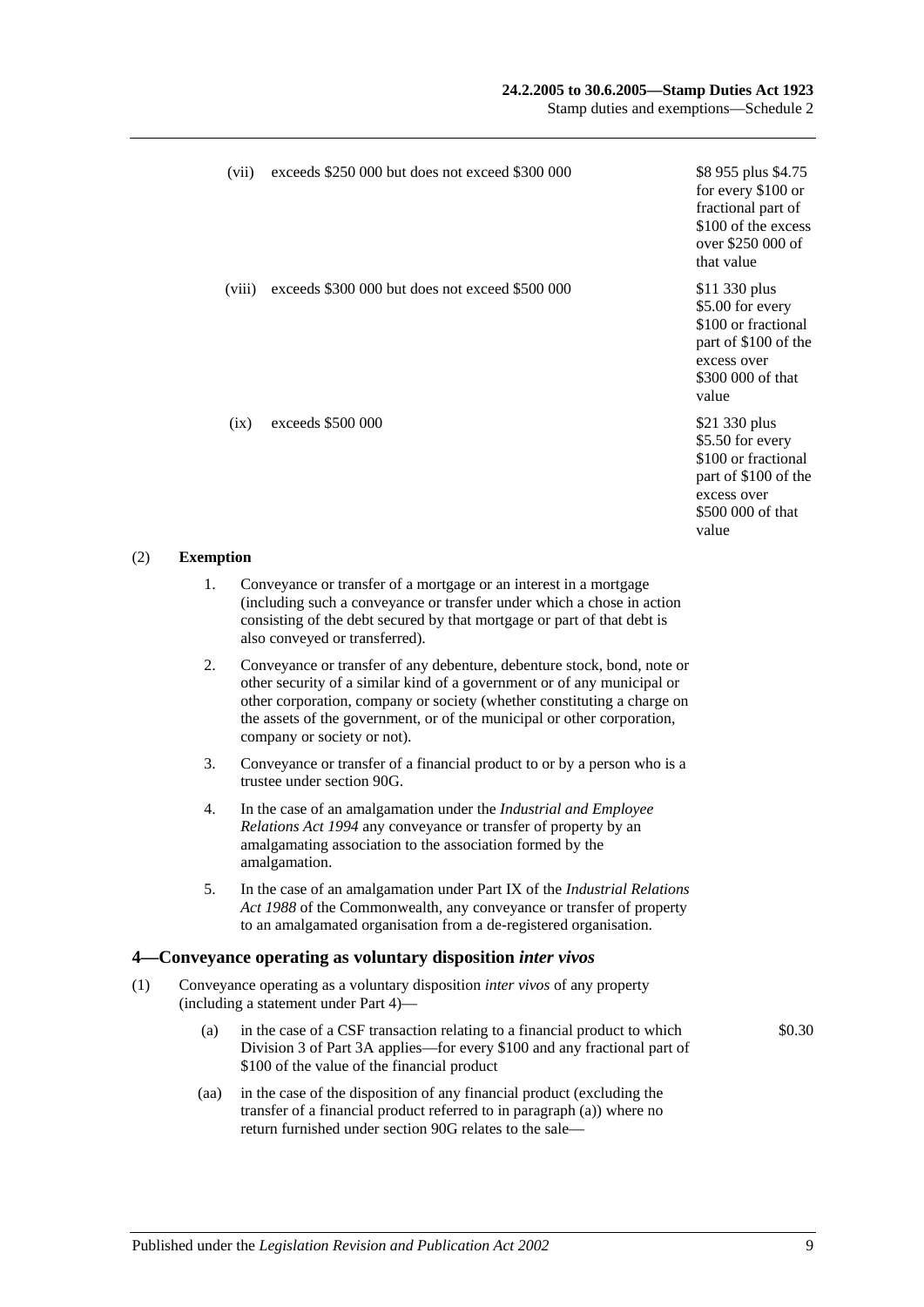|     | (i)    | if the financial product is quoted on a recognised financial<br>market—for every \$100 and any fractional part of \$100 of the value<br>of the financial product     | \$0.30                                                                                                                        |
|-----|--------|----------------------------------------------------------------------------------------------------------------------------------------------------------------------|-------------------------------------------------------------------------------------------------------------------------------|
|     | (ii)   | if the financial product is not quoted on a recognised financial<br>market—for every \$100 and any fractional part of \$100 of the value<br>of the financial product | \$0.60                                                                                                                        |
| (b) |        | in any other case—where the value of the property conveyed—                                                                                                          |                                                                                                                               |
|     | (i)    | does not exceed \$12 000—for every \$100 or fractional part of \$100<br>of the value                                                                                 | \$1.00                                                                                                                        |
|     | (ii)   | exceeds \$12 000 but does not exceed \$30 000                                                                                                                        | \$120 plus \$2.00<br>for every \$100 or<br>fractional part of<br>\$100 of the excess<br>over \$12 000 of<br>that value        |
|     | (iii)  | exceeds \$30 000 but does not exceed \$50 000                                                                                                                        | \$480 plus \$3.00<br>for every \$100 or<br>fractional part of<br>\$100 of the excess<br>over \$30 000 of<br>that value        |
|     | (iv)   | exceeds \$50 000 but does not exceed \$100 000                                                                                                                       | \$1 080 plus \$3.50<br>for every \$100 or<br>fractional part of<br>\$100 of the excess<br>over \$50 000 of<br>that value      |
|     | (v)    | exceeds \$100 000 but does not exceed \$200 000                                                                                                                      | \$2 830 plus \$4.00<br>for every \$100 or<br>fractional part of<br>\$100 of the excess<br>over \$100 000 of<br>that value     |
|     | (vi)   | exceeds \$200 000 but does not exceed \$250 000                                                                                                                      | \$6 830 plus \$4.25<br>for every \$100 or<br>fractional part of<br>\$100 of the excess<br>over \$200 000 of<br>that value     |
|     | (vii)  | exceeds \$250 000 but does not exceed \$300 000                                                                                                                      | \$8 955 plus \$4.75<br>for every \$100 or<br>fractional part of<br>\$100 of the excess<br>over \$250 000 of<br>that value     |
|     | (viii) | exceeds \$300 000 but does not exceed \$500 000                                                                                                                      | \$11 330 plus<br>\$5.00 for every<br>\$100 or fractional<br>part of \$100 of the<br>excess over<br>\$300 000 of that<br>value |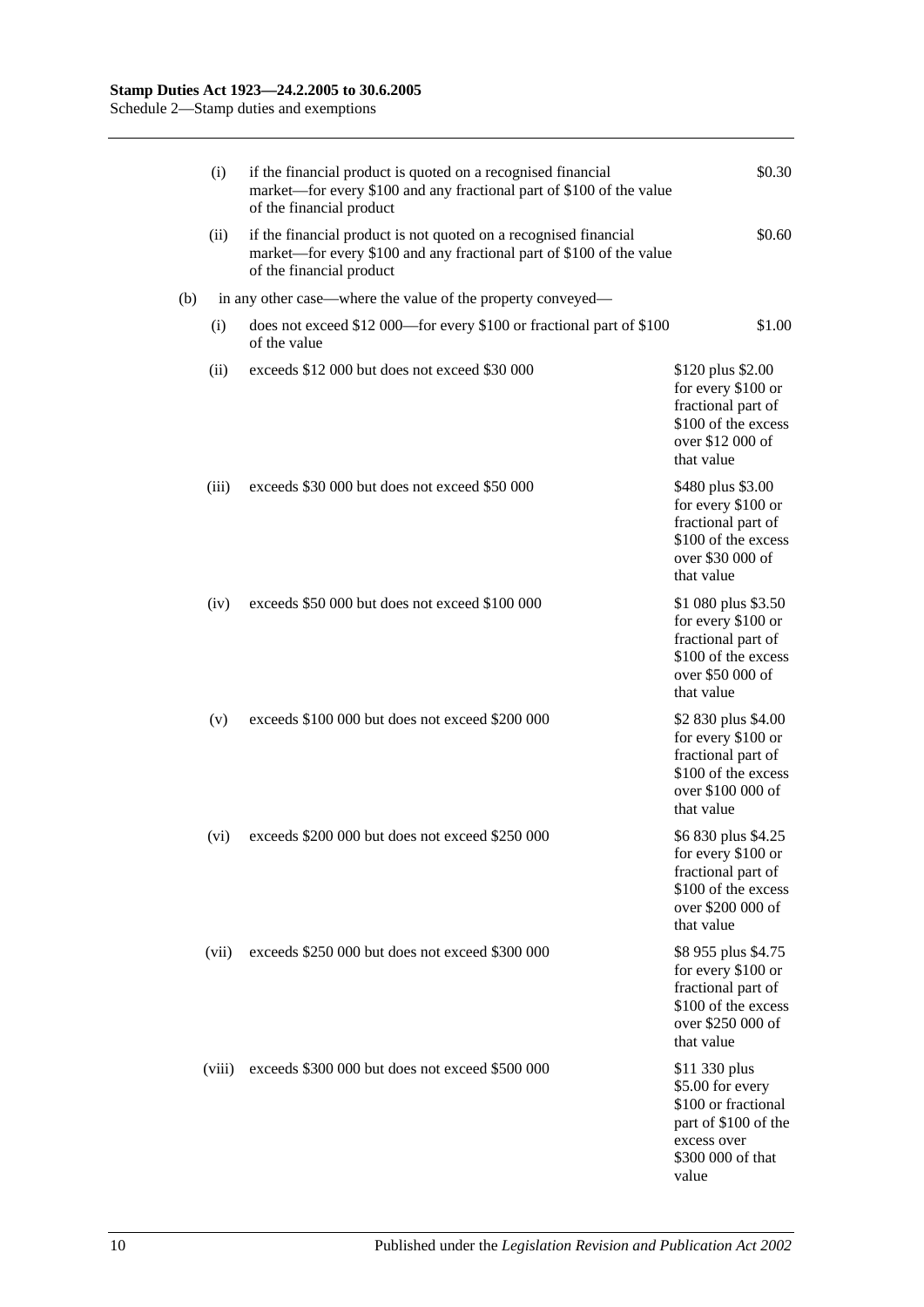#### (ix) exceeds \$500 000 \$21 330 plus

\$5.50 for every \$100 or fractional part of \$100 of the excess over \$500 000 of that value

## (2) **Exemption**

|        | 1. | Conveyance operating as a voluntary disposition <i>inter vivos</i> by an                                                                                                                                                                                 |         |
|--------|----|----------------------------------------------------------------------------------------------------------------------------------------------------------------------------------------------------------------------------------------------------------|---------|
|        |    | employer of any property for the purpose of providing individual<br>personal benefits, pensions or retiring allowances for his employees.                                                                                                                |         |
|        | 2. | Conveyance or transfer of a mortgage or an interest in a mortgage<br>(including such a conveyance or transfer under which a chose in action<br>consisting of the debt secured by that mortgage or part of that debt is<br>also conveyed or transferred). |         |
|        | 3. | Conveyance or transfer of a financial product to or by a person who is a<br>trustee under section 90G.                                                                                                                                                   |         |
|        | 4. | In the case of an amalgamation under the Industrial and Employee<br>Relations Act 1994 any conveyance or transfer of property by an<br>amalgamating association to the association formed by the<br>amalgamation.                                        |         |
|        | 5. | In the case of an amalgamation under Part IX of the Industrial Relations<br>Act 1988 of the Commonwealth, any conveyance or transfer of property<br>to an amalgamated organisation from a de-registered organisation.                                    |         |
|        |    | 5—Conveyance for partition or division of property                                                                                                                                                                                                       |         |
|        |    | Conveyance for the partition or division of any property, being a conveyance of<br>the kind referred to in section $71B(4)$ , where the consideration for equality does<br>not exceed \$200 or where there is no consideration for equality              | \$10.00 |
|        |    | 6—Conveyance for appointment of new trustee or retirement of trustee                                                                                                                                                                                     |         |
|        |    | Conveyance for effectuating the appointment of a new trustee or the retirement of<br>a trustee, not being a conveyance operating as a voluntary disposition inter vivos                                                                                  | \$10.00 |
|        |    | 7—Conveyance of any other kind                                                                                                                                                                                                                           |         |
|        |    | Conveyance of any other kind not before charged                                                                                                                                                                                                          | \$10.00 |
| 8-Deed |    |                                                                                                                                                                                                                                                          |         |
|        |    | Deed or transfer of any kind not otherwise specified in this Schedule                                                                                                                                                                                    | \$10.00 |
|        |    | 9-Instrument discharging mortgage or charge over land                                                                                                                                                                                                    |         |
|        |    | Instrument of discharge or partial discharge of a mortgage or charge over land or<br>an interest in land which duty may be denoted by an adhesive stamp                                                                                                  | \$10.00 |
|        |    | 10—Lease or agreement for lease                                                                                                                                                                                                                          |         |
| (1)    |    | Lease or agreement for a lease or any other document for the tenancy or occupancy<br>of land or a tenement-                                                                                                                                              |         |

- (a) in the case of a lease made by way of an extension of an existing lease where— \$10.00
	- (i) the term of the extension is a period not exceeding one day; and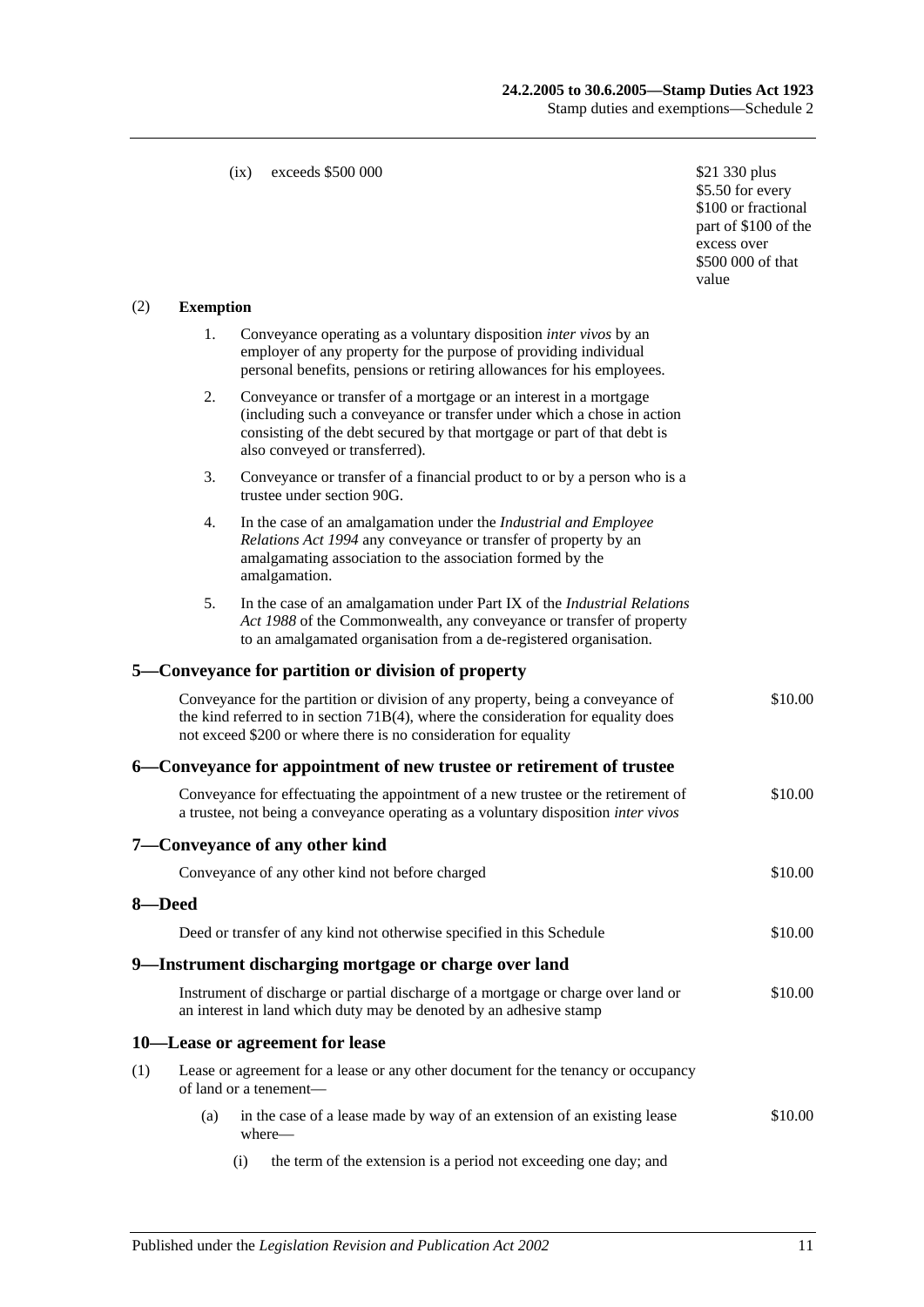(ii) the sole purpose of the extension is to vary a covenant (other than a covenant specifying the rent payable) contained in the existing lease,

- (b) in the case of a lease made subsequently to and in conformity with a duly stamped agreement for a lease
- (c) in any other case—

For every \$100 or fractional part of \$100 of one years rent calculated at the rate of rent per annum or, if an average rate of rent per annum can be ascertained or estimated, at that average rate \$1.00

\$0.50

#### **Note—**

Under [section](#page-67-0) 75 the rate or average rate of rent per annum used as a basis for calculating duty may be—

- (a) the actual or estimated rate of rent charged; or
- (b) if the consideration payable by the lessee cannot be ascertained or estimated or would result in a lower duty being payable—the current market rent.

#### (2) **Exemptions**

- 1. Lease or agreement for a lease or any written document for the tenancy or occupancy of land or a tenement where—
	- (a) the term of the lease, proposed lease, tenancy or occupancy commences on or after 1 January 2002; and
	- (b) the rent reserved, averaged over the term of the lease, proposed lease, tenancy or occupancy, does not exceed the rate of \$50 000 per annum.
- 2. Lease or agreement for a lease of residential premises that are or are to be occupied by the lessee or prospective lessee as a place of residence.

## **11—Mortgage, bond, debenture, covenant or warrant of attorney**

- (1) Mortgage, bond, debenture, covenant or warrant of attorney to confess and enter up judgment—
	- (a) subject to paragraphs (b) and (c), the rate of duty is—
		- (i) if the secured liability does not exceed \$6 000—\$10.00;
		- (ii) if the security is a home mortgage and the secured liability exceeds \$6 000—\$10.00 plus \$0.35 for every \$100 or fractional part of \$100 over \$6 000;
		- (iii) in any other case in which the secured liability exceeds \$6 000—\$10.00 plus \$0.45 for every \$100 or fractional part of \$100 over \$6 000,

(but any amount representing the premium on an insurance policy over property subject to the security is to be excluded);

- (b) if a mortgage is a mortgage of an existing mortgage over land used or to be used solely as the site of a residential building, the duty is \$10.00;
- (c) a bond, debenture, or covenant securing a contingent liability is liable to *ad valorem* duty based on the amount presently secured at the time of stamping if the Commissioner is satisfied of the genuineness of the contingency.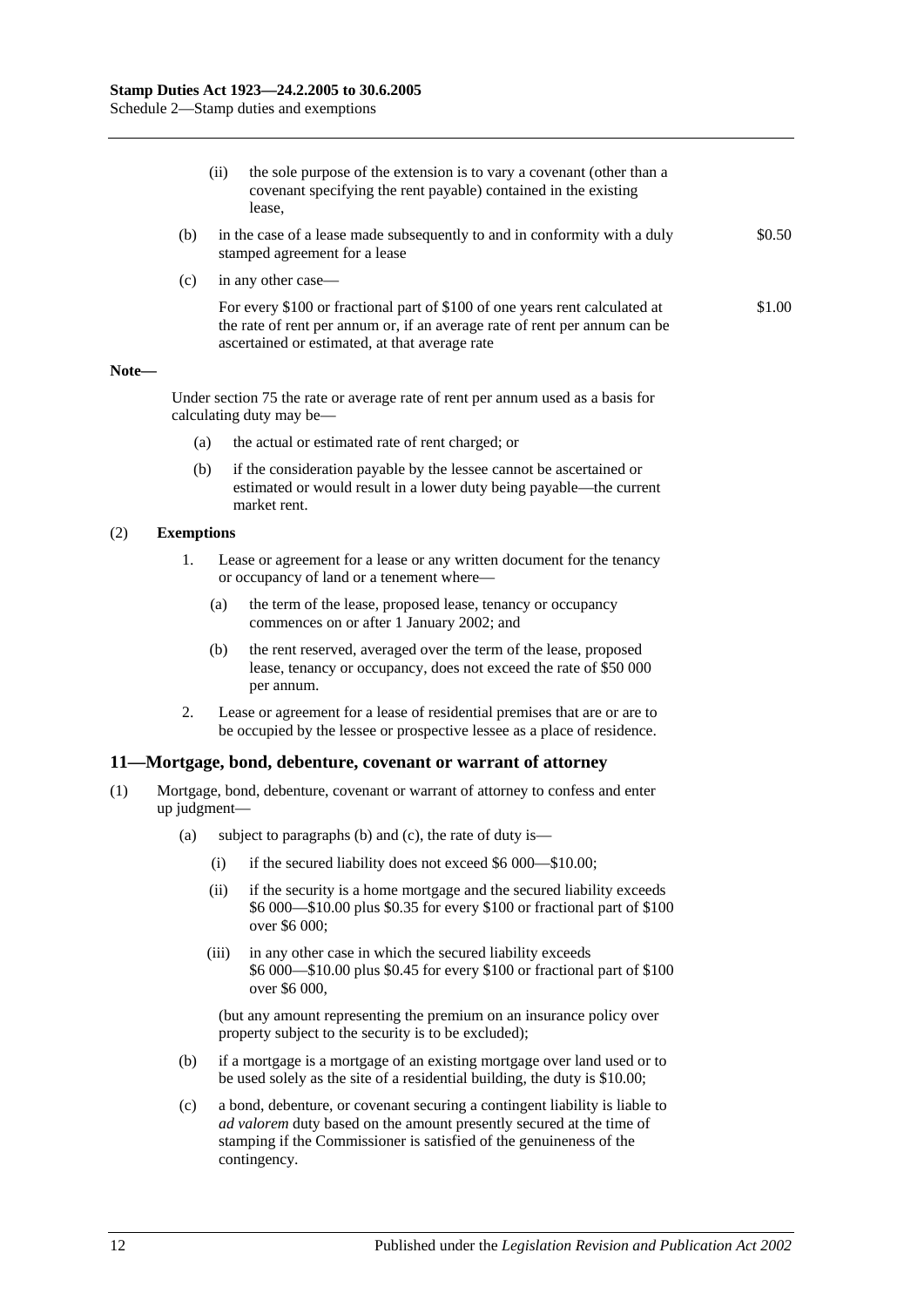#### (2) **Exemptions**

- 1. Every collateral or auxiliary or additional or substituted security, or security by way of further assurance for the above-mentioned purpose, where the principal or primary security is chargeable with duty as a mortgage, bond, debenture, covenant or warrant of attorney to confess and enter up judgment and is duly stamped as such.
- 2. Every mortgage, bond, debenture or covenant securing the payment or repayment of an amount not exceeding four hundred dollars.
- 3. A deed of cross guarantee entered into between a company and its subsidiaries in pursuance of a class order under section 341 of the *Corporations Act 2001* of the Commonwealth or a mortgage, bond, debenture or covenant securing a liability under such a deed of cross guarantee.
- 4. Charge over property imposed by order made under section 8(1) of the *[Enforcement of Judgments Act](http://www.legislation.sa.gov.au/index.aspx?action=legref&type=act&legtitle=Enforcement%20of%20Judgments%20Act%201991) 1991*.

#### **12—Return under section 42AA**

Return lodged with the Commissioner by a company, person or firm of persons unde[r section](#page-28-0) 42AA—

There shall be paid by the person lodging the return a duty at such rate per centum of the amount of the premiums paid or payable in respect of each class of assurance or insurance to which the return relates as would have been payable if the assurance or insurance had been effected under a policy issued in this State.

#### **13—Return under section 44**

(1) Return lodged with the Commissioner by a financial institution under [section](#page-34-0) 44—

Duty is payable on each cheque form or cheque to which the return relates as follows:

For every cheque form or cheque  $\$0.10$ 

#### (2) **Exemptions**

- 1. A cheque form issued by a financial institution in respect of an account held with the financial institution—
	- (a) outside of South Australia; or
	- (b) by a part of the Public Service; or
	- (c) by or on behalf of a body established for a charitable, educational, benevolent, religious, sporting, community or philanthropic purpose; or
	- (d) by a friendly society or by or on behalf of a community or publicly subsidised hospital.
- 2. A cheque drawn (whether before or after the commencement of this provision) against an account held with a financial institution outside of South Australia.
- 3. A cheque drawn by any financial institution in South Australia upon any other financial institution in South Australia, not payable to bearer or to order and used solely for the purpose of settling or clearing any account between such financial institutions.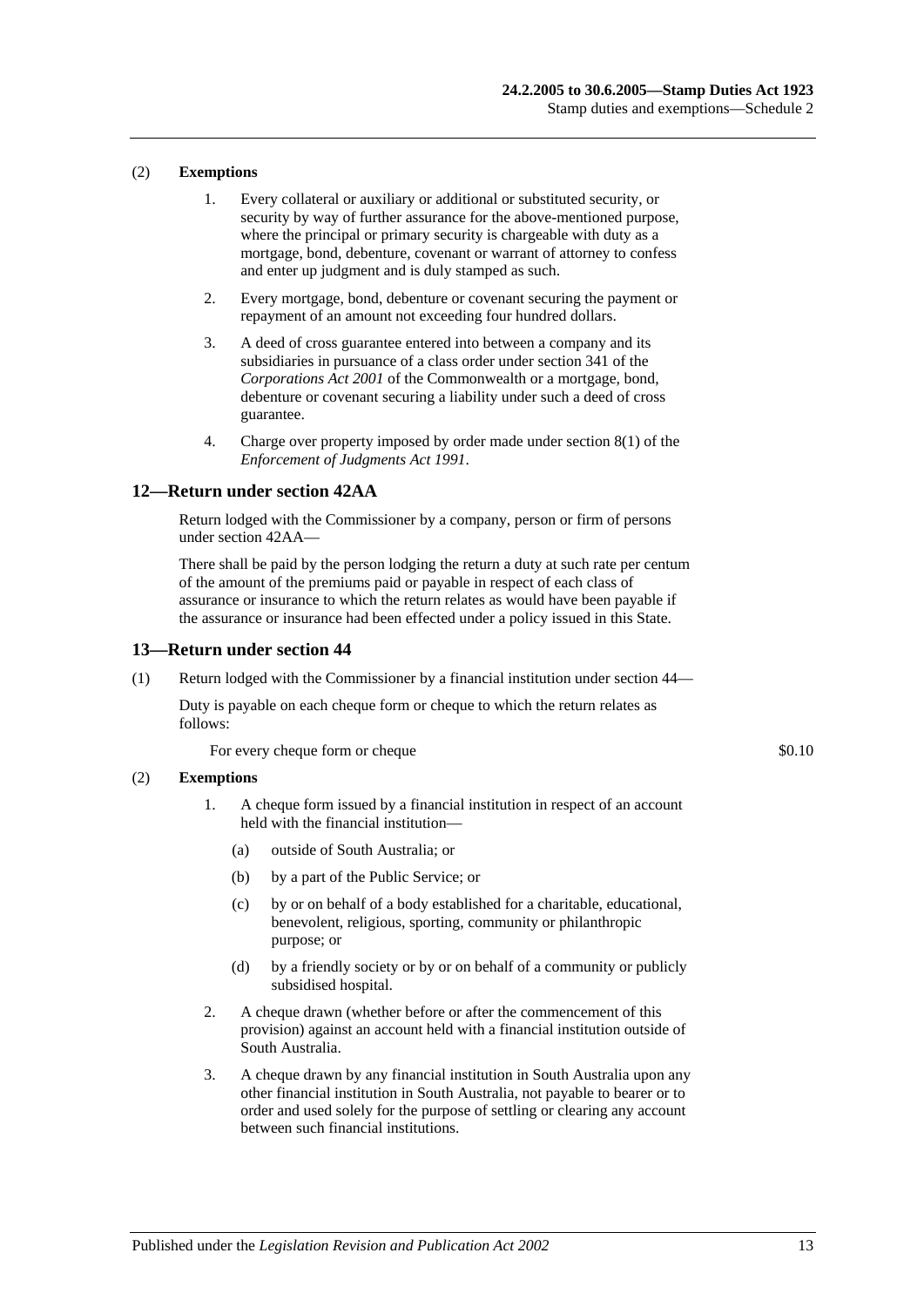## **14—Return under section 90D**

(1) Return lodged with the Commissioner by a dealer pursuant to [section](#page-80-0) 90D—

Duty is payable on each sale and each purchase of financial products to which the return relates as follows:

For every \$100 and any fractional part of \$100 of the consideration for each sale or purchase

#### (2) **Exemptions**

- 1. Any sale of financial products to which the return relates, which sale was made by a broker on his or her own account or behalf, where the financial products concerned were purchased by him or her on, or within 10 clear days (not including any day on which the market of which he or she is a member is closed) of, the day of the sale.
- 2. Any purchase of financial products to which the return relates, which purchase was made by a broker on his or her own account or behalf, where the financial products concerned were sold by him or her on, or within 10 clear days (not including any day on which the market of which he or she is a member is closed) of, the day of the purchase.

## **15—Return under section 90G**

Return under [section](#page-81-0) 90G—

Duty is payable in respect of each relevant transaction as follows:

For every \$100 and any fractional part of \$100 of the value of the financial product comprised in the disposition

\$0.30

\$0.15

# **Part 2—General exemptions from all stamp duties**

## **16—General exemptions**

The following instruments are exempt from all stamp duties:

- 1 Wills, testamentary instruments and letters of administration and any instrument acknowledging, evidencing or recording any such instrument.
- 1A Agreement or memorandum of agreement made on or after 1 September 1992, not under seal, and not otherwise specifically charged with duty.
- 2 Certificates of title issued from the Lands Titles Office.
- 3 Customs bonds.
- 4 Administration bonds.
- 5 Bonds to the Crown.
- 6 Conveyances of bills, bonds, debentures or other securities issued by a public statutory body constituted under a law of the Commonwealth or of this or any other State or of any Territory of the Commonwealth, not being a prescribed statutory body or a statutory body of a prescribed class.
- 7 Bond on appointment of a special bailiff.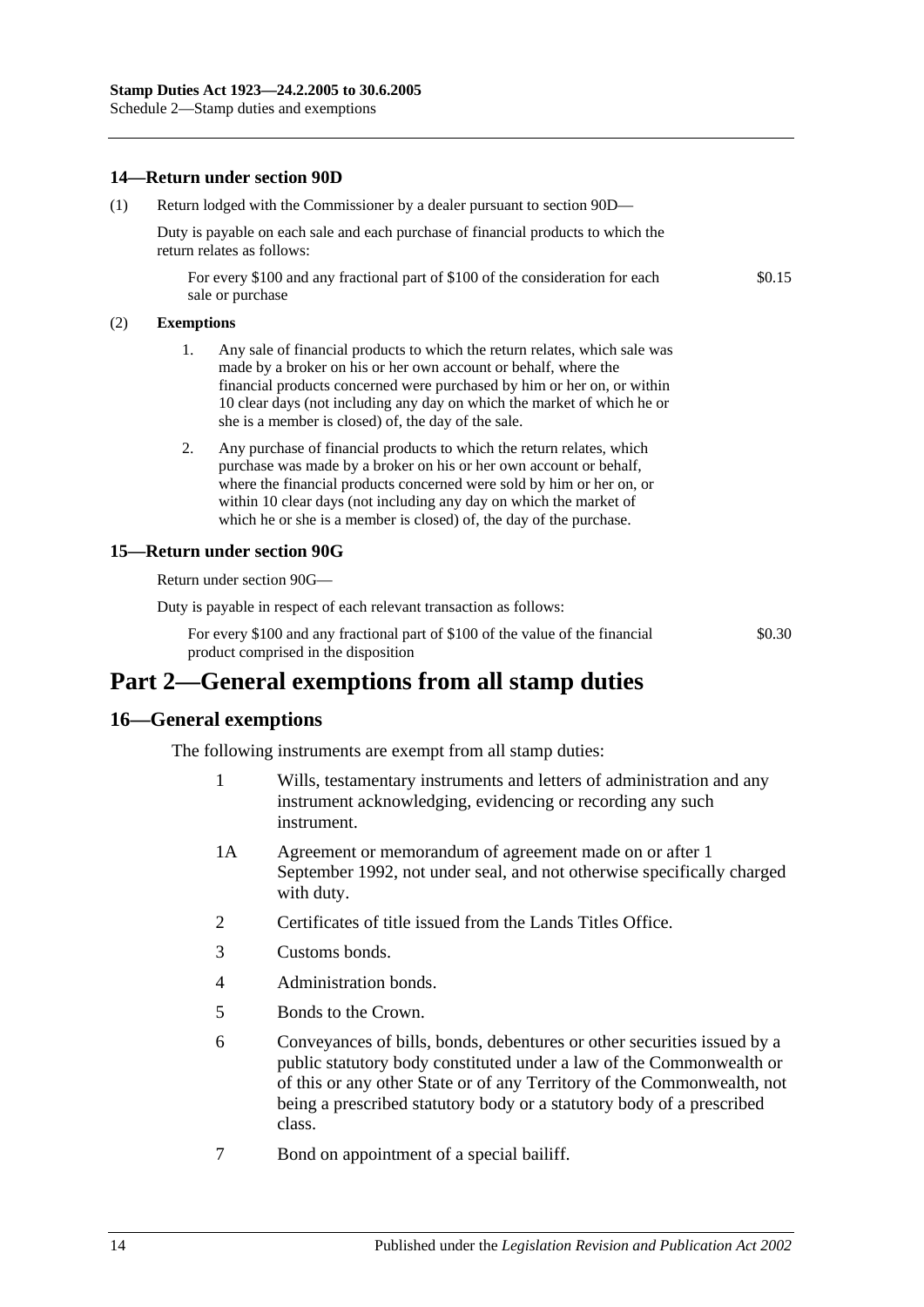- 8 Memorandum of association, articles of association and rules and regulations of any incorporated company, association or society.
- 9 Marriage settlements.
- 10 Mortgage bonds guaranteed by the Government of South Australia.
- 11 Articles or indentures of apprenticeship and assignments of articles or indentures of apprenticeship.
- 12 Leases to the Crown and to any person on behalf of the Crown.
- 13 A power of attorney (or any other instrument in the nature of a power of attorney).
- 13A Grant of land from the Crown.
- 13B Conveyance, whether on sale or otherwise, to the Crown or to any person on behalf of the Crown (not being a surrender to the Crown, or any such person, of a lease or other interest in land in order that the Crown may grant to a person other than the surrenderor a lease of, or other interest in, the same land or any part thereof).
- 13C Acquisition by a municipal or district council of land for the purposes of providing a public park, being an acquisition enabled or assisted by an advance under the *[Public Parks Act](http://www.legislation.sa.gov.au/index.aspx?action=legref&type=act&legtitle=Public%20Parks%20Act%201943) 1943*.
- 14 Conveyance on sale of any goods, wares, merchandise, horses, cattle, sheep or other movable chattels when the value does not exceed \$40.
- 15 Any transfer of any fire, personal accident, fidelity, guarantee, livestock, plate glass or marine insurance or assurance policy.
- 16 Any cemetery leases.
- 18 Bills, bonds, inscribed stock, debentures, deposit receipts and other securities issued by the Government of the State, and coupons or interest warrants issued in connection with any such bills, bonds, stock, debentures, deposit receipts or other securities, and any transfer of, or document relating to, the purchase or sale of any such bills, bonds, stock, debentures, deposit receipts or other securities.
- 19 Conveyance or transfer of a financial product by the personal representative of a deceased person to another person entitled under the will of the deceased person, or on intestacy, to have the financial product conveyed or transferred to him or her.
- 20 Conveyance or transfer of a financial product if the conveyance or transfer is made for the purpose of effectuating the appointment of a new trustee or the retirement of a trustee and all duty chargeable on any instrument for the appointment of the new trustee or the retirement of the trustee, as the case may be, has been duly paid.
- 20A Conveyance or transfer of property if the Commissioner is satisfied that—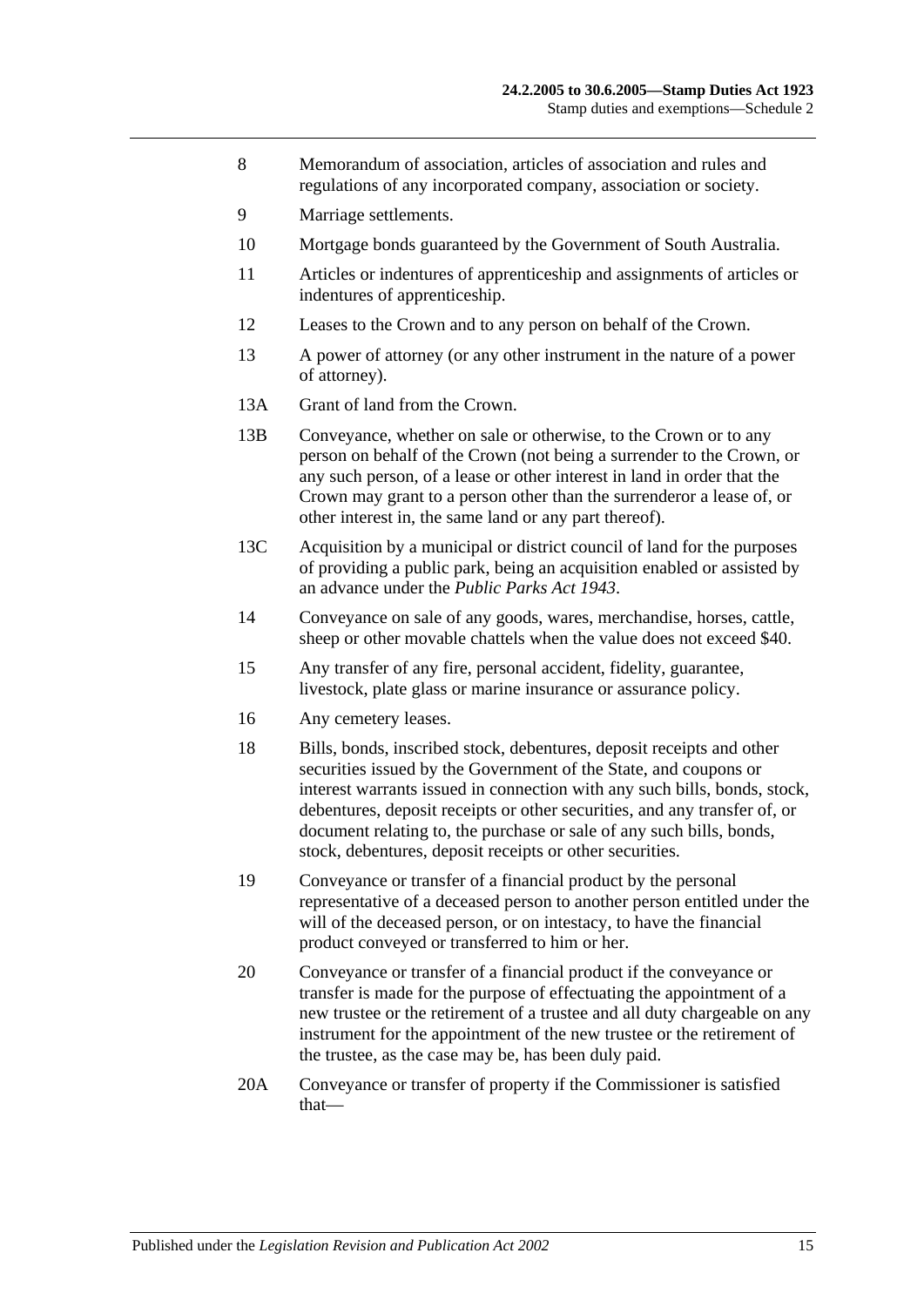- (a) the conveyance or transfer is made as a consequence of the conversion of an undertaking (for which a deed had been lodged under Division 5 of Part 7.12 of the *Corporations Law* as in force before the commencement of the *Managed Investments Act 1998* of the Commonwealth) to a managed investment scheme registered under Chapter 5C of the *Corporations Act 2001* of the Commonwealth; and
- (b) the members have, after the conveyance or transfer, the same beneficial interests in the scheme property as they had prior to the conveyance or transfer.
- 21 Conveyance or transfer of a financial product if the conveyance of transfer is made in pursuance of any deed of settlement or deed of gift and all duty chargeable on the deed of settlement or deed of gift, as the case may be, has been duly paid.
- 22 Conveyance or transfer of American Depositary Shares or of American Depositary Receipts that relate to American Depositary Shares, that causes or results in a change in the beneficial ownership of an estate or interest in financial products of a South Australian registered company within the meaning of [section](#page-76-1) 90A (not being a CUFS).
- 23 (1) Any conveyance, transfer or mortgage to which a prescribed person is a party and which is executed or entered into in connection with the purchase or gift of any land on which the prescribed person resides or intends to reside shall be exempt from stamp duty on so much of the amount on which the duty is chargeable as does not exceed two thousand four hundred dollars, but a conveyance, transfer or mortgage shall not be exempt under this paragraph unless the Commissioner is satisfied by such evidence as he requires—
	- (a) that the purchase or gift is made for the purpose of enabling the prescribed person to become the owner, or lessee from the Crown, of a dwelling house in which he resides or intends to reside;
	- (b) that a conveyance, transfer or mortgage to which the prescribed person was a party and which was executed or entered into in connection with any other purchase or gift of land on which the prescribed person resided or intended to reside has not previously been exempt from stamp duty pursuant to this paragraph or any enactment relating to advances for homes.
	- (2) In this exemption—

## <span id="page-117-0"></span>*prescribed person* means—

(a) a person who, during any war in which the Commonwealth is or was engaged, has served as a member of a naval, military or air force of the Commonwealth or of the United Kingdom or of any part of Her Majesty's dominions, whether or not he is still so serving at the time when he claims exemption under this paragraph;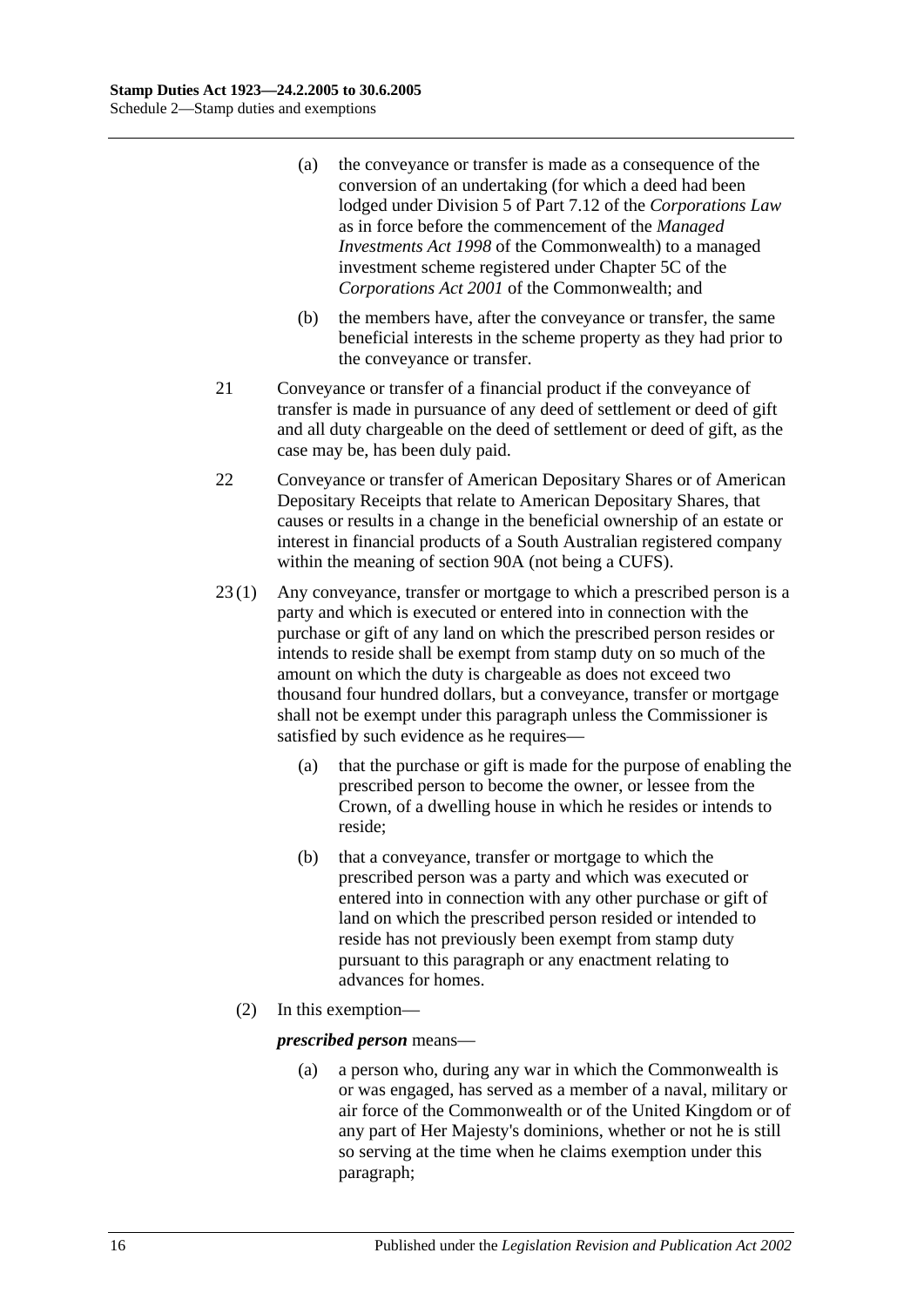- <span id="page-118-0"></span>(b) a person who, during any such war, was employed in seagoing service on a ship registered in any territory under the dominion of Her Majesty the Queen, whether or not he is still so employed at the time when he claims exemption under this paragraph;
- <span id="page-118-1"></span>(c) a person who has been on active service in the Korean war as a member of a naval, military or air force of the Commonwealth or of the United Kingdom or of any other part of Her Majesty's dominions, whether or not he is still on such service at the time when he claims exemption under this paragraph.

The expression *Korean war* in this paragraph means the war in Korea which commenced on the twenty-fifth day of June, 1950. For the purposes of this paragraph that war shall be deemed to end on the day on which a proclamation is issued by the Governor declaring that the Korean war has ceased;

- <span id="page-118-2"></span>(d) a person who has been on active service as a member of a naval, military or air force of the Commonwealth or of the United Kingdom or of any other part of Her Majesty's dominions operating for the suppression of unlawful violence in Malaya, whether or not he is still on such service at the time when he claims exemption under this paragraph;
- <span id="page-118-3"></span>(d1) a person who (whether before or after the commencement of the *[Stamp Duties Act Amendment Act](http://www.legislation.sa.gov.au/index.aspx?action=legref&type=act&legtitle=Stamp%20Duties%20Act%20Amendment%20Act%201965) 1965*) has been on active service as a member of a naval, military or air force of the Commonwealth or of the United Kingdom or of any other part of Her Majesty's dominions in any area outside Australia or in any naval, military or air force operation that is proclaimed to be an area or (as the case may be) a naval, military or air force operation for the purposes of this paragraph, whether or not he is still on such service at the time when he claims exemption under this paragraph;
- (e) the widow of any deceased person who during his lifetime served or was employed as mentioned in [paragraph](#page-117-0) (a), [\(b\),](#page-118-0)  $(c)$ ,  $(d)$  or  $(d1)$ ;

*land* includes the fee simple of any land and the estate and interest of a lessee of land held under a Crown lease, and of a purchaser of land held under an agreement for sale and purchase granted by the Crown.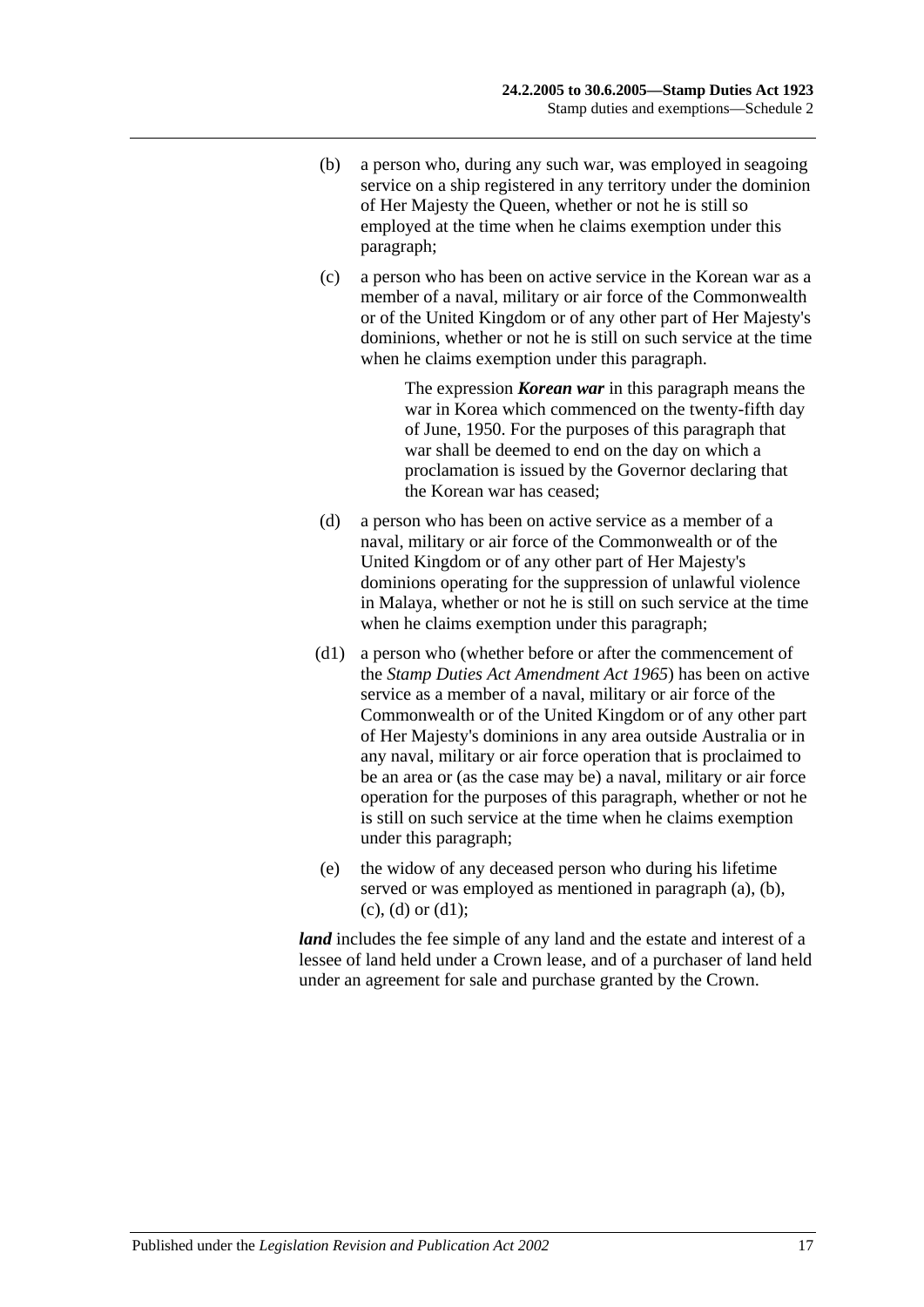- (3) For the purposes of [paragraphs](#page-117-0) (a) and [\(b\)](#page-118-0) of the definition of *prescribed person*, a war shall be deemed to continue from the commencement thereof until the day declared by the Governor by proclamation to be the day on which the war shall be deemed to cease. Notwithstanding the provisions of this paragraph, or of any proclamation made in pursuance thereof, the war which commenced on the third day of September, 1939, shall, for the purposes of any conveyance, transfer or mortgage executed or entered into after the commencement of the *[Stamp Duties Act Amendment Act](http://www.legislation.sa.gov.au/index.aspx?action=legref&type=act&legtitle=Stamp%20Duties%20Act%20Amendment%20Act%201965) 1965* be deemed to have ceased on the thirty-first day of December, 1945.
- 24 A conveyance or transfer of a financial product to or from a nominee company established by a dealer or a CSF participant solely for the purpose of facilitating settlement of transactions relating to financial products entered into in the ordinary course of business.
- 24AA A conveyance or transfer of a financial product to or from CHESS Depositary Nominees Pty Ltd solely for the purpose of facilitating settlement of transactions relating to a CUFS entered into in the ordinary course of business.
- 24A An error transaction in respect of a financial product to which [Division](#page-83-0)  [3](#page-83-0) of [Part 3A](#page-76-0) applies.
- 24B A conveyance or transfer of a financial product made solely for the purpose of a security lending transaction of a kind that would qualify for relief under section 26BC(3) of the *Income Tax Assessment*  Act 1936 of the Commonwealth, as amended from time to time.
- 24C A proper CSF transaction of a financial product that—
	- (a) does not result in a change in beneficial ownership; and
	- (b) is not chargeable with duty as a conveyance operating as a voluntary disposition *inter vivos*.
- 24D A conveyance of a financial product that is an exempt transaction within the meaning of [section](#page-76-1) 90A.
- 25 A declaration of trust by the Public Trustee for the benefit of a child under the age of 18 years who has received a payment under the *[Victims of Crime Act](http://www.legislation.sa.gov.au/index.aspx?action=legref&type=act&legtitle=Victims%20of%20Crime%20Act%202001) 2001* or a corresponding previous law.
- 26 A transaction (or an instrument effecting or acknowledging, evidencing or recording a transaction) by a trustee of a regulated superannuation fund (within the meaning of the *Superannuation Industry (Supervision) Act 1993* (Cwlth)) in the ordinary course of administering the fund—
	- (a) creating an interest in the fund in favour of a beneficiary of the superannuation scheme; or
	- (b) redeeming, cancelling or extinguishing such an interest.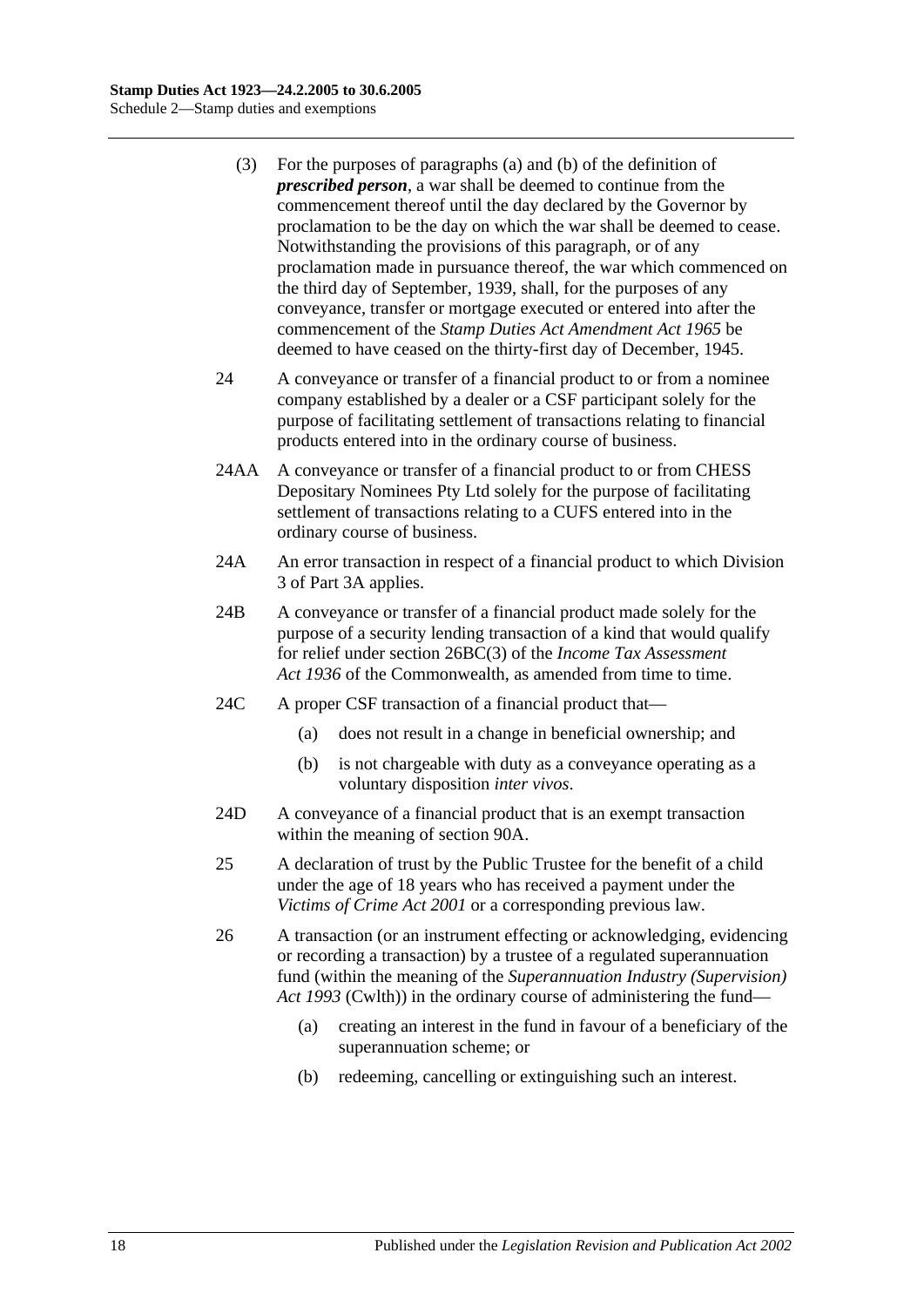# **Legislative history**

## **Notes**

• This version is comprised of the following:

| Part 1    | 1.8.2003 (Reprint No 33) |
|-----------|--------------------------|
| Part 2    | 1.8.2003 (Reprint No 33) |
| Part 3    | 24.2.2005                |
| Part 3A   | 1.8.2003 (Reprint No 33) |
| Part 4    | 1.8.2003 (Reprint No 33) |
| Part 5    | 1.8.2003 (Reprint No 33) |
| Schedules | 24.2.2005                |

- Amendments of this version that are uncommenced are not incorporated into the text.
- Please note—References in the legislation to other legislation or instruments or to titles of bodies or offices are not automatically updated as part of the program for the revision and publication of legislation and therefore may be obsolete.
- Earlier versions of this Act (historical versions) are listed at the end of the legislative history.
- For further information relating to the Act and subordinate legislation made under the Act see the Index of South Australian Statutes or www.legislation.sa.gov.au.

# **Principal Act and amendments**

| New entries appear in bold. |  |  |
|-----------------------------|--|--|
|                             |  |  |

| Year | No   | Title                                                               | Assent     | Commencement                              |
|------|------|---------------------------------------------------------------------|------------|-------------------------------------------|
| 1923 | 1569 | <b>Stamp Duties Act 1923</b>                                        | 21.11.1923 | 21.11.1923                                |
| 1927 | 1822 | <b>Stamp Duties Act 1927</b>                                        | 21.12.1927 | 24.12.1927 (Gazette 22.12.1927 p1609)     |
| 1928 | 1860 | <b>Stamp Duties Amendment Act 1928</b>                              | 17.10.1928 | 17.10.1928                                |
| 1928 | 1877 | Lottery and Gaming Act Amendment<br>Act 1928                        | 1.11.1928  | 1.11.1928                                 |
| 1935 | 2246 | <b>Statute Law Revision Act 1935</b>                                | 19.12.1935 | 19.12.1935                                |
| 1936 | 2312 | <b>Stamp Duties Act Amendment</b><br>Act 1936                       | 19.11.1936 | 19.11.1936                                |
| 1937 | 2359 | <b>Stamp Duties Act Amendment</b><br>Act 1937                       | 19.11.1937 | 19.11.1937                                |
| 1938 | 2387 | <b>Stamp Duties Act Amendment</b><br>Act 1938                       | 25.8.1938  | 25.8.1938 except s $4(1)$ —16.1.1939: s 4 |
| 1941 | 48   | <b>Stamp Duties Act Amendment</b><br>Act 1941                       | 27.11.1941 | 27.11.1941                                |
| 1942 | 22   | <b>Stamp Duties Act Amendment</b><br>Act 1942                       | 12.11.1942 | 12.11.1942                                |
| 1944 | 30   | <b>Stamp Duties Act Amendment</b><br>Act 1944                       | 14.12.1944 | 14.12.1944                                |
| 1945 | 32   | <b>Stamp Duties Act Amendment</b><br>Act 1945 as amended by 41/1947 | 3.1.1946   | 3.1.1946 except s $3-3.9.1939$ : s $4(1)$ |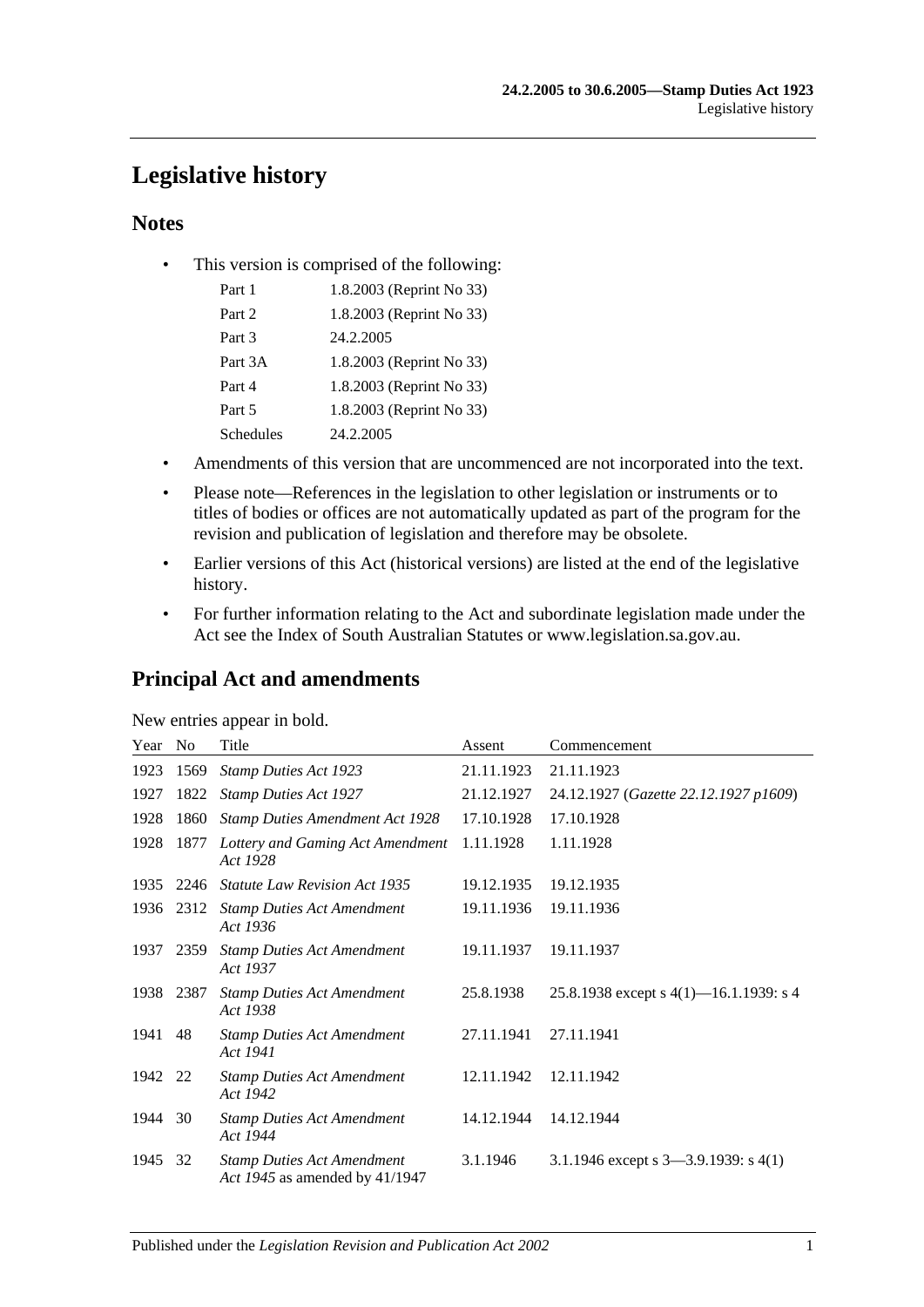| 1947 41 |     | <b>Stamp Duties Act Amendment Act</b><br>1947                                     | 11.12.1947 | 11.12.1947                                                                                   |
|---------|-----|-----------------------------------------------------------------------------------|------------|----------------------------------------------------------------------------------------------|
| 1950    | -16 | <b>Stamp Duties Act Amendment</b><br>Act 1950                                     | 2.11.1950  | 2.11.1950                                                                                    |
| 1952 5  |     | <b>Stamp Duties Act Amendment</b><br>Act 1952                                     | 2.10.1952  | 2.10.1952                                                                                    |
| 1952 42 |     | <b>Statute Law Revision Act 1952</b>                                              | 4.12.1952  | 4.12.1952                                                                                    |
| 1952 55 |     | Stamp Duties Act Amendment Act (No. 8.1.1953<br>2) 1952                           |            | 8.1.1953 except ss 4 - 6 - 22.1.1953<br>(Gazette 22.1.1953 p72)                              |
| 1953    | 30  | <b>Stamp Duties Act Amendment</b><br>Act 1953                                     | 10.12.1953 | 10.12.1953                                                                                   |
| 1954 29 |     | <b>Stamp Duties Act Amendment</b><br>Act 1954                                     | 2.12.1954  | 2.12.1954                                                                                    |
| 1956 8  |     | <b>Stamp Duties Act Amendment</b><br>Act 1956                                     | 11.10.1956 | 11.10.1956 except s $6-10.9.1956$ : s $6(3)$                                                 |
| 1959 45 |     | <b>Stamp Duties Act Amendment</b><br>Act 1959                                     | 17.12.1959 | 1.2.1960 (Gazette 7.1.1960 p1)                                                               |
| 1960    | 7   | <b>Stamp Duties Act Amendment</b><br>Act 1960                                     | 19.5.1960  | 1.2.1960: $s$ 3(2)                                                                           |
| 1962 32 |     | <b>Banks Statutory Obligations</b><br>Amendment Act 1962 as amended by<br>77/1973 | 1.11.1962  | 1.11.1962                                                                                    |
| 1964 24 |     | <b>Statutes Amendment (Stamp Duties</b><br>and Motor Vehicles) Act 1964           | 9.10.1964  | 9.10.1964: s $2(1)$ except ss $3-8$ ,<br>9(b)-(l)-19.10.1964 (Gazette<br>15.10.1964 p1203)   |
| 1965 58 |     | <b>Stamp Duties Act Amendment</b><br>Act 1965 as amended by 59/1966               | 23.12.1965 | 23.12.1965 except ss 5, 7, 8, $10-13$ ,<br>$15((a), (c)$ —(k), 17 & 18—14.2.1966: s 3        |
| 1966 46 |     | Lottery and Gaming Act Amendment<br>Act (No. 2) 1966                              | 13.10.1966 | 8.12.1966: s 3A                                                                              |
| 1966 59 |     | <b>Stamp Duties Act Amendment</b><br>Act 1966                                     | 10.11.1966 | 21.11.1966 (Gazette 19.11.1966 p1882)<br>except s $9(1)$ —14.2.1966: s $9(2)$                |
| 1967    | -14 | Marketable Securities Transfer<br>Act 1967                                        | 6.4.1967   | 1.7.1967 (Gazette 25.5.1967 p1657)                                                           |
| 1967 48 |     | <b>Stamp Duties Act Amendment</b><br>Act 1967                                     | 19.10.1967 | 19.10.1967                                                                                   |
| 1968    | 26  | Stamp Duties Act Amendment Act (No. 5.12.1968<br>2) 1968                          |            | 1.1.1969 (Gazette 5.12.1968 p2429)                                                           |
| 1968    | 32  | <b>Stamp Duties Act Amendment</b><br>Act 1968 as amended by 42/1974               | 12.12.1968 | 1.2.1969 (Gazette 12.12.1968 p2558)                                                          |
| 1968    | 56  | Stamp Duties Act Amendment Act (No. 19.12.1968<br>3) 1968                         |            | 1.2.1969 (Gazette 19.12.1968 p2670)                                                          |
| 1970    | 42  | <b>Stamp Duties Act Amendment</b><br>Act 1970                                     | 3.12.1970  | 3.12.1970                                                                                    |
| 1971    | 71  | <b>Stamp Duties Act Amendment</b><br>Act 1971 as amended by 103/1971              | 4.11.1971  | 1.12.1971 (Gazette 11.11.1971 p1928)<br>except s 13(3)-1.1.1972 (Gazette<br>3.12.1971 p2298) |
| 1971    | 80  | Stamp Duties Act Amendment Act (No. 18.11.1971<br>2) 1971                         |            | 1.1.1972 (Gazette 23.12.1971 p2627)                                                          |
| 1971    | 103 | <b>Stamp Duties Act Amendment Act</b><br>1971 Amending Act 1971                   | 3.11.1971  | $30.11.1971$ : s 1(1)                                                                        |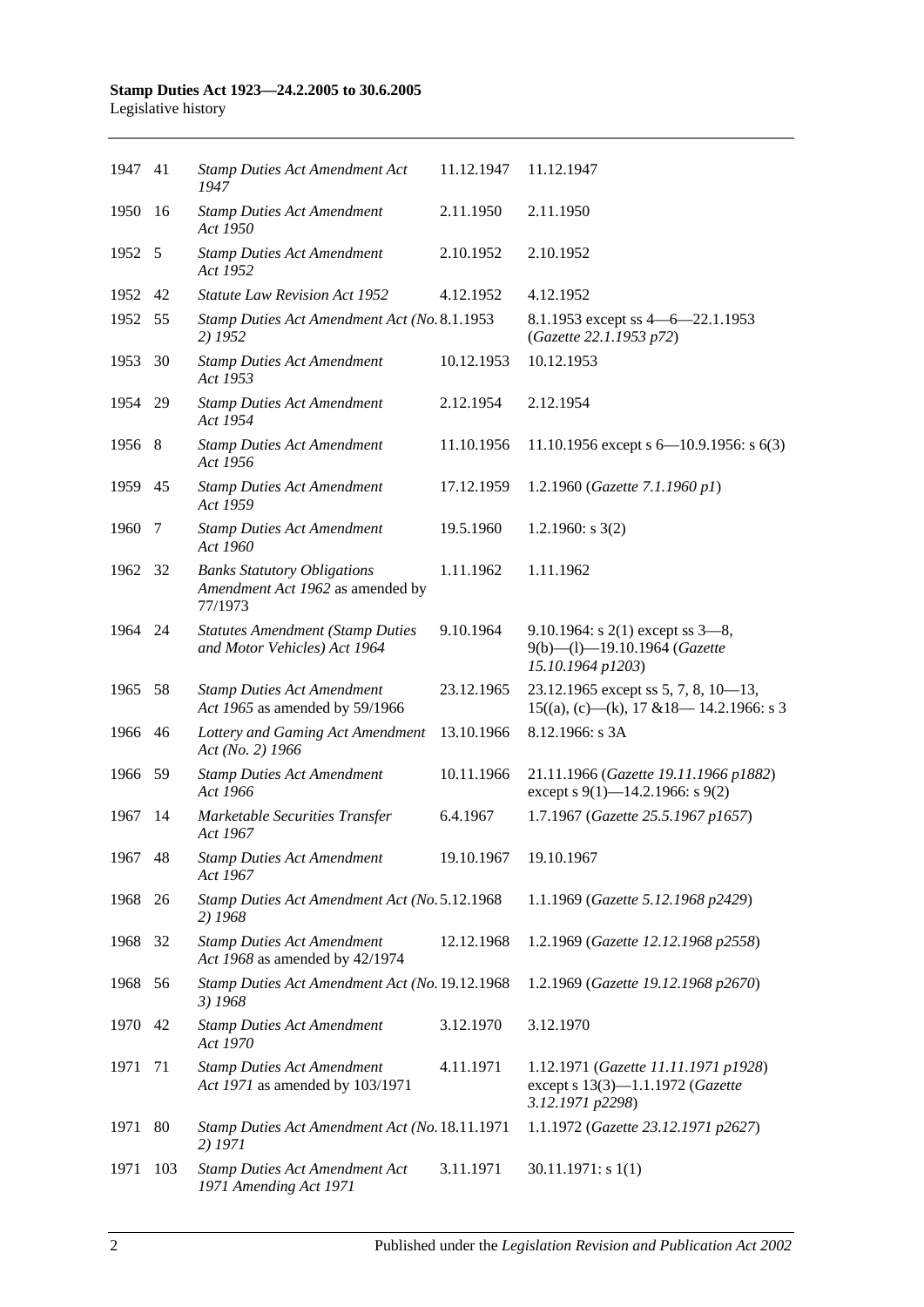| 1973     | 77   | <b>Statute Law Revision Act 1973</b>                               | 6.12.1973  | 6.12.1973                                                                                        |
|----------|------|--------------------------------------------------------------------|------------|--------------------------------------------------------------------------------------------------|
| 1974     | 42   | <b>Statute Law Revision Act 1974</b>                               | 11.4.1974  | 11.4.1974                                                                                        |
| 1974 90  |      | <b>Stamp Duties Act Amendment</b><br>Act 1974                      | 2.12.1974  | 16.12.1974 except s 7-2.1.1975 (Gazette<br>2.12.1974 p3555)                                      |
| 1975 63  |      | <b>Stamp Duties Act Amendment</b><br>Act 1975                      | 4.9.1975   | 18.9.1975 (Gazette 18.9.1975 p1574)                                                              |
| 1975     | 76   | <b>Statutes Amendment (Gift Duty and</b><br>Stamp Duties) Act 1975 | 16.10.1975 | $14.7.1975$ : s 2                                                                                |
| 1976 54  |      | <b>Statutes Amendment (Gift Duty and</b><br>Stamp Duties) Act 1976 | 28.10.1976 | 14.7.1976: s 2                                                                                   |
| 1976     | 101  | <b>Stamp Duties Act Amendment</b><br>Act 1976                      | 16.12.1976 | 16.12.1976 except s 2-16.6.1977<br>(Gazette 16.6.1977 p1708)                                     |
| 1976 104 |      | Racing Act 1976                                                    | 16.12.1976 | Sch 2-1.1.1977 (Gazette 16.12.1976<br>p2252)                                                     |
| 1977     | 28   | <b>Stamp Duties Act Amendment</b><br>Act 1977                      | 28.7.1977  | 28.7.1977                                                                                        |
| 1978 27  |      | <b>Stamp Duties Act Amendment</b><br>Act 1978                      | 30.3.1978  | 30.3.1978: s 2 except ss $3-6 &$<br>9-uncommenced                                                |
| 1978     | - 89 | Stamp Duties Act Amendment Act (No. 30.11.1978<br>2) 1978          |            | 18.1.1979 (Gazette 18.1.1979 p97)                                                                |
| 1979     | 66   | <b>Stamp Duties Act Amendment</b><br>Act 1979                      | 15.11.1979 | 1.11.1979: s 2                                                                                   |
| 1980     | 111  | <b>Stamp Duties Act Amendment</b><br>Act 1980                      | 18.12.1980 | $6.11.1980$ : s 2                                                                                |
| 1981     | 70   | <b>Stamp Duties Act Amendment</b><br>Act 1981                      | 30.10.1981 | 2.11.1981 (Gazette 30.10.1981 p1423)                                                             |
| 1982     | -15  | <b>Stamp Duties Act Amendment</b><br>Act 1982                      | 11.3.1982  | 22.3.1982 (Gazette 18.3.1982 p857)                                                               |
| 1982 30  |      | Stamp Duties Act Amendment Act (No. 8.4.1982<br>2) 1982            |            | 24.12.1981: s 2 except s 4-19.8.1982<br>(Gazette 19.8.1982 p512)                                 |
| 1982 95  |      | Stamp Duties Act Amendment Act (No. 23.12.1982<br>3) 1982          |            | 23.12.1982 (Gazette 23.12.1982 p1935)                                                            |
|          |      | 1982 (139) Gazette 8.7.1982 p95                                    |            | 8.7.1982                                                                                         |
| 1983 65  |      | <b>Stamp Duties Act Amendment</b><br>Act 1983                      | 29.9.1983  | 1.1.1984 (Gazette 24.11.1983 p1515)                                                              |
| 1983     | 89   | Stamp Duties Act Amendment Act (No. 1.12.1983<br>2) 1983           |            | $1.1.1984$ : s 2                                                                                 |
| 1984 50  |      | Statute Law Revision Act 1984                                      | 24.5.1984  | Sch 6-1.11.1984 (Gazette 1.11.1984<br>p1398)                                                     |
| 1985     | 81   | <b>Stamp Duties Act Amendment</b><br>Act 1985                      | 22.8.1985  | $5.8.1985$ : s 2                                                                                 |
| 1986     | 8    | <b>Stamp Duties Act Amendment</b><br>Act 1986                      | 13.3.1986  | 13.3.1986                                                                                        |
| 1986     | 100  | Stamp Duties Act Amendment Act (No. 11.12.1986<br>2) 1986          |            | 18.12.1986 except ss 16(a), (b), (c), (d) &<br>18(h), (i)-1.2.1987 (Gazette 18.12.1986<br>p1877) |
| 1987     | 2    | <b>Statutes Amendment (Taxation)</b><br>Act 1987                   | 5.3.1987   | 5.3.1987                                                                                         |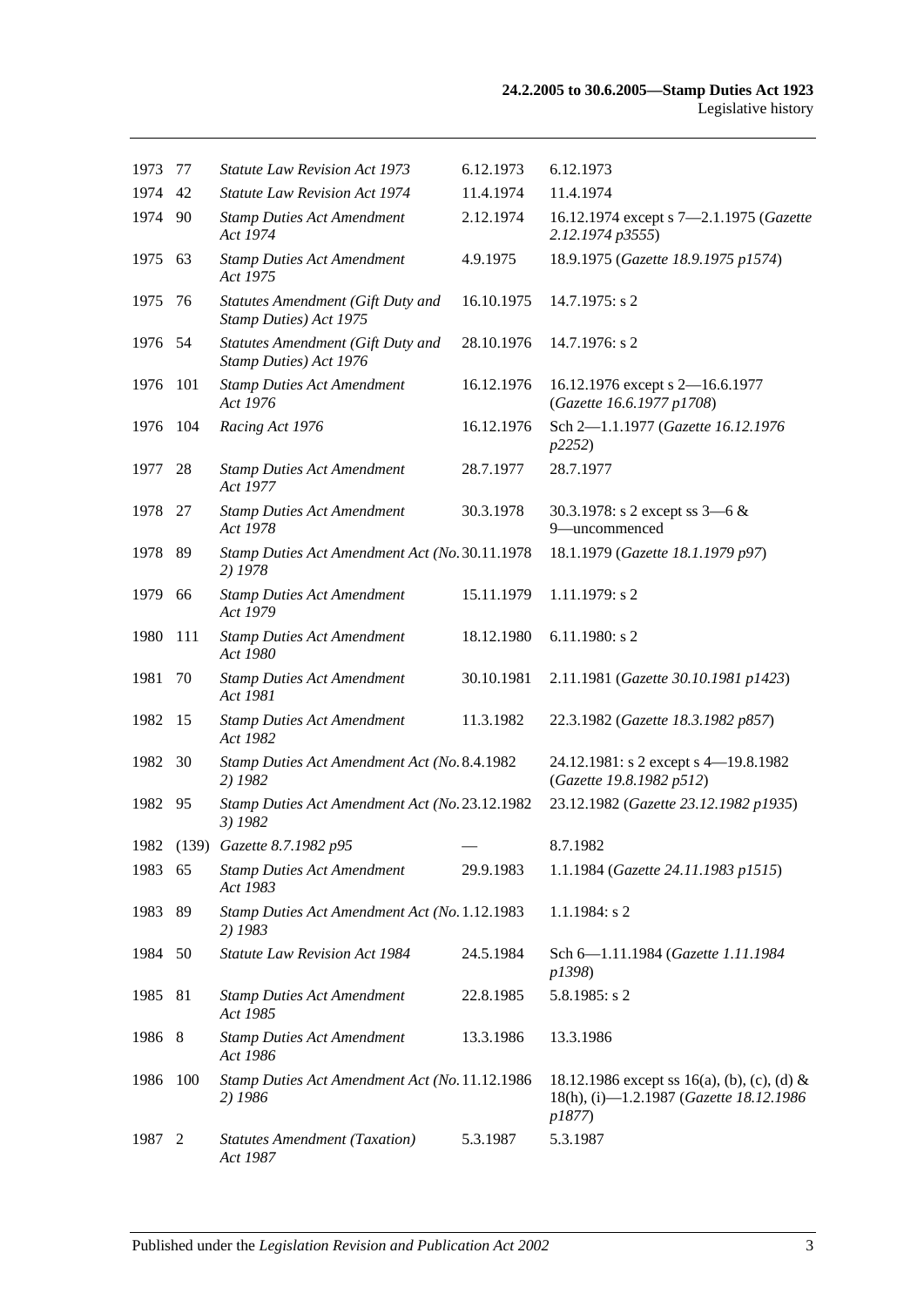| 1988 21 |     | <b>Stamp Duties Act Amendment</b><br>Act 1988                                                        | 14.4.1988  | 7.12.1987 except s 3-14.6.1988: s 2                                                                           |
|---------|-----|------------------------------------------------------------------------------------------------------|------------|---------------------------------------------------------------------------------------------------------------|
| 1989    | 8   | <b>Stamp Duties Act Amendment</b><br>Act 1989                                                        | 16.3.1989  | 1.2.1988: $s$ 2                                                                                               |
| 1989    | 52  | Stamp Duties Act Amendment Act (No. 14.9.1989<br>2) 1989                                             |            | 21.9.1989 (Gazette 21.9.1989 p915)<br>except ss $3 & 7 - 9.8.1989$ and except ss 4<br>$& 5 - 1.10.1989$ : s 2 |
| 1989    | 64  | Stamp Duties Act Amendment Act (No. 29.10.1989<br>3) 1989                                            |            | 28.3.1990 (Gazette 15.3.1990 p729)                                                                            |
| 1990 4  |     | <b>Stamp Duties Act Amendment</b><br>Act 1990                                                        | 29.3.1990  | 29.3.1990                                                                                                     |
| 1990    | 33  | Stamp Duties Act Amendment Act (No. 26.4.1990<br>2) 1990                                             |            | 26.4.1990                                                                                                     |
| 1990    | 36  | Stamp Duties Act Amendment Act (No. 3.5.1990<br>3) 1990                                              |            | 24.5.1990 (Gazette 17.5.1990 p1359)                                                                           |
| 1990    | 47  | Stamp Duties Act Amendment Act (No. 8.11.1990<br>4) 1990                                             |            | 1.7.1990 except s $5(2)$ —1.1.1991: s 2                                                                       |
| 1991    | 19  | Stamp Duties (Concessional Duty and 18.4.1991<br>Exemptions) Amendment Act 1991                      |            | 18.4.1991                                                                                                     |
| 1991    | 54  | Motor Vehicles (Historic Vehicles and 28.11.1991<br>Disabled Persons' Parking)<br>Amendment Act 1991 |            | 3.2.1992 (Gazette 23.1.1992 p200)                                                                             |
| 1991    | 74  | <b>Stamp Duties (Assessments and</b><br>Forms) Amendment Act 1991                                    | 12.12.1991 | 12.12.1991 (Gazette 12.12.1991 p1746)                                                                         |
| 1992 42 |     | <b>Stamp Duties (Rates) Amendment</b><br>Act 1992                                                    | 31.8.1992  | $1.9.1992$ : s 2                                                                                              |
| 1992    | 71  | Statutes Amendment (Expiation of<br>Offences) Act 1992                                               | 19.11.1992 | 1.3.1993 (Gazette 18.2.1993 p600)                                                                             |
| 1992    | -88 | <b>Stamp Duties (Penalties,</b><br><b>Reassessments and Securities</b> )<br>Amendment Act 1992       | 10.12.1992 | 14.12.1992 (Gazette 10.12.1992 p1754)                                                                         |
| 1994    | 14  | <b>Stamp Duties (Securities Clearing</b><br>House) Amendment Act 1994                                | 12.5.1994  | 1.9.1994 (Gazette 18.8.1994 p490)                                                                             |
| 1994 31 |     | <b>Stamp Duties (Concessions)</b><br>Amendment Act 1994                                              | 30.5.1994  | 30.5.1994 except ss 5, 6 & 10-1.6.1994:<br>s 2                                                                |
| 1994 59 |     | Criminal Law Consolidation (Felonies 27.10.1994<br>and Misdemeanours) Amendment<br>Act 1994          |            | 1.1.1995 (Gazette 8.12.1994 p1942)                                                                            |
| 1994    | 76  | Motor Vehicles (Conditional<br><b>Registration</b> ) Amendment Act 1994                              | 8.12.1994  | 2.3.1995 (Gazette 2.3.1995 p734)                                                                              |
| 1994    | -83 | <b>Stamp Duties (Miscellaneous)</b><br>Amendment Act 1994                                            | 8.12.1994  | 8.12.1994                                                                                                     |
| 1995    | 49  | Stamp Duties (Marketable Securities) 13.7.1995<br>Amendment Act 1995                                 |            | $1.7.1995$ : s 2                                                                                              |
| 1995    | 72  | <b>Stamp Duties (Miscellaneous)</b><br>Amendment Act 1995                                            | 2.11.1995  | 23.11.1995 (Gazette 23.11.1995 p1412)                                                                         |
| 1995    | 77  | Motor Vehicles (Heavy Vehicles<br><b>Registration Charges)</b> Amendment<br>Act 1995                 | 23.11.1995 | 1.7.1996 (Gazette 30.5.1996 p2637)                                                                            |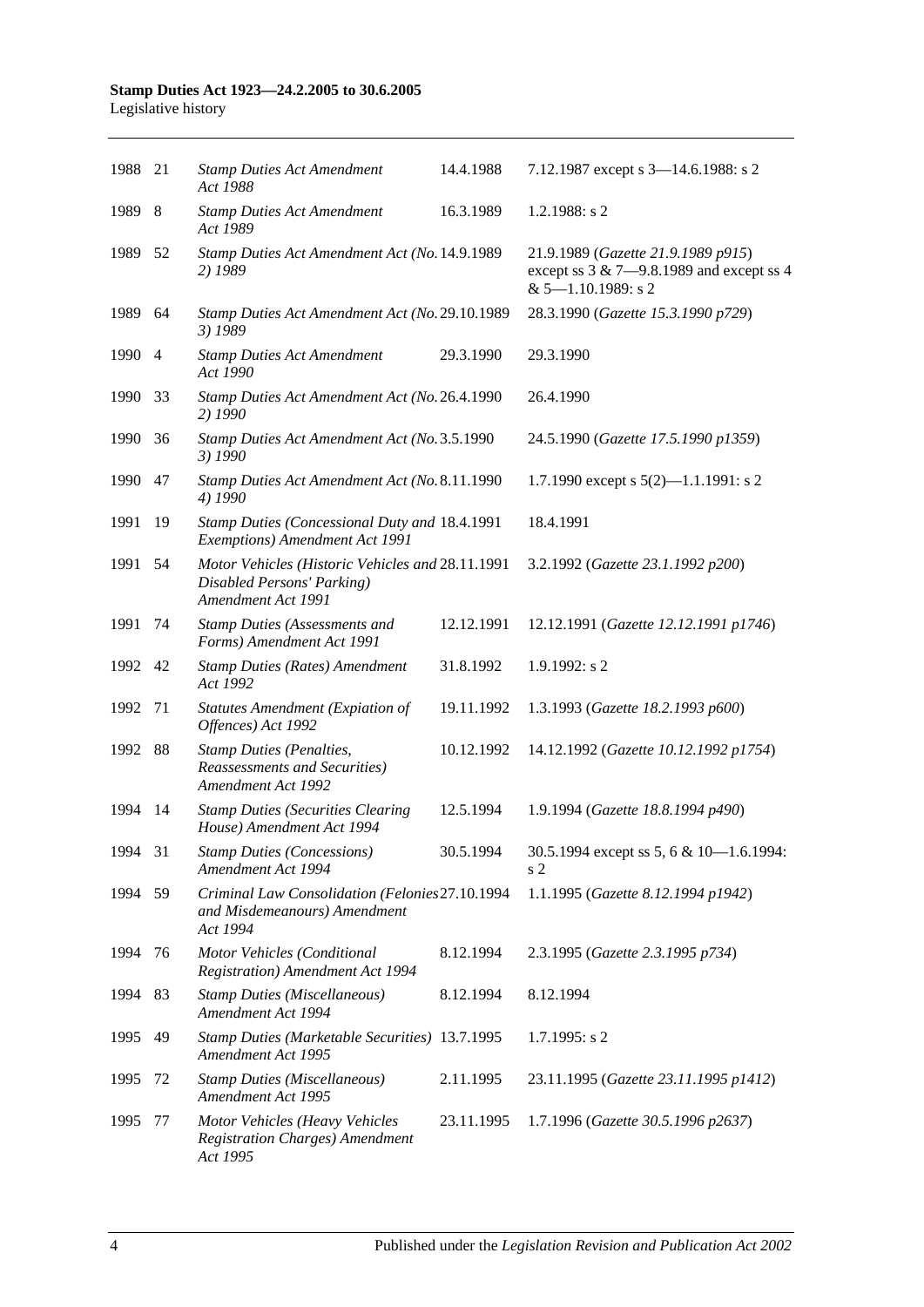| 1995 83 |     | Stamp Duties (Valuations-Objections 30.11.1995<br>and Appeals) Amendment Act 1995   |            | 30.11.1995                                                                                                                                                                                                                   |
|---------|-----|-------------------------------------------------------------------------------------|------------|------------------------------------------------------------------------------------------------------------------------------------------------------------------------------------------------------------------------------|
| 1996    | 18  | <b>Stamp Duties (Miscellaneous)</b><br>Amendment Act 1996                           | 24.4.1996  | 24.4.1996 (Gazette 24.4.1996 p2068)                                                                                                                                                                                          |
| 1996    | 30  | Motor Vehicles (Miscellaneous No. 2) 2.5.1996<br>Amendment Act 1996                 |            | s 43-1.7.1996 (Gazette 30.5.1996<br>p2637, erratum Gazette 6.6.1996 p2874)                                                                                                                                                   |
| 1996    | 38  | <b>Statutes Amendment (Community</b><br>Titles) Act 1996                            | 9.5.1996   | s 40-4.11.1996 (Gazette 31.10.1996<br>p1460                                                                                                                                                                                  |
| 1996 82 |     | <b>Statutes Amendment (Taxation</b><br>Administration) Act 1996                     | 5.12.1996  | Pt 6 (ss 77-133)-1.7.1997 (Gazette<br>19.12.1996 p1924)                                                                                                                                                                      |
| 1997    | 20  | <b>Stamp Duties (Miscellaneous)</b><br>Amendment Act 1997                           | 27.3.1997  | 7.1.1997 except s 4-1.2.1997: s 2                                                                                                                                                                                            |
| 1997    | 42  | <b>Stamp Duties (Rates of Duty)</b><br>Amendment Act 1997                           | 17.7.1997  | 17.7.1997                                                                                                                                                                                                                    |
| 1997    | 82  | Stamp Duties (Miscellaneous No. 2)<br>Amendment Act 1997                            | 24.12.1997 | $1.1.1998$ : s 2                                                                                                                                                                                                             |
| 1998    | 36  | <b>Stamp Duties (Miscellaneous)</b><br>Amendment Act 1998                           | 23.7.1998  | 1.6.1998 except ss $3(c)$ &<br>4(3)–27.7.1998 and except ss 3(b) &<br>$4(2)$ -1.9.1998: s 2                                                                                                                                  |
| 1998    | 71  | <b>Stamp Duties (Share Buy-backs)</b><br>Amendment Act 1998                         | 3.12.1998  | 3.12.1998                                                                                                                                                                                                                    |
| 1999    | 11  | <b>Stamp Duties (Miscellaneous)</b><br>Amendment Act 1999                           | 18.3.1999  | 18.3.1999                                                                                                                                                                                                                    |
| 1999    | 40  | <b>Stamp Duties (Conveyance Rates)</b><br>Amendment Act 1999                        | 5.8.1999   | 5.8.1999                                                                                                                                                                                                                     |
| 1999    | 41  | Statutes Amendment (Financial<br>Institutions) Act 1999                             | 5.8.1999   | Pt 4 (ss $16 - 23$ )-1.12.1998: s 2                                                                                                                                                                                          |
| 2000    | -11 | Offshore Minerals Act 2000                                                          | 4.5.2000   | $4.5.2002$ (s $7(5)$ Acts Interpretation<br>Act 1915)                                                                                                                                                                        |
| 2000    | 21  | National Tax Reform (State<br>Provisions) Act 2000                                  | 8.6.2000   | 8.6.2000                                                                                                                                                                                                                     |
| 2000    | -80 | Stamp Duties (Land Rich Entities and 14.12.2000)<br>Redemption) Amendment Act 2000  |            | 14.12.2000 (Gazette 14.12.2000 p3520)                                                                                                                                                                                        |
| 2000 94 |     | TAB (Disposal) Act 2000                                                             | 21.12.2000 | Sch 4 (cl 3)-14.12.2001 (Gazette<br>6.12.2001 p5267)                                                                                                                                                                         |
| 2001    | 23  | <b>Statutes Amendment (Corporations)</b><br>Act 2001                                | 14.6.2001  | Pt 30 (ss $105 - 117$ ) -15.7.2001 being the<br>day on which the Corporations Act 2001<br>of the Commonwealth came into<br>operation: Commonwealth of Australia<br>Gazette No. S 285, 13.7.2001 (Gazette<br>21.6.2001 p2270) |
| 2001    | 27  | <b>Statutes Amendment (Taxation</b><br>Measures) Act 2001                           | 26.7.2001  | Pt 4 (ss 10-13)-26.7.2001 except<br>$s$ 14-1.1.2002: s 2                                                                                                                                                                     |
| 2001    | 58  | Victims of Crime Act 2001                                                           | 15.11.2001 | Sch 2 (cl 6)-1.1.2003 (Gazette<br>19.12.2002 p4736)                                                                                                                                                                          |
| 2002    | 15  | <b>Stamp Duties (Rental Business and</b><br>Conveyance Rates) Amendment<br>Act 2002 | 5.9.2002   | 5.9.2002 except ss 5 & 6-1.1.2003: s 2                                                                                                                                                                                       |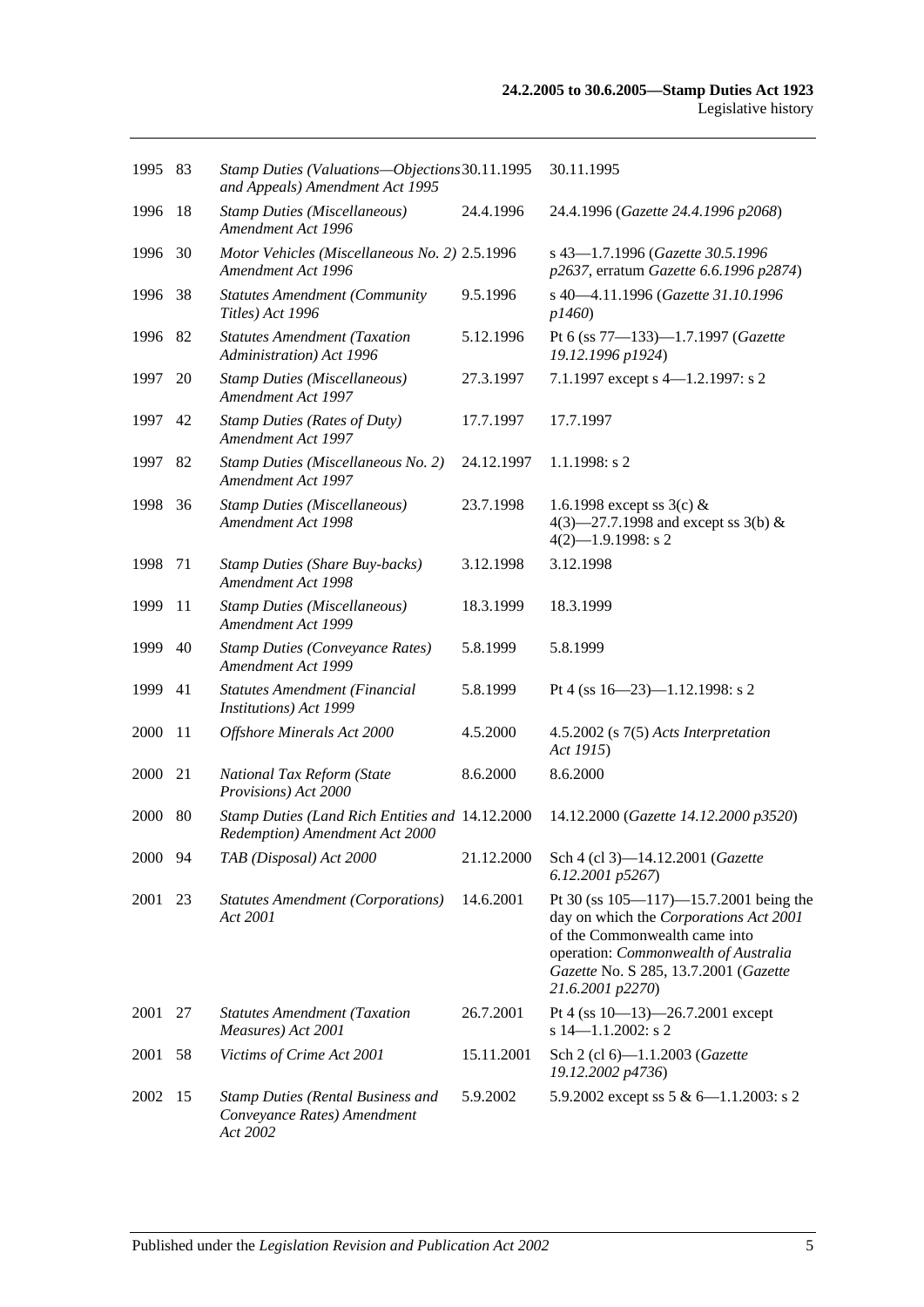| 2002 34 |     | <b>Statutes Amendment</b><br>(Corporations—Financial Services<br>Reform) Act 2002 | 28.11.2002 | Pt 11 (ss $26 - 46$ )-1.8.2003 ( <i>Gazette</i><br>10.7.2003 p2913)                                                                                                                       |
|---------|-----|-----------------------------------------------------------------------------------|------------|-------------------------------------------------------------------------------------------------------------------------------------------------------------------------------------------|
| 2002 35 |     | <b>Statutes Amendment (Stamp Duties)</b><br>and Other Measures) Act 2002          | 28.11.2002 | Pt 6 (ss $15-27$ )-28.11.2002: s 2(1)                                                                                                                                                     |
| 2002    | -39 | <b>Stamp Duties (Gaming Machine</b><br>Surcharge) Amendment Act 2002              | 28.11.2002 | 28.11.2002 (Gazette 28.11.2002 p4293)                                                                                                                                                     |
| 2003    | 31  | <b>Stamp Duties (Rental and Mortgage)</b><br>Duty) Amendment Act 2003             | 24.7.2003  | $1.10.2003$ : s 2                                                                                                                                                                         |
| 2003    | 44  | <i>Statute Law Revision Act 2003</i>                                              | 23.10.2003 | Sch 1-24.11.2003 ( <i>Gazette 13.11.2003</i><br><i>p4048</i> )                                                                                                                            |
| 2004    | 21  | Statutes Amendment (Budget 2004)<br>Act 2004                                      | 1.7.2004   | Pt 4 (ss 9—12)—1.7.2004: s 2(1)                                                                                                                                                           |
| 2004    | 41  | <b>Stamp Duties (Miscellaneous)</b><br><b>Amendment Act 2004</b>                  | 4.11.2004  | s 10(8)—4.11.2004: s 2(2); remainder of<br>Act-24.2.2005 (Gazette 24.2.2005 p534)                                                                                                         |
| 2005    | 28  | Statutes Amendment (Budget 2005)<br>Act 2005                                      | 30.6.2005  | Pt $3$ (ss $8-12$ )—at midnight on<br>30.6.2005; Pt 4 (ss $13-15$ )-1.7.2006;<br>Pt 5 (ss $16 \& 17$ )-1.7.2007; Pt 6<br>$(s\ s\ 18-20)$ -1.7.2008; Pt 7 (ss 21 &<br>$22$ )-1.7.2009: s 2 |

## **Provisions amended since 3 February 1976**

- Legislative history prior to 3 February 1976 appears in marginal notes and footnotes included in the consolidation of this Act contained in Volume 10 of The Public General Acts of South Australia 1837-1975 at page 369.
- Certain textual alterations were made to this Act by the Commissioner of Statute Revision when preparing the reprint of the Act that incorporated all amendments in force as at 1 November 1984. A Schedule of these alterations was laid before Parliament on 13 November 1984.

New entries appear in bold.

| Provision      | How varied                                                                                  | Commencement |
|----------------|---------------------------------------------------------------------------------------------|--------------|
| Long title     | amended by $44/2003$ s 3(1) (Sch 1)                                                         | 24.11.2003   |
| Pt1            |                                                                                             |              |
| Pt 1 Div 1     | heading inserted by 80/2000 s 3                                                             | 14.12.2000   |
| Pt $1$ Div $2$ | heading inserted by 80/2000 s 4                                                             | 14.12.2000   |
| s <sub>2</sub> | deleted in pursuance of the Acts Republication<br>Act 1967                                  | 1.11.1984    |
| s <sub>3</sub> | deleted in pursuance of the Acts Republication<br>Act 1967 as its function is now exhausted | 1.11.1984    |
| s <sub>2</sub> |                                                                                             |              |
| s(2(1))        | s 4 redesignated as s 2 by $82/1996$ s $77(2)$                                              | 1.7.1997     |
|                | s 2 redesignated as s $2(1)$ by $80/2000$ s $5(g)$                                          | 14.12.2000   |
| adhesive stamp | inserted by $8/1986$ s $2(a)$                                                               | 13.3.1986    |
| approved form  | inserted by $35/2002$ s 15                                                                  | 28.11.2002   |
| assessment     | inserted by $82/1996$ s $77(1)(a)$                                                          | 1.7.1997     |

Entries that relate to provisions that have been deleted appear in italics.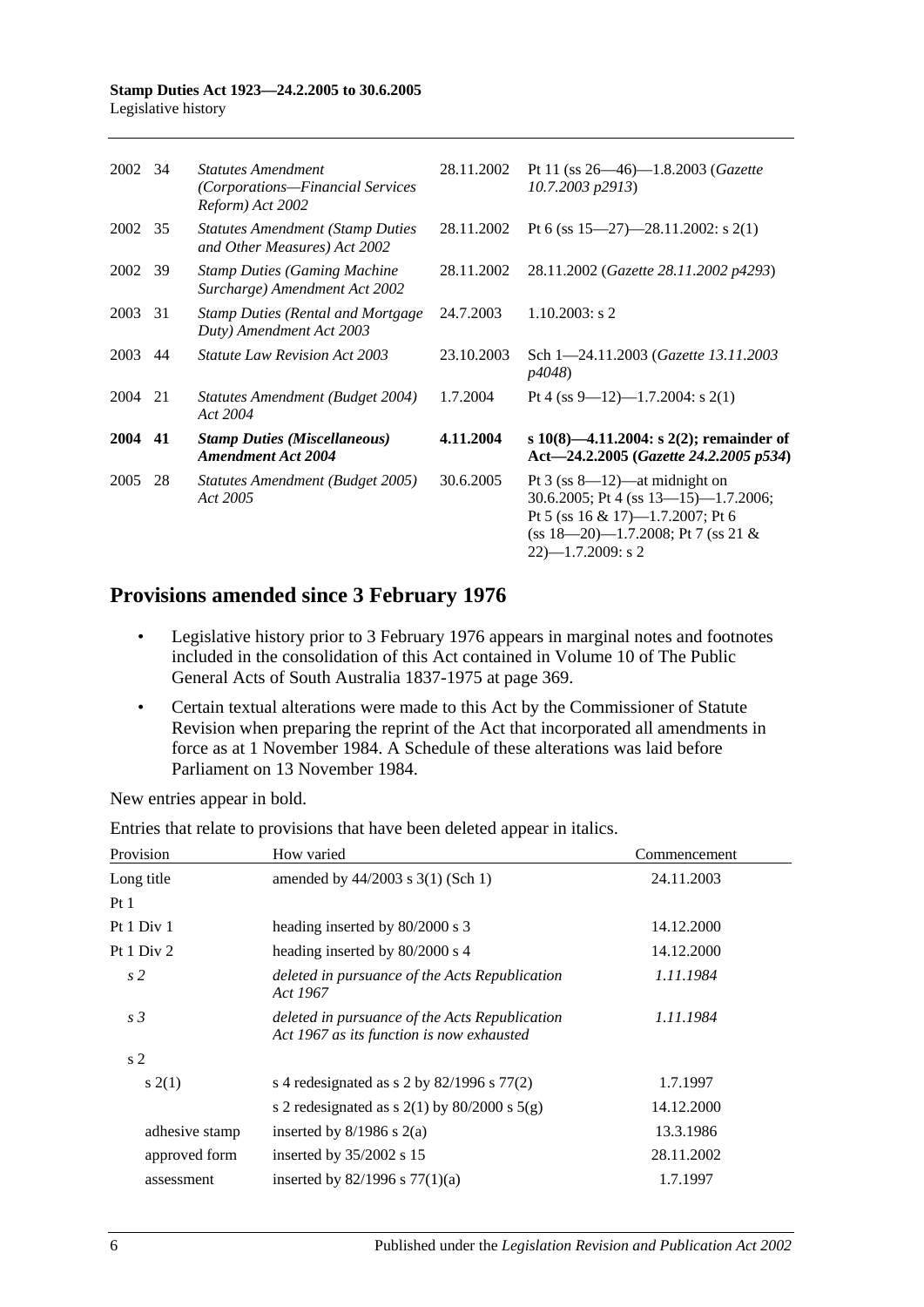| licensee                     | Australian market inserted by 34/2002 s 26(a)         | 1.8.2003   |
|------------------------------|-------------------------------------------------------|------------|
| authorised officer           | inserted by $100/1986$ s $3(a)$                       | 18.12.1986 |
|                              | deleted by 82/1996 s $77(1)(a)$                       | 1.7.1997   |
| beneficial interest          | inserted by $80/2000$ s $5(a)$                        | 14.12.2000 |
| production                   | business of primary inserted by 31/1994 s 3           | 30.5.1994  |
| Commissioner                 | substituted by $82/1996$ s $77(1)(b)$                 | 1.7.1997   |
| <b>CUFS</b>                  | inserted by $18/1996$ s $3(a)$                        | 24.4.1996  |
| die                          | substituted by 8/1986 s 2(b)                          | 13.3.1986  |
| discretionary trust          | inserted by $36/1990$ s $3(a)$                        | 24.5.1990  |
| duty                         | substituted by $88/1992$ s 3(a)                       | 14.12.1992 |
|                              | substituted by $82/1996$ s $77(1)(c)$                 | 1.7.1997   |
| financial product            | inserted by $34/2002$ s $26(b)$                       | 1.8.2003   |
| fixed interest<br>security   | inserted by $111/1980 s 3(a)$                         | 6.11.1980  |
|                              | deleted by $81/1985 s 3$                              | 5.8.1985   |
| <b>GST</b>                   | inserted by $21/2000$ s $22(a)$                       | 8.6.2000   |
| GST law                      | inserted by $21/2000$ s $22(a)$                       | 8.6.2000   |
| impressed stamp              | inserted by $8/1986$ s $2(c)$                         | 13.3.1986  |
|                              | intellectual property inserted by 80/2000 s 5(b)      | 14.12.2000 |
| interest                     | inserted by $80/2000$ s $5(b)$                        | 14.12.2000 |
| jurisdiction                 | inserted by $80/2000$ s $5(b)$                        | 14.12.2000 |
|                              | marketable security amended by $111/1980 s 3(b)$      | 6.11.1980  |
|                              | amended by $50/1984 s 3(1)$ (Sch 6)                   | 1.11.1984  |
|                              | amended by $88/1992 s 3(b)$                           | 14.12.1992 |
|                              | amended by $18/1996$ s $3(b)$                         | 24.4.1996  |
|                              | amended by $23/2001 s 105(a)$                         | 15.7.2001  |
|                              | deleted by $34/2002 s 26(c)$                          | 1.8.2003   |
| money                        | substituted by $50/1984$ s $3(1)$ (Sch 6)             | 1.11.1984  |
| interest                     | potential beneficial inserted by $80/2000$ s $5(c)$   | 14.12.2000 |
| property                     | inserted by $80/2000$ s $5(c)$                        | 14.12.2000 |
| market                       | recognised financial inserted by 34/2002 s 26(d)      | 1.8.2003   |
| recognised stock<br>exchange | inserted by $80/2000$ s $5(c)$                        | 14.12.2000 |
|                              | deleted by $34/2002$ s $26(d)$                        | 1.8.2003   |
| records                      | inserted by $100/1986$ s $3(b)$                       | 18.12.1986 |
| rent                         | inserted by $21/2000$ s $22(b)$                       | 8.6.2000   |
| marketable security          | right in respect of a deleted by $34/2002$ s $26(e)$  | 1.8.2003   |
| financial product            | right in respect of a inserted by $34/2002$ s $26(e)$ | 1.8.2003   |
| sale                         | inserted by $80/2000$ s $5(d)$                        | 14.12.2000 |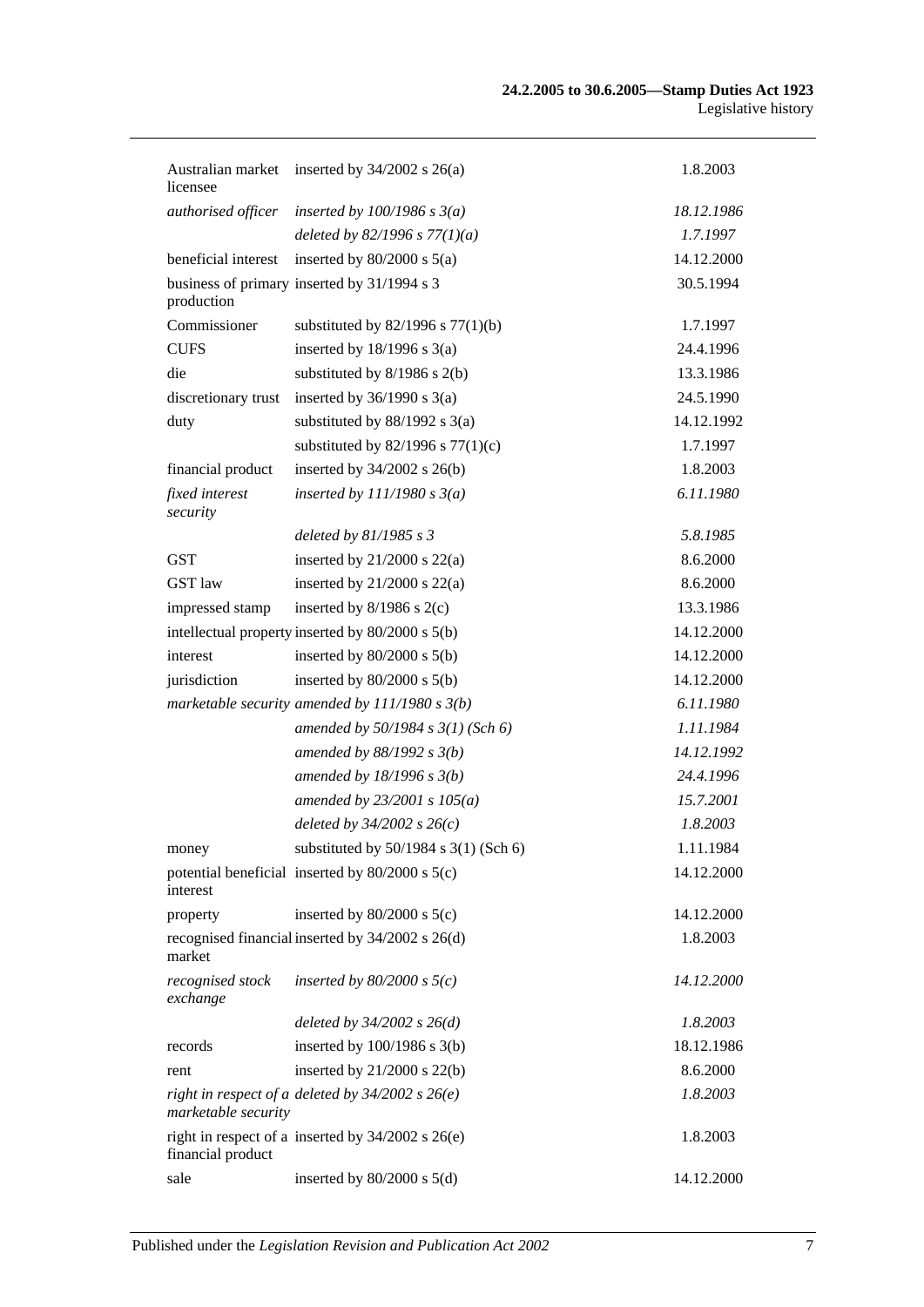| spouse             | inserted by $80/2000$ s $5(d)$            | 14.12.2000 |
|--------------------|-------------------------------------------|------------|
| savings bank       | substituted by $50/1984$ s $3(1)$ (Sch 6) | 1.11.1984  |
|                    | deleted by 41/1999 s 16                   | 1.12.1998  |
| stamp              | substituted by $8/1986$ s $2(d)$          | 13.3.1986  |
| stamped            | substituted by $8/1986$ s $2(d)$          | 13.3.1986  |
| State              | inserted by $80/2000$ s $5(f)$            | 14.12.2000 |
| stock              | amended by 50/1984 s 3(1) (Sch 6)         | 1.11.1984  |
|                    | amended by 23/2001 s 105(b)               | 15.7.2001  |
| transfer           | inserted by $80/2000$ s $5(e)$            | 14.12.2000 |
| unit               | inserted by $36/1990$ s $3(b)$            | 24.5.1990  |
| unit trust scheme  | inserted by $36/1990$ s $3(b)$            | 24.5.1990  |
| $s(2(2)$ and $(3)$ | inserted by $80/2000$ s $5(g)$            | 14.12.2000 |
| s <sub>3</sub>     | inserted by 82/1996 s 78                  | 1.7.1997   |
| Pt 1 Div 3         | inserted by 80/2000 s 6                   | 14.12.2000 |
| s 3C               |                                           |            |
| s $3C(4)$          | amended by 23/2001 s 106                  | 15.7.2001  |
| Pt 2               | heading inserted by 82/1996 s 78          | 1.7.1997   |
| s <sub>4</sub>     | inserted by 82/1996 s 78                  | 1.7.1997   |
| s <sub>5</sub>     | amended by $50/1984 s 3(1)$ (Sch 6)       | 1.11.1984  |
|                    | deleted by 82/1996 s 78                   | 1.7.1997   |
| s 5A               | inserted by 111/1980 s 4                  | 6.11.1980  |
|                    | deleted by 82/1996 s 78                   | 1.7.1997   |
| $s$ 5AB            | inserted by $81/1985$ s 4                 | 5.8.1985   |
|                    | substituted by 52/1989 s 3                | 9.8.1989   |
|                    | deleted by 82/1996 s 78                   | 1.7.1997   |
| s <sub>5</sub>     | $s$ 5B inserted by 111/1980 $s$ 4         | 6.11.1980  |
|                    | s 5B amended by 50/1984 s $3(1)$ (Sch 6)  | 1.11.1984  |
|                    | s 5B redesignated as s 5 by 82/1996 s 79  | 1.7.1997   |
|                    | deleted by 80/2000 s 7                    | 14.12.2000 |
| s <sub>6</sub>     | amended by 50/1984 s 3(1) (Sch 6)         | 1.11.1984  |
|                    | substituted by 100/1986 s 4               | 18.12.1986 |
|                    | substituted by 82/1996 s 80               | 1.7.1997   |
| s 6AA              | inserted by 100/1986 s 4                  | 18.12.1986 |
|                    | deleted by 82/1996 s 80                   | 1.7.1997   |
| s 6A               | inserted by $8/1986$ s 3                  | 13.3.1986  |
|                    | amended by $2/1987 s 6(a)$                | 5.3.1987   |
|                    | deleted by 82/1996 s 80                   | 1.7.1997   |
| s6B                | inserted by $2/1987 s 6(b)$               | 5.3.1987   |
|                    | deleted by 82/1996 s 80                   | 1.7.1997   |
| s 7                |                                           |            |
| s(7(3))            | substituted by 82/1997 s 3                | 1.1.1998   |
|                    | amended by 41/1999 s 17                   | 1.12.1998  |
| $s \, 7(4)$        | amended by 50/1984 s 3(1) (Sch 6)         | 1.11.1984  |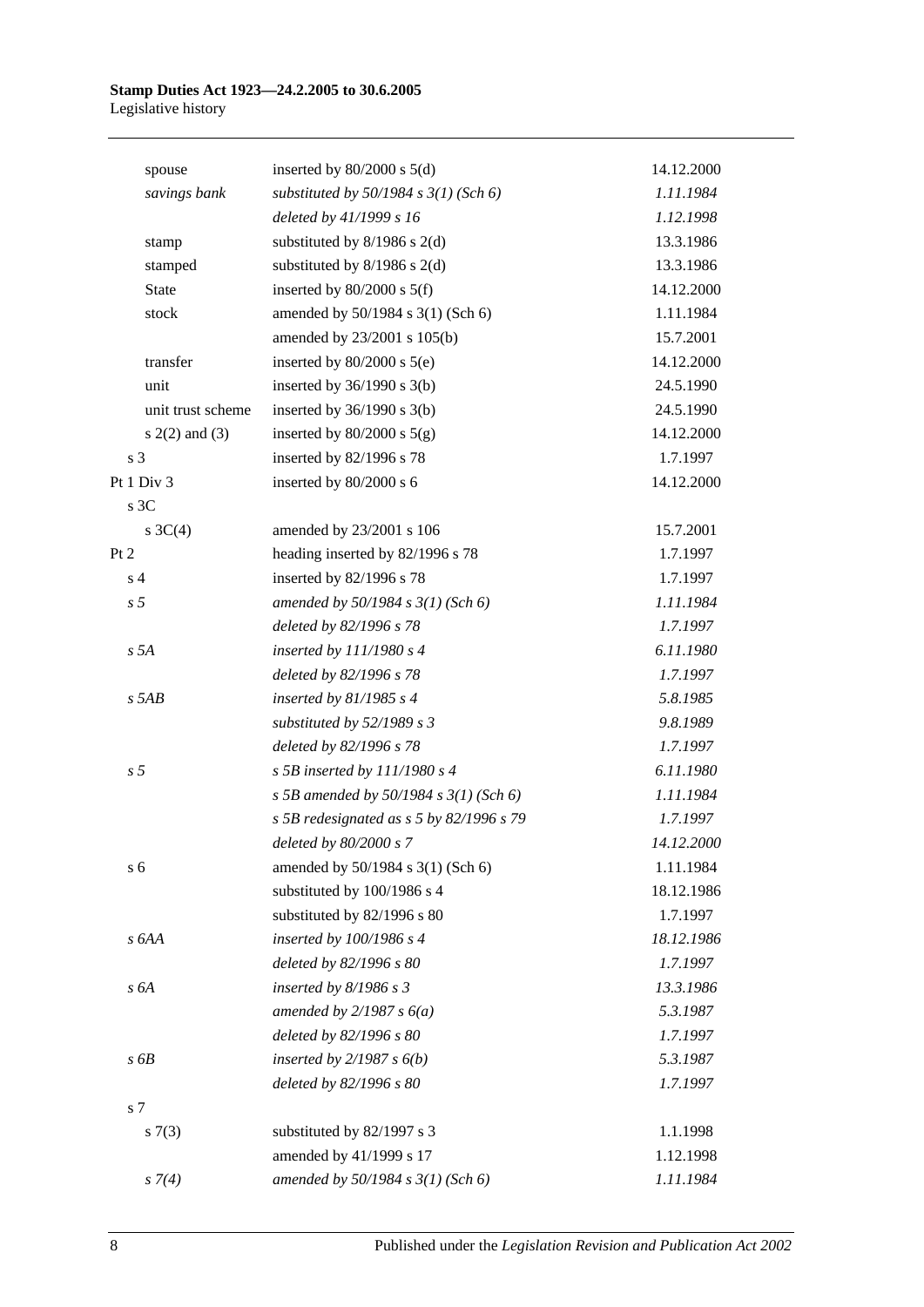|                  | deleted by 82/1997 s 3                                                                     | 1.1.1998   |
|------------------|--------------------------------------------------------------------------------------------|------------|
|                  | heading preceding s 9 deleted by 82/1996 s 81                                              | 1.7.1997   |
| s 9              | deleted by 82/1996 s 81                                                                    | 1.7.1997   |
| s 10             | amended by 88/1992 s 4                                                                     | 14.12.1992 |
|                  | deleted by 82/1996 s 81                                                                    | 1.7.1997   |
| s 12             |                                                                                            |            |
| s 12(3)          | substituted by 88/1992 s 5                                                                 | 14.12.1992 |
| s <sub>15</sub>  | deleted by 82/1996 s 82                                                                    | 1.7.1997   |
| s 15A            | substituted by 21/2000 s 23                                                                | 8.6.2000   |
| s 17             | deleted by 111/1980 s 5                                                                    | 6.11.1980  |
|                  | inserted by 4/1990 s 2                                                                     | 29.3.1990  |
| s 19             | amended by $50/1984$ s $3(1)$ (Sch 6)                                                      | 1.11.1984  |
|                  | substituted by $88/1992 s 6$                                                               | 14.12.1992 |
|                  | deleted by 82/1996 s 83                                                                    | 1.7.1997   |
| s 19A            | inserted by 111/1980 s 6                                                                   | 6.11.1980  |
| s 19A(1)         | amended by 88/1992 s 7                                                                     | 14.12.1992 |
|                  | amended by 82/1996 s 84                                                                    | 1.7.1997   |
| s 20             |                                                                                            |            |
| $s \ 20(1)$      | substituted by $111/1980$ s $7(a)$                                                         | 6.11.1980  |
|                  | substituted by $82/1996$ s $85(a)$                                                         | 1.7.1997   |
| $s$ 20(1aa)      | inserted by $88/1992 s 8(a)$                                                               | 14.12.1992 |
|                  | deleted by $82/1996 s 85(a)$                                                               | 1.7.1997   |
| $s\,20(1a)$      | inserted by $111/1980 s 7(a)$                                                              | 6.11.1980  |
|                  | amended by $88/1992 s 8(b)$ , (c)                                                          | 14.12.1992 |
|                  | deleted by $82/1996 s 85(a)$                                                               | 1.7.1997   |
| $s \ 20(2)$      | amended by 111/1980 s 7(b)                                                                 | 6.11.1980  |
|                  | amended by 88/1992 s 8(d)                                                                  | 14.12.1992 |
|                  | substituted by $82/1996$ s $85(a)$                                                         | 1.7.1997   |
| $s\,20(3)$       | substituted by $88/1992$ s $8(e)$                                                          | 14.12.1992 |
|                  | substituted by $82/1996$ s $85(a)$                                                         | 1.7.1997   |
| $s \ 20(4)$      | inserted by 21/1988 s 3                                                                    | 14.6.1988  |
|                  | amended by 88/1992 s 8(f)                                                                  | 14.12.1992 |
|                  | amended by 82/1996 s 85(b)                                                                 | 1.7.1997   |
| $s \ 20(5)$ —(7) | inserted by 21/1988 s 3                                                                    | 14.6.1988  |
| $s\,20(8)$       | inserted by $21/1988 s3$                                                                   | 14.6.1988  |
|                  | deleted by $82/1996 s 85(c)$                                                               | 1.7.1997   |
| s 21             | $s$ 21(1) redesignated as $s$ 21 in pursuance of the<br><b>Acts Republication Act 1967</b> | 1.11.1984  |
| $s\,2I(2)$ —(4)  | deleted by $50/1984$ s $3(1)$ (Sch 6)                                                      | 1.11.1984  |
| s 22             | amended by 50/1984 s 3(1) (Sch 6)                                                          | 1.11.1984  |
| s 23             |                                                                                            |            |
| $s\,23(1)$       | substituted by $100/1986$ s $5(a)$                                                         | 18.12.1986 |
|                  | substituted by $82/1996$ s $86(a)$                                                         | 1.7.1997   |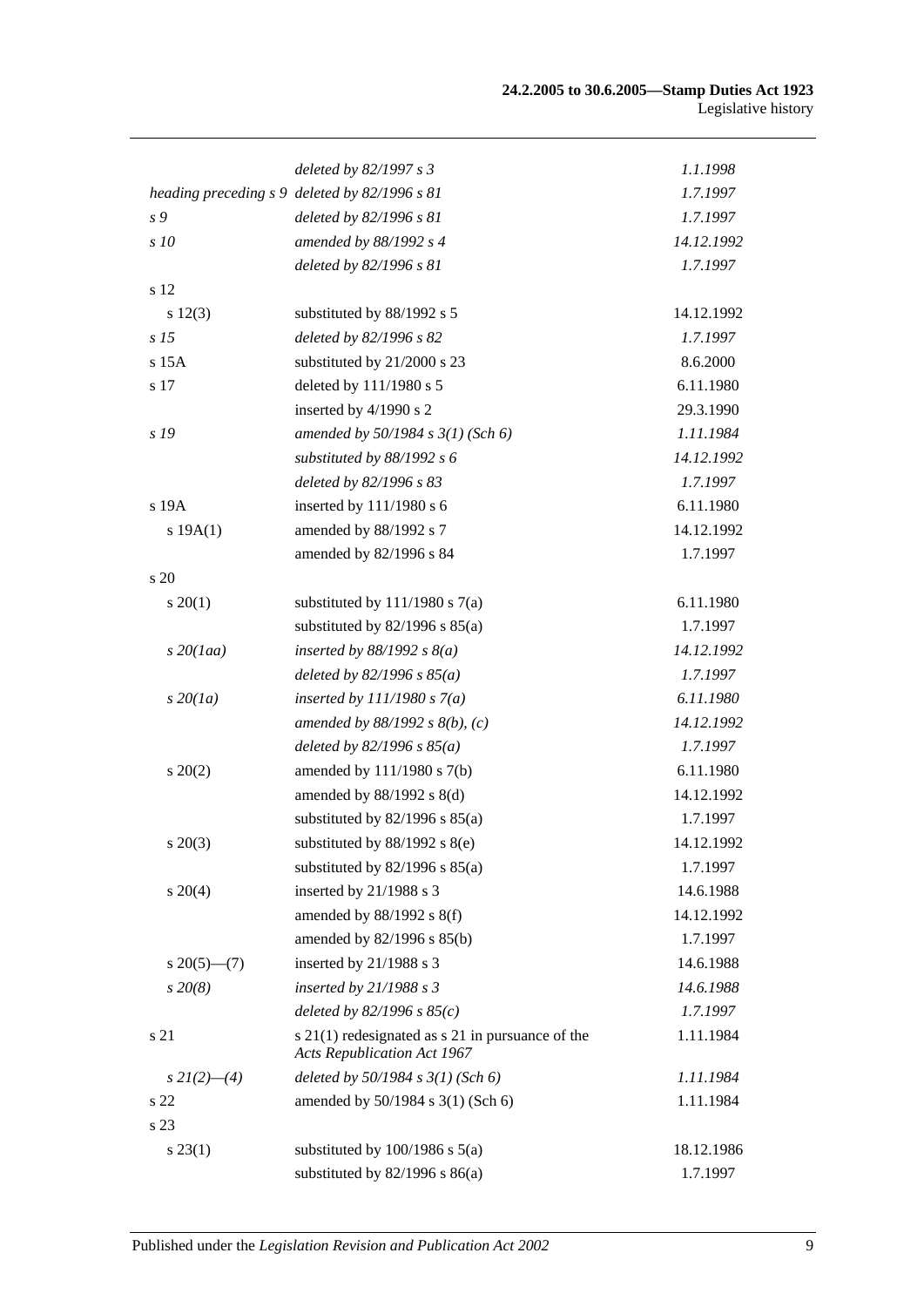| $s$ 23(1a) and (1b) | inserted by $100/1986$ s $5(a)$                                                           | 18.12.1986 |
|---------------------|-------------------------------------------------------------------------------------------|------------|
|                     | deleted by $82/1996 s 86(a)$                                                              | 1.7.1997   |
| $s\,23(2)$          | amended by 100/1986 s 5(b)                                                                | 18.12.1986 |
|                     | substituted by $82/1996$ s $86(a)$                                                        | 1.7.1997   |
| $s\,23(3)$          | amended by $100/1986$ s $5(c)$                                                            | 18.12.1986 |
|                     | substituted by $82/1996$ s $86(a)$                                                        | 1.7.1997   |
| $s\,23(4)$          | amended by 82/1996 s 86(b)                                                                | 1.7.1997   |
| $s\,23(5)$          | substituted by 88/1992 s 9                                                                | 14.12.1992 |
| s 23A               | inserted by 88/1992 s 10                                                                  | 14.12.1992 |
|                     | deleted by 82/1996 s 87                                                                   | 1.7.1997   |
| s24                 | amended by $21/1988 s 4$                                                                  | 7.12.1987  |
|                     | amended by 88/1992 s 11                                                                   | 14.12.1992 |
|                     | amended by 83/1995 s 2                                                                    | 30.11.1995 |
|                     | deleted by 82/1996 s 87                                                                   | 1.7.1997   |
| s <sub>25</sub>     | amended by $50/1984$ s $3(1)$ (Sch 6)                                                     | 1.11.1984  |
|                     | deleted by 100/1986 s 6                                                                   | 18.12.1986 |
| s26                 | amended by $50/1984$ s $3(1)$ (Sch 6)                                                     | 1.11.1984  |
|                     | deleted by 82/1996 s 87                                                                   | 1.7.1997   |
| s 27A               | substituted by 100/1986 s 7                                                               | 18.12.1986 |
|                     | deleted by 82/1996 s 88                                                                   | 1.7.1997   |
| $s$ 27 $B$          | substituted by 100/1986 s 7                                                               | 18.12.1986 |
|                     | amended by 14/1994 s 3                                                                    | 1.9.1994   |
|                     | deleted by 82/1996 s 88                                                                   | 1.7.1997   |
| $s$ 27 $C$          | amended by $50/1984$ s $3(1)$ (Sch 6)                                                     | 1.11.1984  |
|                     | substituted by 100/1986 s 7                                                               | 18.12.1986 |
|                     | deleted by 82/1996 s 88                                                                   | 1.7.1997   |
| s 27D               | substituted by 100/1986 s 7                                                               | 18.12.1986 |
|                     | amended by 88/1992 s 12                                                                   | 14.12.1992 |
|                     | deleted by 82/1996 s 88                                                                   | 1.7.1997   |
| $s$ 27 $E$          | deleted by 82/1996 s 88                                                                   | 1.7.1997   |
| Pt <sub>3</sub>     |                                                                                           |            |
| s 28 and heading    | deleted by $81/1985 s 5$                                                                  | 5.8.1985   |
| Pt 3 Div 1          | heading preceding s 29 deleted and Div 1<br>heading inserted by $44/2003$ s 3(1) (Sch 1)  | 24.11.2003 |
| s 31                |                                                                                           |            |
| $s \, 31(1)$        | amended by 34/2002 s 27                                                                   | 1.8.2003   |
| s $31(2)$ - (4)     | amended by 50/1984 s 3(1) (Sch 6)                                                         | 1.11.1984  |
| s 31A               | amended by 31/1994 s 4                                                                    | 30.5.1994  |
| Pt 3 Div 2          | heading preceding s 31B amended by 50/1984<br>$s \; 3(1)$ (Sch 6)                         | 1.11.1984  |
|                     | heading preceding s 31B deleted and Div 2<br>heading inserted by $44/2003$ s 3(1) (Sch 1) | 24.11.2003 |
| s 31B               | s 31B(1) amended by 50/1984 s 3(1) (Sch 6)                                                | 1.11.1984  |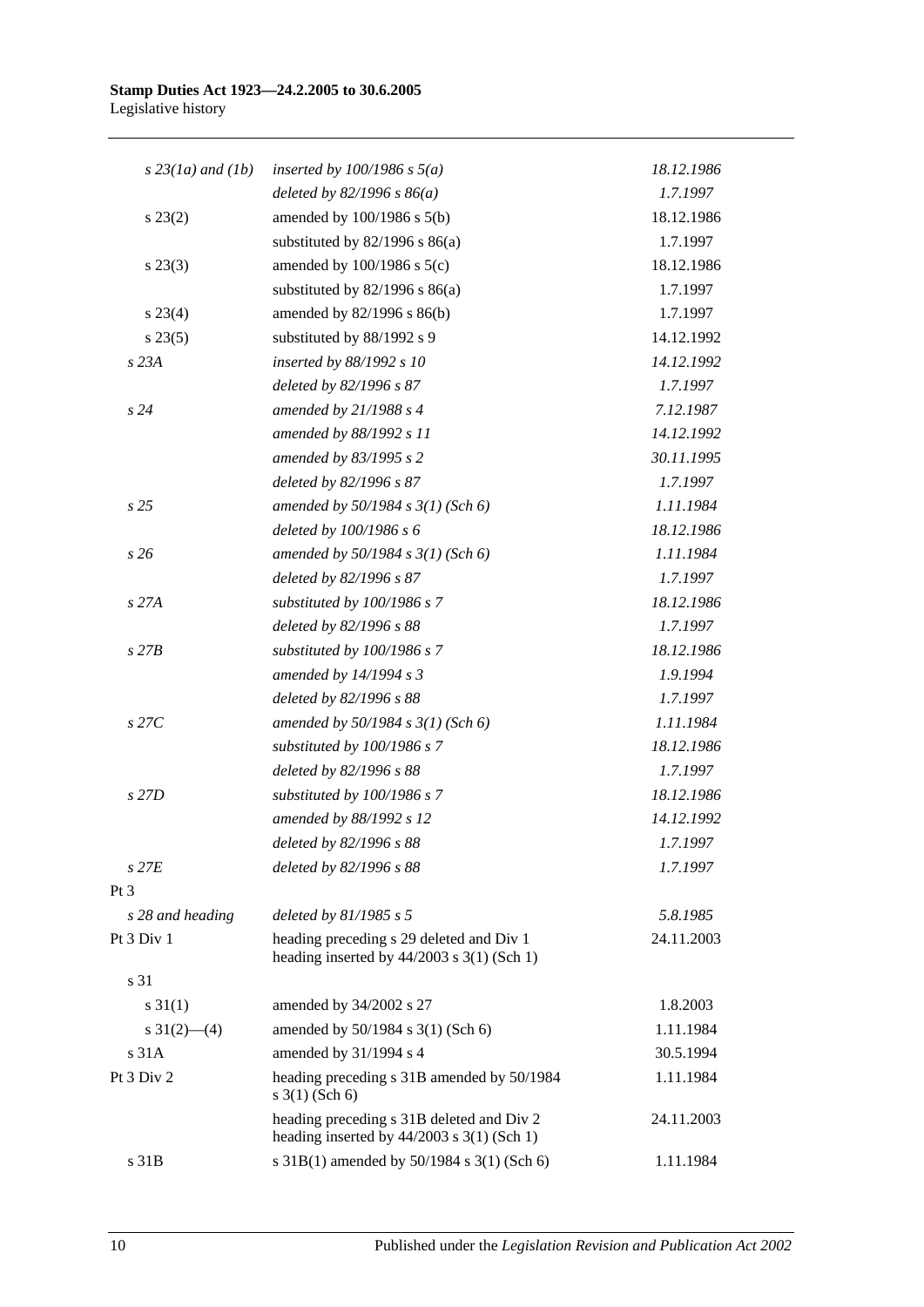|                                       | s 31B(1) redesignated as s 31B in pursuance of<br>the Acts Republication Act 1967 | 1.11.1984  |
|---------------------------------------|-----------------------------------------------------------------------------------|------------|
|                                       | amended by 44/2003 s 3(1) (Sch 1)                                                 | 24.11.2003 |
| bailee                                | inserted by $88/1992$ s $13(a)$                                                   | 14.12.1992 |
| bailment plant                        | inserted by $88/1992$ s $13(a)$                                                   | 14.12.1992 |
| bailor                                | inserted by $88/1992$ s $13(a)$                                                   | 14.12.1992 |
| bank                                  | deleted by $50/1984$ s $3(1)$ (Sch 6)                                             | 1.11.1984  |
|                                       | contractual bailment inserted by 88/1992 s 13(a)                                  | 14.12.1992 |
|                                       | substituted by $15/2002$ s $3(a)$                                                 | 5.9.2002   |
| corresponding law                     | inserted by 31/1994 s 5                                                           | 1.6.1994   |
|                                       | amended by 44/2003 s 3(1) (Sch 1)                                                 | 24.11.2003 |
| dutiable rental<br>business           | inserted by $31/2003$ s $4(1)$                                                    | 1.10.2003  |
| equipment<br>financing<br>arrangement | inserted by $31/2003$ s $4(1)$                                                    | 1.10.2003  |
|                                       | credit arrangement deleted by $50/1984$ s $3(1)$ (Sch 6)                          | 1.11.1984  |
| credit business                       | deleted by $50/1984$ s $3(1)$ (Sch 6)                                             | 1.11.1984  |
|                                       | discount transaction deleted by $50/1984$ s $3(1)$ (Sch 6)                        | 1.11.1984  |
| goods                                 | amended by 88/1992 s 13(b)                                                        | 14.12.1992 |
| guarantee                             | deleted by $50/1984$ s $3(1)$ (Sch 6)                                             | 1.11.1984  |
| guarantor                             | deleted by $50/1984$ s $3(1)$ (Sch 6)                                             | 1.11.1984  |
| hire-purchase<br>agreement            | inserted by $15/2002$ s 3(b)                                                      | 5.9.2002   |
| interest                              | deleted by $50/1984$ s $3(1)$ (Sch 6)                                             | 1.11.1984  |
| loan                                  | amended by $101/1976$ s $2(1)(a)$                                                 | 16.6.1977  |
|                                       | deleted by $50/1984$ s $3(1)$ (Sch 6)                                             | 1.11.1984  |
| prescribed rate                       | substituted by $95/1982$ s $3(a)$                                                 | 23.12.1982 |
|                                       | deleted by $50/1984 s 3(1)$ (Sch 6)                                               | 1.11.1984  |
| principal                             | deleted by $50/1984$ s $3(1)$ (Sch 6)                                             | 1.11.1984  |
| rate of interest                      | deleted by $50/1984$ s $3(1)$ (Sch 6)                                             | 1.11.1984  |
| registered credit<br>union            | substituted by $101/1976$ s $2(1)(b)$                                             | 16.6.1977  |
|                                       | deleted by $50/1984$ s $3(1)$ (Sch 6)                                             | 1.11.1984  |
| registered person                     | deleted by $31/2003$ s $4(2)$                                                     | 1.10.2003  |
| registered                            | inserted by $31/2003$ s $4(2)$                                                    | 1.10.2003  |
|                                       | related corporation amended by 50/1984 s 3(1) (Sch 6)                             | 1.11.1984  |
|                                       | amended by 88/1992 s 13(c)                                                        | 14.12.1992 |
|                                       | substituted by 23/2001 s 107                                                      | 15.7.2001  |
| rental business                       | substituted by $88/1992$ s $13(d)$                                                | 14.12.1992 |
| $s$ 31 $B(1a)$                        | substituted by $95/1982$ s $3(b)$                                                 | 23.12.1982 |
|                                       | deleted by $50/1984$ s $3(1)$ (Sch 6)                                             | 1.11.1984  |
| s $3IB(2)$ (10)                       | deleted by $50/1984$ s $3(1)$ (Sch 6)                                             | 1.11.1984  |
| s 31C                                 | substituted by 89/1983 s 3                                                        | 1.1.1984   |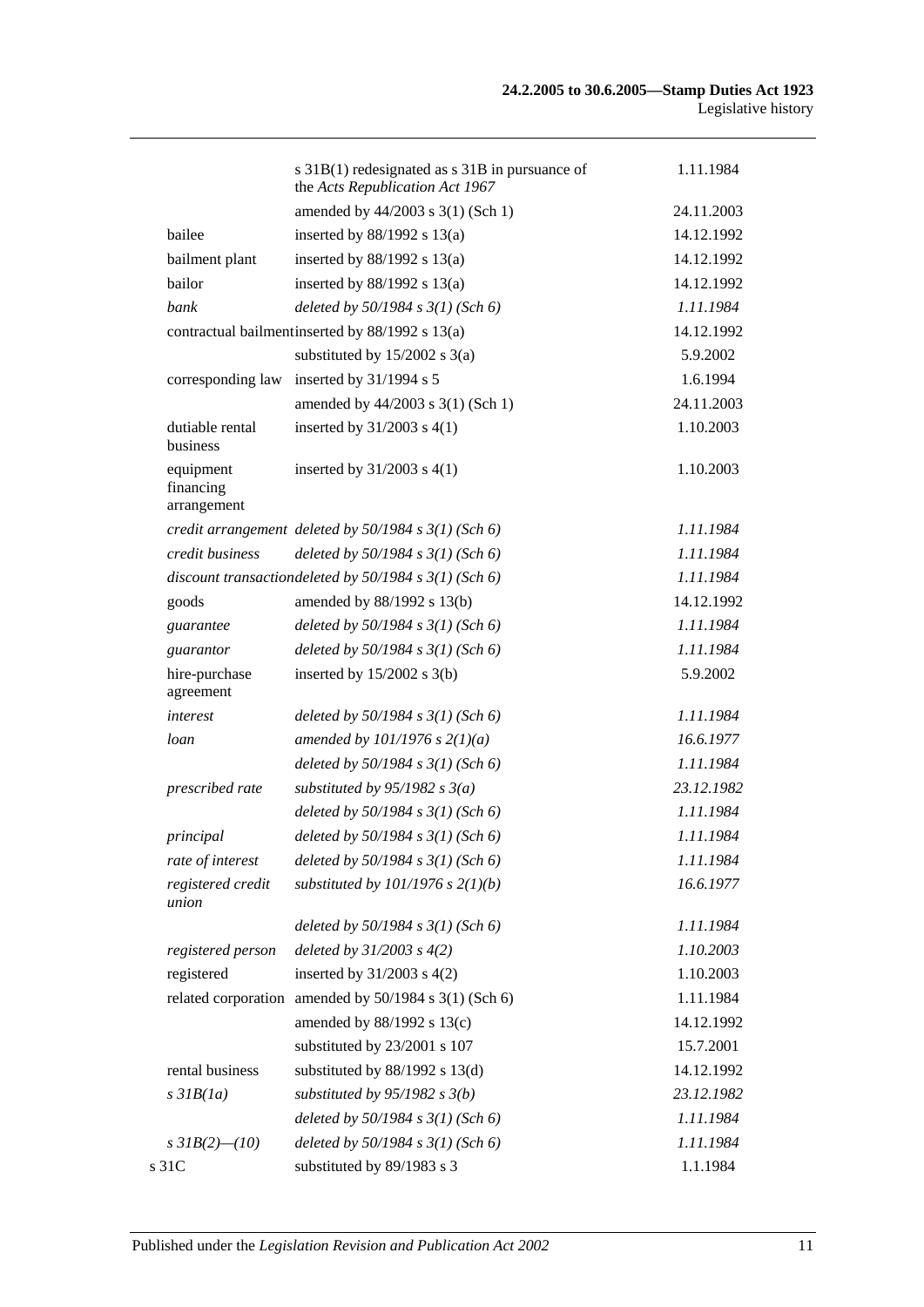|                       | deleted by 50/1984 s 3(1) (Sch 6)                 | 1.11.1984  |
|-----------------------|---------------------------------------------------|------------|
|                       | inserted by 15/2002 s 4                           | 5.9.2002   |
|                       | substituted by 31/2003 s 5                        | 1.10.2003  |
| s 31D                 | amended by 89/1983 s 4                            | 1.1.1984   |
|                       | amended by 71/1992 s 3(1) (Sch)                   | 1.3.1993   |
|                       | amended by 88/1992 s 14                           | 14.12.1992 |
|                       | amended by 82/1996 s 89                           | 1.7.1997   |
|                       | substituted by $31/2003$ s 5                      | 1.10.2003  |
| s 31E                 |                                                   |            |
| $s \, 31E(1)$         | amended by $35/2002$ s 16(a)                      | 28.11.2002 |
| $s \, 31E(2)$         | substituted by 89/1983 s 5                        | 1.1.1984   |
|                       | amended by 35/2002 s 16(b)                        | 28.11.2002 |
| s 31F                 | amended by 101/1976 s 3                           | 16.12.1976 |
|                       | amended by 89/1983 s 6                            | 1.1.1984   |
|                       | amended by 50/1984 s 3(1) (Sch 6)                 | 1.11.1984  |
|                       | amended by 81/1985 s 6                            | 5.8.1985   |
|                       | amended by 100/1986 s 8                           | 18.12.1986 |
|                       | amended by 52/1989 s 4                            | 1.10.1989  |
|                       | amended by 74/1991 s 3                            | 12.12.1991 |
|                       | amended by 88/1992 s 15                           | 14.12.1992 |
|                       | amended by 82/1996 s 90                           | 1.7.1997   |
|                       | amended by 21/2000 s 24                           | 8.6.2000   |
|                       | amended by 15/2002 s 5                            | 1.1.2003   |
|                       | amended by 35/2002 s 17                           | 28.11.2002 |
|                       | substituted by 31/2003 s 6                        | 1.10.2003  |
| s31G                  | amended by $50/1984$ s $3(1)$ (Sch 6)             | 1.11.1984  |
|                       | amended by 74/1991 s 4                            | 12.12.1991 |
|                       | deleted by 88/1992 s 16                           | 14.12.1992 |
| s 31H                 | amended by 82/1996 s 91                           | 1.7.1997   |
| s 31I                 |                                                   |            |
| $s \, 31I(1)$         | amended by 50/1984 s 3(1) (Sch 6)                 | 1.11.1984  |
|                       | (d) and (e) deleted by $50/1984$ s $3(1)$ (Sch 6) | 1.11.1984  |
|                       | (f) deleted by $81/1985$ s $7(a)$                 | 5.8.1985   |
|                       | amended by 74/1991 s 5                            | 12.12.1991 |
|                       | amended by $31/1994$ s $6(a)$                     | 1.6.1994   |
|                       | amended by 83/1994 s 12 (Sch)                     | 8.12.1994  |
|                       | amended by $82/1996$ s $92(a)$ —(c)               | 1.7.1997   |
|                       | amended by $15/2002$ s $6(a)$                     | 1.1.2003   |
|                       | amended by 31/2003 s 7(1)                         | 1.10.2003  |
|                       | (h) deleted by $31/2003$ s $7(2)$                 | 1.10.2003  |
| $s \frac{31I(1a)}{2}$ | inserted by $31/1994$ s $6(b)$                    | 1.6.1994   |
|                       | amended by 31/2003 s 7(3)                         | 1.10.2003  |
|                       | amended by 44/2003 s 3(1) (Sch 1)                 | 24.11.2003 |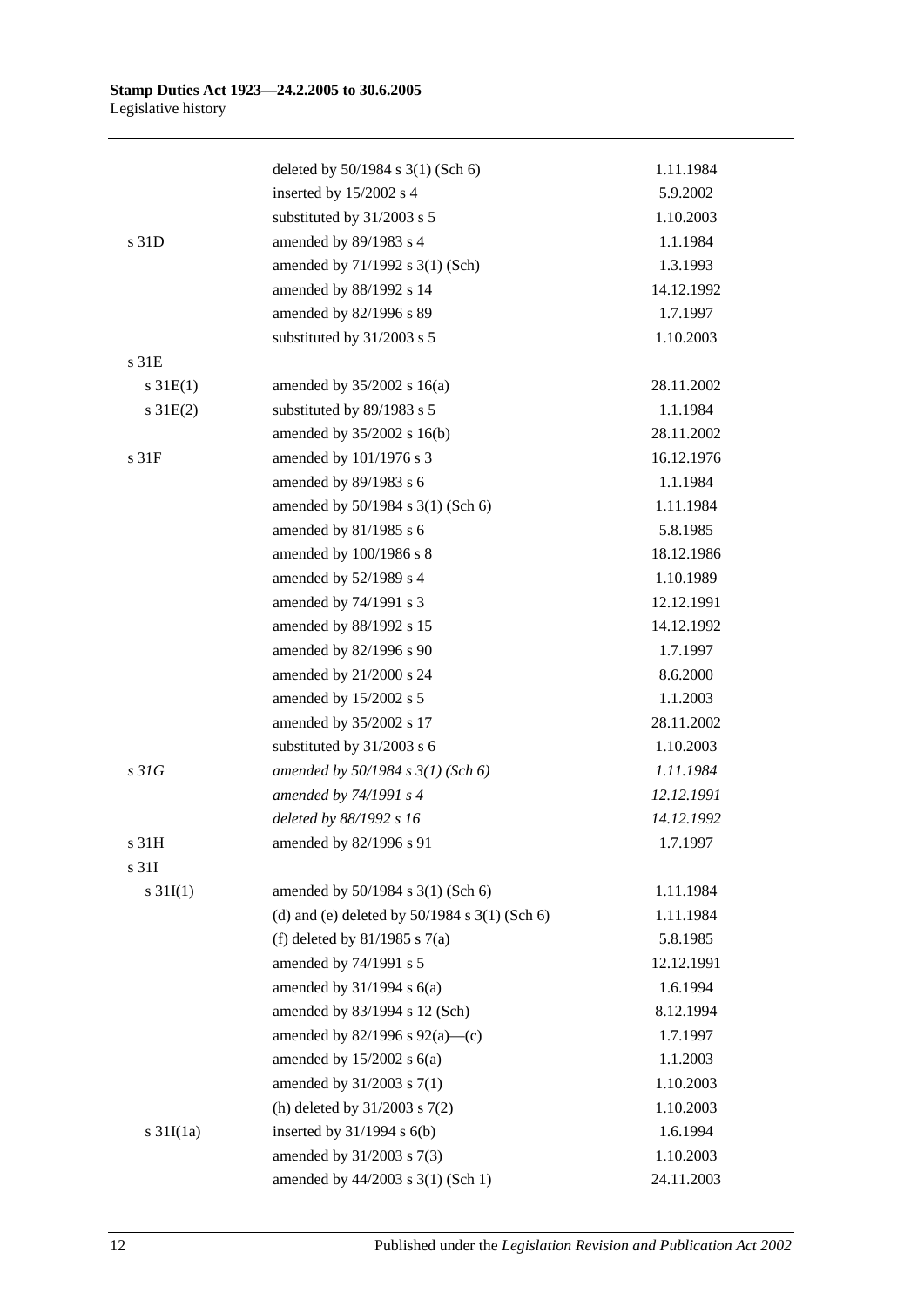| $s \frac{31I(1b)}{2}$      | inserted by $31/1994$ s $6(b)$                         | 1.6.1994   |
|----------------------------|--------------------------------------------------------|------------|
|                            | (a) deleted by $31/2003$ s $6(4)$                      | 1.10.2003  |
|                            | amended by 44/2003 s 3(1) (Sch 1)                      | 24.11.2003 |
| $s \frac{31I(1c)}{2}$      | s $31I(1a)$ inserted by $81/1985$ s $7(b)$             | 5.8.1985   |
|                            | s 31I(1a) amended by 52/1989 s 5                       | 1.10.1989  |
|                            | s 31I(1a) redesignated as s 31I(1c) by 31/1994<br>s(6) | 1.6.1994   |
|                            | amended by 82/1996 s 92(d)                             | 1.7.1997   |
|                            | amended by $15/2002$ s $6(b)$                          | 1.1.2003   |
|                            | amended by 31/2003 s 7(5)                              | 1.10.2003  |
| $s$ 31I(2)                 | deleted by $82/1996 s 92(e)$                           | 1.7.1997   |
| $s$ 31J                    | amended by $71/1992 s 3(1)$ (Sch)                      | 1.3.1993   |
|                            | deleted by 82/1996 s 93                                | 1.7.1997   |
| s <sub>31K</sub>           |                                                        |            |
| $s \, 31K(3)$              | amended by 82/1996 s 94                                | 1.7.1997   |
| s 31L                      | deleted by 70/1981 s 3                                 | 2.11.1981  |
|                            | inserted by 15/1982 s 3                                | 22.3.1982  |
| $s \, 31L(1)$              | amended by 50/1984 s 3(1) (Sch 6)                      | 1.11.1984  |
|                            | amended by 100/1986 s 9(1)(a)                          | 18.12.1986 |
|                            | amended by 71/1992 s 3(1) (Sch)                        | 1.3.1993   |
|                            | amended by 82/1996 s 95                                | 1.7.1997   |
| $s \, 31L(3)$              | deleted by 50/1984 s 3(1) (Sch 6)                      | 1.11.1984  |
|                            | inserted by $100/1986$ s $9(1)(b)$                     | 18.12.1986 |
| $s$ 31L(4) and (5)         | deleted by $50/1984$ s $3(1)$ (Sch 6)                  | 1.11.1984  |
| heading preceding<br>s 31M | deleted by $50/1984$ s $3(1)$ (Sch 6)                  | 1.11.1984  |
| s 31M                      | deleted by 50/1984 s 3(1) (Sch 6)                      | 1.11.1984  |
|                            | inserted by 100/1986 s 10                              | 18.12.1986 |
|                            | substituted by 74/1991 s 6                             | 12.12.1991 |
|                            | amended by 88/1992 s 17                                | 14.12.1992 |
|                            | deleted by 82/1996 s 96                                | 1.7.1997   |
|                            | inserted by $31/2003$ s 8                              | 1.10.2003  |
| s 31MA                     | inserted by 89/1983 s 7                                | 1.1.1984   |
|                            | deleted by $50/1984$ s $3(1)$ (Sch 6)                  | 1.11.1984  |
| $s$ 31 $N$                 | amended by 89/1983 s 8                                 | 1.1.1984   |
|                            | amended by $50/1984 s 3(1)$ (Sch 6)                    | 1.11.1984  |
|                            | amended by 100/1986 s 10                               | 18.12.1986 |
|                            | amended by 74/1991 s 7                                 | 12.12.1991 |
|                            | amended by 88/1992 s 18                                | 14.12.1992 |
|                            | amended by 82/1996 s 97                                | 1.7.1997   |
|                            | deleted by $31/2003 s9$                                | 1.10.2003  |
| s 310                      | deleted by $50/1984$ s $3(1)$ (Sch 6)                  | 1.11.1984  |
| $s$ 31 $P$                 | deleted by $70/1981 s4$                                | 2.11.1981  |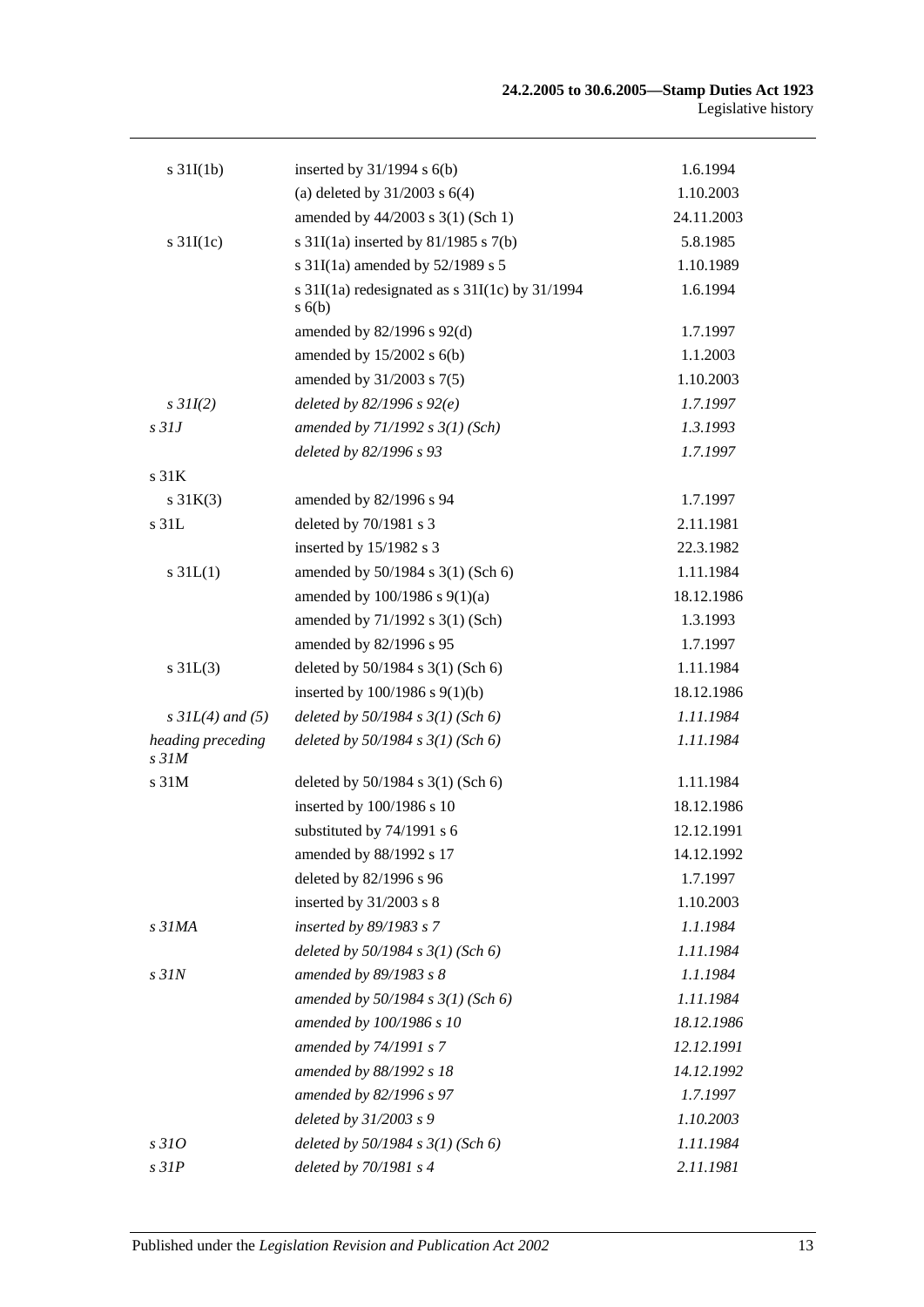|                                    | inserted by $15/1982$ s 4                                                                | 22.3.1982  |
|------------------------------------|------------------------------------------------------------------------------------------|------------|
|                                    | deleted by $50/1984$ s $3(1)$ (Sch 6)                                                    | 1.11.1984  |
| $ss31Q - 31T$                      | deleted by 50/1984 s 3(1) (Sch 6)                                                        | 1.11.1984  |
| Pt 3 Div 3                         | heading preceding s 32 deleted and Div 3<br>heading inserted by $44/2003$ s 3(1) (Sch 1) | 24.11.2003 |
| s 32                               |                                                                                          |            |
| assurance or<br>insurance business | amended by 50/1984 s 3(1) (Sch 6)                                                        | 1.11.1984  |
| general insurance<br>business      | inserted by 47/1990 s 3                                                                  | 1.7.1990   |
|                                    | life insurance policy inserted by 47/1990 s 3                                            | 1.7.1990   |
| policy                             | amended by 50/1984 s 3(1) (Sch 6)                                                        | 1.11.1984  |
| premium                            | inserted by 74/1991 s 8                                                                  | 12.12.1991 |
|                                    | substituted by 21/2000 s 25                                                              | 8.6.2000   |
| s 33                               | substituted by 47/1990 s 4                                                               | 1.7.1990   |
| s 34                               | amended by 50/1984 s 3(1) (Sch 6)                                                        | 1.11.1984  |
|                                    | substituted by 47/1990 s 4                                                               | 1.7.1990   |
| s 34                               |                                                                                          |            |
| $s \; 34(3)$                       | amended by 82/1996 s 98(a)                                                               | 1.7.1997   |
| $s \, 34(4)$                       | deleted by $82/1996 s 98(b)$                                                             | 1.7.1997   |
| $s\,34A$                           | deleted by 47/1990 s 4                                                                   | 1.7.1990   |
| s 35                               | amended by 111/1980 s 8                                                                  | 6.11.1980  |
|                                    | amended by 50/1984 s 3(1) (Sch 6)                                                        | 1.11.1984  |
|                                    | substituted by 47/1990 s 4                                                               | 1.7.1990   |
| $s \; 35(1)$                       | amended by 82/1996 s 99                                                                  | 1.7.1997   |
| s 36                               | substituted by $50/1984$ s $3(1)$ (Sch 6)                                                | 1.11.1984  |
|                                    | substituted by 47/1990 s 4                                                               | 1.7.1990   |
| $s \, 36(4)$                       | deleted by 82/1996 s 100                                                                 | 1.7.1997   |
| s 36A                              | inserted by 82/1996 s 101                                                                | 1.7.1997   |
| s 37                               | deleted by 100/1986 s 11                                                                 | 18.12.1986 |
|                                    | inserted by 47/1990 s 4                                                                  | 1.7.1990   |
|                                    | amended by 82/1996 s 102                                                                 | 1.7.1997   |
| s 38                               | amended by 50/1984 s 3(1) (Sch 6)                                                        | 1.11.1984  |
|                                    | deleted by 100/1986 s 11                                                                 | 18.12.1986 |
|                                    | inserted by 47/1990 s 4                                                                  | 1.7.1990   |
| s 39                               | substituted by 47/1990 s 4                                                               | 1.7.1990   |
|                                    | deleted by 82/1996 s 103                                                                 | 1.1.1997   |
| $s\,40$                            | inserted by $47/1990 s 4$                                                                | 1.7.1990   |
|                                    | deleted by 82/1996 s 103                                                                 | 1.7.1997   |
| s41                                | substituted by $47/1990 s 4$                                                             | 1.7.1990   |
|                                    | amended by 74/1991 s 9                                                                   | 12.12.1991 |
|                                    | amended by 88/1992 s 19                                                                  | 14.12.1992 |
|                                    | deleted by 82/1996 s 103                                                                 | 1.7.1997   |
| $s\,42$                            | substituted by 47/1990 s 4                                                               | 1.7.1990   |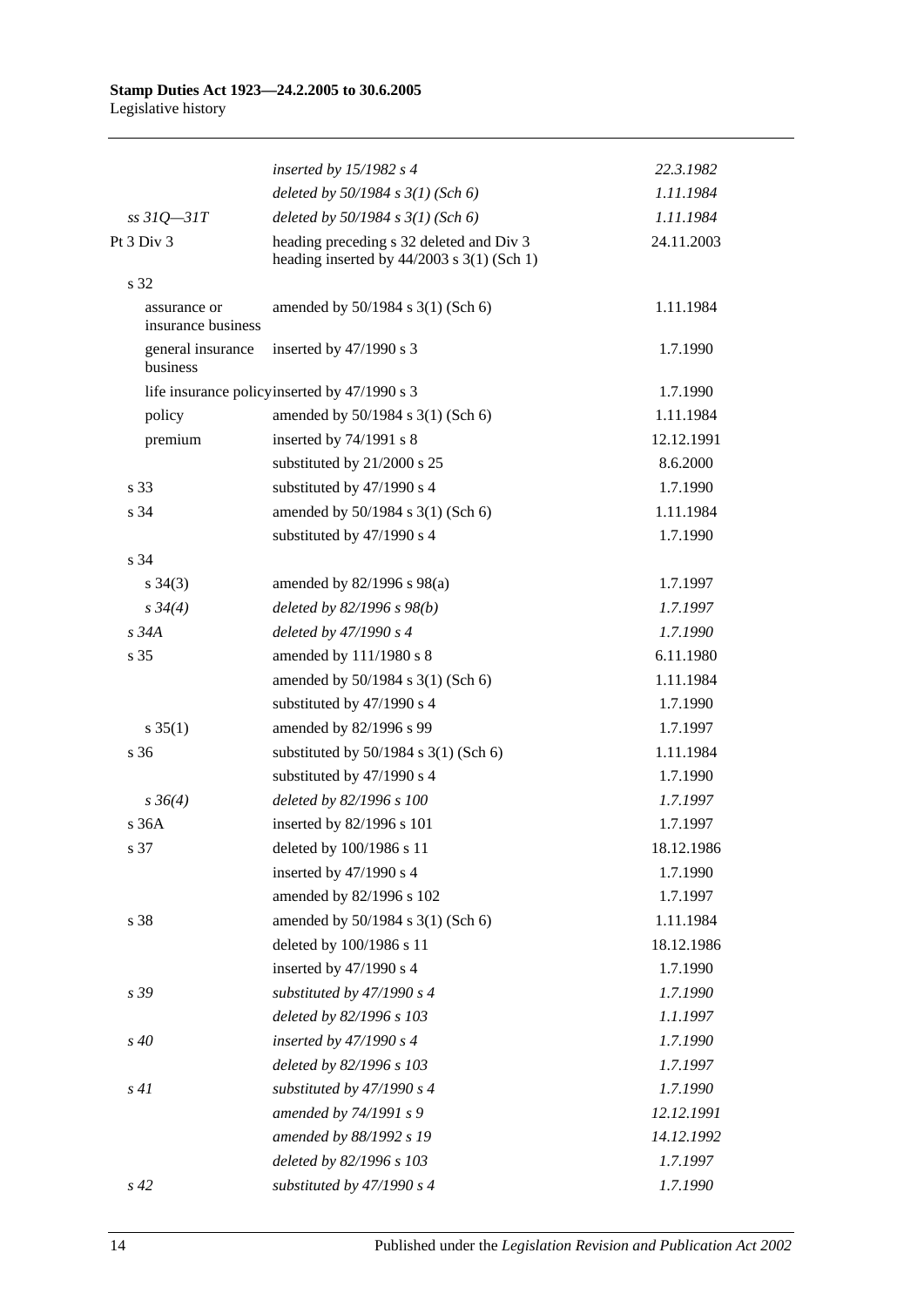|                                  | deleted by 82/1996 s 103                                                                  | 1.7.1997   |
|----------------------------------|-------------------------------------------------------------------------------------------|------------|
| $s$ 42AA                         |                                                                                           |            |
| $s$ 42AA $(1)$                   | amended by 35/2002 s 18                                                                   | 28.11.2002 |
| $s$ 42AA $(4)$                   | substituted by 88/1992 s 20                                                               | 14.12.1992 |
|                                  | substituted by 82/1996 s 104                                                              | 1.7.1997   |
|                                  | s $42AA(4a)$ and $(4b)$ inserted by $88/1992$ s 20                                        | 14.12.1992 |
|                                  | deleted by 82/1996 s 104                                                                  | 1.7.1997   |
| $s$ 42AB                         | inserted by 8/1986 s 4                                                                    | 13.3.1986  |
| $s\ 42AB(3)$                     | amended by 82/1996 s 105                                                                  | 1.7.1997   |
| Pt 3 Div 4                       | heading preceding s 42A deleted and Div 4<br>heading inserted by $44/2003$ s 3(1) (Sch 1) | 24.11.2003 |
| s 42A                            |                                                                                           |            |
| $s\,42A(1)$                      | s 42A redesignated as $s$ 42A(1) by 41/2004 s 4                                           | 24.2.2005  |
| applicant                        | substituted by $100/1986$ s $12(a)$                                                       | 18.12.1986 |
| commercial motor<br>vehicle      | inserted by $64/1989$ s $3(a)$                                                            | 28.3.1990  |
| dealer                           | substituted by $100/1986$ s $12(b)$                                                       | 18.12.1986 |
| list price                       | inserted by 100/1986 s 12(b)                                                              | 18.12.1986 |
|                                  | substituted by $21/2000$ s $26(a)$                                                        | 8.6.2000   |
| market value                     | inserted by $100/1986$ s $12(b)$                                                          | 18.12.1986 |
|                                  | substituted by $21/2000$ s $26(b)$                                                        | 8.6.2000   |
|                                  | new motor vehicle inserted by $100/1986$ s $12(c)$                                        | 18.12.1986 |
|                                  | optional equipment inserted by $100/1986$ s $12(c)$                                       | 18.12.1986 |
| primary producer                 | inserted by $64/1989$ s $3(b)$                                                            | 28.3.1990  |
| vehicle                          | second-hand motor inserted by 100/1986 s 12(d)                                            | 18.12.1986 |
| $s\ 42A(2)$                      | inserted by 41/2004 s 4                                                                   | 24.2.2005  |
| s 42B                            |                                                                                           |            |
| $s\ 42B(1)$                      | substituted by $100/1986$ s $13(a)$                                                       | 18.12.1986 |
|                                  | amended by 21/2000 s 27                                                                   | 8.6.2000   |
| $s\,42B(1aa)$                    | inserted by $100/1986$ s $13(a)$                                                          | 18.12.1986 |
|                                  | deleted by $41/2004 s 5(2)$                                                               | 24.2.2005  |
| s $42B(1a)$ —see<br>$s\ 42B(1d)$ |                                                                                           |            |
| $s$ 42B $(1a)$                   | inserted by $41/2004$ s $5(2)$                                                            | 24.2.2005  |
| $s\,42B(1b)$                     | inserted by $28/1977 s 2(b)$                                                              | 28.7.1977  |
|                                  | substituted by $33/1990 s 2(a)$                                                           | 26.4.1990  |
|                                  | deleted by $83/1994 s 2(b)$                                                               | 8.12.1994  |
| $s$ 42B(1b)                      | inserted by $41/2004$ s $5(2)$                                                            | 24.2.2005  |
| $s\,42B(1c)$                     | inserted by $33/1990 s 2(a)$                                                              | 26.4.1990  |
|                                  | deleted by $83/1994 s 2(b)$                                                               | 8.12.1994  |
| $s$ 42B(1c)                      | inserted by $41/2004$ s $5(2)$                                                            | 24.2.2005  |
| $s$ 42B $(1d)$                   | s 42B(1a) amended by $28/1977$ s $2(a)$                                                   | 28.7.1977  |
|                                  | s $42B(1a)$ amended by $83/1994$ s $2(a)$                                                 | 8.12.1994  |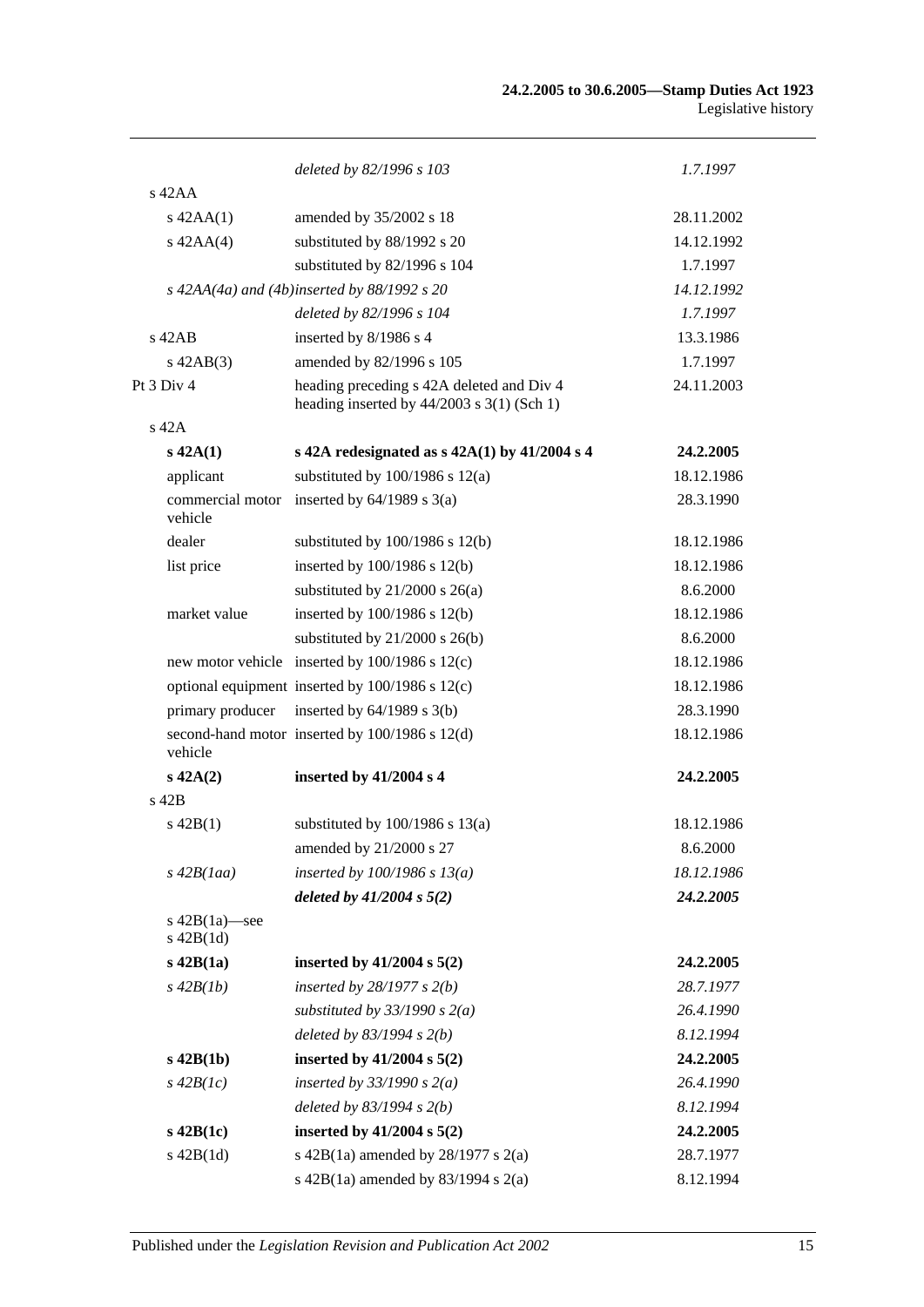|                                                  | s $42B(1a)$ redesignated as s $42B(1d)$ by<br>$41/2004$ s $5(1)$                         | 24.2.2005  |
|--------------------------------------------------|------------------------------------------------------------------------------------------|------------|
| $s\ 42B(2)$                                      | amended by $28/1977$ s $2(c)$                                                            | 28.7.1977  |
|                                                  | amended by $83/1994$ s $2(c)$                                                            | 8.12.1994  |
|                                                  | amended by 41/2004 s 5(3)                                                                | 24.2.2005  |
| $s$ 42B $(2a)$                                   | amended by 41/2004 s 5(4)                                                                | 24.2.2005  |
| $s\ 42B(2b)$                                     | inserted by $41/2004$ s $5(5)$                                                           | 24.2.2005  |
| $s\,42B(3a)$                                     | deleted by 94/2000 Sch 4 cl 3                                                            | 14.12.2001 |
| $s\ 42B(4)$ (6)                                  | substituted by $100/1986$ s $13(b)$                                                      | 18.12.1986 |
|                                                  | substituted by 82/1996 s 106                                                             | 1.7.1997   |
| $s\ 42B(6a)$ and $(6b)$                          | deleted by 82/1996 s 106                                                                 | 1.7.1997   |
|                                                  | inserted by 74/1991 s 10                                                                 | 12.12.1991 |
|                                                  | substituted by 88/1992 s 21                                                              | 14.12.1992 |
| $s\ 42B(7)$                                      | amended by $83/1994$ s $2(d)$                                                            | 8.12.1994  |
|                                                  | deleted by 100/1986 s 13(b)                                                              | 18.12.1986 |
|                                                  | inserted by $33/1990$ s 2(b)                                                             | 26.4.1990  |
| $s\,42B(8)$                                      | deleted by $50/1984$ s $3(1)$ (Sch 6)                                                    | 1.11.1984  |
| $s$ 42BA                                         | inserted by 72/1995 s 3                                                                  | 23.11.1995 |
| s 42C                                            | deleted by 33/1990 s 3                                                                   | 26.4.1990  |
|                                                  | inserted by 74/1991 s 11                                                                 | 12.12.1991 |
|                                                  | amended by 88/1992 s 22                                                                  | 14.12.1992 |
|                                                  | amended by 72/1995 s 4                                                                   | 23.11.1995 |
|                                                  | substituted by 82/1996 s 107                                                             | 1.7.1997   |
| $s$ 42CA                                         | inserted by 41/2004 s 6                                                                  | 24.2.2005  |
| $s$ 42D                                          | amended by 50/1984 s 3(1) (Sch 6)                                                        | 1.11.1984  |
|                                                  | amended by 100/1986 s 14                                                                 | 18.12.1986 |
|                                                  | amended by 33/1990 s 4                                                                   | 26.4.1990  |
|                                                  | substituted by 82/1996 s 107                                                             | 1.7.1997   |
| s 42E                                            | amended by 33/1990 s 5                                                                   | 26.4.1990  |
|                                                  | amended by 82/1996 s 108                                                                 | 1.7.1997   |
|                                                  | amended by 44/2003 s 3(1) (Sch 1)                                                        | 24.11.2003 |
| $ss$ 43 $-45A$ and<br>heading                    | deleted by 111/1980 s 9                                                                  | 6.11.1980  |
| Pt 3 Div 5                                       | heading preceding s 43 inserted by 82/1997 s 4                                           | 1.1.1998   |
|                                                  | heading preceding s 43 deleted and Div 5<br>heading inserted by $44/2003$ s 3(1) (Sch 1) | 24.11.2003 |
| s 43                                             | inserted by 82/1997 s 4                                                                  | 1.1.1998   |
| bank                                             | deleted by $41/1999 s 18(a)$                                                             | 1.12.1998  |
| cheque                                           | amended by 41/1999 s 18(b)                                                               | 1.12.1998  |
| Cheques and<br><b>Payment Orders</b><br>Act 1986 | deleted by $41/1999 s 18(c)$                                                             | 1.12.1998  |
|                                                  | financial institution inserted by 41/1999 s 18(c)                                        | 1.12.1998  |
|                                                  | unstamped cheque amended by 41/1999 s 18(d)                                              | 1.12.1998  |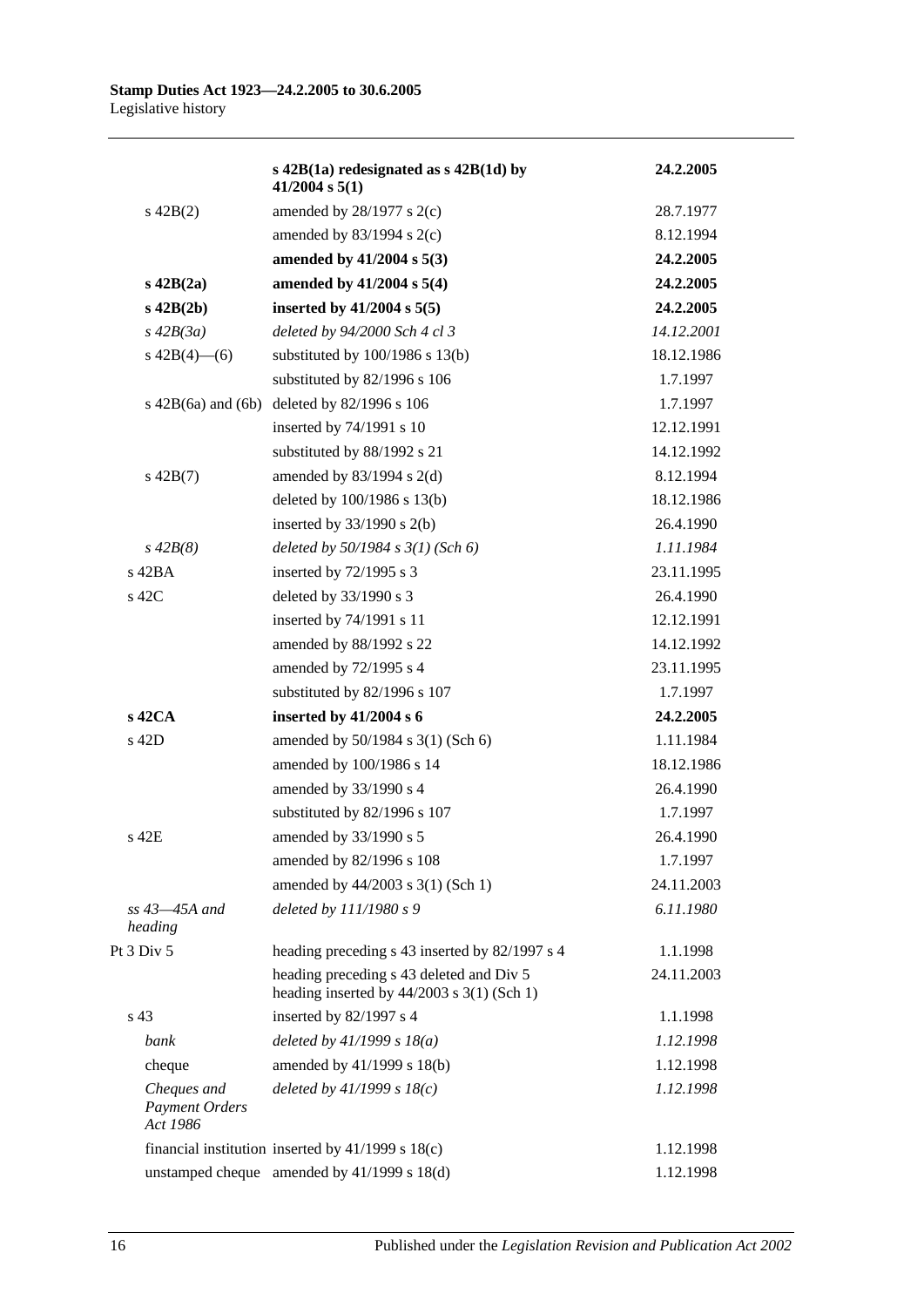| s <sub>44</sub>                        | inserted by 82/1997 s 4                                                   | 1.1.1998   |
|----------------------------------------|---------------------------------------------------------------------------|------------|
| $s\,44(1)$                             | amended by 41/1999 s 19(a), (b)                                           | 1.12.1998  |
| s $44(2)$ and $(3)$                    | amended by 41/1999 s 19(c)                                                | 1.12.1998  |
| $s\,44(4)$                             | amended by 41/1999 s 19(d)                                                | 1.12.1998  |
| $s\,44(5)$                             | amended by 41/1999 s 19(e)                                                | 1.12.1998  |
| s <sub>45</sub>                        |                                                                           |            |
| $s\,45(1)$                             | s 45 inserted by 82/1997 s 4                                              | 1.1.1998   |
|                                        | s 45 amended by 41/1999 s 20                                              | 1.12.1998  |
|                                        | s 45 amended and redesignated as $s$ 45(1) by<br>$21/2004$ s $9(1)$ , (2) | 1.7.2004   |
| $s\,45(2)$ —(4)                        | inserted by 21/2004 s 9(2)                                                | 1.7.2004   |
| heading preceding<br>$s\,46$           | deleted by 82/1997 s 4                                                    | 1.1.1998   |
| s 46                                   | amended by 19/1991 s 2                                                    | 18.4.1991  |
|                                        | substituted by 82/1997 s 4                                                | 1.1.1998   |
|                                        | amended by 41/1999 s 21                                                   | 1.12.1998  |
| $s$ 46A                                | inserted by 89/1983 s 9                                                   | 1.1.1984   |
|                                        | amended by 19/1991 s 3                                                    | 18.4.1991  |
|                                        | deleted by 82/1997 s 4                                                    | 1.1.1998   |
| $s\,47$                                | amended by $50/1984$ s $3(1)$ (Sch 6)                                     | 1.11.1984  |
|                                        | deleted by 82/1997 s 4                                                    | 1.1.1998   |
| $s\,47A$                               | deleted by 82/1997 s 4                                                    | 1.1.1998   |
| $ss$ 47B $-47D$                        | deleted by 70/1981 s 5                                                    | 2.11.1981  |
| $s\,48$                                | amended by 70/1981 s 6                                                    | 2.11.1981  |
|                                        | amended by $50/1984$ s $3(1)$ (Sch 6)                                     | 1.11.1984  |
|                                        | deleted by 82/1997 s 4                                                    | 1.1.1998   |
| s 48A                                  | amended by 101/1976 s 4                                                   | 16.12.1976 |
|                                        | amended by 70/1981 s 7                                                    | 2.11.1981  |
|                                        | amended by 95/1982 s 4                                                    | 23.12.1982 |
|                                        | amended by 19/1991 s 4                                                    | 18.4.1991  |
|                                        | amended by 82/1996 s 109                                                  | 1.7.1997   |
|                                        | deleted by 82/1997 s 4                                                    | 1.1.1998   |
| $s\,49$                                | amended by 88/1992 s 23                                                   | 14.12.1992 |
|                                        | deleted by 82/1997 s 4                                                    | 1.1.1998   |
| s50                                    | deleted by 82/1997 s 4                                                    | 1.1.1998   |
| s <sub>51</sub>                        | amended by 88/1992 s 24                                                   | 14.12.1992 |
|                                        | deleted by 82/1997 s 4                                                    | 1.1.1998   |
| s <sub>52</sub>                        | deleted by 82/1997 s 4                                                    | 1.1.1998   |
| s 53 and heading                       | deleted by $81/1985 s 8$                                                  | 5.8.1985   |
| ss 54-59A and<br>heading               | deleted by $50/1984$ s $3(1)$ (Sch 6)                                     | 1.11.1984  |
| <b>Heading</b> preceding<br>$s$ 59 $B$ | inserted by 27/1978 s 7                                                   | 30.3.1978  |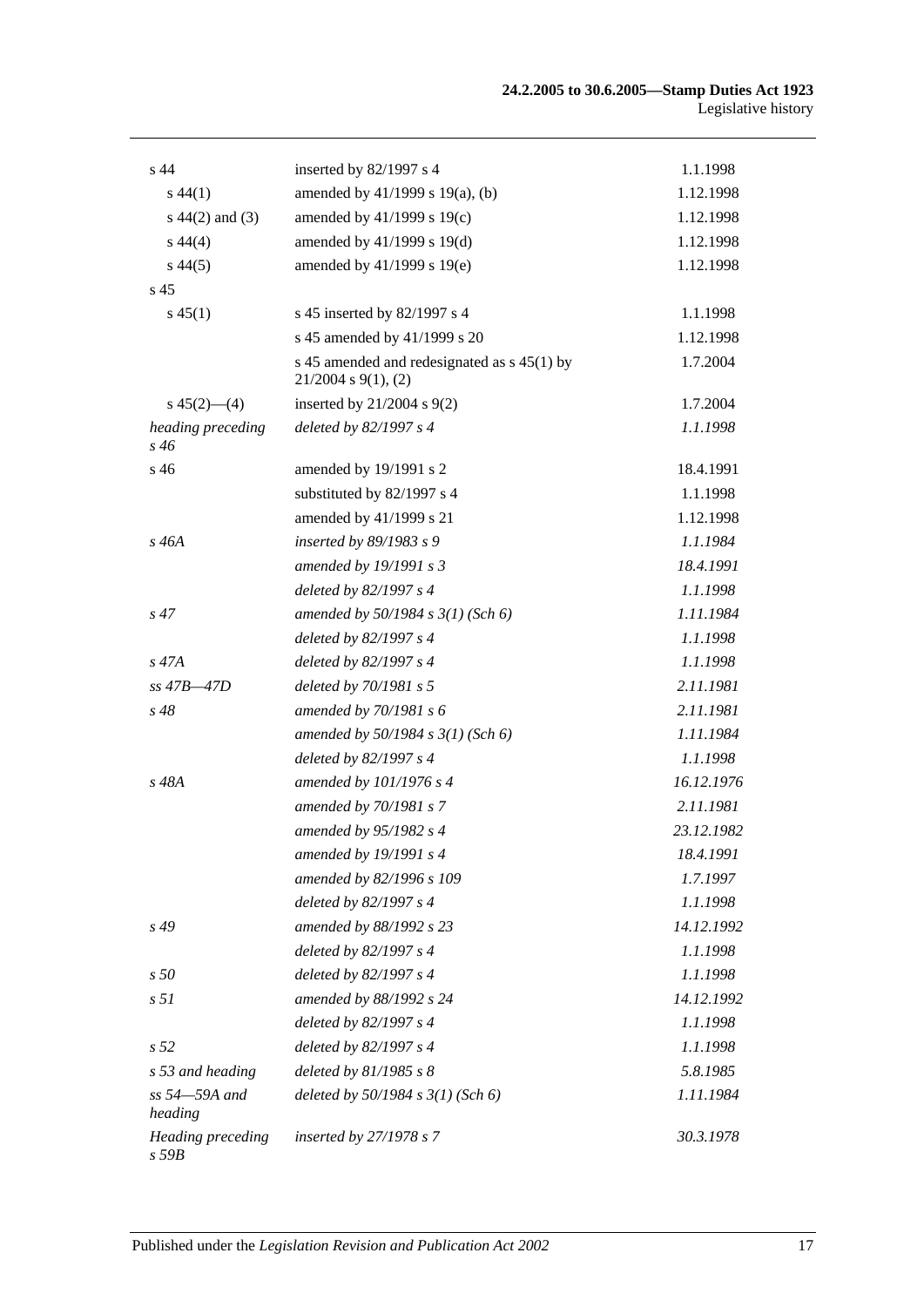|                         | deleted in pursuance of the Acts Republication<br>Act 1967 as its function is now exhausted | 1.1.1995   |
|-------------------------|---------------------------------------------------------------------------------------------|------------|
| $s$ 59 $B$              | inserted by 27/1978 s 7                                                                     | 30.3.1978  |
|                         | amended by $50/1984$ s $3(1)$ (Sch 6)                                                       | 1.11.1984  |
|                         | amended by 52/1989 s 6                                                                      | 21.9.1989  |
|                         | amended by 88/1992 s 25                                                                     | 14.12.1992 |
|                         | deleted by 83/1994 s 3                                                                      | 8.12.1994  |
| Pt 3 Div 6 heading      | heading preceding s 60 deleted and Div 6<br>heading inserted by $44/2003$ s $3(1)$ (Sch 1)  | 24.11.2003 |
| $\mathrm{s}$ 60         |                                                                                             |            |
| conveyance              | amended by 38/1996 s 40                                                                     | 4.11.1996  |
|                         | amended by 80/2000 s 8                                                                      | 14.12.2000 |
| $\rm s$ 60A             | substituted by 95/1982 s 5                                                                  | 23.12.1982 |
| s 60A(1)                | amended by 36/1990 s 4                                                                      | 24.5.1990  |
| s 60A(4)                | amended by 50/1984 s 3(1) (Sch 6)                                                           | 1.11.1984  |
|                         | s $60A(4a)$ and $(4b)$ inserted by $20/1997$ s $3(a)$                                       | 7.1.1997   |
| $s$ 60A(6)              | inserted by $20/1997$ s $3(b)$                                                              | 7.1.1997   |
|                         | amended by $23/2001$ s $108(a)$ —(c)                                                        | 15.7.2001  |
| s 60A(7)                | inserted by $20/1997$ s $3(b)$                                                              | 7.1.1997   |
| $s$ 60A(8)              | inserted by $20/1997$ s $3(b)$                                                              | 7.1.1997   |
| majority<br>shareholder | substituted by $23/2001$ s $108(d)$                                                         | 15.7.2001  |
| spouse                  | deleted by 80/2000 s 9                                                                      | 14.12.2000 |
| $\sqrt{60B}$            |                                                                                             |            |
| $s$ 60B(1)              | amended by 35/2002 s 19                                                                     | 28.11.2002 |
| s 60C                   | inserted by 80/2000 s 10                                                                    | 14.12.2000 |
| s 61                    | amended by 95/1982 s 6                                                                      | 23.12.1982 |
| s <sub>62</sub>         | inserted by 80/2000 s 11                                                                    | 14.12.2000 |
| s $62(2)$ and $(3)$     | substituted by 27/2001 s 10                                                                 | 26.7.2001  |
| s 63                    | deleted by 95/1982 s 7                                                                      | 23.12.1982 |
| s <sub>65</sub>         | amended by 95/1982 s 8                                                                      | 23.12.1982 |
| s 66                    | s 66(1) amended by 95/1982 s 9(a)                                                           | 23.12.1982 |
|                         | $s$ 66(1) redesignated as $s$ 66 in pursuance of the<br><b>Acts Republication Act 1967</b>  | 1.1.1984   |
| $s\,66(2)$ and (3)      | substituted by 28/1977 s 3                                                                  | 28.7.1977  |
|                         | deleted by $95/1982 s(9b)$                                                                  | 23.12.1982 |
| $s\,66(4)$              | deleted by $95/1982 s(9)$                                                                   | 23.12.1982 |
| s 66A                   | deleted by 33/1990 s 6                                                                      | 26.4.1990  |
| s66AB                   | amended by 101/1976 s 5                                                                     | 16.12.1976 |
|                         | amended by 111/1980 s 10                                                                    | 6.11.1980  |
|                         | amended by 70/1981 s 8                                                                      | 2.11.1981  |
|                         | deleted by 33/1990 s 6                                                                      | 26.4.1990  |
| $s$ 66 $B$              | amended by 28/1977 s 4                                                                      | 28.7.1977  |
|                         | deleted by 95/1982 s 10                                                                     | 23.12.1982 |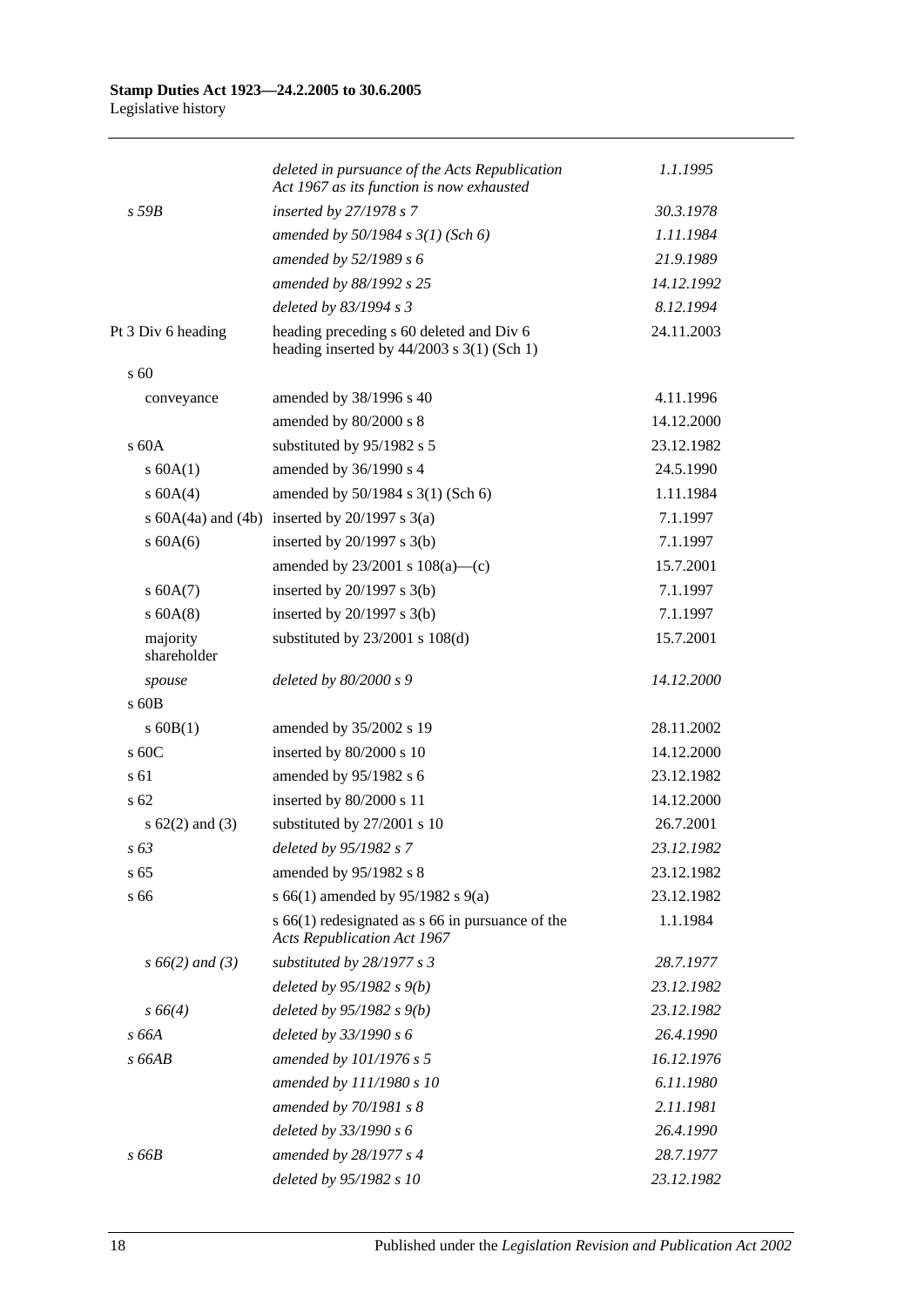| s 67               | deleted by 95/1982 s 10                   | 23.12.1982 |
|--------------------|-------------------------------------------|------------|
|                    | inserted by $33/1990$ s 6                 | 26.4.1990  |
| s 67(2)            | amended by 34/2002 s 28                   | 1.8.2003   |
| $s\,67(5)$ and (6) | deleted by 82/1996 s 110                  | 1.7.1997   |
| $s\,67(8)$         | deleted by 27/2001 s 11                   | 26.7.2001  |
| s 68               |                                           |            |
| s 68(1)            | amended by $95/1982 s 11(a)$              | 23.12.1982 |
|                    | amended by $50/1984 s 3(1)$ (Sch 6)       | 1.11.1984  |
|                    | deleted by 33/1990 s 7                    | 26.4.1990  |
| $s\,68(2)$         | amended by 95/1982 s 11(b)                | 23.12.1982 |
|                    | deleted by 33/1990 s 7                    | 26.4.1990  |
| s 68(3)            | amended by 95/1982 s 11(c)                | 23.12.1982 |
| s 68(4)            | amended by 95/1982 s 11(d)                | 23.12.1982 |
| s 68(5)            | amended by 95/1982 s 11(e)                | 23.12.1982 |
| s 69               | deleted by 33/1990 s 8                    | 26.4.1990  |
| s 70               | substituted by $50/1984$ s $3(1)$ (Sch 6) | 1.11.1984  |
| s 71               |                                           |            |
| $s \, 7I(2)$       | substituted by 82/1996 s 111              | 1.7.1997   |
|                    | deleted by 35/2002 s 20                   | 28.11.2002 |
| $s \, 71(3)$       | substituted by 111/1980 s 11              | 6.11.1980  |
|                    | amended by $80/2000$ s $12(a)$            | 14.12.2000 |
| s 71(4)            | substituted by 111/1980 s 11              | 6.11.1980  |
|                    | amended by 80/2000 s 12(b)                | 14.12.2000 |
|                    | amended by 34/2002 s 29(a)                | 1.8.2003   |
| $s \, 71(4a)$      | inserted by $36/1990$ s $5(a)$            | 24.5.1990  |
|                    | amended by 88/1992 s 26(a)                | 14.12.1992 |
|                    | substituted by 18/1996 s 4                | 24.4.1996  |
|                    | amended by 23/2001 s 109(a)               | 15.7.2001  |
| $s \, 71(5)$       | deleted by 66/1979 s 3                    | 1.11.1979  |
|                    | inserted by 111/1980 s 11                 | 6.11.1980  |
|                    | amended by $95/1982$ s $12(a)$            | 23.12.1982 |
|                    | amended by 21/1988 s 5                    | 7.12.1987  |
|                    | (a) deleted by $80/2000$ s $12(c)$        | 14.12.2000 |
|                    | amended by $80/2000$ s $12(d)$ —(f)       | 14.12.2000 |
|                    | amended by 34/2002 s 29(b)                | 1.8.2003   |
| $s \, 71(6)$       | amended by 54/1976 s 7                    | 14.7.1976  |
|                    | deleted by 66/1979 s 3                    | 1.11.1979  |
|                    | inserted by 111/1980 s 11                 | 6.11.1980  |
|                    | amended by $80/2000$ s $12(g)$            | 14.12.2000 |
| $s \, 71(7)$       | deleted by 66/1979 s 3                    | 1.11.1979  |
|                    | inserted by 111/1980 s 11                 | 6.11.1980  |
| s 71(8)            | deleted by 66/1979 s 3                    | 1.11.1979  |
|                    | inserted by 111/1980 s 11                 | 6.11.1980  |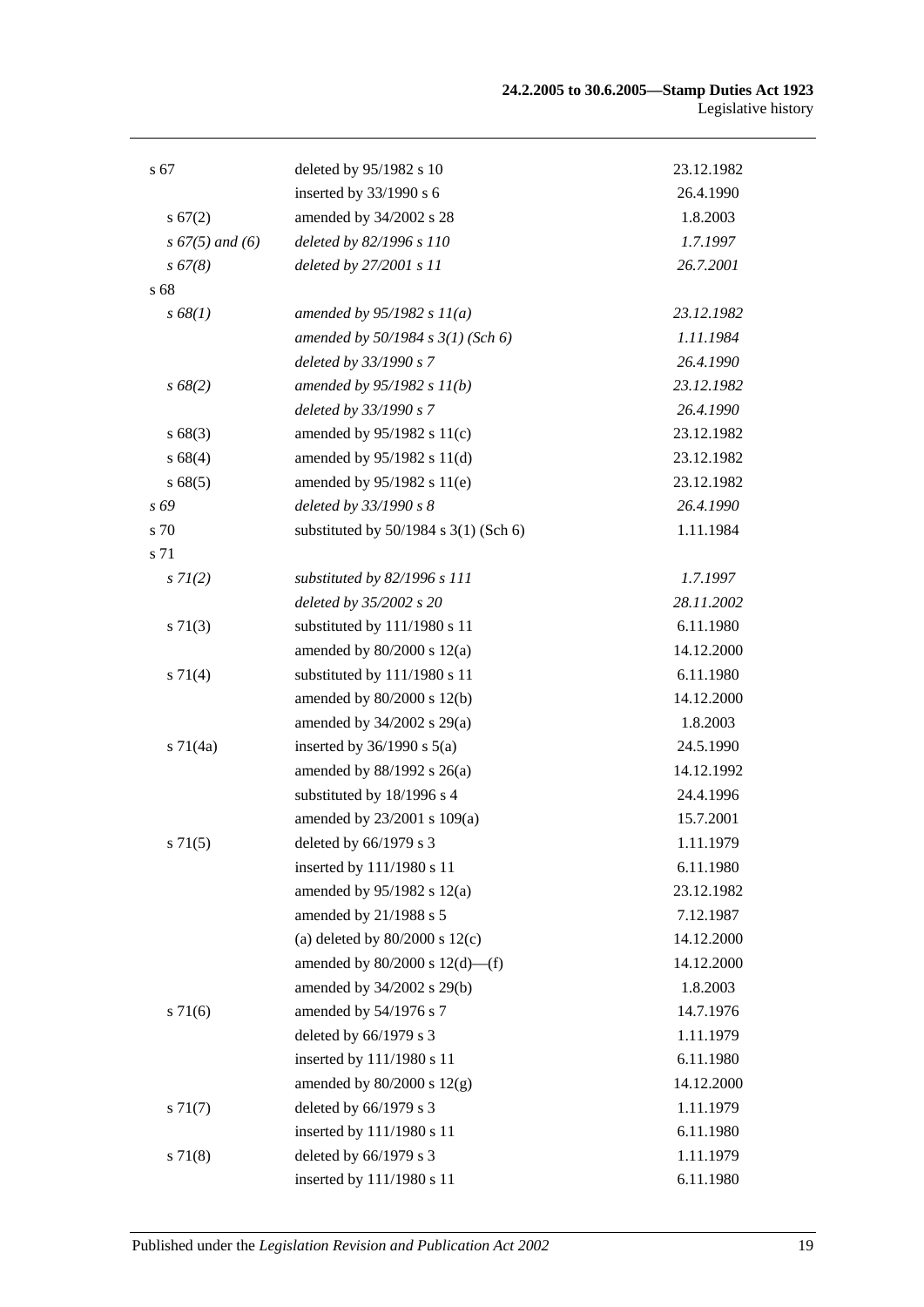|                       | amended by 95/1982 s 12(b)                                    | 23.12.1982 |
|-----------------------|---------------------------------------------------------------|------------|
| s 71(9) and (10)      | inserted by 111/1980 s 11                                     | 6.11.1980  |
| $s \, 71(11)$         | inserted by 111/1980 s 11                                     | 6.11.1980  |
|                       | amended by 36/1990 s 5(b)                                     | 24.5.1990  |
|                       | amended by 34/2002 s 29(c)                                    | 1.8.2003   |
| $s \, 71(11a)$        | inserted by $36/1990$ s $5(c)$                                | 24.5.1990  |
| s $71(12)$ and $(13)$ | inserted by 111/1980 s 11                                     | 6.11.1980  |
| $s \, 71(14)$         | inserted by 111/1980 s 11                                     | 6.11.1980  |
|                       | amended by 42/1992 s 3                                        | 1.9.1992   |
| $s \, 71(15)$         | inserted by 111/1980 s 11                                     | 6.11.1980  |
|                       | discretionary trust deleted by $36/1990 s 5(d)$               | 24.5.1990  |
| interest              | potential beneficial deleted by $80/2000 s 12(h)$             | 14.12.2000 |
| public company        | amended by 50/1984 s 3(1) (Sch 6)                             | 1.11.1984  |
|                       | amended by 88/1992 s 26(b)                                    | 14.12.1992 |
|                       | amended by 23/2001 s 109(b)                                   | 15.7.2001  |
| transfer              | deleted by $80/2000 s 12(h)$                                  | 14.12.2000 |
| unit                  | deleted by $36/1990 s 5(d)$                                   | 24.5.1990  |
| unit trust scheme     | amended by $50/1984 s 3(1)$ (Sch 6)                           | 1.11.1984  |
|                       | deleted by $36/1990 s 5(d)$                                   | 24.5.1990  |
| s 71AA                | inserted by 80/2000 s 13                                      | 14.12.2000 |
| s 71A                 | amended by 111/1980 s 12                                      | 6.11.1980  |
|                       | amended by 50/1984 s 3(1) (Sch 6)                             | 1.11.1984  |
| s 71B                 |                                                               |            |
| $s$ 71B(1)            | s 71B amended and redesignated as s 71B(1) by<br>95/1982 s 13 | 23.12.1982 |
| $s$ 71B(2) and (3)    | inserted by $95/1982$ s $13(b)$                               | 23.12.1982 |
|                       | deleted by 82/1996 s 112                                      | 1.7.1997   |
| s $71B(4)$ and $(5)$  | inserted by 95/1982 s 13(b)                                   | 23.12.1982 |
| s 71C                 | inserted by 66/1979 s 4                                       | 1.11.1979  |
| $s \, 71C(1)$         | amended by $81/1985$ s $9(a)$ , (b)                           | 5.8.1985   |
|                       | amended by $8/1989$ s $3(a)$ , (b)                            | 1.2.1988   |
|                       | amended by $52/1989$ s $7(a)$                                 | 9.8.1989   |
|                       | amended by $42/1992$ s $4(a)$                                 | 1.9.1992   |
|                       | amended by $20/1997$ s $4(a)$                                 | 1.2.1997   |
|                       | amended by 44/2003 s 3(1) (Sch 1)                             | 24.11.2003 |
| $s$ 71 $C(1a)$        | inserted by $8/1989$ s $3(c)$                                 | 1.2.1988   |
| $s$ 71 $C(1b)$        | inserted by $35/2002$ s $21(a)$                               | 28.11.2002 |
| $s \, 71C(2)$         | amended by 95/1982 s 14                                       | 23.12.1982 |
|                       | amended by 81/1985 s 9(c)—(e)                                 | 5.8.1985   |
|                       | substituted by $52/1989$ s $7(b)$                             | 9.8.1989   |
|                       | amended by $42/1992$ s $4(b)$                                 | 1.9.1992   |
|                       | amended by $20/1997$ s $4(b)$ —(d)                            | 1.2.1997   |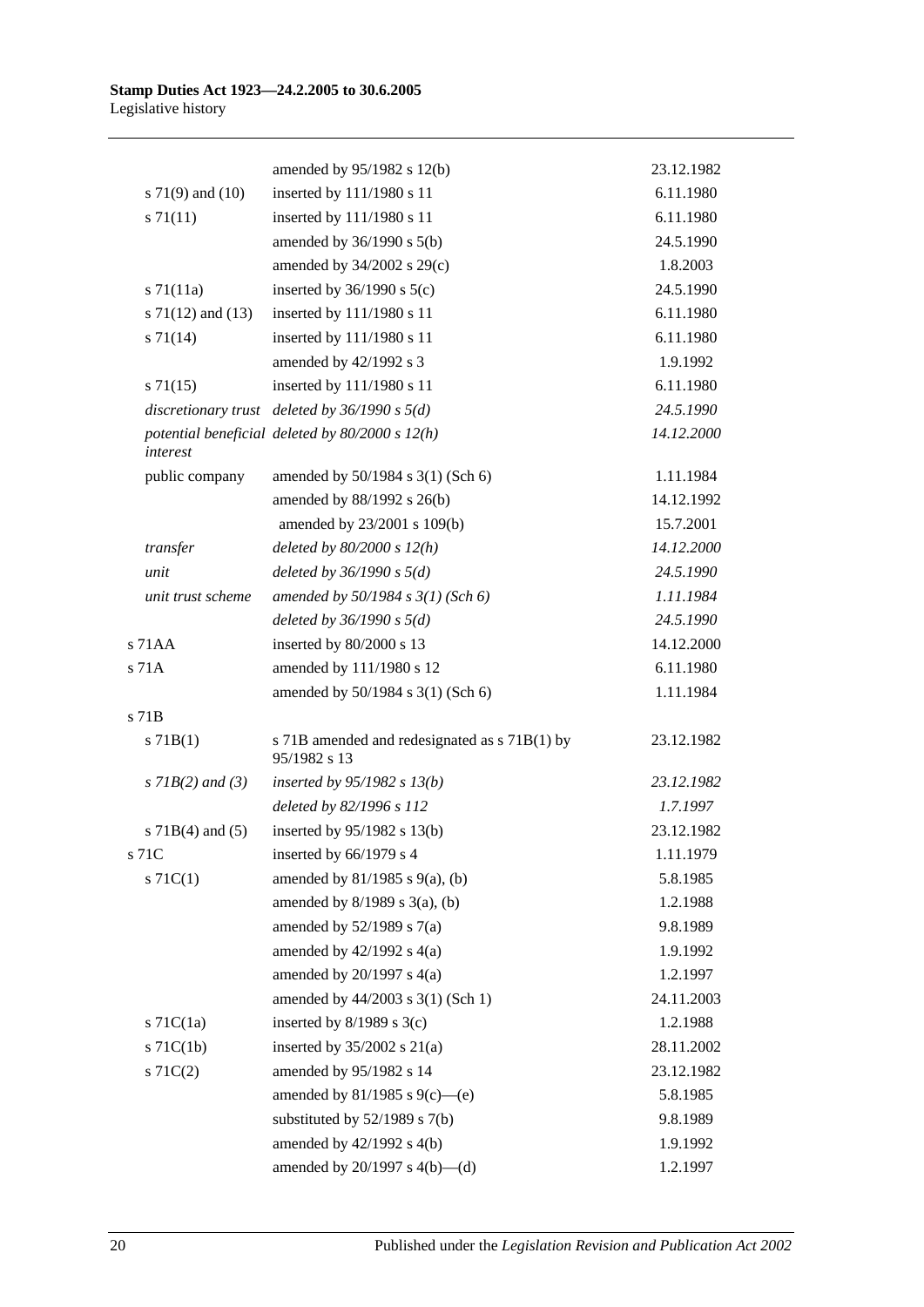|                                                    | amended by $35/2002$ s $21(b)$                              | 28.11.2002 |
|----------------------------------------------------|-------------------------------------------------------------|------------|
|                                                    | amended by 21/2004 s 10(1)                                  | 1.7.2004   |
| s $71C(2a)$ —see<br>S71C(4)                        |                                                             |            |
| s $71C(2b)$ —see<br>$s \, 71C(5)$                  |                                                             |            |
| s $71C(3)$ —see<br>$s$ 71 $C(6)$                   |                                                             |            |
| $s71C(4)$ -see<br>$s \, 71C(7)$                    |                                                             |            |
| $s \, 71C(3)$                                      | inserted by $21/2004$ s $10(2)$                             | 1.7.2004   |
| $s \, 71C(4)$                                      | s 71C (2a) inserted by 81/1985 s 9(f)                       | 5.8.1985   |
|                                                    | s 71C(2a) substituted by $35/2002$ s 21(c)                  | 28.11.2002 |
|                                                    | s 71C(2a) redesignated as s 71C(4) by 21/2004<br>$s\ 10(3)$ | 1.7.2004   |
| $s \, 71C(5)$                                      | s 71C(2b) inserted by $52/1989$ s 7(c)                      | 9.8.1989   |
|                                                    | s 71C(2b) deleted by 14/1994 s 4                            | 1.9.1994   |
|                                                    | s 71C(2b) inserted by 35/2002 s 21(d)                       | 28.11.2002 |
|                                                    | s 71C(2b) redesignated as s 71C(5) by $21/2004$<br>s 10(3)  | 1.7.2004   |
| $s$ 71 $C(6)$                                      | s 71C(3) redesignated as s 71C(6) by $21/2004$<br>s 10(3)   | 1.7.2004   |
| genuine farm                                       | inserted by $35/2002$ s $21(e)$                             | 28.11.2002 |
| <b>Housing Trust</b><br>home                       | inserted by $8/1989$ s 3(d)                                 | 1.2.1988   |
|                                                    | prescribed amount inserted by $20/1997$ s $4(e)$            | 1.2.1997   |
| prescribed<br>maximum                              | inserted by $20/1997$ s $4(e)$                              | 1.2.1997   |
|                                                    | relevant component inserted by 35/2002 s 21(f)              | 28.11.2002 |
| relevant contract                                  | inserted by $42/1992$ s $4(c)$                              | 1.9.1992   |
| $s \, 71C(7)$                                      | s 71C(4) substituted by $52/1989$ s 7(d)                    | 9.8.1989   |
|                                                    | s 71C(4) redesignated as s 71C(7) by 21/2004<br>$s\ 10(3)$  | 1.7.2004   |
| s 71CA before<br>substitution by<br><i>41/2004</i> | inserted by $30/1982 s3$                                    | 24.12.1981 |
| $s$ 71CA(2) and (3)                                | substituted by $83/1994$ s 4                                | 8.12.1994  |
| s 71 CA                                            | substituted by 41/2004 s 7                                  | 24.2.2005  |
| s 71CB                                             | inserted by 21/1988 s 6                                     | 7.12.1987  |
|                                                    | substituted by 83/1994 s 5                                  | 8.12.1994  |
| $s$ 71CB(1)                                        |                                                             |            |
| spouses                                            | amended by 80/2000 s 14                                     | 14.12.2000 |
| $s$ 71 $CB(2)$                                     | substituted by 41/2004 s 8                                  | 24.2.2005  |
| s71CBA                                             | inserted by 41/2004 s 9                                     | 24.2.2005  |
| s 71CC                                             | inserted by 31/1994 s 7                                     | 30.5.1994  |
| $s$ 71CC(1)                                        | amended by $18/1996$ s $5(a)$ —(c)                          | 24.4.1996  |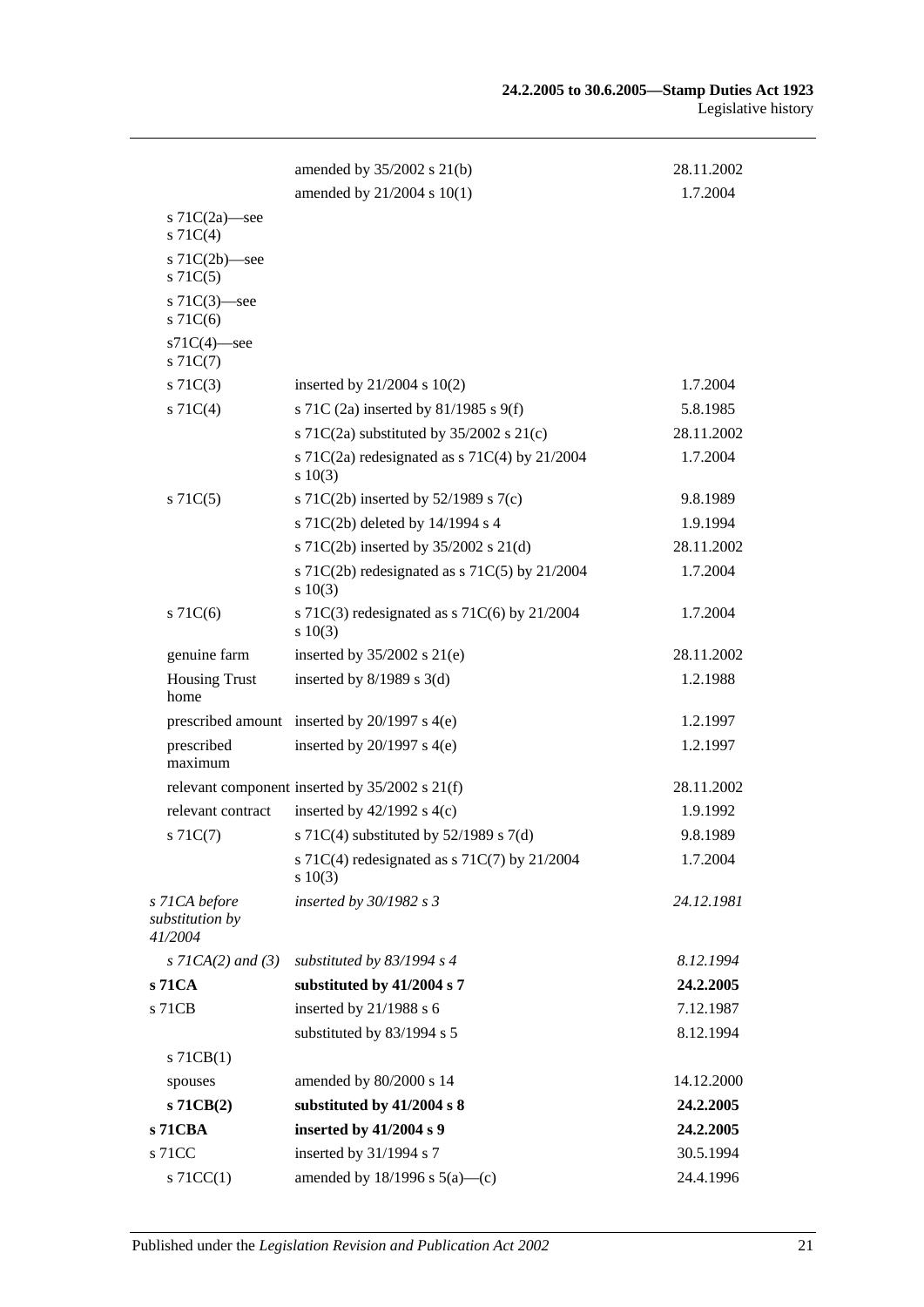|                                  | amended by $11/1999$ s $2(a)$                                                                | 18.3.1999  |
|----------------------------------|----------------------------------------------------------------------------------------------|------------|
|                                  | amended by $35/2002$ s $22(a)$                                                               | 28.11.2002 |
| s $71CC(1a)$                     | inserted by $11/1999$ s $2(b)$                                                               | 18.3.1999  |
| $s$ 71CC(1b)                     | inserted by $35/2002$ s $22(b)$                                                              | 28.11.2002 |
| $s$ 71CC(5)                      |                                                                                              |            |
| natural person                   | inserted by $18/1996$ s $5(d)$                                                               | 24.4.1996  |
| person                           | inserted by $18/1996$ s $5(d)$                                                               | 24.4.1996  |
| relative                         | amended by $11/1999$ s $2(c)$                                                                | 18.3.1999  |
| spouse                           | deleted by 80/2000 s 15                                                                      | 14.12.2000 |
| s 71CD                           | inserted by 42/1997 s 2                                                                      | 17.7.1997  |
| s 71D                            | inserted by 111/1980 s 13                                                                    | 6.11.1980  |
| s $71D(1)$ and $(2)$             | substituted by $19/1991$ s $5(a)$                                                            | 18.4.1991  |
| s 71D(2a)                        | inserted by $19/1991$ s $5(a)$                                                               | 18.4.1991  |
| $s$ 71D(3)                       |                                                                                              |            |
| exploration<br>tenement          | amended by 83/1994 s 12 (Sch)                                                                | 8.12.1994  |
|                                  | amended by 11/2000 Sch 2                                                                     | 4.5.2002   |
| $s$ 71D(4)                       | substituted by $19/1991$ s $5(b)$                                                            | 18.4.1991  |
| s $71D(5)$ and $(6)$             | inserted by $19/1991$ s $5(b)$                                                               | 18.4.1991  |
| $s$ 71DA                         | inserted by 83/1994 s 6                                                                      | 8.12.1994  |
| s $71DA(1a)$ and<br>(1b)         | inserted by $42/1997$ s $3(a)$                                                               | 17.7.1997  |
| $s$ 71DA $(5)$                   |                                                                                              |            |
| complying<br>superannuation fund | amended by $42/1997$ s $3(b)$                                                                | 17.7.1997  |
| pooled<br>superannuation trust   | inserted by $42/1997$ s 3(c)                                                                 | 17.7.1997  |
| the SIS Act                      | inserted by $42/1997$ s 3(c)                                                                 | 17.7.1997  |
| s 71DA(6)                        | substituted by $42/1997$ s 3(d)                                                              | 17.7.1997  |
| Pt 3 Div 7                       | heading preceding s 71EA inserted by 39/2002<br>s <sub>3</sub>                               | 28.11.2002 |
|                                  | heading preceding s 71EA deleted and Div 7<br>heading inserted by $44/2003$ s $3(1)$ (Sch 1) | 24.11.2003 |
| $s$ 71 $EA$                      | inserted by 39/2002 s 3                                                                      | 28.11.2002 |
| $s$ 71EA $(1)$                   |                                                                                              |            |
| this Division                    | deleted by $44/2003$ s $3(1)$ (Sch 1)                                                        | 24.11.2003 |
| ss 71EB-71EJ                     | inserted by 39/2002 s 3                                                                      | 28.11.2002 |
| Pt 3 Div 8                       | heading preceding s 71E inserted by 21/1988 s 7                                              | 7.12.1987  |
|                                  | heading preceding s 71E deleted and Div 8<br>heading inserted by $44/2003$ s $3(1)$ (Sch 1)  | 24.11.2003 |
| s 71E                            | inserted by 21/1988 s 7                                                                      | 7.12.1987  |
| s 71E(1)                         | amended by 18/1996 s 6(a), (b)                                                               | 24.4.1996  |
| $s$ 71 $E(1a)$                   | inserted by $18/1996$ s $6(c)$                                                               | 24.4.1996  |
| s 71E(2)                         | amended by 88/1992 s 27                                                                      | 14.12.1992 |
|                                  | (d) deleted by $80/2000$ s 16                                                                | 14.12.2000 |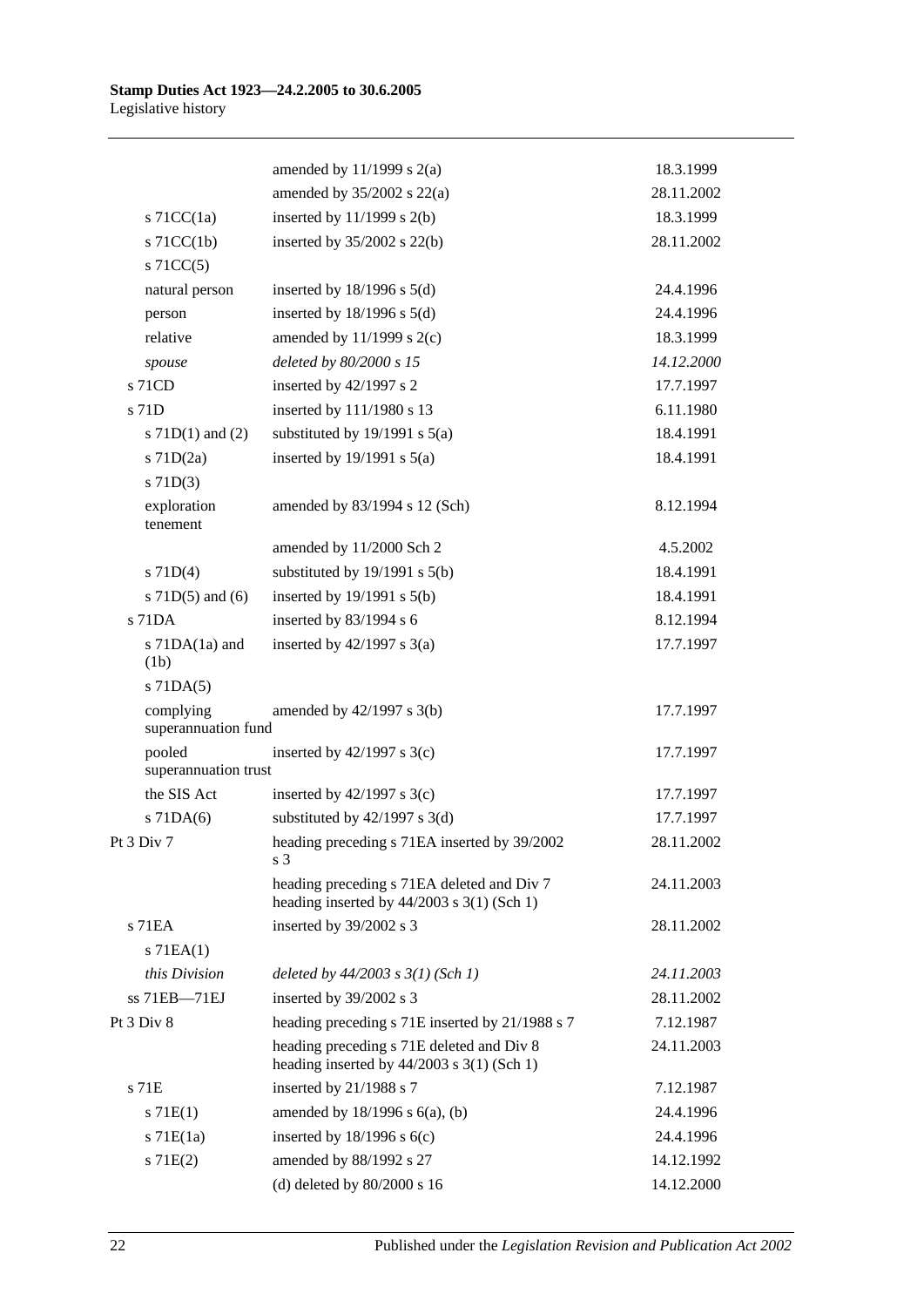|                               | amended by 23/2001 s 110                                                                    | 15.7.2001  |
|-------------------------------|---------------------------------------------------------------------------------------------|------------|
| $s$ 71 $E(4a)$                | inserted by 74/1991 s 12                                                                    | 12.12.1991 |
| $s$ 71 $E(6)$                 | amended by 82/1996 s 113                                                                    | 1.7.1997   |
| $s$ 71 $E(10)$                | deleted by 33/1990 s 9                                                                      | 26.4.1990  |
| $s$ 71 $F$                    | inserted by 35/2002 s 23                                                                    | 28.11.2002 |
| Pt 3 Div 9 heading            | heading preceding s 72 deleted and Div 9<br>heading inserted by $44/2003$ s 3(1) (Sch 1)    | 24.11.2003 |
| heading preceding<br>$s$ 75   | deleted by 81/1985 s 10                                                                     | 5.8.1985   |
| s 75                          | deleted by 81/1985 s 10                                                                     | 5.8.1985   |
|                               | inserted by 72/1995 s 5                                                                     | 23.11.1995 |
| $s$ 75 $A$                    | inserted by 21/2004 s 11                                                                    | 1.7.2004   |
| heading preceding<br>$S$ 75AA | deleted in pursuance of the Acts Republication<br>Act 1967 as its function is now exhausted | 1.11.1984  |
| s 75AA                        | deleted by $50/1984$ s $3(1)$ (Sch 6)                                                       | 1.11.1984  |
| Pt 3 Div 10                   | heading preceding s 76 deleted and Div 10<br>heading inserted by $44/2003$ s 3(1) (Sch 1)   | 24.11.2003 |
| s 76                          |                                                                                             |            |
| home                          | inserted by $31/2003$ s $10(1)$                                                             | 1.10.2003  |
| home mortgage                 | inserted by $31/2003$ s $10(1)$                                                             | 1.10.2003  |
| liability                     | inserted by 88/1992 s 28                                                                    | 14.12.1992 |
| mortgage                      | substituted by 88/1992 s 28                                                                 | 14.12.1992 |
|                               | amended by 31/2003 s 10(2)                                                                  | 1.10.2003  |
| s 76A                         | inserted by $8/1986$ s 5                                                                    | 13.3.1986  |
|                               | deleted by 88/1992 s 29                                                                     | 14.12.1992 |
| s 79                          | substituted by 88/1992 s 30                                                                 | 14.12.1992 |
| s79(2)                        | amended by 31/2003 s 11                                                                     | 1.10.2003  |
| s 80                          | amended by 95/1982 s 15                                                                     | 23.12.1982 |
| s 81                          |                                                                                             |            |
| s 81(1)                       | s 81 redesignated as s 81(1) by 18/1996 s 7                                                 | 24.4.1996  |
| s 81(2)                       | inserted by 18/1996 s 7                                                                     | 24.4.1996  |
| s 81A                         | inserted by 101/1976 s 6                                                                    | 16.12.1976 |
| s $81A(1)$ and $(2)$          | amended by 31/2003 s 12                                                                     | 1.10.2003  |
| s 81B                         | inserted by 111/1980 s 14                                                                   | 6.11.1980  |
|                               | substituted by 88/1992 s 31                                                                 | 14.12.1992 |
| s 81C                         | inserted by 95/1982 s 16                                                                    | 23.12.1982 |
| s 81C(6)                      | amended by 83/1994 s 12 (Sch)                                                               | 8.12.1994  |
|                               | amended by 23/2001 s 111                                                                    | 15.7.2001  |
| s 81D                         | inserted by 31/1994 s 8                                                                     | 30.5.1994  |
| $s$ 81D(1)                    | amended by 82/1997 s 5(a)                                                                   | 1.1.1998   |
| s 81D(4)                      |                                                                                             |            |
| subsidiary                    | amended by 23/2001 s 112(a)                                                                 | 15.7.2001  |
| public company                | amended by 23/2001 s 112(b)                                                                 | 15.7.2001  |
| $s$ 81D(5)                    | amended by 82/1997 s 5(b)                                                                   | 1.1.1998   |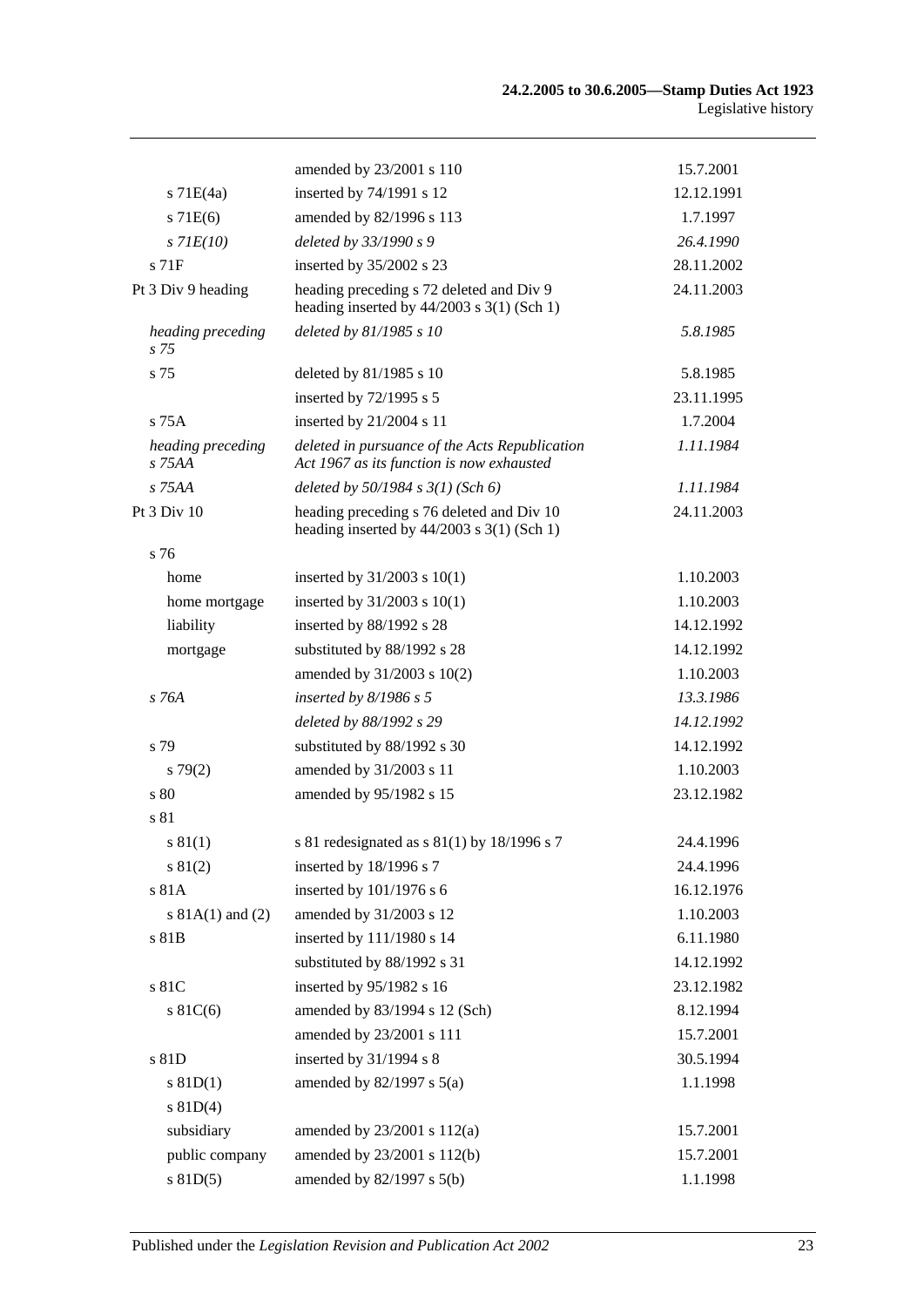| $s$ $81D(6)$                              | deleted by $82/1997 s 5(c)$                             | 1.1.1998  |
|-------------------------------------------|---------------------------------------------------------|-----------|
| s 81E                                     | inserted by $82/1997$ s 6                               | 1.1.1998  |
| heading preceding<br>s 82                 | deleted by 50/1984 s 3(1) (Sch 6)                       | 1.11.1984 |
| s 82                                      | deleted by $50/1984$ s $3(1)$ (Sch 6)                   | 1.11.1984 |
|                                           | inserted by $21/1988$ s 8                               | 7.12.1987 |
| $s\,82(2)$                                | amended by 42/1992 s 5                                  | 1.9.1992  |
| s 82A                                     | deleted by $50/1984$ s $3(1)$ (Sch 6)                   | 1.11.1984 |
| s 83                                      | deleted by 50/1984 s 3(1) (Sch 6)                       | 1.11.1984 |
|                                           | inserted by 21/2004 s 12                                | 1.7.2004  |
| ss 84–84J                                 | deleted by $50/1984 s 3(1)$ (Sch 6)                     | 1.11.1984 |
|                                           | ss 85-90 and heading deleted by 104/1976 s 4(2) (Sch 2) | 1.1.1977  |
| Pt 3A                                     | heading substituted by 14/1994 s 5                      | 1.9.1994  |
|                                           | amended by 34/2002 s 30                                 | 1.8.2003  |
| Pt 3A Div 1                               | heading inserted by 14/1994 s 5                         | 1.9.1994  |
| $s$ 90 $A$                                | amended by $14/1994$ s $6(a)$                           | 1.9.1994  |
| <b>Australian CS</b><br>facility licensee | inserted by $34/2002$ s $31(a)$                         | 1.8.2003  |
| broker                                    | amended by $52/1989$ s $8(a)$                           | 21.9.1989 |
|                                           | amended by $14/1994$ s $6(b)$                           | 1.9.1994  |
|                                           | substituted by 11/1999 s 3                              | 18.3.1999 |
|                                           | substituted by 34/2002 s 31(a)                          | 1.8.2003  |
| CS facility                               | inserted by $34/2002$ s $31(b)$                         | 1.8.2003  |
| CSF identifier                            | inserted by $34/2002$ s $31(b)$                         | 1.8.2003  |
| CSF participant                           | inserted by $34/2002$ s $31(b)$                         | 1.8.2003  |
| CSF transaction                           | inserted by $34/2002$ s $31(b)$                         | 1.8.2003  |
| error transaction                         | inserted by $14/1994$ s $6(c)$                          | 1.9.1994  |
|                                           | substituted by $34/2002$ s $31(c)$                      | 1.8.2003  |
|                                           | exempt transaction inserted by 21/2000 s 28(a)          | 8.6.2000  |
|                                           | substituted by 27/2001 s 12                             | 26.7.2001 |
|                                           | substituted by $34/2002$ s $31(c)$                      | 1.8.2003  |
| financial market                          | inserted by $34/2002$ s $31(c)$                         | 1.8.2003  |
| foreign company                           | inserted by $14/1994$ s $6(c)$                          | 1.9.1994  |
|                                           | amended by 23/2001 s 113(a)                             | 15.7.2001 |
|                                           | identification code inserted by $14/1994$ s $6(c)$      | 1.9.1994  |
|                                           | substituted by $34/2002$ s $31(d)$                      | 1.8.2003  |
| odd lot                                   | inserted by $70/1981 s$ 9                               | 2.11.1981 |
|                                           | deleted by $34/2002 s 31(e)$                            | 1.8.2003  |
| odd lot specialist                        | inserted by $70/1981 s$ 9                               | 2.11.1981 |
|                                           | amended by $52/1989$ s $8(b)$                           | 21.9.1989 |
|                                           | deleted by $34/2002 s 31(e)$                            | 1.8.2003  |
| operating rules                           | inserted by $34/2002$ s $31(e)$                         | 1.8.2003  |
| proper CSF<br>transaction                 | inserted by $34/2002$ s $31(e)$                         | 1.8.2003  |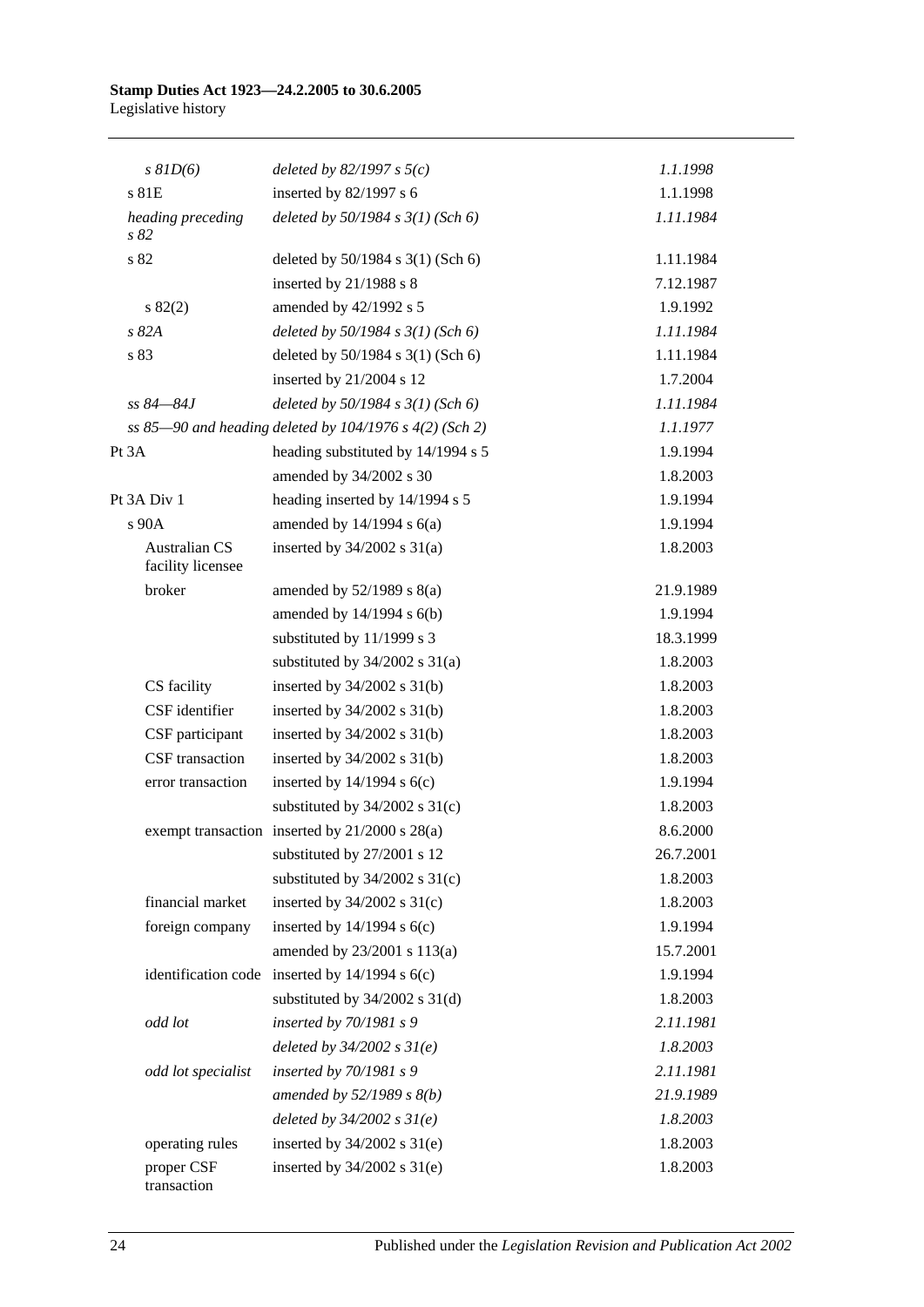| proper SCH<br>transfer                 | inserted by $14/1994 s 6(d)$                    | 1.9.1994   |
|----------------------------------------|-------------------------------------------------|------------|
|                                        | deleted by $34/2002 s 31(e)$                    | 1.8.2003   |
| quoted financial<br>product            | inserted by $34/2002$ s $31(e)$                 | 1.8.2003   |
| security                               | quoted marketable inserted by $21/2000 s 28(b)$ | 8.6.2000   |
|                                        | deleted by $34/2002$ s $31(e)$                  | 1.8.2003   |
| recognised stock<br>exchange           | inserted by $21/2000 s 28(b)$                   | 8.6.2000   |
|                                        | deleted by 80/2000 s 17                         | 14.12.2000 |
| registered CS<br>facility licensee     | inserted by $34/2002$ s $31(e)$                 | 1.8.2003   |
| registered market<br>licensee          | inserted by $34/2002$ s $31(e)$                 | 1.8.2003   |
| relevant company                       | inserted by $14/1994$ s $6(d)$                  | 1.9.1994   |
|                                        | amended by 23/2001 s 113(b)                     | 15.7.2001  |
| relevant CSF<br>participant            | inserted by $34/2002$ s $31(f)$                 | 1.8.2003   |
| relevant SCH<br>participant            | inserted by $14/1994 s 6(d)$                    | 1.9.1994   |
|                                        | deleted by $34/2002$ s $31(f)$                  | 1.8.2003   |
| <b>SCH</b>                             | inserted by $14/1994 s 6(d)$                    | 1.9.1994   |
|                                        | deleted by $34/2002 s 31(f)$                    | 1.8.2003   |
|                                        | SCH business rules inserted by $14/1994 s 6(d)$ | 1.9.1994   |
|                                        | deleted by $34/2002$ s $31(f)$                  | 1.8.2003   |
| <b>SCH</b> participant                 | inserted by $14/1994 s 6(d)$                    | 1.9.1994   |
|                                        | deleted by $34/2002 s 31(f)$                    | 1.8.2003   |
| SCH-regulated<br>transfer              | inserted by $14/1994 s 6(d)$                    | 1.9.1994   |
|                                        | deleted by $34/2002$ s $31(f)$                  | 1.8.2003   |
| South Australian<br>registered company | inserted by $14/1994$ s $6(e)$                  | 1.9.1994   |
|                                        | substituted by $23/2001$ s $113(c)$             | 15.7.2001  |
| transfer document                      | inserted by $14/1994$ s $6(e)$                  | 1.9.1994   |
|                                        | substituted by $34/2002$ s $31(g)$              | 1.8.2003   |
| transfer identifier                    | inserted by $14/1994 s6(e)$                     | 1.9.1994   |
|                                        | deleted by $34/2002 s 31(g)$                    | 1.8.2003   |
| transfer value                         | inserted by $14/1994$ s $6(e)$                  | 1.9.1994   |
|                                        | substituted by $34/2002$ s $31(g)$              | 1.8.2003   |
| s 90AB                                 | inserted by 71/1998 s 2                         | 3.12.1998  |
| s 90AC                                 | inserted by $21/2000$ s $28(c)$                 | 8.6.2000   |
| Pt 3A Div 2                            | heading inserted by 14/1994 s 7                 | 1.9.1994   |
| s 90B                                  |                                                 |            |
| $s\,90B(1)$                            | s 90B amended by 50/1984 s 3(1) (Sch 6)         | 1.11.1984  |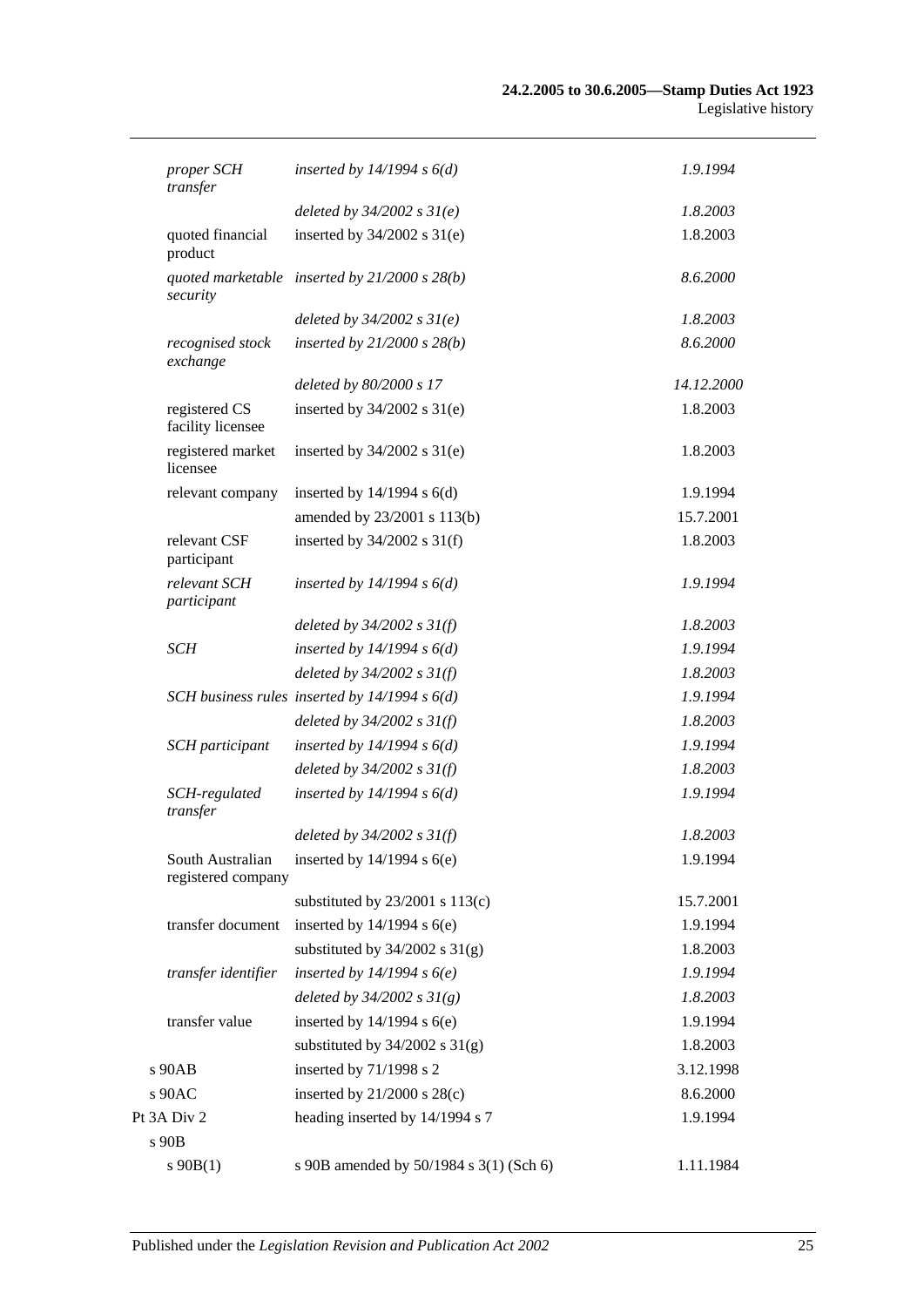|               | s 90B amended by 14/1994 s 8                                 | 1.9.1994   |
|---------------|--------------------------------------------------------------|------------|
|               | s 90B amended and redesignated as s 90B(1) by<br>49/1995 s 3 | 1.7.1995   |
|               | amended by $34/2002$ s $32(a)$ —(d)                          | 1.8.2003   |
| $s\ 90B(2)$   | inserted by $49/1995$ s 3(b)                                 | 1.7.1995   |
|               | amended by $34/2002$ s $32(a)$                               | 1.8.2003   |
| $s\ 90B(3)$   | inserted by $49/1995$ s $3(b)$                               | 1.7.1995   |
|               | amended by $34/2002$ s $32(a)$ , (b)                         | 1.8.2003   |
| s 90C         |                                                              |            |
| $s \ 90C(1)$  | amended by $14/1994$ s $9(a)$                                | 1.9.1994   |
|               | amended by $49/1995$ s $4(a)$ , (b)                          | 1.7.1995   |
|               | (a) and (b) deleted by $49/1995$ s $4(c)$                    | 1.7.1995   |
|               | amended by $34/2002$ s $33(a)$                               | 1.8.2003   |
| $s \, 90C(2)$ | deleted by $49/1995 s 4(d)$                                  | 1.7.1995   |
| $s \ 90C(3)$  | amended by 70/1981 s 10                                      | 2.11.1981  |
|               | amended by $49/1995$ s $4(e)$                                | 1.7.1995   |
|               | amended by 34/2002 s 33(a), (b)                              | 1.8.2003   |
| $s \ 90C(4)$  | amended by $34/2002$ s $33(a)$                               | 1.8.2003   |
| $s \ 90C(5)$  | amended by $49/1995$ s $4(f)$                                | 1.7.1995   |
| s $90C(6)$    | substituted by $14/1994$ s $9(b)$                            | 1.9.1994   |
|               | amended by $49/1995$ s $4(g)$                                | 1.7.1995   |
|               | substituted by 82/1996 s 114                                 | 1.7.1997   |
| $s \, 90C(7)$ | amended by $49/1995 s 4(h)$                                  | 1.7.1995   |
|               | deleted by 82/1996 s 114                                     | 1.7.1997   |
| $s\ 90C(8)$   | amended by $71/1992$ s $3(1)$ (Sch 6)                        | 1.3.1993   |
|               | amended by 14/1994 s 9(c), (d)                               | 1.9.1994   |
|               | amended by $49/1995 s 4(i)$                                  | 1.7.1995   |
|               | deleted by 82/1996 s 114                                     | 1.7.1997   |
| $s \, 90C(9)$ | deleted by 100/1986 s 15                                     | 18.12.1986 |
| s 90D         |                                                              |            |
| s $90D(a1)$   | inserted by $49/1995$ s $5(a)$                               | 1.7.1995   |
| $s \ 90D(1)$  | amended by 49/1995 s 5(b)                                    | 1.7.1995   |
|               | amended by $35/2002$ s $24(a)$                               | 28.11.2002 |
| $s$ 90D(2)    | amended by $49/1995$ s $5(c)$                                | 1.7.1995   |
|               | amended by 35/2002 s 24(b)                                   | 28.11.2002 |
| $s \ 90D(3)$  | substituted by 88/1992 s 32                                  | 14.12.1992 |
|               | substituted by $14/1994$ s $10(a)$                           | 1.9.1994   |
|               | amended by $49/1995$ s $5(d)$                                | 1.7.1995   |
|               | substituted by 82/1996 s 115                                 | 1.7.1997   |
| $s$ 90D(4)    | substituted by 88/1992 s 32                                  | 14.12.1992 |
|               | amended by 49/1995 s $5(e)$                                  | 1.7.1995   |
|               | deleted by 82/1996 s 115                                     | 1.7.1997   |
| $s$ 90 $D(5)$ | inserted by 88/1992 s 32                                     | 14.12.1992 |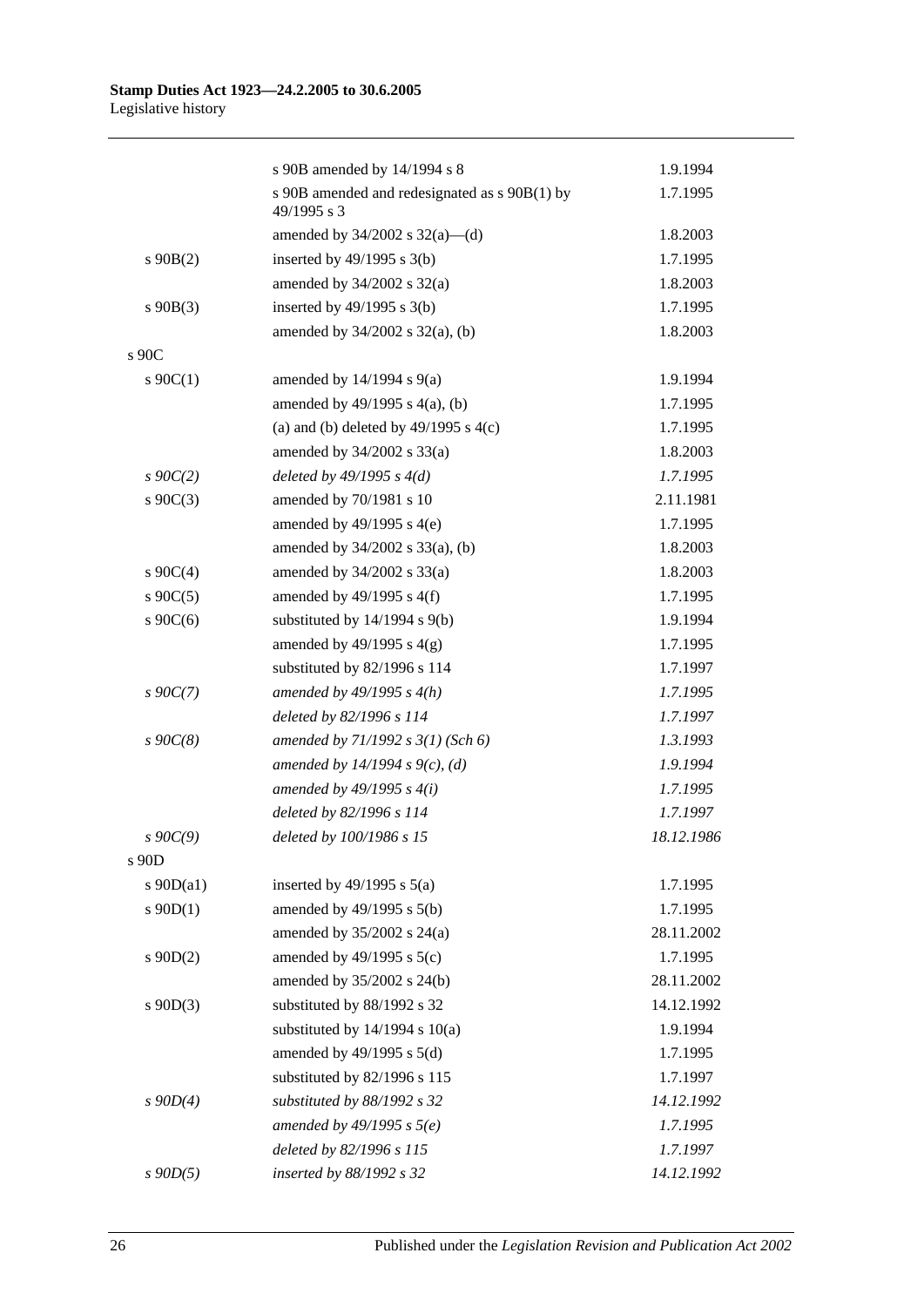|                                                 | deleted by 82/1996 s 115                                            | 1.7.1997   |
|-------------------------------------------------|---------------------------------------------------------------------|------------|
| $s\,90D(6)$                                     | inserted by 88/1992 s 32                                            | 14.12.1992 |
|                                                 | amended by $14/1994 s 10(b)$                                        | 1.9.1994   |
|                                                 | deleted by 82/1996 s 115                                            | 1.7.1997   |
| $s \, 90D(7)$ and (8)                           | inserted by 88/1992 s 32                                            | 14.12.1992 |
|                                                 | deleted by 82/1996 s 115                                            | 1.7.1997   |
| $s$ 90 $E$                                      |                                                                     |            |
| $s \ 90E(1)$                                    | amended by 14/1994 s 11                                             | 1.9.1994   |
|                                                 | amended by $49/1995$ s $6(a)$                                       | 1.7.1995   |
|                                                 | amended by $34/2002$ s $34(a)$                                      | 1.8.2003   |
| $s$ 90E(2)                                      | substituted by 88/1992 s 33                                         | 14.12.1992 |
|                                                 | amended by $49/1995$ s $6(b)$                                       | 1.7.1995   |
|                                                 | amended by 82/1996 s 116                                            | 1.7.1997   |
| $s\ 90E(3)$                                     | amended by 36/1990 s 6                                              | 24.5.1990  |
|                                                 | substituted by $34/2002$ s $34(b)$                                  | 1.8.2003   |
| s 90F                                           | amended by 49/1995 s 7                                              | 1.7.1995   |
|                                                 | amended by 34/2002 s 35                                             | 1.8.2003   |
| s 90G                                           | inserted by 8/1986 s 6                                              | 13.3.1986  |
| $s \ 90G(1)$                                    |                                                                     |            |
| broker                                          | amended by $52/1989$ s $9(c)$                                       | 21.9.1989  |
| financial product                               | marketable security amended by 23/2001 s 114                        | 15.7.2001  |
|                                                 | marketable security renamed financial product<br>by 34/2002 s 36(a) | 1.8.2003   |
| jobber                                          | deleted by $52/1989 s 9(a)$                                         | 21.9.1989  |
| marketable<br>security-see<br>financial product |                                                                     |            |
| market maker                                    | inserted by $52/1989$ s $9(a)$                                      | 21.9.1989  |
|                                                 | relevant transaction amended by $34/2002$ s $36(a)$                 | 1.8.2003   |
| Exchange                                        | the U.K. Stock deleted by $52/1989 s 9(b)$                          | 21.9.1989  |
| <b>Stock Exchange</b>                           | the U.K. and Irelandinserted by 52/1989 s 9(b)                      | 21.9.1989  |
| $s\ 90G(3)$                                     | amended by $34/2002$ s $36(a)$                                      | 1.8.2003   |
| $s\ 90G(5)$                                     | substituted by 88/1992 s 34                                         | 14.12.1992 |
|                                                 | substituted by 82/1996 s 117(a)                                     | 1.7.1997   |
|                                                 | $s$ 90G(5a) and (5b) inserted by 88/1992 $s$ 34                     | 14.12.1992 |
|                                                 | deleted by $82/1996 s 117(a)$                                       | 1.7.1997   |
| $s\ 90G(6)$                                     | amended by 100/1986 s 16(a), (b)                                    | 1.2.1987   |
|                                                 | amended by $52/1989$ s $9(c)$ —(f)                                  | 21.9.1989  |
|                                                 | amended by 49/1995 s 8                                              | 1.7.1995   |
|                                                 | amended by 34/2002 s 36(b)-(d)                                      | 1.8.2003   |
| $s\ 90G(7)$                                     | amended by 100/1986 s 16(c), (d)                                    | 1.2.1987   |
|                                                 | amended by $52/1989$ s $9(c)$ , (g)                                 | 21.9.1989  |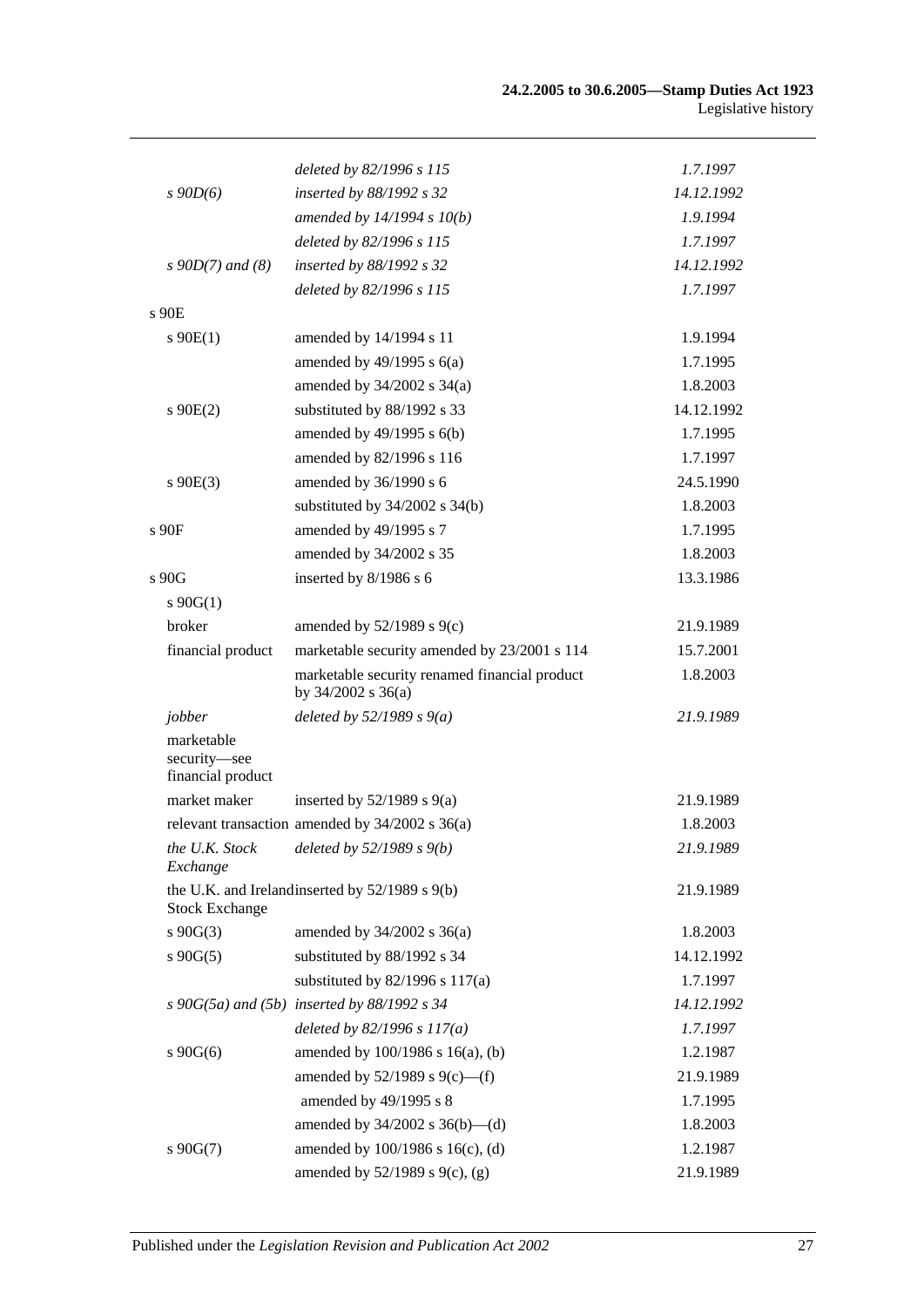#### **Stamp Duties Act 1923—24.2.2005 to 30.6.2005** Legislative history

|                     | amended by 34/2002 s 36(b)                      | 1.8.2003   |
|---------------------|-------------------------------------------------|------------|
| $s\,90G(8)$         | substituted by $100/1986$ s $16(e)$             | 18.12.1986 |
|                     | deleted by 82/1996 s 117(b)                     | 1.7.1997   |
| Pt 3A Div 3         | inserted by 14/1994 s 12                        | 1.9.1994   |
|                     | amended by 83/1994 s 7                          | 8.12.1994  |
|                     | amended by 18/1996 s 8                          | 24.4.1996  |
|                     | amended by 82/1996 ss 118, 119                  | 1.7.1997   |
|                     | substituted by 34/2002 s 37                     | 1.8.2003   |
| Pt 3A Div 4         | inserted by 14/1994 s 12                        | 1.9.1994   |
|                     | amended by 82/1996 ss 120, 121                  | 1.7.1997   |
|                     | substituted by 34/2002 s 37                     | 1.8.2003   |
| Pt 3A Div 5         | inserted by 83/1994 s 8                         | 8.12.1994  |
| s 90T               | amended by 23/2001 s 115                        | 15.7.2001  |
|                     | amended by 34/2002 s 38                         | 1.8.2003   |
| s 90U               | amended by 34/2002 s 39                         | 1.8.2003   |
| s 90V               |                                                 |            |
| $s\ 90V(1)$         | amended by 34/2002 s 40                         | 1.8.2003   |
| $s\ 90V(3)$         | inserted by 80/2000 s 18                        | 14.12.2000 |
| Pt 4                | inserted by 36/1990 s 7                         | 24.5.1990  |
|                     | amended by 88/1992 ss 35-41                     | 14.12.1992 |
|                     | amended by 83/1994 s 9                          | 8.12.1994  |
|                     | amended by 18/1996 s 9                          | 24.4.1996  |
|                     | amended by 82/1996 ss 122-127                   | 1.7.1997   |
|                     | substituted by 80/2000 s 19                     | 14.12.2000 |
| s 91                |                                                 |            |
| $s \, 91(1)$        |                                                 |            |
| executive officer   | amended by 23/2001 s 116(a)                     | 15.7.2001  |
| private company     | substituted by 34/2002 s 41                     | 1.8.2003   |
| $s\ 91(4)$          | amended by 23/2001 s 116(b)                     | 15.7.2001  |
| s 97                |                                                 |            |
| s $97(2)$ and $(5)$ | amended by 34/2002 s 42                         | 1.8.2003   |
| s 101               |                                                 |            |
| s 101(2)            | substituted by 27/2001 s 13                     | 26.7.2001  |
|                     | amended by 34/2002 s 43                         | 1.8.2003   |
| $Pt\,5$             |                                                 |            |
| s 106               |                                                 |            |
| 106(1)              | s 106 amended by 50/1984 s 3(1) (Sch 6)         | 1.11.1984  |
|                     | s 106 redesignated as s 106(1) by 82/1996 s 128 | 1.7.1997   |
| 106(2)              | inserted by 82/1996 s 128                       | 1.7.1997   |
| s 106A              |                                                 |            |
| s 106A(1)           | amended by 70/1981 s 11(a)                      | 2.11.1981  |
|                     | amended by 83/1994 s 10(a)                      | 8.12.1994  |
|                     | amended by 34/2002 s 44(a), (b)                 | 1.8.2003   |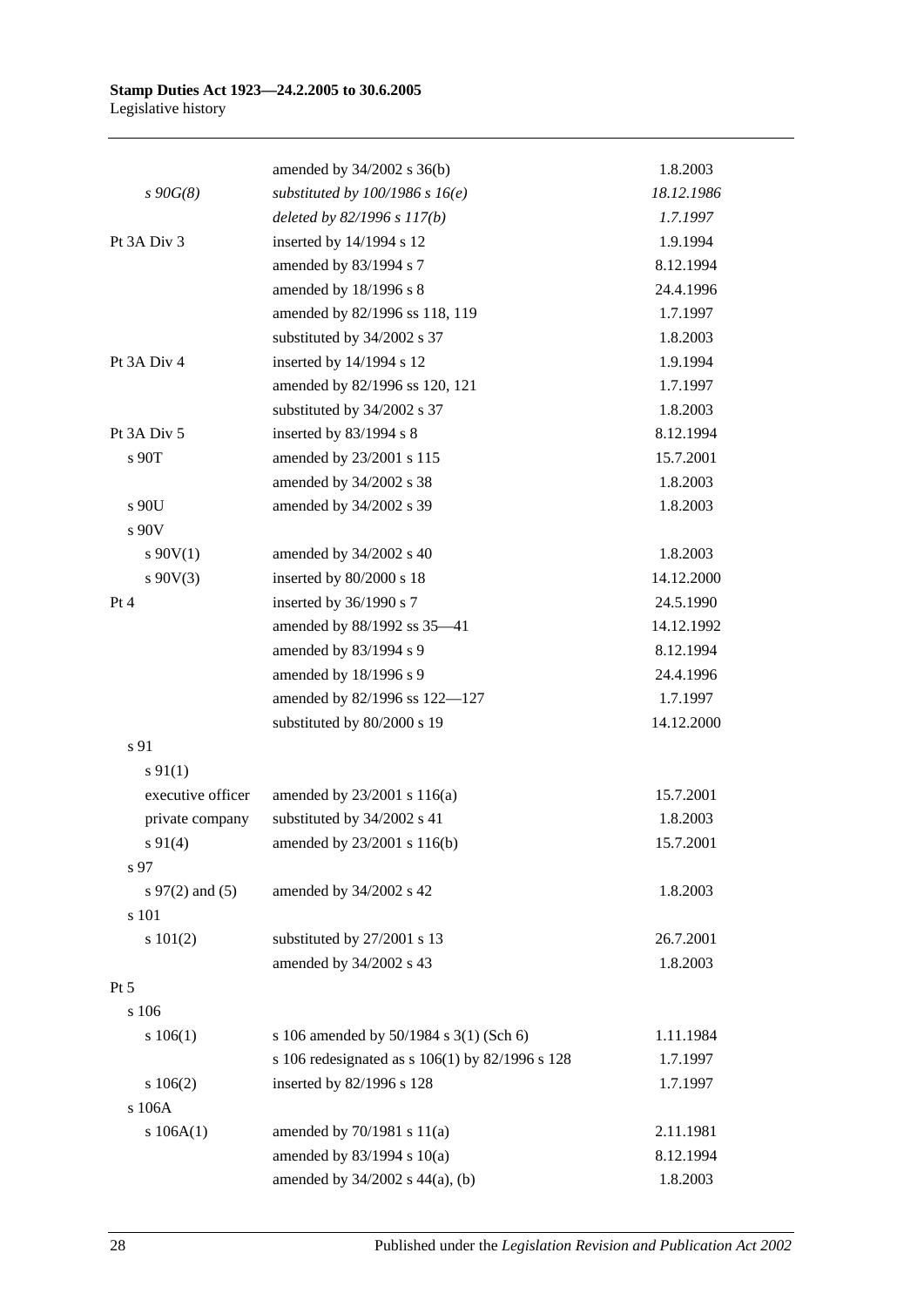| s $106A(1a)$                              | inserted by 70/1981 s 11(b)                                                                 | 2.11.1981  |
|-------------------------------------------|---------------------------------------------------------------------------------------------|------------|
|                                           | amended by 35/2002 s 25                                                                     | 28.11.2002 |
|                                           | amended by 34/2002 s 44(c)                                                                  | 1.8.2003   |
| s 106A(1b)                                | inserted by $70/1981$ s $11(b)$                                                             | 2.11.1981  |
| s 106A(2)                                 | amended by 14/1994 s 13                                                                     | 1.9.1994   |
|                                           | amended by 83/1994 s 10(b)                                                                  | 8.12.1994  |
|                                           | amended by $34/2002$ s $44(d)$ —(f)                                                         | 1.8.2003   |
| s 106A(3)                                 | amended by 83/1994 s 10(c)                                                                  | 8.12.1994  |
|                                           | amended by 82/1996 s 129(a)                                                                 | 1.7.1997   |
|                                           | amended by $34/2002$ s $44(g)$                                                              | 1.8.2003   |
| s 106A(4)                                 | substituted by $83/1994$ s $10(d)$                                                          | 8.12.1994  |
|                                           | amended by 82/1996 s 129(b)                                                                 | 1.7.1997   |
| s 106A(5)                                 | amended by 83/1994 s 10(e)                                                                  | 8.12.1994  |
|                                           | amended by 34/2002 s 44(h), (i)                                                             | 1.8.2003   |
| s 107                                     | substituted by 14/1994 s 14                                                                 | 1.9.1994   |
|                                           | deleted by 82/1996 s 130                                                                    | 1.7.1997   |
|                                           | inserted by 35/2002 s 26                                                                    | 28.11.2002 |
| s 108                                     |                                                                                             |            |
| s 108(1)                                  | amended by 59/1994 Sch 2                                                                    | 1.1.1995   |
| s 109                                     | amended by 88/1992 s 42                                                                     | 14.12.1992 |
| s 110                                     | deleted by 88/1992 s 43                                                                     | 14.12.1992 |
| s 110A                                    | amended by 100/1986 s 17                                                                    | 18.12.1986 |
|                                           | deleted by 82/1996 s 131                                                                    | 1.7.1997   |
| s 111                                     | amended by 82/1996 s 132                                                                    | 1.7.1997   |
| s 112                                     |                                                                                             |            |
| s 112(1)                                  | amended by 74/1991 s 13(a)                                                                  | 12.12.1991 |
| s 112(5)                                  | inserted by 74/1991 s 13(b)                                                                 | 12.12.1991 |
| s 113                                     | deleted by $50/1984 s 3(1)$ (Sch 6)                                                         | 1.11.1984  |
| s 114                                     | inserted by $27/1978$ s 8                                                                   | 30.3.1978  |
| Sch 1                                     | deleted in pursuance of the Acts Republication<br>Act 1967 as its function is now exhausted | 1.11.1984  |
|                                           | inserted by 41/1999 s 22                                                                    | 1.12.1998  |
| Sch 2                                     | heading substituted by $44/2003$ s $3(1)$ (Sch 1)                                           | 24.11.2003 |
| Pt 1                                      | heading inserted by $44/2003$ s 3(1) (Sch 1)                                                | 24.11.2003 |
| AGREEMENT or<br>any                       | amended by $42/1992 s 6(a)$                                                                 | 1.9.1992   |
| <b>MEMORANDUM</b>                         |                                                                                             |            |
|                                           | deleted by $88/1992 s 44(a)$                                                                | 14.12.1992 |
| <b>AFFIDAVIT OR</b><br><b>DECLARATION</b> | amended by 50/1984 s 3(1) (Sch 6)                                                           | 1.11.1984  |
|                                           | deleted by $81/1985 s 11(a)$                                                                | 5.8.1985   |
| cl 1                                      | ANNUAL LICENCE amended by 65/1983 s 3                                                       | 1.1.1984   |
|                                           | ANNUAL LICENCE amended by 8/1986 s 7(a)                                                     | 13.3.1986  |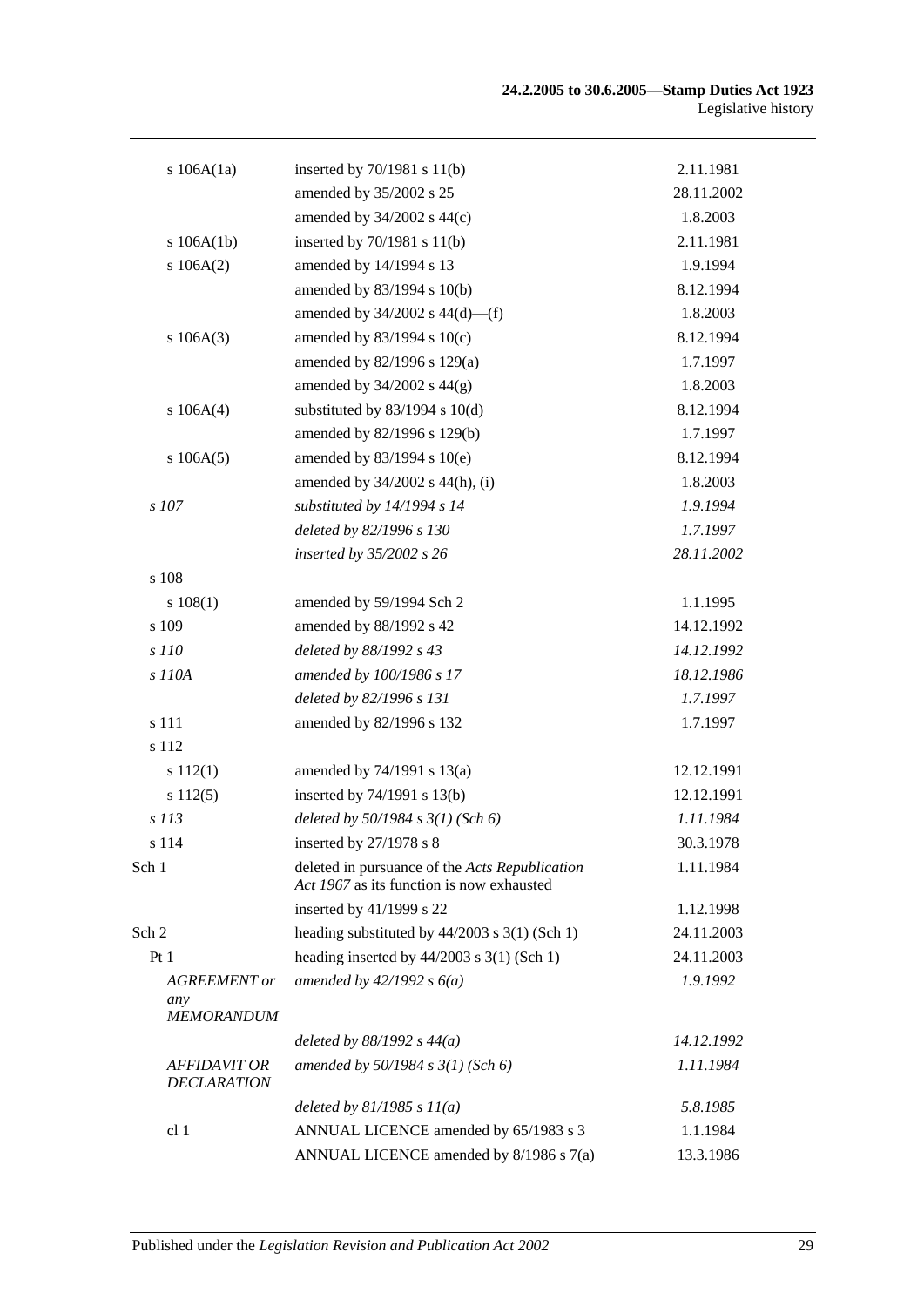|                           | ANNUAL LICENCE amended by 100/1986<br>s $18(a)$ , (b)                                                                | 18.12.1986 |
|---------------------------|----------------------------------------------------------------------------------------------------------------------|------------|
|                           | ANNUAL LICENCE amended by 47/1990<br>s $5(1)(a)$ , (b), (d), (c)                                                     | 1.7.1990   |
|                           | ANNUAL LICENCE paragraph (1) deleted by<br>47/1990 s $5(1)(c)$                                                       | 1.7.1990   |
|                           | ANNUAL LICENCE amended by 82/1996 s 133                                                                              | 1.7.1997   |
|                           | ANNUAL LICENCE amended by 36/1998 s 3(a)                                                                             | 1.6.1998   |
|                           | ANNUAL LICENCE amended and redesignated<br>as cl 1 by 44/2003 s 3(1) (Sch 1)                                         | 24.11.2003 |
| cl $1(3)$                 |                                                                                                                      |            |
|                           | Exemption No 2 amended by $41/1999$ s $23(a)$                                                                        | 1.12.1998  |
|                           | Exemption No 3 inserted by $111/1980$ s $15(a)$                                                                      | 6.11.1980  |
|                           | substituted by $100/1986$ s $18(c)$                                                                                  | 18.12.1986 |
|                           | Exemption No 4 inserted by $111/1980$ s $15(a)$                                                                      | 6.11.1980  |
| and 6                     | Exemption Nos 5 inserted by 81/1985 s 11(b)                                                                          | 5.8.1985   |
|                           | Exemption No 7 inserted by 8/1986 s 7(b)                                                                             | 13.3.1986  |
|                           | Exemption No $8$ inserted by $100/1986$ s $18(d)$                                                                    | 18.12.1986 |
| cl <sub>2</sub>           | APPLICATION to Register a Motor Vehicle<br>amended by $64/1989$ s $4(a)$ , (b)                                       | 28.3.1990  |
|                           | <b>APPLICATION</b> to Register a Motor Vehicle<br>amended by $31/1994$ s $9(a)$                                      | 30.5.1994  |
|                           | <b>APPLICATION</b> to Register a Motor Vehicle<br>amended and redesignated as cl 2 by 44/2003<br>$s \; 3(1)$ (Sch 1) | 24.11.2003 |
| cl $2(2)$                 |                                                                                                                      |            |
|                           | Exemption No 2 amended by $100/1986$ s $18(e)$                                                                       | 18.12.1986 |
|                           | Exemption No 4 substituted by $64/1989$ s $4(c)$                                                                     | 28.3.1990  |
|                           | substituted by $30/1996$ s $43(a)$                                                                                   | 1.7.1996   |
| Exemption<br>No 5A        | inserted by $8/1986$ s $7(c)$                                                                                        | 13.3.1986  |
|                           | Exemption No 6 substituted by $41/2004$ s $10(1)$                                                                    | 24.2.2005  |
| Exemption<br>No 10        | substituted by 83/1994 s 12 (Sch)                                                                                    | 8.12.1994  |
|                           | amended by 41/2004 s 10(2)                                                                                           | 24.2.2005  |
| Exemption<br>No 10A       | inserted by $76/1994$ s $7(a)$                                                                                       | 2.3.1995   |
|                           | substituted by $77/1995$ s $17(a)$                                                                                   | 1.7.1996   |
|                           | substituted by $30/1996$ s $43(b)$                                                                                   | 1.7.1996   |
| Exemption<br>$No$ $10B$   | inserted by $77/1995 s 17(a)$                                                                                        | 1.7.1996   |
|                           | deleted by $30/1996 s 43(b)$                                                                                         | 1.7.1996   |
| <b>Exemption</b><br>No 11 | substituted by $41/2004$ s $10(3)$                                                                                   | 24.2.2005  |
| Exemption<br>No 11A       | inserted by $54/1991$ s $5(a)$                                                                                       | 3.2.1992   |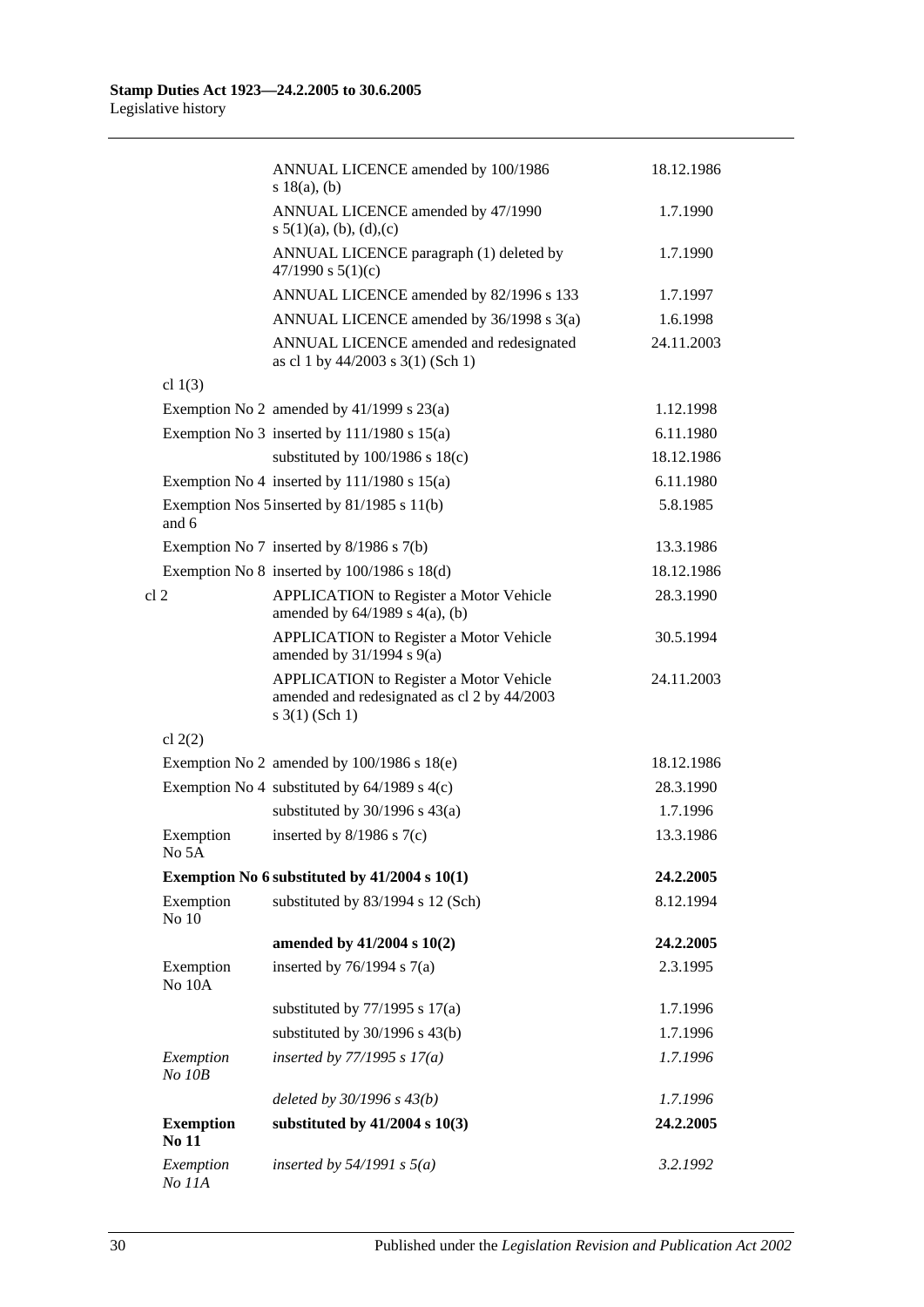|                                   | deleted by $30/1996 s 43(c)$                     | 1.7.1996   |
|-----------------------------------|--------------------------------------------------|------------|
| Exemption<br>No 12                | amended by $19/1991$ s $6(a)$                    | 18.4.1991  |
| Exemption<br>No 13                | amended by 19/1991 s 6(b)                        | 18.4.1991  |
| Exemption<br>No 14                | amended by $19/1991$ s $6(c)$                    | 18.4.1991  |
| Exemption<br>No 15                | substituted by $19/1991$ s $6(d)$                | 18.4.1991  |
|                                   | amended by $72/1995$ s $6(a)$ —(c)               | 23.11.1995 |
|                                   | (ab) deleted by $36/1998$ s $3(b)$               | 1.9.1998   |
|                                   | amended by 41/2004 s 10(4)                       | 24.2.2005  |
| Exemption<br>No 16                | substituted by 28/1977 s 5                       | 28.7.1977  |
| Exemption<br>No 17                | inserted by 139/1982                             | 8.7.1982   |
|                                   | substituted by $81/1985$ s $11(c)$               | 5.8.1985   |
| Exemption<br>No 18                | inserted by $31/1994$ s $9(b)$                   | 30.5.1994  |
|                                   | amended by $41/2004$ s $10(5)$                   | 24.2.2005  |
| cl $2(3)$                         | amended by 47/1990 s 5(2)                        | 1.1.1991   |
|                                   | amended by 77/1995 s 17(b)                       | 1.7.1996   |
|                                   | amended by $36/1998$ s $3(c)$                    | 27.7.1998  |
| cl $2(4)$                         |                                                  |            |
|                                   | Exemption No 2 substituted by $64/1989$ s $4(d)$ | 28.3.1990  |
|                                   | substituted by $30/1996$ s $43(d)$               | 1.7.1996   |
| Exemption<br>No 3A                | inserted by $8/1986$ s $7(d)$                    | 13.3.1986  |
|                                   | Exemption No 5 substituted by 83/1994 s 12 (Sch) | 8.12.1994  |
|                                   | amended by 41/2004 s 10(6)                       | 24.2.2005  |
| Exemption<br>No 5A                | inserted by 76/1994 s 7(b)                       | 2.3.1995   |
|                                   | substituted by $77/1995$ s $17(c)$               | 1.7.1996   |
|                                   | substituted by $30/1996$ s $43(e)$               | 1.7.1996   |
|                                   | Exemption No 5Binserted by $77/1995 s 17(c)$     | 1.7.1996   |
|                                   | deleted by $30/1996 s 43(e)$                     | 1.7.1996   |
|                                   | Exemption No 6 substituted by 41/2004 s 10(7)    | 24.2.2005  |
|                                   | Exemption No 6Ainserted by 54/1991 s 5(b)        | 3.2.1992   |
|                                   | deleted by $30/1996 s 43(f)$                     | 1.7.1996   |
|                                   | Exemption No 8 amended by 89/1978 s 3            | 18.1.1979  |
|                                   | (c) deleted by $89/1978$ s 3                     | 18.1.1979  |
| <b>BANK NOTE</b>                  | deleted by $111/1980 s 15(b)$                    | 6.11.1980  |
| <b>BILL OF</b><br><b>EXCHANGE</b> | amended by $70/1981 s 12(a)$                     | 2.11.1981  |
| payable on<br>demand              |                                                  |            |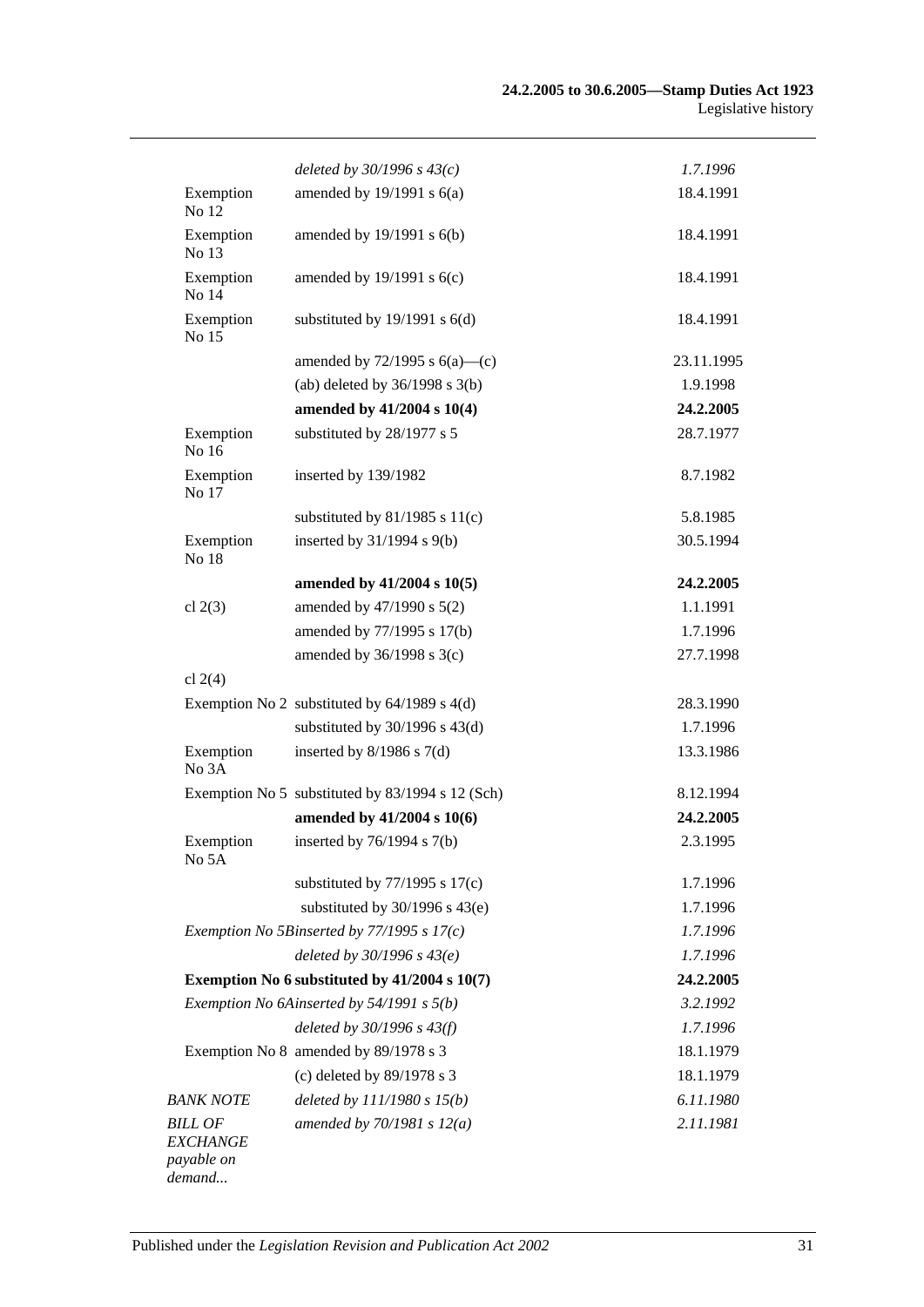|                                                                                                                 | substituted by 89/1983 s $10(a)$                                | 1.1.1984   |
|-----------------------------------------------------------------------------------------------------------------|-----------------------------------------------------------------|------------|
|                                                                                                                 | substituted by 19/1991 s $6(e)$                                 | 18.4.1991  |
|                                                                                                                 | deleted by $82/1997 s 7(a)$                                     | 1.1.1998   |
| <b>BILL OF</b><br>EXCHANGE, being<br>a cheque                                                                   | inserted by $89/1983$ s $10(a)$                                 | 1.1.1984   |
|                                                                                                                 | amended by $50/1984 s 3(1)$ (Sch 6)                             | 1.11.1984  |
|                                                                                                                 | deleted by $82/1997 s 7(a)$                                     | 1.1.1998   |
| <b>BILL OF</b><br>EXCHANGE, being<br>a payment order                                                            | inserted by $19/1991 s 6(f)$                                    | 18.4.1991  |
|                                                                                                                 | deleted by $82/1997 s 7(a)$                                     | 1.1.1998   |
| <b>BILL OF</b><br><b>EXCHANGE</b> and<br><b>PROMISSORY</b><br>NOTE drawn or<br>made                             | amended by $70/1981 s 12(b)$                                    | 2.11.1981  |
|                                                                                                                 | deleted by $82/1997 s 7(a)$                                     | 1.1.1998   |
| <b>BILL OF</b><br><b>EXCHANGE</b> and<br><b>PROMISSORY</b><br>NOTE (not being a<br>bill or note                 | deleted by $82/1997 s 7(a)$                                     | 1.1.1998   |
| <b>BILL OF</b><br><b>EXCHANGE</b> and<br><b>PROMISSORY</b><br>NOTE of any other<br>kind (except a bank<br>note) | amended by 19/1991 s $6(g)$                                     | 18.4.1991  |
|                                                                                                                 | amended by 83/1994 s 12 (Sch)                                   | 8.12.1994  |
|                                                                                                                 | deleted by $82/1997 s 7(a)$                                     | 1.1.1998   |
| OR SHIPPING<br><i>NOTE</i>                                                                                      | BILL OF LADING deleted by $81/1985 s 11(d)$                     | 5.8.1985   |
| (not otherwise<br>charged)                                                                                      | CONTRACT NOTE deleted by $50/1984 s 3(1)$ (Sch 6)               | 1.11.1984  |
|                                                                                                                 | CONTRACT NOTE deleted by 50/1984 s 3(1) (Sch 6)                 | 1.11.1984  |
| <b>CONTRACT</b>                                                                                                 | deleted by $50/1984$ s $3(1)$ (Sch 6)                           | 1.11.1984  |
| cl <sub>3</sub>                                                                                                 | CONVEYANCE or TRANSFER amended by<br>$101/1976$ s 7             | 16.12.1976 |
|                                                                                                                 | CONVEYANCE or TRANSFER amended by<br>$111/1980$ s $15(c)$ , (d) | 6.11.1980  |
|                                                                                                                 | CONVEYANCE or TRANSFER amended by<br>$95/1982$ s $17(a)$ —(d)   | 23.12.1982 |
|                                                                                                                 | CONVEYANCE or TRANSFER (ab) deleted by<br>89/1983 s 10(b)       | 1.1.1984   |
|                                                                                                                 | CONVEYANCE or TRANSFER amended by<br>$89/1983$ s $10(c)$        | 1.1.1984   |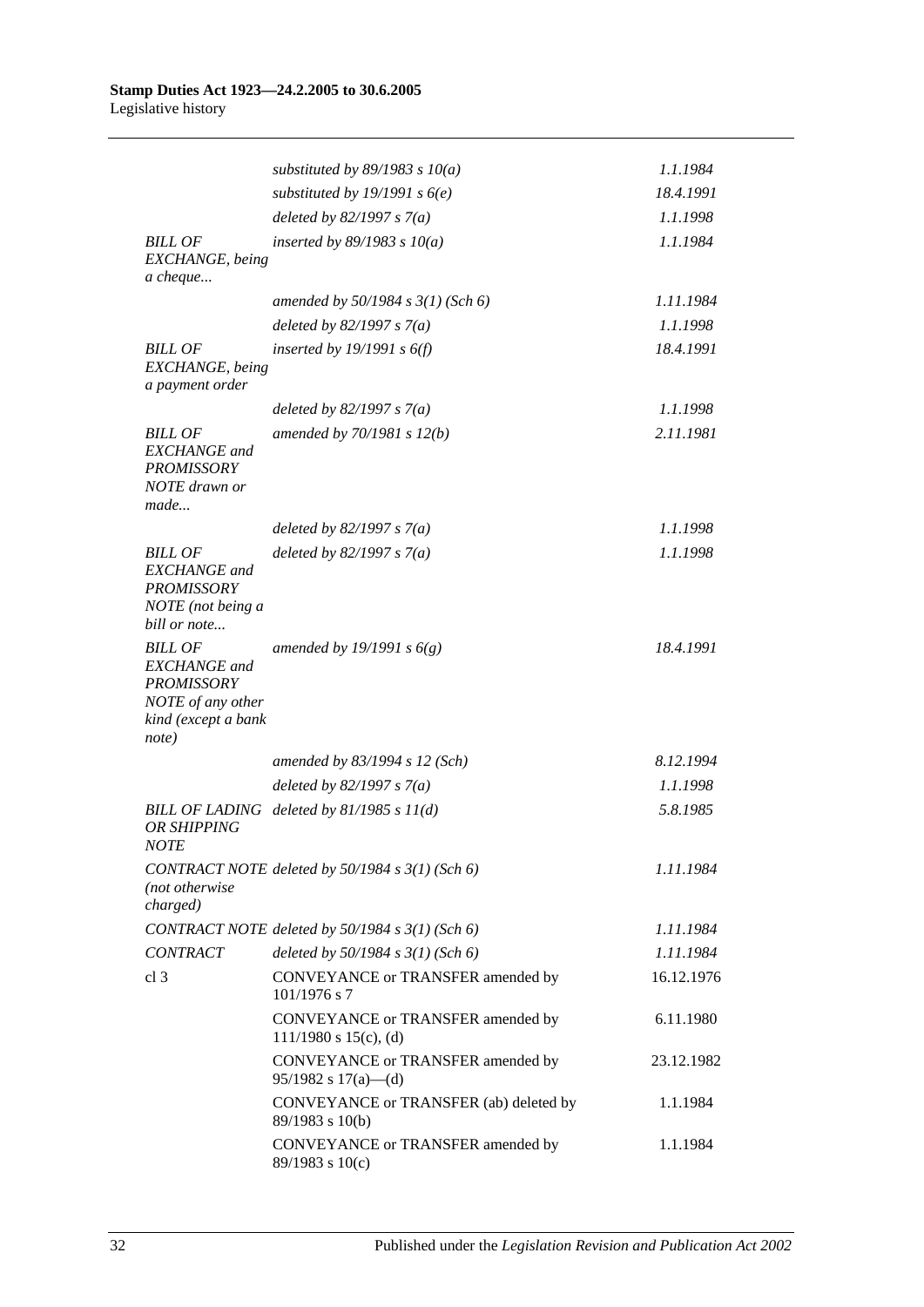|                 | CONVEYANCE or TRANSFER amended by<br>$50/1984$ s 3(1) (Sch 6)                                     | 1.11.1984  |
|-----------------|---------------------------------------------------------------------------------------------------|------------|
|                 | CONVEYANCE or TRANSFER amended by<br>$81/1985$ s $11(e)$ , (g)                                    | 5.8.1985   |
|                 | CONVEYANCE or TRANSFER (aab) deleted<br>by 81/1985 s 11(f)                                        | 5.8.1985   |
|                 | CONVEYANCE or TRANSFER amended by<br>$8/1986$ s 7(e)                                              | 13.3.1986  |
|                 | CONVEYANCE or TRANSFER amended by<br>$42/1992$ s $6(b)$                                           | 1.9.1992   |
|                 | CONVEYANCE or TRANSFER amended by<br>88/1992 s 44(b), (c)                                         | 14.12.1992 |
|                 | CONVEYANCE or TRANSFER amended by<br>49/1995 s 9(a)                                               | 1.7.1995   |
|                 | CONVEYANCE or TRANSFER amended by<br>40/1999 s $2(a)$                                             | 5.8.1999   |
|                 | CONVEYANCE or TRANSFER amended by<br>$15/2002$ s 7(a)                                             | 5.9.2002   |
|                 | CONVEYANCE or TRANSFER amended by<br>$34/2002$ s $45(a)$ , (b)                                    | 1.8.2003   |
|                 | <b>CONVEYANCE or TRANSFER amended and</b><br>redesignated as cl $3$ by $44/2003$ s $3(1)$ (Sch 1) | 24.11.2003 |
| cl $3(2)$       |                                                                                                   |            |
|                 | Exemption No 1 substituted by 81/1985 s 11(h)                                                     | 5.8.1985   |
|                 | substituted by $80/2000$ s $20(a)$                                                                | 14.12.2000 |
|                 | Exemption No 2 inserted by $81/1985$ s $11(h)$                                                    | 5.8.1985   |
|                 | amended by $34/2002$ s $45(c)$                                                                    | 1.8.2003   |
|                 | amended by 41/2004 s 10(8)                                                                        | 4.11.2004  |
|                 | Exemption No 3 inserted by $100/1986$ s $18(f)$                                                   | 18.12.1986 |
|                 | amended by $34/2002$ s $45(d)$                                                                    | 1.8.2003   |
|                 | Exemption No 4 inserted by $100/1986$ s $18(f)$                                                   | 18.12.1986 |
|                 | amended by 83/1994 s 12 (Sch)                                                                     | 8.12.1994  |
|                 | Exemption No 5 inserted by $100/1986$ s $18(f)$                                                   | 18.12.1986 |
|                 | substituted by 83/1994 s 12 (Sch)                                                                 | 8.12.1994  |
| cl <sub>4</sub> | CONVEYANCE operating substituted by<br>101/1976 s 8                                               | 16.12.1976 |
|                 | CONVEYANCE operating amended by 81/1985<br>$s\ 11(i)$                                             | 5.8.1985   |
|                 | CONVEYANCE operating amended by 36/1990<br>s <sub>8</sub>                                         | 24.5.1990  |
|                 | CONVEYANCE operating amended by 88/1992<br>$s\ 44(d), (e)$                                        | 14.12.1992 |
|                 | CONVEYANCE operating amended by 14/1994<br>s 15(a)                                                | 1.9.1994   |
|                 | CONVEYANCE operating amended by 49/1995<br>$s \theta(b)$                                          | 1.7.1995   |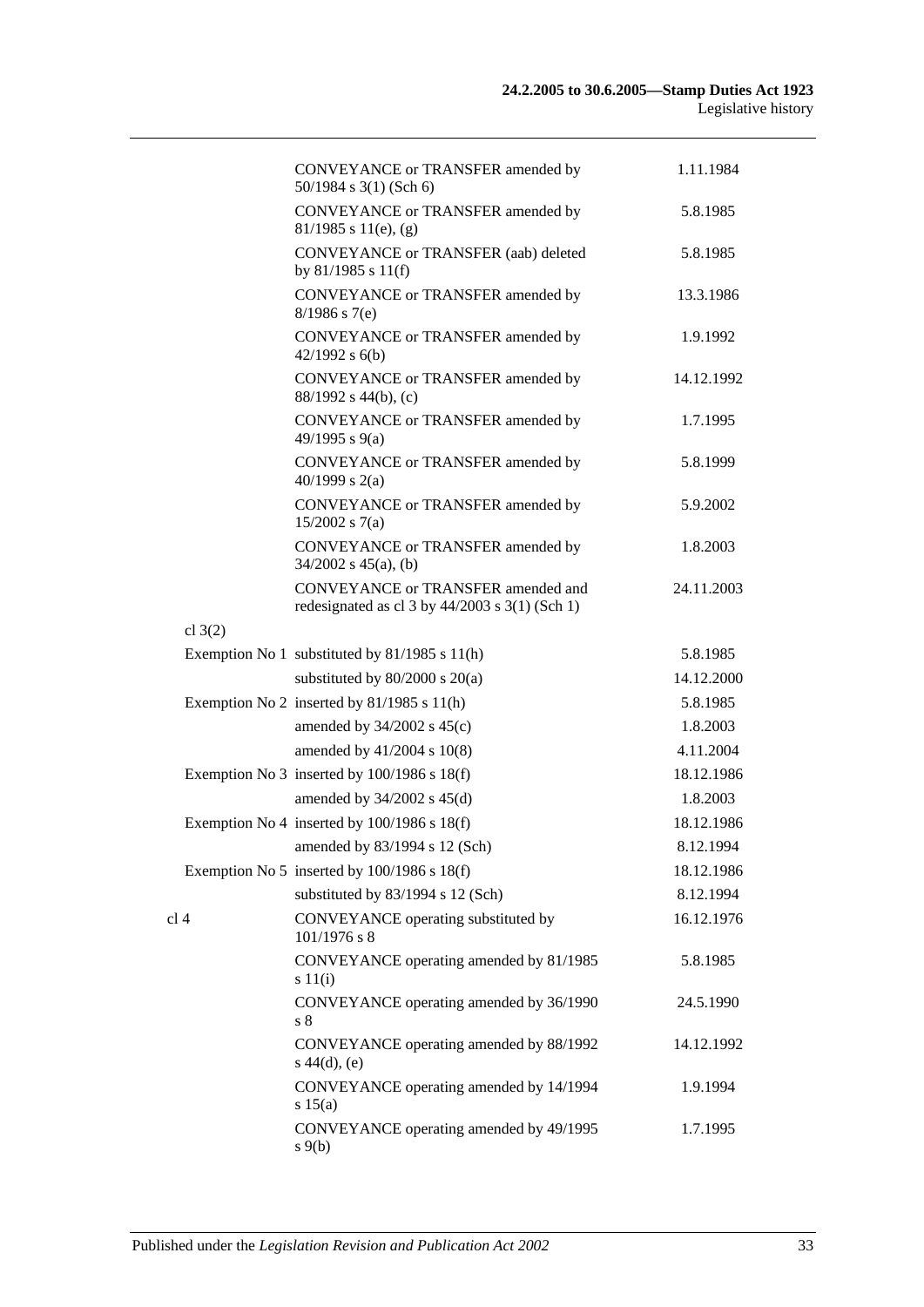|                                                                 | CONVEYANCE operating amended by 42/1997<br>s <sub>4</sub>                            | 17.7.1997  |
|-----------------------------------------------------------------|--------------------------------------------------------------------------------------|------------|
|                                                                 | CONVEYANCE operating amended by 40/1999<br>s(2(b)                                    | 5.8.1999   |
|                                                                 | CONVEYANCE operating amended by 15/2002<br>s(7(b)                                    | 5.9.2002   |
|                                                                 | CONVEYANCE operating amended by 34/2002<br>$s\ 45(e)$                                | 1.8.2003   |
|                                                                 | CONVEYANCE operating amended and<br>redesignated as cl 4 by $44/2003$ s 3(1) (Sch 1) | 24.11.2003 |
| cl $4(2)$                                                       |                                                                                      |            |
|                                                                 | Exemption No 2 inserted by $81/1985$ s $11(j)$                                       | 5.8.1985   |
|                                                                 | substituted by $80/2000$ s $20(b)$                                                   | 14.12.2000 |
|                                                                 | Exemption No 3 inserted by $100/1986$ s $18(g)$                                      | 18.12.1986 |
|                                                                 | amended by $34/2002$ s $45(f)$                                                       | 1.8.2003   |
|                                                                 | Exemption No 4 inserted by $100/1986$ s $18(g)$                                      | 18.12.1986 |
|                                                                 | amended by 83/1994 s 12 (Sch)                                                        | 8.12.1994  |
|                                                                 | Exemption No 5 inserted by $100/1986$ s $18(g)$                                      | 18.12.1986 |
|                                                                 | substituted by 83/1994 s 12 (Sch)                                                    | 8.12.1994  |
| cl <sub>5</sub>                                                 | CONVEYANCE for the partition amended by<br>95/1982 s 17(e)                           | 23.12.1982 |
|                                                                 | CONVEYANCE for the partition amended by<br>42/1992 s $6(c)$                          | 1.9.1992   |
|                                                                 | CONVEYANCE for the partition redesignated as<br>cl 5 by 44/2003 s 3(1) (Sch 1)       | 24.11.2003 |
| cl <sub>6</sub>                                                 | CONVEYANCE for effectuating amended by<br>$111/1980$ s $15(e)$                       | 6.11.1980  |
|                                                                 | CONVEYANCE for effectuating amended by<br>$42/1992$ s $6(d)$                         | 1.9.1992   |
|                                                                 | CONVEYANCE for effectuating redesignated as<br>cl 6 by $44/2003$ s 3(1) (Sch 1)      | 24.11.2003 |
| which s 71D applies                                             | CONVEYANCE to inserted by 111/1980 s 15(f)                                           | 6.11.1980  |
|                                                                 | deleted by $19/1991 s 6(h)$                                                          | 18.4.1991  |
| cl 7                                                            | CONVEYANCE of any other kind amended by<br>42/1992 s $6(e)$                          | 1.9.1992   |
|                                                                 | CONVEYANCE of any other kind redesignated<br>as cl 7 by 44/2003 s 3(1) (Sch 1)       | 24.11.2003 |
| cl 8                                                            | DEED substituted by 42/1992 s 6(f)                                                   | 1.9.1992   |
|                                                                 | DEED redesignated as cl 8 by 44/2003 s 3(1)<br>(Sch 1)                               | 24.11.2003 |
| <b>DOCUMENT</b> or<br>other<br><b>INSTRUMENT</b>                | deleted by $95/1982 s 17(f)$                                                         | 23.12.1982 |
| <i><b>INSTALMENT</b></i><br><b>PURCHASE</b><br><b>AGREEMENT</b> | deleted by $50/1984$ s $3(1)$ (Sch 6)                                                | 1.11.1984  |
| cl 9                                                            | INSTRUMENT amended by 42/1992 s 6(g)                                                 | 1.9.1992   |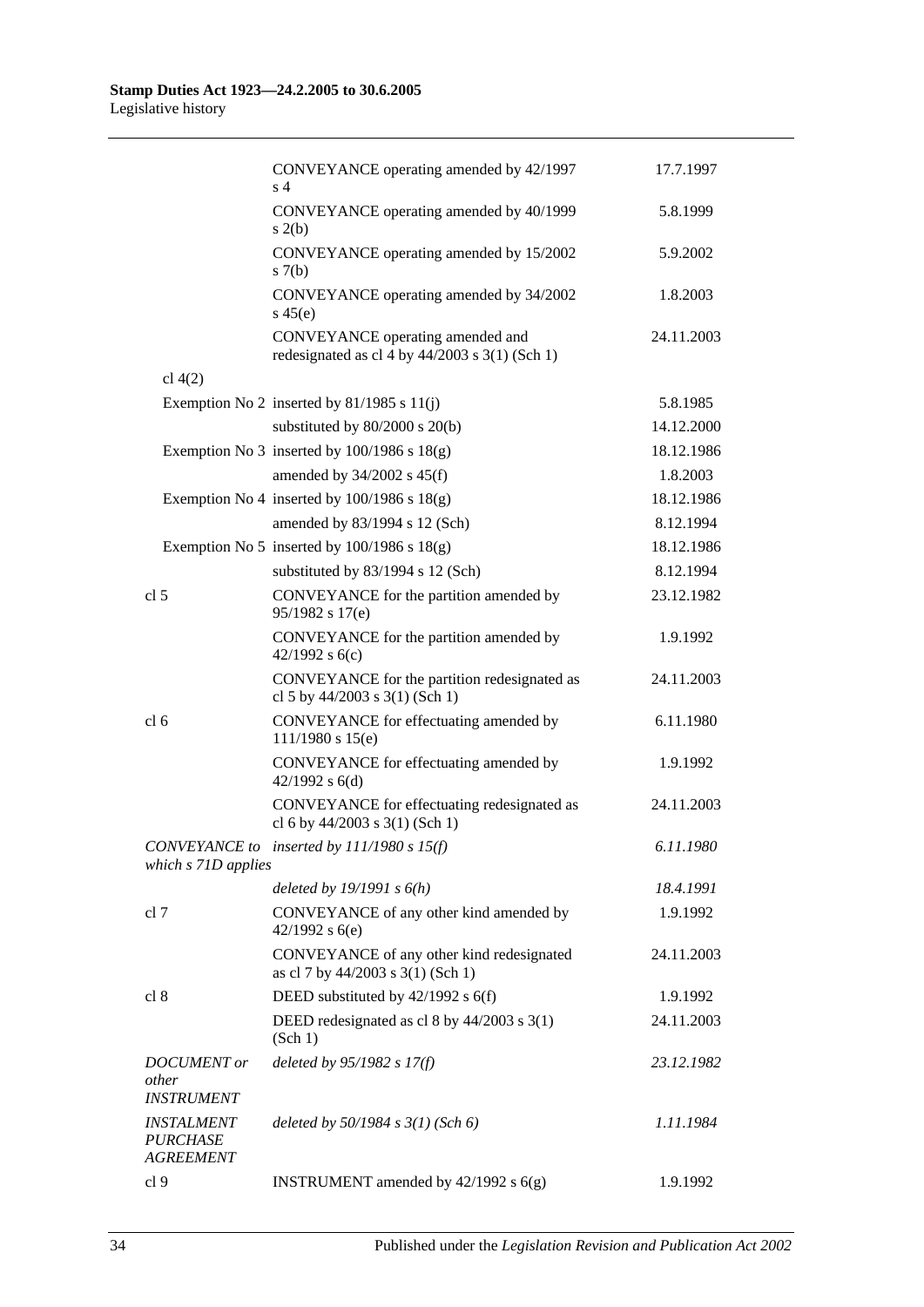|                                      | INSTRUMENT redesignated as cl 9 by 44/2003<br>s 3(1) (Sch 1)                                                                                  | 24.11.2003 |
|--------------------------------------|-----------------------------------------------------------------------------------------------------------------------------------------------|------------|
| $lease$ )                            | LEASE (not being a amended by $111/1980 s 15(g)$ )                                                                                            | 6.11.1980  |
|                                      | amended by $81/1985 s 11(k)$                                                                                                                  | 5.8.1985   |
|                                      | deleted by $72/1995 s 6(d)$                                                                                                                   | 23.11.1995 |
| cl 10                                | LEASE or AGREEMENT FOR LEASE inserted<br>by $72/1995$ s $6(d)$                                                                                | 23.11.1995 |
|                                      | amended and redesignated as cl 10 by 44/2003<br>$s \; 3(1)$ (Sch 1)                                                                           | 24.11.2003 |
| cl $10(2)$                           |                                                                                                                                               |            |
|                                      | Exemption No 1 substituted by 27/2001 s 14                                                                                                    | 1.1.2002   |
| <b>LEASE</b> made<br>subsequently    | deleted by $72/1995 s 6(e)$                                                                                                                   | 23.11.1995 |
| <b>LETTER OF</b><br><b>ALLOTMENT</b> | deleted by $81/1985 s 11(l)$                                                                                                                  | 5.8.1985   |
| cl <sub>11</sub>                     | MORTGAGE amended by 101/1976 s 9                                                                                                              | 16.12.1976 |
|                                      | MORTGAGE amended by 88/1992 s 44(f)(i)                                                                                                        | 14.12.1992 |
|                                      | MORTGAGE amended by 31/2003 s 13                                                                                                              | 1.10.2003  |
|                                      | MORTGAGE amended and redesignated as cl 11<br>by $44/2003$ s $3(1)$ (Sch 1)                                                                   | 24.11.2003 |
| cl $11(2)$                           |                                                                                                                                               |            |
|                                      | Exemption No 3 inserted by $88/1992$ s $44(f)(ii)$                                                                                            | 14.12.1992 |
|                                      | amended by 23/2001 s 117(a)                                                                                                                   | 15.7.2001  |
|                                      | Exemption No 4 inserted by $72/1995$ s $6(f)$                                                                                                 | 23.11.1995 |
| <b>POWER OF</b><br><b>ATTORNEY</b>   | deleted by $42/1992 s 6(h)$                                                                                                                   | 1.9.1992   |
| <b>RECEIPTS</b>                      | deleted by $50/1984$ s $3(1)$ (Sch 6)                                                                                                         | 1.11.1984  |
| cl 12                                | RETURN lodged with the Commissioner by a<br>company redesignated as cl 12 by 44/2003 s 3(1)<br>(Sch 1)                                        | 24.11.2003 |
| cl 13                                | RETURN lodged with the Commissioner by a<br>financial institution under s 44 inserted by<br>82/1997 s 7(b)                                    | 1.1.1998   |
|                                      | RETURN lodged with the Commissioner by a<br>financial institution under s 44 amended by<br>41/1999 s 23(b)                                    | 1.12.1998  |
|                                      | RETURN lodged with the Commissioner by a<br>financial institution under s 44 amended and<br>redesignated as cl 13 by $44/2003$ s 3(1) (Sch 1) | 24.11.2003 |
| cl $13(2)$                           |                                                                                                                                               |            |
|                                      | Exemption No 1 amended by $41/1999$ s $23(c)$ , (d)                                                                                           | 1.12.1998  |
|                                      | Exemption No 2 amended by $41/1999$ s $23(e)$                                                                                                 | 1.12.1998  |
|                                      | Exemption No 3 amended by $41/1999$ s $23(f)$ , (g)                                                                                           | 1.12.1998  |
| cl 14                                | RETURN lodged with the Commissioner by a<br>dealer amended by 111/1980 s 15(h)                                                                | 6.11.1980  |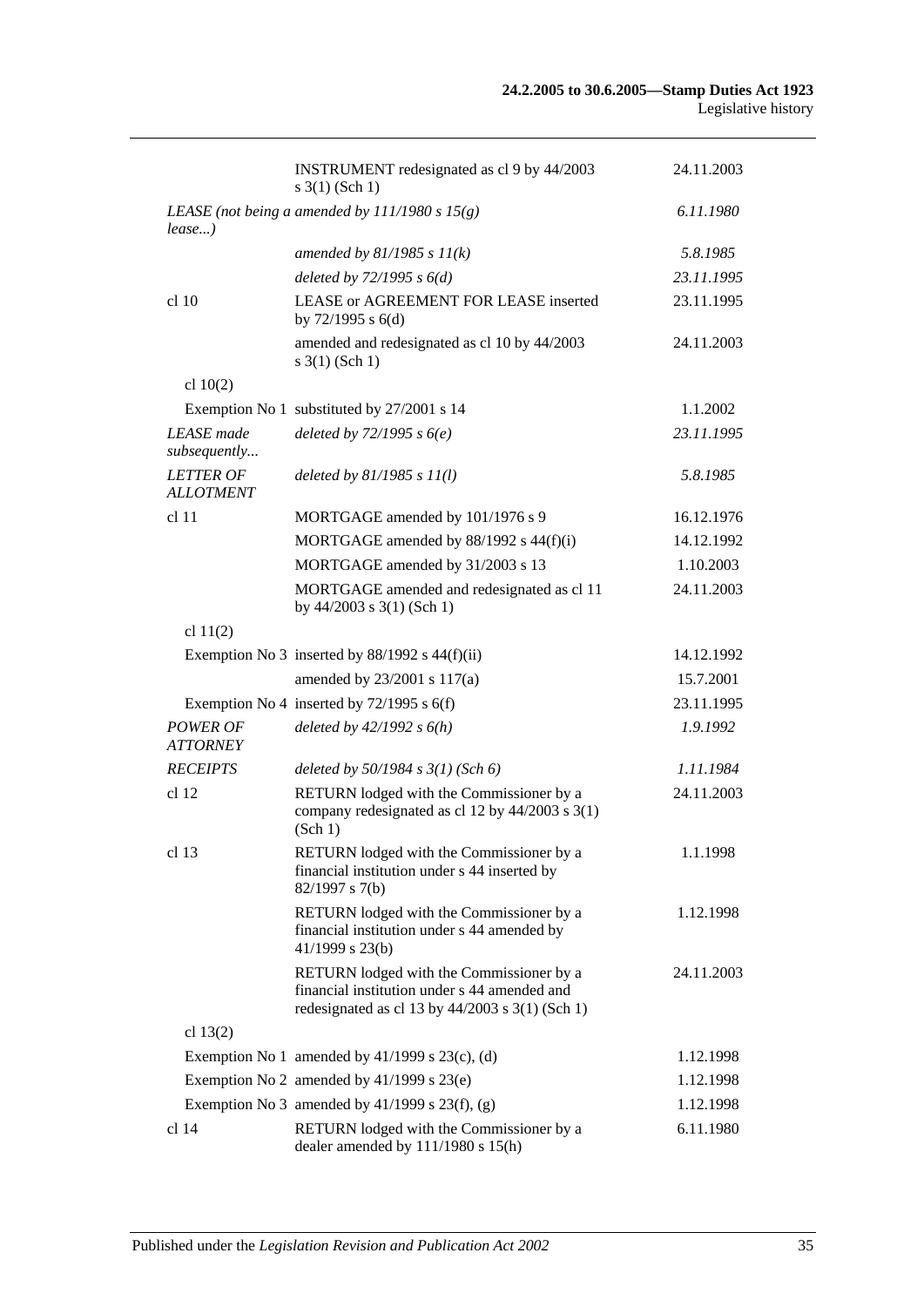|                                           | RETURN lodged with the Commissioner by a<br>dealer amended by $42/1992$ s $6(i)$                                    | 1.9.1992   |
|-------------------------------------------|---------------------------------------------------------------------------------------------------------------------|------------|
|                                           | RETURN lodged with the Commissioner by a<br>dealer amended by $49/1995$ s $9(c)$ , (d)                              | 1.7.1995   |
|                                           | RETURN lodged with the Commissioner by a<br>dealer amended by $34/2002$ s $44(g)$                                   | 1.8.2003   |
|                                           | RETURN lodged with the Commissioner by a<br>dealer amended and redesignated as cl 14 by<br>$44/2003$ s 3(1) (Sch 1) | 24.11.2003 |
| cl $14(2)$                                |                                                                                                                     |            |
|                                           | Exemption No 1 amended by 100/1986 s 18(h)                                                                          | 1.2.1987   |
|                                           | substituted by $34/2002$ s $45(h)$                                                                                  | 1.8.2003   |
|                                           | Exemption No 2 amended by 100/1986 s 18(i)                                                                          | 1.2.1987   |
|                                           | substituted by $34/2002$ s $45(h)$                                                                                  | 1.8.2003   |
| cl <sub>15</sub>                          | RETURN under s 90G inserted by 8/1986 s 7(f)                                                                        | 13.3.1986  |
|                                           | RETURN under s 90G substituted by 42/1992<br>s(6)                                                                   | 1.9.1992   |
|                                           | RETURN under s 90G amended by 49/1995<br>$s \theta(e)$                                                              | 1.7.1995   |
|                                           | RETURN under s 90G amended by 34/2002<br>$s\,45(i)$                                                                 | 1.8.2003   |
|                                           | RETURN under s 90G redesignated as cl 15 by<br>$44/2003$ s 3(1) (Sch 1)                                             | 24.11.2003 |
| <b>TOTALIZATOR</b>                        | deleted by $104/1976$ s $4(2)$ (Sch 2)                                                                              | 1.1.1977   |
| <b>TOTALIZATOR</b><br><b>AGENCY BOARD</b> | deleted by $104/1976$ s $4(2)$ (Sch 2)                                                                              | 1.1.1977   |
| Pt 2                                      | heading inserted by $44/2003$ s 3(1) (Sch 1)                                                                        | 24.11.2003 |
| $cl$ 16                                   | <b>GENERAL EXEMPTIONS FROM ALL</b><br>STAMP DUTIES amended and redesignated as<br>cl 16 by 44/2003 s 3(1) (Sch 1)   | 24.11.2003 |
|                                           | Exemption No 1 substituted by $111/1980$ s $15(i)$                                                                  | 6.11.1980  |
| Exemption<br>No 1A                        | inserted by $88/1992$ s $44(g)$                                                                                     | 14.12.1992 |
|                                           | Exemption No 6 substituted by 101/1976 s 10                                                                         | 16.12.1976 |
|                                           | substituted by 30/1982 s 4                                                                                          | 19.8.1982  |
|                                           | substituted by $95/1982$ s $17(g)$                                                                                  | 23.12.1982 |
| Exemption<br>No 13                        | substituted by $42/1992$ s $6(k)$                                                                                   | 1.9.1992   |
| Exemption<br>No 13C                       | inserted by $8/1986$ s $7(g)$                                                                                       | 13.3.1986  |
| Exemption<br>Nos 14A and 14B              | deleted by $50/1984$ s $3(1)$ (Sch 6)                                                                               | 1.11.1984  |
| Exemption<br>No 19                        | substituted by $14/1994$ s $15(b)$                                                                                  | 1.9.1994   |
|                                           | amended by $34/2002$ s $45(j)$                                                                                      | 1.8.2003   |
| Exemption<br>No 20                        | amended by 14/1994 s 15(c)                                                                                          | 1.9.1994   |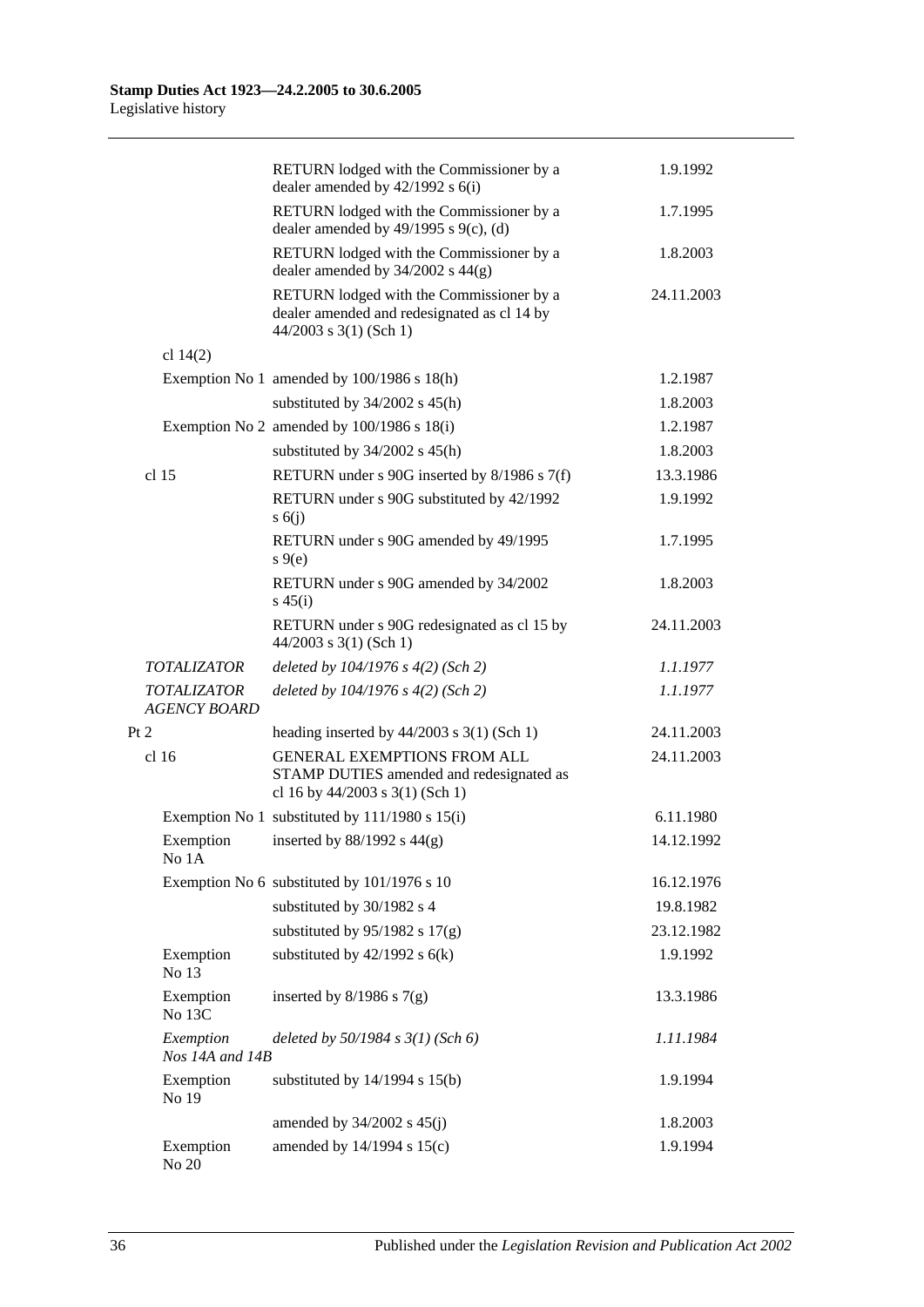|                                                    | amended by $34/2002$ s $45(k)$     | 1.8.2003   |
|----------------------------------------------------|------------------------------------|------------|
| Exemption<br><b>No 20A</b>                         | inserted by 11/1999 s 4            | 18.3.1999  |
|                                                    | amended by 23/2001 s 117(b)        | 15.7.2001  |
| Exemption<br>No 21                                 | amended by 14/1994 s 15(c)         | 1.9.1994   |
|                                                    | amended by 34/2002 s 45(l)         | 1.8.2003   |
| Exemption<br>No 22                                 | inserted by 83/1994 s 11           | 8.12.1994  |
|                                                    | amended by $18/1996$ s $10(a)$     | 24.4.1996  |
|                                                    | amended by 23/2001 s 117(c)        | 15.7.2001  |
|                                                    | amended by $34/2002$ s $45(m)$     | 1.8.2003   |
| Exemption<br>No 23                                 | amended by 50/1984 s 3(1) (Sch 6)  | 1.11.1984  |
| prescribed personamended by 50/1984 s 3(1) (Sch 6) |                                    | 1.11.1984  |
| Exemption<br>No 24                                 | inserted by 52/1989 s 10           | 21.9.1989  |
|                                                    | substituted by $14/1994$ s $15(d)$ | 1.9.1994   |
|                                                    | amended by $49/1995$ s $9(f)$      | 1.7.1995   |
|                                                    | substituted by $34/2002$ s $45(n)$ | 1.8.2003   |
| Exemption<br>No 24AA                               | inserted by 18/1996 s 10(b)        | 24.4.1996  |
|                                                    | amended by $34/2002$ s $45(0)$     | 1.8.2003   |
| Exemption<br><b>No 24A</b>                         | inserted by 14/1994 s 15(d)        | 1.9.1994   |
|                                                    | amended by $34/2002$ s $45(p)$     | 1.8.2003   |
| Exemption<br><b>No 24B</b>                         | inserted by 14/1994 s 15(d)        | 1.9.1994   |
|                                                    | amended by $34/2002$ s $45(q)$     | 1.8.2003   |
| Exemption<br><b>No 24C</b>                         | inserted by $72/1995$ s $6(g)$     | 23.11.1995 |
|                                                    | amended by $34/2002$ s $45(r)$     | 1.8.2003   |
| Exemption<br>No 24D                                | inserted by $21/2000$ s $28(d)$    | 8.6.2000   |
|                                                    | amended by $34/2002$ s $45(s)$     | 1.8.2003   |
| Exemption<br>No 25                                 | inserted by 74/1991 s 14           | 12.12.1991 |
|                                                    | amended by 58/2001 Sch 2 cl 6      | 1.1.2003   |
| Exemption<br>No 26                                 | inserted by $80/2000$ s $20(c)$    | 14.12.2000 |
| Form A                                             | deleted by $72/1995 s 6(h)$        | 23.11.1995 |
| Sch 3                                              | deleted by 47/1990 s 6             | 1.7.1990   |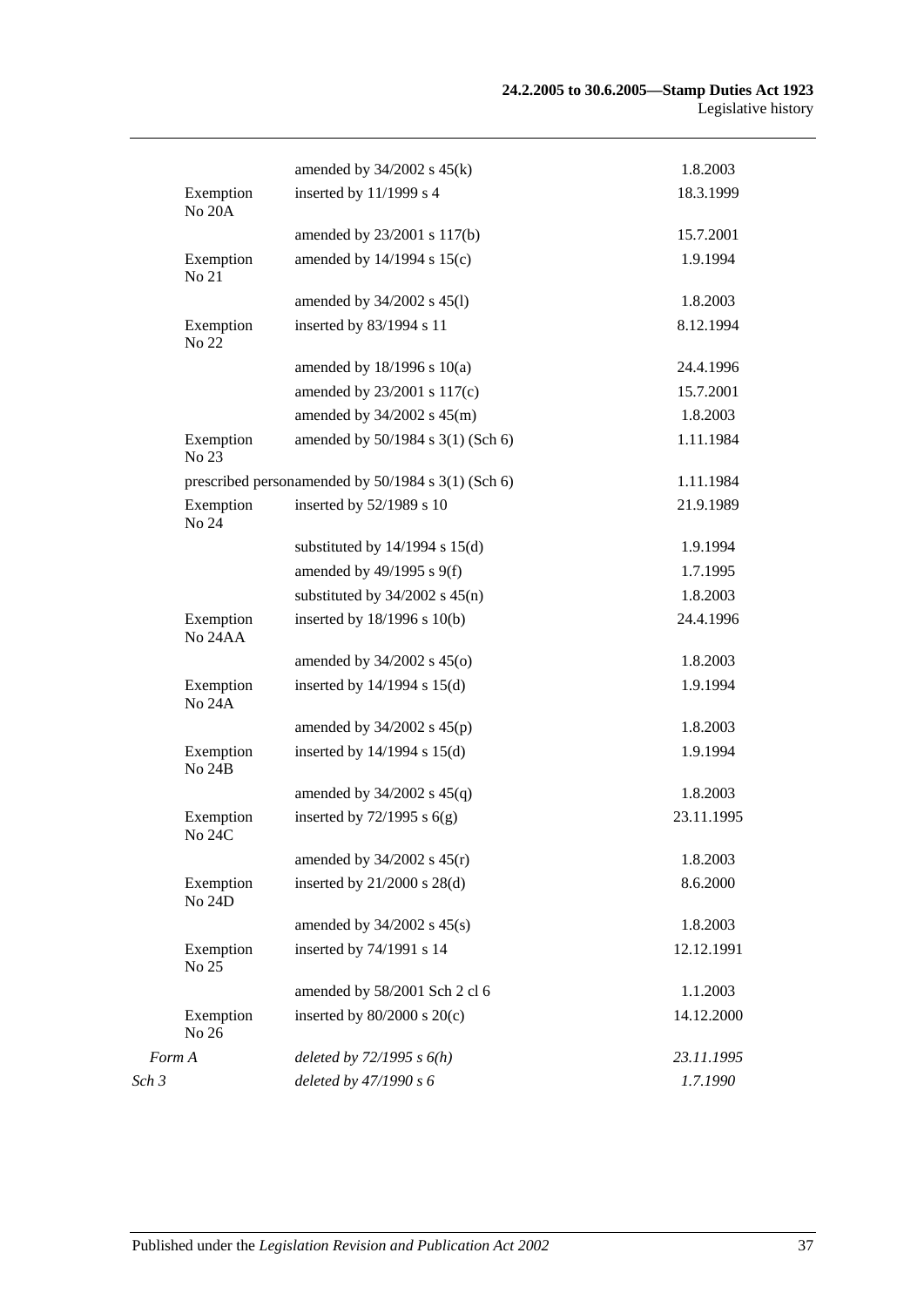# **Transitional etc provisions associated with Act or amendments**

### *Stamp Duties Act Amendment Act 1988*

### **9—Transitional provision**

Section 71E of the principal Act applies in relation to transactions entered into on or after 7th December, 1987, but no offence arises under subsection (6)(a) of that section in relation to a transaction entered into before the date of assent to this Act if the required statement is lodged with the Commissioner within two months after assent.

#### *Stamp Duties Act Amendment Act 1989*

### **4—Application of Act**

The amendments effected by this Act apply to conveyances lodged with the Commissioner of Stamps for stamping on or after 1 February, 1988.

### *Stamp Duties Act Amendment Act (No. 4) 1990*

### **7—Transitional provisions**

Where a company, person or firm of persons carried on general insurance business before the enactment of this Act, the company, person or firm—

- (a) is required to lodge monthly returns only in relation to general insurance business carried on by it on or after 1 July, 1990; and
- (b) will be taken to have complied with the requirements of section 36(1) of the principal Act, as amended by this Act, in relation to the period from 1 July, 1990, until the enactment of this Act if the monthly returns required in relation to that period are lodged with the Commissioner not later than the fifteenth day of the month commencing after the enactment of this Act.

## *Stamp Duties (Rates) Amendment Act 1992*

## **7—Application of amendments**

The amendments made by sections 5 and 6 of this Act apply to instruments executed on or after the commencement of this Act (with the effect that instruments executed before that commencement will be chargeable with duty as if those provisions had not been enacted).

#### *Stamp Duties (Penalties, Reassessments and Securities) Amendment Act 1992*

## **45—Transitional provision**

- (1) Subject to this section, the amendments made by this Act do not affect the amount of duty chargeable on an instrument executed, or a transaction completed, before the commencement of this Act.
- $(2)$  If—
	- (a) a mortgage executed before the commencement of this Act is extended or renewed after the commencement of this Act; or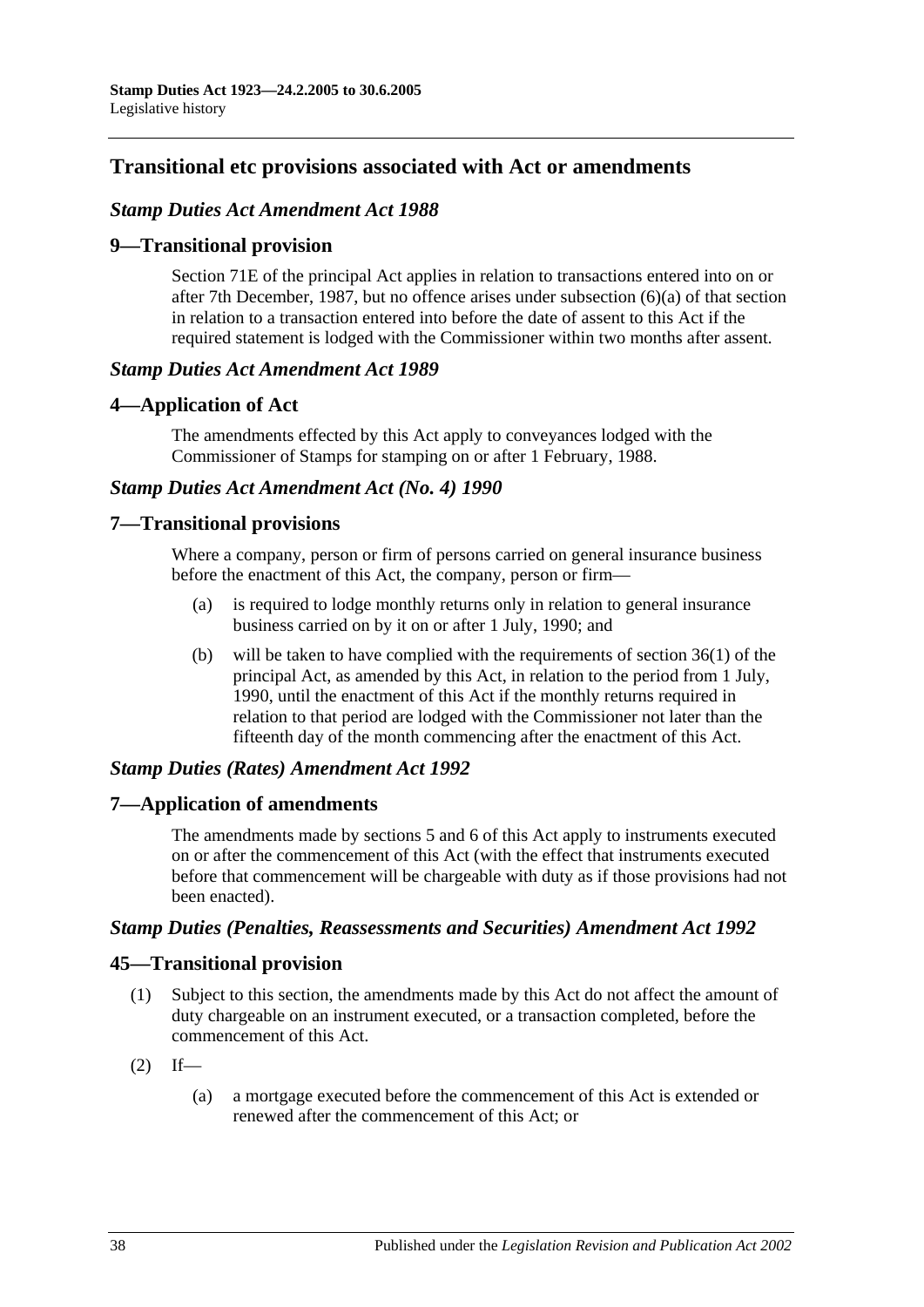- (b) a liability that is secured by a mortgage executed before the commencement of this Act is incurred after the commencement of this Act (except a liability that accrues in respect of a liability that was incurred before the commencement of this Act, or a liability that takes effect in substitution for an earlier liability and does not-when incurred-exceed the amount of the earlier liability); or
- (c) after the commencement of this Act the time for payment or repayment of a liability secured by a mortgage executed before the commencement of this Act is extended or deferred,

duty is chargeable under the principal Act as amended by this Act as if the mortgage were a new and separate instrument executed on the date of the extension or renewal, the date when the fresh liability was incurred, or the date when the time for payment or repayment of the liability was extended or deferred (as the case requires), but allowance must be made for duty paid on the mortgage before that date.

#### *Stamp Duties (Concessions) Amendment Act 1994*

### **10—Transitional provision**

The amendments made by sections 5 and 6 of this Act apply in relation to rental business transacted on or after 1 June 1994.

#### *Stamp Duties (Miscellaneous) Amendment Act 1996*

### **11—Transitional provision**

The amendments made by this Act do not affect the amount of duty chargeable on an instrument executed before the commencement of this Act.

#### *Stamp Duties (Miscellaneous No. 2) Amendment Act 1997*

#### **8—Transitional provision**

A bank is not required to pay duty on a cheque form or cheque under the principal Act as amended by this Act if duty has already been paid in relation to the cheque form or cheque under the repealed provisions of the principal Act.

#### *Stamp Duties (Miscellaneous) Amendment Act 1998*

#### **4—Transitional provision**

- (1) The amendment made by section 3(a) of this Act does not apply in relation to—
	- (a) insurance premiums received or charged in account (whether directly or by agents) before 1 June 1998; or
	- (b) insurance premiums received or charged in account (whether directly or by agents) before 1 August 1998 relating to policies to be in force for 12 months or less commencing before 1 September 1998,

with the effect that those insurance premiums will be chargeable with duty as if section 3(a) had not been enacted.

(2) The amendment made by section 3(b) of this Act does not apply in relation to applications made before the commencement of section 3(b).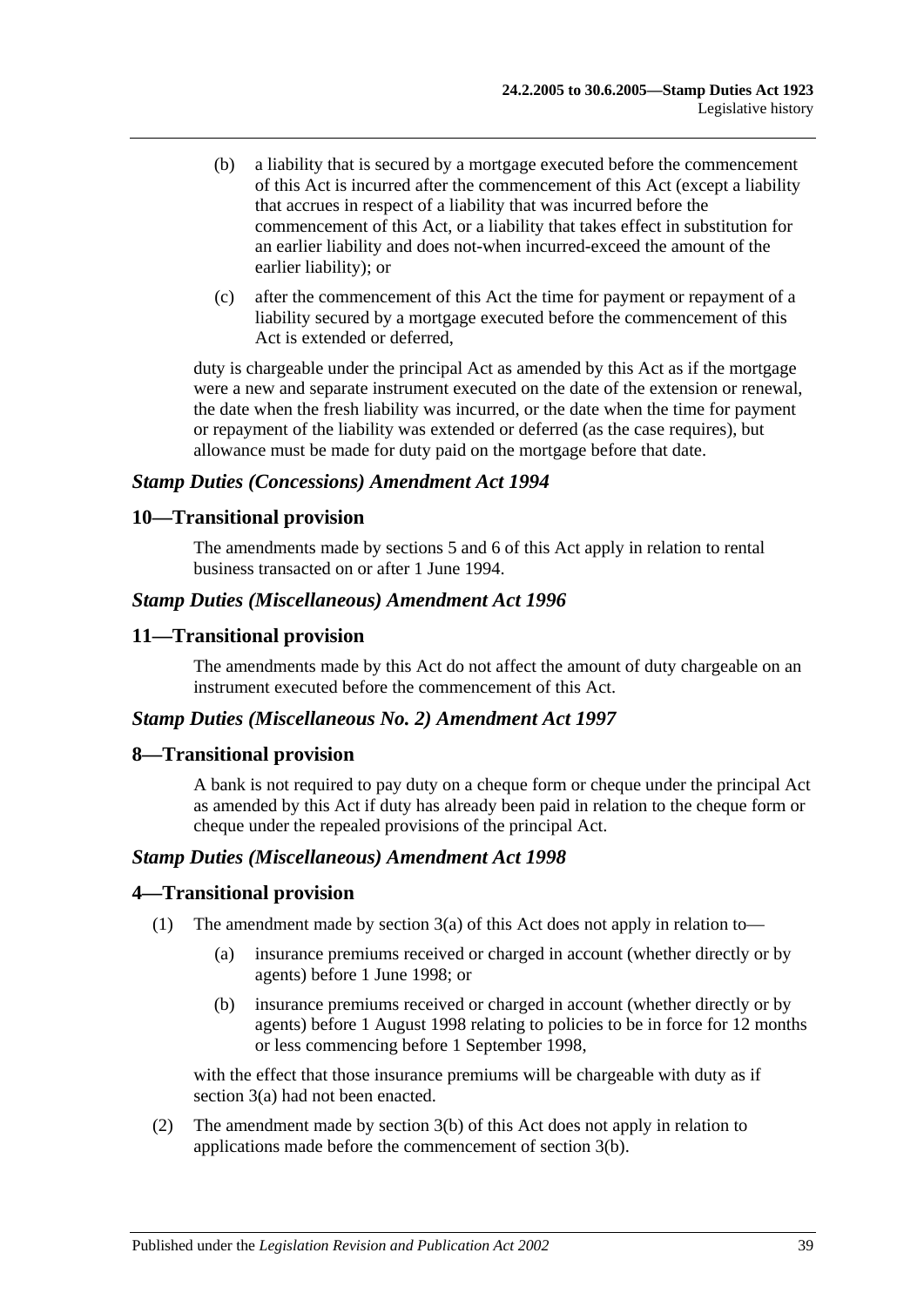(3) The amendment made by section 3(c) of this Act does not apply in relation to applications where the term of the registration is to take effect before 1 September 1998, with the effect that those applications will be charged with duty as if section 3(c) had not been enacted.

### *Stamp Duties (Conveyance Rates) Amendment Act 1999*

### **3—Application of amendments**

- (1) The amendments made by section 2 of this Act apply to instruments first lodged with the Commissioner of State Taxation for stamping on or after the commencement of this Act.
- (2) However, if on application under this subsection the Commissioner of State Taxation is satisfied that an instrument lodged for stamping gives effect to a written agreement entered into before 27 May 1999, the amendments made by section 2 of this Act will not apply to the instrument (and the instrument will be chargeable with duty as if those amendments had not been enacted).

## *Commonwealth Places (Mirror Taxes Administration) (Modification of State Taxing Laws) Regulations 2000 (No. 8 of 2000)*

### **4—Prescribed modification of State taxing laws (s. 7(1))**

Each State taxing law is modified under section  $7(1)$  of the Act by the addition of a provision to the following effect:

- (1) "This State taxing law is to be read together with its corresponding applied law as a single body of law.".
- (2) The principle in subregulation (1) is subject to any express exceptions and qualifications prescribed under the Act and the *Commonwealth Places (Mirror Taxes) Act 1998* of the Commonwealth.

## *Stamp Duties (Land Rich Entities and Redemption) Amendment Act 2000*

## **21—Amendments relating to redemption to operate retrospectively and prospectively**

- (1) The MSP amendments operate both prospectively and retrospectively.
- (2) However—
	- (a) the MSP amendments do not operate retrospectively in respect of an instrument or transaction made or occurring before the relevant date but on or after 30 September 1999; and
	- (b) the MSP amendments only operate to impose a liability in respect of an instrument or transaction made or occurring before 30 September 1999 if—
		- (i) no assessment of duty in respect of the instrument or transaction had been made before the relevant date; or
		- (ii) an assessment of duty in respect of the instrument or transaction had been made before the relevant date but—
			- no objection to the assessment was made within 60 days after the date of the assessment; or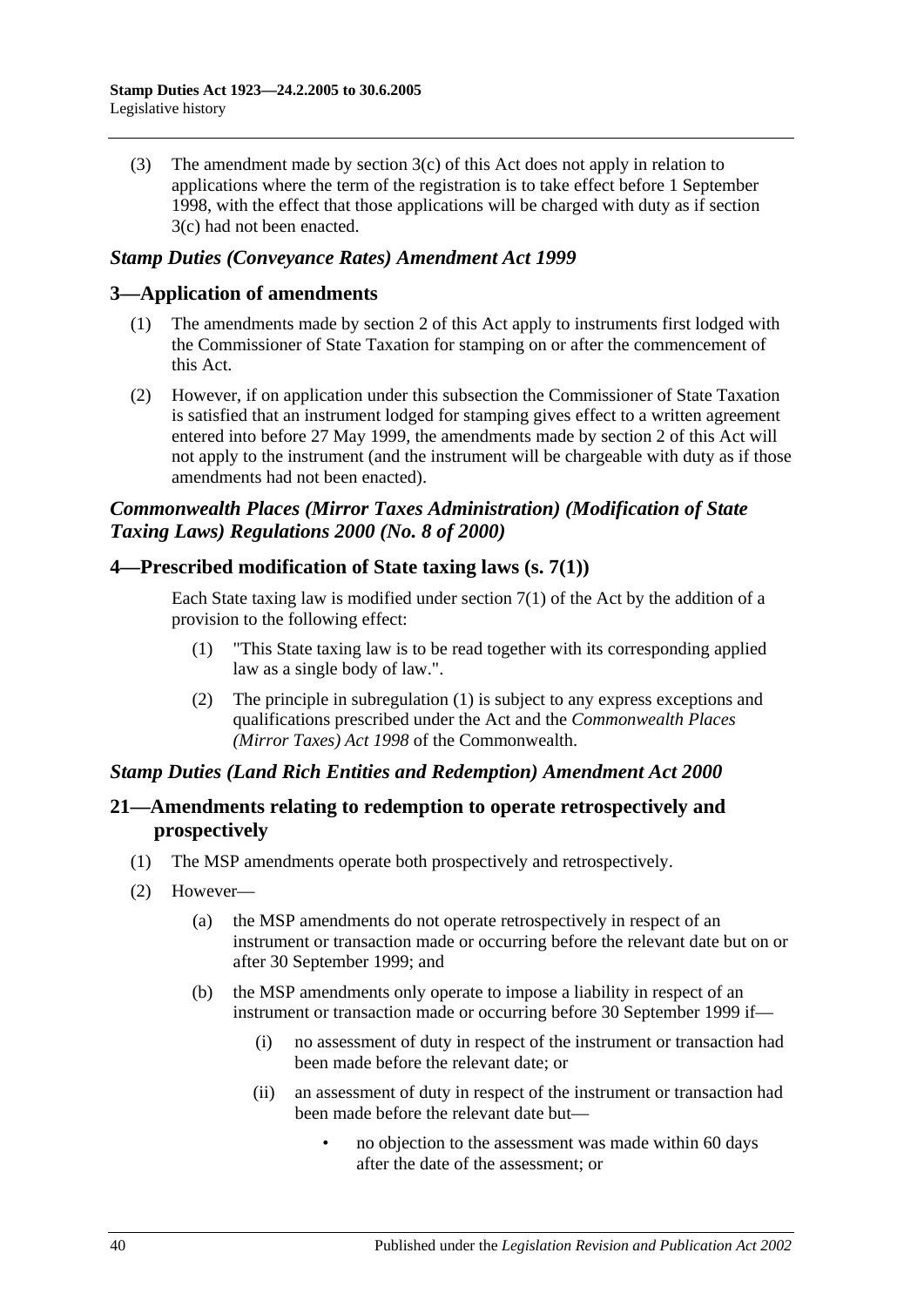- an objection to the assessment was made and the objection was disallowed; and
- (c) the MSP amendments do not validate the assessment of duty made in relation to the transaction that was the subject of the High Court's judgment in the case of MSP Nominees Pty Ltd and another v Commissioner of Stamps<sup>1</sup> or authorise a reassessment of duty in that case.
- (3) In this section—

*MSP amendments* means the amendments made by sections 5, 6, 7 and 12 of this Act insofar as they are applicable to the redemption, cancellation or extinguishment of an interest in a unit trust scheme;

*relevant date* means the date of the introduction of the Bill for this Act into the Parliament.

**Note—**

1 (1999) 166 ALR 149.

#### *Stamp Duties (Rental Business and Conveyance Rates) Amendment Act 2002*

#### **8—Application of amendments**

- (1) The amendments made by section 7 of this Act apply to instruments first lodged with the Commissioner of State Taxation for stamping on or after the commencement of that section.
- (2) However, if on application under this subsection the Commissioner of State Taxation is satisfied that an instrument lodged for stamping gives effect to a written agreement entered into on or before 11 July 2002, the amendments made by section 7 of this Act will not apply to the instrument (and the instrument will be chargeable with duty as if those amendments had not been enacted).

#### *Statutes Amendment (Stamp Duties and Other Measures) Act 2002*

#### **27—Transitional provision**

The amendment made to the principal Act by section 21(c) of this Act does not apply in relation to stamp duty paid before the commencement of that section.

#### *Stamp Duties (Gaming Machine Surcharge) Amendment Act 2002*

#### **4—Application of amendments**

The amendments made by this Act do not apply to a transaction entered into before the commencement of this Act.

### *Statutes Amendment (Corporations—Financial Services Reform) Act 2002*

#### **46—Transitional provisions**

(1) The Australian Stock Exchange Limited will, on the commencement of this section, be taken to be a registered market licensee under Part 3A of the principal Act without the need for an application under Division 4 of that Part (as enacted by this Act).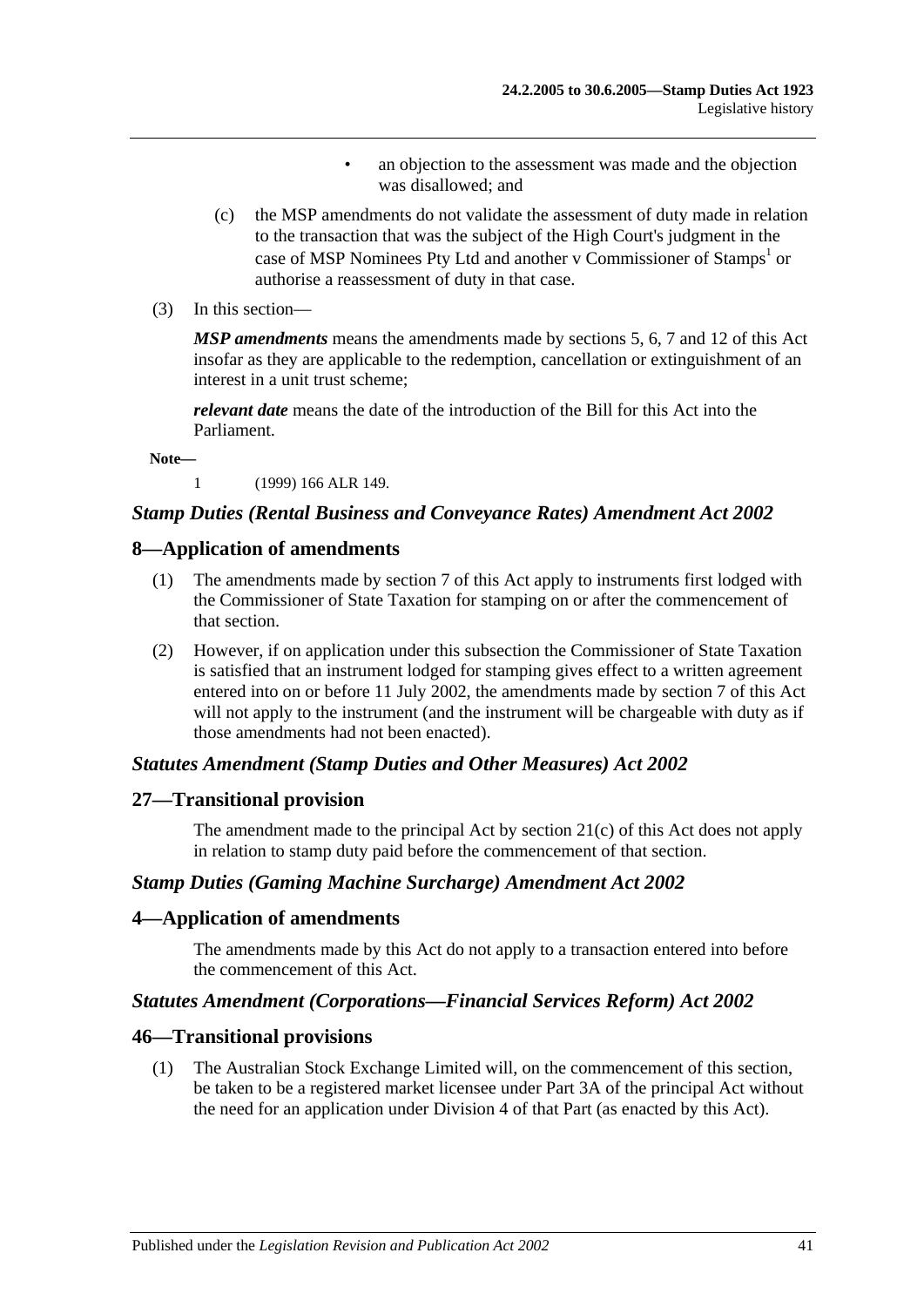(2) The body registered by the Commissioner of State Taxation under Division 4 of Part 3A of the principal Act immediately before the commencement of this section will, on that commencement, be taken to be a registered CS facility licensee under Part 3A of the principal Act without the need for an application under Division 4 of that Part (as enacted by this Act).

## *Stamp Duties (Rental and Mortgage Duty) Amendment Act 2003, Sch—Transitional provision*

1 Part 3 Division 2 of the *[Stamp Duties Act](http://www.legislation.sa.gov.au/index.aspx?action=legref&type=act&legtitle=Stamp%20Duties%20Act%201923) 1923* (the Act) is to be read subject to the following qualification:

> An amount received under or in respect of a contract, agreement or arrangement entered into before 1 October 2003 is required to be included in a statement to be lodged under section 31F of the Act if (and only if) it was required to be brought into account for the calculation of rental duty under the relevant provisions of the Act, as in force immediately before 1 October 2003.

# **Historical versions**

Reprint—1.11.1984 Reprint No 1—12.12.1991 Reprint No 2—3.2.1992 Reprint No 3—1.9.1992 Reprint No 4—14.12.1992 Reprint No 5—1.3.1993 Reprint No 6—1.6.1994 Reprint No 7—1.9.1994 Reprint No 8—1.1.1995 Reprint No 9—2.3.1995 Reprint No 10—13.7.1995 Reprint No 11—30.11.1995 Reprint No 12—24.4.1996 Reprint No 13—1.7.1996 Reprint No 14—4.11.1996 Reprint No 15—27.3.1997 Reprint No 16—1.7.1997 Reprint No 17—17.7.1997 Reprint No 18—1.1.1998 Reprint No 19—27.7.1998 Reprint No 20—1.9.1998 Reprint No 21—3.12.1998 Reprint No 22—18.3.1999 Reprint No 23—5.8.1999 Reprint No 24—8.6.2000 Reprint No 25—14.12.2000 Reprint No 26—15.7.2001